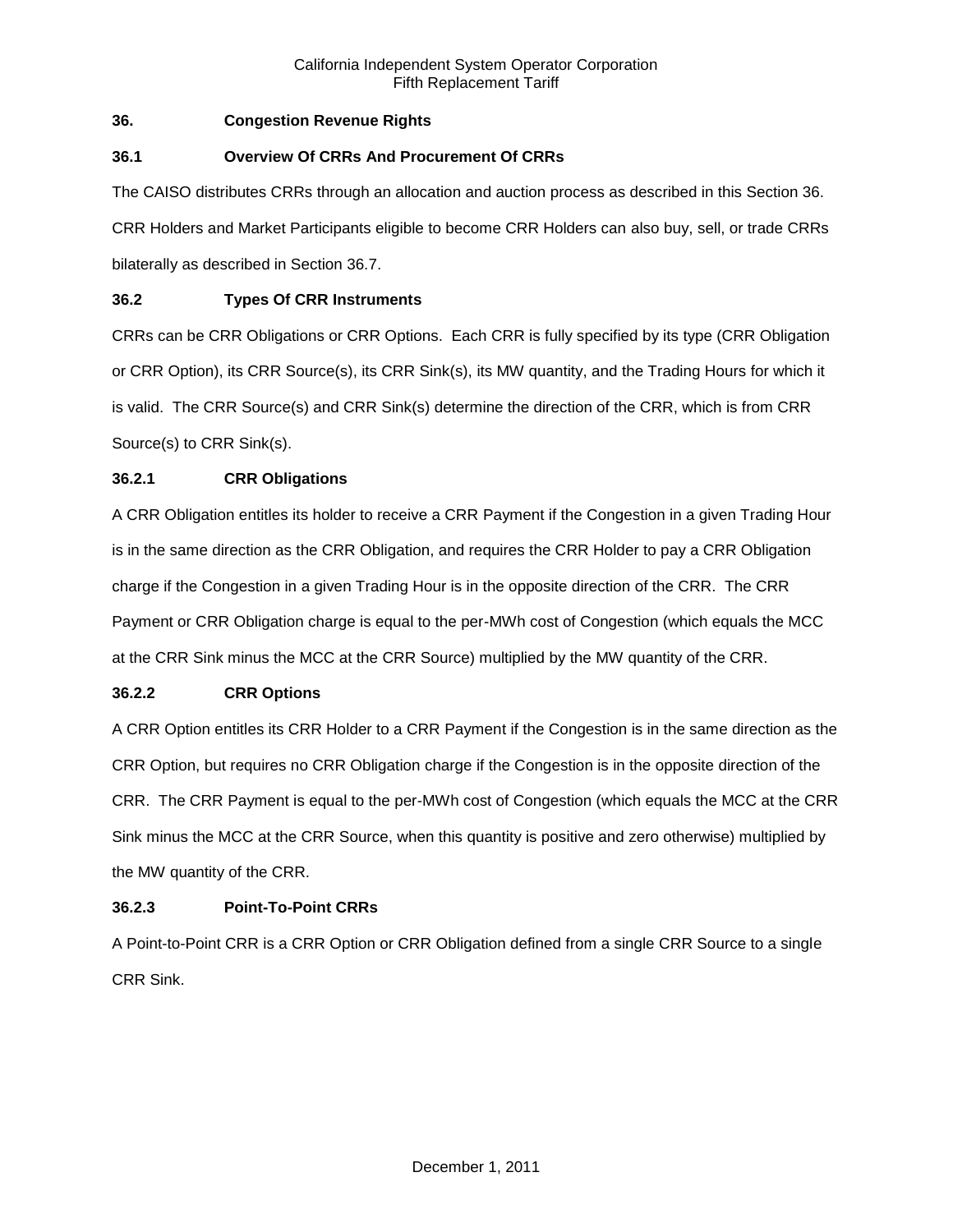# **36.2.4 [NOT USED]**

# **36.2.5 Monthly CRRs**

Monthly CRRs have a term of one month, are differentiated by time of use periods (on-peak and offpeak), and are available through the monthly CRR Allocation and CRR Auction processes in advance of each month.

# **36.2.6 Seasonal CRRs**

Seasonal CRRs have a term of three months, and are differentiated by the different time of use periods (on-peak and off-peak) for each day within a season. Seasonal CRRs are made available through the annual CRR Allocation and CRR Auction processes conducted each year prior to the year in which the Seasonal CRR applies.

# **36.2.7 Long Term CRRs**

Long Term CRRs have a term of ten years. Long Term CRRs are seasonal and are differentiated by the different time of use periods (on-peak and off-peak) for each day within a season. When Long Term CRRs are nominated and allocated they apply to the same season and time of use period for each year of the ten-year term and represent binding ten-year commitments by the CRR Holders that hold Long Term CRRs. Long Term CRRs are nominated and allocated to LSEs in Tier LT that is one tier in the sequence of tiers in the annual CRR Allocation process. Long Term CRRs are not available through the CRR Auction.

## **36.2.8 Full Funding Of CRRs**

All CRRs will be fully funded; provided however, that full funding of CRRs will be suspended if a System Emergency as described in Section 7.7.4, an Uncontrollable Force as described in Section 14, or a Participating TO's withdrawal of facilities or Entitlements from the CAISO Controlled Grid as described in Section 36.8.7 leaves the CAISO with inadequate revenues.

# **36.3 CRR Specifications**

# **36.3.1 Quantity**

CRRs are distributed and settled in no less than one-thousandth of a MW denomination.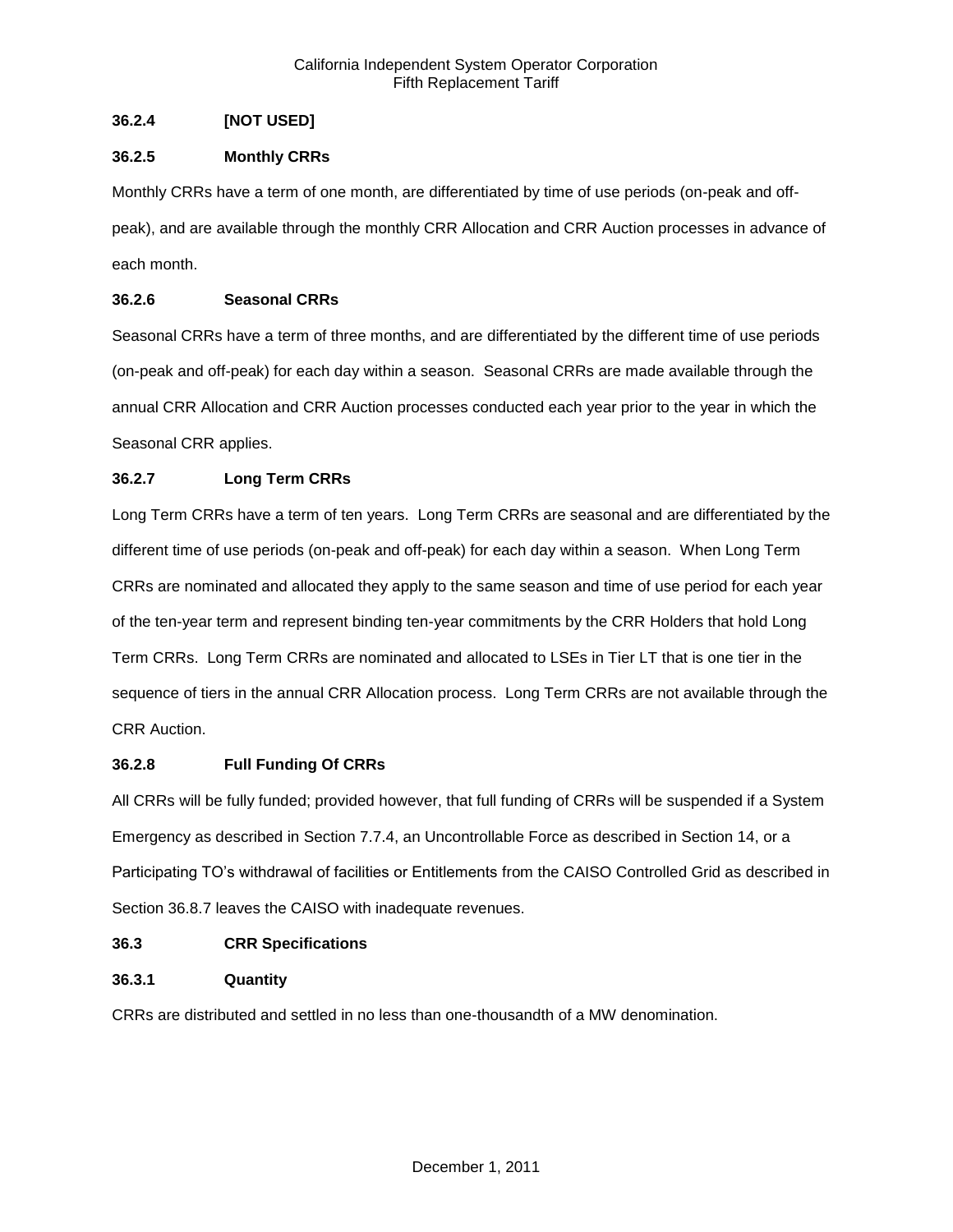# **36.3.2 Term**

CRRs are Monthly CRRs, Seasonal CRRs, Long Term CRRs or Merchant Transmission CRRs. For CRR purposes, the applicable seasons are conventional calendar quarters as defined in the Business Practice Manual.

# **36.3.3 On-Peak And Off-Peak Specifications**

CRRs are defined either for on-peak or off-peak hours as specified by the CAISO in the applicable Business Practice Manuals consistent with the WECC standards at the time of the relevant CRR Allocation or CRR Auction.

# **36.4 FNM For CRR Allocation And CRR Auction**

When the CAISO conducts its CRR Allocation and CRR Auction, the CAISO shall use the most up-to-date DC FNM which is based on the AC FNM used in the Day-Ahead Market. The Seasonal Available CRR Capacity shall be based on the DC FNM, taking into consideration the following, all of which are discussed in the applicable Business Practice Manual: (i) any long-term scheduled transmission Outages, (ii) OTC adjusted for any long-term scheduled derates, (iii) a downward adjustment due to TOR or ETC as determined by the CAISO, and (iv) the impact on transmission elements used in the annual CRR Allocation and Auction of (a) transmission Outages or derates that are not scheduled at the time the CAISO conducts the Seasonal CRR Allocation or Auction determined through a methodology that calculates the breakeven point for revenue adequacy based on historical Outages and derates, and (b) known system topology changes, both as further defined in the Business Practice Manuals. The Monthly Available CRR Capacity shall be based on the DC FNM, taking into consideration: (i) any scheduled transmission Outages known at least thirty (30) days in advance of the start of that month as submitted for approval consistent with the criteria specified in Section 36.4.3, (ii) adjustments to compensate for the expected impact of Outages that are not required to be scheduled thirty (30) days in advance, including unplanned transmission Outages, (iii) adjustments to restore Outages or derates that were applied for use in calculating Seasonal Available CRR Capacity but are not applicable for the current month, (iv) any new transmission facilities added to the CAISO Controlled Grid that were not part of the DC FNM used to determine the prior Seasonal Available CRR Capacity and that have already been placed in-service and energized at the time the CAISO starts the applicable monthly process, (v) OTC adjusted for any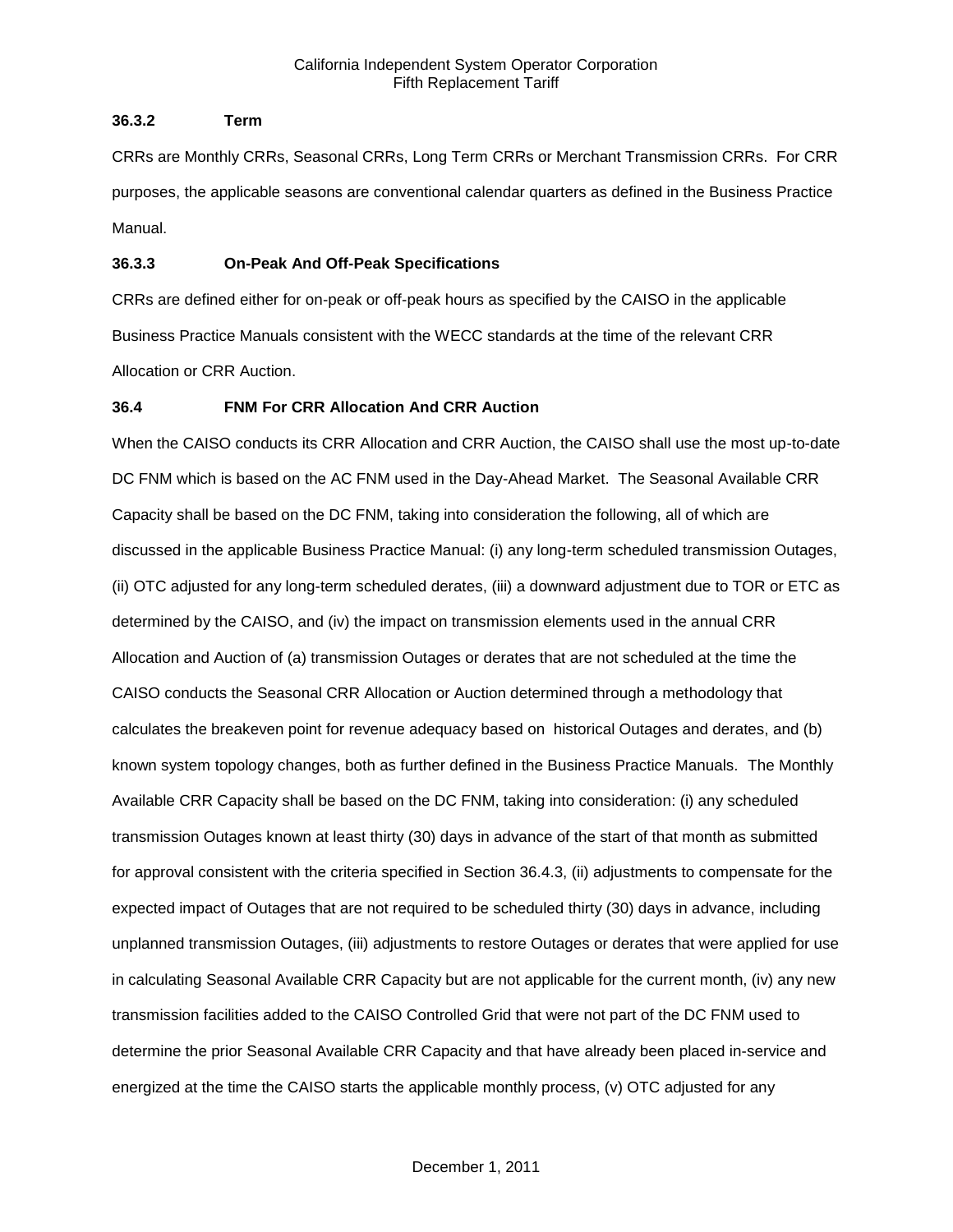scheduled derates or Outages for that month, and (vi) a downward adjustment due to TOR or ETC as determined by the CAISO. For the first monthly CRR Allocation and CRR Auction for CRR Year One, to account for any planned or unplanned Outages that may occur for the first month of CRR Year One, the CAISO will derate all flow limits, including Transmission Interface limits and normal thermal limits, based on statistical factors determined as provided in the Business Practice Manuals.

# **36.4.1 Transmission Capacity For CRR Allocation And CRR Auction**

With the exception of the Tier LT, the CAISO makes available seventy-five percent (75%) of Seasonal Available CRR Capacity for the annual CRR Allocation and CRR Auction processes, and one hundred percent (100%) of Monthly Available CRR Capacity for the monthly CRR Allocation and CRR Auction processes. The CAISO makes available sixty percent (60%) of Seasonal Available CRR Capacity in the Tier LT. Available capacity at Scheduling Points shall be determined in accordance with Section 36.8.4.2 for the purposes of CRR Allocation and CRR Auction of CRRs that have a CRR Source identified at a Scheduling Point. Before commencing with the annual or monthly CRR Allocation and CRR Auction processes, the CAISO may distribute Merchant Transmission CRRs and will model those as fixed injections and withdrawals on the DC FNM to be used in the allocation and auction. These fixed injections and withdrawals are not modified by the Simultaneous Feasibility Test. Similarly, before commencing the annual or monthly CRR Allocation and CRR Auction processes, the CAISO will model any previously allocated Long Term CRRs as fixed injections and withdrawals on the DC FNM to be used in the CRR Allocation and CRR Auction. These fixed injections and withdrawals are not modified by the Simultaneous Feasibility Test, which will ensure no degradation of previously allocated and outstanding Long Term CRRs due to the CRR Allocation and CRR Auction processes. Maintaining the feasibility of allocated Long Term CRRs over the length of their terms also is accomplished through the transmission planning process in Section 24.1.3.

#### **36.4.2 Simultaneous Feasibility**

The annual and monthly CRR Allocation processes release CRRs to fulfill CRR nominations as fully as possible subject to a Simultaneous Feasibility Test. To the extent that nominations are not simultaneously feasible, the nominations are reduced in accordance with the CRR Allocation optimization formulation until simultaneous feasibility is achieved. The CRR Allocation optimization formulation,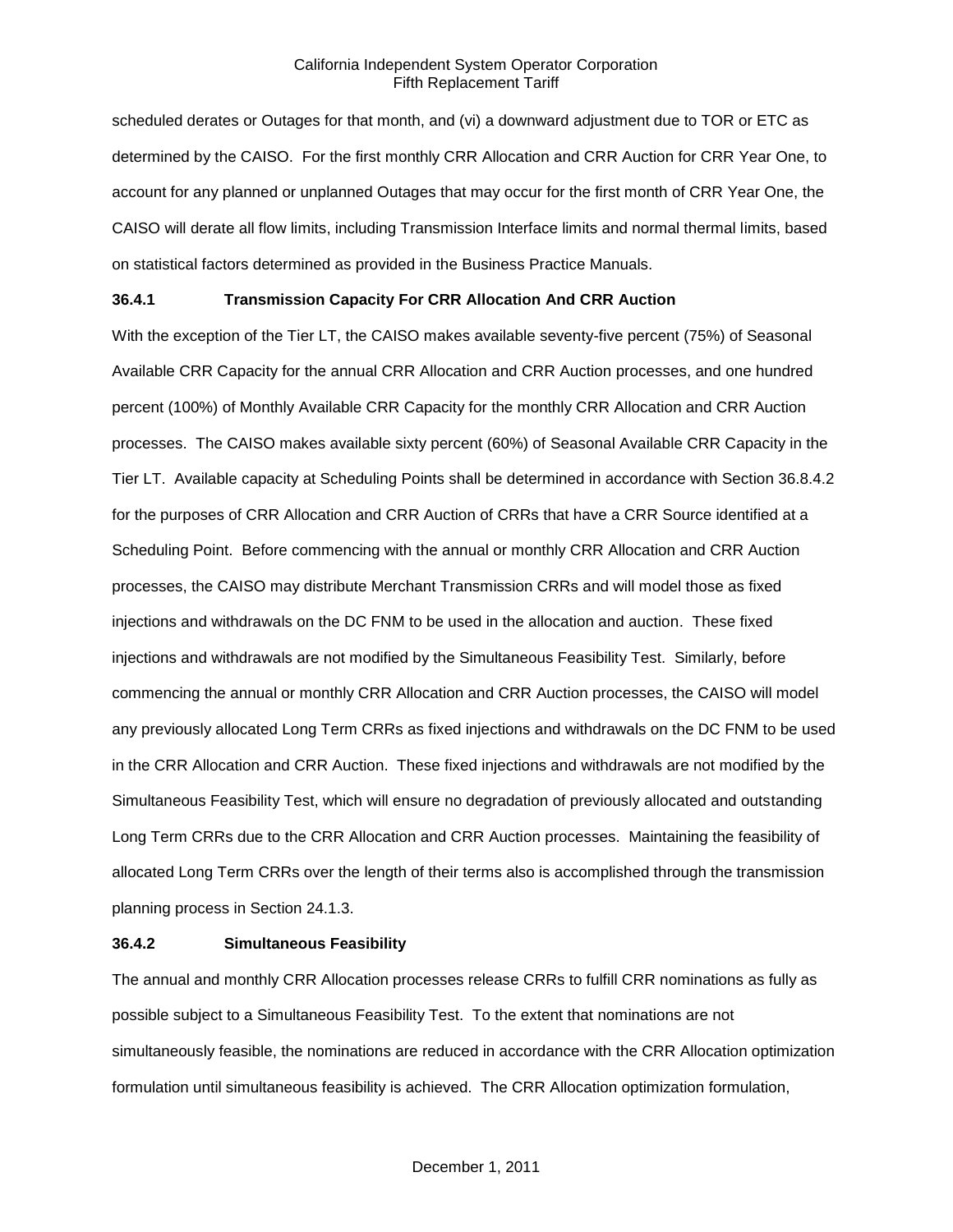detailed in the Business Practice Manuals, utilizes a weighted least squares objective function that applies pro-rated reductions in flows on a binding constraint based on squares of the Power Transfer Distribution Factor of each CRR nomination for the binding constraint. In addition to the adjustments in Section 36.4.1, the Simultaneous Feasibility Test for each CRR Allocation considers:

- (a) CRRs representing ETCs, Converted Rights and any TOR capacity that was not captured in the adjustments described in Section 36.4, which the CAISO deems necessary to prevent the Congestion Settlement of ETCs, Converted Rights, and TORs from causing revenue inadequacy of allocated and auctioned CRRs;
- (b) In the case of the monthly CRR Allocation, the CRRs already released for that month in the annual CRR Allocation and Auction; and,
- (c) The CRRs allocated in previous CRR Allocation tiers as described in Sections 36.8.3.1 through 36.8.3.6.

The CAISO will be responsible for submitting CRR nominations associated with ETC and Converted Rights Self-Schedules. These nominations will be Point-to-Point CRR nominations. The priority weights for these Point-to-Point CRR nominations will be given a higher value than the proxy bids associated with the nominations submitted by the CRR Allocation participants, if they are included in the same market run.

In the event that transmission Outages and derates modeled for the monthly CRR Allocation and CRR Auction render previously issued Seasonal CRRs infeasible, the CAISO will increase the transfer capacity on the overloaded facilities just enough to render all Seasonal CRRs issued for the month feasible without creating any additional capacity beyond what is needed for the feasibility of the Seasonal CRRs. The CAISO will announce these adjustments to the market prior to conducting the monthly CRR Allocation and CRR Auction so that Candidate CRR Holders can take these facts into consideration in preparing their nominations and bids.

# **36.4.3 Outages That May Affect CRR Revenue; Scheduling Requirements**

As provided in Section 9.3.6.3.2, Outages that may have a significant effect upon CRR revenue adequacy must be submitted for approval no less than thirty (30) days in advance of the first day of the month in which the Outage is proposed to begin. Outages that may have a significant effect upon CRR revenue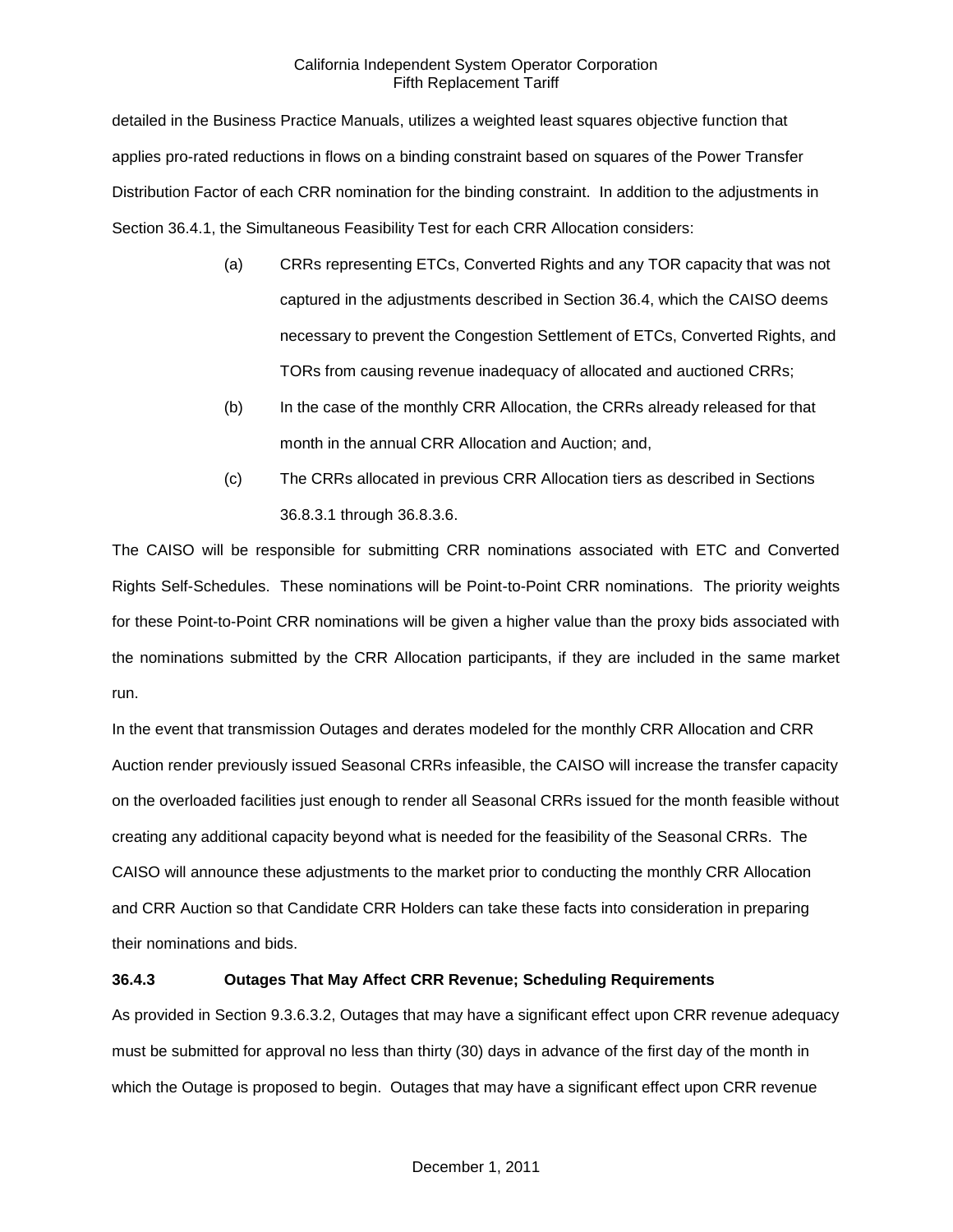adequacy are defined in terms of the type of facility and the planned duration of the Outage. Outages of the types of transmission facilities described below that extend beyond a twenty-four (24) hour period must be submitted for CAISO approval consistent with this 30-day advance submittal requirement. The types of transmission facilities on the CAISO Controlled Grid to which this 30-day advance submittal and approval requirement applies consist of transmission facilities that:

- (a) are rated above 200 kV; or
- (b) are part of any defined flow limit as described in a CAISO Operating Procedure; or
- (c) were out of service in the last three (3) years and for which the CAISO determined a special flow limit was needed for real-time operation.

A list of the transmission facilities that satisfy criteria (b) and (c) above is provided in the Operating Procedures. The list will be initially created in collaboration with the respective Participating TOs and will be reviewed by the CAISO in collaboration with the Participating TOs on an annual basis and revised as appropriate; provided, however, that the CAISO will ultimately determine the lines that are included in the list. The list will be reviewed by the CAISO on an annual basis and revised as appropriate. The following types of Outages need not be submitted for approval within this thirty-day time frame and will not be designated as Forced Outages if they otherwise comply with the requirements in Section 9.3.6: (1) Outages previously approved by CAISO that are moved within the same calendar month either by the CAISO or by request of the Participating TO; and (2) Outages associated with CAISO-approved allowable transmission maintenance activities during restricted maintenance operations as covered in CAISO Operating Procedures.

# **36.5 Candidate CRR Holder And CRR Holder Requirements**

Any entity that holds or intends to hold CRRs must register and qualify with the CAISO and comply with the other terms of this Section, regardless of whether they acquire CRRs by CRR Allocation, CRR Auction, the Secondary Registration System, or are assigned CRRs for Load Migration.

## **36.5.1 Creditworthiness Requirements**

All CRR Holders and Candidate CRR Holders must comply fully with all creditworthiness requirements as provided in Section 12 and Section 12.6 and as further developed in the applicable Business Practice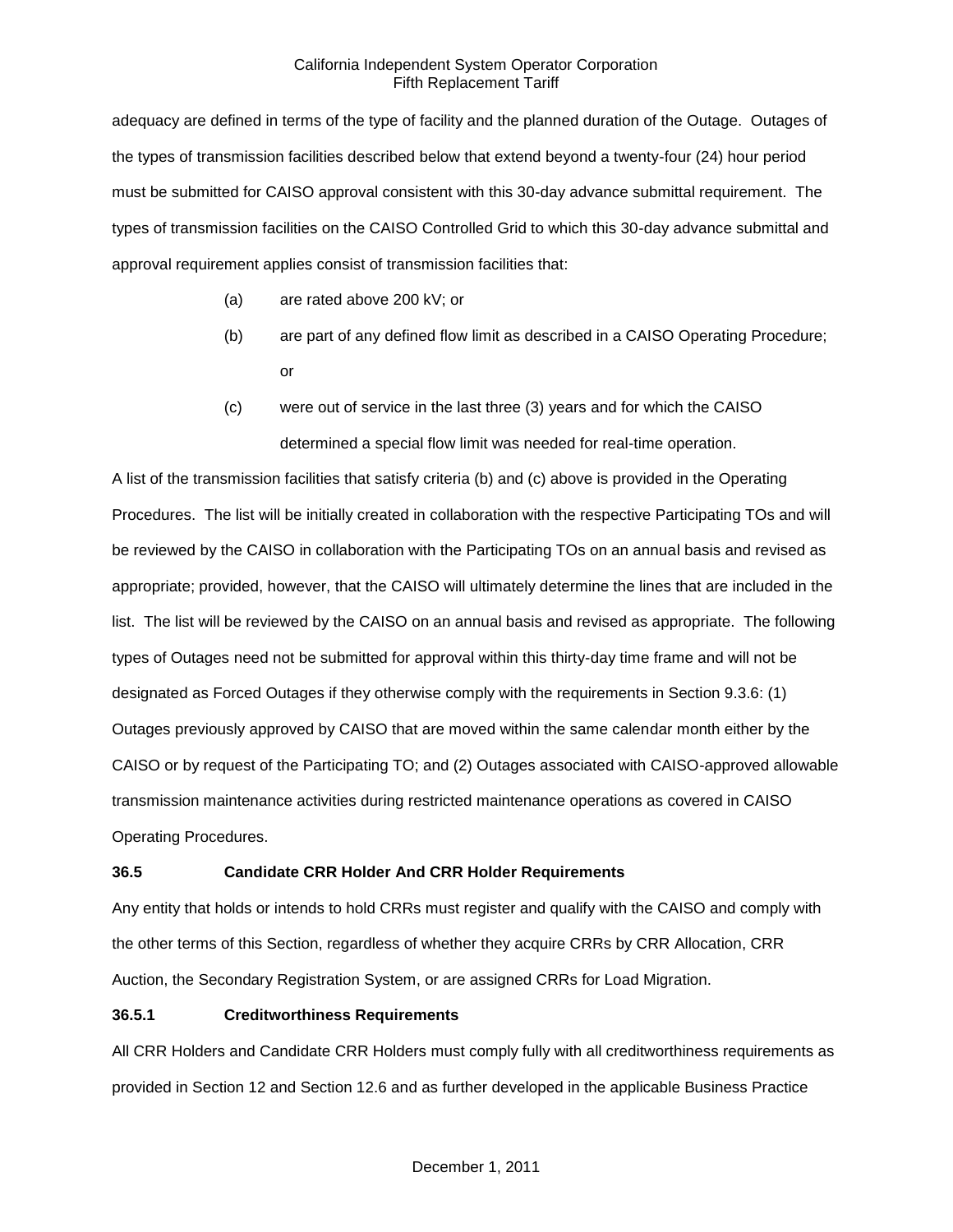Manuals. The amount of available credit for participating in a CRR Auction cannot exceed the entity's Aggregate Credit Limit as provided in Section 12.

# **36.5.2 Required Training**

CRR Holders and Candidate CRR Holders must attend a training class at least once prior to participating in the CRR Allocations or CRR Auctions. The CAISO may update training requirements annually or on an as-needed basis. Unless granted a waiver by the CAISO, Candidate CRR Holders and CRR Holders shall at all times have in their employment a person, or have obtained the services of a third party or consultant, that has attended the CAISO's CRR training class and shall notify the CAISO as soon as practicable of a change in such status.

## **36.6 [NOT USED**

# **36.7 Bilateral CRR Transactions**

# **36.7.1 Transfer Of CRRs**

# **36.7.1.1 General Provisions of CRR Transfers**

A CRR Holder may sell or otherwise transfer CRRs in increments of at least one-thousandth of a MW. Sales or other such transfers must be for at least a full day term consistent with the on-peak or off-peak specification of the CRR. The transferee may be any entity that is a Candidate CRR Holder or a CRR Holder consistent with the CAISO Tariff and the applicable Business Practice Manuals. All CRRs that are so sold or otherwise transferred by the CRR Holder continue to be subject to the relevant terms and conditions set forth in the CAISO Tariff and the applicable Business Practice Manuals.

## **36.7.1.2 Specific Provisions for Transfer of Long Term CRRs**

A CRR Holder that holds Long Term CRRs may sell or transfer through the Secondary Registration System MW portions and temporal segments of a Long Term CRR corresponding to the current calendar year as well as the calendar year covered by the most recently completed annual CRR Allocation. For such sales or transfers the Long Term CRR will be subject to the same limits on granularity that apply to Seasonal CRRs and Monthly CRRs, as specified in Section 36.7.1. A CRR Holder that holds Long Term CRRs may not transfer or sell through the Secondary Registration System any temporal segment of a Long Term CRR beyond the calendar year covered by the most recently completed annual CRR Allocation. For temporal segments beyond the year covered by the most recently completed annual CRR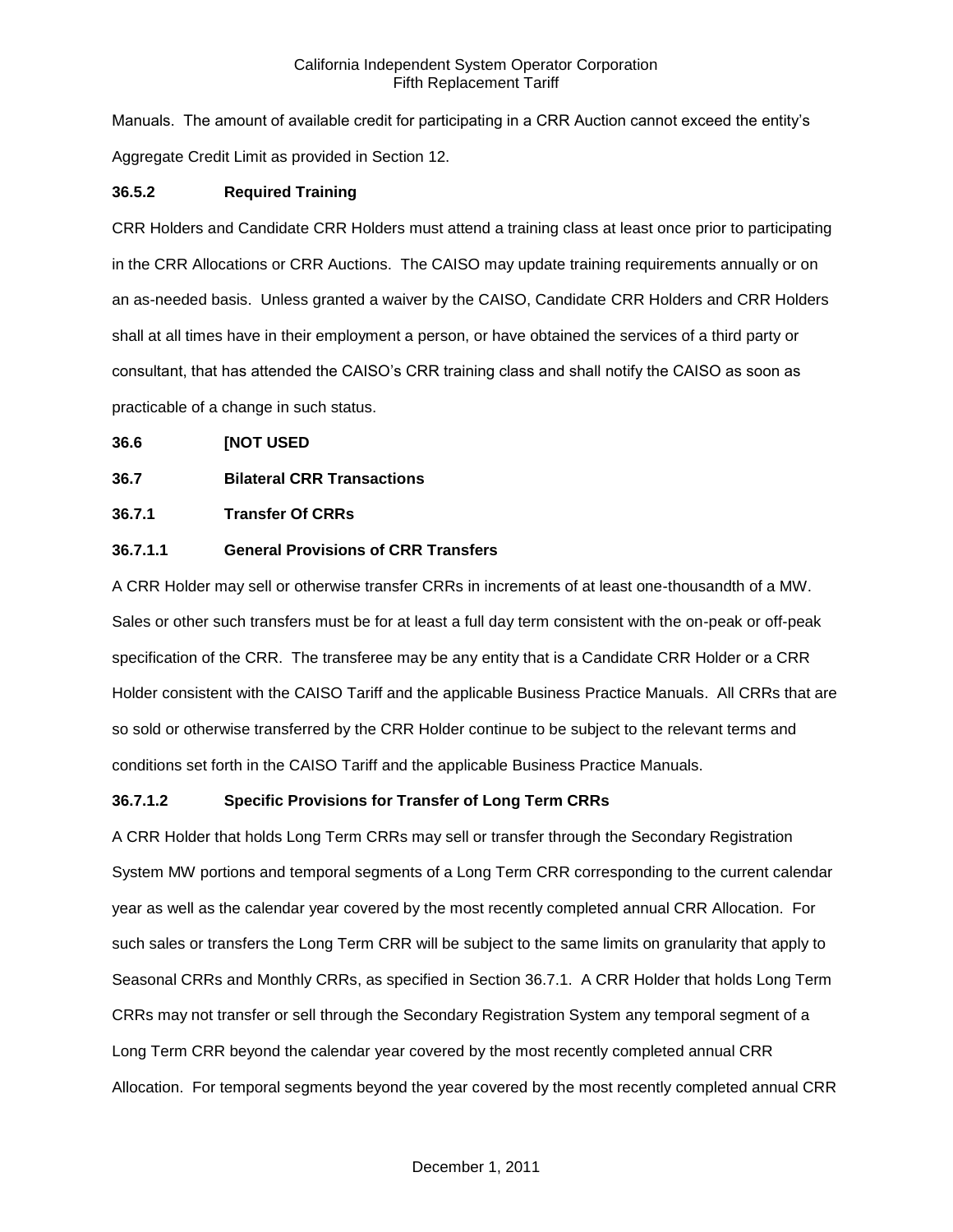Allocation, the CRR Holder to whom a Long Term CRR was originally allocated remains the holder of record of the entire Long Term CRR for CAISO Settlement purposes. Allocated Long Term CRRs represent binding ten-year commitments by a CRR Holder that holds Long Term CRRs and may not be terminated or otherwise modified by the CRR Holder prior to the end of the Long Term CRR's ten-year term.

# **36.7.2 Responsibility Of The CAISO**

The CAISO provides Market Participants a Secondary Registration System to facilitate and track CRR bilateral transactions. The bulletin board of the Secondary Registration System enables any entity that wishes to purchase or sell CRRs to post that information.

## **36.7.3 CRR Holder Reporting Requirement**

CRR Holders must report to the CAISO by way of the Secondary Registration System all bilateral CRR transactions consistent with the terms of this CAISO Tariff and the Business Practice Manuals. Both the transferor and the transferee of the CRRs must register the transfer of the CRR with the CAISO using the Secondary Registration System at least five (5) Business Days prior to the effective date of transfer of revenues associated with a CRR. The CAISO shall not transfer any Settlement related to any CRR until such time that the CRR transfer has been successfully recorded through the SRS and the transferee has met all the creditworthiness requirements as specified in Section 12 and Section 12.6. Both the transferor and transferee shall submit the following information to the Secondary Registration System: (i) the effective start and end dates of the transfer of the CRR; (ii) the identity of the transferor; (iii) the identity of the transferee; (iv) the quantity of CRRs being transferred; (v) the CRR Sources and CRR Sinks of the CRRs being transferred; and (vi) time of use period of the CRR. The transferee must meet all requirements of CRR Holders, including disclosure to the CAISO of all entities with which the transferee is affiliated that are CRR Holders or Market Participants as defined in Section 36.5.

#### **36.8 CRR Allocation**

The CAISO allocates CRRs to Load Serving Entities serving Load internal to CAISO Balancing Authority Area, including MSS Operators as described in Section 36.10, as well as Qualified OBAALSEs. All CRRs allocated under the terms of this Section 36.8 will be CRR Obligations.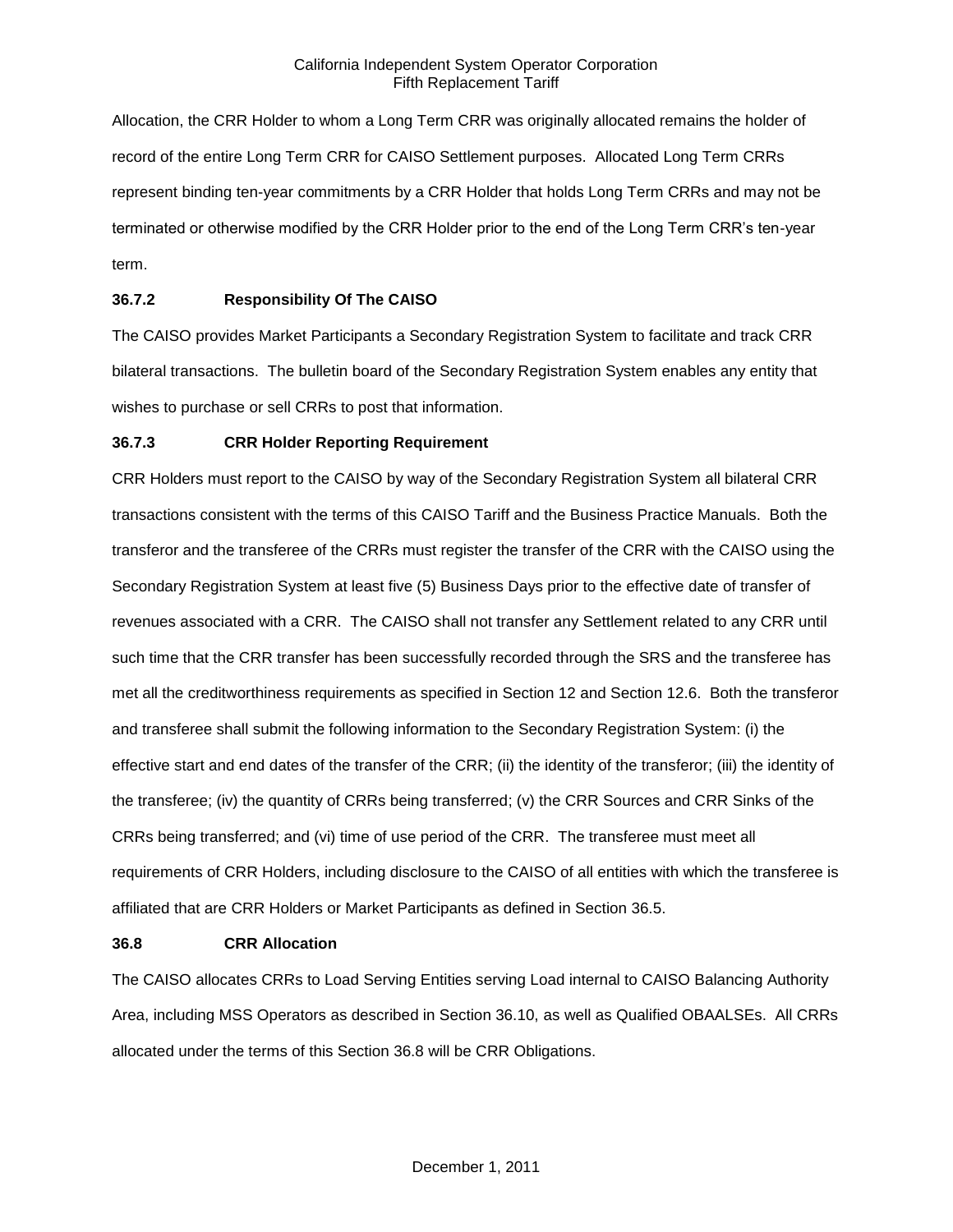# **36.8.1 Structure Of The CRR Allocation Process**

The CAISO conducts an annual CRR Allocation: (i) once a year for the entire year for Seasonal CRRs; and (ii) once a year for the ten-year term of Long Term CRRs. The annual CRR Allocation releases Seasonal CRRs and Long Term CRRs for four seasonal periods. The CAISO also conducts monthly CRR Allocations twelve times a year in advance of each month. Within each annual and monthly CRR Allocation process the CAISO performs distinct allocation processes for each on-peak and off-peak time of use specification. The CRR Allocation process for CRR Year One is a distinct process that differs from subsequent CRR Allocations as described in Sections 36.8.3.1 and 36.8.3.2. Each CRR Allocation procedure is based on nominations to the CAISO by LSEs or Qualified OBAALSEs eligible to receive CRRs. The CAISO performs adjustments to the Seasonal CRRs and Long Term CRRs allocated to LSEs as necessary to reflect Load Migration between LSEs, as described in Section 36.8.5. A timeline of the CRR Allocation and CRR Auction processes is contained in the BPMs.

## **36.8.2 Load Eligible For CRRs And Eligible CRR Sinks**

Any entity that wishes to participate in the CRR Allocation process must provide information that demonstrates that it has an obligation to serve load. An LSE's eligibility for allocation of CRRs is measured by the quantity of Load that it serves that is exposed to Congestion Charges for the use of the CAISO Controlled Grid as determined in Sections 36.8.2.1 and 36.8.2.2. An OBAALSE's eligibility for allocation of CRRs is also measured by the quantity of load that it serves that is exposed to Congestion Charges for the use of the CAISO Controlled Grid as determined in Section 36.9.3. For LSEs, the information necessary may include, but is not limited to, Settlement Quality Meter Data or relevant documents filed with the California Energy Commission. For OBAALSEs, the necessary information may include, but is not limited to, historical tagged Real-Time Interchange Export Schedules and historical load data reflecting the load they serve that is exposed to Congestion Charges for the use of the CAISO Controlled Grid. In addition, each such OBAALSE shall support its data submission with a written sworn affidavit by an executive authorized to represent the OBAALSE attesting to the accuracy of the data, and the CAISO will have the right to audit the raw data and calculations used to develop the submitted data set. An LSE serving internal Load is eligible for CRRs up to its Seasonal CRR Eligible Quantity or Monthly CRR Eligible Quantity, which is derived from its Seasonal CRR Load Metric or Monthly CRR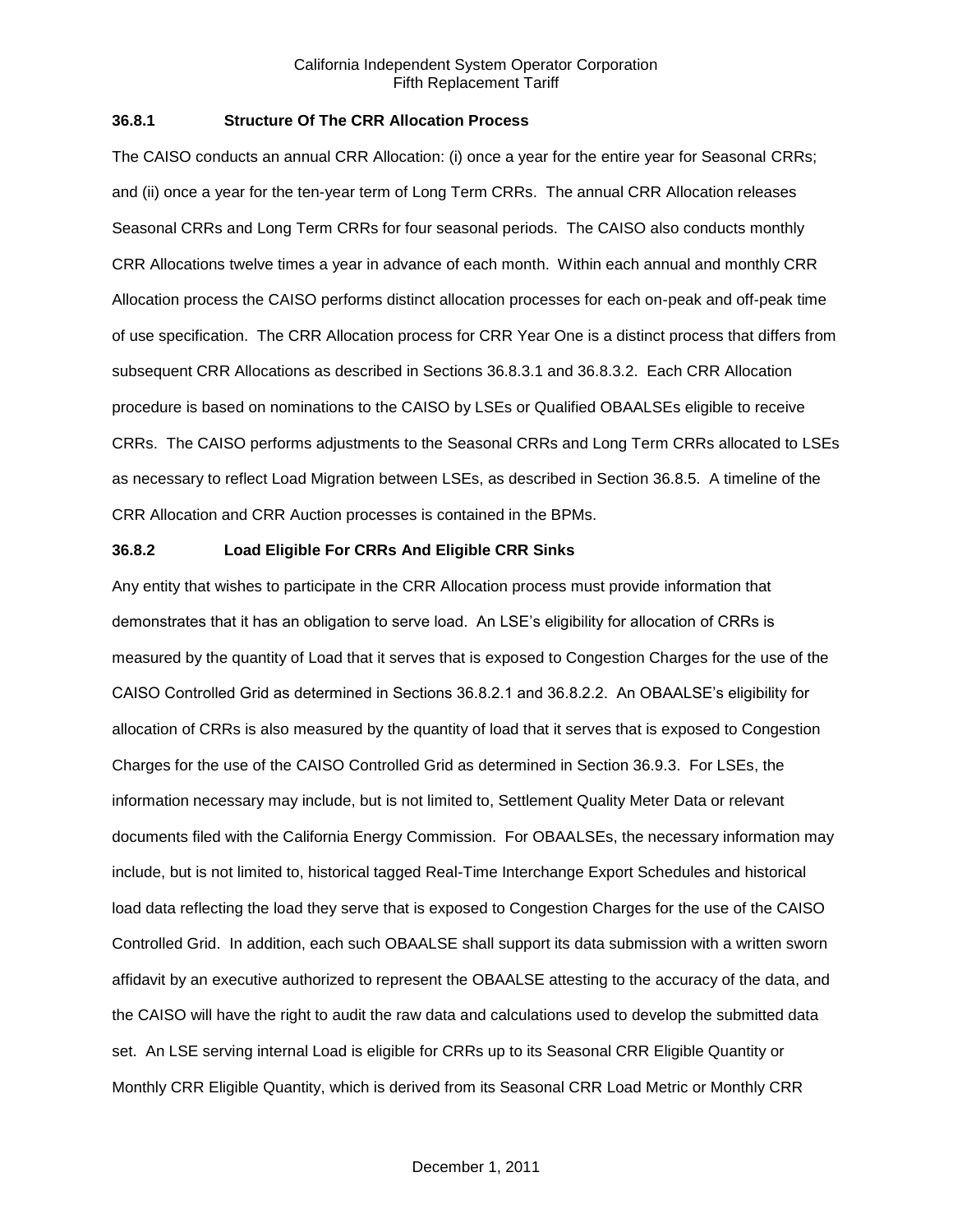Load Metric as described in Sections 36.8.2.1 and 36.8.2.2, respectively. Seasonal CRR Eligible Quantities and Monthly CRR Eligible Quantities for Qualified OBAALSEs are determined as provided in Section 36.9.3. These quantities are calculated for each LSE or Qualified OBAALSE separately for each combination of season and time of use period for the annual CRR Allocation process, and for each time of use period for each monthly CRR Allocation process, and for each CRR Sink at which the eligible LSE serves Load or the Qualified OBAALSE exports Energy from the CAISO Balancing Authority Area. MSS eligibility for CRRs will account for net or gross MSS Settlement in accordance with Section 4.9.13.1. If the MSS Operator elects net Settlement, LSEs for such MSS Load shall submit CRR Sink nominations at the MSS LAP. If the MSS elects for gross Settlement, LSEs for such MSS Load shall submit CRRs Sink nominations at the applicable Default LAP. Load that is Pumped-Storage Hydro Units but is not Participating Load may be scheduled and settled at a PNode or Custom Load Aggregation Point and therefore LSEs for such Load shall submit CRR Sink nominations at the applicable PNode or Custom Load Aggregation Point. Load that is a Participating Load that is also aggregated is scheduled and settled at a Custom Load Aggregation Point that is customized specifically for such Load and, therefore, LSEs for such Participating Load shall submit CRR Sink nominations at the Custom Load Aggregation Point. Load that is Participating Load is scheduled and settled at an individual PNode, and therefore LSEs for such Load shall submit CRR Sink nominations at the applicable PNode. Load that is non-Participating Load, is not Pumped-Storage Hydro Units, and is not Load associated with ETCs, TORs, or MSS Operators that elects net Settlement, is scheduled and settled at the Default LAP. Therefore, LSEs for such Load shall submit CRR Sink nominations at their assigned Default LAP or Default LAPs if the Load they serve is located in more than one Default LAP. In tier 2 and tier 3 of the annual process and tier 1 and tier 2 of the monthly process, such LSEs may also submit CRR Sink nominations at a Sub-LAP of their assigned Default LAP. The CAISO will make available, prior to the beginning of the CRR Allocation process but no later than thirty (30) days before the date on which the Candidate CRR Holders or CRR Holders will be required to submit their nominations for the CRR Allocation, a list of allowable CRR Sinks to be used in the allocation. The allowable CRR Sinks will be consistent with the applicable CRR FNM. In the event that unforeseen changes to network conditions arise after the thirty-day release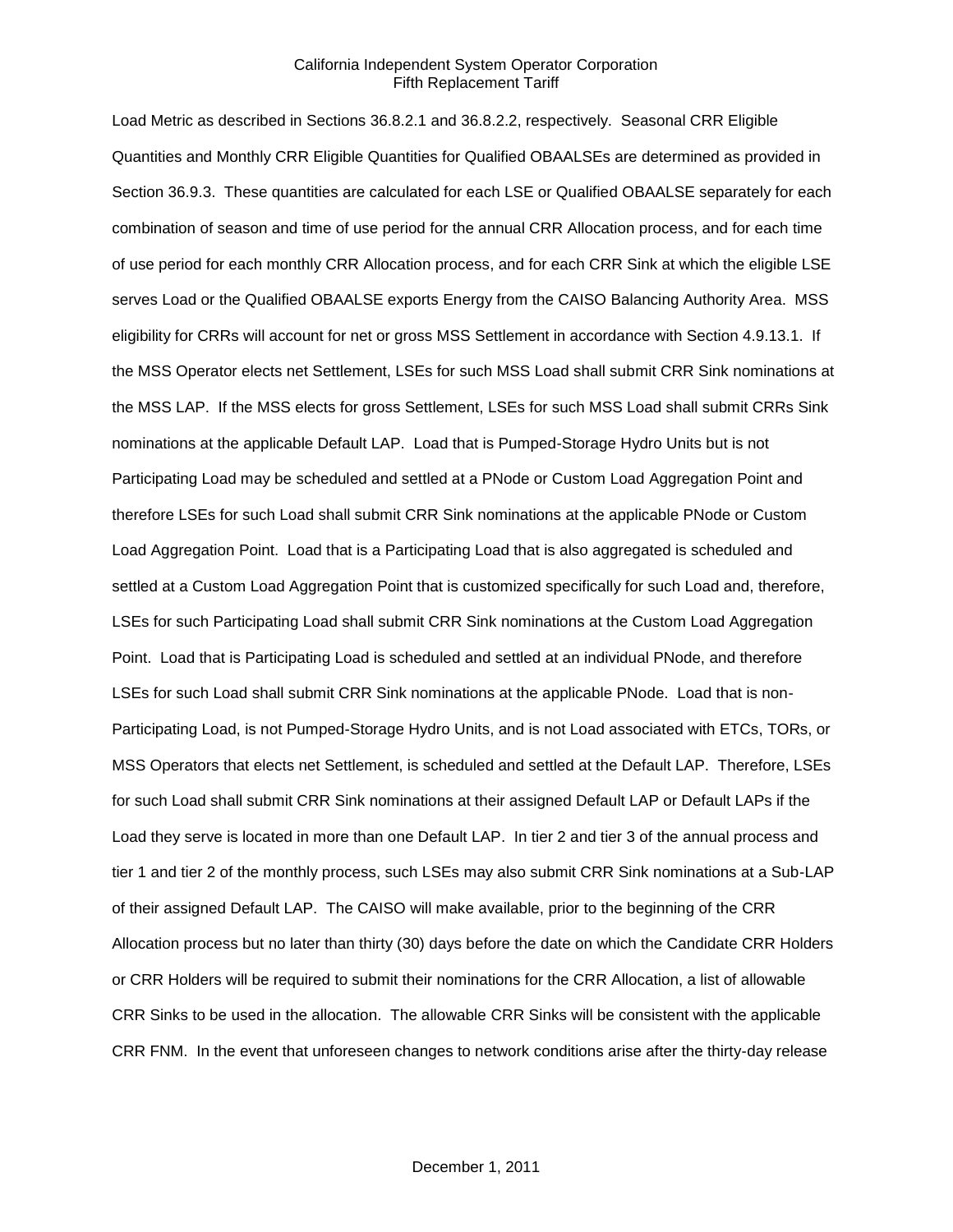of the list of allowable CRR Sinks and warrant revisions to that list, the CAISO will provide updates to the list prior to the closing of nominations for the CRR Allocation.

# **36.8.2.1 Seasonal CRR Eligible Quantity**

The CAISO constructs Load duration curves by season and time of use periods for the annual CRR Allocation process for each LSE based on the LSE's submission to the CAISO of its historical hourly Load data for the prior year, for each LAP within which the LSE serves Load. For load that is subject to variable and difficult-to-predict hydrological conditions, the LSE has the option to submit the load's five-year rolling average historical hourly load data and the CAISO will use the submitted five-year average data for constructing the load duration curves. Once the LSE has exercised this option, the LSE must continue to submit five-year rolling average historical hourly load data for the annual CRR Allocation process in subsequent years. An LSE's Seasonal CRR Load Metric for each season and time of use period is the MW level of Load that is exceeded only in 0.5% of the hours based on the LSE's historical Load data. In the event that the LSE has lost or gained net Load through Load Migration during the course of the prior year, the historical Load data will be adjusted to reflect the loss or gain in accordance with the applicable BPM. The CAISO calculates an LSE's Seasonal CRR Eligible Quantity by first subtracting from that LSE's Seasonal CRR Load Metric the quantity of Load served by its TORs, ETCs, and Converted Rights to form the LSE's Adjusted Load Metric, and then multiplying the result by 0.75.

# **36.8.2.2 Monthly CRR Eligible Quantity**

## **36.8.2.2.1 Based on Load Forecast**

Each month, LSEs whose Load forecasts are verifiable in accordance with Section 36.8.6 will submit hourly Load forecast data for the relevant month. Each month the CAISO will use the LSE's submitted hourly Load forecast data for the relevant month to calculate two Load duration curves (one on-peak and one off-peak Load duration curve for the applicable month) to form the basis for monthly allocations for each CRR Sink in which the LSE serves Load. Each LSE's submitted hourly forecast data should reflect any Load growth that is not due to Load Migration as well as the effect of net Load Migration for that LSE. The Monthly CRR Load Metric for such Load is the MW level of Load that is exceeded only in 0.5% of the hours based on the LSE's submitted Load forecast. The CAISO will calculate an LSE's Monthly CRR Eligible Quantity by subtracting from that LSE's Monthly CRR Load Metric the quantity of Load served by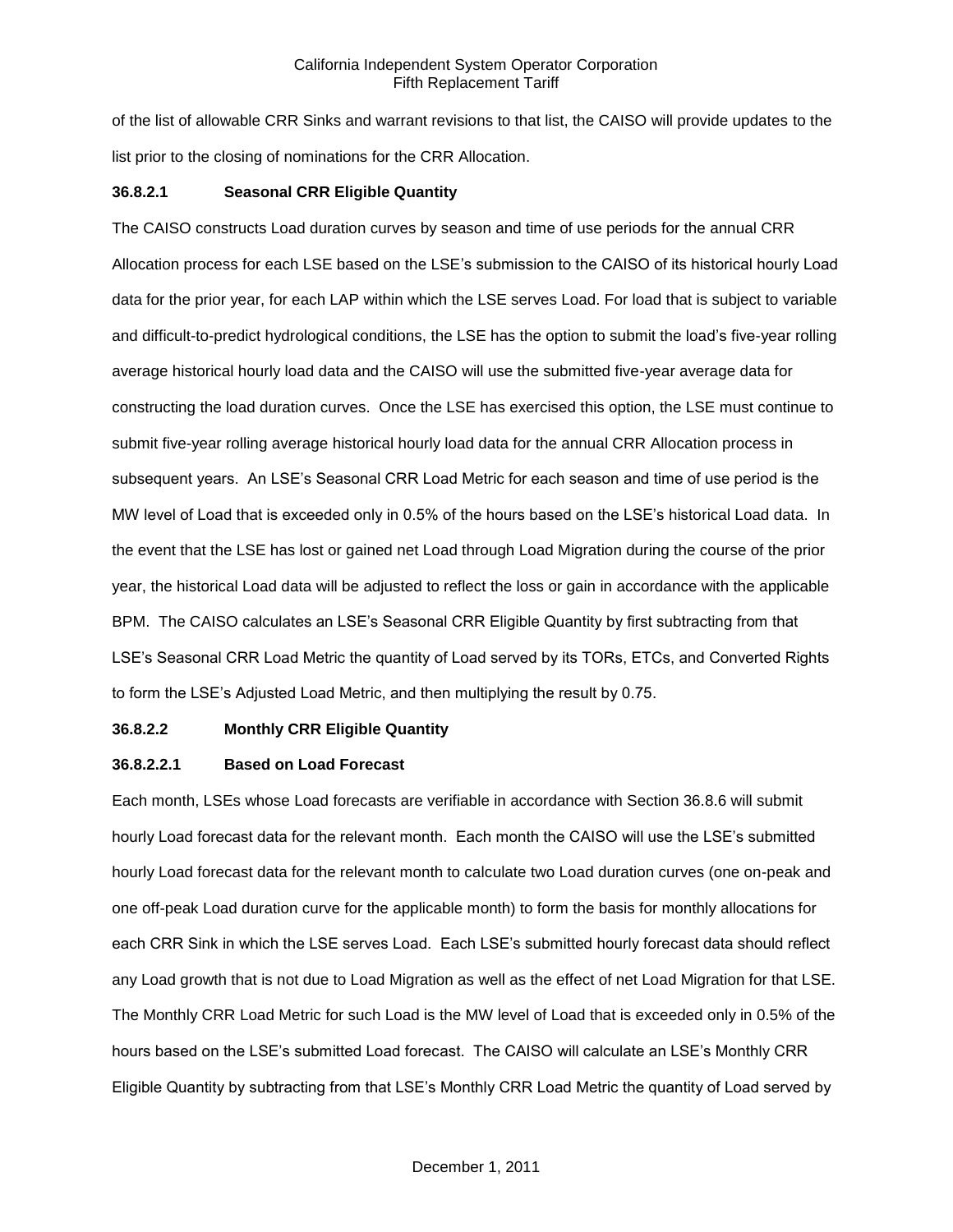its TORs, ETCs, and Converted Rights. In addition the CAISO will adjust the LSE's Monthly CRR Eligible Quantity, if such an adjustment is determined to be necessary pursuant to Section 36.8.6.

#### **36.8.2.2.2 Based on Historical Load Data**

An LSE that serves Load that is eligible for CRRs but for which its Load forecast is not verifiable in accordance with Section 36.8.6 shall, each month, submit to the CAISO five (5) years of prior hourly historical Load data for that Load for the same applicable month. Such LSE may submit fewer years of historical data for that Load if granted a waiver by the CAISO because five (5) years of such Load data does not exist. Each month the CAISO will use the LSE's submitted hourly historical Load data for the relevant month to calculate two (2) Load duration curves for each year of historical Load data (one onpeak and one off-peak Load duration curve for the applicable month) for each CRR Sink in which such Load is located. For each Load duration curve, the CAISO will calculate the MW level of Load that is exceeded only in 0.5% of the hours. The CAISO will calculate an LSE's Monthly CRR Eligible Quantity for each on-peak and off-peak period for such Load by averaging the 0.5% exceeded values for all years of submitted historical data, and then subtracting the quantity of Load served by its TORs, ETCs, and Converted Rights.

#### **36.8.3 CRR Allocation Process**

## **36.8.3.1 Annual CRR Allocation for CRR Year One**

The annual CRR Allocation process for CRR Year One consists of a sequence of four (4) tiers for each season and time of use period (on-peak and off-peak). Each tier will feature a SFT applied to the CRR nominations submitted by eligible LSEs or Qualified OBAALSEs, the results of which are provided by the CAISO to the respective LSEs or Qualified OBAALSEs prior to the LSEs or Qualified OBAALSEs submitting their nominations to the next tier. Allocations of CRRs in each tier are considered final once they are provided by the CAISO to the respective LSEs or Qualified OBAALSEs. After each tier, LSEs or Qualified OBAALSEs will have an amount of time as specified in the Business Practice Manual after their receipt of the results of each tier to submit their nominations for the next tier, if there is one. The annual CRR Allocation allows LSEs or Qualifed OBAALSEs to submit nominations for Seasonal CRRs up to their Seasonal CRR Eligible Quantities for each season of the relevant year, each time of use CRR Sink as provided in Sections 36.8.3.1.1, 36.8.3.1.2 and 36.8.3.1.4. The annual CRR Allocation also allows LSEs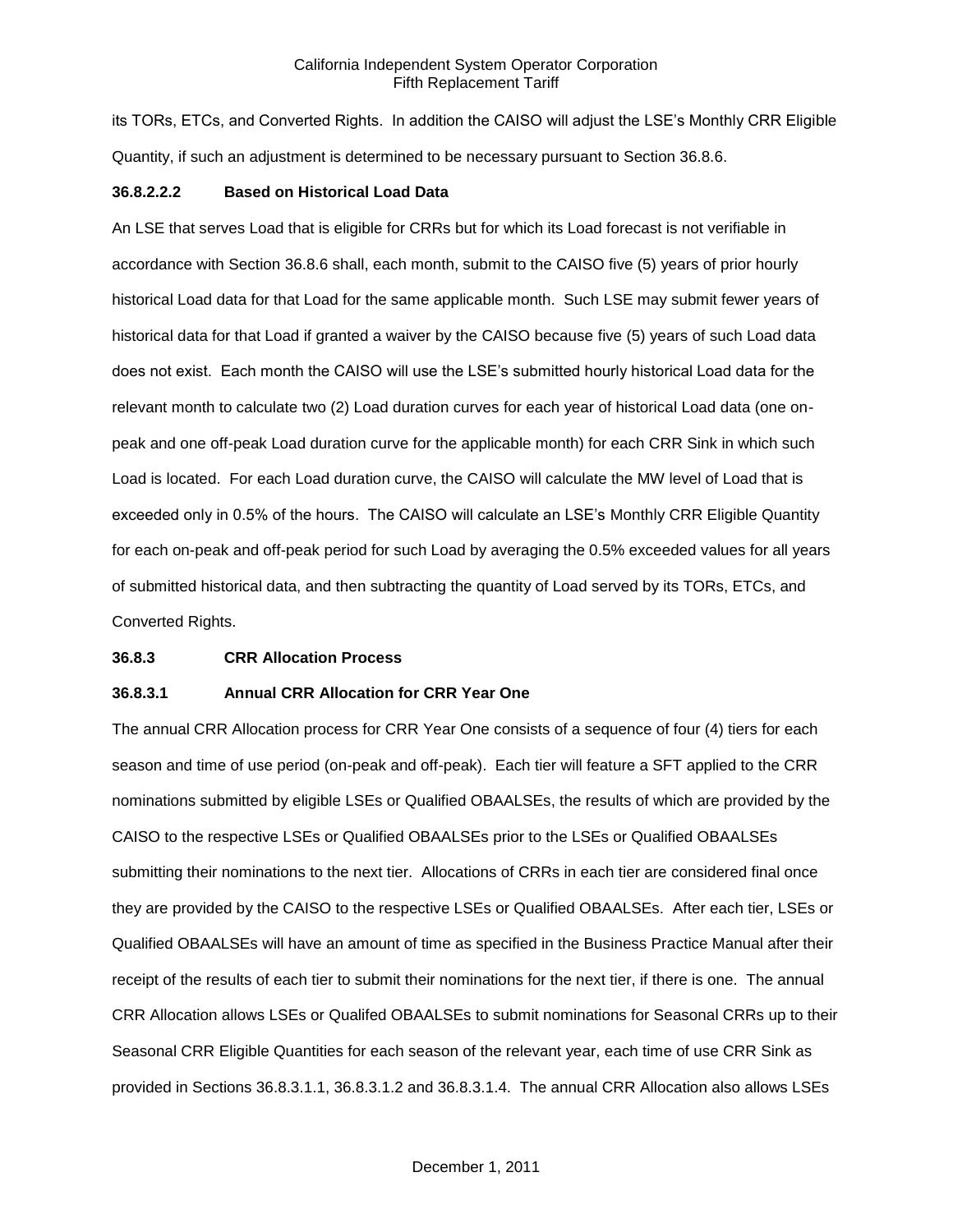to submit nominations for Long Term CRRs up to twenty percent (20%) of their Adjusted Load Metric for each season, time of use period and each LAP; except that an LSE that demonstrates that more than twenty percent (20%) of its Adjusted Load Metric is covered by a combination of long-term procurement arrangements of ten (10) years or greater and ownership of Generation resources is able to submit nominations for a greater amount as specified in Section 36.8.3.1.3. As provided in Section 36.8.3.1.3.2, the annual CRR Allocation allows a Qualified OBAALSE to submit nominations for Long Term CRRs up to fifty percent (50%) of its Adjusted Load Metric for each season, time of use period and Scheduling Point provided that the Qualified OBAALSE demonstrates that all of its nominated Long Term CRR Sources are covered by a combination of long-term procurement arrangements of ten (10) years or greater and ownership of generation resources. The annual CRR Allocation for CRR Year One will be conducted in the following sequence of tiers:

**36.8.3.1.1** Tier 1. In tier 1, an LSE or a Qualified OBAALSE may nominate and the CAISO will allocate to the LSE or a Qualified OBAALSE Seasonal CRRs up to fifty percent (50%) of its Seasonal CRR Eligible Quantity for each season, time of use period and CRR Sink. An LSE or a Qualified OBAALSE can nominate Seasonal CRRs sourced at Trading Hubs in accordance with the LSE's or Qualified OBAALSE's verified CRR Sources. In running the SFT the CAISO shall disaggregate the Seasonal CRR nominations sourced at Trading Hubs as described in Section 36.8.4.1. All allocated CRRs that result from such disaggregation will be Point-to-Point CRRs each of whose CRR Source is a Generating Unit PNode that is an element of the Trading Hub.

**36.8.3.1.2** Tier 2. In tier 2, an LSE or a Qualified OBAALSE may nominate and the CAISO will allocate to the LSE or Qualified OBAALSE Seasonal CRRs up to seventy-five percent (75%) of its Seasonal CRR Eligible Quantity for each season, time of use period and CRR Sink, minus the quantity of CRRs allocated to that LSE or Qualified OBAALSE in tier 1. An LSE or a Qualified OBAALSE can nominate Seasonal CRRs sourced at Trading Hubs in accordance with the LSE's or Qualified OBAALSE's verified CRR Sources. In tier 2 an LSE or a Qualified OBAALSE with a verified Trading Hub CRR Source may nominate up to seventy-five (75%) of the Adjusted Verified CRR Source Quantity for that Trading Hub, minus the total MW quantity of Point-to-Point CRRs the LSE or Qualified OBAALSE was allocated in tier 1 as a result of its tier 1 nomination of CRRs sourced at that Trading Hub. In running the SFT the CAISO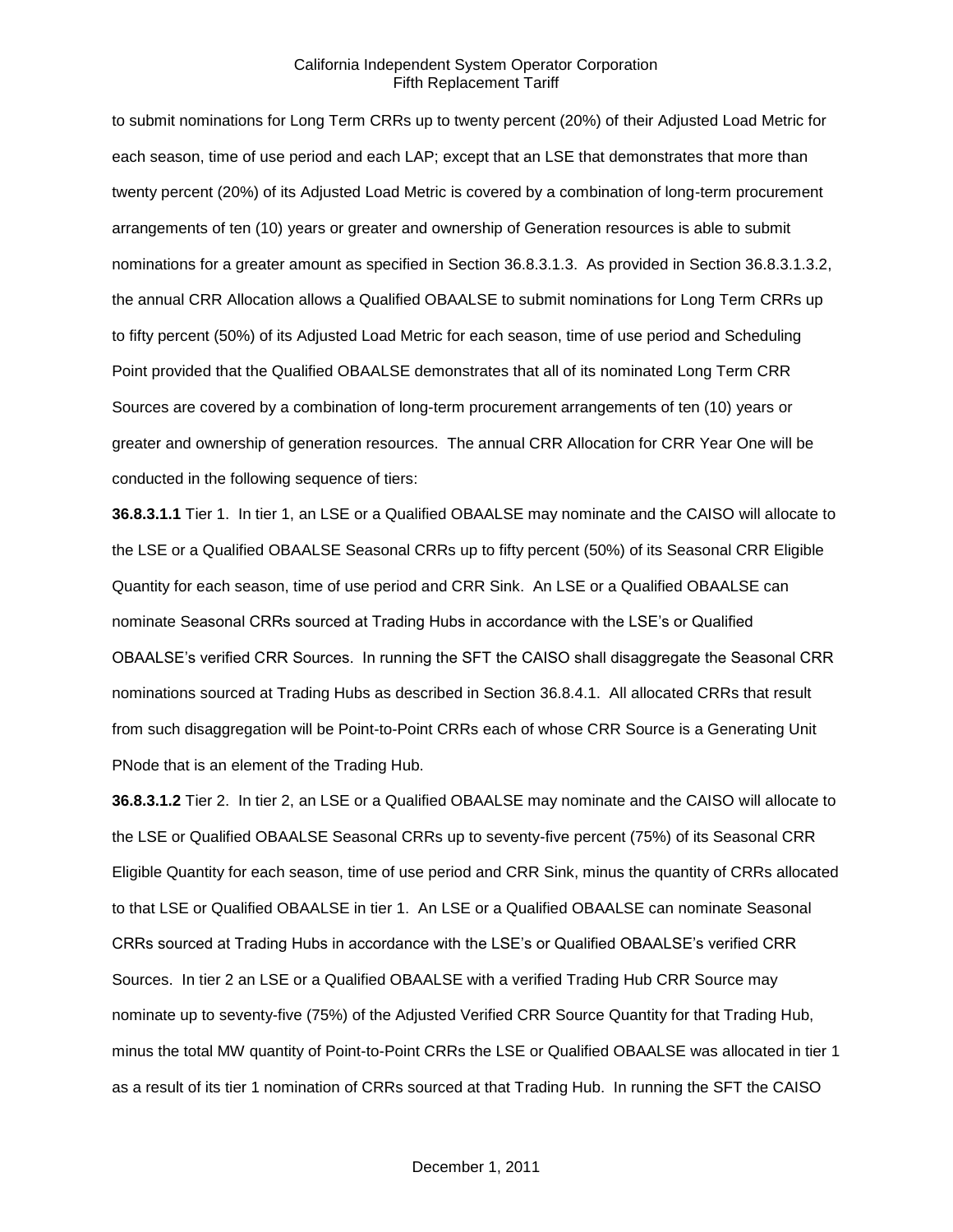shall disaggregate the Seasonal CRR nominations sourced at Trading Hubs as described in Section 36.8.4.1. All allocated CRRs that result from such disaggregation will be Point-to-Point CRRs each of whose CRR Source is a Generating Unit PNode that is an element of the Trading Hub. **36.8.3.1.3** Tier LT. Tier LT will follow tier 2 for CRR Year One. In Tier LT, an LSE or a Qualified OBAALSE may nominate Long Term CRRs from the Seasonal CRRs allocated in tiers 1 and 2 as provided in this Section 36.8.3.1. The cleared Point-to-Point CRRs awarded in tier 1 and tier 2 that resulted from disaggregated CRR nominations sourced at a Trading Hub may not be nominated in Tier LT in CRR Year One. Any Point-to-Point CRRs awarded as a result of disaggregated CRR nominations sourced at a Trading Hub, as described in Section 36.8.4.1, must be nominated as Trading Hub CRRs as described in this Section 36.8.3.1.3. In running the SFT the CAISO shall disaggregate the Seasonal CRR nominations sourced at Trading Hubs as described in Section 36.8.4.1. All allocated Long Term CRRs that result from such disaggregation will be Point-to-Point CRRs each of whose CRR Source is a Generating Unit PNode that is an element of the Trading Hub.

## **36.8.3.1.3.1 Tier LT for LSEs**

The quantity of Seasonal CRRs that an LSE can nominate as Long Term CRRs is limited to twenty percent (20%) of the LSE's Adjusted Load Metric, except that an LSE that can demonstrate that more than twenty percent (20%) of its Adjusted Load Metric is covered by a combination of long-term procurement arrangements of ten (10) years or greater and ownership of Generation resources is able to submit nominations for a greater amount as provided in this section. Such demonstrations shall be provided by the requesting LSE to the CAISO through the submission of a written sworn declaration by an executive employee authorized to represent the LSE and attest to the accuracy of the data demonstration. As necessary, the CAISO may request, and such LSE must produce in a timely manner, documents in support of such declaration. If the LSE has demonstrated that more than twenty percent (20%) of its Adjusted Load Metric is covered by a combination of long-term procurement arrangements of ten (10) years or greater and ownership of Generation resources, the amount of Long Term CRRs that it may nominate is equal to the minimum of: (i) the sum of the owned resources and long-term procurement arrangements of ten (10) years or more and (ii) fifty percent (50%) of the LSE's Adjusted Load Metric.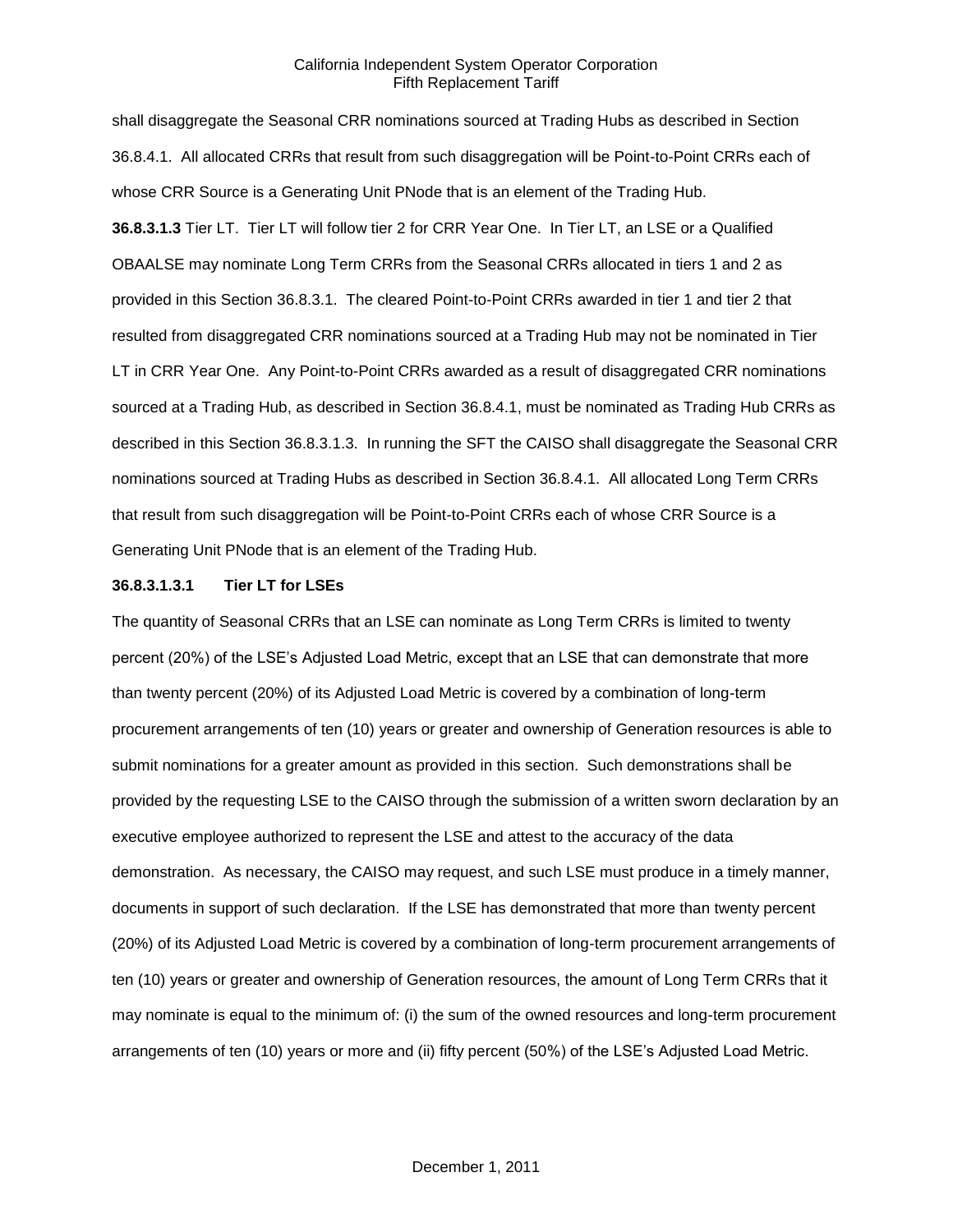If an LSE's combination of long-term procurement arrangements of ten (10) years or greater and ownership of generation resources is greater than twenty percent (20%) of its Adjusted Load Metric and the LSE nominates more than twenty percent (20%) of its Adjusted Load Metric as Long Term CRRs, then the CRR Sources for all of the LSE's Long Term CRR nominations must be sources associated with its demonstrated long-term procurement arrangements of ten (10) years or greater or its owned generation resources. Subject to the maximum quantities described above in this Section 36.8.3.1.3.1, an LSE can nominate CRRs sourced at a Trading Hub in Tier LT up to the total MW amount of the Pointto-Point CRRs the LSE was allocated in tiers 1 and 2 as a result of its disaggregated tier 1 and 2 nominations of CRRs sourced at that Trading Hub. Subject to the maximum quantities described above in this Section 36.8.3.1.3.1, an LSE can nominate CRRs sourced at a Trading Hub in Tier LT up to the total MW amount of the Point-to-Point CRRs the LSE was allocated in tiers 1 and 2 as a result of its disaggregated tier 1 and 2 nominations of CRRs sourced at that Trading Hub.

#### **36.8.3.1.3.2 Tier LT for Qualified OBAALSEs**

A Qualified OBAALSE may submit nominations for Long Term CRRs up to fifty percent (50%) of its Adjusted Load Metric for each season, time of use period and Scheduling Point. The Qualified OBAALSE must demonstrate that all of its nominated Long Term CRRs are supported by a combination of long-term procurement arrangements of ten (10) years or greater and ownership of generation resources. Such demonstrations shall be provided by the requesting Qualified OBAALSE to the CAISO through the submission of a written sworn declaration by an executive employee authorized to represent the Qualified OBAALSE attesting to the accuracy of the data demonstration. As necessary, the CAISO may request, and such Qualified OBAALSE must produce in a timely manner, documents in support of such declaration.

#### **36.8.3.1.3.3 Tier LT SFT**

After receiving nominations for Long Term CRRs from LSEs and Qualified OBAALSEs, the CAISO will run SFTs to ensure the feasibility of the nominated Long Term CRRs for the remaining nine years of the ten-year term of the Long Term CRR. The SFT runs in Tier LT will test the feasibility of only the Long Term CRR nominations and will not include in the analysis those Seasonal CRRs allocated in tiers 1 and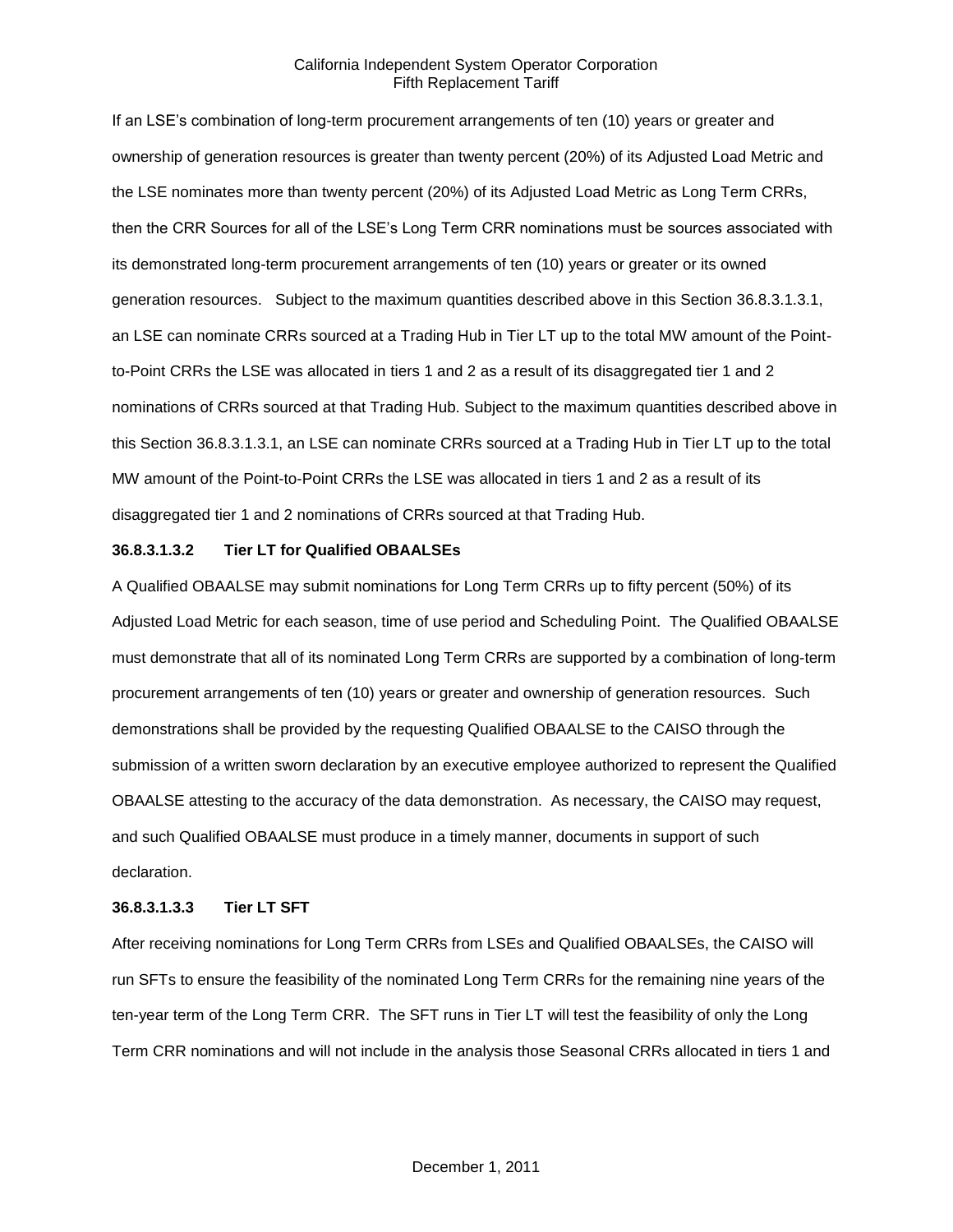2 that are not nominated as Long Term CRRs. The quantity of Long Term CRRs that can be allocated for any season and time of use period must be feasible for the entire ten-year term of the Long Term CRR. As a result of the Tier LT SFT runs, Long Term CRR nominations may not be fully allocated; however, such a result will not affect the CRR Year One validity of the Seasonal CRR allocated in tiers 1 and 2. The CAISO will inform the nominating entity of the results of the Tier LT SFTs before the deadline for submission of the tier 3 nominations.

**36.8.3.1.4** Tier 3. In tier 3, an LSE or a Qualified OBAALSE may nominate and the CAISO will allocate to the LSE or Qualified OBAALSE Seasonal CRRs up to one hundred percent (100%) of its Seasonal CRR Eligible Quantity for each season, minus the quantity of CRRs allocated to that LSE or Qualified OBAALSE in tiers 1 and 2. In tier 3, Sub-LAPs will be eligible CRR Sinks provided that the Sub-LAP is within the nominating LSE's Default LAP. An LSE or a Qualified OBAALSE can nominate Seasonal CRRs sourced at Trading Hubs. In running the SFT the CAISO shall disaggregate the Seasonal CRR nominations sourced at Trading Hubs as described in Section 36.8.4.1. All allocated CRRs that result from such disaggregation will be Point-to-Point CRRs each of whose CRR Source is a Generating Unit PNode that is an element of the Trading Hub. A Qualified OBAALSE can only nominate CRRs from its verified CRR Sources as provided in Section 36.8.3.4.

## **36.8.3.2 Monthly CRR Allocation for CRR Year One**

The monthly CRR Allocation in CRR Year One shall consist of a sequence of two (2) tiers for each time of use period (on-peak and off-peak). The monthly CRR Allocation will distribute Monthly CRRs to each LSE or Qualified OBAALSE up to one hundred percent (100%) of its Monthly CRR Eligible Quantity, minus CRRs allocated to that LSE or Qualified OBAALSE in the annual CRR Allocation for the relevant month and time of use period. The monthly CRR Allocation for CRR Year One will be conducted as follows:

**36.8.3.2.1** Tier 1. In tier 1 of the monthly CRR Allocations, an LSE or a Qualified OBAALSE may nominate and the CAISO will allocate to the LSE or Qualified OBAALSE Monthly CRRs up to fifty percent (50%) of the difference between its Monthly CRR Eligible Quantity and the quantity of Seasonal CRRs and previously allocated Long Term CRRs that apply to that month and time of use period. An LSE or a Qualified OBAALSE can nominate Monthly CRRs sourced at Trading Hubs in accordance with the LSE's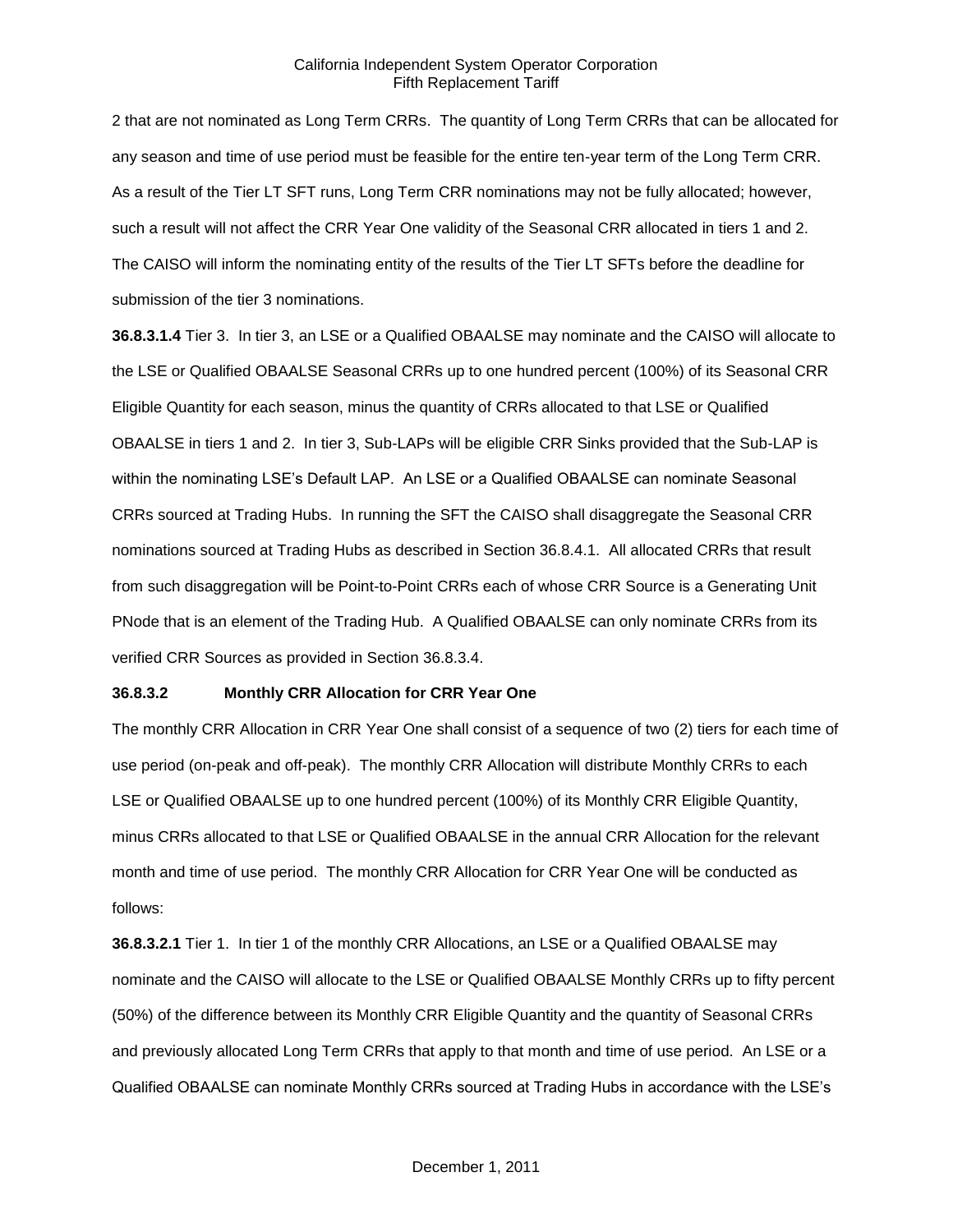or Qualified OBAALSE's verified CRR Sources. In running the SFT the CAISO shall disaggregate the Monthly CRR nominations sourced at Trading Hubs as described in Section 36.8.4.1. All allocated CRRs that result from such disaggregation will be Point-to-Point CRRs each of whose CRR Source is a Generating Unit PNode that is an element of the Trading Hub.

**36.8.3.2.2** Tier 2. In tier 2 of the monthly CRR Allocations, an LSE or a Qualified OBAALSE may nominate and the CAISO will allocate to the LSE or Qualified OBAALSE Monthly CRRs up to one hundred percent (100%) of the difference between its CRR Eligible Quantity and the quantity of Seasonal CRRs and previously allocated Long Term CRRs that apply to that month and time of use period, minus the quantity of CRRs the entity was allocated in tier 1 of the CRR Year One monthly CRR Allocation. An LSE or a Qualified OBAALSE can nominate Monthly CRRs sourced at Trading Hubs. In running the SFT the CAISO shall disaggregate the Monthly CRR nominations sourced at Trading Hubs as described in Section 36.8.4.1. In tier 2 of the monthly CRR Allocation, Sub-LAPs will be eligible CRR Sinks provided that the Sub-LAP is within the nominating LSE's Default LAP. A Qualfied OBAALSE can only nominate CRRs from its verified CRR Sources as provided in Section 36.8.3.4.2.

#### **36.8.3.3 [NOT USED]**

## **36.8.3.4 Source Verification**

Source verification is required for LSE CRR nominations in tiers 1 and 2 of the CRR Year One annual allocation process and in tier 1 of each CRR Year One monthly allocation process. Source verification is required for all Qualified OBAALSE CRR nominations in all tiers of all CRR Allocation processes.

#### **36.8.3.4.1 CRR Year One Source Verification for LSEs**

In CRR Year One, nominations for tier 1 and tier 2 of the annual CRR Allocation and tier 1 of the monthly CRR Allocations must be source verified for all LSEs. Prior to the beginning of the CRR Allocation process but no later than thirty (30) days before the date on which the Candidate CRR Holders or CRR Holders will be required to submit their nominations for the CRR Allocation, the CAISO will make available a list of allowable CRR Sources to be used in the CRR Allocation. The allowable CRR Sources will be consistent with the applicable CRR FNM. In the event that unforeseen changes to network conditions arise after the thirty-day release of the list of allowable CRR Sources and warrant revisions to that list, the CAISO will provide updates to the list prior to the closing of nominations for the CRR Allocation. An LSE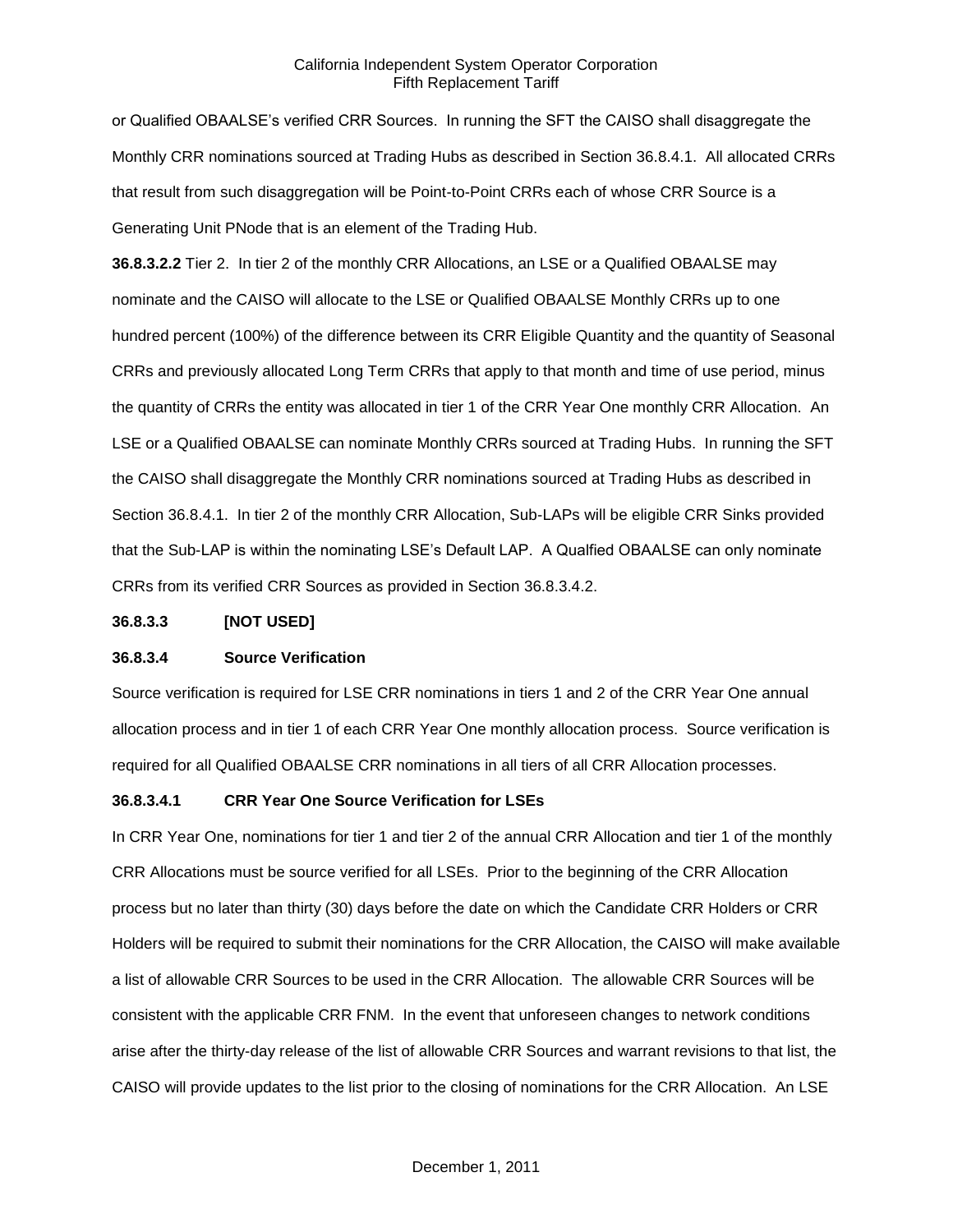must demonstrate that it could actually submit Bids, including Self-Schedules and Inter-SC Trades, for Energy from the locations to be nominated as CRR Sources to serve its Load either through ownership of, or contractual rights to receive Energy from, the relevant Generating Units, or a contract to take ownership of power at the relevant source, such as a Trading Hub or a Scheduling Point. For the second, third and fourth quarters of calendar year 2008 for CRR Year One, in conducting its source verification the CAISO will use data for the period beginning April 1, 2006 and ending December 31, 2006. For the first quarter of calendar year 2009 for CRR Year One, the CAISO will use data for the period beginning January 1, 2007 and ending March 31, 2007 as the basis for verification. Such demonstrations shall be provided by the requesting LSE to the CAISO through the submission of a written sworn declaration by an executive employee authorized to represent the LSE and attest to the accuracy of the data demonstration. As necessary, the CAISO may request, and such LSE must produce in a timely manner, documents in support of such declaration.

# **36.8.3.4.2 Source Verification for Qualified OBAALSEs**

All CRR nominations by Qualified OBAALSEs must be source verified. A Qualified OBAALSE's source verification will be based on its legitimate need showing as specified in Section 36.9.1.

## **36.8.3.4.3 Calculation of Verified CRR Source Quantity**

The Verified CRR Source Quantity associated with each verified CRR Source for a particular LSE or Qualified OBAALSE will be: (i) for an owned generation resource the PMax of the unit multiplied by the LSE's or Qualified OBAALSE's ownership share; (ii) for a contract with a generation resource, the hourly MWh of Energy specified in the contract averaged over all hours of the relevant time of use period, but no greater than the PMax of the unit; or (iii) for a contract that delivers Energy to a Trading Hub or Scheduling Point, the hourly MWh of energy specified in the contract for delivery from the supplier to the LSE or Qualified OBAALSE at the Trading Hub or Scheduling Point, averaged over all hours of the relevant time of use period. Energy contracts submitted by an LSE to demonstrate that the LSE can submit Bids, including Self-Schedules and Inter-SC Trades, for Energy from the nominated CRR Sources to serve its Load must be at least one month in duration. Energy contracts submitted by a Qualified OBAALSE to demonstrate that the Qualified OBAALSE can submit Bids, including Self-Schedules and Inter-SC Trades, for Energy from the nominated CRR Sources to serve its Load must be at least one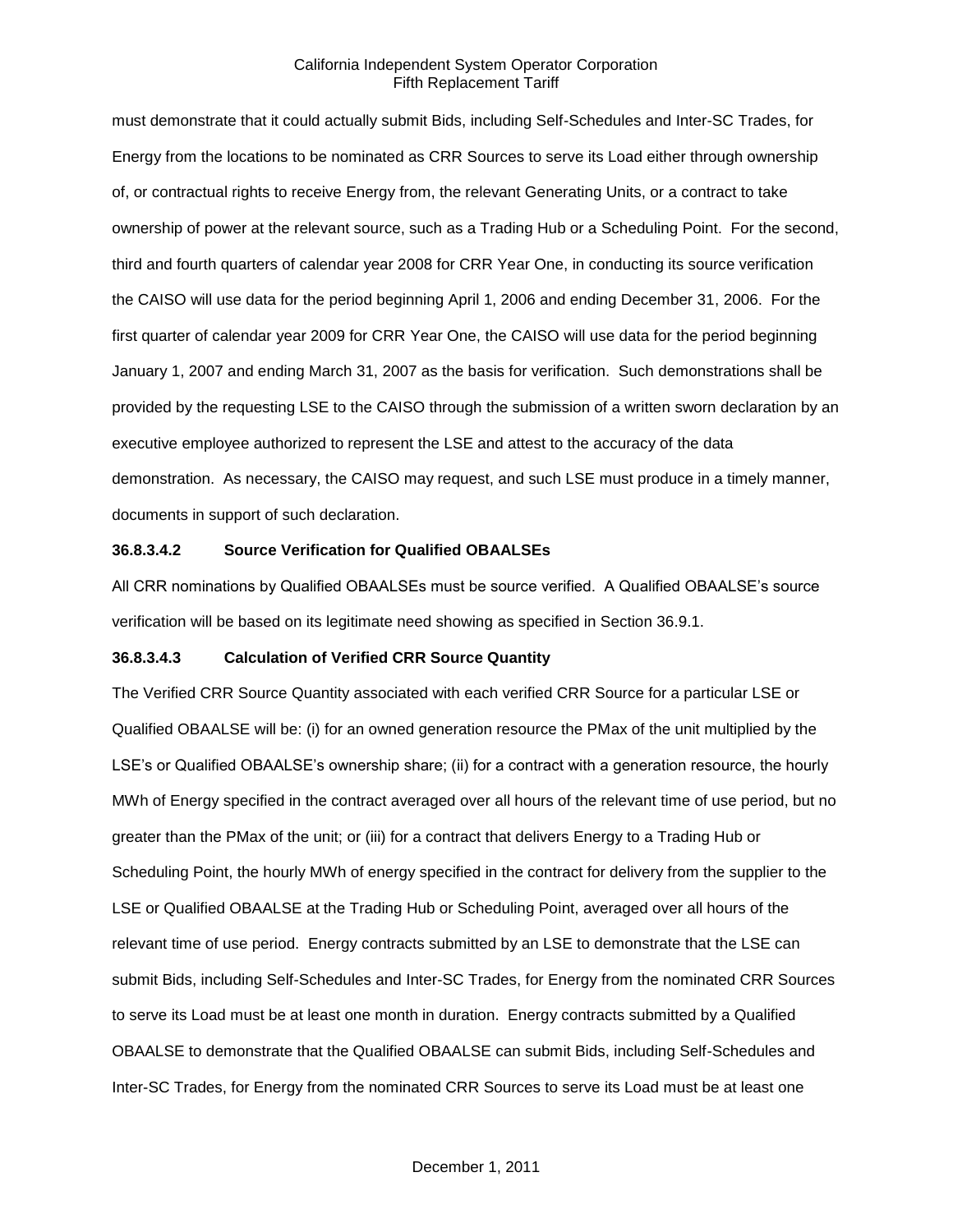month in duration to support nominations of Monthly and Seasonal CRRs, and at least ten (10) years in duration to support nominations of Long Tem CRRs. Nominations of CRRs for which the CRR Source is a Scheduling Point must be source verified in accordance with Section 36.8.4.2.

# **36.8.3.4.4 Calculation of Adjusted Verified CRR Source Quantity**

For nominations by an LSE and a Qualified OBAALSE, except for a Qualified OBAALSE's nomination of Long Term CRRs, the CAISO will consider a contract that covers a portion of a season (but not less than one month) to be acceptable verification, with the adjustment described below, for the entire season for which a CRR is nominated. The CAISO will also consider a contract not less than one month in duration that covers portions of two consecutive months to be acceptable verification, with the adjustment described below, for both of the months that are partially covered. In such cases, for a contract that covers only a portion of the season or month for which the LSE or Qualified OBAALSE wishes to nominate source-verified CRRs, the CAISO will calculate an Adjusted Verified CRR Source Quantity, which equals the Verified CRR Source Quantity times the ratio of the number of days covered by the contract for a particular month or season to the total number of days in that month or season, consistent with the time of use period of the CRRs being nominated. Contracts submitted by a Qualified OBAALSE to support nomination of Long Term CRRs must be at least ten (10) years in duration and cover the entire season of the Long Term CRR being nominated, and therefore the Adjusted Verified CRR Source Quantity calculation does not apply to such nominations.

## **36.8.3.5 Annual CRR Allocation Beyond CRR Year One**

The annual CRR Allocation for years beyond CRR Year One consists of a sequence of four (4) tiers for each season and time of use period (on-peak and off-peak). Allocations of CRRs in each tier are considered final once they are provided by the CAISO to the respective LSEs or Qualified OBAALSEs. After each tier, LSEs or Qualified OBAALSEs will have an amount of time as specified in the Business Practice Manual after their receipt of the results of each tier to submit their nominations for the next tier, if there is one. The annual CRR Allocation will allow LSEs or Qualified OBAALSEs to submit nominations up to their Seasonal CRR Eligible Quantities minus the quantity of previously allocated Long Term CRRs for each season of the relevant year, each time of use period and each CRR Sink at which they serve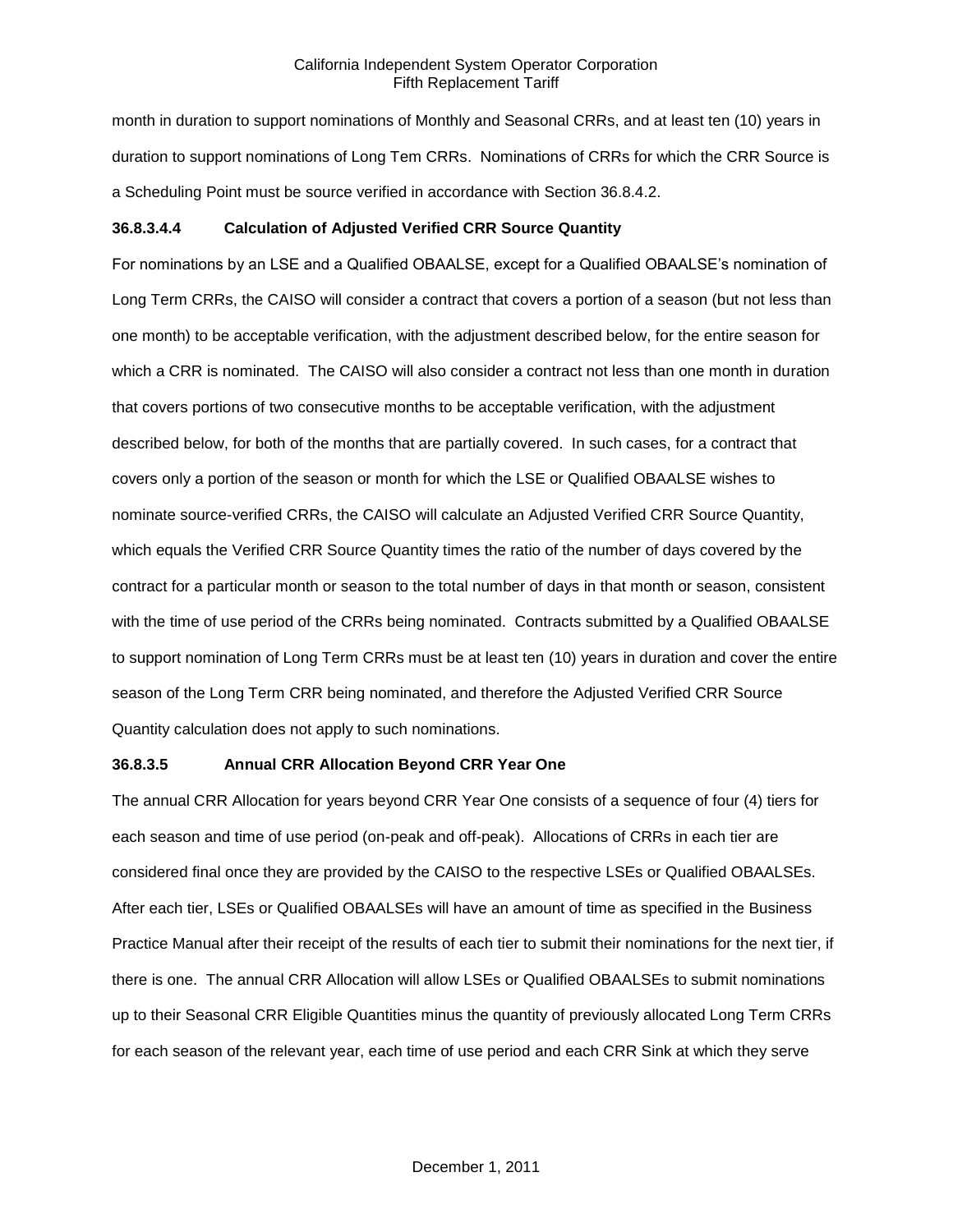Load. Annual CRR Allocations for years beyond CRR Year One will be conducted in the following sequence of tiers:

#### **36.8.3.5.1 Tier 1 – Priority Nomination Process**

Tier 1 of the annual CRR Allocation in years beyond CRR Year One will be a Priority Nomination Process through which CRR Holders may nominate some of the same CRRs that they were allocated in the immediately previous annual CRR Allocation process. As provided in Section 36.8.3.4.2, nominations by a Qualified OBAALSE in the PNP are subject to source verification. In all annual CRR Allocations after CRR Year One, an LSE or a Qualified OBAALSE may make PNP nominations up to the lesser of: (1) twothirds of its Seasonal CRR Eligible Quantity, minus the quantity of Long Term CRRs allocated in the immediately preceding Seasonal CRR Allocation for each season, time of use period and CRR Sink for that year; or, (2) the total quantity of Seasonal CRRs allocated to that LSE in the previous annual CRR Allocation, minus the quantity of previously allocated Long Term CRRs for each season, time of use period and CRR Sink, and minus any reduction for net loss of Load or plus any increase for net gain of Load through retail Load Migration as described in Section 36.8.5.1. In addition, an LSE's or Qualified OBAALSE's nomination of any particular CRR Source-CRR Sink combination in the PNP may not exceed the MW quantity of CRRs having that CRR Source and CRR Sink that the LSE or Qualified OBAALSE was allocated in the previous annual CRR Allocation, reduced by the MW quantity of those Long-Term CRRs with the same CRR Source and CRR Sink that were awarded in the prior year's Long-Term CRR allocation, for the same season and time of use period, and in the case of an LSE, adjusted for net Load loss or gain resulting from Load Migration as described in Section 36.8.5.2.2. An LSE or a Qualified OBAALSE may nominate CRRs awarded with a CRR Source at the Trading Hubs in the PNP. CRRs whose CRR Sink is a Sub-LAP are not eligible for nomination in the PNP. A CRR whose CRR Sink is a Custom LAP or PNode is eligible for nomination in the PNP. PNP Eligible Quantities are not affected by secondary transfers of CRRs, except as performed by the CAISO to reflect Load Migration as described in Section 36.8.5. That is, with the exception of transfers to reflect Load Migration: (i) an LSE or a Qualified OBAALSE may nominate in the PNP a CRR it was allocated in the prior annual CRR Allocation even though it transferred that CRR to another party during the year, and (ii) an LSE or a Qualified OBAALSE may not nominate in the PNP a CRR that it received through a secondary transfer from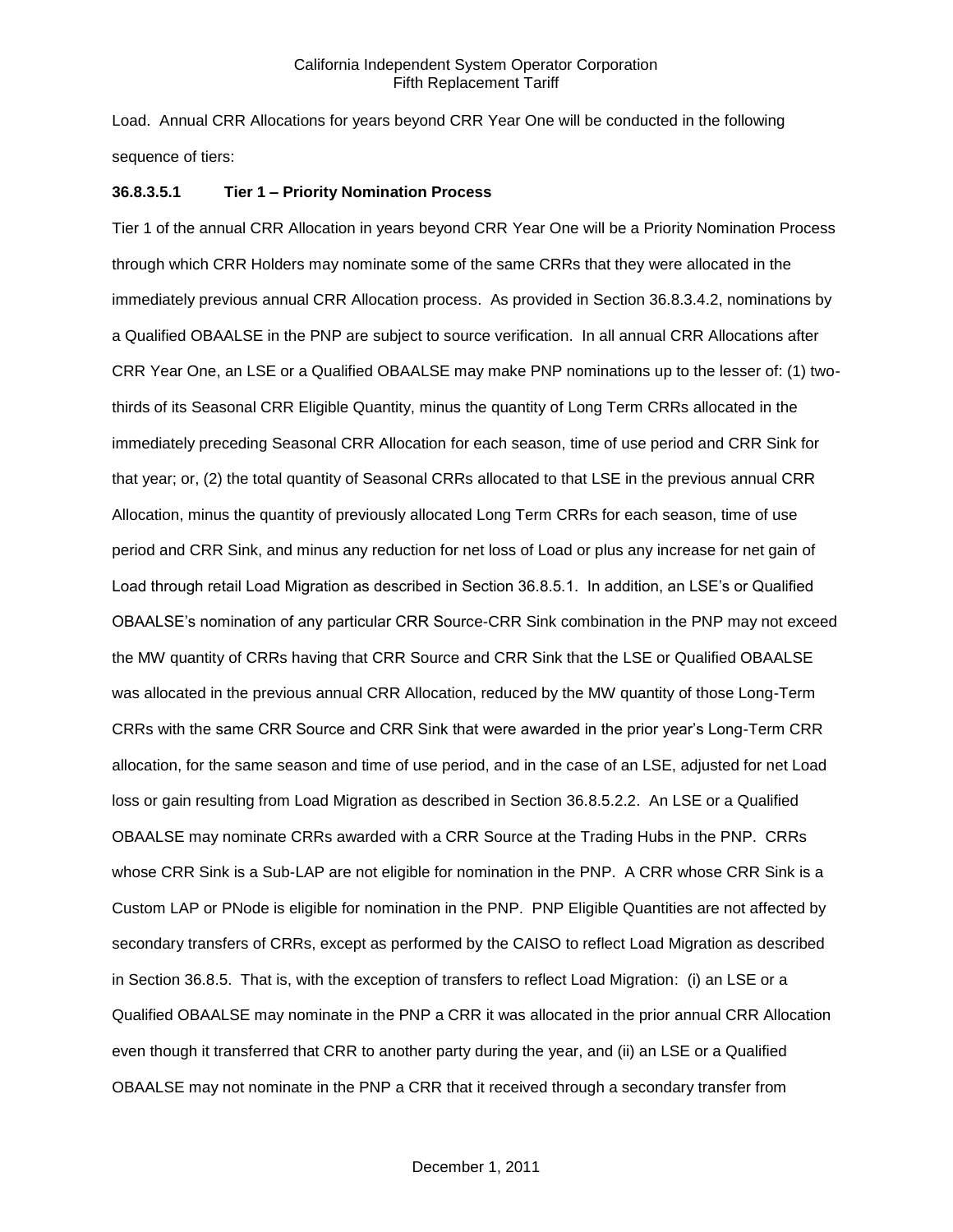another party. CRRs received through a CRR Auction are not eligible for nomination in the PNP. CRRs received as Offsetting CRRs to reflect Load Migration are not eligible for nomination in the PNP. The maximum quantity of CRRs that an LSE or a Qualified OBAALSE may nominate in the PNP is fifty (50) percent of its Adjusted Load Metric, minus any previously allocated Long Term CRRs that are valid for the term of the CRRs being nominated. The CAISO does not guarantee that all CRR nominations in the PNP will be allocated. The CAISO will conduct an SFT to determine whether all CRR nominations in the PNP are simultaneously feasible. If the SFT determines that all priority nominations are not simultaneously feasible, the CAISO will reduce the allocated CRRs until simultaneous feasibility is achieved.

#### **36.8.3.5.2 Tier LT**

In years subsequent to CRR Year One, Long Term CRRs will be allocated as provided in this section.

# **36.8.3.5.2.1 Tier LT for LSEs**

In Tier LT of CRR Year Two, an LSE may nominate Long Term CRRs from any of the Seasonal CRRs it was allocated in the PNP up to a maximum of thirty percent (30%) of the its Adjusted Load Metric, minus the quantity of previously allocated Long Term CRRs that are valid for that year; except that the LSE may nominate Long Term CRRs in amounts greater than thirty percent (30%) but no more than fifty percent (50%) of its Adjusted Load Metric if the LSE demonstrates that more than thirty percent (30%) of its Adjusted Load Metric is covered by a combination of long-term procurement arrangements of ten (10) years or greater and ownership of Generation resources. Such demonstrations shall be provided by the requesting LSE to the CAISO through the submission of a written sworn declaration by an executive employee authorized to represent the LSE and attest to the accuracy of the data demonstration. As necessary, the CAISO may request, and such LSE must produce in a timely manner, documents in support of such declaration. If the LSE has demonstrated that more than thirty percent (30%) of its Adjusted Load Metric is covered by a combination of long-term procurement arrangements of ten (10) years or greater and ownership of Generation resources, the amount of Long Term CRRs that it may nominate is equal to the minimum of: (i) the sum of the owned resources and long-term procurement arrangements of ten (10) years or more, minus the quantity of previously allocated Long Term CRRs that are valid for that CRR year, and (ii) fifty percent (50%) of the LSE's Adjusted Load Metric, minus the quantity of previously allocated Long Term CRRs that are valid for that CRR year. In CRR Year Three,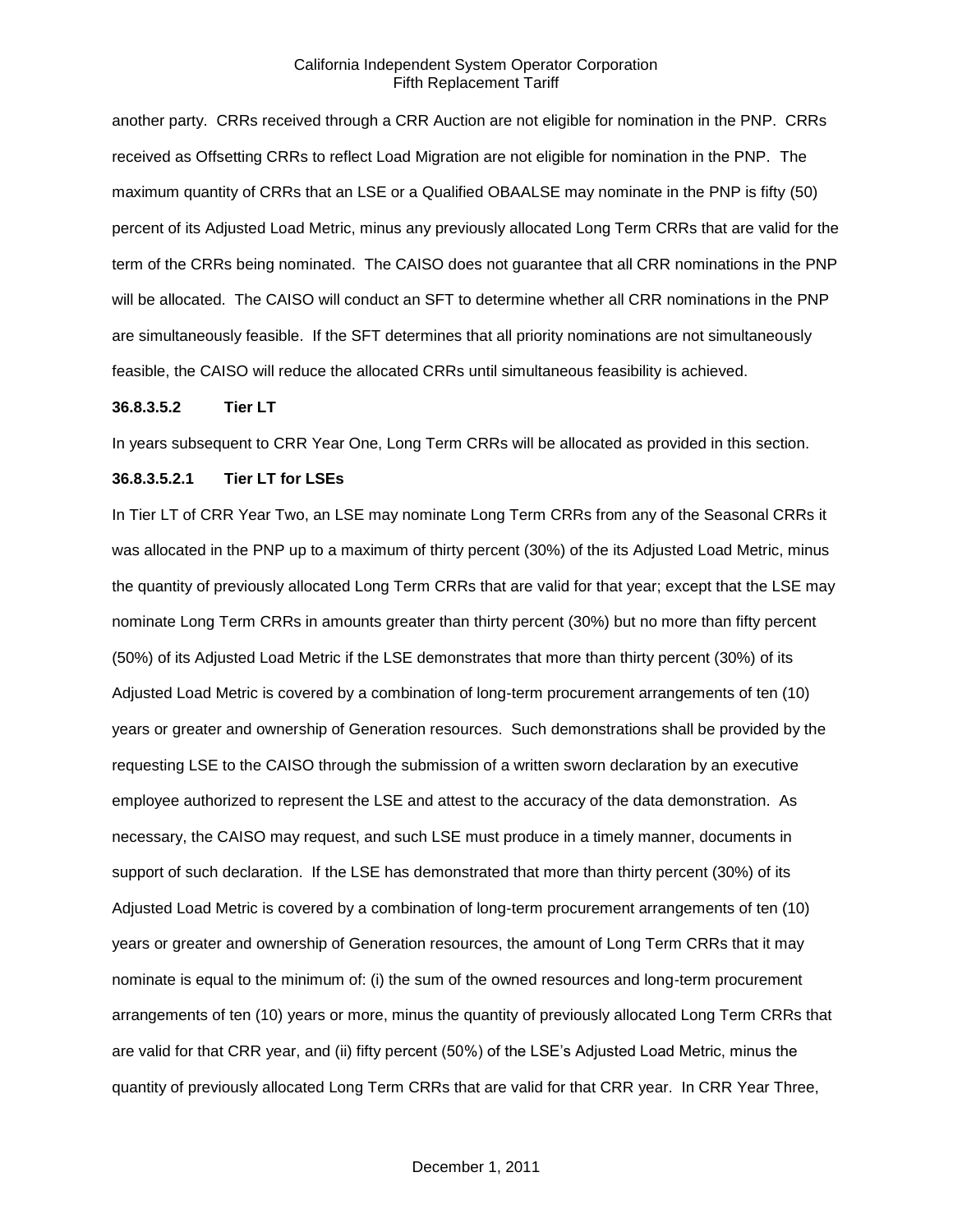the limit on Long Term CRR nominations will increase by ten percent (10%) to forty percent (40%) of the eligible entity's Adjusted Load Metric but shall not exceed fifty percent (50%) of the Adjusted Load Metric. In CRR Year Three, an LSE may exceed the forty percent (40%) limit on Long Term CRR nominations if it demonstrates that its Adjusted Load Metric is covered by a combination of long-term procurement arrangements of ten (10) years or greater and ownership of Generation resources. The amount of Long Term CRRs that it may nominate is equal to the minimum of: (i) the sum of the owned resources and long-term procurement arrangements of ten (10) years or more, minus the quantity of previously allocated Long Term CRRs that are valid for that CRR year, and (ii) fifty percent (50%) of the LSE's Adjusted Load Metric, minus the quantity of previously allocated Long Term CRRs that are valid for that CRR year. In CRR Year Four and all subsequent years, an LSE may nominate Long Term CRRs from any of the Seasonal CRRs allocated in the PNP up to the maximum of fifty percent (50%) of its Adjusted Load Metric, minus the quantity of previously allocated Long Term CRRs that are valid for that year.

#### **36.8.3.5.2.2 Tier LT for Qualified OBAALSEs**

A Qualified OBAALSE may submit nominations for Long Term CRRs up to the portion of its Adjusted Load Metric for which it has demonstrated coverage by a combination of long-term procurement arrangements of ten (10) years or greater and ownership of generation resources, up to a maximum of fifty percent (50%) of its Adjusted Load Metric for each season, time of use period and Scheduling Point, minus the quantity of previously allocated Long Term CRRs that are valid for that CRR year. Such demonstrations shall be provided by the requesting Qualified OBAALSE to the CAISO through the submission of a written sworn declaration by an executive employee authorized to represent the Qualified OBAALSE and attest to the accuracy of the data demonstration. As necessary, the CAISO may request, and such Qualified OBAALSE must produce in a timely manner, documents in support of such declaration. Contracts submitted in support of OBAALSE nominations of Long Term CRRs must cover the entire season of the Long Term CRR being nominated.

#### **36.8.3.5.2.3 Tier LT SFT**

After receiving nominations for Long Term CRRs, the CAISO will run SFTs to ensure the feasibility of the nominated Long Term CRRs for the remaining nine years of the ten (10) year term of the Long Term CRR. The SFT run in Tier LT will test the feasibility of only the Long Term CRR nominations and will not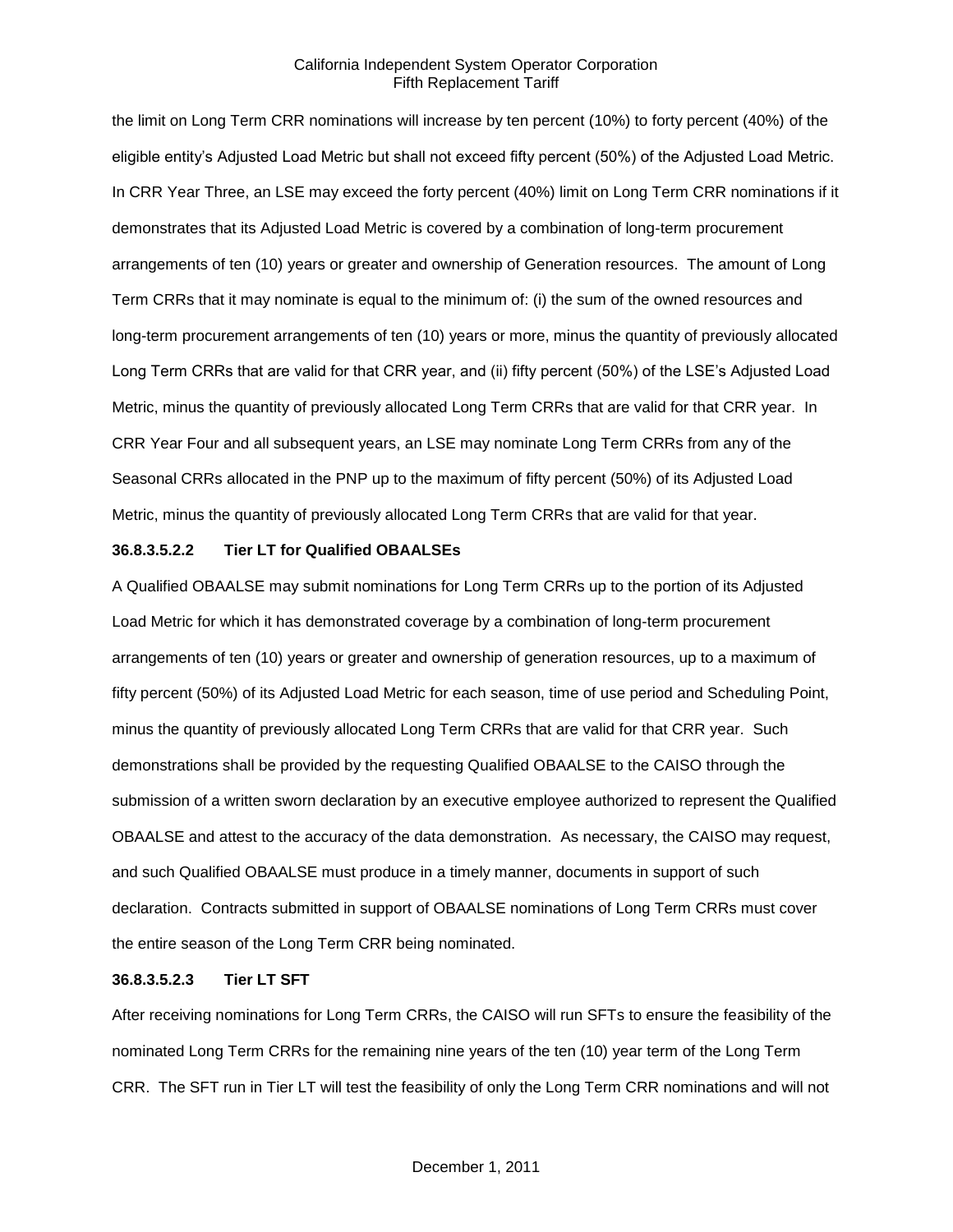include in the analysis those Seasonal CRRs allocated in the PNP that were not nominated as Long Term CRRs. The quantity of Long Term CRRs that can be allocated for any season and time of use period must be feasible for the entire ten (10) year term of the Long Term CRR. As a result of the Tier LT SFT runs, Long Term CRR nominations may not be fully allocated; however, such a result will not affect the validity of: (i) the Long Term CRRs allocated in previous years, or (ii) the Seasonal CRRs allocated in the PNP. The CAISO will inform nominating eligible entities of the results of the Tier LT SFTs before the deadline for submission of the tier 2 nominations.

**36.8.3.5.3 Tier 2** In tier 2 of the annual CRR Allocation, the CAISO will allocate Seasonal CRRs to each LSE and Qualfied OBAALSE up to two-thirds of its Seasonal CRR Eligible Quantity for each season, time of use period and CRR Sink, minus the quantity of: (i) CRRs allocated to that LSE or Qualified OBAALSE in tier 1, and (ii) Long Term CRRs previously allocated to it that are valid for the CRR term currently being allocated. In tier 2 of the annual CRR Allocation, Sub-LAPs will be eligible CRR Sinks provided that the Sub-LAP is within the nominating LSE's Default LAP. An LSE or a Qualified OBAALSE can nominate Seasonal CRRs sourced at Trading Hubs. In running the SFT the CAISO shall disaggregate the Seasonal CRR nominations sourced at Trading Hubs as described in Section 36.8.4.1.

**36.8.3.5.4 Tier 3.** In tier 3 of the annual CRR Allocation, the CAISO will allocate Seasonal CRRs to each LSE or Qualified OBAALSE up to one hundred percent (100%) of its Seasonal CRR Eligible Quantity for each season, time of use period and CRR Sink, minus the quantity of: (i) CRRs allocated to that LSE or Qualified OBAALSE in tiers 1 and 2, and (ii) Long Term CRRs previously allocated to that eligible entity that are valid for the CRR term currently being allocated. In tier 3 of the annual CRR Allocation, Sub-LAPs will be eligible CRR Sinks provided that the Sub-LAP is within the nominating LSE's Default LAP. An LSE or a Qualified OBAALSE can nominate Seasonal CRRs where the CRR Source is a Trading Hub. In running the SFT the CAISO shall disaggregate the Seasonal CRR nominations sourced at Trading Hubs as described in Section 36.8.4.1.

# **36.8.3.5.5 Alternatives for Renewal of Long Term CRRs and for the Transition of Expiring ETCs and Converted Rights to Long Term CRRs**

Eligible entities may, in the final year of a Long Term CRR, nominate the identical CRR Source, CRR Sink, and MW terms of the expiring Long Term CRR in the PNP conducted that year, subject to any applicable quantity limitations specified in this Section 36. An eligible entity with an Existing Transmission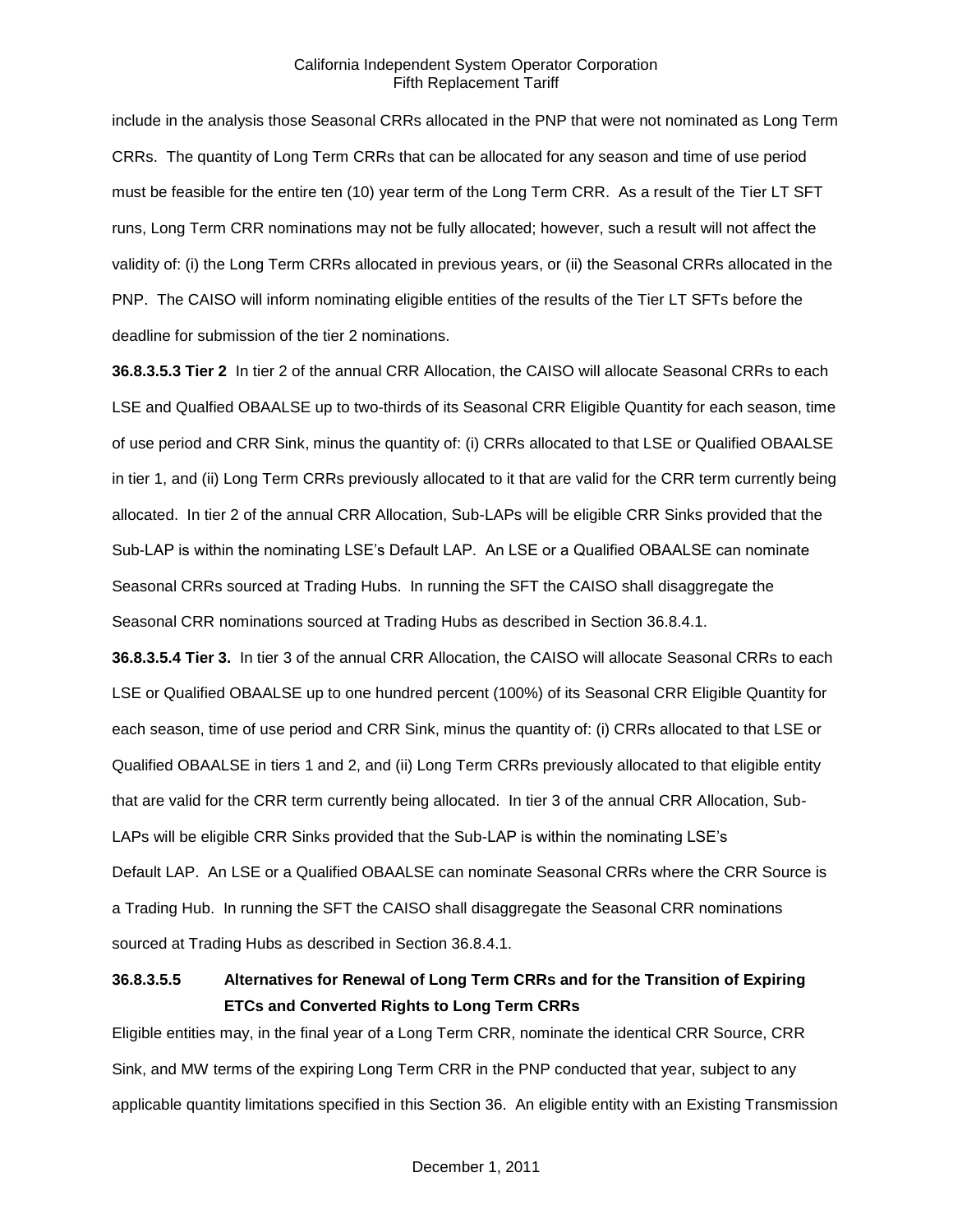Contract or Converted Rights that expire by the start of the year for which the CRR Allocation process is conducted may participate in the PNP as if its Existing Transmission Contract or Converted Rights sources and sinks were previously allocated Seasonal CRRs, subject to any applicable quantity limitations specified in this Section 36. In either case, if Seasonal CRRs are awarded to an LSE or a Qualified OBAALSE in the PNP based on its nomination of its expiring rights, such entity may then nominate those Seasonal CRRs in Tier LT of the same year's annual CRR Allocation process, subject to any applicable quantity limitations specified in this Section 36. Alternatively, CRR Holders of expiring LT CRRs, expiring Existing Transmission Contracts or expiring Converted Rights may bypass the tier 1 Priority Nomination Process and nominate their expiring rights as Long Term CRRs in Tier LT one year prior to the year of expiration, subject to any applicable quantity limitations specified in this Section 36. This alternative allows the holder of the expiring rights to nominate Long Term CRRs in the first Tier LT SFT in which the capacity corresponding to the expiring rights becomes available for the full nine (9) year period of the Tier LT SFT. For any entity who elects this alternative and obtains an allocated Long Term CRR, the length of the renewed Long Term CRR (or initial Long Term CRR in the case of expiring Existing Transmission Contracts or expiring Converted Rights) will be nine (9) years, corresponding to the years included in the Tier LT SFT.

## **36.8.3.6 Monthly CRR Allocation Beyond CRR Year One**

The monthly CRR Allocation shall consist of a sequence of two (2) tiers of allocations for each time of use period (on-peak and off-peak). The monthly CRR Allocation will distribute Monthly CRRs and will allow an LSE and a Qualified OBAALSE to nominate CRRs up to one hundred percent (100%) of its Monthly CRR Eligible Quantity, minus the total of any Seasonal CRRs allocated in the annual CRR Allocation, and minus any holdings of Long Term CRRs that are valid for the month and time of use of the CRRs being nominated. All CRR nominations by Qualified OBAALSEs must be source verified. **36.8.3.6.1** Tier 1 In tier 1 of the monthly CRR Allocations, each LSE or Qualified OBAALSE may nominate Monthly CRRs up to one-hundred percent (100) of the difference between its Monthly CRR Eligible Quantity and the total of any Seasonal CRRs allocated in the annual CRR Allocation and any holdings of Long Term CRRs that are valid for the month and time of use of the CRRs being nominated. An LSE or a Qualified OBAALSE can nominate Monthly CRRs where the CRR Source is a Trading Hub.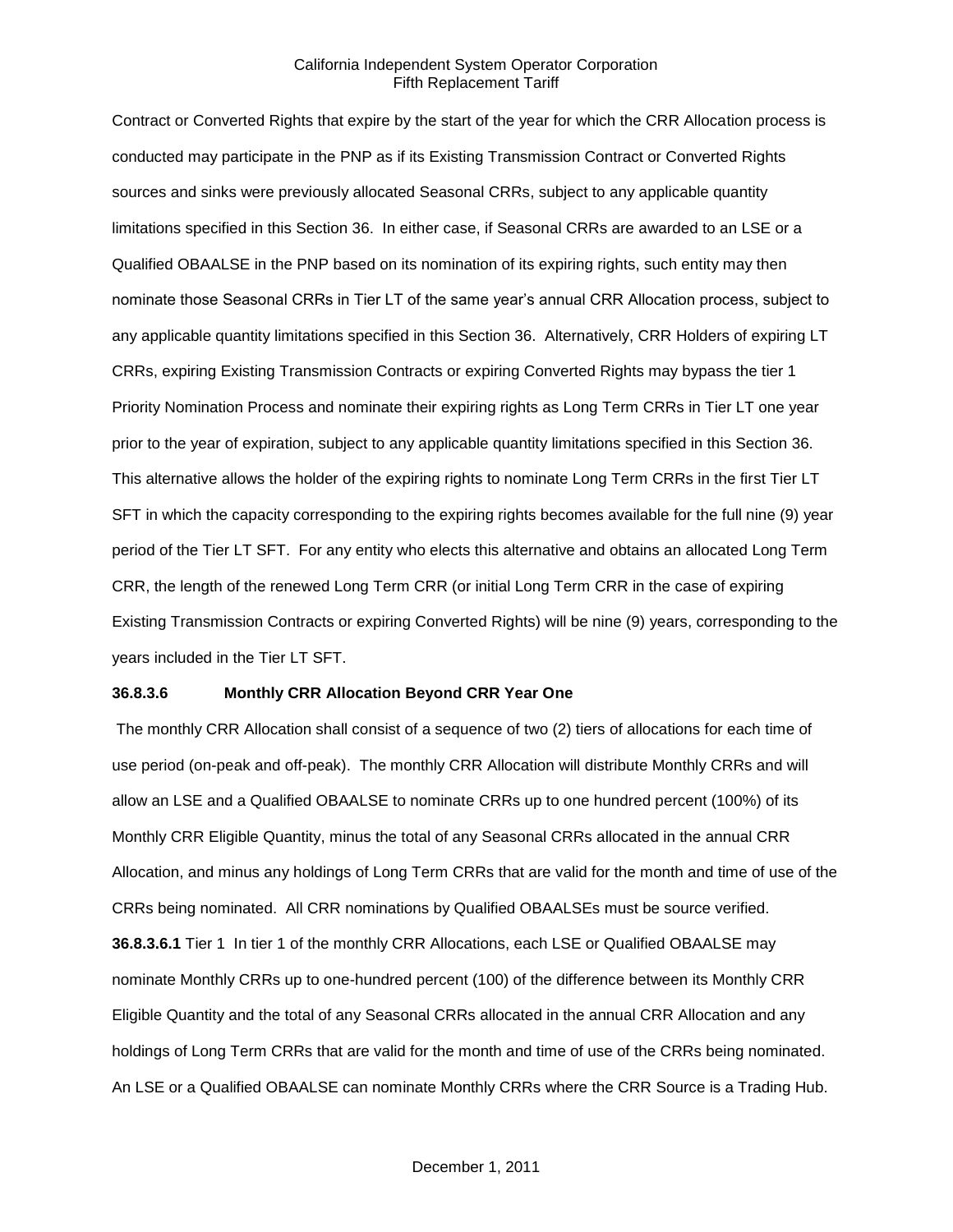In tier 1 of the monthly CRR Allocation, Sub-LAPs will be eligible CRR Sinks, provided that the Sub-LAP is within the nominating LSE's Default LAP. In running the SFT the CAISO shall disaggregate the Monthly CRR nominations sourced at Trading Hubs as described in Section 36.8.4.1. **36.8.3.6.2** Tier 2. In tier 2 of the monthly CRR Allocations, each LSE or Qualified OBAALSE may nominate Monthly CRRs up to one hundred percent (100%) of the difference between its Monthly CRR Eligible Quantity and the total of any Seasonal CRRs allocated in the annual CRR Allocation and any holdings of Long Term CRRs that are valid for the month and time of use of the CRRs being nominated, minus the quantity of CRRs allocated to that LSE or Qualified OBAALSE in tier 1 of the current monthly CRR Allocation. In tier 2 of the monthly CRR Allocation, Sub-LAPs will be eligible CRR Sinks, provided that the Sub-LAP is within the nominating LSE's Default LAP. An LSE or a Qualified OBAALSE can nominate Monthly CRRs sourced at Trading Hubs. In running the SFT the CAISO shall disaggregate the Monthly CRR nominations sourced at Trading Hubs as described in Section 36.8.4.1.

#### **36.8.4 Eligible Sources For CRR Allocation**

In the CRR Allocation processes for Seasonal CRRs, Monthly CRRs, and Long Term CRRs, nominated CRR Sources can be either PNodes (including Scheduling Points) or Trading Hubs, except that a Proxy Demand Resource cannot be a nominated CRR Source in a CRR Allocation process. An LSE or a Qualified OBAALSE may nominate up to one hundred percent (100%) of its Adjusted Verified CRR Source Quantities for Seasonal or Monthly CRRs in the combined tiers of the annual and monthly CRR Allocation processes as provided in this Section. For tiers 1 and 2 of the annual CRR Allocation in CRR Year One, an LSE may nominate CRRs from each of its verified CRR Sources in a quantity no greater than seventy-five percent (75%) of the Adjusted Verified CRR Source Quantity corresponding to each verified CRR Source. The LSE may then use tier 1 of the monthly CRR Allocations in CRR Year One to nominate up to the full one hundred percent (100%) of the Adjusted Verified CRR Source Quantity corresponding to each verified CRR Source. In tiers 1, 2 and 3 of the annual CRR Allocation in each year in which it participates, a Qualified OBAALSE may nominate CRRs from each of its verified CRR Sources in a quantity no greater than seventy-five percent (75%) of the Adjusted Verified CRR Source Quantity corresponding to each CRR Source. The Qualified OBAALSE may then use tiers 1 and 2 of the monthly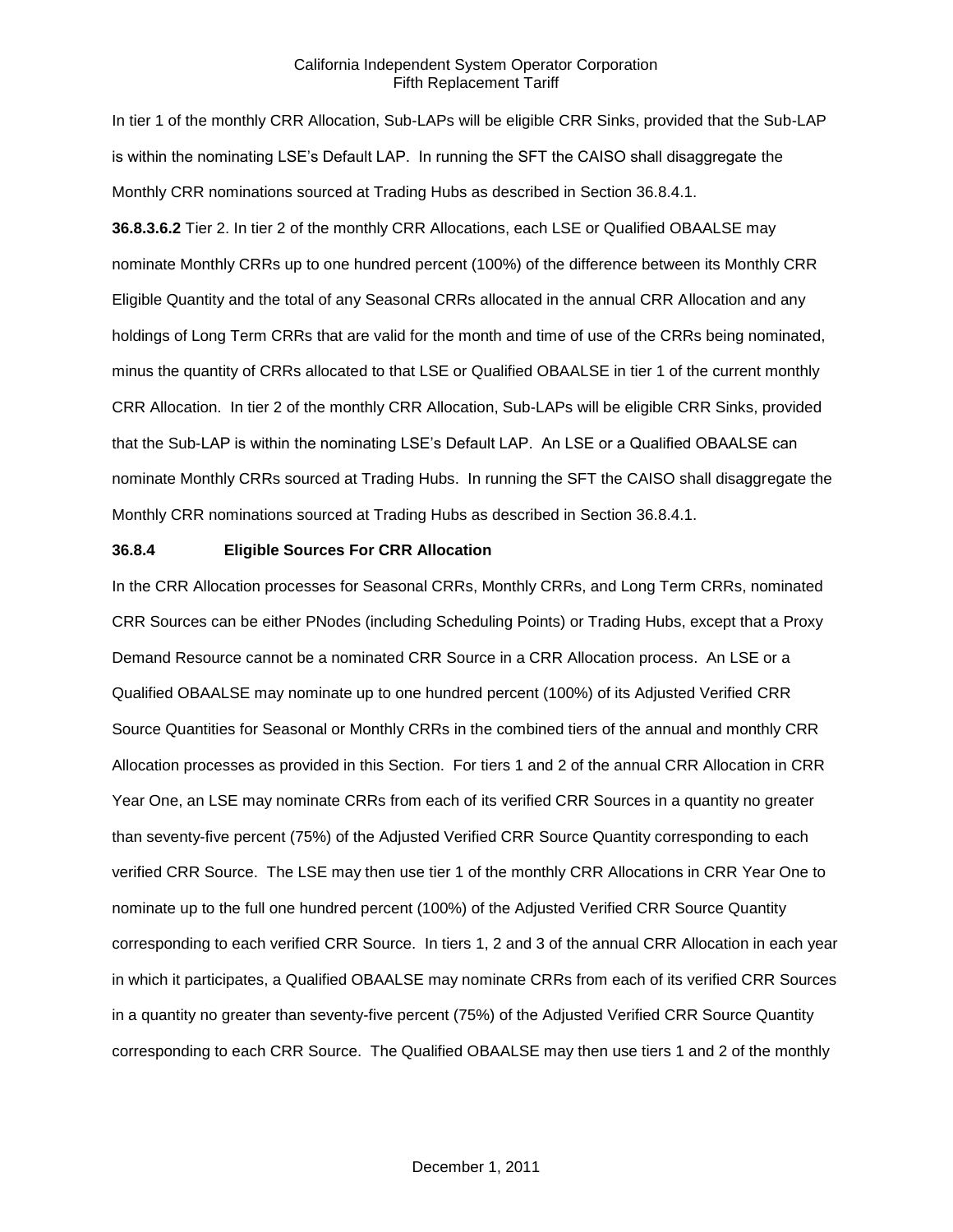CRR Allocations in the same year to nominate up to the full one hundred percent (100%) of the Adjusted Verified CRR Source Quantity corresponding to each verified CRR Source.

#### **36.8.4.1 CRRs with Trading Hub Sources**

For purposes of the CRR Allocation processes the CAISO shall disaggregate CRR nominations with Trading Hub CRR Sources into Point-to-Point CRR nominations each of whose CRR Source is a Generating Unit PNode that is an element of the Trading Hub. In performing this disaggregation the MW quantity of each Point-to-Point CRR nomination will equal the MW quantity of the CRR nomination multiplied by the weighting factor of the corresponding Generating Unit PNode in the defined Trading Hub. The disaggregated, individual Point-to-Point CRRs will be used by the CAISO in conducting the SFTs for the nominated CRRs. In CRR years other than CRR Year One, an LSE may nominate in the PNP any Point-to-Point CRRs it was allocated the previous year as a result of Seasonal CRR nominations with Trading Hubs as CRR Sources, and may then nominate those Seasonal CRRs awarded in the PNP as Long Term CRRs in Tier LT. In CRR Year One, an LSE that was allocated individual Pointto-Point CRRs in tiers 1 and 2 as a result of nominating CRRs sourced at a Trading Hub must nominate CRRs sourced at Trading Hubs in Tier LT in accordance with Section 36.8.3.1.3.1. For Qualified OBAALSEs, all nominated CRR Sources must be source verified as specified in Section 36.9.1. Any Long Term CRRs allocated by the CAISO as a result of nominations of CRRs sourced at Trading Hubs will be Point-to-Point CRRs each of whose CRR Sources is a Generating Unit PNode that is an element of the Trading Hub. After Trading Hub CRRs are allocated in each annual and monthly CRR Allocation process, the CAISO shall combine the allocated CRRs into a Trading Hub CRR and issue counterflow CRRs to the holders of Trading Hub CRRs as necessary to maintain simultaneous feasibility. CRR Holders of such combined Trading Hub CRRs will be eligible to renew these Trading Hub CRRs in the Priority Nomination Process of the subsequent seasonal CRR Allocation process as described in this Section 36.8.4.1 and Section 36.8.3.5.1.

# **36.8.4.2 Import CRRs**

An LSE or a Qualified OBAALSE may nominate Seasonal, Monthly or Long Term CRRs whose CRR Source is a Scheduling Point in the annual and monthly CRR Allocation in accordance with this Section.

## **36.8.4.2.1 Scheduling Points as CRR Sources for LSEs in CRR Year One**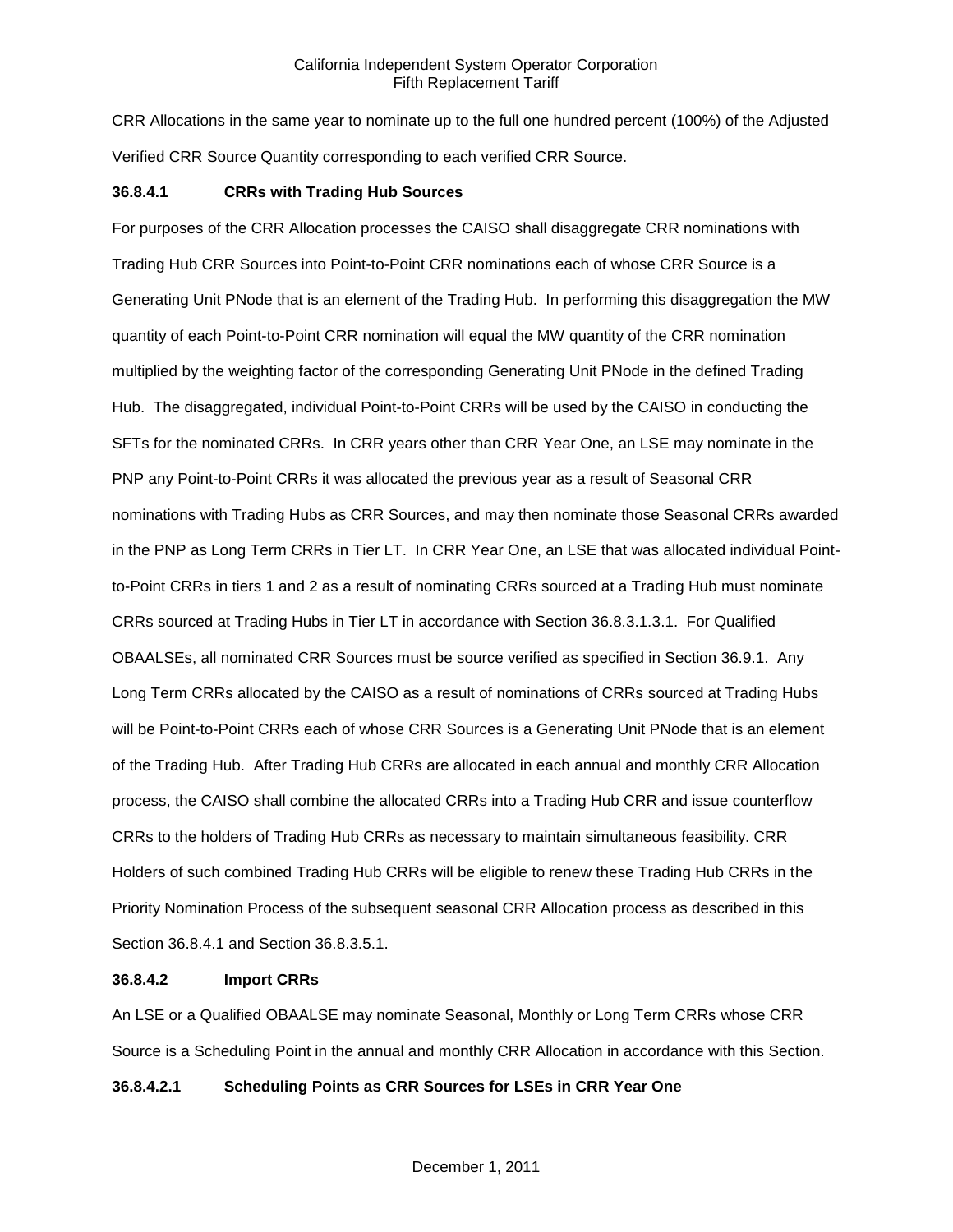In CRR Year One, in tiers 1 and 2 of the annual CRR Allocation process an LSE may nominate Seasonal CRRs whose CRR Source is a Scheduling Point to the extent that it can demonstrate to the CAISO that, for the verification period stated in Section 36.8.3.4, it owned or was a party to a contract with a System Resource, and that it or the counter-party to the contract had procured appropriate transmission from the applicable transmission provider outside the CAISO to the Scheduling Point. In addition, also in tiers 1 and 2 of the annual CRR Allocation in CRR Year One, all LSEs eligible to nominate CRRs under this Section 36.8 may nominate as CRR Sources, without any verification, shares of the residual import CRR capacity at each Scheduling Point that remains after the completion of the CRR Source verification process. Each LSE's share of the residual import CRR capacity will be calculated as follows. Starting with the total capacity at each Scheduling Point that is available in the DC FNM for the annual CRR Allocation and CRR Auction processes, the CAISO will calculate the residual amount of capacity that remains at each Scheduling Point after subtracting the capacity accounted for by those Scheduling Point CRR Sources submitted by LSEs for verification that have been verified. The CAISO will then set aside fifty percent (50%) of this residual amount at each Scheduling Point for the annual CRR Auction, and will allow LSEs to nominate pro rata shares of the other fifty percent (50%) in proportion to their Seasonal CRR Eligible Quantities. In each monthly CRR Allocation during CRR Year One, CRR Source verification will be required in tier 1 as in the annual CRR Allocation process. Following the verification process, the CAISO will calculate and set aside for the monthly CRR Auction fifty percent (50%) of the import capacity that remains at each Scheduling Point after accounting for the verified Scheduling Point CRR Source submissions to the monthly process and the annual CRR Allocation and CRR Auction results for that month, and will allow LSEs to nominate in tier 1 Monthly CRRs with CRR Sources at each Scheduling Point in quantities up to their pro rata shares of the other fifty percent (50%) in proportion to their Monthly CRR Eligible Quantities.

# **36.8.4.2.2 Scheduling Points as CRR Sources for LSEs Beyond CRR Year One**

In the annual CRR Allocation processes subsequent to CRR Year One, there will be no special provisions regarding CRR Sources at Scheduling Points in tiers 1 and 2 for LSEs. For tier 3 the CAISO will calculate and set aside for the annual CRR Auction fifty percent (50%) of the import capacity at each Scheduling Point that remains after the tier 1 and tier 2 CRR Allocations and after considering any previously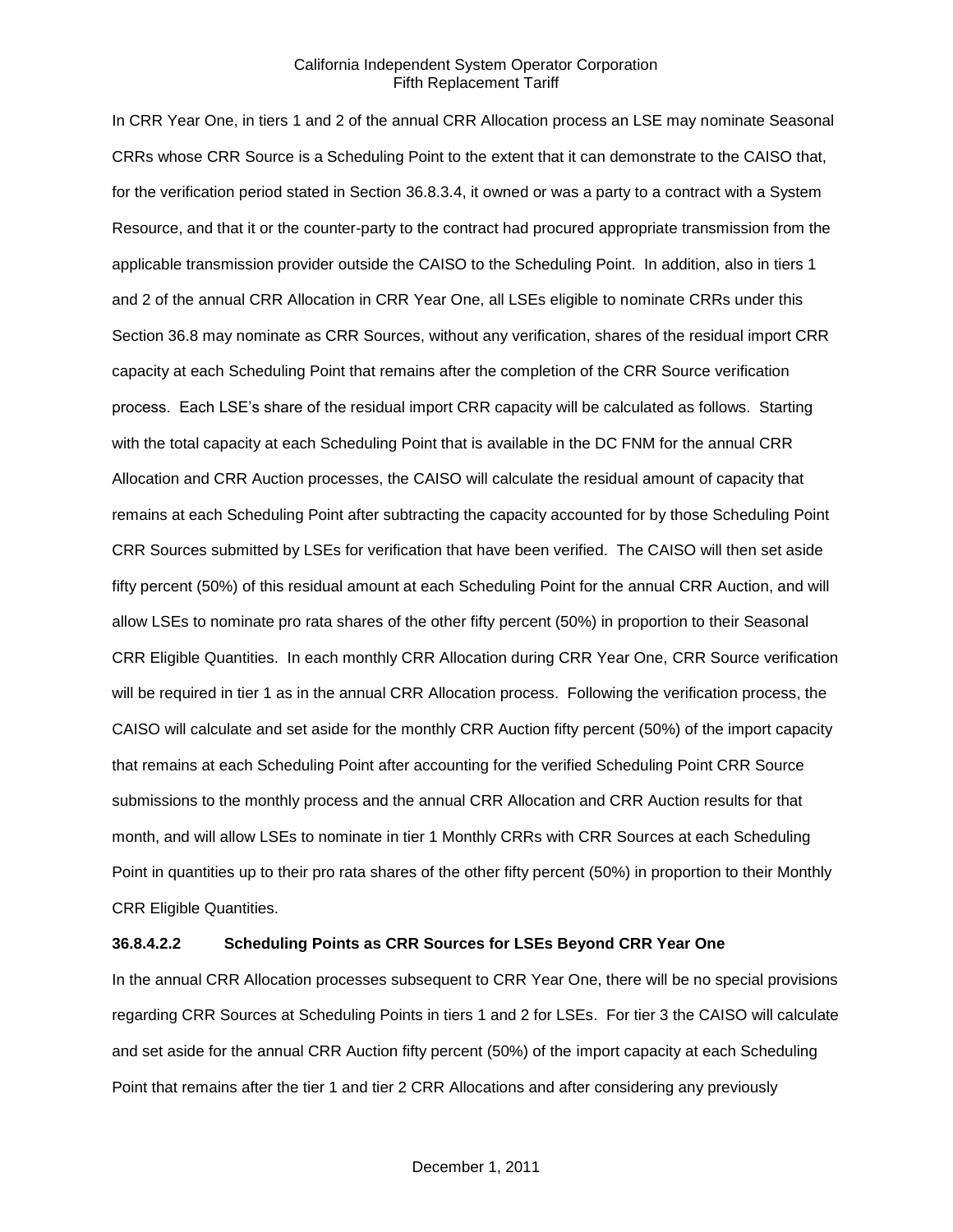allocated Long Term CRRs that are valid for that month as described in Section 36.4.1. In the monthly CRR Allocation processes subsequent to CRR Year One there will be no special provisions regarding CRR Sources at Scheduling Points in tier 1 for LSEs. For tier 2 the CAISO will calculate and set aside for the monthly CRR Auction fifty percent (50%) of the import capacity that remains at each Scheduling Point after accounting for the annual CRR Allocation and CRR Auction results for that month, any previously allocated Long Term CRRs that are valid for that month, and the results of tier 1 of the monthly CRR Allocation.

## **36.8.4.2.3 Scheduling Points as CRR Sources for Qualified OBAALSEs**

In the annual CRR Allocation process a Qualified OBAALSE may nominate CRRs whose CRR Source is a Scheduling Point to the extent it meets the requirements of Section 36.9.1.

#### **36.8.5 Load Migration Between LSEs**

The CAISO shall track Load Migration between LSEs through Load Migration data provided to the CAISO by each UDC, MSS Operator or other entity that provides distribution serve to customers. Load Migration will be reflected in the hourly Load data and Load forecasts used by the CAISO to calculate the CRR Load Metrics and Seasonal CRR Eligible Quantities and Monthly CRR Eligible Quantities for each LSE, in accordance with procedures set forth in the applicable Business Practice Manual. Load Migration will be reflected in appropriate adjustments to each affected LSE's Seasonal CRR Eligible Quantities and Monthly CRR Eligible Quantities in subsequent annual and monthly CRR Allocations, as well as its PNP Eligible Quantities in the next annual CRR Allocation. LSEs that hold Seasonal CRRs or Long Term CRRs and that lose or gain Load through Load Migration must comply with Section 36.8.5.3 regarding the transfers of current CRR holdings to reflect Load Migration.

#### **36.8.5.1 Tracking of Load Migration by CAISO**

The CAISO will implement all appropriate adjustments due to Load Migration on a monthly basis. In order to enable the CAISO to track Load Migration and determine the appropriate adjustments, each UDC, MSS Operator, and other entity that provides distribution service to customers will provide to the CAISO the number of end-use customers that migrated in each of the customer classes in their service area. The end-use customer information provided to the CAISO by such parties shall be calculated based on the following details on each customer that migrates between LSEs: (i) customer identification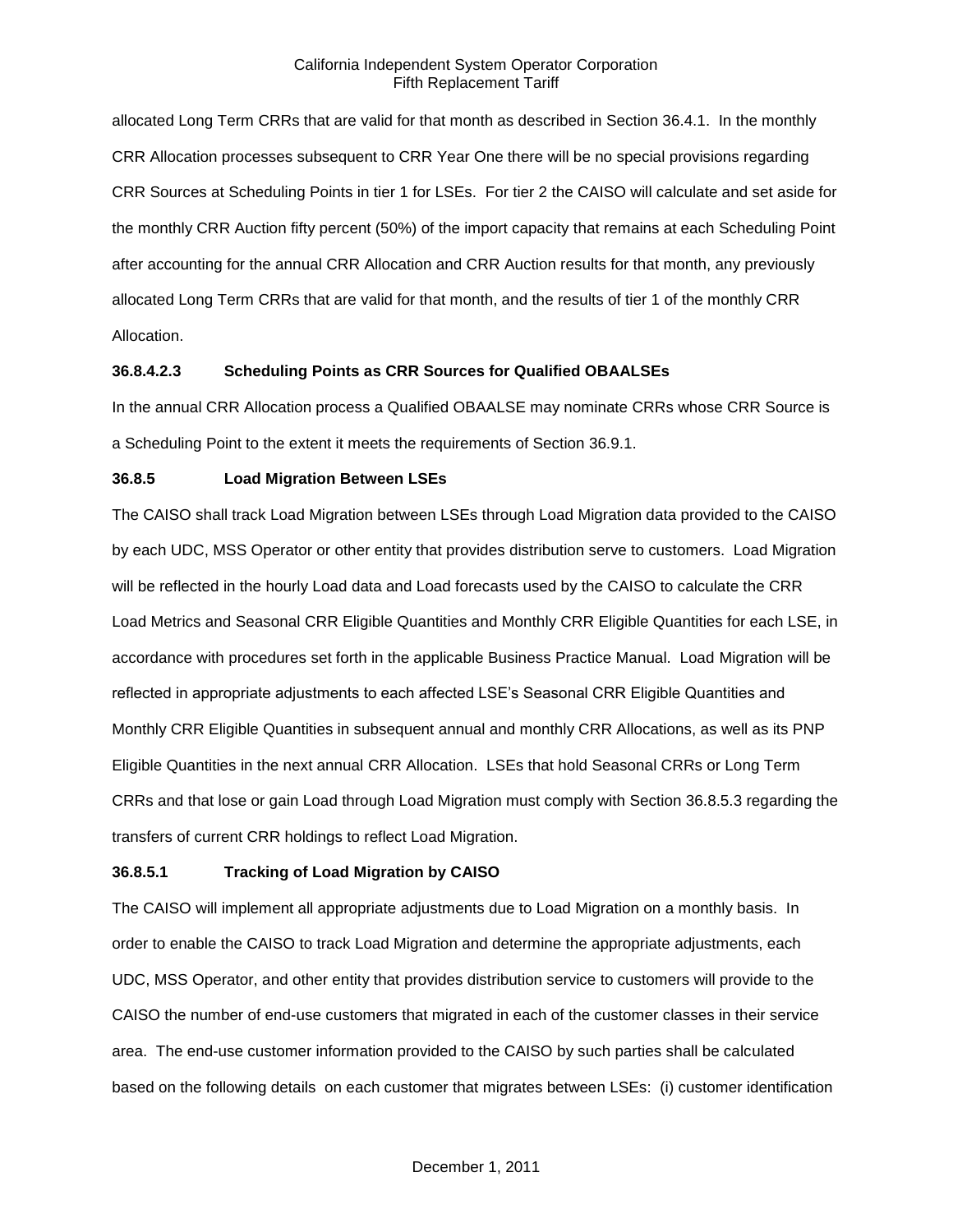information, (ii) information to establish the customer's retail customer class, (iii) the original and new LSEs serving the customer, (iv) the effective date of the Load Migration, and (v) the most recent twelve (12) months of billing data for the customer. Each UDC, MSS Operator and other entity that provides distribution service to customers will retain the details of the underlying calculations unless as requested by the CAISO pursuant to the dispute resolution process discussed in Section 36.8.5.7. The migration information provided to the CAISO by the parties shall consist of the number of customers served by each LSE in each retail customer class as of the start of each month, multiplied by the average consumption by customers in each retail customer class. Further details regarding the methodology used by the UDCs, MSSs, and other entities that provide distribution service to customers, to calculate this migration information to be supplied to the CAISO is set forth in the applicable Business Practice Manual. The CAISO will receive information from each UDC, MSS Operator, and other entity providing distribution service on an ongoing daily basis, and will perform the calculations for any appropriate adjustments due to Load Migration on a monthly basis. New CRRs allocated due to Load Migration in accordance with Section 36.8.5.3 will be made effective on the first day of the first month, following the CAISO's performance of the calculations, in which the Load Migration is effective by the first of the month.

## **36.8.5.2 Adjustments to CRR Eligible Quantities to Reflect Load Migration**

An LSE who loses or gains net Load through Load Migration in a given year will have its Seasonal CRR Eligible Quantities in the next annual CRR Allocation reduced or increased, respectively, in proportion to the net Load lost or gained through Load Migration. In addition, an LSE that loses Load through Load Migration in a given year will have its PNP Eligible Quantities reduced in proportion to the gross amount of Load lost through Load Migration. An LSE that gains Load through Load Migration in a given year will have its PNP Eligible Quantities increased in proportion to the amount of Load gained through Load Migration.

## **36.8.5.3 Adjustments to Current CRR Holdings to Reflect Load Migration**

Because in between CRR Allocations each LSE can both lose Load and gain Load between itself and multiple other LSEs, the CAISO will calculate and perform appropriate adjustments to current CRR holdings for each pair of LSEs affected by Load Migration to reflect the net amount of Load that migrated between those two LSEs during each Load Migration tracking period and for each LAP in which the LSEs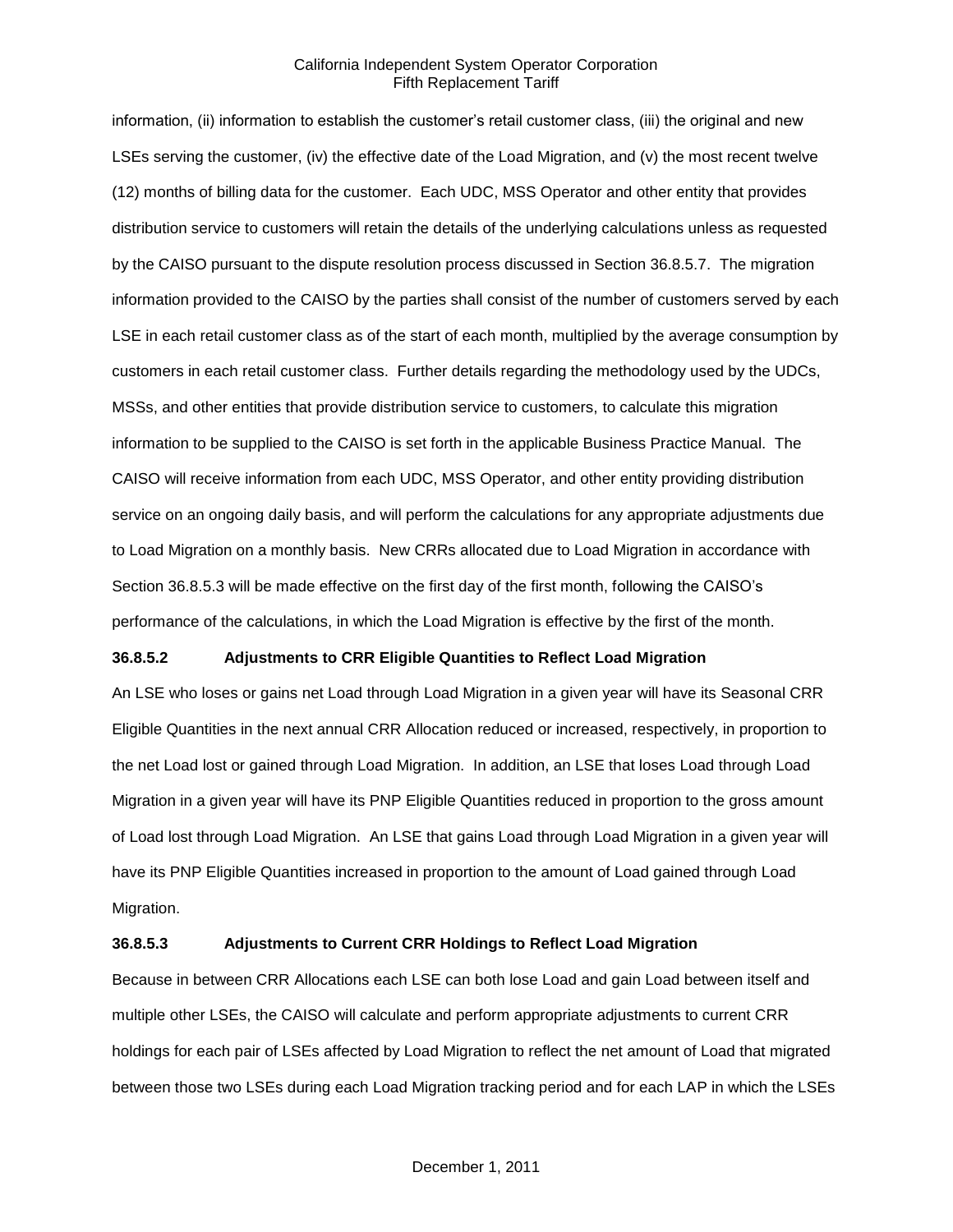serve Load. The CAISO will perform such calculations in accordance with the appropriate Business Practice Manual, and will perform the adjustments by creating and allocating equal and opposite sets of new CRRs for each pair of LSEs affected by Load Migration. The net Load gaining LSE of the pair will receive a set of new CRRs that match the CRR Sources and CRR Sinks of all the Seasonal CRRs and Long Term CRRs previously allocated to the net Load losing LSE of the pair, in MW quantities proportional to the net amount of the net Load losing LSE's Load that migrated to the net Load gaining LSE of the pair within each LAP in which the LSEs serve Load. The net Load losing LSE of the pair will receive a set of new Offsetting CRRs. After the assignment of Offsetting CRRs, the net Load losing LSE will still hold the CRRs it held before it was assigned the Offsetting CRRs. The Load gaining LSE may nominate its new Seasonal CRRs in the Priority Nomination Process of the next annual CRR Allocation process. The net Load losing LSE may not nominate in the Priority Nomination Process either: (i) the Seasonal CRRs corresponding to the new CRRs allocated to the Load gaining LSE, or (ii) the Offsetting CRRs allocated due to Load Migration. An LSE to which the CAISO allocates new CRRs to reflect Load Migration must be either a Candidate CRR Holder or a CRR Holder and meet all requirements applicable to such entities.

## **36.8.5.4 Load Migration and Compliance with CAISO Credit Requirements**

To the extent that the credit requirements of an LSE as specified in Section 12 are updated by the allocation of new CRRs to reflect Load Migration, the CAISO will do the following. For new CRRs that result in net charges to the affected LSE over a Settlement period these charges will appear on the LSE's Settlement Statement irrespective whether the LSE has met the updated credit requirement. For new CRRs that result in net payments to the affected LSE over a Settlement period and that LSE has not met the updated credit requirements affected by the allocation of new CRRs to reflect Load Migration, the CAISO shall withhold payment until those updated credit requirements are met. At the end of each Settlement period, if the LSE has not met the updated credit requirements resulting from Load Migration CRR transfers, the CAISO will add any net payments that accrued to the transferred CRRs to the CRR Balancing Account to be included in the daily clearing of the CRR Balancing Account, and those net payments will no longer be recoverable by the LSE. The CAISO may place new allocated CRRs into CRR Auctions if the non-compliance with credit or applicable Financial Security requirements is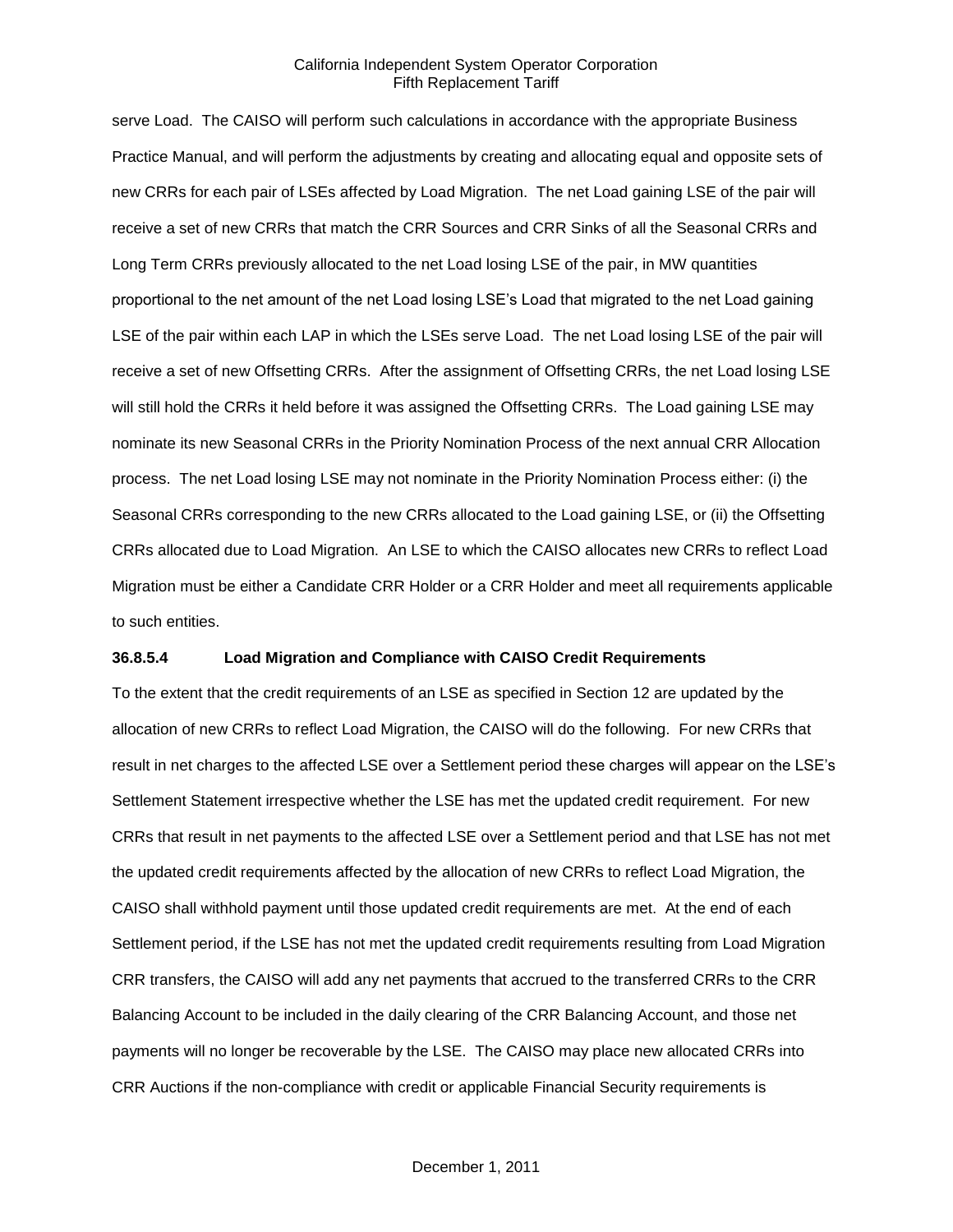persistent. In the event that the Load gaining LSE is not a CRR Holder or Candidate CRR Holder at the time the Load Migration process takes place, then the Load Migration CRRs will not be transferred to that load gaining LSE and will not be financially settled. Instead, the unclaimed Load Migration CRRs will be absorbed within the CRR Balancing Account for the duration of the term of the Load Migration CRRs. In addition, the LSEs affected by the Load Migration will not be eligible to nominate the transferred CRRs in subsequent Priority Nomination Tiers.

# **36.8.5.5 Load Migration Adjustment for CRR Year One**

For the CRR Year One CRR Allocation process, the CAISO will account for the cumulative Load Migration that takes place between the beginning of the CRR Year One CRR Allocation process and the first date that the Day-Ahead Market is operational as a single adjustment as described in the Business Practice Manuals.

# **36.8.5.6 Load Migration Reflected in the Monthly CRR Allocation Process**

An LSE who loses or gains net Load through Load Migration must reflect that loss or gain in the monthly Load forecasts it submits to the CAISO for determining its monthly CRR Eligible Quantities for future monthly CRR Allocations.

## **36.8.5.7 Dispute Resolution Mechanism Regarding Load Migration Data Transfers**

The CAISO shall provide the Load migration information referred to in Section 36.8.5.1 to the affected load-gaining or load-losing LSE. The data received by each affected LSE will be limited to the count of customers for which it is the load-gaining LSE, and the count of customers for which it is the load-losing LSE. The affected LSEs shall contact the CAISO and the UDC, MSS or other entities that provide distribution service to customers that calculate this migration information, of any dispute regarding the load migration data provided to the CAISO no later than four calendar days after the affected LSE has received the load migration data. In the event that the affected LSE and UDC, MSS or other entity that provide distribution service to customers, are unable to resolve the LSE's disagreement, the LSE and UDC, MSS, or other entity that provides distribution service to customers, will submit the dispute to the CAISO. During the consultations with the CAISO concerning the dispute, the CAISO may request the data specified in Section 36.8.5.1, on which the load migration data is based and may request explanations of the disputed data from the disputing parties. In the event that the CAISO needs to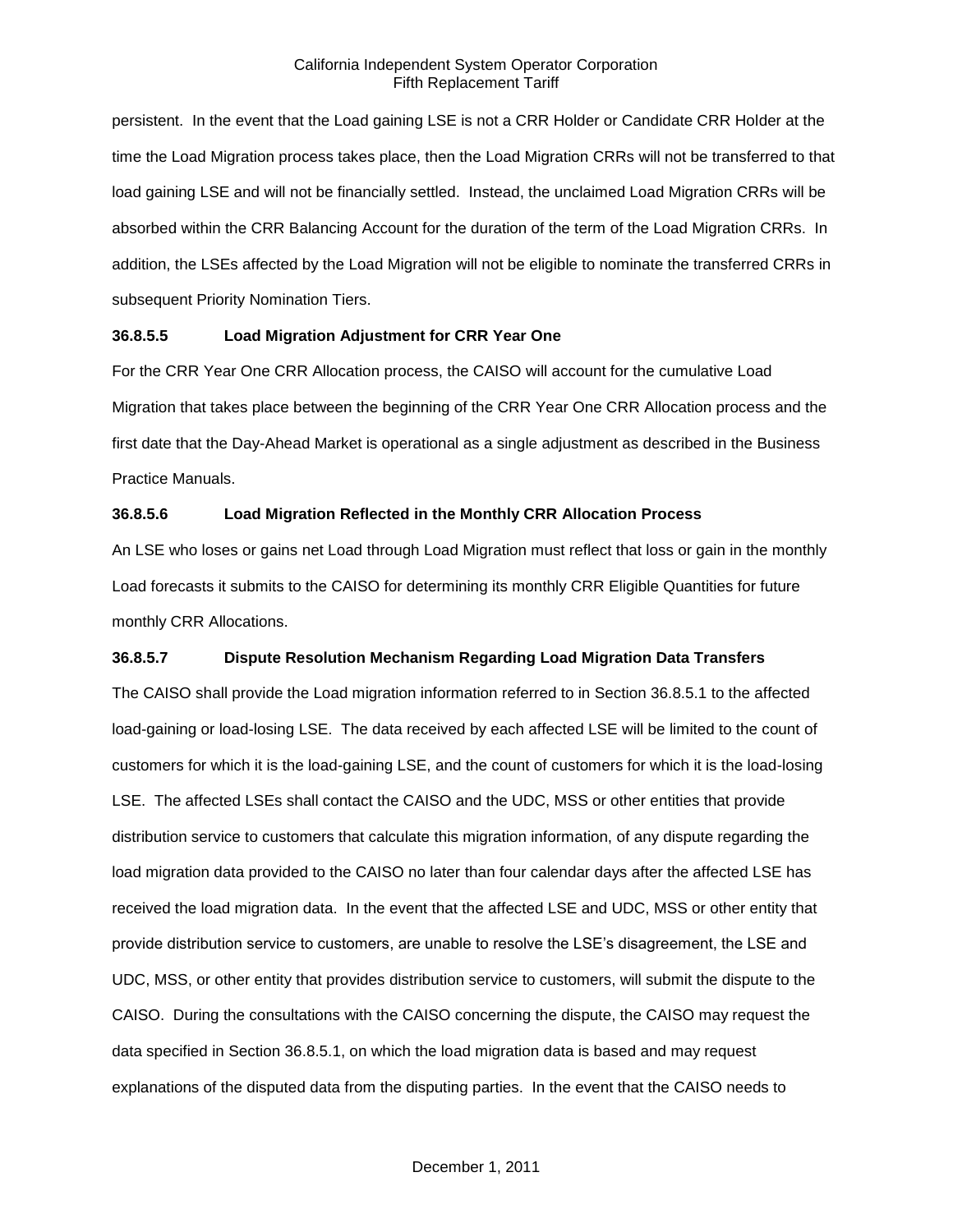receive and review the relevant data, the CAISO will purge the data after the resolution of the dispute. In the event that the affected parties cannot agree to a resolution of the dispute prior to the expiration of the fourth calendar day after the data was provided to the load-gaining or load-losing LSE by the CAISO, the CAISO will decide either to: (1) recalculate, to the extent feasible, the aggregated count of transferring customers and proceed with the subsequent steps based on that calculated amount; or (2) proceed with the amounts provided by the UDC, MSS or other entity that provides distribution service to customers. Nothing in this section should be construed to restrict the affected parties from seeking the dispute resolution mechanism available under Section 13; provided however, that in the interim the CAISO may proceed with the CRR processes defined in the CAISO Tariff based on the load migration amounts provided by the UDC, MSS or other entity that provides distribution service to customers. If the CAISO later determines that the resolution of the dispute requires a modification of the load-gaining or loadlosing LSE's rights, the CAISO will make the appropriate adjustments in any of the upcoming CRR Allocations, but will not make any retroactive adjustments to the load-gaining or load-losing LSE's rights.

## **36.8.6 Load Forecasts Used To Calculate CRR MW Eligibility**

The CAISO will work closely with appropriate state and Local Regulatory Authorities and agencies to ensure that historical Load data and Load forecasts used to establish Seasonal CRR Eligible Quantities and Monthly CRR Eligible Quantities as provided in Section 36.8.2 are consistent with the Load data and Load forecasts used to establish resource adequacy requirements. For the purpose of this consistency assessment, the CAISO will consider the most current available Load data and Load forecasts submitted by the LSE to the applicable state, Local Regulatory Authorities and agencies, subject to the CAISO's ability to perform the consistency assessment and any necessary adjustments pursuant to Sections 36.8.2.1 and 36.8.2.2 within the CRR production time line as specified in the applicable Business Practice Manual.

#### **36.8.7 Reconfiguration of CRRs**

### **36.8.7.1 Long Term CRRs And PTO Withdrawal From CAISO Controlled Grid**

In the event a Participating TO gives the required notice and withdraws facilities or Entitlements from the CAISO Controlled Grid, the CAISO will reconfigure Long Term CRRs as necessary to reflect the CAISO Controlled Grid after the withdrawal. After reconfiguration, the CAISO will run SFTs on the reconfigured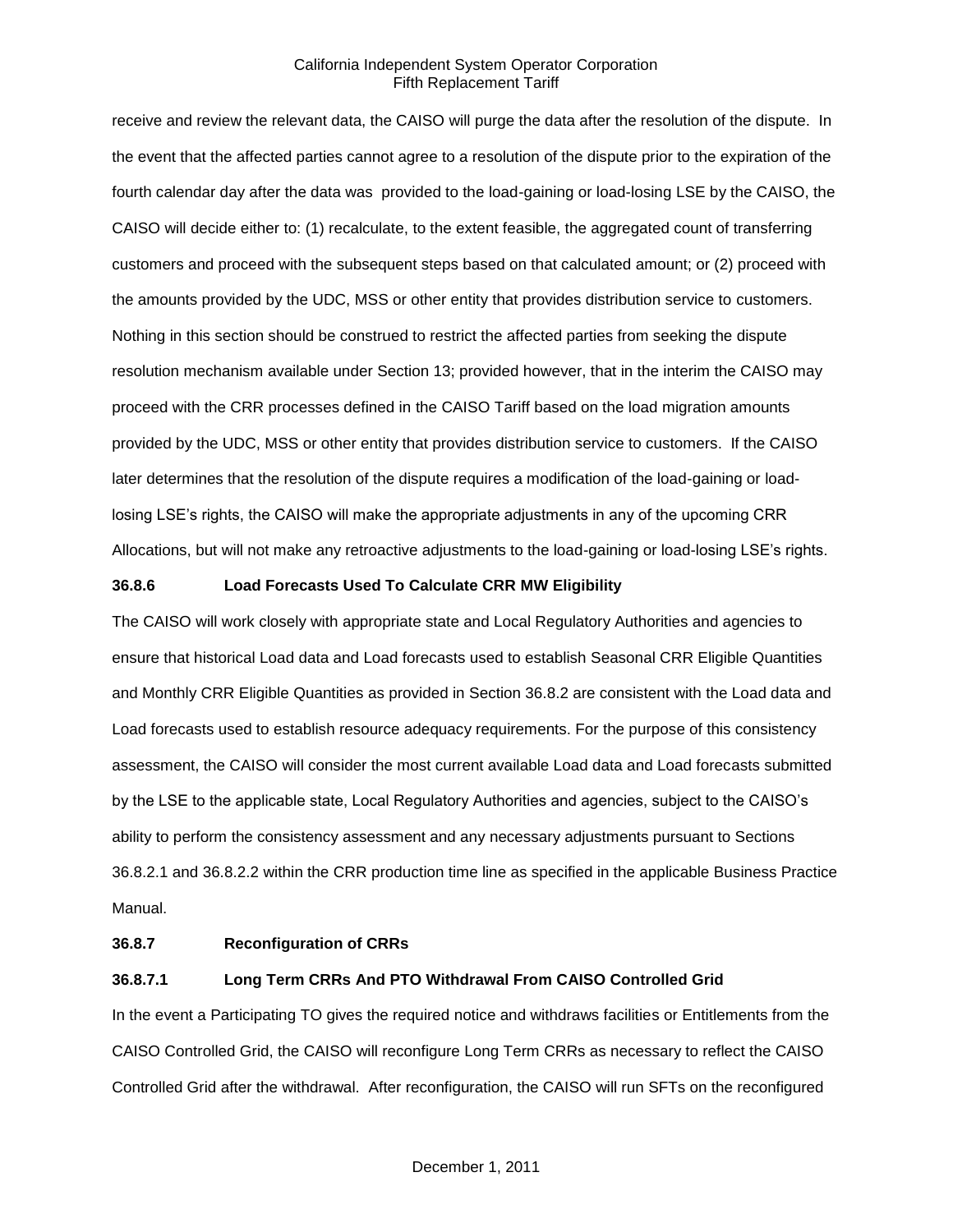Long Term CRRs and, if necessary, reduce some of the reconfigured Long Term CRRs to ensure their feasibility. If the CRR Source and CRR Sink for an allocated Long Term CRR both are located within a departing Participating TO Service Territory, the Long Term CRR would expire on the effective date of the Participating TO's withdrawal.

## **36.8.7.2 Changes in Topology of the ISO Transmission Grid**

In the event that the CAISO experiences changes to the CAISO Controlled Grid within the term of outstanding annual CRRs, the CAISO will reconfigure outstanding Seasonal CRRs, as necessary, to reflect the changes to the CAISO Controlled Grid. After reconfiguration, the CAISO will run SFTs on the reconfigured Seasonal CRRs and, if necessary, reduce some of the reconfigured Seasonal CRRs to ensure their feasibility. If the CRR Source and CRR Sink for an allocated Seasonal CRR both are located within a departing Participating TO Service Territory, the Seasonal CRRs would expire on the effective date of the Participating TO's withdrawal.

The Priority Nomination Tier eligibility for the affected CRR Holders will be based on the MW quantity of the reconfigured Seasonal CRRs after ensuring the CAISO has conducted the Simultaneous Feasibility Test.

#### **36.9 CRR Allocation To OBAALSEs**

OBAALSEs who wish to nominate and be allocated CRR Obligations in the same annual and monthly CRR Allocation processes described in Section 36.8 may do so subject to the provisions of this Section 36.9 and if such OBAALSEs are qualified and registered as Candidate CRR Holders or CRR Holders. An OBAALSE may participate in the CRR Allocation processes and be allocated CRRs to the extent that: (1) such OBAALSE makes a showing of legitimate need for the CRRs nominated as provided by Section 36.9.1; (2) such OBAALSE pre-pays or commits to pay the appropriate Wheeling Access Charge in the amount of MWs of CRRs nominated as provided in Section 36.9.2; (3) the external load for which CRRs are nominated will be exposed to CAISO Congestion charges because it is not served by Supply resources other than exports from the CAISO Balancing Authority Area; (4) the external load for which CRRs are nominated is not served through an ETC, TOR or Converted Rights by which it has been designated as eligible to receive the reversal of Congestion charges; (5) such OBAALSE complies with the verification requirements in Section 36.9.4; and (6) the nominated CRRs clear the relevant SFTs. An OBAALSE that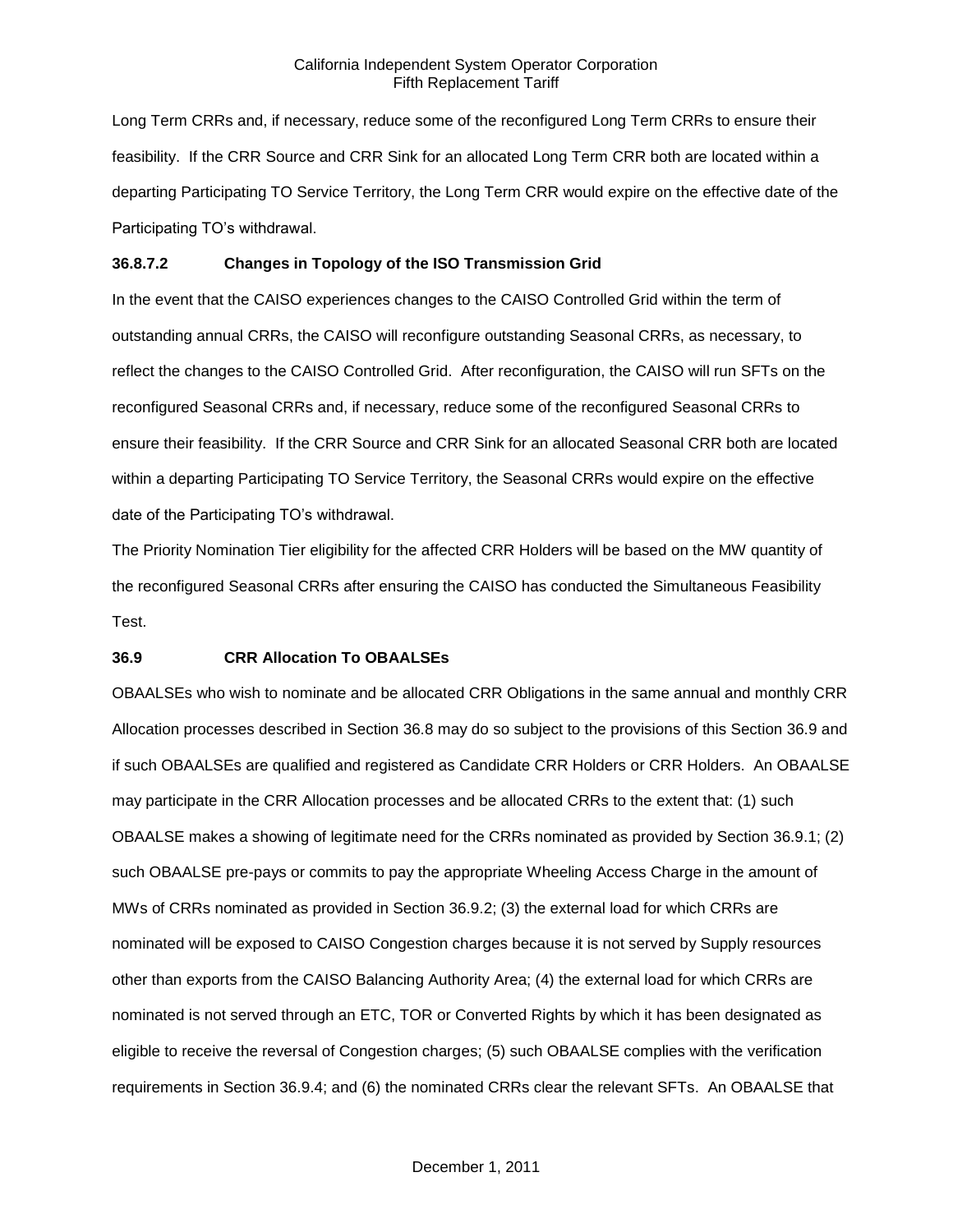participates in the CRR Allocation processes will be subject to the applicable rules governing the tiered structure of these processes. All CRRs allocated under the terms of this Section 36.9 will be CRR Obligations.

#### **36.9.1 Showing Of Legitimate Need**

An OBAALSE must make a showing to the CAISO of legitimate need to enable the CAISO to verify the CRR Sources it wants to nominate. All CRR nominations by OBAALSEs in all CRR years must be source verified based on the showing of legitimate need. The CAISO's verification of legitimate need will be based on demonstration by the OBAALSE of an executed Energy contract from a Generating Unit or System Resource that covers the time period of the CRRs nominated, or ownership of such Generating Unit or System Resource. For such CRR Sources the showing of legitimate need must be made for each CRR term for which the OBAALSE wants to nominate CRRs in a timely manner prior to the start of the relevant annual or monthly CRR Allocation process. For CRR Sources that will be verified based on generating resources located outside the CAISO Balancing Authority Area, a Scheduling Point must be nominated as the corresponding CRR Source. Generating resources located outside of the CAISO Balancing Authority Area to be used by the OBAALSE to verify a Scheduling Point as a CRR Source must not be located within the OBAALSE's own Balancing Authority Area. The Verified CRR Source Quantity and Adjusted Verified CRR Source Quantity corresponding to any CRR Source nominated by an OBAALSE will be calculated in accordance with Section 36.8.3.4, with the modification that for an OBAALSE these quantities will be calculated for each CRR Allocation process in which the Qualified OBAALSE wants to participate, consistent with the requirement for ongoing source verification based on a forward showing in conjunction with the OBAALSE's annual showing of legitimate need. For a CRR Source that is a Scheduling Point, pursuant to the legitimate need showing requirement, an OBAALSE must demonstrate that it has procured the appropriate transmission service from the transmission provider outside the CAISO Balancing Authority Area to the Scheduling Point that the OBAALSE intends to nominate as a CRR Source for the term of the CRR being nominated. Such demonstrations shall be provided by the OBAALSE to the CAISO through the submission of a written sworn declaration by an executive employee authorized to represent the OBAALSE and attest to the accuracy of the data demonstration. As necessary, the CAISO may request, and such OBAALSE must produce in a timely manner, documents in support of such declaration.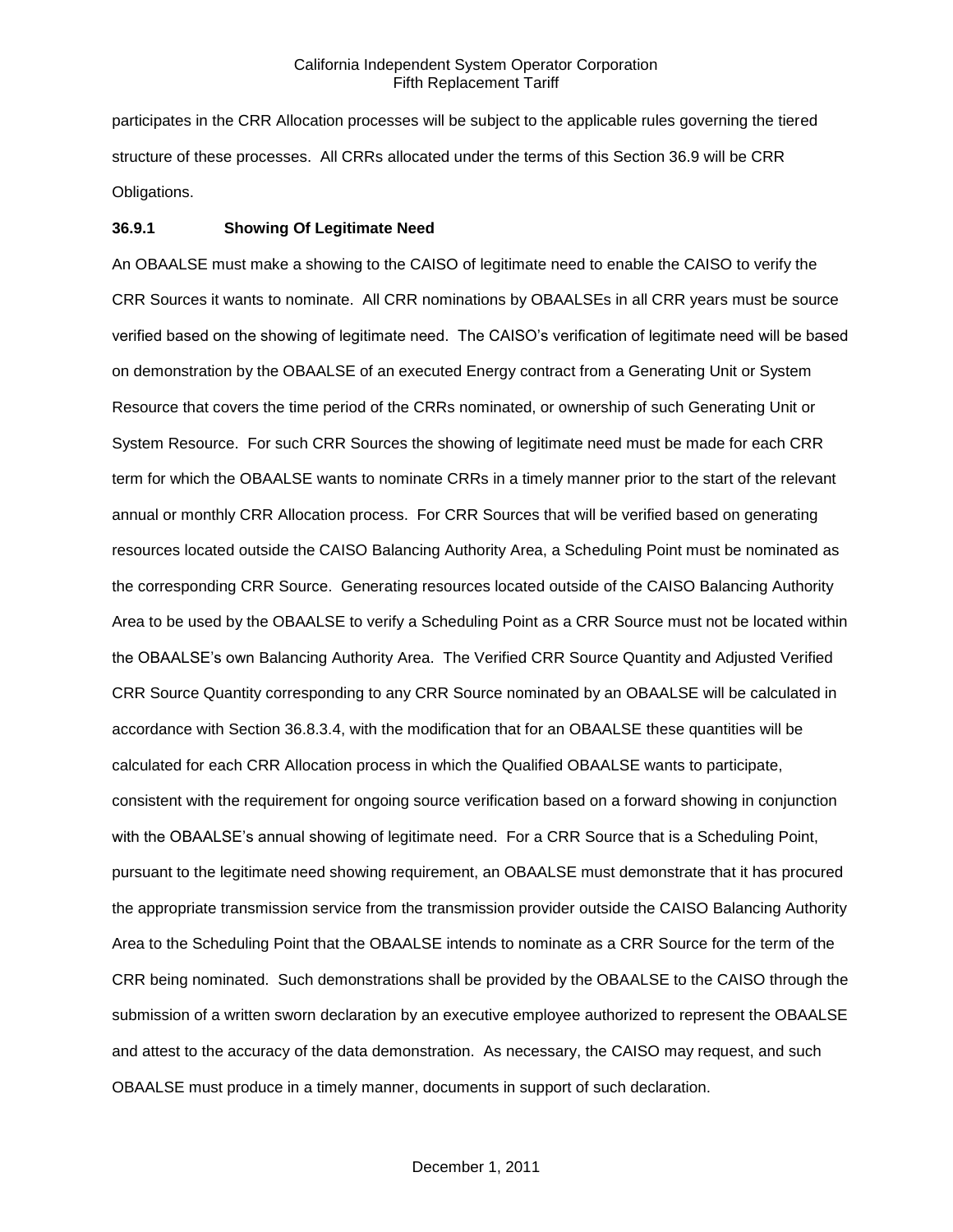# **36.9.2 Prepayment Of Wheeling Access Charges**

#### **36.9.2.1 Prepayment of Wheeling Access Charges for Allocated CRRs**

An OBAALSE will be required to prepay relevant Wheeling Access Charges, to be calculated as described in this section and further specified in the Business Practice Manual, for the full term of the Monthly CRRs, Seasonal CRRs and Long Term CRRs it intends to nominate in order to participate in the CRR Allocation processes and be allocated CRRs. To be eligible for the allocation of Seasonal CRRs or Monthly CRRs the OBAALSE must submit the full required prepayment and have it accepted by the CAISO prior to the OBAALSE's submission of nominations for the relevant annual or monthly CRR Allocation, except as provided below in Section 36.9.2.2. To be eligible for nominations of Long Term CRRs, the OBAALSE must submit the full prepayment and have it accepted by the CAISO prior to the OBAALSE's submission of nominations of Long Term CRRs in Tier LT, except as provided below in Section 36.9.2.2. For each MW of Monthly CRR, Seasonal CRR or Long Term CRR to be nominated the nominating OBAALSE must prepay one MW of the relevant Wheeling Access Charge, which equals the per-MWh WAC that is associated with the Scheduling Point the OBAALSE intends to nominate as a CRR Sink and that is expected at the time the CRR Allocation process is conducted to be applicable for the period of the CRR nominated, times the number of hours comprising the period of the CRR nominated as further specified in the applicable Business Practice Manual.

#### **36.9.2.2 Eligibility for Prepayment of WAC on an Annual or Monthly Basis**

An OBAALSE deemed creditworthy pursuant to the requirements of Section 12 may elect to prepay the determined WAC responsibility on a monthly basis for the Seasonal CRRs or Long Term CRRs that it seeks to be allocated, provided that such OBAALSE has demonstrated a commitment to pay the required WAC for the entire term of the CRRs sought by submitting to the CAISO a written sworn statement by an executive that can bind the entity. In order to be eligible for this option, the OBAALSE must submit and the CAISO must accept this sworn statement prior to the applicable CRR Allocation process in which the OBAALSE intends to nominate a CRR. An OBAALSE choosing to pay on a monthly basis shall make its monthly payments on a schedule specified in the applicable Business Practice Manual. An OBAALSE deemed creditworthy pursuant to the requirements of Section 12 may also elect to prepay its determined WAC responsibility associated with an allocated Long Term CRR on an annual basis, provided that such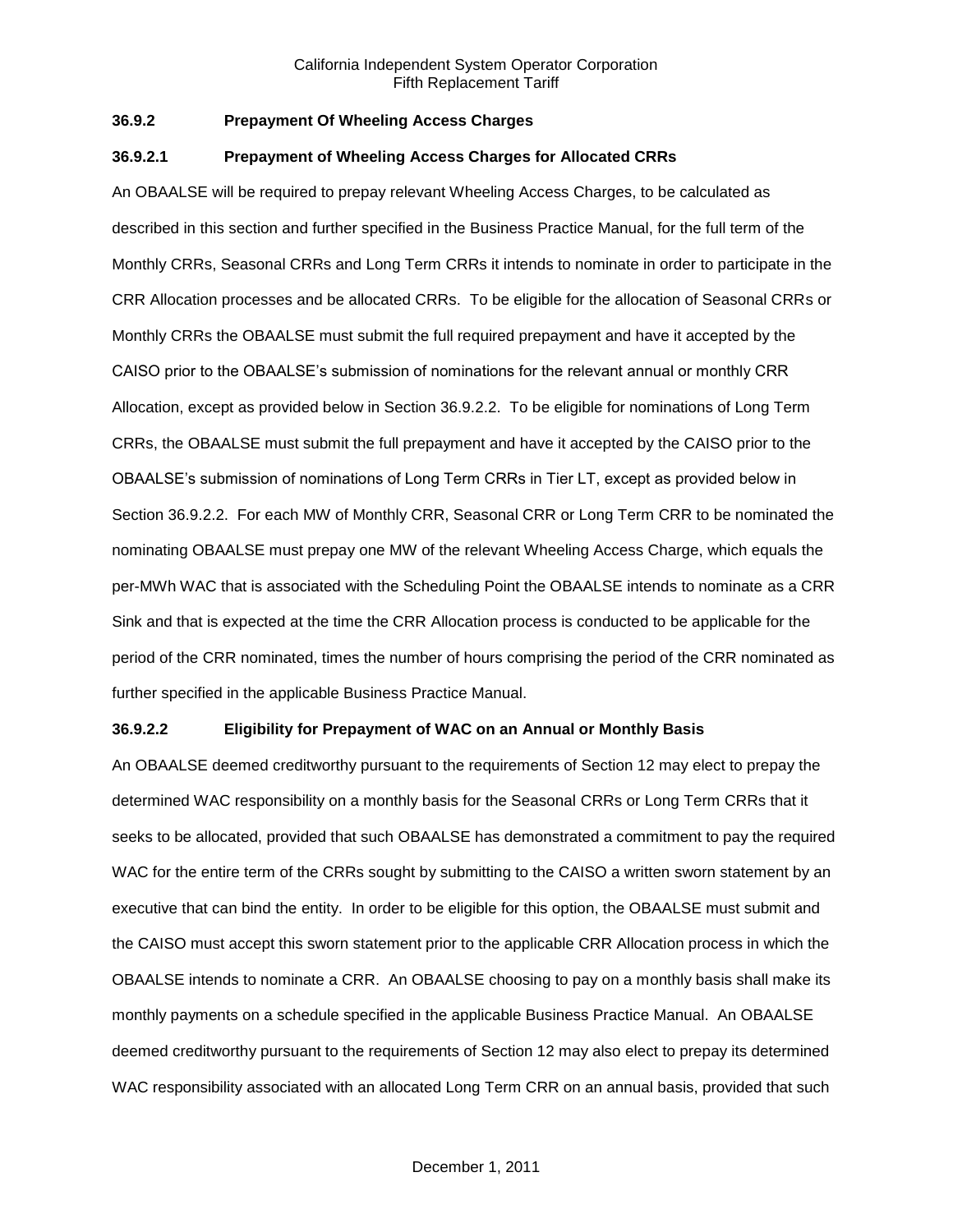OBAALSE has demonstrated a commitment to pay for the entire term of the Long Term CRRs sought by submitting to the CAISO and the CAISO accepting a written sworn statement by an executive that can bind the entity. An OBAALSE choosing to pay such WAC obligation on an annual basis shall make its payment each year on a schedule specified in the applicable Business Practice Manual.

## **36.9.2.3 Refund of Prepaid WAC for Unallocated CRRs**

To the extent that an OBAALSE prepays a quantity of the WAC and is not allocated the full amount of CRRs nominated, WAC prepayment for CRRs not allocated will be refunded by the CAISO within thirty (30) days following the completion of the relevant CRR Allocation process.

#### **36.9.3 CRR Eligible Quantities**

The CAISO will calculate the Seasonal CRR Eligible Quantities and Monthly CRR Eligible Quantities for OBAALSEs as described in Section 36.8.2 with the following modifications. The OBAALSE must submit two (2) sets of hourly data from which the CAISO will construct Load duration curves for determining the Seasonal CRR Eligible Quantities and Monthly CRR Eligible Quantities. One set of hourly data must reflect the OBAALSE's historical hourly exports at the Scheduling Point that is the CRR Sink of the nominated CRRs. The historical hourly exports shall be based on the tagged Real-Time Interchange Export Schedules for the OBAALSE. An OBAALSE that wishes to nominate multiple Scheduling Points as CRR Sinks in the CRR Allocation process will have distinct CRR Eligible Quantities for each nominated Scheduling Point, and prior to each annual CRR Allocation process must submit historical hourly export data at each such Scheduling Point from which the CAISO will calculate the associated CRR Eligible Quantities. The second set of hourly data must reflect the prior year's hourly metered Load for the end-use customers the OBAALSE served outside the CAISO Balancing Authority Area and that were not served from sources other than exports from the CAISO Balancing Authority Area. The OBAALSE's Seasonal and Monthly CRR Eligible Quantities will be based on the lesser of (1) the total historical hourly export data for all Scheduling Points submitted as CRR Sinks, and (2) the hourly metered load for the external end-use customers served by the OBAALSE and that were not served from sources other than exports from the CAISO Balancing Authority Area. An OBAALSE also must demonstrate that it has firm transmission rights pursuant to the tariffs of intervening transmission providers from its Scheduling Point sink to the end-use customers in the OBAALSE's Balancing Authority Area. The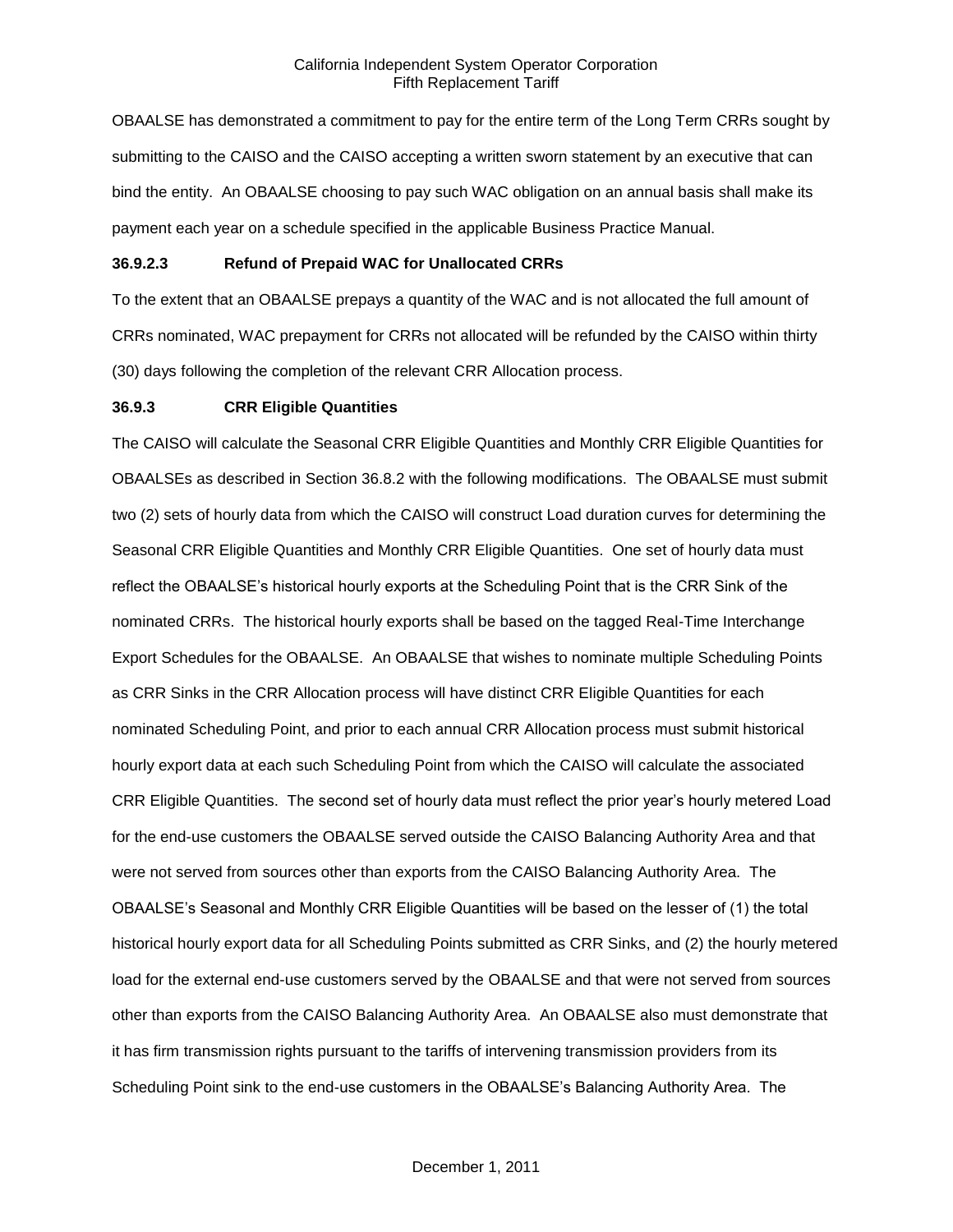OBAALSE shall support its data submission and the demonstration of transmission rights to its end-use customers with a sworn affidavit by an executive employee authorized to represent the OBAALSE and attest to the accuracy of the data and demonstration. As necessary, the CAISO may request, and such OBAALSE must produce in a timely manner, the raw data and calculations used to develop the submitted data set and the demonstration of transmission rights to its end-use customers.

## **36.9.4 Eligible CRR Sources And Sinks**

Eligible CRR Sources will be the PNodes of the Generating Units or Scheduling Points for which the OBAALSE has made a legitimate need showing as described above in Section 36.9.1. Eligible CRR Sinks will be the Scheduling Points for which the CAISO has established Seasonal and Monthly CRR Eligible Quantities as described in Section 36.9.3. An OBAALSE nominating CRRs having CRR Sources internal to the CAISO Balancing Authority Area will be limited to seventy-five percent (75%) of each of its corresponding Adjusted Verified CRR Source Quantities in all tiers of the annual CRR Allocation process in CRR Year One and in subsequent years. An OBAALSE nominating CRRs having CRR Sources external to the CAISO Balancing Authority Area will be limited to seventy-five percent (75%) of each of its corresponding Adjusted Verified CRR Source Quantities in all tiers of the annual CRR Allocation process in CRR Year One. In CRR years subsequent to CRR Year One, the OBAALSE may renew previously allocated CRRs having external CRR Sources, subject to the applicable quantity limitations and other requirements specified in this Section 36.

## **36.9.5 Priority Nomination Process**

CRRs allocated pursuant to this Section 36.9 shall be eligible for nomination in the Priority Nomination Process to the extent that the requirements of this Section 36.9 are met at the time of the relevant CRR Allocation.

## **36.10 CRR Allocation To Metered Subsystems**

An MSS Operator that elects gross Settlement may participate in the CRR Allocation processes and be allocated CRR Obligations. An MSS Operator that elects net Settlement may participate in the CRR Allocation processes and be allocated CRRs, except that its Seasonal CRR Eligible Quantities and Monthly CRR Eligible Quantities will reflect its net Load and its allocated CRRs will use MSS-LAPs as CRR Sinks. The MSS Operator will be required to submit to the CAISO the appropriate hourly historical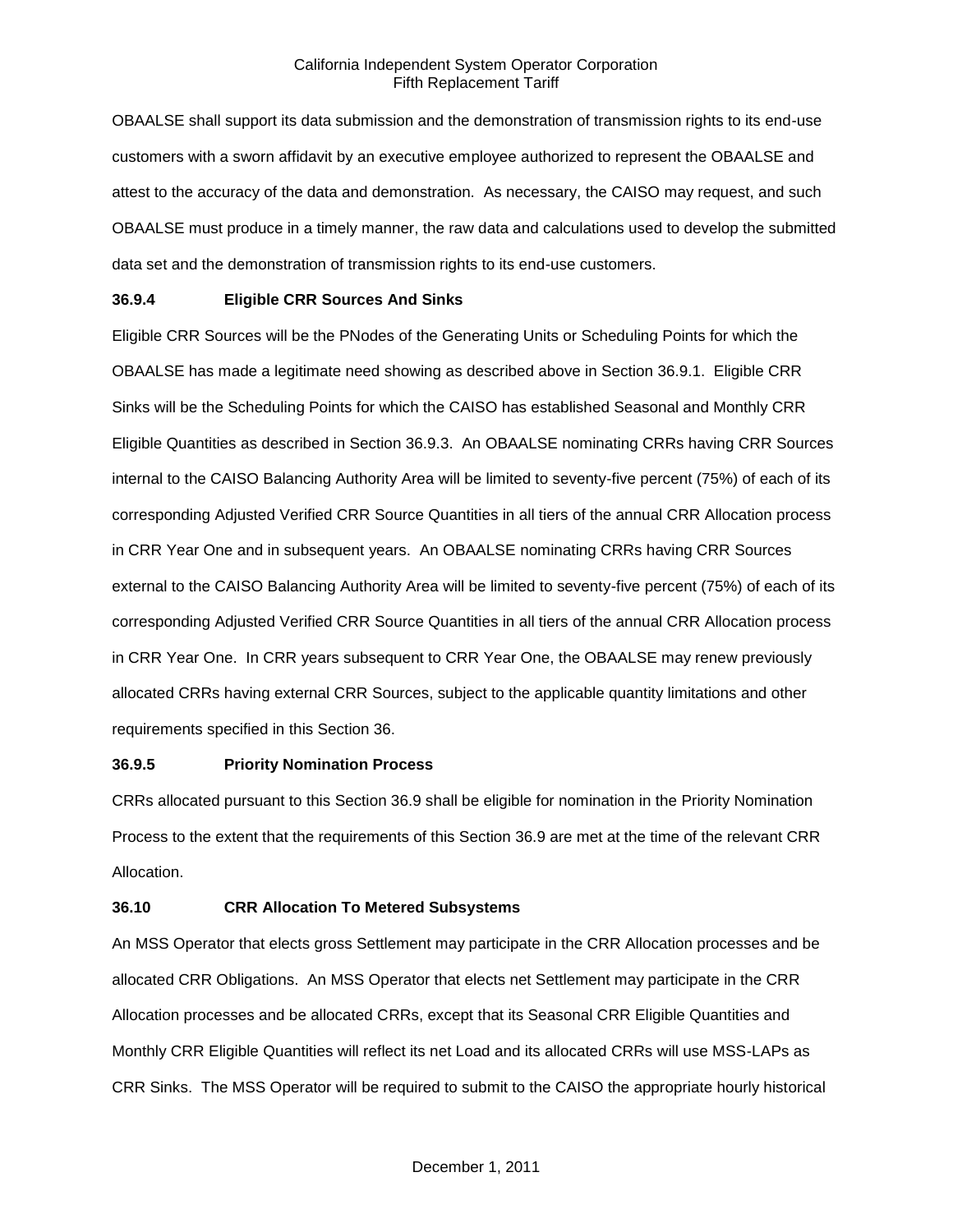net Load data and net Load forecast data from which the CAISO will construct net Load duration curves to determine the Seasonal CRR Eligible Quantities and Monthly CRR Eligible Quantities.

# **36.11 CRR Allocation To Merchant Transmission Facilities**

Project Sponsors of Merchant Transmission Facilities who turn such facilities over to CAISO Operational Control and do not recover the cost of the transmission investment through the CAISO's Access Charge or WAC or other regulatory cost recovery mechanism may be allocated, at the Project Sponsor's election, either CRR Options or CRR Obligations that reflect the contribution of the facility to grid transfer capacity as determined below.

## **36.11.1 Eligibility For Merchant Transmission CRRs**

The Project Sponsor of a Merchant Transmission Facility shall be entitled to receive Merchant Transmission CRRs as determined in accordance with this Section 36.11. A Merchant Transmission CRR allocated through this process is effective for thirty (30) years or for the pre-specified intended life of the Merchant Transmission Facility, whichever is less. Merchant Transmission CRRs represent binding commitments for thirty (30) years or for the pre-specified intended life of the Merchant Transmission Facility, whichever is less. The binding commitment by a CRR Holder that holds Merchant Transmission CRRs may not be terminated or otherwise modified by the CRR Holder prior to the end of the term of the Merchant Transmission CRR.

## **36.11.2 Procedure For Allocating Merchant Transmission CRRs**

No less than forty-five (45) days prior to the in-service date of a Merchant Transmission Facility, the Project Sponsor of the facility will inform the CAISO of the In-Service Date of the facility and that the Project Sponsor will be requesting Merchant Transmission CRRs associated with the Merchant Transmission Facility. The CAISO will complete the Merchant CRR Allocation after the In-Service Date of the facility and will allocate Merchant Transmission CRRs whose payment stream will be retroactive back to the In-Service Date.

# **36.11.3 CRRs Allocated To A Transmission Facility Project Sponsor**

## **36.11.3.1 Nominations of Merchant Transmission CRRs**

The Project Sponsor of a Merchant Transmission Facility must submit nominations for Merchant Transmission CRRs at least twenty-one (21) days prior to the In-Service Date of the facility. The Project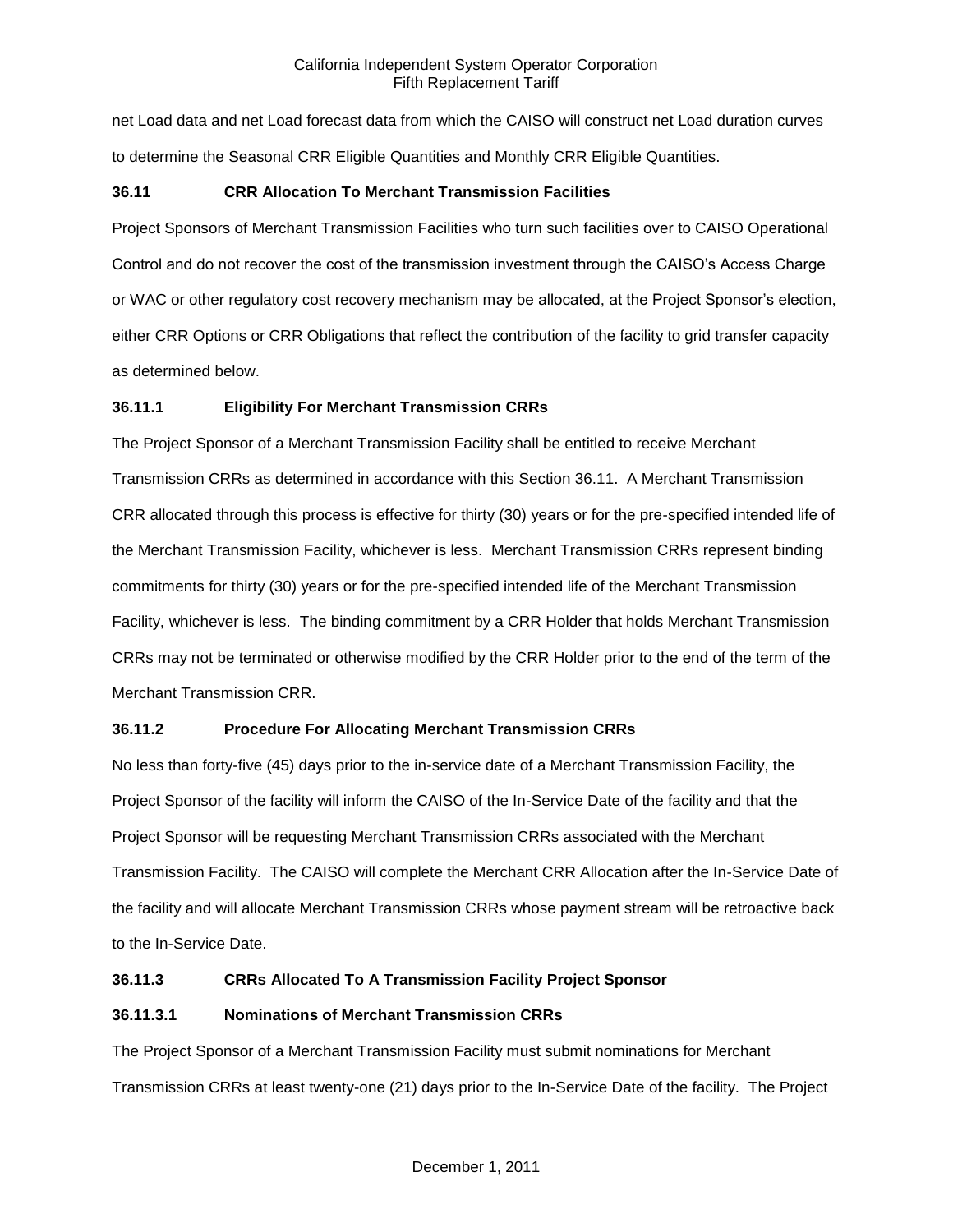Sponsor may nominate up to five (5) individual, Point-to-Point CRRs for each of the two (2) on-peak and off-peak time of use periods. Each of the individual, point-to-point nominations must specify: (i) a single CRR Source location; (ii) a single CRR Sink location, (iii) a MW quantity; (iv) a time of use period (onpeak or off-peak); and (v) a CRR type, either CRR Options or CRR Obligations.

## **36.11.3.2 Methodology to Determine Merchant Transmission CRRs**

The CAISO shall determine the incremental Merchant Transmission CRRs associated with a Merchant Transmission Facility pursuant to this Section 36.11.3.2. The determination will include an assessment of the simultaneous feasibility of the incremental Merchant Transmission CRRs and all other outstanding CRRs. The CAISO will determine the feasible incremental Merchant Transmission CRRs using a threestep process.

## **36.11.3.2.1 Step One: the Capability of the Existing Transmission System**

In step one the CAISO will determine the base CRR capability of the system using a Simultaneous Feasibility Test that incorporates as Fixed CRRs all existing Encumbrances through the end of the CRR year for which the annual CRR Allocation and CRR Auction processes have already been conducted, including Encumbrances for the month covered by the most recently conducted monthly CRR Allocation and CRR Auction processes. This analysis will determine the extent to which the nominated Merchant Transmission CRRs are feasible on the existing transmission system absent the Merchant Transmission Facility. As a result of this analysis, the CAISO will create temporary test CRR Options to reserve grid capacity that the Project Sponsor of the Merchant Transmission Facility is not eligible to receive. The temporary test CRR Options will have the same CRR Source and CRR Sink pairs as the Merchant Transmission CRR nominations submitted by the Project Sponsor.

## **36.11.3.2.2 Step Two: Mitigation of Impacts on Existing Encumbrances**

In the second step, the CAISO will add the proposed Merchant Transmission Facility to the DC FNM and run a SFT using the Fixed CRRs. The second step will ensure that the addition of a Merchant Transmission Facility does not negatively impact any existing Encumbrances through the end of the CRR year for which the annual CRR Allocation and Auction process for Annual CRRs has already been conducted, including encumbrances for the month covered by the most recently conducted monthly CRR Allocation and CRR Auction processes. For any impacts identified in this step the Project Sponsor of the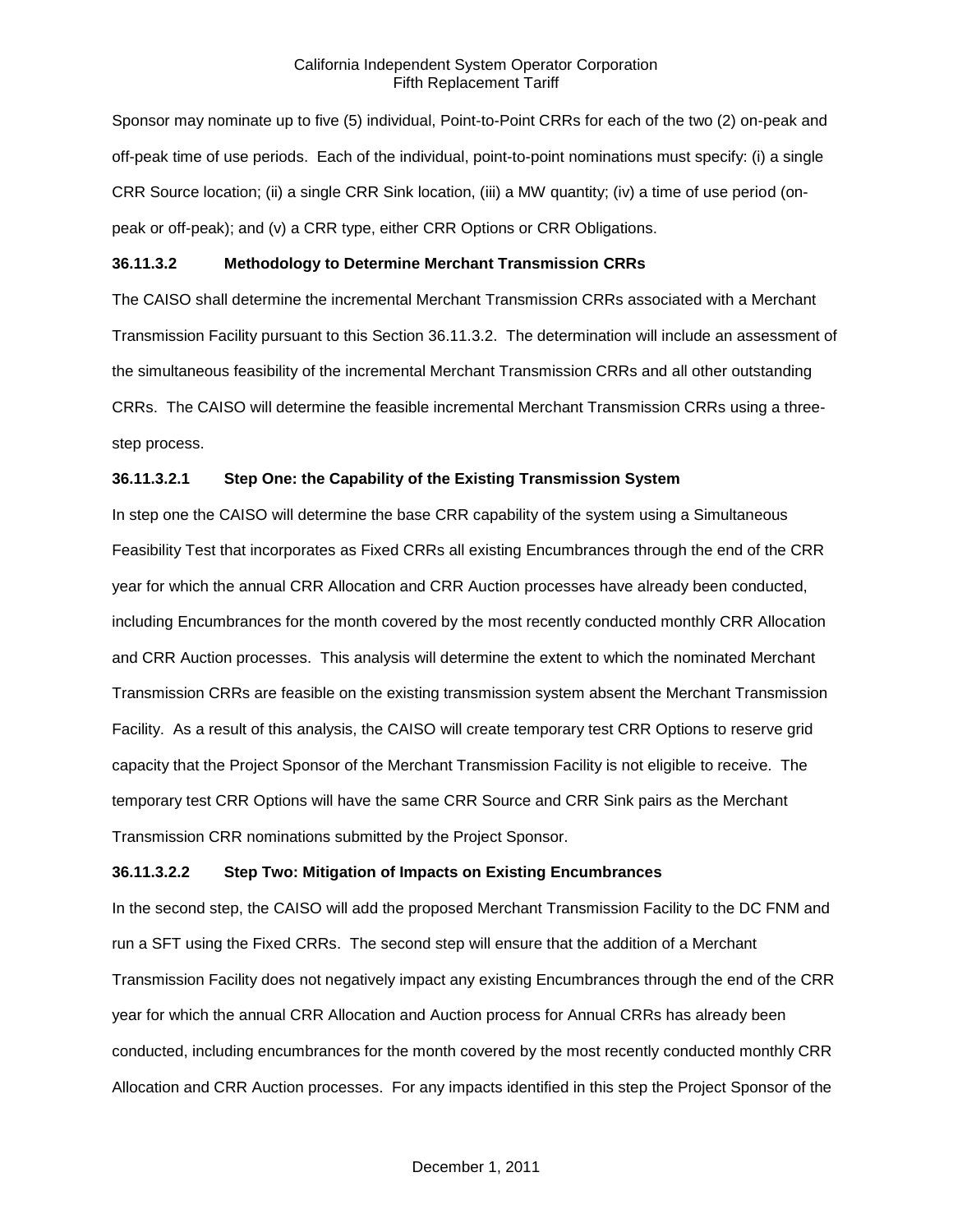Merchant Transmission Facility will be required to mitigate the impacts for the same period. The mitigation can include having the Project Sponsor of the Merchant Transmission Facility hold counterflow CRRs that maintain the feasibility of the existing encumbrances over the same period.

## **36.11.3.2.3 Step Three: the Incremental Merchant Transmission CRRs**

In the third step, the CAISO will determine the Merchant Transmission CRRs to be allocated to the Project Sponsor of the Merchant Transmission Facility. The CAISO will determine the capability of the system to award incremental Merchant Transmission CRRs using a DC FNM that incorporates the proposed Merchant Transmission Facility. The CAISO will conduct separate SFTs for each time of use period. For each time of use period, the CAISO will perform a multi-period SFT that simultaneously evaluates two sets of grid conditions. The first set of grid conditions includes all existing Encumbrances for the month covered by the most recently conducted CRR Allocation and CRR Auction processes for Monthly CRRs including any temporary test CRRs from step one and any counterflow CRRs from step two. The second set of grid conditions models only Transmission Ownership Rights. Each SFT will consider the entire set of Merchant Transmission CRR nominations for the time of use period and will solve to maximize the MWs of Merchant Transmission CRRs to be allocated to the Project Sponsor of the Merchant Transmission Facility, subject to simultaneous feasibility. The nominated Merchant Transmission CRRs that are feasible in the multi-period SFTs for each time of use period will be allocated to the Project Sponsor of the Merchant Transmission Facility.

## **36.12 [NOT USED]**

## **36.13 CRR Auction**

The CAISO shall conduct CRR Auctions on an annual and monthly basis subsequent to each annual and monthly CRR Allocation process. Candidate CRR Holders may bid to purchase and may acquire CRR Obligations, and may sell CRRs, through the CAISO's annual and monthly CRR Auctions in accordance with the provisions of this Section 36.13. CRR Auction results shall be settled as provided in Section 11.2.4.3.

## **36.13.1 Scope Of The CRR Auctions**

The CAISO will conduct a CRR Auction corresponding to and subsequent to the completion of each CRR Allocation process, and prior to the start of the period to which the auctioned CRRs will apply. Each CRR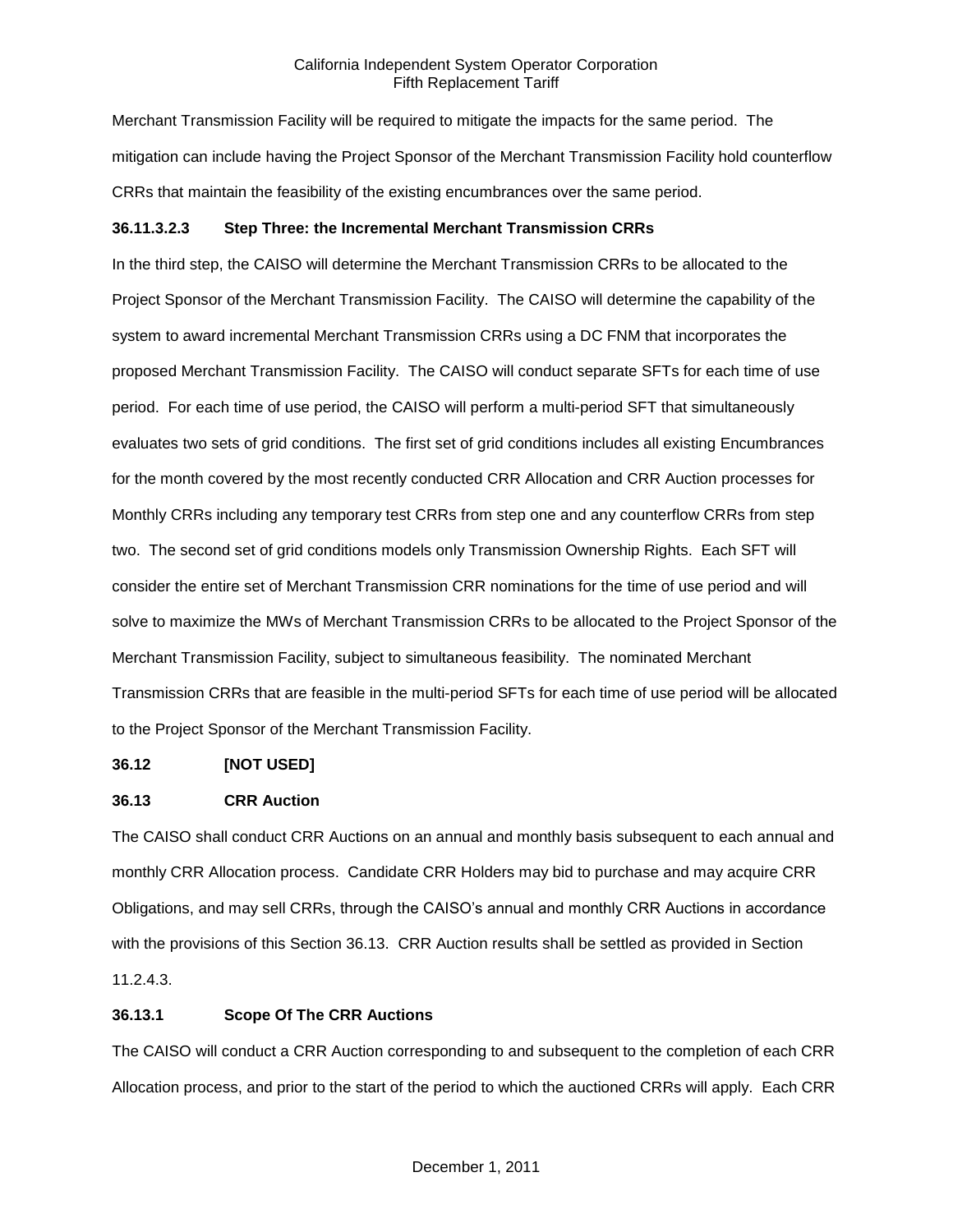Auction will release CRRs having the same seasons, months and time of use specifications as the CRRs released in the corresponding CRR Allocation. Each CRR Auction will utilize the same DC FNM that was utilized in the corresponding CRR Allocation. For each CRR Auction, the CRRs allocated in the corresponding CRR Allocation will be modeled as fixed injections and withdrawals on the DC FNM and will not be adjusted by the SFT in the CRR Auction process. Thus the CRR Auction will release only those CRRs that are feasible given the results of the corresponding CRR Allocation. CRRs released in a CRR Auction will be indistinguishable from CRRs released in the corresponding CRR Allocation for purposes of settlement and secondary trading. The following additional provisions apply. First, participants in the CRR Auctions will have more choices regarding CRR Sources and CRR Sinks than are eligible for nomination in the CRR Allocations, as described in Section 36.13.5. Second, to the extent a Market Participant receives CRRs in both a CRR Allocation and the corresponding CRR Auction, the CRRs obtained in the CRR Auction will not be eligible for nomination in the PNP. Third, in CRR Year One the CRR Auction cannot be used by CRR Holders to offer for sale CRRs they acquired in a prior CRR Allocation, CRR Auction or through the Secondary Registration System. In the annual and monthly CRR Auction processes for years following CRR Year One, CRR Holders may offer for sale any CRRs held by such holders, subject to the limitations on sale and transfer of Long Term CRRs specified in Section 36.7.1.2. Merchant Transmission CRRs that are CRR Options may be offered for sale in the annual and monthly CRR Auctions for years following CRR Year One, subject to the same temporal limitations that apply to Long Term CRRs as specified in Section 36.7.1.2. As further described in Section 36.13.4, sales of CRRs in the CRR Auctions are accomplished through the submission of a CRR bid to procure a counterflow CRR of the CRR to be liquidated.

## **36.13.2 Responsibilities Of The CAISO Prior To Each CRR Auction**

The CAISO shall publish on the CAISO Website a notice of upcoming CRR Auctions at least seven (7) days prior to the CRR Auction. The CAISO will also provide additional information needed by CRR Auction participants in accordance with the provisions of Section 6.5.1.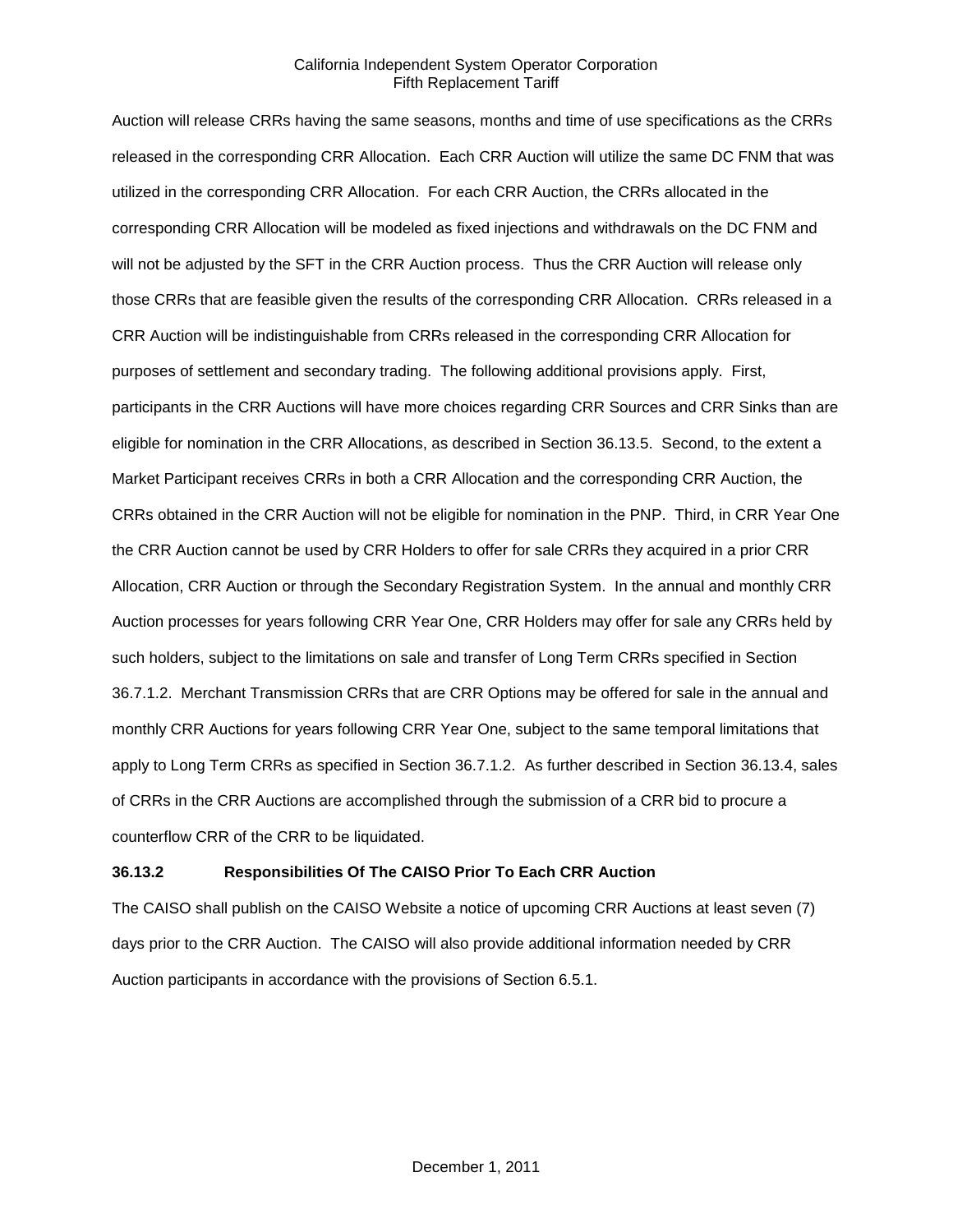## **36.13.3 CRR Holder Creditworthiness**

All Market Participants are eligible to acquire CRRs by participating in the CRR Auction, provided that the Market Participant has met all the CRR Holder requirements described in Section 36.5, the creditworthiness provisions in Section 12 and Section 12.6 and the relevant Business Practice Manual.

## **36.13.4 Bids In The CRR Auctions**

Bids to purchase CRRs shall be submitted in accordance with the requirements set out in this Section 36.13.4 and as further specified in the applicable Business Practice Manuals. Once submitted to the CAISO, CRR bids may not be cancelled or rescinded by the Market Participant after the CRR Auction is closed. Market Participants may bid for Point-to-Point CRRs. Each bid for a Point-to-Point CRR shall specify:

- (a) The associated month or season and time of use period;
- (b) The associated CRR Source and CRR Sink;
- (c) A monotonically non-increasing piecewise linear bid curve in quantities (denominated in thousandths of a MW) and prices (\$/MW).

Bid prices in all CRR bids may be negative. Sales of CRRs in the CRR Auctions are accomplished through the submission of a CRR bid to procure a counterflow CRR of the CRR to be liquidated. If such bids for sale of CRRs are cleared through the CRR Auction, the entitlements rights of the CRR Holder that sold the CRR in this manner are effectively liquidated.

# **36.13.5 Eligible Sources And Sinks For CRR Auction**

Allowable CRR Sources for CRRs acquired/sold in the CRR Auction will be PNodes, Scheduling Points, Trading Hubs, LAPs, MSS-LAPs and Sub-LAPs. Allowable CRR Sinks for CRRs acquired/sold in the CRR Auction will be PNodes, Scheduling Points, Trading Hubs, LAPs, MSS-LAPs and Sub-LAPs.

# **36.13.6 Clearing Of The CRR Auction**

The SFT used to clear the CRR Auction will utilize the same DC FNM and optimization algorithm as the corresponding CRR Allocation, except that nominations to the CRR Auction will have associated pricequantity bid curves. The CRR Auction SFT will use the bid prices in determining which CRRs to award when not all nominations are simultaneously feasible, will select the set of simultaneously feasible CRRs with the highest total auction value as determined by the CRR bids, and will calculate nodal prices at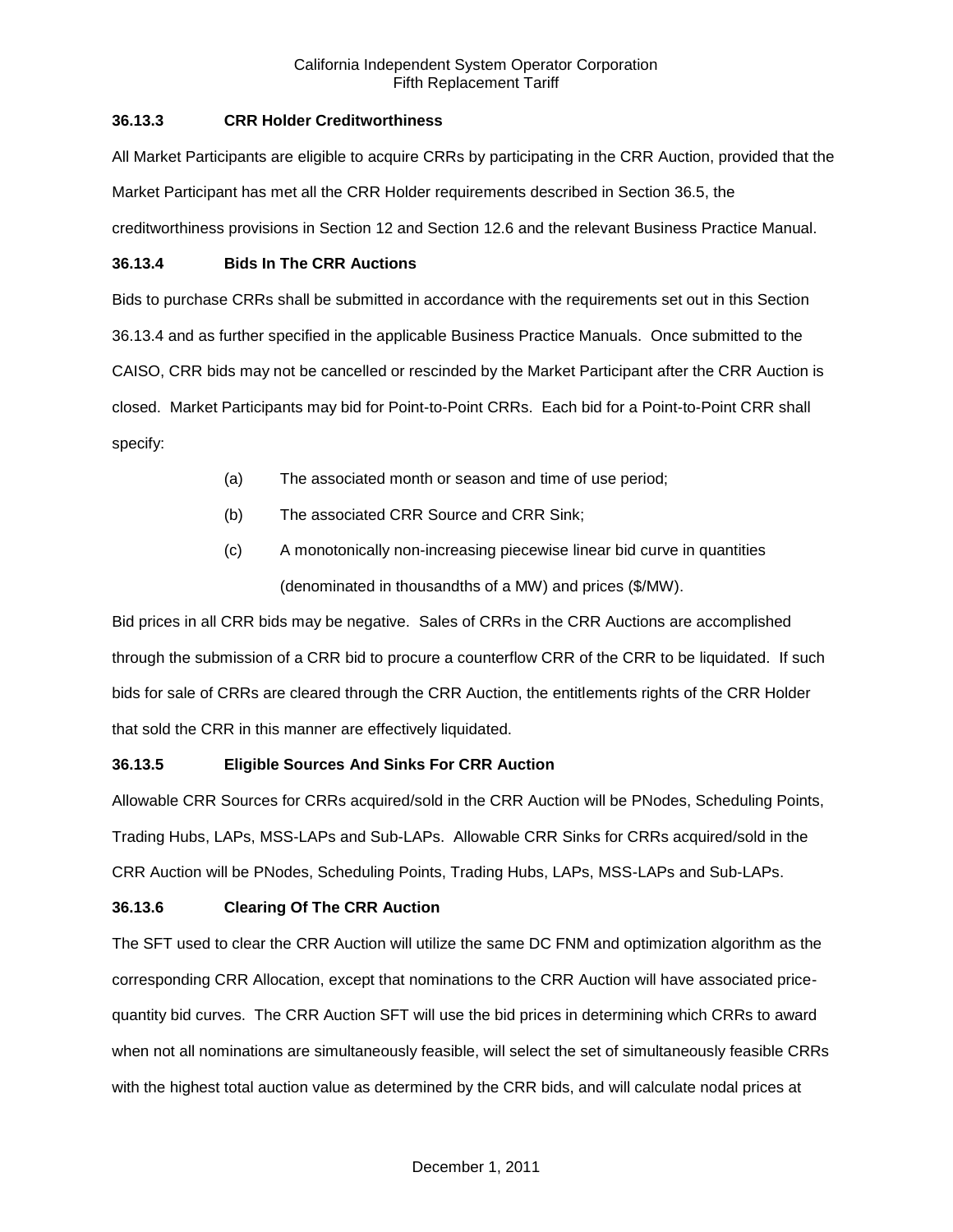each PNode of the DC FNM. In the event that there are two (2) or more identical bids for a specific combination of CRR Source and CRR Sink that affect an overloaded constraint, the CRR Auction optimization cannot distinguish these bids based on either effectiveness or price and therefore the CRR Auction optimization will award each CRR bidder a pro rata share of the CRRs that can be awarded based on the bid MW amounts. Based on the nodal prices calculated by the CRR Auction SFT, the CRR Market Clearing Price per MW for a specific CRR in most cases will equal the nodal price at the CRR Source minus the nodal price at the CRR Sink. In certain anomalous cases as further described in the Business Practice Manuals, the CRR Market Clearing Price will be based on the CRR MWs cleared and the shadow price for each binding constraint at the specified location.

#### **36.13.7 Announcement Of CRR Auction Results**

Within five (5) Business Days after the close of a CRR Auction, the CAISO shall post the results. The results shall include but are not limited to the MW quantity, the CRR Source and CRR Sink for each CRR awarded, the nodal prices calculated by the CRR Auction SFT, and the parties to whom the CRRs were awarded. The CAISO shall not disclose prices specified in any CRR bid.

## **36.14 CRR Implications Of New IBAAs Or Modifying Existing IBAAs**

#### **36.14.1 Coordination Of IBAA Changes With Release Of CRRs**

To the extent practicable, the CAISO will coordinate future IBAA changes, including establishment of new IBAAs and modifications to existing IBAAs, with the annual CRR Allocation and CRR Auction processes. Where feasible, the CAISO will implement the FNM containing the IBAA changes for use in the CAISO Markets beginning with the markets for a Trading Day of January 1 of a new calendar year and, consistent with Section 6.5.1, will provide Market Participants all the IBAA modeling and pricing details as part of the FNM information package that is made available for CRR purposes prior to the CAISO conducting the annual CRR Allocation and CRR Auction process for that calendar year. As a result, all CRRs released in that process will be based upon the same FNM for IBAAs that will be used in the CAISO Markets when the released CRRs and the IBAA changes become effective. In the event that there is a need to implement an IBAA change other than on January 1, the CAISO will incorporate the IBAA change into the FNM for the monthly CRR Allocation and CRR Auction process for the first month in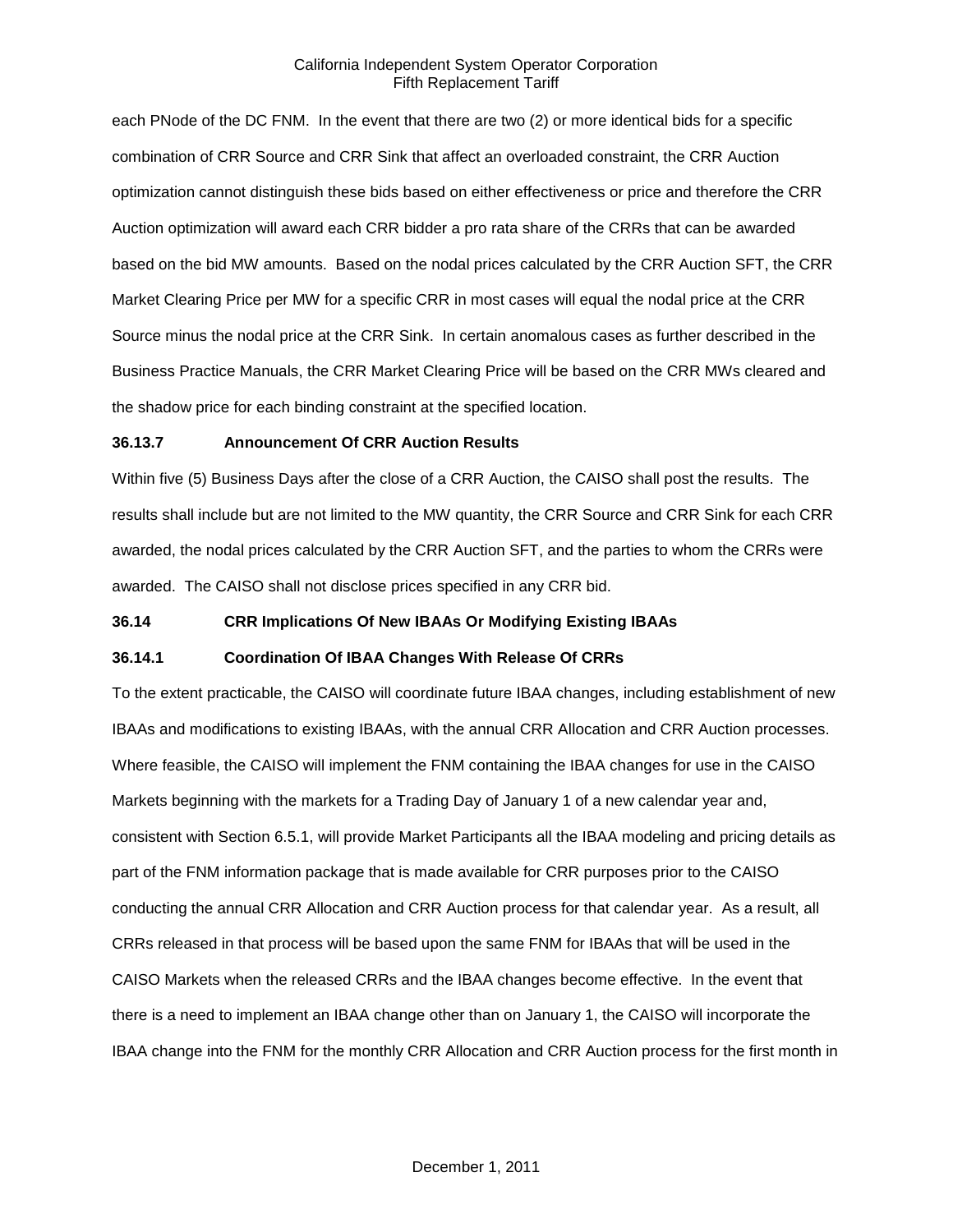which the IBAA change will take effect. In all cases the CAISO will follow the provisions of this Section 36.14 for assessing and mitigating impacts on any Previously-Released CRRs.

## **36.14.2 Modifications To CRR Settlement To Reflect Ibaa Changes**

To the extent an IBAA change, including the establishment of a new IBAA or a change to an existing IBAA, modifies the pricing for Settlement purposes of IFM scheduled transactions between the CAISO Balancing Authority Area and the IBAA, the Settlement of certain Previously-Released CRRs may no longer be consistent with the modified IFM Settlement. A CRR Holder of a Previously-Released CRR whose CRR Source or CRR Sink is affected by an IBAA change may make a one-time election either to (a) modify the Settlement of the affected CRR Source or CRR Sink to conform to the revised IFM pricing associated with the IBAA change, or (b) retain the original CRR Source or CRR Sink specification of the Previously-Released CRR. The CRR Holder of such a CRR must make the one-time election prior to the first CRR Allocation and CRR Auction process that incorporates the IBAA change in the CRR FNM, in accordance with the process time line specified in the applicable Business Practice Manual. If the IBAA change is implemented to coincide with the beginning of a calendar year and is coordinated with the annual CRR Allocation and CRR Auction process for that year, as described in Section 36.14.1, the provisions discussed herein apply only to Previously-Released CRRs that are Long Term CRRs and Previously-Released CRRs that are Seasonal CRRs obtained through the CRR Allocation and are eligible for PNP nomination. In the event that the IBAA change is implemented in the CAISO Markets other than on January 1, then these provisions apply also to any Previously-Released CRRs that are Seasonal CRRs effective for the remainder of the year in which the IBAA change is implemented.

# **36.14.3 IBAA Change Impact On Adequacy Of Previously-Released CRRs**

It is possible that, as a result of modifying the CRR Sources or CRR Sinks of Previously-Released CRRs as provided in Section 36.14.2, the entire set of Previously-Released CRRs may no longer be simultaneously feasible. Any such violation of simultaneous feasibility may or may not lead to a revenue shortfall, that is, a deficiency over the course of a month between the IFM Congestion Charge and the amount of funds needed to fully settle the CRRs that are in effect for that month. Consistent with Section 11.2.4.4.1, any revenue shortfall that may result from IBAA-related changes to CRR Sources and CRR Sinks would be funded through the relevant daily CRR Balancing Account.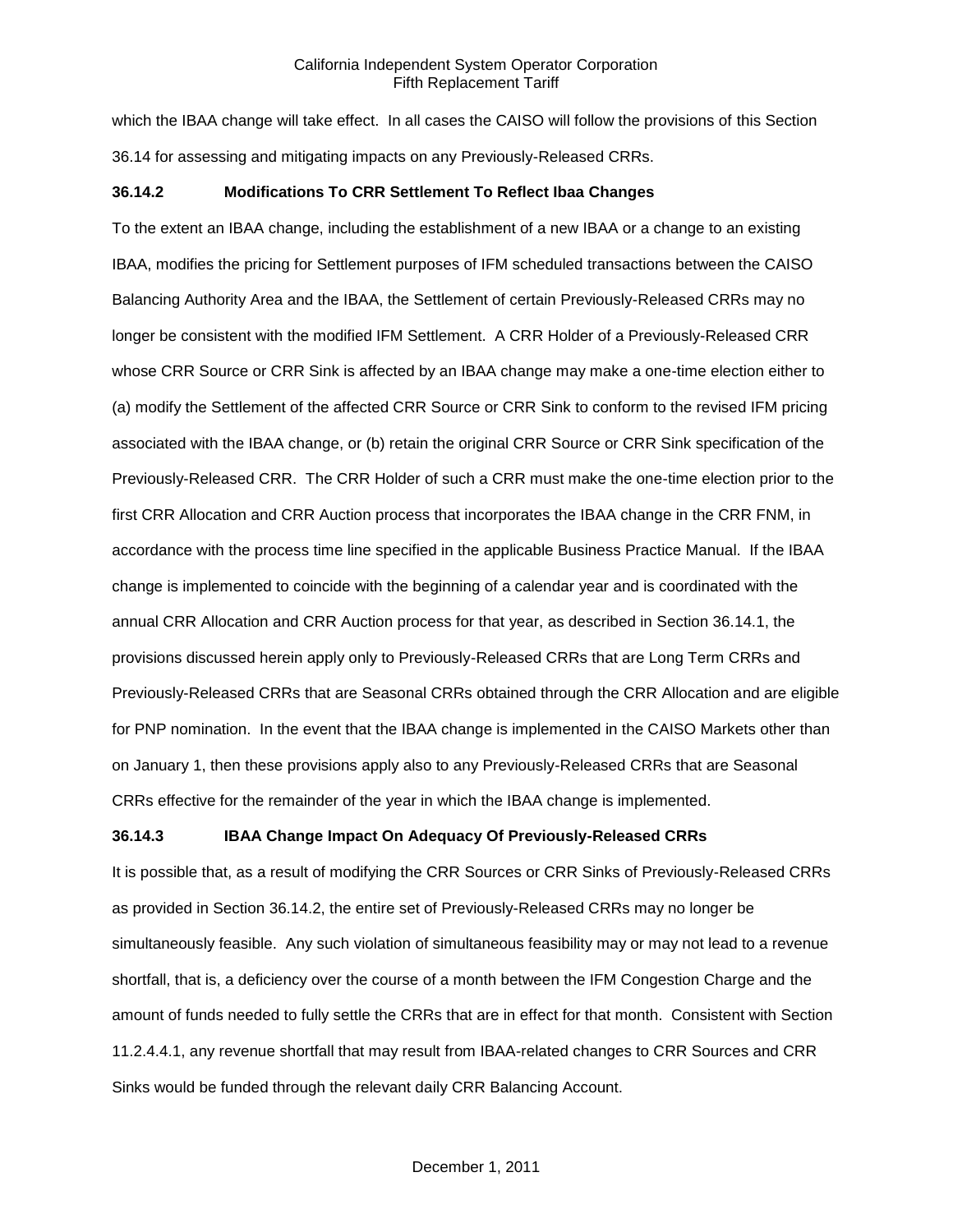# **36.15 [NOT USED]**

- **37. Rules Of Conduct**
- **37.1 Objectives, Definitions, And Scope**

## **37.1.1 Purpose**

Section 37 sets forth the guiding principles for participation in the markets administered by the CAISO. The specified Rules of Conduct are intended to provide fair notice to Market Participants of the conduct expected of them, to provide an environment in which all parties may participate on a fair and equal basis, to redress instances of gaming and other instances of anticompetitive behavior, and thereby to foster confidence of Market Participants, ratepayers and the general public in the proper functioning of the CAISO markets.

## **37.1.2 Objectives**

The objectives of this CAISO Tariff are to:

- (a) Provide clear Rules of Conduct specifying the behavior expected of Market Participants; and
- (b) For those Rules of Conduct involving objectively identifiable behavior, establish in advance the Sanctions for violation of the specified Rules of Conduct.

# **37.1.3 Application Of Other Remedies**

The activities and remedies authorized under this Section 37 are in addition to any other actions or relief that may be available to the CAISO elsewhere in the CAISO Tariff or under law, regulation or order. Nothing in this Section 37 limits or should be construed to limit the right of the CAISO to take action or seek relief otherwise available to it, and such action or relief may be pursued in addition to the action or relief specified in this Section 37.

## **37.1.4 [NOT USED]**

## **37.1.5 Administration**

The CAISO shall administer the following Rules of Conduct specified herein: Section 37.4.1, Section 37.4.2, Section 37.4.3, Section 37.5.2, Section 37.6.1, Section 37.6.2, and Section 37.6.3. FERC shall administer the following Rules of Conduct specified herein: Section 37.2.1, Section 37.2.3, Section 37.2.4, and Section 37.3.1.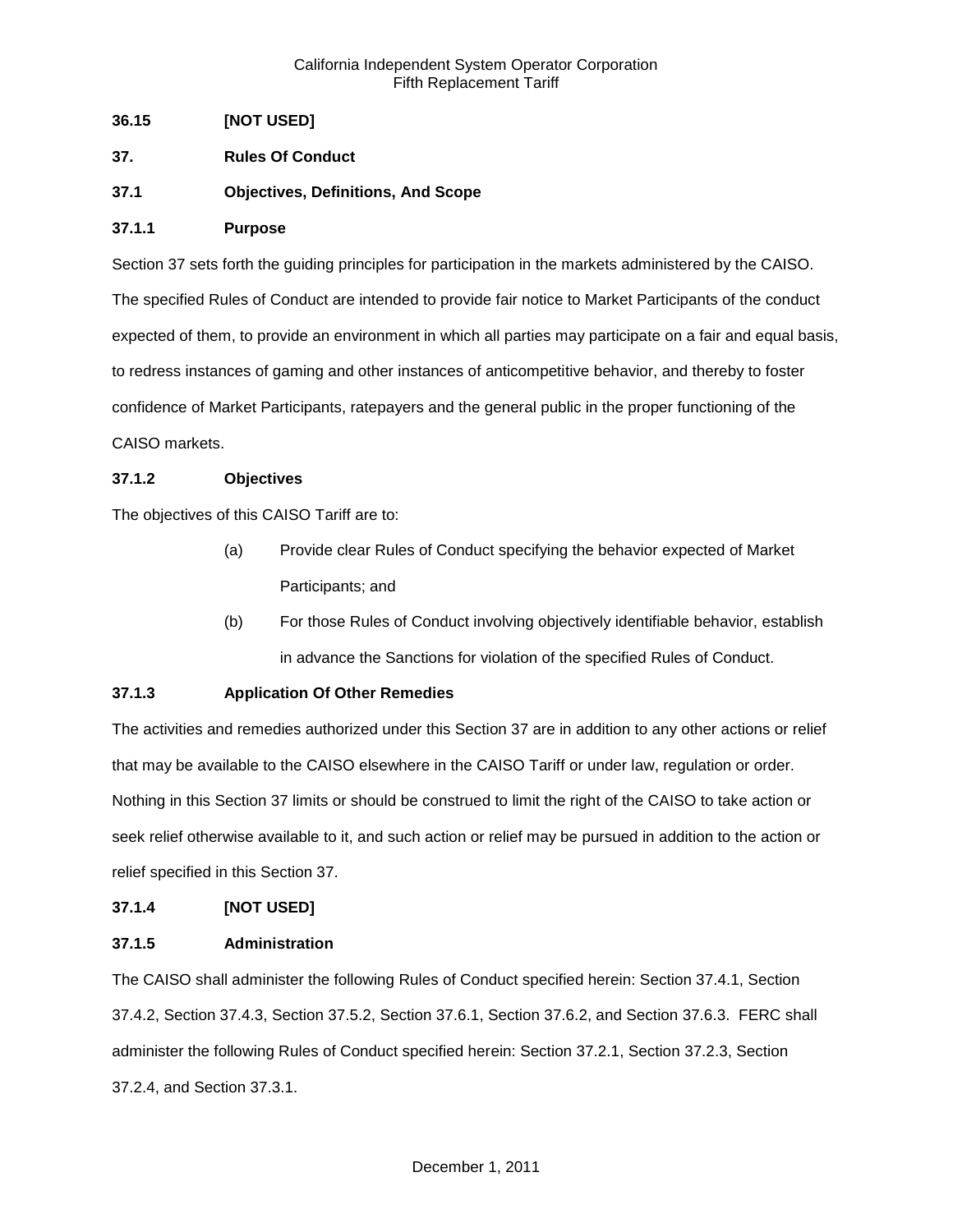# **37.2 Comply With Operating Orders**

## **37.2.1 Compliance With Orders Generally**

# **37.2.1.1 Expected Conduct**

Market Participants must comply with operating orders issued by the CAISO as authorized under the CAISO Tariff. For purposes of enforcement under this Section 37.2, an operating order shall be an order(s) from the CAISO directing a Market Participant to undertake, a single, clearly specified action (e.g., the operation of a specific device, or change in status of a particular Generating Unit) that is intended by the ISO to resolve a specific operating condition. Deviation from an ADS Dispatch Instruction shall not constitute a violation of this Section 37.2.1.1. A Market Participant's failure to obey an operating order containing multiple instructions to address a specific operating condition will result in a single violation of Section 37.2. If some limitation prevents the Market Participant from fulfilling the action requested by the CAISO then the Market Participant must promptly and directly communicate the nature of any such limitation to the CAISO.

- **37.2.1.2 [NOT USED]**
- **37.2.2 Failure To Curtail Load**
- **37.2.2.1 [NOT USED]**
- **37.2.2.2 [NOT USED]**
- **37.2.3 Operations & Maintenance Practices**

## **37.2.3.1 Expected Conduct**

Market Participants shall undertake such operating and maintenance practices as necessary to avoid contributing to a major Outage or prolonging response time to a major Outage. For the purposes of this Section 37.2.3.1, a major Outage is an Outage that affects at least ten (10) percent of the Load served by the Distribution System of a UDC or any Outage that results in major damage to the CAISO Controlled Grid or to the health and safety of personnel.

- **37.2.3.2 [NOT USED]**
- **37.2.4 Resource Adequacy Availability**
- **37.2.4.1 Expected Conduct**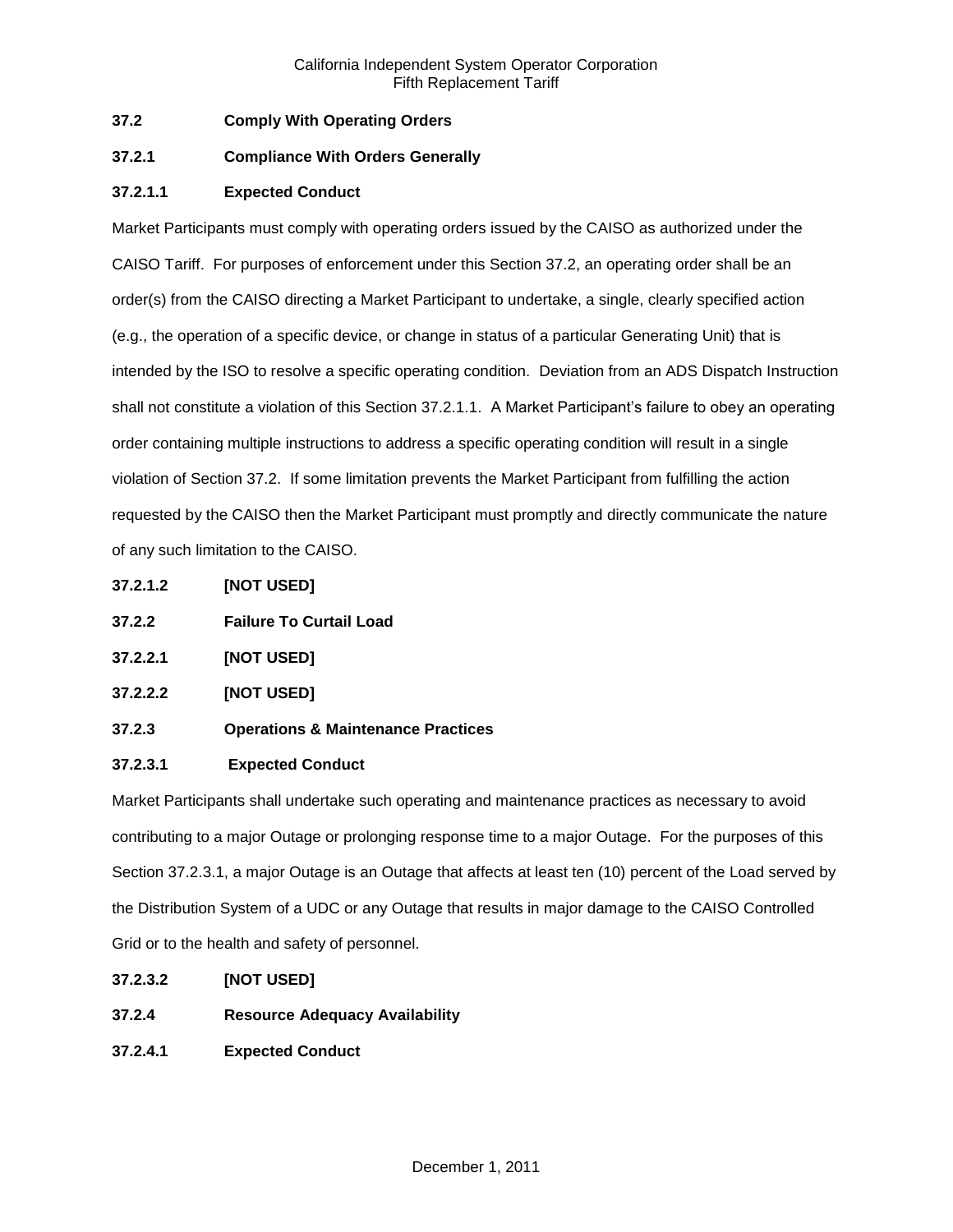Subject to Section 40 a Market Participant shall start a Generating Unit listed as a Resource Adequacy Resource and bring it on-line and/or available consistent with a DAM or RUC commitment or Real-Time Dispatch Instructions and once started up, shall not shut down a Generating Unit listed as a Resource Adequacy Resource in a manner that is inconsistent with a DAM or RUC commitment or Real-Time Dispatch Instructions, unless the CAISO releases the Generating Unit after the RUC process is completed, or a derate or Outage prevents the Generating Unit from being on-line and available.

- **37.2.4.2 [NOT USED]**
- **37.2.5 [NOT USED]**
- **37.2.6 [NOT USED]**
- **37.3 Submit Feasible Bids And Submissions To Self-Provide**
- **37.3.1 Bidding Generally**

# **37.3.1.1 Expected Conduct**

Market Participants must submit Bids for Energy, RUC Capacity and Ancillary Services and Submissions to Self-Provide an Ancillary Service from resources that are reasonably expected to be available and capable of performing at the levels specified in the Bid, and to remain available and capable of so performing based on all information that is known to the Market Participant or should have been known to the Market Participant at the time of submission. HASP Intertie Schedules for import or export Energy are not subject to the foregoing requirement, but failure to deliver on such HASP Intertie Schedules can be subject to referral by DMM under Section 11.1, Appendix P where the failure to deliver is suspected to be a Market Violation.

# **37.3.1.2 [NOT USED]**

# **37.3.2 Exceptions**

The submission of a Bid or of a Submission to Self-Provide Ancillary Services that causes, or that the CAISO expects to cause Congestion shall not, by itself, constitute a violation of Section 37.3.1.

**37.4 Comply With Availability Reporting Requirements**

- **37.4.1 Reporting Availability**
- **37.4.1.1 Expected Conduct**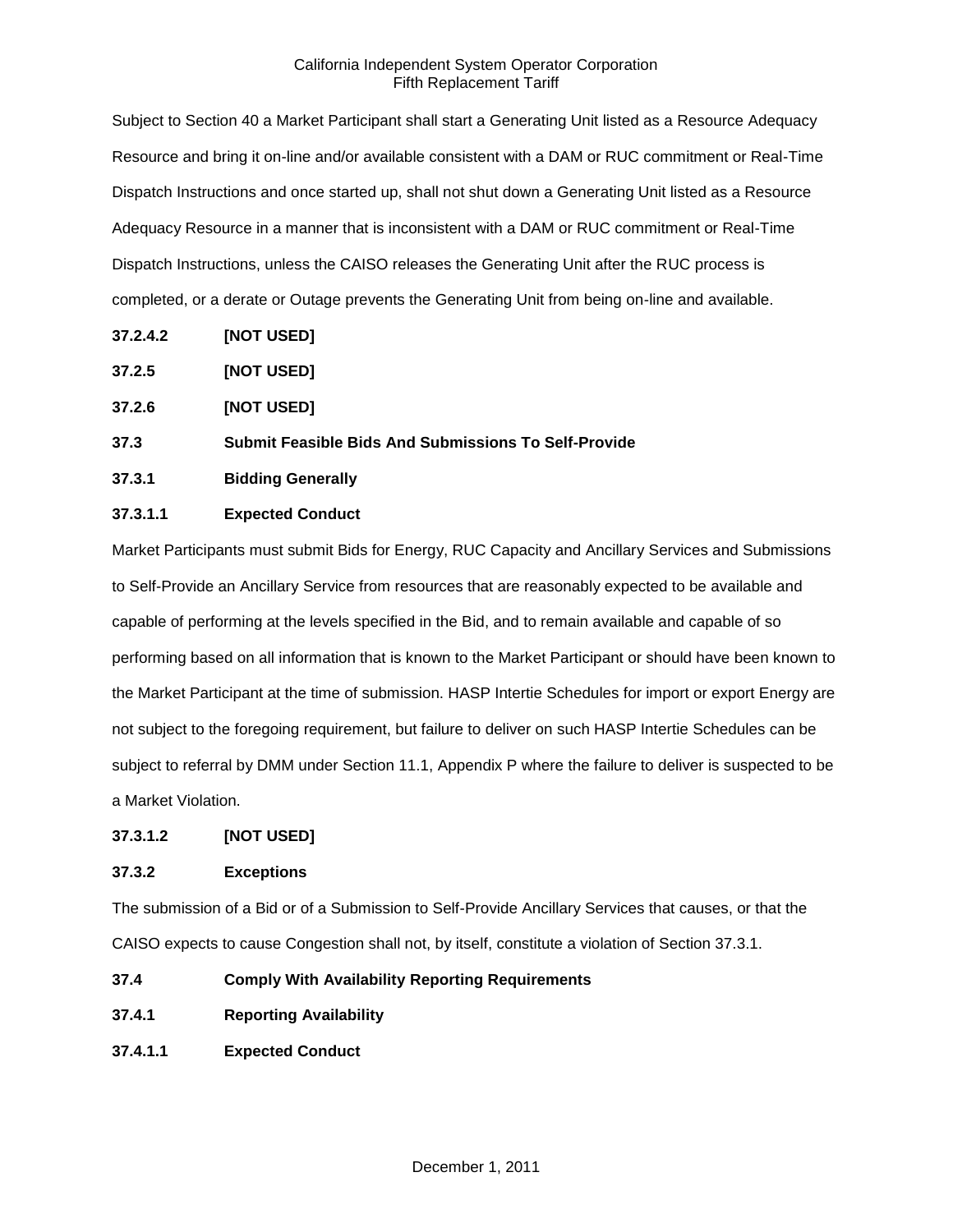A Market Participant shall notify the CAISO Control Center of any Outage reportable pursuant to Section 9.3.10.3.1 of a Generating Unit subject to Section 4.6 within sixty (60) minutes after the Outage is discovered.

## **37.4.1.2 Sanctions**

A "violation" for purposes of this Section shall mean each failure to notify the CAISO Control Center about an Outage of a Generating Unit within sixty (60) minutes after the Outage is discovered, as required by Section 37.4.1, except that (a) for each Generating Unit, the first such failure in a calendar month shall not constitute a violation, and (b) for each Generating Unit, multiple failures in the same calendar day shall constitute a single violation. The Sanctions for a violation of Section 37.4.1 shall be as follows:

- (a) for each Generating Unit that is the subject of a violation, the Sanction for the first violation in a calendar month shall be a warning letter;
- (b) for each Generating Unit that is the subject of a violation, the Sanction for the second and subsequent violations in a calendar month will be a financial penalty, as follows:
	- (i) if the Generating Unit has not been the subject of a financial penalty for a previous violation within twelve (12) months of the instant violation, the Sanction will be \$1,000;
	- (ii) if the Generating Unit has been the subject of one financial penalty for a previous violation within twelve (12) months of the instant violation, the Sanction will be \$2,000;
	- (iii) if the Generating Unit has been the subject of two or more financial penalties for previous violations within twelve (12) months of the instant violation, the Sanction will be \$5,000.

# **37.4.2 Scheduling And Final Approval Of Outages**

# **37.4.2.1 Expected Conduct**

A Market Participant shall not undertake an Outage except as approved by the CAISO Outage Coordination Office in accordance with Section 9.3.2, Section 9.3.9, and Section 9.3.6.6. A Market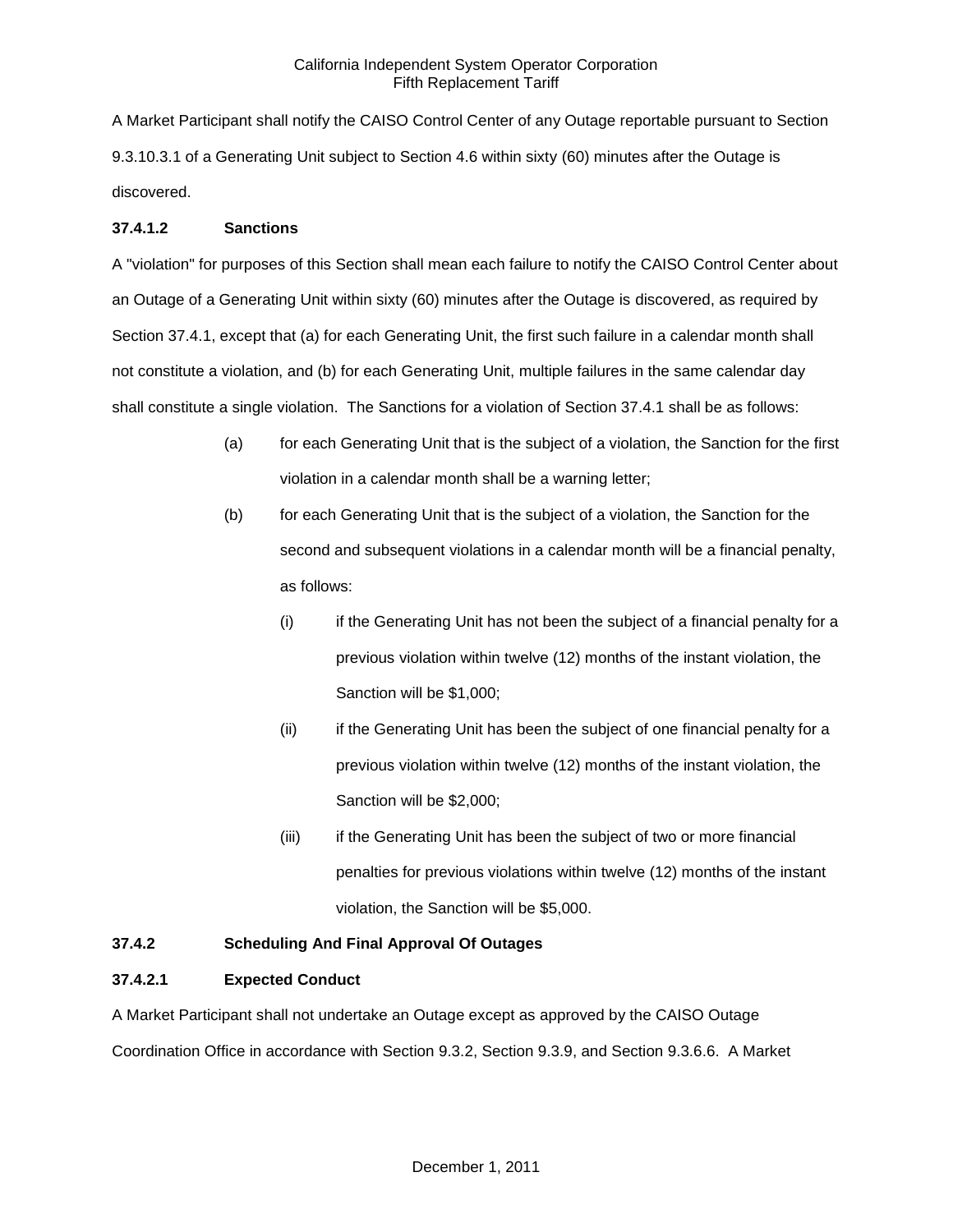Participant shall not commence any Outage without obtaining final approval from the CAISO Control Center in accordance with Sections 9.3.9 and 9.3.10.

## **37.4.2.2 Sanctions**

The Sanctions for a violation of Section 37.4.2 shall be as follows: for the first violation within a rolling twelve (12) month period, \$5,000; for subsequent violations within a rolling twelve (12) month period, \$10,000. A "violation" shall mean each Outage undertaken for which all required approvals were not obtained.

## **37.4.3 Explanation Of Forced Outages**

## **37.4.3.1 Expected Conduct**

As required by Section 9.3.10.6, a Market Participant must provide a detailed explanation of a Forced Outage within two (2) Business Days after the Operator initially notifies the CAISO pursuant to Section 9.3.10.3.1 of the change in maximum output capability. To enable the CAISO to review the explanation submitted by the Operator and to prepare a report on the Forced Outage, the CAISO may request that the Market Participant submit additional information regarding the Forced Outage. An Operator must provide information requested by the CAISO within four (4) Business Days of the CAISO's request for the submission of additional information regarding the Forced Outage.

## **37.4.3.2 Sanctions**

The Sanction for failing to provide an explanation of Forced Outage within the deadline established in Section 37.4.3.1 and Section 9.3.10.6 shall be \$500 per day for each day the explanation is late. The Sanction for failing to provide a response to a request for additional information regarding the Forced Outage within the deadline established in the request for additional information shall be as specified in Section 37.6.1.

## **37.4.4 Enhancements And Exceptions**

Except as otherwise specifically provided, penalty amounts shall be tripled for any violation of Section 37.4.1 through Section 37.4.3 that occurs during a CAISO System Emergency. Violations of the above rules that result in circumstances in which an Uninstructed Deviation Penalty under Section 11.23 is assessed shall not be subject to Sanction under this Section. 37.4.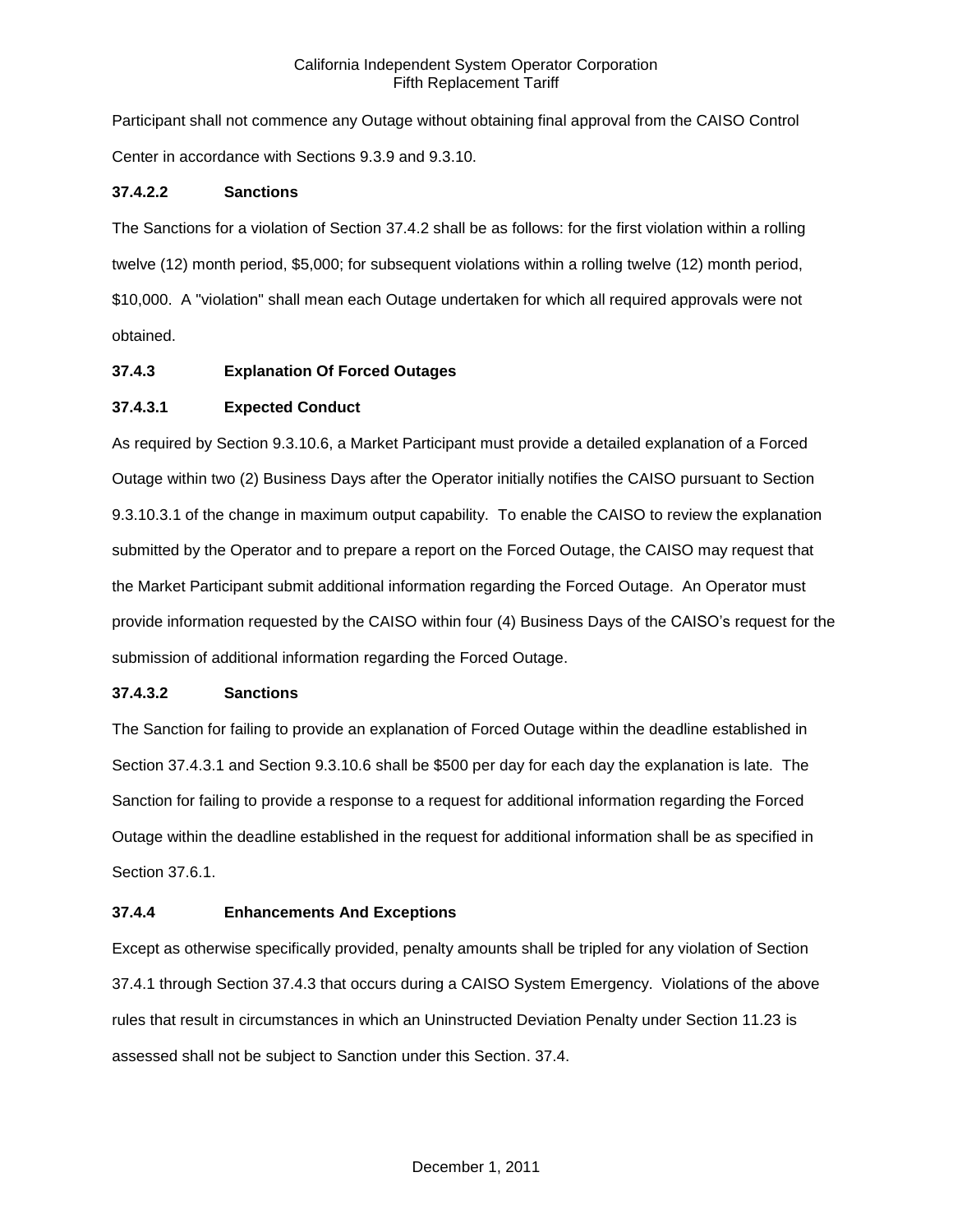- **37.5 Provide Factually Accurate Information**
- **37.5.1 [NOT USED]**
- **37.5.1.2 [NOT USED]**

# **37.5.2 Inaccurate or Late Actual SQMD**

## **37.5.2.1 Expected Conduct**

Market Participants shall provide complete and accurate Settlement Quality Meter Data for each Trading Hour and shall correct any errors in such data no later than forty-eight (48) Business Days after the Trading Day (T+48B). Failure either to submit complete and accurate Actual Settlement Quality Meter Data or to replace Estimated Settlement Quality Meter Data with complete and accurate Actual Settlement Quality Meter Data by T+48B is late Actual Settlement Quality Meter Data and shall be a violation of this rule. The failure to provide complete and accurate Actual Settlement Quality Meter Data, as required by Section 10.3.6 that causes an error to exist in such Settlement Quality Meter Data after forty-eight (48) Business Days after the Trading Day (T+48B) shall be a violation of this rule. Scheduling Coordinators that fail to submit Scheduling Coordinator Estimated Settlement Quality Meter Data that is complete and based on a good faith estimate that reasonably represents Demand and/or Generation quantities for each Settlement Period as required by Section 10 shall be a violation of this rule and may be referred to DMM for investigation.

## **37.5.2.2 Sanctions**

Violations under this Section 37.5.2 shall be subject to Sanction described in Section 37.11.

# **37.5.2.3 Disposition of Sanction Proceeds**

For purposes of redistributing collected market adjustments, any amounts collected under this provision shall be applied first to those parties affected by the conduct. Any excess amounts shall be disposed of as set forth in Section 37.9.4.

# **37.6 Provide Information Required By CAISO Tariff**

**37.6.1 Required Information Generally**

# **37.6.1.1 Expected Conduct**

Except as provided below in Section 37.6.4 (Review by FERC), all information that is required to be submitted to the CAISO under the CAISO Tariff must be submitted by the specified deadline. For the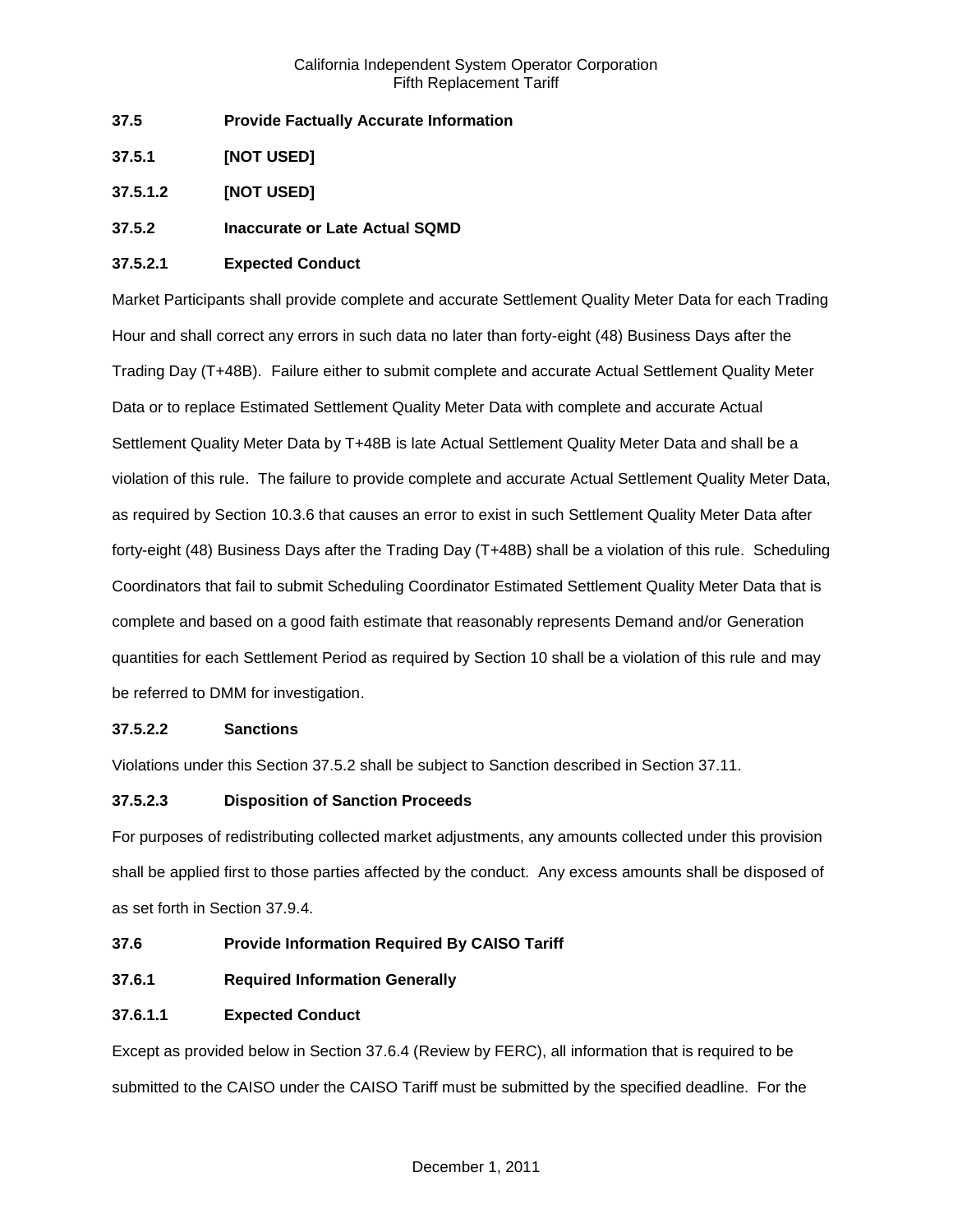purposes of this Section 37.6.1.1, the specified deadline is either the deadline established directly in the CAISO Tariff or, where the CAISO Tariff does not establish a specific deadline, by the deadline that the CAISO has authority to establish under the CAISO Tariff.

## **37.6.1.2 Sanctions**

Except as otherwise provided below, in Section 37.6.2 and Section 37.6.3, the Sanction for a violation of Section 37.6.1.1 shall be \$500 for each day that the required information is late.

# **37.6.2 Investigation Information**

# **37.6.2.1 Expected Conduct**

Except as provided below in Section 37.6.4 (Review by FERC), Market Participants must submit information in response to a written request by the CAISO for information requested in the course of an investigation authorized by the CAISO by the deadline established in the request by the CAISO.

# **37.6.2.2 Sanctions**

The Sanction for a violation of Section 37.6.2 shall be as follows: for the first violation in a rolling twelve (12) month period, \$1000/day; for the second violation in a rolling twelve (12) month period, \$2000/day; for the third and subsequent violations in a rolling twelve (12) month period, \$5000/day. For purposes of this subsection, a violation shall be each failure to provide a full response to a written request and the Sanction shall be determined from the date that the response was due until a full response to the request is received.

# **37.6.3 Audit Materials**

# **37.6.3.1 Expected Conduct**

Except as provided below in Section 37.6.4 (Review by FERC), Market Participants shall comply with the CAISO's audit and/or test procedures authorized pursuant to Section 10.3.10, and further shall perform and submit an annual self-audit as required by the procedures the ISO establishes pursuant to Section 10.3.10, including procedures established relating to the deadline for submitting the required audit.

# **37.6.3.2 Sanctions**

For failure to submit an audit report as required by Section 10.3.10.1, the Sanction shall be \$1000/day until such report is received by the CAISO. For all other violations of this rule the Sanctions shall be as follows: for the first violation in a rolling twelve (12) month period, \$1000/day; for the second violation in a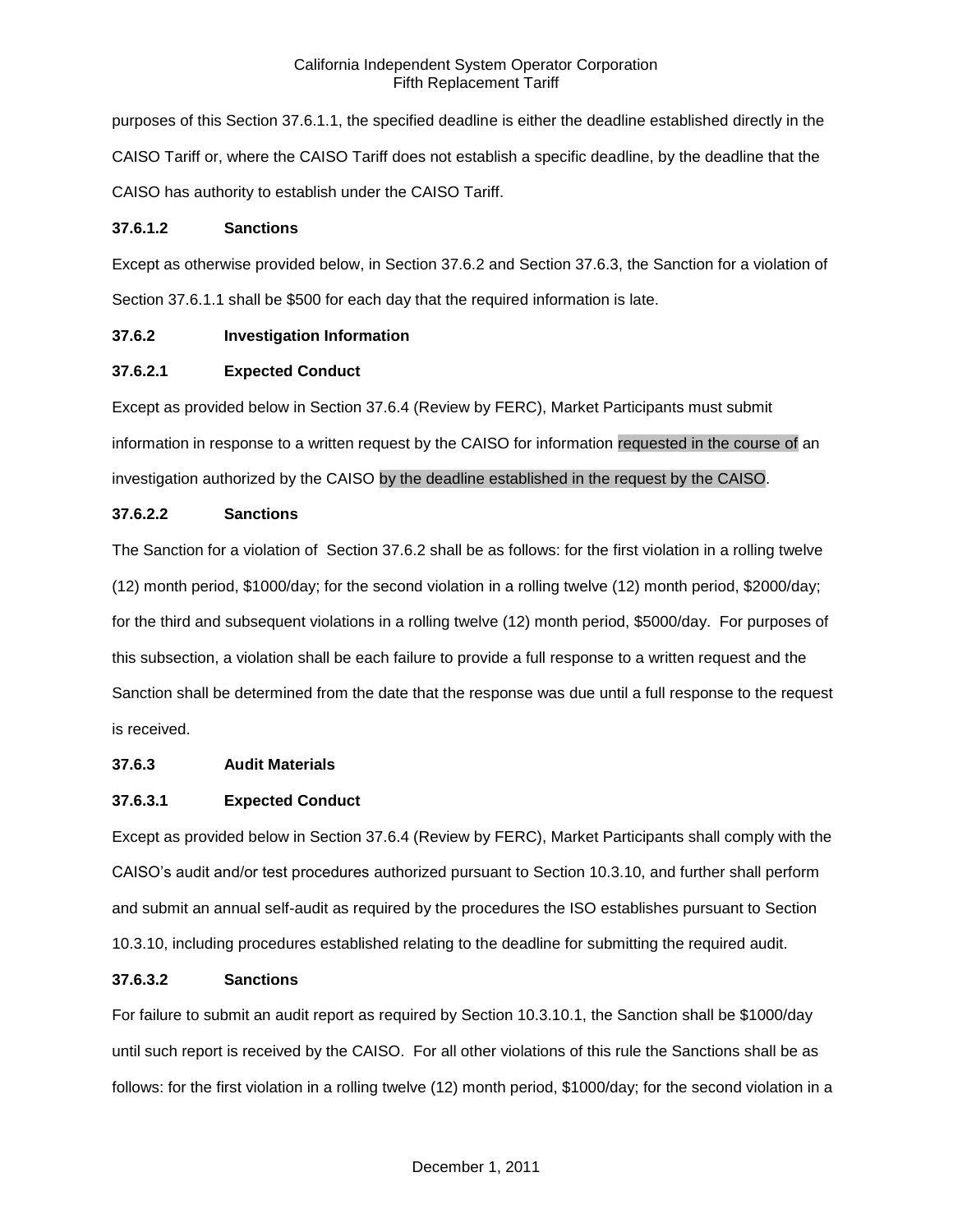rolling twelve (12) month period, \$2000/day; for the third and subsequent violations in a rolling twelve (12) month period, \$5000/day. For purposes of this subsection, a "violation" shall be each failure to provide all information required under the audit or test, from the date that the information was due until all required information is received by the CAISO.

# **37.6.4 Review By FERC**

A Market Participant who objects to an information, audit or test obligation that is enforceable under Section 37.6.1, Section 37.6.2 or Section 37.6.3 above shall have the right immediately (and in all events, no later than the due date for the information) to seek review of the obligation with FERC. In the event that such review is sought, the time for submitting the response or other information to the CAISO shall be tolled until FERC resolves the issue.

# **37.7 [NOT USED]**

# **37.8 Process For Investigation And Enforcement**

# **37.8.1 Purpose; Scope**

The provisions of this Section 37.8 set forth the procedures by which the CAISO will independently investigate potential violations of the Rules of Conduct and administer enforcement activities. Except as hereinafter provided the provisions of this section apply to the Rules of Conduct set forth in Sections 37.2 through 37.6.

# **37.8.2 Referrals To FERC**

Section 37.2.1, Section 37.2.3, Section 37.2.4, and Section 37.3.1 shall be enforced by FERC, in accordance with FERC's rules and procedures. Pursuant to Section 11 of Appendix P, DMM shall refer suspected violations of Section 37.2.1, Section 37.2.3, Section 37.2.4, and Section 37.3.1 to FERC. For violations of this Section 37 that are enforced by FERC, Section 37.8.3, Section 37.8.4, Section 37.8.5, Section 37.8.6, Section 37.8.7, Section 37.8.8, Section 37.8.9, and Section 37.8.10 shall not apply to any investigation DMM may conduct of a suspected Market Violation to FERC.

## **37.8.3 Investigation**

The CAISO shall conduct a reasonable investigation seeking available facts, data, and other information relevant to the potential Rules of Conduct violation.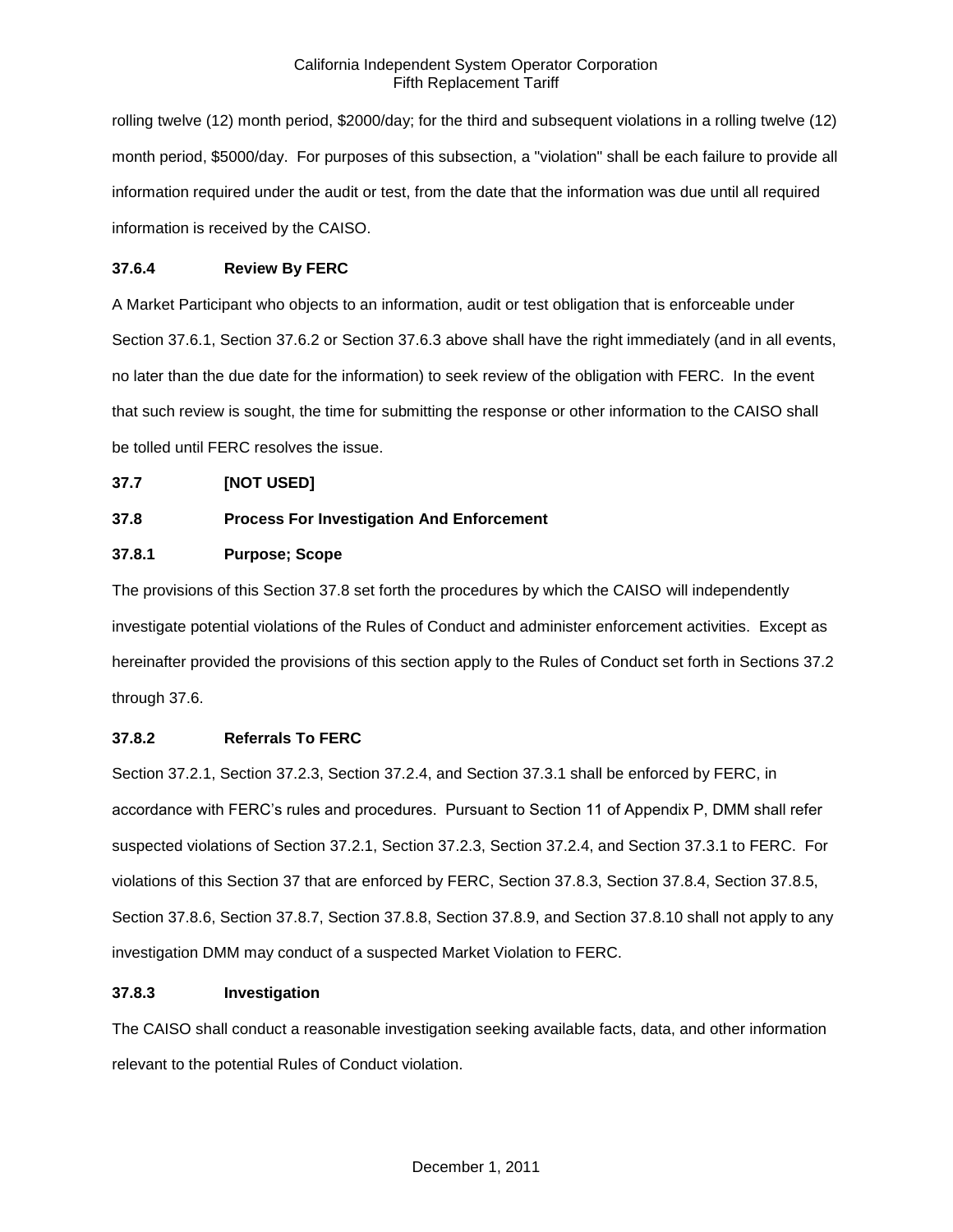## **37.8.4 Notice**

The CAISO shall provide notice of the investigation in sufficient detail to allow for a meaningful response to the Scheduling Coordinator and, as limited below, to all Market Participants the Scheduling Coordinator represents that are the subject(s) of the investigation. The CAISO shall contact the Market Participant(s) that may be involved, so long as the CAISO has sufficient objective information to identify and verify the role of the Market Participant(s) in the potential Rules of Conduct violation. Such Market Participant(s) will likely have an existing contractual relationship with the CAISO (e.g., UDC, MSS, CAISO Metered Entity, Participating Transmission Owner, Participating Generator, Participating Load, or Demand Response Provider).

# **37.8.5 Opportunity To Present Evidence**

The CAISO shall provide an opportunity to the Market Participant(s) that are the subject(s) of the investigation to present any issues of fact or other information relevant to the potential Rules of Conduct violation being investigated. The CAISO shall consider all such information or data presented.

# **37.8.6 Results Of Investigation**

The CAISO shall notify the Market Participant(s) that are the subject(s) of the investigation of the results of the investigation. The Market Participant(s) shall have thirty (30) days to respond to the findings of the CAISO before the CAISO makes a determination of whether a Sanction is required by this CAISO Tariff.

# **37.8.7 Statement Of Findings And Conclusions**

Where the investigation results in a Sanction, the CAISO shall state its findings and conclusions in writing, and will make such writing available to the Scheduling Coordinator and, as provided in Section 37.8.4, to the Market Participant(s) that are the subject(s) of the investigation.

# **37.8.8 Officer Representative**

Where an investigation results in a Sanction by the CAISO, the CAISO shall direct its notice of such result to a responsible representative of the Scheduling Coordinator and, as provided in Section 37.8.4, to the Market Participant(s) that are the subject(s) of the investigation at the officer level.

# **37.8.9 Record Of Investigation**

Where an investigation results in a Sanction, the CAISO will maintain a record of the investigation until its decision has been finally reviewed, if review is sought, or until the period for seeking review has expired.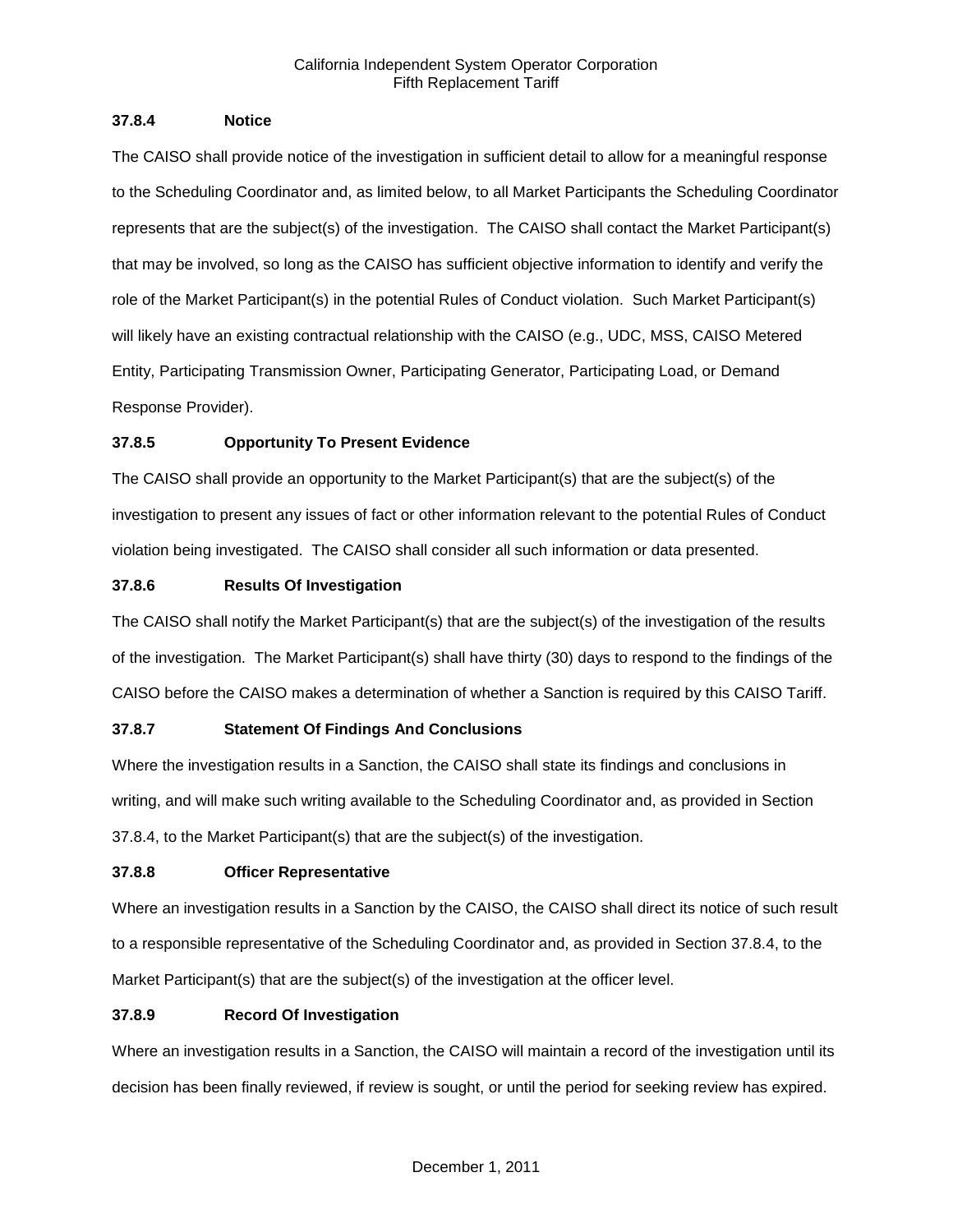## **37.8.10 Review Of Determination**

A Market Participant that receives a Sanction may obtain immediate review of the CAISO's determination by directly appealing to FERC, in accordance with FERC's rules and procedures. In such case, the applicable Scheduling Coordinator shall also dispute the Recalculation Settlement Statement containing the financial penalty, in accordance with Section 11. The Recalculation Settlement Statement dispute and appeal to FERC must be made in accordance with the timeline for raising disputes specified in Section 11.29.8. The penalty will be tolled until FERC renders its decision on the appeal. The disposition by FERC of such appeal shall be final, and no separate dispute of such Sanction may be initiated under Section 13, except as provided in Section 37.9.3.4. For the purpose of applying the time limitations set forth in Section 37.10.1, a Sanction will be considered assessed when it is included on a Recalculation Settlement Statement, whether or not the CAISO accepts a Scheduling Coordinator's dispute of such Recalculation Settlement Statement pending resolution of an appeal to FERC in accordance with this section or Section 37.9.3.3.

## **37.9 Administration Of Sanctions**

## **37.9.1 Assessment; Waivers And Adjustments**

Penalty amounts for violation of these Rules of Conduct shall be calculated as specified in Section 37.4.1.2, Section 37.4.2.2, Section 37.4.3.2, Section 37.4.4, Section 37.5.2.2, Section 37.6.1.2, Section 37.6.2.2, and Section 37.6.3.2.

**37.9.2 [NOT USED] 37.9.2.1 [NOT USED] 37.9.2.2 [NOT USED] 37.9.2.3 [NOT USED] 37.9.2.4 [NOT USED] 37.9.2.5 [NOT USED] 37.9.2.6 [NOT USED] 37.9.3 Settlement 37.9.3.1 Settlement Statements**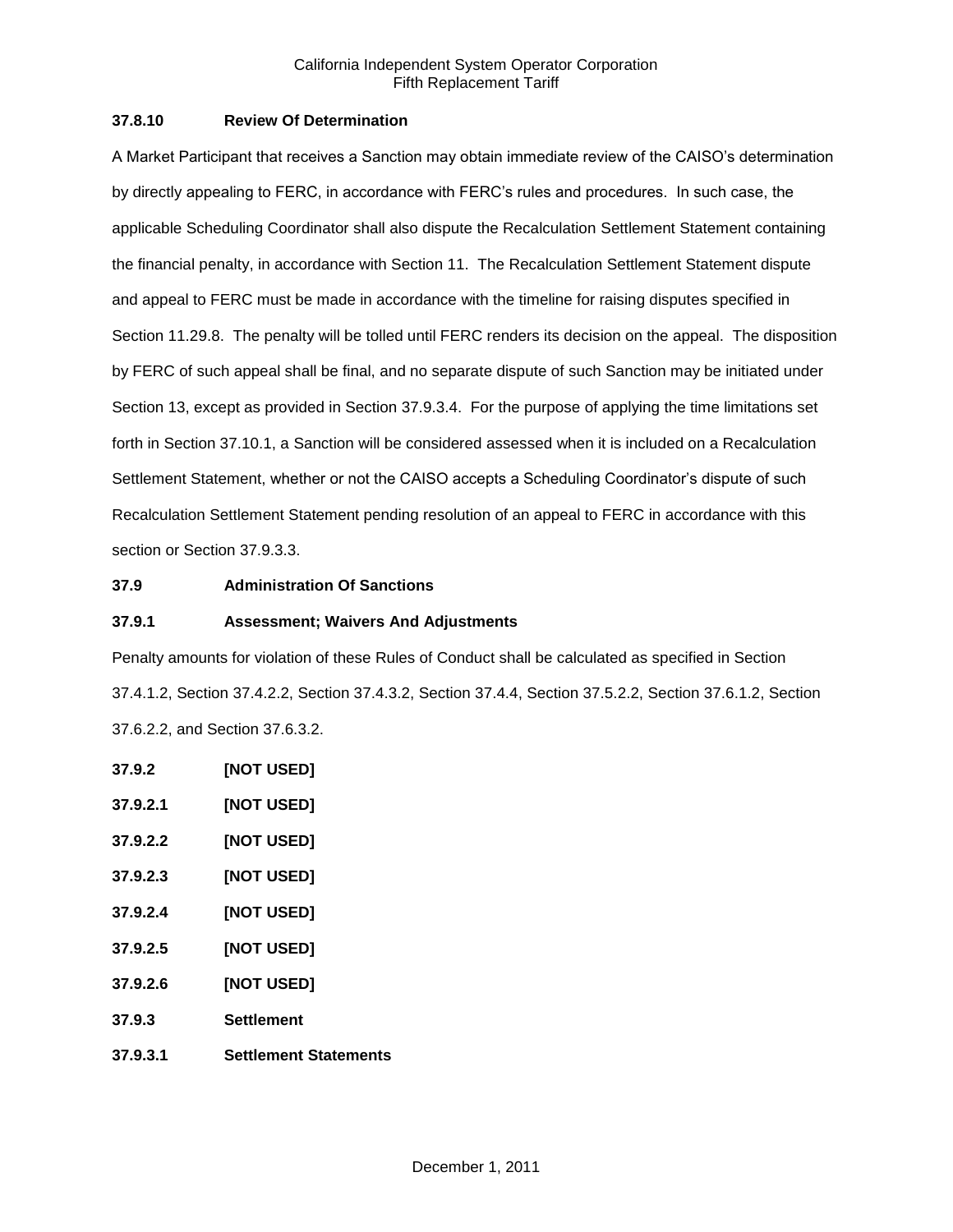The CAISO will administer any penalties issued under this Section 37 through Recalculation Settlement Statements, as relevant, issued to the responsible Scheduling Coordinator by the CAISO. Before invoicing a financial penalty through the Settlement process, the CAISO will provide a description of the penalty to the responsible Scheduling Coordinator and all Market Participants the Scheduling Coordinator represents that are liable for the penalty, when the CAISO has sufficient objective information to identify and verify responsibility of such Market Participants. The description shall include the identity of the Market Participant that committed the violation and the amount of the penalty.

#### **37.9.3.2 Payment**

Except as provided in Section 37.8.10 or Section 37.9.3.3 below, the Scheduling Coordinator shall be obligated to pay all penalty amounts reflected on Settlement Statements to the CAISO pursuant to the CAISO's Settlement process, as set forth in Section 11.

## **37.9.3.3 Other Responsible Party**

Where a party or parties other than the Scheduling Coordinator is responsible for the conduct giving rise to a penalty reflected on a Settlement Statement, and where the Scheduling Coordinator bears no responsibility for the conduct, such other party or parties ultimately shall be liable for the penalty. Under such circumstances, the Scheduling Coordinator shall use reasonable efforts to obtain payment of the penalty from the responsible party(ies) and to remit such payment to the CAISO in the ordinary course of the Settlement process. In the event that the responsible party(ies) wish to dispute the penalty, or the Scheduling Coordinator otherwise is unable to obtain payment from the responsible parties, the Scheduling Coordinator shall notify the CAISO and dispute the Settlement Statement. The CAISO promptly shall notify FERC. If the CAISO finds that a Market Participant separate from the Scheduling Coordinator that is unable to obtain payment from the responsible party(ies) is solely responsible for a violation, the Scheduling Coordinator that is unable to obtain payment may net its payment of its Invoice amount by the amount of the penalty in question. The CAISO may refuse to offer further service to any responsible party that fails to pay a penalty, unless excused under the terms of the CAISO Tariff, by providing notice of such refusal to the Scheduling Coordinator. Following such notice, the Scheduling Coordinator shall be liable for any subsequent penalties assessed on account of such responsible party.

**37.9.3.4 [NOT USED]**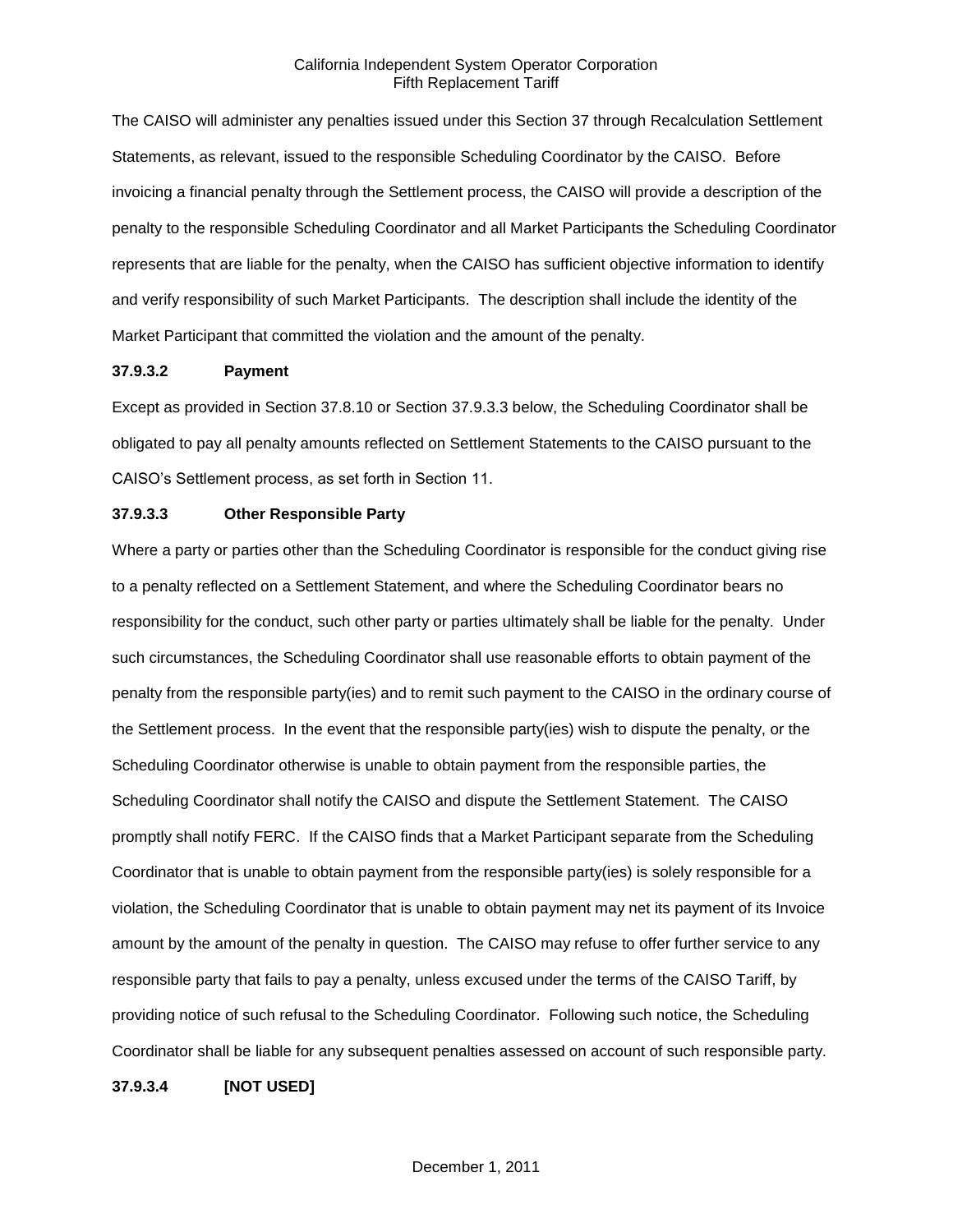## **37.9.4 Disposition Of Proceeds**

The CAISO shall collect penalties assessed pursuant to this Section 37.9 and deposit such amounts in an interest bearing trust account. After the end of each calendar year, the CAISO shall distribute the penalty amounts together with interest earned through payments to Scheduling Coordinators as provided herein. For the purpose of this Section 37.9.4, "eligible Market Participants" shall be those Market Participants that were not assessed a financial penalty pursuant to this Section 37 during the calendar year. Each Scheduling Coordinator that paid GMC during the calendar year will identify, in a manner to be specified by the CAISO, the amount of GMC paid by each Market Participant for whom that Scheduling Coordinator provided service during that calendar year. The total amount assigned to all Market Participants served by that Scheduling Coordinator in such calendar year (including the Scheduling Coordinator itself for services provided on its own behalf), shall equal the total GMC paid by that Scheduling Coordinator.

The CAISO will calculate the payment due each Scheduling Coordinator based on the lesser of the GMC actually paid by all eligible Market Participants represented by that Scheduling Coordinator, or the product of a) the amount in the trust account, including interest, and b) the ratio of the GMC paid by each Scheduling Coordinator for eligible Market Participants, to the total of such amounts paid by all Scheduling Coordinators. Each Scheduling Coordinator is responsible for distributing payments to the eligible Market Participants it represented in proportion to GMC collected from each eligible Market Participant.

Prior to allocating the penalty proceeds, the CAISO will obtain FERC's approval of its determination of eligible Market Participants and their respective shares of the trust account proceeds. If the total amount in the trust account to be so allocated exceeds the total GMC obligation of all eligible Market Participants, then such excess shall be treated in accordance with Section 11.8.5.3(b).

## **37.10 Miscellaneous**

## **37.10.1 Time Limitation**

An investigation of events potentially subject to Sanction by the CAISO under this Section 37 must be commenced within ninety (90) days of discovery of the events. Sanctions may be assessed under this Section 37 up to one year after discovery of the events constituting the violation, but no later than three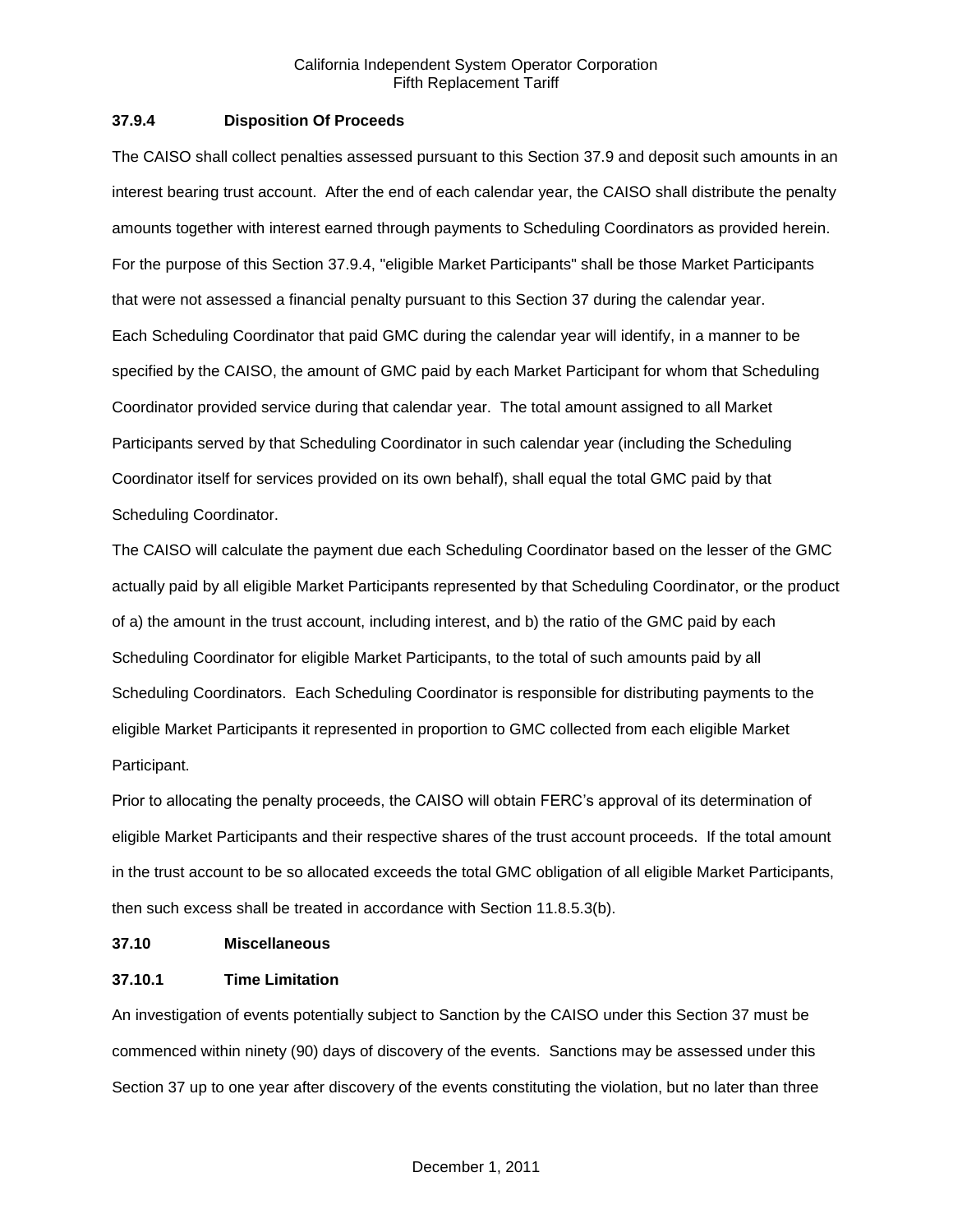years after the date of the violation. Nothing in this section shall limit the rights or liabilities of any party under any other provision of applicable laws, regulations or tariff provisions.

## **37.10.2 No Limitation On Other Rights**

Nothing contained in this Section 37 shall limit the ability of the CAISO to collect information from Market Participants or to establish new provisions pursuant to Section 15.

## **37.11 Method For Calculating Penalties**

## **37.11.1 Inaccurate or Late Actual SQMD Penalty**

There is no Sanction for the submission of inaccurate or late Actual Settlement Quality Meter Data used for a Recalculation Settlement Statement T+ 12B. However, failure by a Scheduling Coordinator, under a specific SCID, to submit Actual Settlement Quality Meter Data or to replace Estimated Settlement Quality Meter Data with Actual Settlement Quality Meter Data by forty-eight (48) Business Days after the Trading Day (T+48B) for one or more scheduled Resource IDs for a given Trading Day is late Actual Settlement Quality Meter Data and constitutes a Rule of Conduct violation. The Sanction is \$1,000 and the Scheduling Coordinator is required to submit Actual Settlement Quality Meter Data during the period specified in Section 10.3.6.4 for Recalculation Settlement Statement T+9M. Where a Scheduling Coordinator fails to submit Actual Settlement Quality Meter Data or to replace Estimated Settlement Quality Meter Data with Actual Settlement Quality Meter Data by T+48B for at one or more scheduled Resource IDs for a given Trading Day and that Scheduling Coordinator also fails to submit Actual Settlement Quality Meter Data during the period specified in Section 10.3.6.3 for Recalculation Settlement Statement T+9M, then the Scheduling Coordinator shall also be levied a Sanction of \$3,000. The submission by a Scheduling Coordinator of Actual Settlement Quality Meter Data that causes an error to exist in such Actual Settlement Quality Meter Data after T+48B shall constitute inaccurate Actual Settlement Quality Meter Data and is a Rule of Conduct violation. The Sanction is \$1,000. All violations of this Section 37.11.1 shall be found per SCID per Trading Day and all Sanctions assessed under this Section 37 shall be levied per SCID per Trading Day. Accordingly, for any given trade date, one Scheduling Coordinator may be found to have committed multiple violations of, and may be assessed multiple Sanctions under, this Section 37.11.1

# **37.11.2 Inaccurate Actual SQMD Penalty Without Recal. Sett. Stmt.**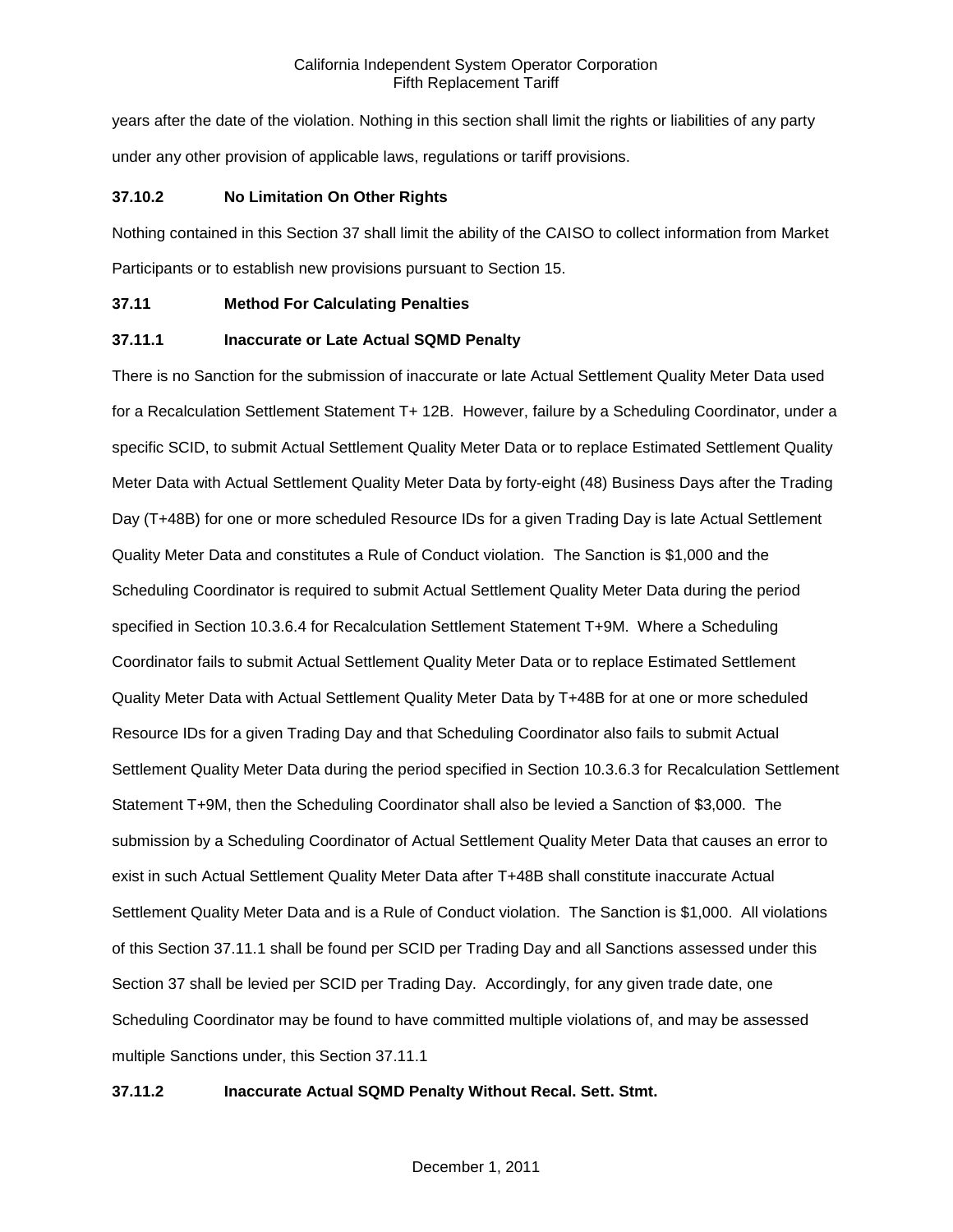If the CAISO does not perform a Recalculation Settlement Statement or re-run, for cases of inaccurate Actual Settlement Quality Meter Data, the penalty will be a market adjustment and a Sanction. The Sanction shall be \$1,000. The market adjustment approximates the financial impact on the market; however, it does not completely reflect all the Settlement consequences of inaccurately submitted Meter Data. The approximated value of the inaccurate Meter Data in question will be calculated and returned to the market based on the average of the pro rata share of Unaccounted for Energy (UFE) charged in the utility Service Area during the period of the inaccurate Meter Data event. If the error is to the detriment of the responsible Scheduling Coordinator (e.g., under-reported Generation or over-reported Demand), and the CAISO does not produce a Recalculation Settlement Statement or perform a re-run, then no market adjustment will be made but the Sanction of \$1,000 still shall be levied.

For the market adjustment, the applicable price will be the greater of: (1) the simple average of the relevant twelve (12) five-minute LMPs for each hour in which inaccurate Meter Data occurred; or (2) \$10/MWh. The LMP used will be the value posted on OASIS for each Trading Hour of the applicable Trading Day.

#### **38. Market Monitoring**

To comply with Commission Order No. 719, P 392, Section 38 has been consolidated with, and moved to, Appendix O (for the MSC) and Appendix P (for DMM). Where a provision in Appendix O or Appendix P is cross-referenced in another section or appendix of this Tariff, the language in Appendix O or Appendix P shall govern in the event of any conflict.

#### **39. Market Power Mitigation Procedures**

#### **39.1 Intent Of CAISO Mitigation Measures; Additional FERC Filings**

These CAISO market power mitigation measures ("Mitigation Measures") are intended to provide the means for the CAISO to mitigate the market effects of any conduct that would substantially distort competitive outcomes in the CAISO Markets while avoiding unnecessary interference with competitive price signals. These Mitigation Measures are intended to minimize interference with an open and competitive market, and thus to permit, to the maximum extent practicable, price levels to be determined by competitive forces under the prevailing market conditions. To that end, the Mitigation Measures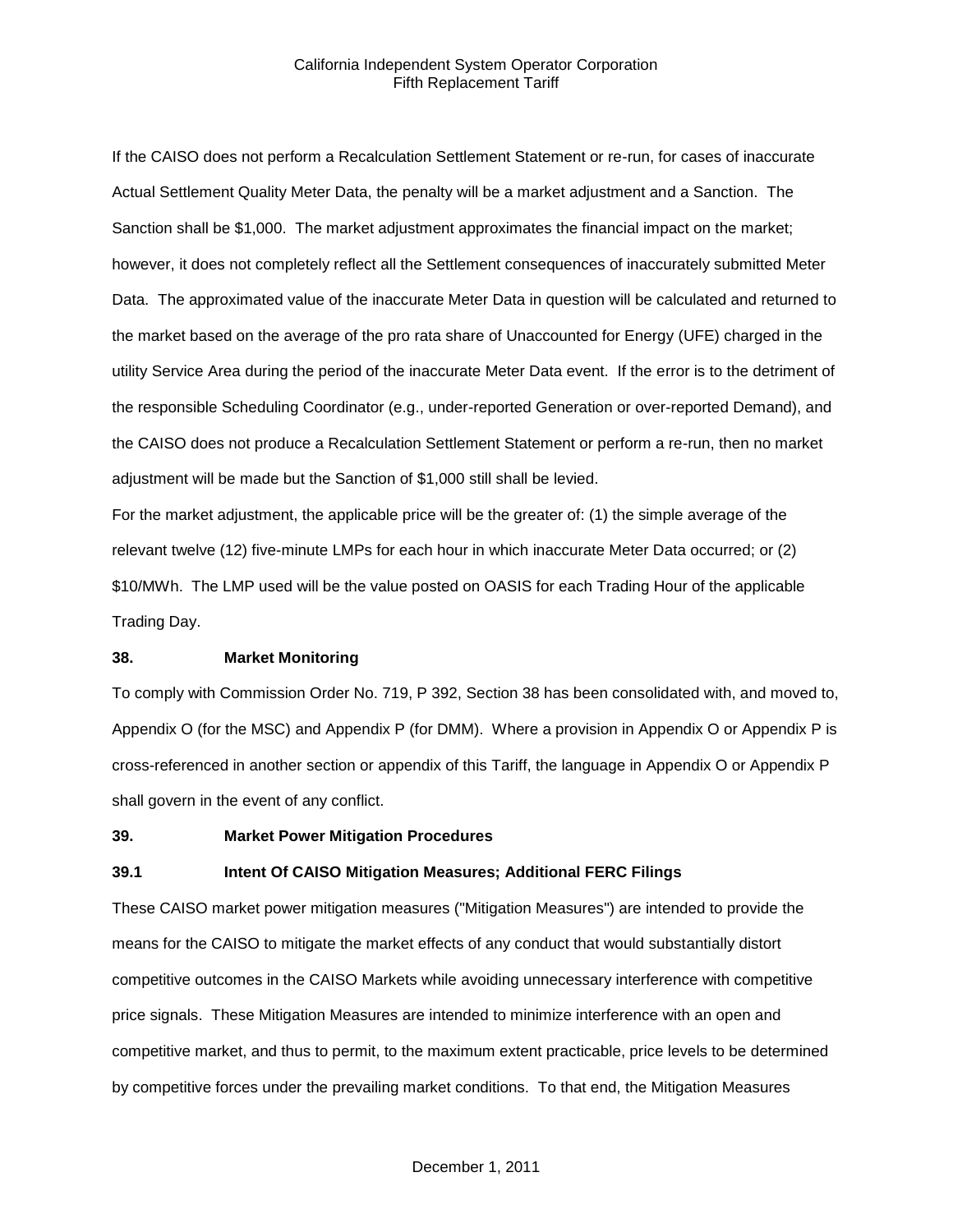authorize the mitigation only of specific conduct identified through explicit procedures specified below. In addition, the CAISO shall monitor the markets it administers for conduct that it determines constitutes an abuse of market power but is not addressed by the market power mitigation procedures specified below. If the CAISO identifies any such conduct, it shall make a filing under Section 205 of the Federal Power Act, 16 U.S.C. § 824d, with FERC requesting authorization to apply appropriate mitigation measures. Any such filing shall identify the particular conduct the CAISO believes warrants mitigation, shall propose a specific mitigation measure for the conduct, and shall set forth the CAISO's justification for imposing that mitigation measure.

## **39.2 Conditions For The Imposition Of Mitigation Measures**

#### **39.2.1 Conduct Inconsistent With Competitive Conduct**

In general, the CAISO shall consider a Market Participant's conduct to be inconsistent with competitive conduct if the conduct would not be in the economic interest of the Market Participant in the absence of market power. The categories of conduct that are inconsistent with competitive conduct include, but may not be limited to, the four categories of conduct specified in Section 39.3 below.

#### **39.3 Categories Of Conduct That May Warrant Mitigation**

## **39.3.1 Conduct Regarding Bidding, Scheduling Or Facility Operation**

Mitigation Measures may be applied to bidding, scheduling or operation of an Electric Facility or as specified in Section 39.3.1. The following categories of conduct, whether by a single firm or by multiple firms acting in concert, may cause a material effect on prices or generally the outcome of the CAISO Markets if exercised from a position of market power. Accordingly, the CAISO shall monitor the CAISO Markets for the following categories of conduct, and shall impose appropriate Mitigation Measures if such conduct is detected and the other applicable conditions for the imposition of Mitigation Measures are met:

> (1) Physical withholding of an Electric Facility, in whole or in part, that is, not offering to sell or schedule the output of or services provided by an Electric Facility capable of serving a CAISO Market. Such withholding may include, but not be limited to: (i) falsely declaring that an Electric Facility has been forced out of service or otherwise become totally or partially unavailable, (ii) refusing to offer Bids for an Electric Facility when it would be in the economic interest, absent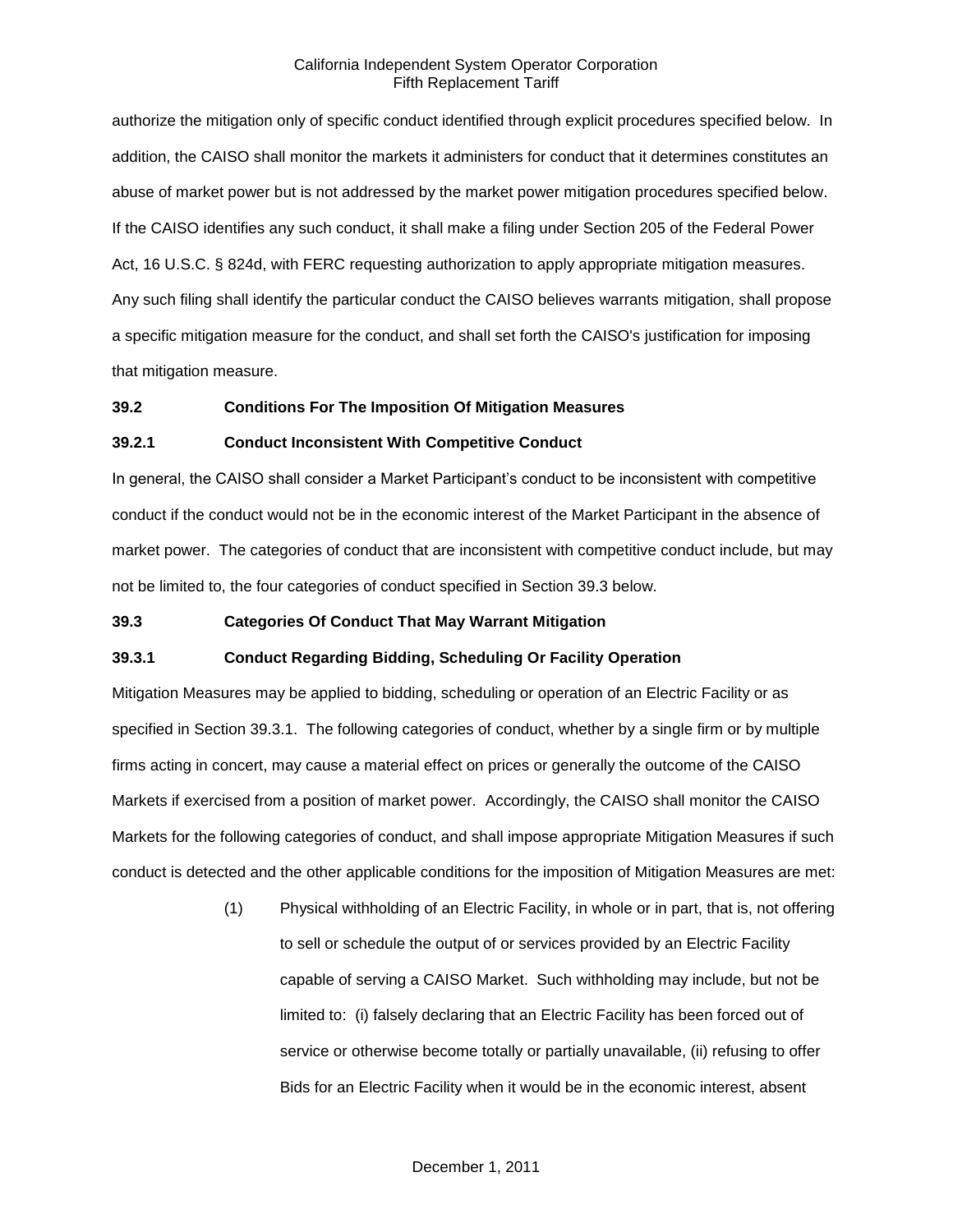market power, of the withholding entity to do so, (iii) declining Bids called upon by the CAISO (unless the CAISO is informed in accordance with established procedures that the relevant resource for which the Bid is submitted has undergone a forced outage or derate), or (iv) operating a Generating Unit in Real-Time to produce an output level that is less than the Dispatch Instruction.

- (2) Economic withholding of an Electric Facility, that is, submitting Bids for an Electric Facility that are unjustifiably high (relative to known operational characteristics and/or the known operating cost of the resource) so that: (i) the Electric Facility is not or will not be dispatched or scheduled, or (ii) the Bids will set LMPs.
- (3) Uneconomic production from an Electric Facility, that is, increasing the output of an Electric Facility to levels that would otherwise be uneconomic in order to cause, and obtain benefits from, a Transmission Constraint.
- (4) Bidding practices that distort prices or uplift charges away from those expected in a competitive market, such as registering Start-Up Cost and Minimum Load Cost data or submitting Bid Costs on behalf of an Electric Facility that are unjustifiably high (relative to known operational characteristics and/or the known operating cost of the resource) or misrepresenting the physical operating capabilities of an Electric Facility resulting in uplift payments or prices significantly in excess of actual costs.

## **39.3.2 Market Effects Of Rules, Standards, Procedures, Other Items**

Mitigation Measures may also be imposed to mitigate the market effects of a rule, standard, procedure, design feature, or known software imperfection of a CAISO Market that allows a Market Participant to manipulate market prices or otherwise impair the efficient operation of that market, pending the revision of such rule, standard, procedure design feature, or software defect to preclude such manipulation of prices or impairment of efficiency.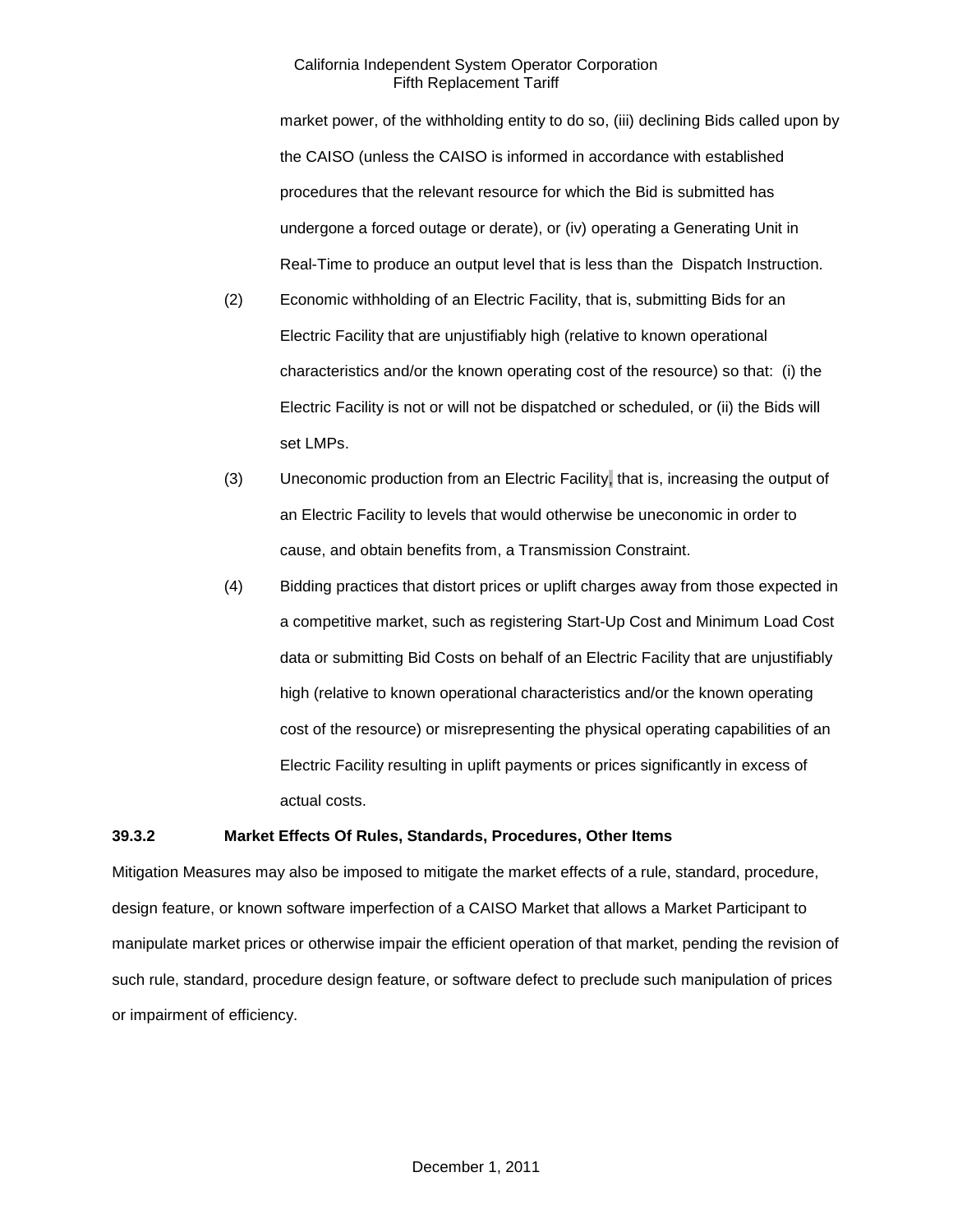# **39.3.3 Using Different Prices In Other Markets Not Uncompetitive**

Taking advantage of opportunities to sell at a higher price or buy at a lower price in a market other than a CAISO Market shall not be deemed a form of withholding or otherwise inconsistent with competitive conduct.

# **39.3.4 Foregoing Category List Subject To Amendment As Appropriate**

The CAISO shall monitor CAISO Markets for other categories of conduct, whether by a single firm or by multiple firms acting in concert, that have material effects on prices in a CAISO Market or other payments. The CAISO shall seek to amend the foregoing list as may be appropriate to include any such conduct that would substantially distort or impair the competitiveness of any of the CAISO Markets.

## **39.4 Sanctions For Physical Withholding**

The CAISO may report a Market Participant the CAISO determines to have engaged in physical withholding, including providing the CAISO false information regarding derating or outage of an Electric Facility, to the Federal Energy Regulatory Commission in accordance with Section 9.3.10.5. In addition, a Market Participant that fails to operate a Generating Unit in conformance with CAISO Dispatch Instructions shall be subject to the penalties set forth in Section 11.23.

## **39.5 FERC-Ordered Measures**

In addition to any mitigation measures specified above, the CAISO shall administer, and apply when appropriate in accordance with their terms, such other mitigation measures as it may be directed to implement by order of the FERC.

# **39.6 Rules Limiting Certain Energy, AS, And RUC Bids**

## **39.6.1 Maximum Bid Prices**

Notwithstanding any other provision of this CAISO Tariff, maximum Bid price provisions of Section 39 shall apply to limit, Energy Bids, RUC Availability Bids, and Ancillary Service Bids as specified below.

## **39.6.1.1 Maximum Price for Energy Bids**

For the twelve (12) months following the effective date of this Section, the maximum Energy Bid prices shall be \$500/MWh. After the twelfth month following the effective date of this Section, the maximum Energy Bid price shall be \$750/MWh. After the twenty-fourth month following the effective date of this Section, the maximum Energy Bid price shall be \$1,000/MWh.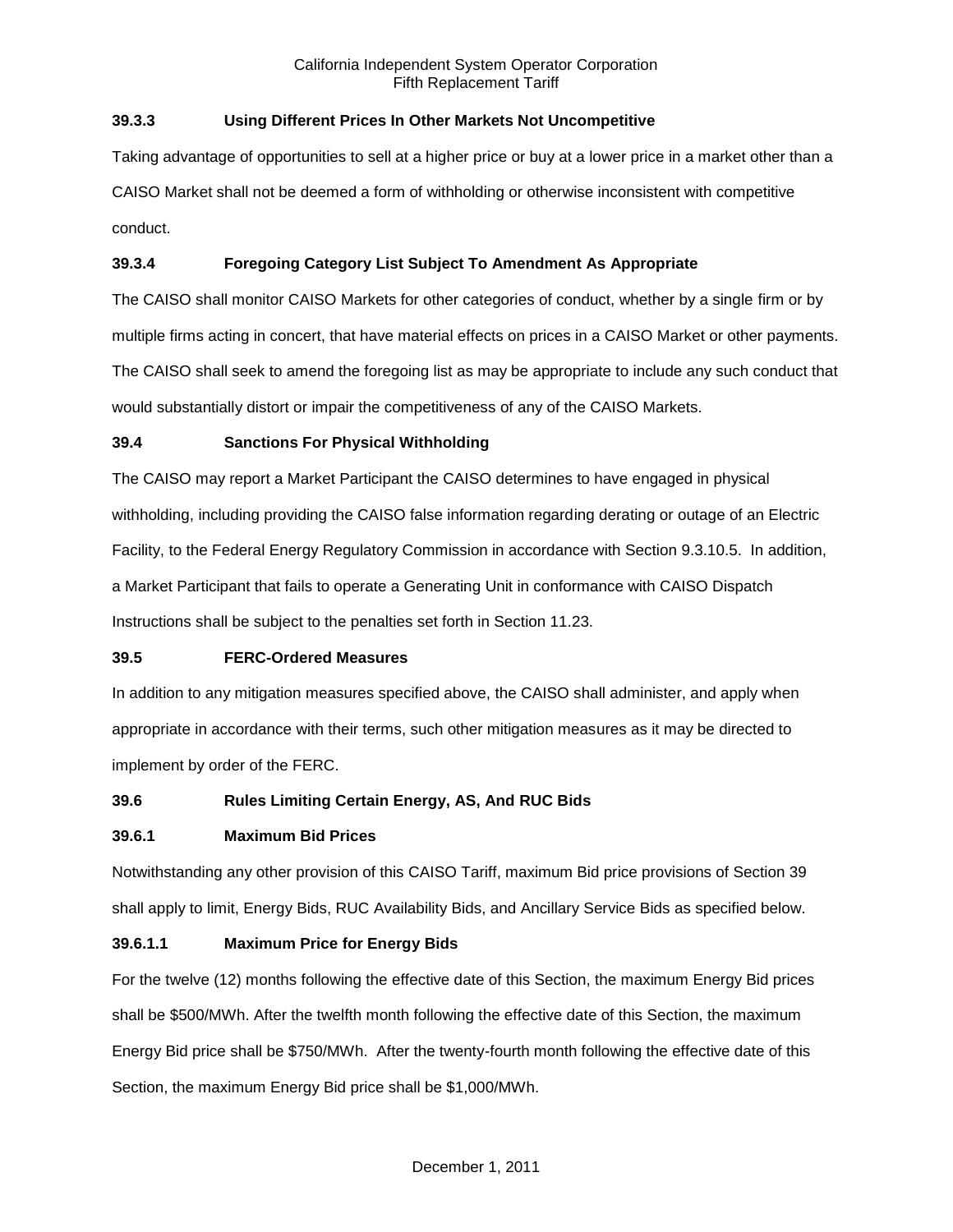# **39.6.1.2 Maximum RUC Availability Bid Prices**

The maximum RUC Availability Bid price shall be \$250/MW/h.

## **39.6.1.3 Maximum Ancillary Services Bid Prices**

The maximum level for Ancillary Services Bid prices shall be \$250/MWh.

## **39.6.1.4 Minimum Bid Price for Energy Bids**

Energy Bids into the CAISO Markets less than -\$30/MWh are not eligible to set any LMP. If the CAISO dispatches a resource with an Energy Bid less than -\$30/MWh, the Scheduling Coordinator on behalf of the resource will be eligible to be paid the Bid price upon the submission of detailed information justifying the cost components of the Bid to the CAISO and FERC no later than seven (7) days after the end of the month in which the Bid was submitted. The CAISO will treat such information as confidential and will apply the procedure in Section 20.4 with regard to requests for disclosure of such information. The CAISO shall pay Scheduling Coordinators for amounts in excess of -\$30/MWh minimum Bid price upon FERC acceptance of the information justifying the cost components. Virtual Bids may not be less than -\$30/MWh.

# **39.6.1.5 Minimum Bid Price for Ancillary and RUC Bids**

Ancillary Service Bids and RUC Availability Bids submitted into CAISO markets must have Bid prices not less than \$0/MW/h.

# **39.6.1.6 Maximum Start-Up Cost and Minimum Load Cost Registered Cost Values**

The maximum Start-Up Cost and Minimum Load Cost values registered in the Master File by Scheduling Coordinators for resources that elect the Registered Cost option in accordance with Section 30.4 will be limited to 200% of the Projected Proxy Cost.

## **39.6.1.6.1 Gas Price Component of Projected Proxy Cost**

For natural gas fired resources, the CAISO will calculate a gas price to be used in establishing maximum Start-Up Costs and Minimum Load Costs after the twenty-first day of each month and post it on the CAISO Website by the end of each calendar month. The price will be applicable for Scheduling Coordinators electing the Registered Cost option until a new gas price is calculated and posted on the CAISO Website. The gas price will be calculated as follows: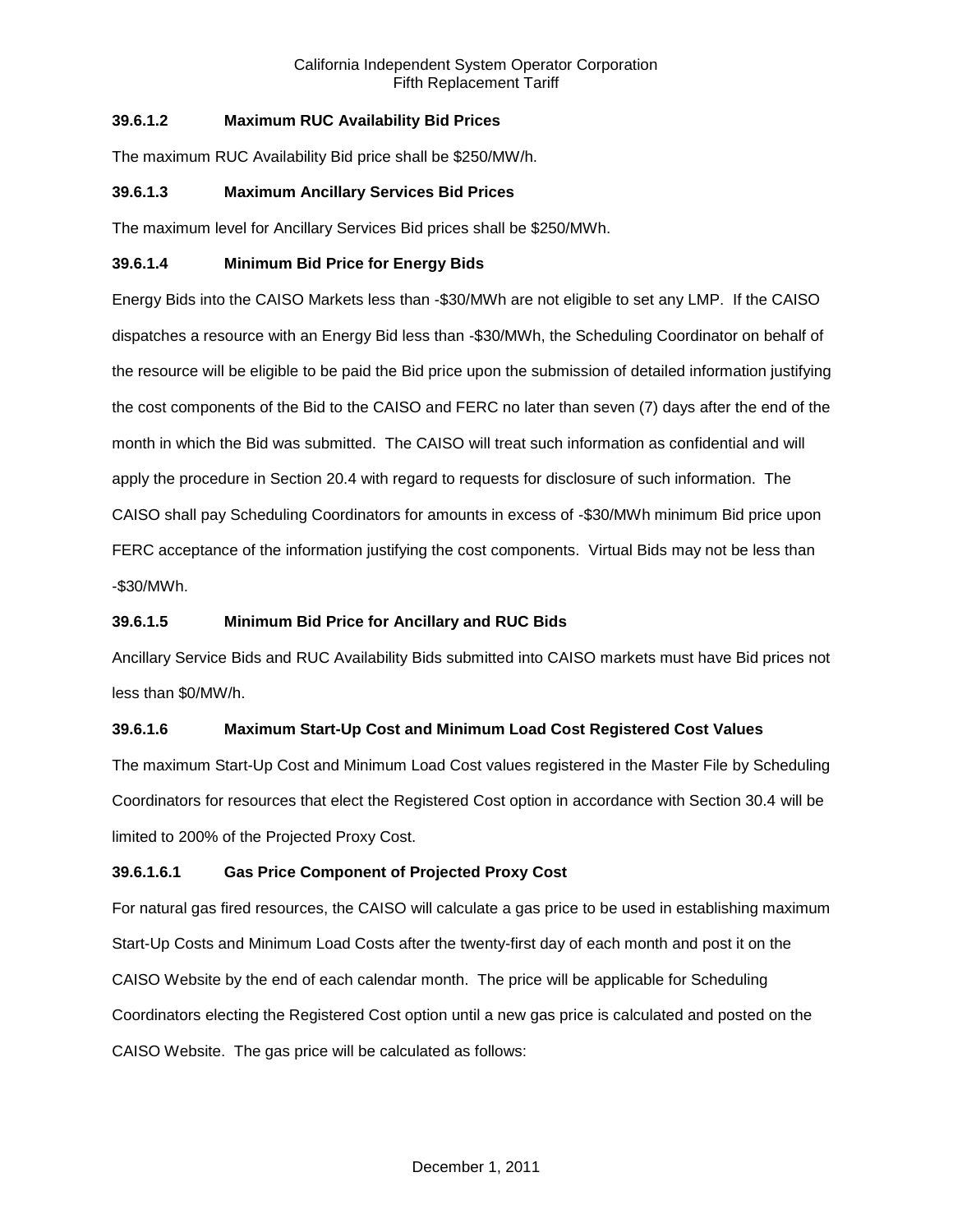- (1) Daily closing prices for monthly natural gas futures contracts at Henry Hub for the next calendar month are averaged over the first twenty-one (21) days of the month, resulting in a single average for the next calendar month.
- (2) Daily prices for futures contracts for basis swaps at identified California delivery points, are averaged over the first twenty-one (21) days of the month for the identified California delivery points as set forth in the Business Practice Manual.
- (3) For each of the California delivery point, the average Henry Hub and basis swap prices are combined and will be used as the baseline gas price applicable for calculating the caps for Start-Up and Minimum Load costs for resources electing the Registered Cost option. The most geographically appropriate will apply to a particular resource.
- (4) The applicable intra-state gas transportation charge as set forth in the Business Practice Manual will be added to the baseline gas price for each resource that elects the Registered Cost option to create a final gas price for calculating the caps for Start-Up and Minimum Load Costs for each such resource.

For non-gas fired resources, the Projected Proxy Costs for Start-Up Costs and Minimum Load Costs will be calculated using the information contained in the Master File used for calculating the Proxy Cost, as set forth in the Business Practice Manual.

## **39.7 Local Market Power Mitigation For Energy Bids**

Local Market Power Mitigation is based on a periodic assessment and designation of Transmission Constraints as competitive or non-competitive. Such periodic assessment will be performed at a minimum on an annual basis and potentially more frequently if needed due to changes in system conditions, network topology, or market performance. Any changes in Transmission Constraints designations will be publicly noticed prior to making the change. Upon determination that an ad hoc assessment is warranted, the CAISO will notice Market Participants that such an assessment will be performed. The determination whether a unit is being dispatched to relieve Congestion on a competitive or non-competitive Transmission Constraint is based on two preliminary market runs that are performed prior to the actual pricing run of the market and are described in Sections 31 and 33 for the DAM and RTM, respectively.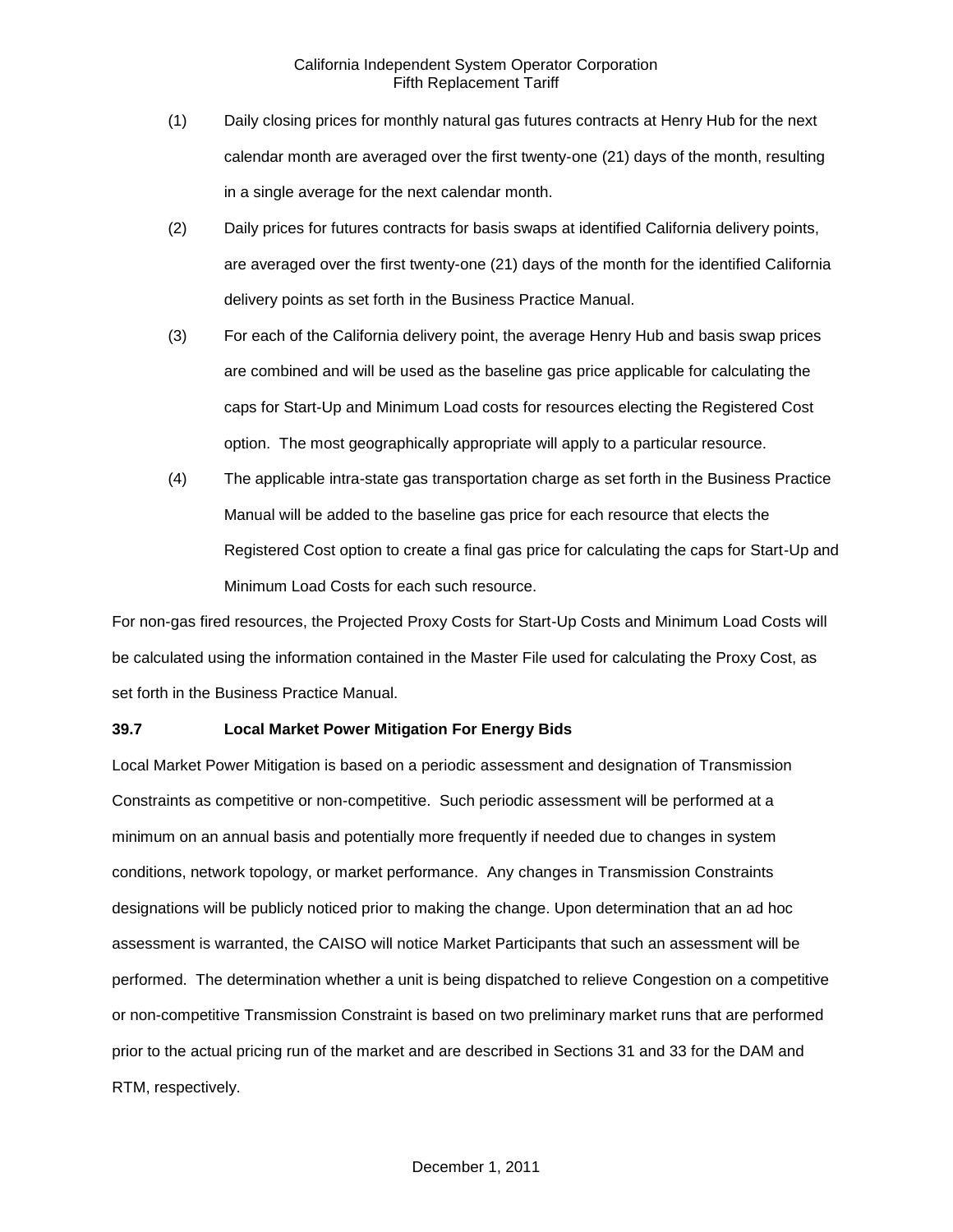## **39.7.1 Calculation Of Default Energy Bids**

Default Energy Bids shall be calculated by the CAISO, for the on-peak hours and off-peak hours for both the DAM and RTMs, pursuant to one of the methodologies described in this Section. The Scheduling Coordinator for each Generating Unit owner or Participating Load must rank order the following options of calculating the Default Energy Bid starting with its preferred method. The Scheduling Coordinator must provide the data necessary for determining the Variable Costs unless the Negotiated Rate Option precedes the Variable Cost Option in the rank order, in which case the Scheduling Coordinator must have a negotiated rate established with the Independent Entity charged with calculating the Default Energy Bid. If no rank order is specified for a Generating Unit or Participating Load, then the default rank order of (1) Variable Cost Option, (2) Negotiated Rate Option, (3) LMP Option will be applied. For the first ninety (90) days after changes to resource status and MSG Configurations as specified in Section 27.8.3, including the first ninety (90) days after the effective date of Section 27.8.3, the Default Energy Bid option for the resource is limited to the Negotiated Rate Option or the Variable Cost Option.

## **39.7.1.1 Variable Cost Option**

For natural gas-fueled units, the Variable Cost Option will calculate the Default Energy Bid by adding incremental fuel cost with variable operation and maintenance cost, adding ten percent (10%) to the sum, and adding a Bid Adder if applicable. For non-natural gas-fueled units, the Variable Cost Option will calculate the Default Energy Bid by summing incremental fuel cost plus ten percent (10%) of fuel cost plus a Bid Adder if applicable.

## **39.7.1.1.1 Incremental Fuel Cost Calculation Under the Variable Cost Option**

For natural gas-fueled units, incremental fuel cost is calculated based on an incremental heat rate curve multiplied by the natural gas price calculated as described below.

Resource owners shall submit to the CAISO average heat rates (Btu/kWh) measured for at least two (2) and up to eleven (11) generating operating points (MW), where the first and last operating points refer to the minimum and maximum operating levels (i.e., PMin and PMax), respectively. The average heat rate curve formed by the (Btu/kWh, MW) pairs is a piece-wise linear curve between operating points, and two (2) average heat rate pairs yield one (1) incremental heat rate segment that spans two (2) consecutive operating points. The incremental heat rates (Btu/kWh) in the incremental heat rate curve are calculated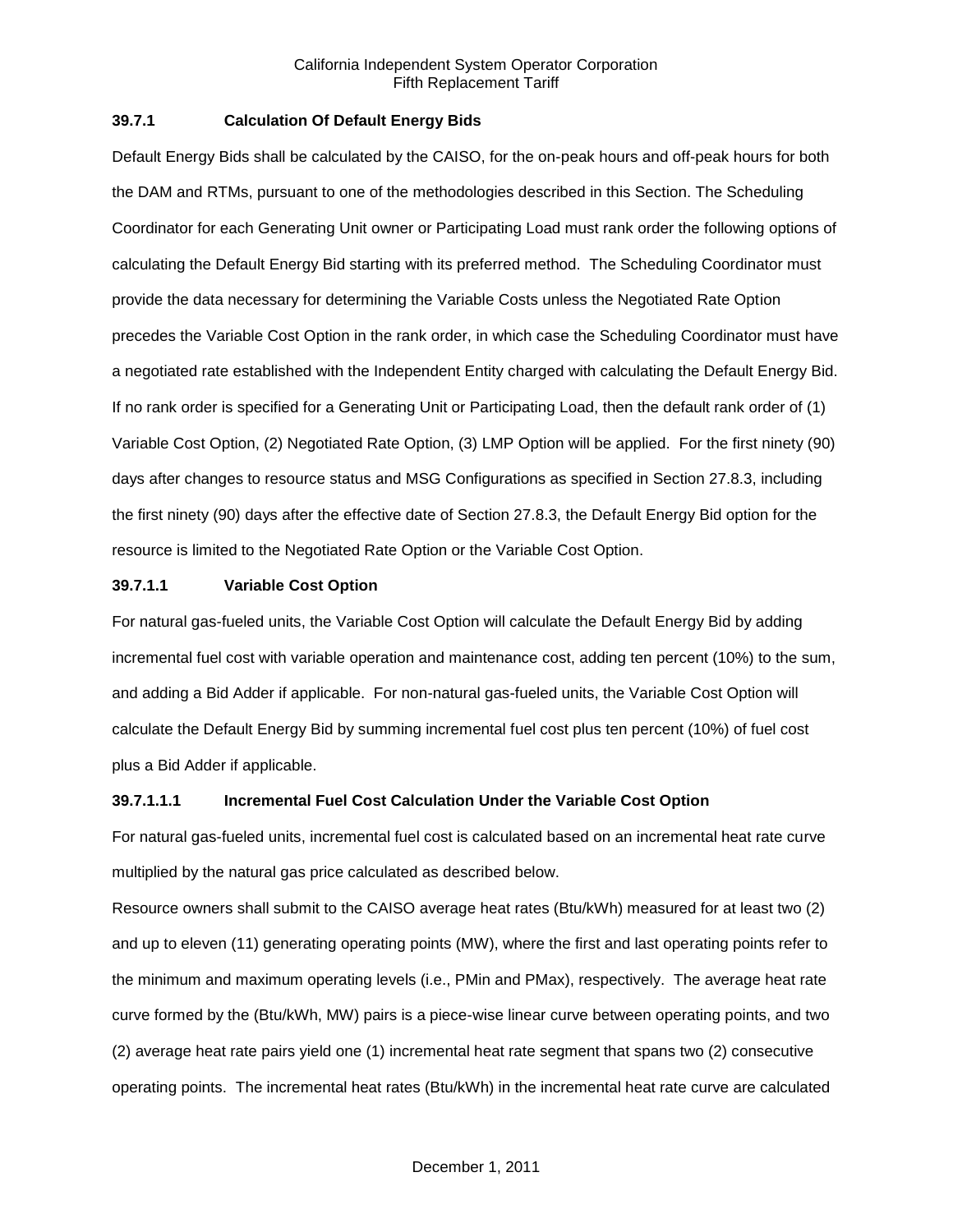by converting the average heat rates submitted by resource owners to the CAISO to requirements of heat input (Btu/h) for each of the operating points and dividing the changes in requirements of heat input from one (1) operating point to the next by the changes in MW between two (2) consecutive operating points as specified in the Business Practice Manual. For each segment representing operating levels below eighty (80) percent of the unit's PMax, the incremental heat rate is limited to the maximum of the average heat rates for the two (2) operating points used to calculate the incremental heat rate segment. The unit's final incremental fuel cost curve is calculated by multiplying this incremental heat rate curve by the applicable natural gas price, and then, if necessary, applying a left-to-right adjustment to ensure that the final incremental cost curve is monotonically non-decreasing.

For non-natural gas-fueled units, incremental fuel cost is calculated based on an average cost curve as described below.

Resource owners for non-natural gas-fueled units shall submit to the CAISO average fuel costs (\$/MW) measured for at least two (2) and up to eleven (11) generating operating points (MW), where the first and last operating points refer to the minimum and maximum operating levels (i.e., PMin and PMax), respectively. The average cost curve formed by the (\$/MWh, MW) pairs is a piece-wise linear curve between operating points, and two (2) average cost pairs yield one (1) incremental cost segment that spans two (2) consecutive operating points. For each segment representing operating levels below eighty (80) percent of the unit's PMax, the incremental cost rate is limited to the maximum of the average cost rates for the two (2) operating points used to calculate the incremental cost segment. The unit's final incremental fuel cost curve is then adjusted, if necessary, applying a left-to-right adjustment to ensure that the final incremental cost curve is monotonically non-decreasing.

Heat rate curves and average cost curves shall be stored, updated, and validated in the Master File. To calculate the natural gas price, the CAISO will use different gas price indices for the Day-Ahead Market and the Real-Time Market and each gas price index will be calculated using at least two prices from two or more of the following publications: Natural Gas Intelligence, SNL Energy/BTU's Daily Gas Wire, Platt's Gas Daily and the Intercontinental Exchange. If a gas price index is unavailable for any reason, the CAISO will use the most recent available gas price index. For the Day-Ahead Market, the CAISO will update the gas price index between 19:00 and 22:00 Pacific Time using natural gas prices published on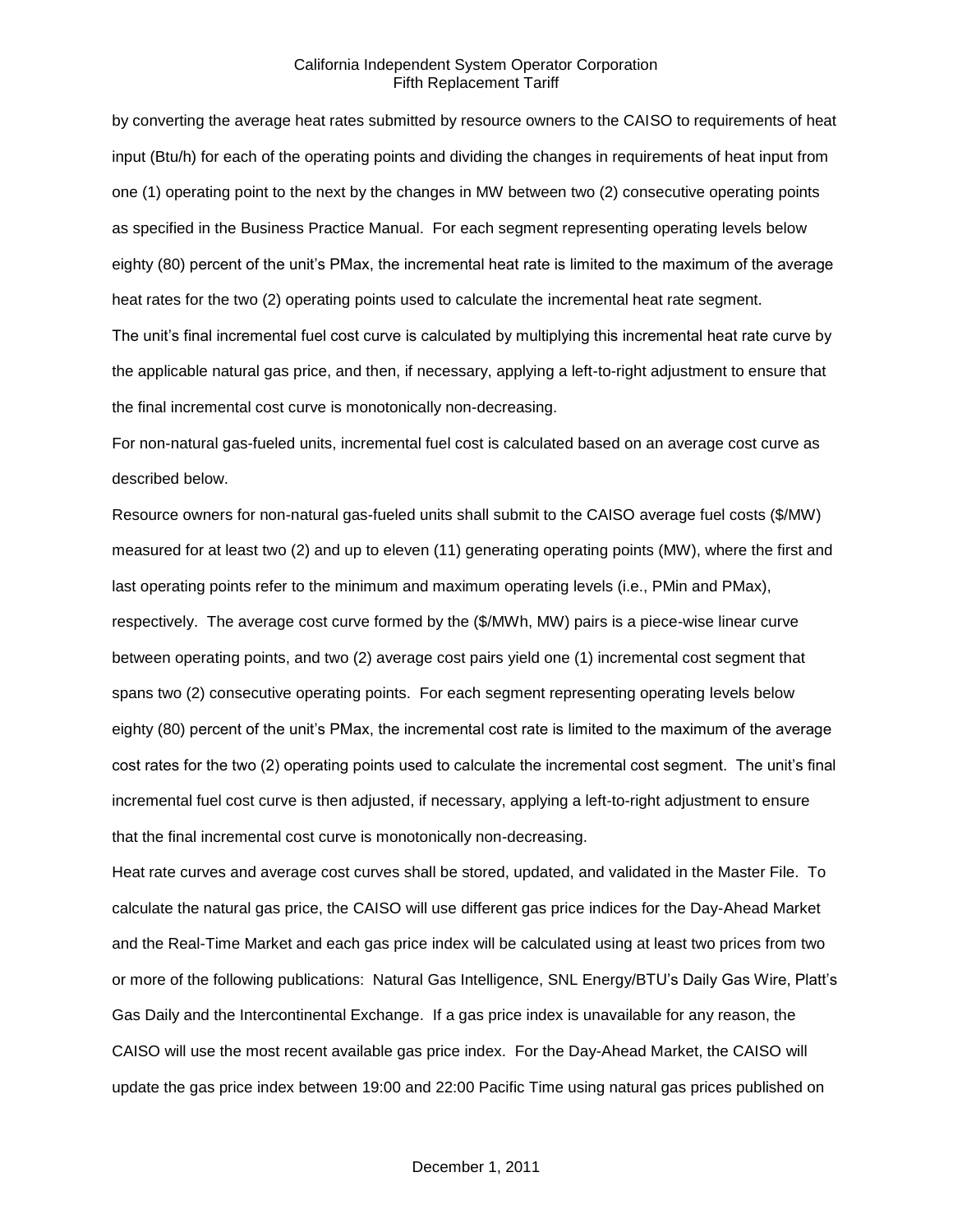two (2) days prior to the applicable Trading Day, unless gas prices are not published on that day, in which case the CAISO will use the most recently published prices that are available. For the Real-Time Market, the CAISO will update gas price indices between the hours of 19:00 and 22:00 Pacific Time using natural gas prices published one (1) day prior to the applicable Trading Day, unless gas prices are not published on that day, in which case the CAISO will use the most recently published prices that are available.

## **39.7.1.1.2 Variable Operation and Maintenance Cost Under the Variable Cost Option**

The default value for the variable operation and maintenance cost portion will be \$2/MWh. Generating Units that are of the combustion turbine or reciprocating engine technology will be eligible for a default variable operation and maintenance cost of \$4/MWh. Resource specific values may be negotiated with the Independent Entity charged with calculating the Default Energy Bid.

## **39.7.1.2 LMP Option**

The CAISO will calculate the LMP Option for the Default Energy Bid as a weighted average of the lowest quartile of LMPs at the Generating Unit PNode in periods when the unit was Dispatched during the preceding ninety (90) day period for which LMPs that have passed the price validation and correction process set forth in Section 35 are available. The weighted average will be calculated based on the quantities Dispatched within each segment of the Default Energy Bid curve. Each Bid segment created under the LMP Option for Default Energy Bids will be subject to a feasibility test, as set forth in a Business Practice Manual, to determine whether there are a sufficient number of data points to allow for the calculation of an LMP based Default Energy Bid. The feasibility test is designed to avoid excessive volatility of the Default Energy Bid under the LMP Option that could result when calculated based on a relatively small number of prices.

## **39.7.1.3 Negotiated Rate Option**

## **39.7.1.3.1 Submission Process**

Scheduling Coordinators that elect the Negotiated Rate Option for the Default Energy Bid shall submit a proposed Default Energy Bid along with supporting information and documentation as described in a BPM. Within ten (10) Business Days of receipt, the CAISO or an Independent Entity selected by the CAISO will provide a written response. If the CAISO or Independent Entity accepts the proposed Default Energy Bid, it will become effective within three (3) Business Days from the date of acceptance by the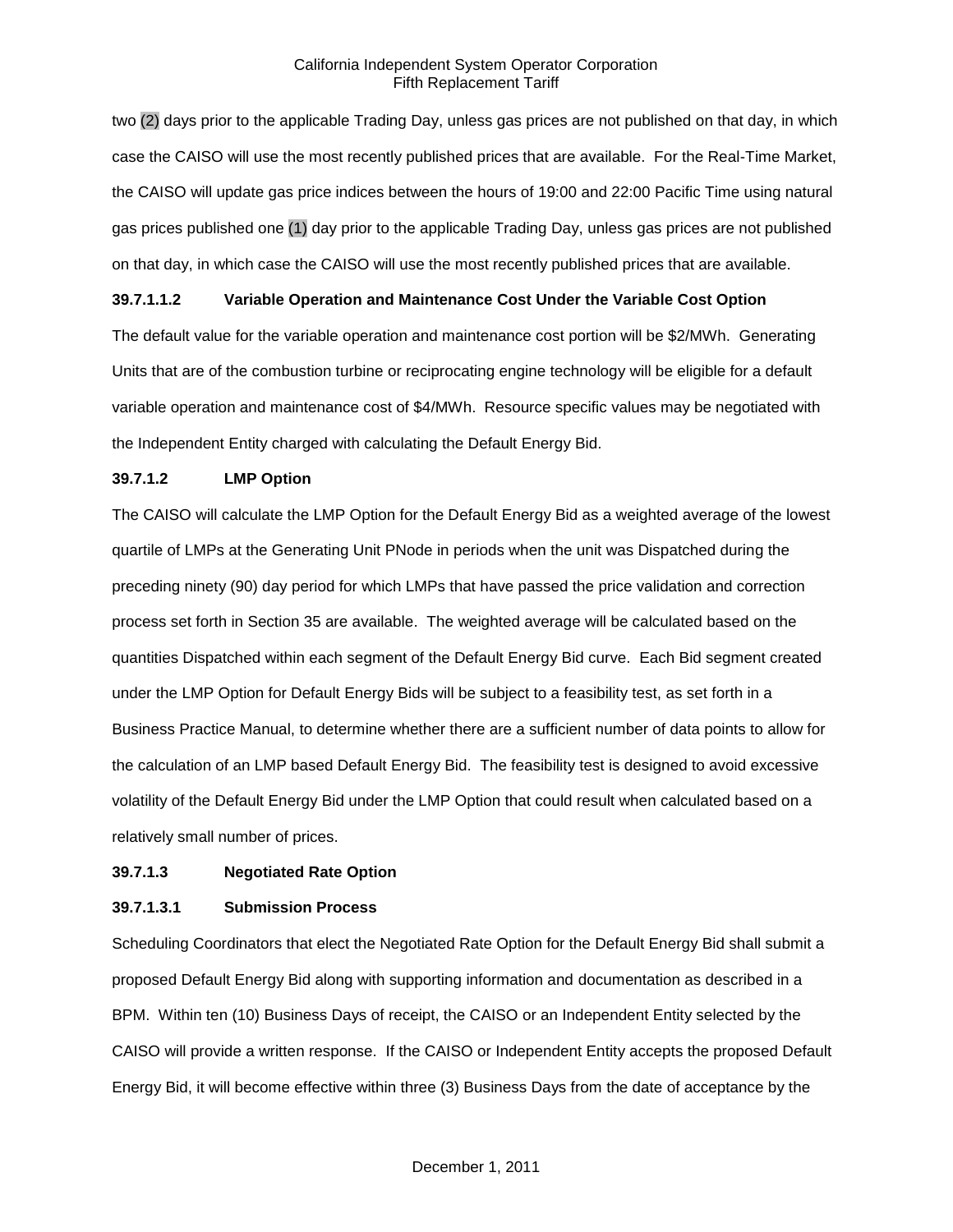CAISO and remain in effect until: (1) the Default Energy Bid is modified by FERC; (2) the Default Energy Bid is modified by mutual agreement of the CAISO and the Scheduling Coordinator; or (3) the Default Energy Bid expires, is terminated or is modified pursuant to any agreed upon term or condition or pertinent FERC order.

If the CAISO or Independent Entity selected by the CAISO does not accept the proposed Default Energy Bid, the CAISO or Independent Entity selected by the CAISO and the Scheduling Coordinator shall enter a period of good faith negotiations that terminates sixty (60) days following the date of submission of a proposed Default Energy Bid by a Scheduling Coordinator. If at any time during this period, the CAISO or Independent Entity selected by the CAISO and the Scheduling Coordinator agree upon the Default Energy Bid, it will be become effective within three (3) Business Days of the date of agreement and remain in effect until: (1) the Default Energy Bid is modified by FERC; (2) the Default Energy Bid is modified by mutual agreement of the CAISO and the Scheduling Coordinator; or (3) the Default Energy Bid expires, is terminated or is modified pursuant to any agreed upon term or condition or pertinent FERC order.

If by the end of the sixty (60)-day period the CAISO or Independent Entity selected by the CAISO and the Scheduling Coordinator fail to agree on the Default Energy Bid to be used under the Negotiated Rate Option, the Scheduling Coordinator has the right to file a proposed Default Energy Bid with FERC pursuant to Section 205 of the Federal Power Act.

During the sixty (60)-day period following the submission of a proposed negotiated Default Energy Bid by a Scheduling Coordinator, and pending FERC's acceptance in cases where the CAISO or Independent Entity selected by the CAISO fail to agree on the Default Energy Bid for use under the Negotiated Rate Option and the Scheduling Coordinator filed a proposed Default Energy Bid with FERC pursuant to Section 205 of the Federal Power Act, the Scheduling Coordinator has the option of electing to use any of the other options available pursuant to Section 39.7. If the Scheduling Coordinator does not elect to use any of the other options available pursuant to Section 39.7, or if sufficient data do not exist to calculate a Default Energy Bid using any of these options, the CAISO may establish a temporary Default Energy Bid as specified in Section 39.7.1.5.

#### **39.7.1.3.2 Informational Filings With FERC**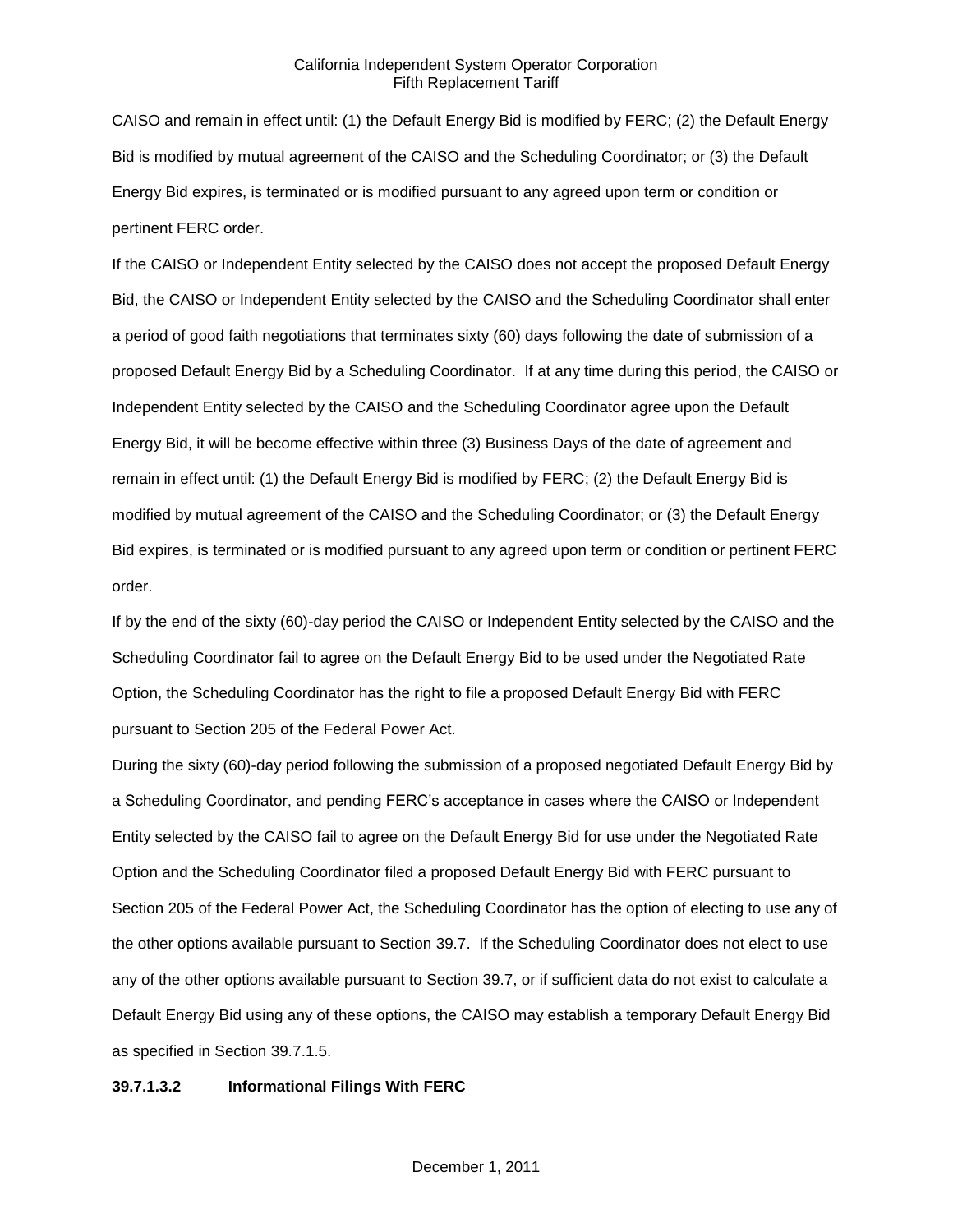The CAISO shall make an informational filing with FERC of any Default Energy Bids negotiated pursuant to this section, or any temporary Default Energy Bids established pursuant to Section 39.7.1.5, no later than seven (7) days after the end of the month in which the Default Energy Bids were established.

## **39.7.1.4 Frequently Mitigated Unit Option**

A Frequently Mitigated Unit that is eligible for a Bid Adder may select a fourth Default Energy Bid option, which is equal to the Variable Cost Option plus the Bid Adder as described in Section 39.7.

## **39.7.1.5 Temporary Default Energy Bid**

If the Scheduling Coordinator does not elect to use any of the other options available pursuant to Section 39.7.1, or if sufficient data do not exist to calculate a Default Energy Bid using any of the available options, the CAISO will first seek to obtain from the Scheduling Coordinator any additional data required for calculating the Default Energy Bid options available pursuant to 39.7.1. If the provision of additional data by a Scheduling Coordinator results in additional or modified Default Energy Bid options pursuant to 39.7.1, the Scheduling Coordinator will have another opportunity to elect one of these options as its temporary Default Energy Bid. If the Scheduling Coordinator does not elect to use any of the options available pursuant to Section 39.7.1, or if sufficient data still do not exist to calculate a Default Energy Bid using any of the available options, the CAISO may establish a temporary Default Energy Bid based on one or more of the following: (1) operating cost data, opportunity cost, and other appropriate input from the Market Participant; (2) the CAISO's estimated operating costs of the Electric Facility, taking the best information available to the CAISO; (3) an appropriate average of competitive Bids of one or more similar Electric Facilities; or (4) any of the other options for determining a Default Energy Bid for which data are available.

## **39.7.1.6 Default Energy Bids for RMR Units**

The available capacity in excess of the Maximum Net Dependable Capacity (MNDC) specified in the RMR Contract up to the maximum generation capacity (PMax) is subject to Local Market Power Mitigation. The Scheduling Coordinator for the RMR Unit must rank order its preferences between the Variable Cost Option, the LMP Option, and the Negotiated Rate Option, which shall be the default rank order if no rank order is specified by the Scheduling Coordinator. These preferences will be used to determine the Default Energy Bids for the capacity between the MNDC and PMax. RMR Proxy Bids for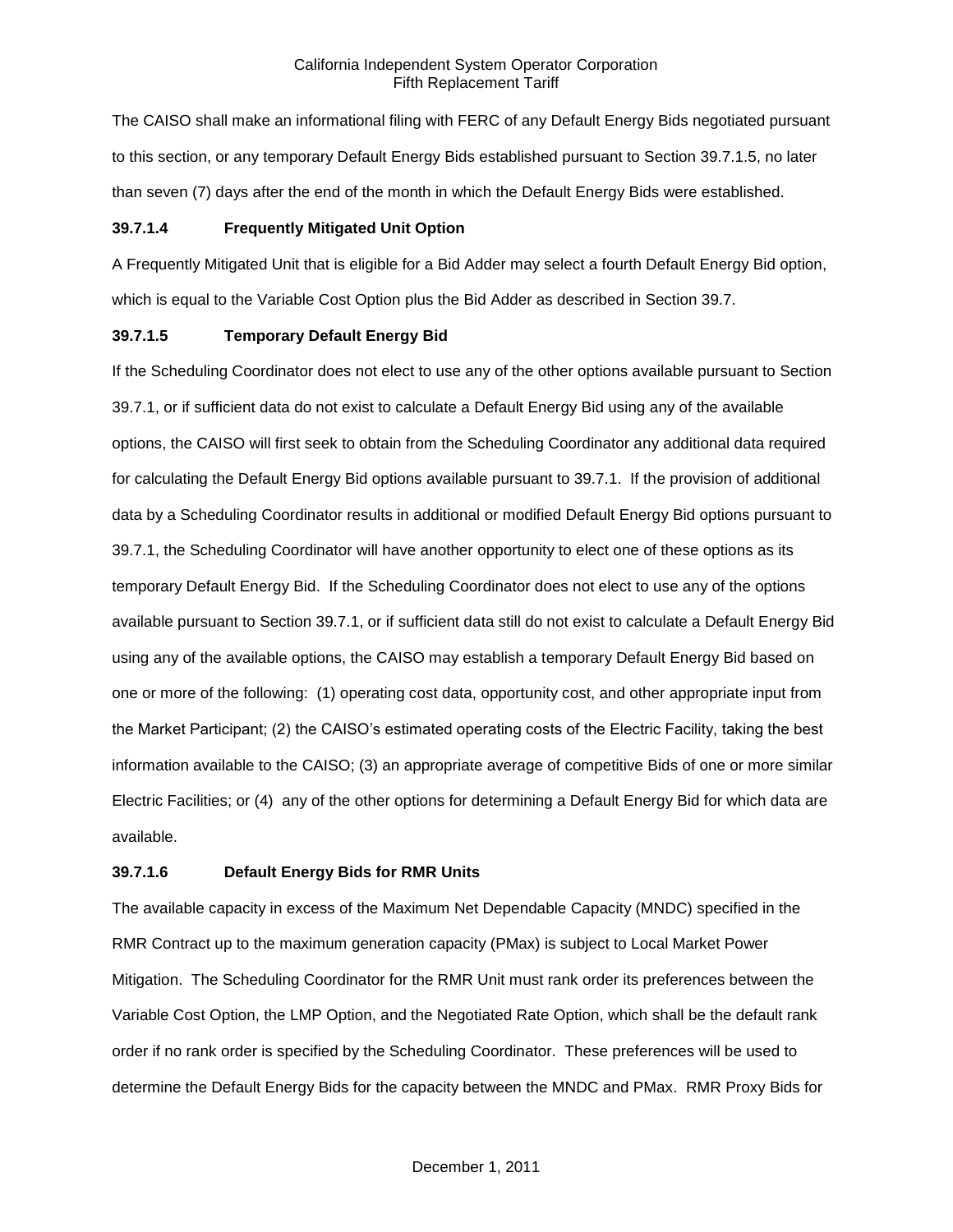RMR Units based on contractually specified costs are used in lieu of Default Energy Bids for the contractual RMR Unit capacity between the minimum generating capacity (PMin) and the MNDC. The CAISO or Independent Entity will concatenate these two calculation methodologies (for calculating RMR Proxy Bids and Default Energy Bids for RMR Units) and will adjust them for monotonicity without lowering any price on either curve to create a single Energy Bid Curve to be used in the MPM-RRD processes as described in Sections 31 and 33 for the DAM and RTM, respectively. RMR Units are not eligible to receive a Bid Adder pursuant to Section 39.8 for contractual RMR Unit capacity between PMin and MNDC.

#### **39.7.2 Competitive Path Designation**

## **39.7.2.1 Timing of Assessments**

The CAISO will complete the first assessment of competitiveness of Transmission Constraints prior to the effective date of this provision. Constraint designations resulting from the first assessment will be applied in the MPM-RRD mechanism on the day this CAISO Tariff becomes effective and will not be changed until a subsequent assessment has been performed. The CAISO may perform additional competitive constraint assessments during the year if changes in transmission infrastructure, generation resources, or Load, in the CAISO Balancing Authority Area and adjacent Balancing Authority Areas suggest material changes in market conditions or if market outcomes are observed that are inconsistent with competitive market outcomes. The CAISO will calculate and post path designations not less than once prior to the effective date of this tariff provision and not less than four (4) times each year thereafter to provide timely seasonal path designations.

#### **39.7.2.2 Criteria**

A Transmission Constraint will be deemed competitive if no three unaffiliated suppliers are jointly pivotal in relieving congestion on that constraint. The determination of whether or not the pivotal supplier criteria for an individual constraint are violated will be assessed using the Feasibility Index described in Section 39.7.2.4. Assessment of competitiveness will be performed assuming various system conditions potentially including but not limited to season, load, planned transmission and resource outages. If an individual constraint fails the pivotal supplier criteria under any of these system conditions, the constraint will be deemed uncompetitive for the entire year under all system conditions until a subsequent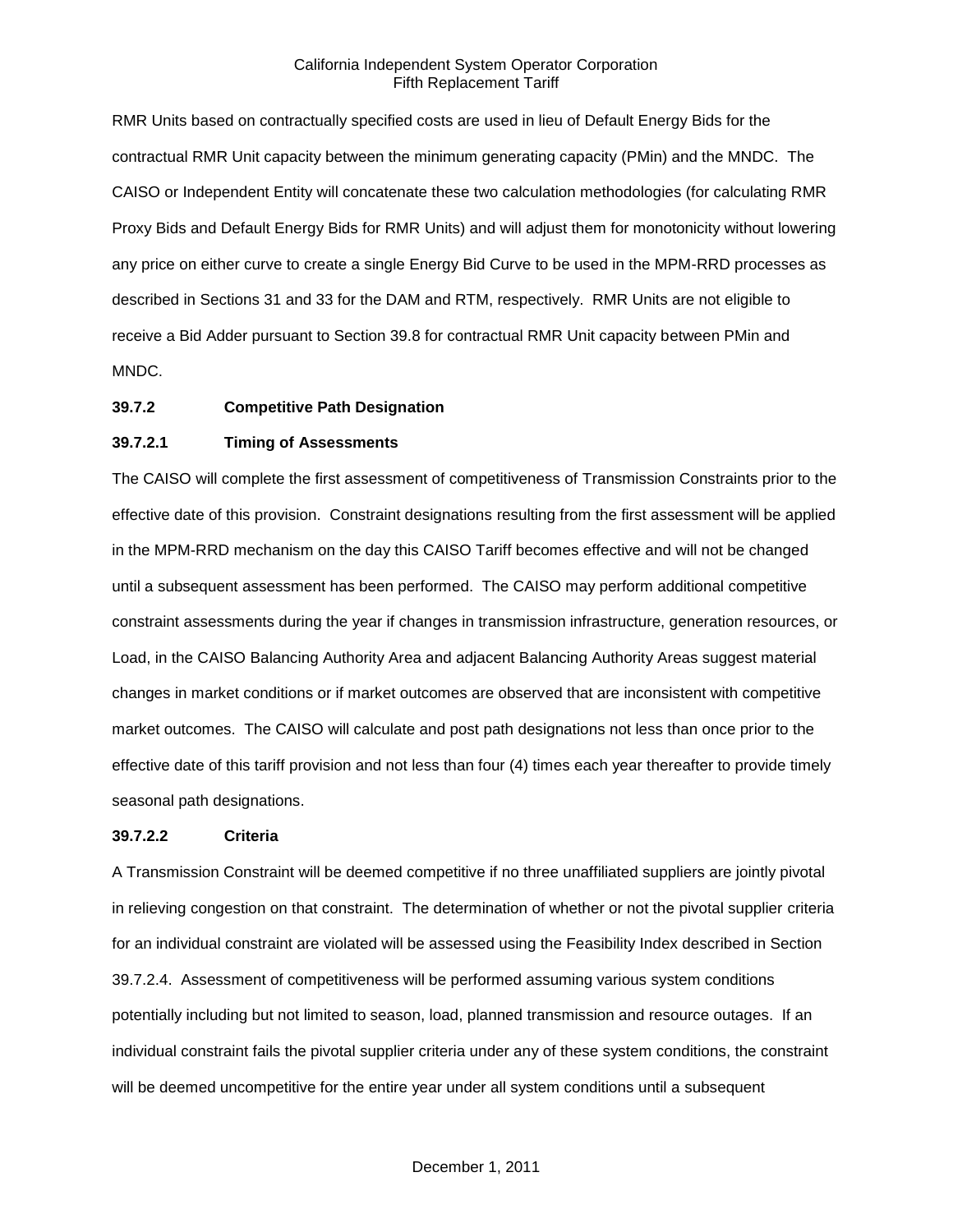assessment deems the constraint competitive. In general, a constraint may be an individual transmission line or a collection of lines that create a distinct Transmission Constraint. For purposes of the competitive assessment, the set of constraints that will be included in the network model are those modeled along with transmission limits expected to be enforced in clearing the CAISO Markets.

#### **39.7.2.3 Candidate Path Identification**

The first assessment of competitive constraints will be determined prior to the effective date of this provision and will consider all interfaces to neighboring Balancing Authority Areas and all inter-zonal interfaces for zones that existed prior to the effective date of this provision to be competitive. The set of candidate constraints that will be evaluated for competitiveness in the initial assessment will be limited to intra-zonal constraints for zones that existed prior to the effective date of this provision, that were managed for Congestion in Real-Time in greater than five hundred (500) hours in the most recent twelve (12)-month period. The Congestion frequency threshold of five-hundred (500) hours for designation of competitive constraint candidates will be based on the combination of real-time intra-zonal congestion hours that pre-dated the effective date of this provision, and congestion in IFM and Real-Time markets after the effective date of this provision for the twelve (12) months of historical data. Subsequent assessments will again consider all pre-existing interfaces to neighboring Balancing Authority Areas and all inter-zonal interfaces to be competitive and will not be included in the set of candidate constraints for assessment. The set of candidate constraints will be further reduced to those remaining constraints that were congested or managed for congestion in greater than five hundred (500) hours in the prior twelve (12) months.

## **39.7.2.4 Feasibility Index**

The CAISO will perform a pivotal supplier test on all suppliers in the CAISO Balancing Authority Area for each path to be assessed using the Feasibility Index (FI). Suppliers will be considered in two groups: those suppliers with the largest portfolios will be considered in the preliminary simulations, and any additional suppliers who are likely to be pivotal given the competitive designations from the preliminary simulations. The FI requires solving the network model having removed all internal resources of a supplier and modifying the candidate constraints of the network model such that the flow limits of the set of candidate constraints can be exceeded with a penalty imposed for excess flow. The resulting solution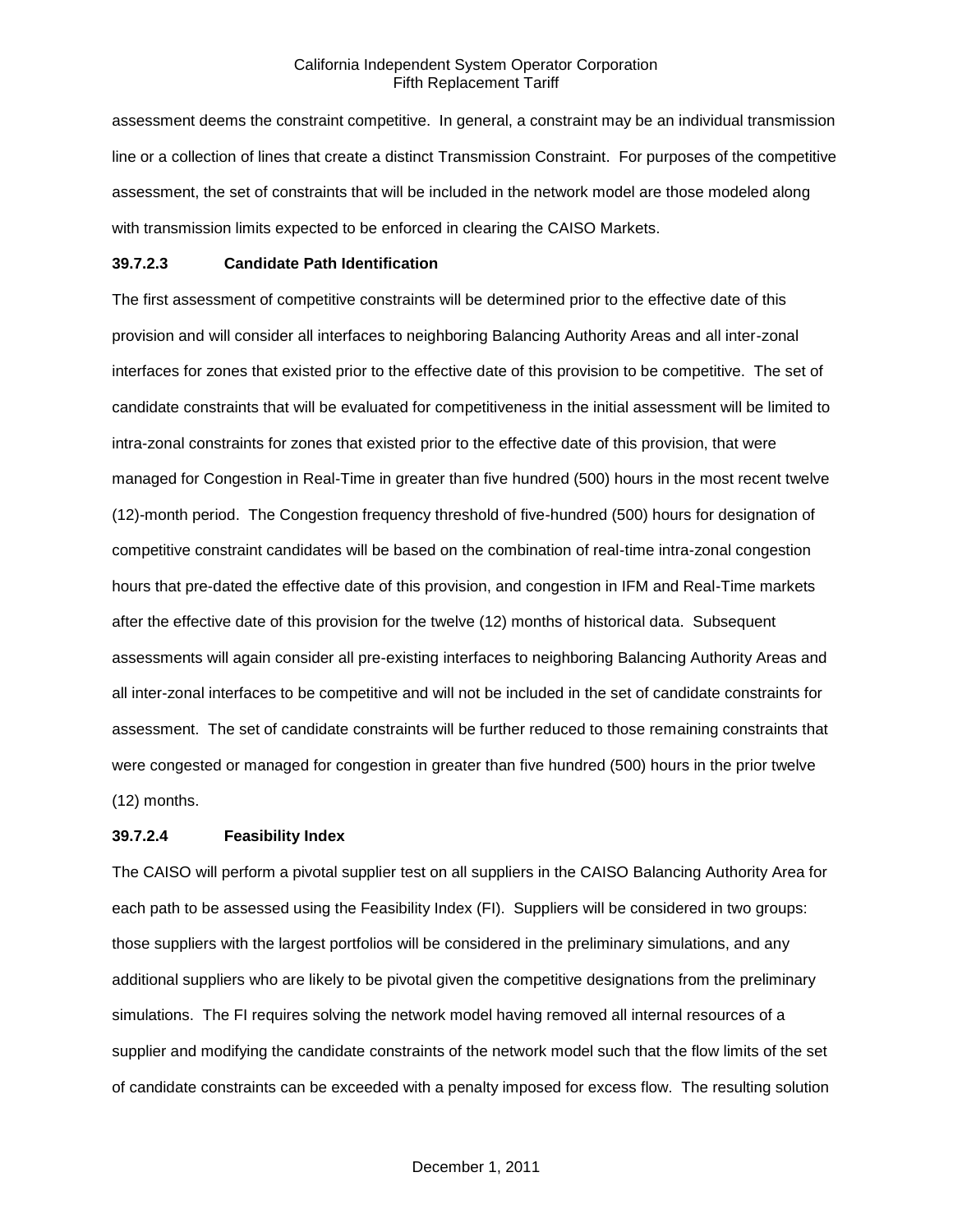to the network model produces constraint flows that can be used to calculate the FI. The FI is calculated for each constraint as the proportion of the constraint limit that is exceeded to solve the FNM without the specified supplier's supply. FI values less than zero indicate the supplier is pivotal in relieving Congestion on the specified constraint. The process is repeated by removing the supply portfolio of two and three suppliers for paths with non-negative FI. If any three suppliers are jointly pivotal in relieving congestion on a candidate path, as indicated by an FI value less than zero, the candidate path will be deemed uncompetitive. Otherwise, the candidate path will be deemed competitive. The portfolio of each supplier will be based on ownership information available to the CAISO, taking into account any material transfer of sufficient length that the transfer of control could have persistent impact on the relative shares of supply within the CAISO Balancing Authority Area. These transfers of control will be utilized in the assessment as provided to the CAISO by the supplier reflecting its triennial filing with FERC for marketbased rate authority.

#### **39.8 Eligibility For Bid Adder**

A Scheduling Coordinator submitting Bids for Generating Units is eligible to have a Bid Adder applied to a Generating Unit for the next operating month if the criteria in Section 39.8.1 are met as determined on a monthly basis in the preceding month.

#### **39.8.1 Bid Adder Eligibility Criteria**

To receive a Bid Adder, a Generating Unit must: (i) have a Mitigation Frequency that is greater than eighty percent (80%) in the previous twelve (12) months; and (ii) must not have a contract to be a Resource Adequacy Resource for its entire Net Qualifying Capacity, or be designated under the CPM for its entire Eligible Capacity, or be subject to an obligation to make capacity available under this CAISO Tariff. If a Generating Unit is designated under the CPM for a portion of its Eligible Capacity, the provisions of this section apply only to the portion of the capacity not designated. Scheduling Coordinators for Generating Units seeking to receive Bid Adders must further agree to be subject to the Frequently Mitigated Unit option for a Default Energy Bid. Run hours are those hours during which a Generating Unit has positive metered output. During the first twelve (12) months after the effective date of this Section, the Mitigation Frequency will be based on a rolling twelve (12)-month combination of RMR Dispatches and incremental Bids dispatched out of economic merit order to manage local Congestion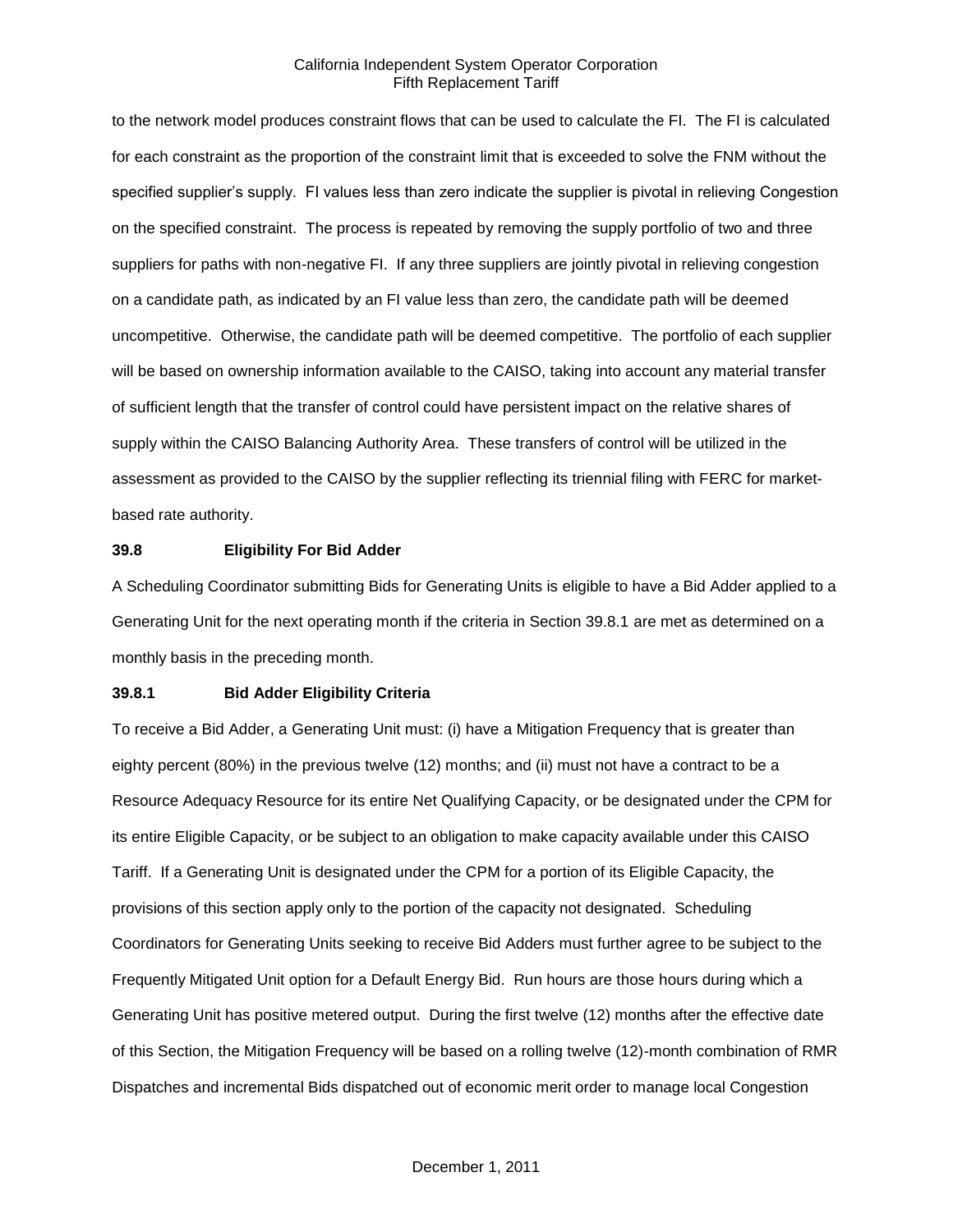from the period prior to the effective date of this Section, which will serve as a proxy for being subject to Local Market Power Mitigation, and a Generating Unit's Local Market Power Mitigation frequency after the effective date of this Section. Generating Units that received RMR Dispatches and/or incremental Bids dispatched out of economic merit order to manage local Congestion in an hour prior to the effective date of this Section will have that hour counted as a mitigated hour in their Mitigation Frequency. After the first twelve (12) months from the effective date of this Section, the Mitigation Frequency will be based entirely on a Generating Unit being mitigated under the MPM-RRD procedures in Sections 31 and 33.

## **39.8.2 New Generating Units**

For new Generating Units, with less than twelve (12) months of operation, determination of eligibility for the Bid Adder will be based on data beginning with the first date the Generating Unit participated in the CAISO Markets through the end date of the period for which the Mitigation Frequency is being calculated. The 200 run hour criteria will be pro-rated for the proportion of a twelve (12)-month period that the new Generating Unit submitted effective Bids in the CAISO markets.

#### **39.8.3 Bid Adder Values**

The value of the Bid Adder will be either: (i) a unit-specific value determined in consultation with the CAISO or an independent entity selected by the CAISO, or (ii) a default Bid Adder of \$24/MWh. For Generating Units with a portion of their capacity identified as meeting an LSE's Resource Adequacy Requirements, that Generating Unit's Bid Adder value will be reduced by the percent of the Generating Unit's capacity that is identified as meeting an LSE's Resource Adequacy Requirements. The reduced Bid Adder will be applied to that Generating Unit's entire Default Energy Bid Curve.

## **39.9 CRR Monitoring And Affiliate Disclosure Requirements**

The CAISO will monitor the CRR holdings and CAISO Markets activity for anomalous market behavior, gaming, or exercise of market power resulting from CRR ownership concentrations that are not aligned with actual transmission usage as a result of secondary market auction outcomes. If the CAISO identifies such behavior it may seek FERC approval to impose position limits on the total number or MW quantity of CRRs that may be held by any single entity and its Affiliates. Each CRR Holder or Candidate CRR Holder must notify the CAISO of any Affiliate that is a CRR Holder, Candidate CRR Holder, or Market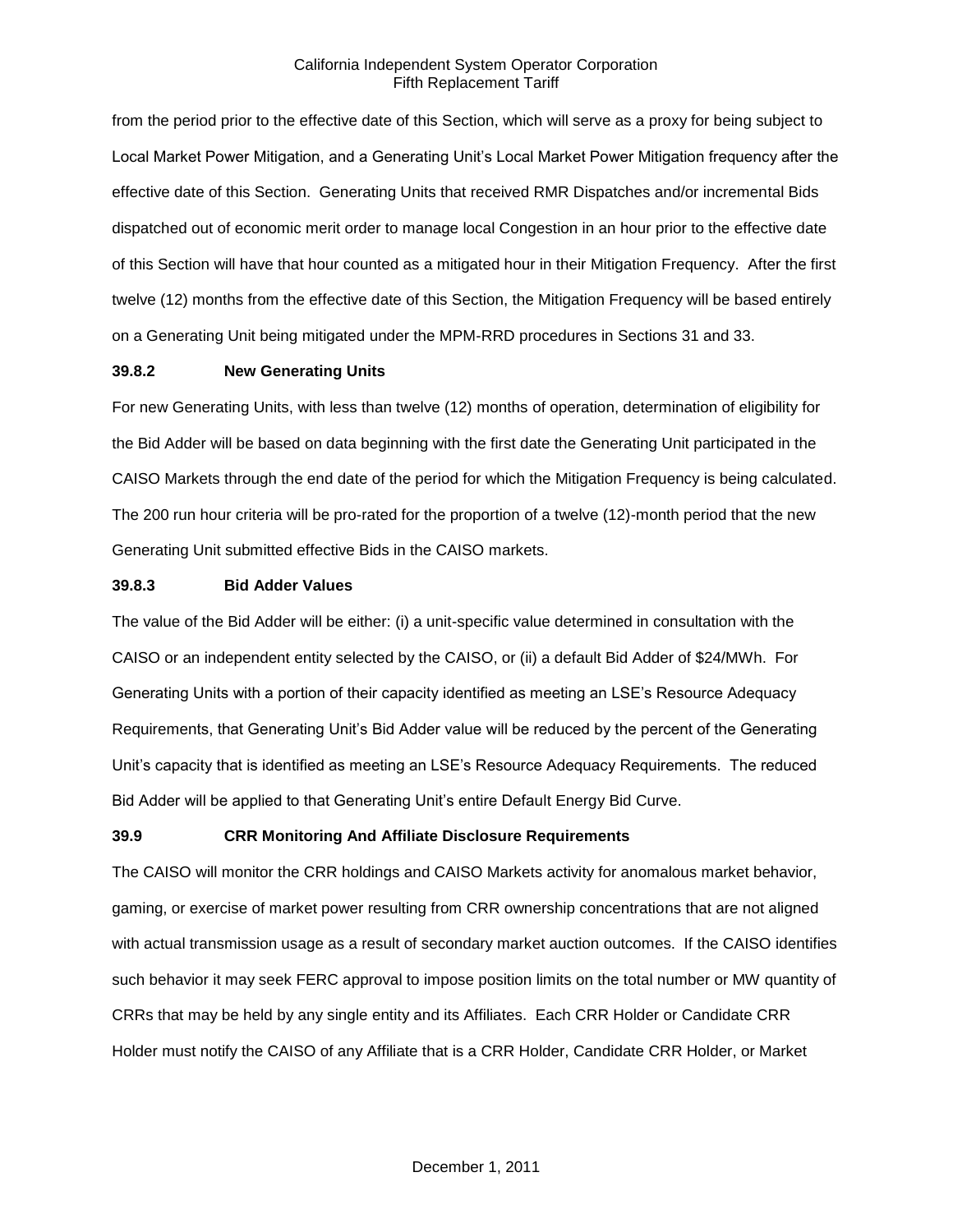Participant, any Affiliate that participates in an organized electricity market in North America, and any guarantor of any such Affiliate.

# **39.10 Mitigation Of Exceptional Dispatches Of Resources**

The CAISO shall apply Mitigation Measures to Exceptional Dispatches of resources when such resources are committed or dispatched under Exceptional Dispatch for purposes of: (1) addressing reliability requirements related to non-competitive Transmission Constraints; (2) ramping resources with Ancillary Services Awards or RUC Capacity to a dispatch level that ensures their availability in Real-Time; and (3) addressing unit-specific environmental constraints not incorporated into the Full Network Model or the CAISO's market software that affect the dispatch of Generating Units in the Sacramento Delta and are commonly known as "Delta Dispatch".

# **39.10.1 Measures For Resources Eligible For Supplemental Revenues**

In all cases where a resource is subject to Mitigation Measures under Section 39.10, and the resource is eligible for supplemental revenues pursuant to Section 39.10.3, Exceptional Dispatch Energy delivered by the resource shall be settled as set forth in either Section 11.5.6.7.1 or Section 11.5.6.7.3, whichever is applicable.

# **39.10.2 Resources Not Eligible For Supplemental Revenues**

In all cases where a resource is subject to Mitigation Measures under Section 39.10, and the resource is not eligible for supplemental revenues pursuant to Section 39.10.3, Exceptional Dispatch Energy delivered by the resource shall be settled as set forth in either Section 11.5.6.7.2 or Section 11.5.6.7.3, whichever is applicable.

# **39.10.3 Eligibility For Supplemental Revenues**

Except as provided in Section 39.10.4, a resource that is committed or dispatched under Exceptional Dispatch shall be eligible for supplemental revenues only during such times that the resource meets all of the following criteria:

> (i) the resource has notified the CAISO, at least seven days prior to the calendar month in which the Exceptional Dispatch occurs, that the resource has chosen to receive supplemental revenues in lieu of an Exceptional Dispatch CPM designation under Section 43.1.5;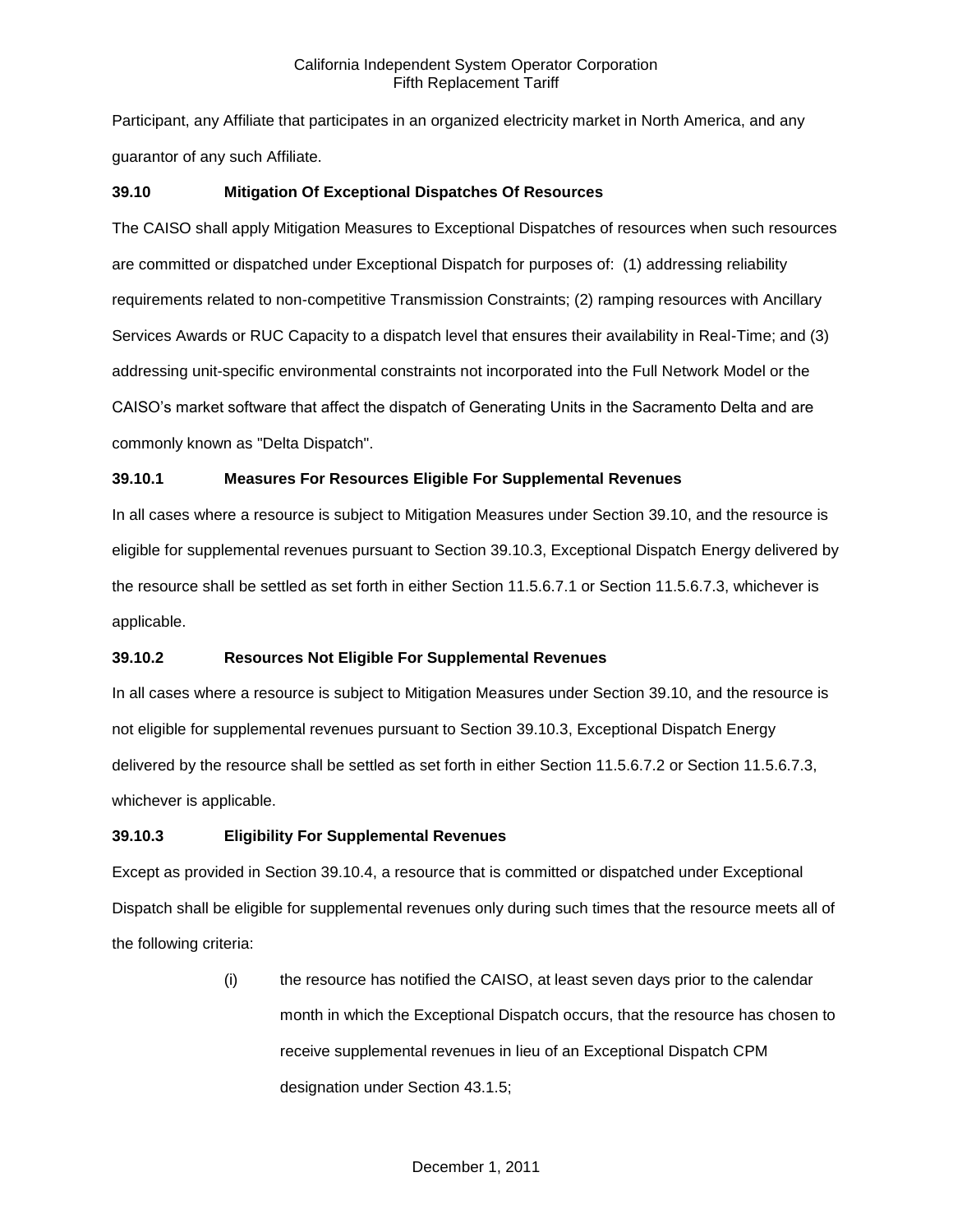- (ii) the resource has been mitigated under Section 39.10;
- (iii) the resource is not under an RMR Contract, is not designated as CPM Capacity, and is not a Resource Adequacy Resource, unless the resource is a Partial Resource Adequacy Resource or a partial CPM resource, and the Exceptional Dispatch requires non-RA Capacity or non-CPM Capacity, in which case only the capacity not committed as Resource Adequacy Capacity or CPM Capacity is eligible for supplemental revenues; and
- (iv) the resource has a Bid in the IFM, HASP, and RTM for the applicable Operating Day or Operating Hour in which the resource is committed or dispatched under Exceptional Dispatch.

# **39.10.4 Limitation On Supplemental Revenues**

Supplemental revenues authorized under this Section 39.10 shall not exceed within a 30-day period (this 30-day period begins on the day of the first Exceptional Dispatch of the resource and re-starts on the day of the first Exceptional Dispatch of the resource following the end of any prior 30-day period) the difference between any monthly CPM Capacity Payments due the resource for the 30-day period (calculated according to the ratio of the actual number of days that the resource had capacity designated as CPM Capacity during the 30-day period to the total number of days in the month) and the monthly CPM Capacity Payment, without any CPM Availability Factor adjustment, for which the resource would be eligible pursuant to Section 43.6 had its entire capacity less any Resource Adequacy Capacity been designated as an CPM resource.

#### **39.10.5 Calculation Of Exceptional Dispatch Supplemental Revenues**

The amount of Exceptional Dispatch supplemental revenues accrued by a resource within any 30-day period as defined in Section 39.10.4 shall be a running total of the sum of supplemental revenues received during that 30-day period. The calculation of supplemental revenues accrued by a resource within a 30-day period is based on the higher of (a) the Energy Bid price for the resource minus the Default Energy Bid price for the resource or (b) the Resource-Specific Settlement Interval LMP minus the Default Energy Bid price for the resource. The greater of (a) or (b) is multiplied by the amount of Energy provided by the resource under Exceptional Dispatch, and the results of that multiplication are summed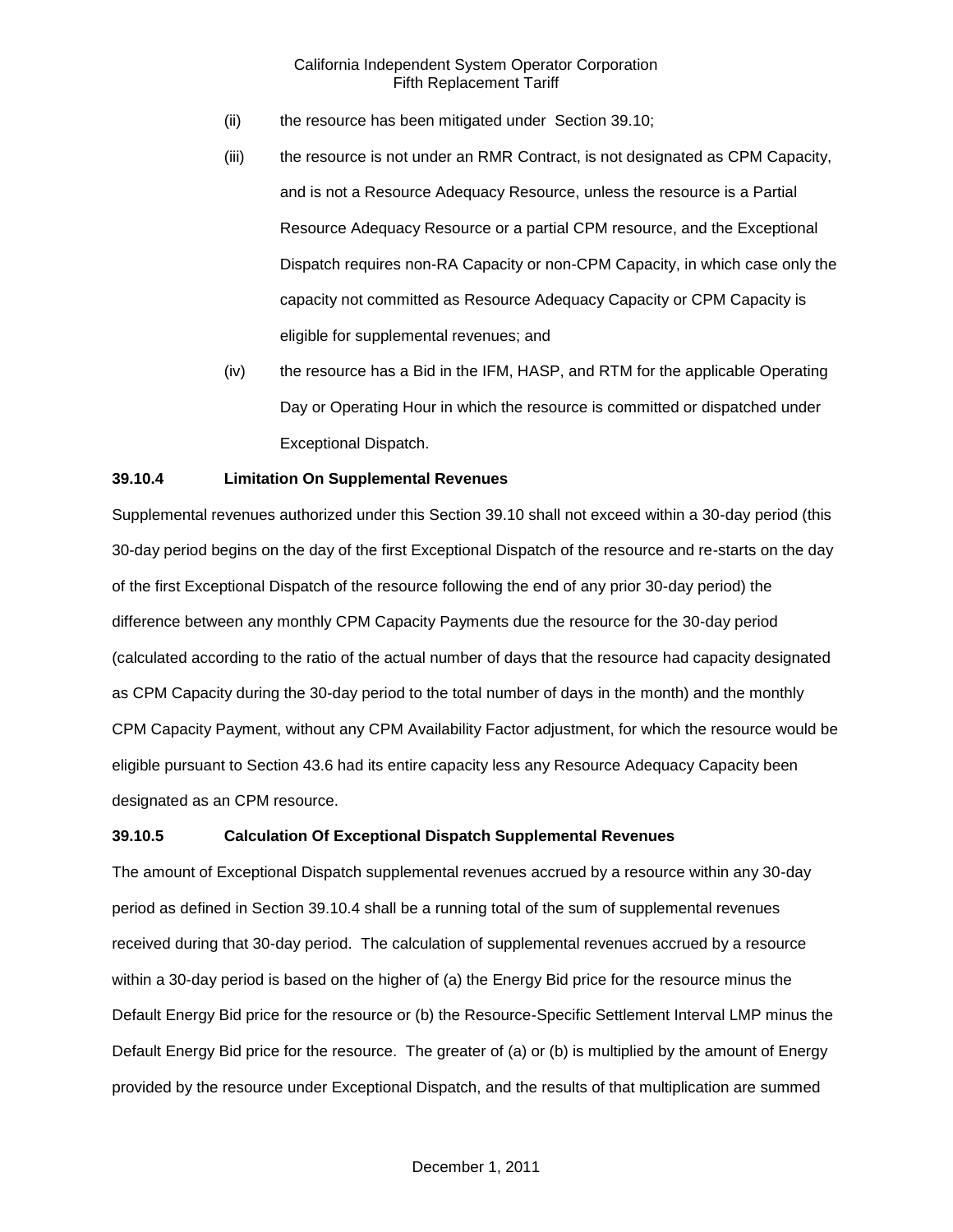across the successive hours of the 30-day period. Once the resource has reached the limit on supplemental revenues described in Section 39.10.4 based on the calculation above, then the Settlement for the resource will be as provided in Section 11.5.6.7.2 and the resource will not be eligible for additional supplemental revenues for the rest of the 30-day period.

# **39.11 Market Power Mitigation Applicable to Virtual Bidding**

# **39.11.1 Affiliate Disclosure Requirements**

Each Convergence Bidding Entity must satisfy the Affiliate disclosure requirements set forth in Section 4.14.2.1.

# **39.11.2 Monitoring of Virtual Bidding Activity**

The CAISO and DMM will monitor virtual bidding activity for anomalous market behavior, gaming, or the exercise of market power.

# **40. Resource Adequacy Demonstration For All SCs In The CAISO BAA**

# **40.1 Applicability**

A Load Serving Entity, and its Scheduling Coordinator, shall be exempt from this Section 40 during the next Resource Adequacy Compliance Year, if the metered peak Demand of the Load Serving Entity did not exceed one (1) MW during the twelve months preceding the last date on which the Load Serving Entity can make the election in Section 40.1.1 for the next Resource Adequacy Compliance Year. This Section 40 shall apply to all other Load Serving Entities and their respective Scheduling Coordinators. For purposes of Section 40, a Load Serving Entity shall not include any entity satisfying the terms of California Public Utilities Code Section 380(j)(3).

### **40.1.1 Election Of Load Serving Entity Status**

On an annual basis, in the manner and schedule set forth in the Business Practice Manual, the Scheduling Coordinator for a Load Serving Entity, not exempt under Section 40.1, shall inform the CAISO whether each such LSE elects to be either: (i) a Reserve Sharing LSE or (ii) a Modified Reserve Sharing LSE. A Scheduling Coordinator for a Load following MSS is not required to make an election under this Section. Scheduling Coordinators for Load following MSSs are subject solely to Sections 40.2.4, 40.3, and with respect to their Local Capacity Area Resources identified in accordance with Section 40.2.4, Section 40.9.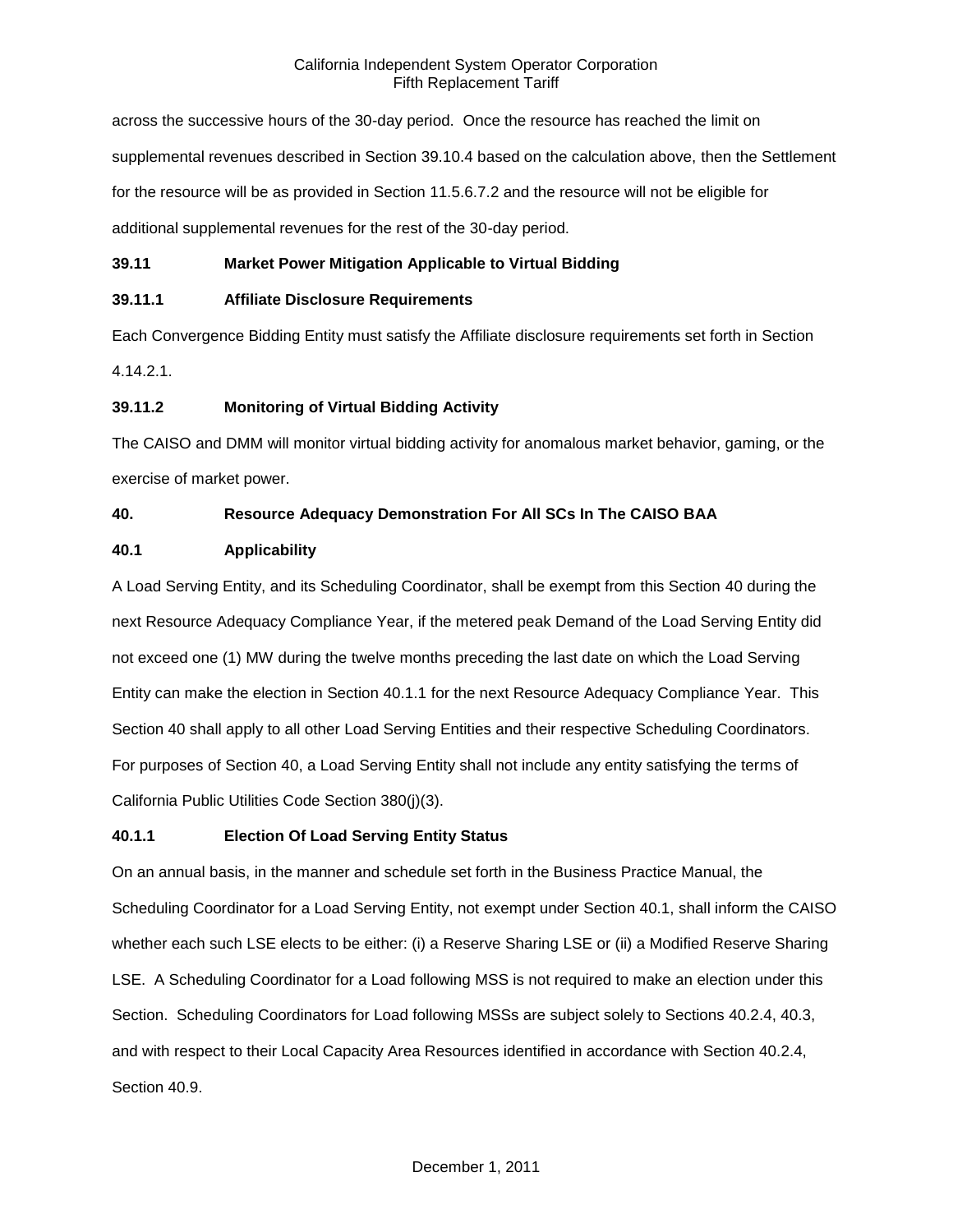The CAISO may confirm with the CPUC, Local Regulatory Authority, or federal agency, as applicable, the accuracy of the election by the Scheduling Coordinator for any LSE under its respective jurisdiction, or, in the absence of any election by the Scheduling Coordinator, the desired election for any LSE under its jurisdiction. The determination of the CPUC, Local Regulatory Authority, or federal agency will be deemed binding by the CAISO on the Scheduling Coordinator and the LSE. If the Scheduling Coordinator and CPUC, Local Regulatory Authority, or federal agency, as appropriate, fail to make the election on behalf of an LSE in accordance with the Business Practice Manual, the LSE shall be deemed a Reserve Sharing LSE.

# **40.2 Information Requirements For Resource Adequacy Programs**

# **40.2.1 Reserve Sharing LSEs**

# **40.2.1.1 Requirements for CPUC Load Serving Entities Electing Reserve Sharing LSE Status**

- (a) The Scheduling Coordinator for a CPUC Load Serving Entity electing Reserve Sharing LSE status must provide the CAISO with all information or data to be provided to the CAISO as required by the CPUC and pursuant to the schedule adopted by the CPUC.
- (b) Where the information or data provided to the CAISO under Section 40.2.1.1(a) does not include Reserve Margin(s), then the provisions of Section 40.2.2.1(b) shall apply.
- (c) Where the information or data provided to the CAISO under Section 40.2.1.1(a) does not include criteria for determining qualifying resource types and their Qualifying Capacity, then the provisions of Section 40.8 shall apply.
- (d) Where the information or data provided to the CAISO under Section 40.2.1.1(a) does not include annual and monthly Demand Forecast requirements, then the provisions of Section 40.2.2.3 shall apply.
- (e) Where the information or data provided to the CAISO under Section 40.2.1.1(a) does not include annual and monthly Resource Adequacy Plan requirements, then Section 40.2.2.4 shall apply.

### **40.2.2 Non-CPUC LSEs Electing Reserve Sharing LSE Status**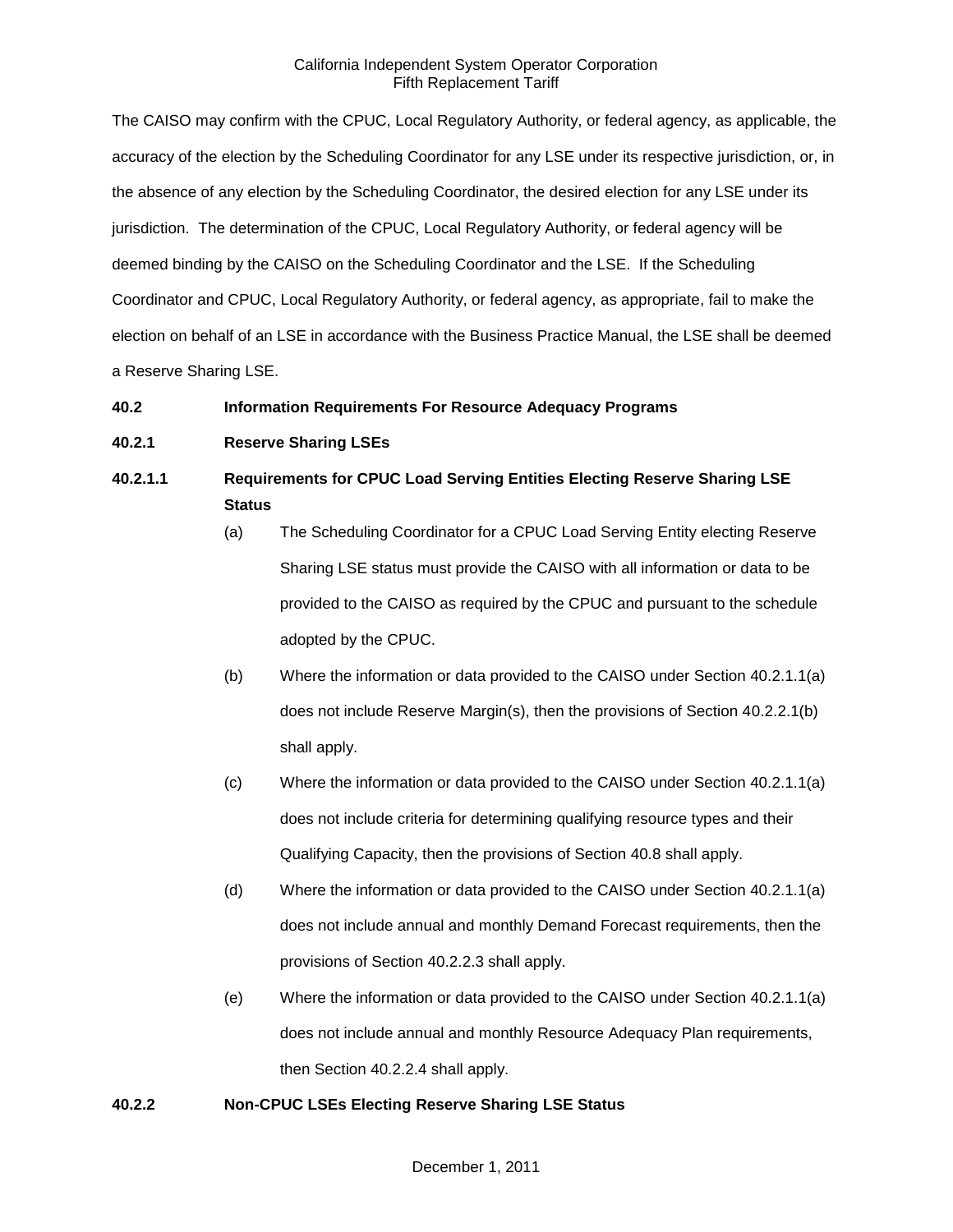# **40.2.2.1 Reserve Margin**

- (a) The Scheduling Coordinator for a Non-CPUC Load Serving Entity electing Reserve Sharing LSE status must provide the CAISO with the Reserve Margin(s) adopted by the appropriate Local Regulatory Authority or federal agency for use in the annual Resource Adequacy Plan and monthly Resource Adequacy Plans listed as a percentage of the Demand Forecasts developed in accordance with Section 40.2.2.3.
- (b) For the Scheduling Coordinator for a Non-CPUC Load Serving Entity for which the appropriate Local Regulatory Authority or federal agency has not established a Reserve Margin(s) or a CPUC Load Serving Entity subject to Section 40.2.1.1(b) that has elected Reserve Sharing LSE status, the Reserve Margin for each month shall be no less than fifteen percent (15%) of the LSE's peak hourly Demand for the applicable month, as determined by the Demand Forecasts developed in accordance with Section 40.2.2.3.

### **40.2.2.2 Qualifying Capacity Criteria**

The Scheduling Coordinator for a Non-CPUC Load Serving Entity electing Reserve Sharing LSE status must provide the CAISO with a description of the criteria adopted by the Local Regulatory Authority or federal agency for determining qualifying resource types and the Qualifying Capacity from such resources and any modifications thereto as they are implemented from time to time. The Reserve Sharing LSE may elect to utilize the criteria set forth in Section 40.8.

### **40.2.2.3 Demand Forecasts**

The Scheduling Coordinator for a Non-CPUC Load Serving Entity or CPUC Load Serving Entity subject to Section 40.2.1.1(b) electing Reserve Sharing LSE status must provide annual and monthly Demand Forecasts on the schedule and in the reporting format(s) set forth in the Business Practice Manual. The annual and monthly Demand Forecasts shall utilize the annual and monthly coincident peak Demand determinations provided by the California Energy Commission for such Load Serving Entity, which will be calculated from the Demand Forecast information submitted to the California Energy Commission by each Reserve Sharing LSE; or (ii) if the California Energy Commission does not produce coincident peak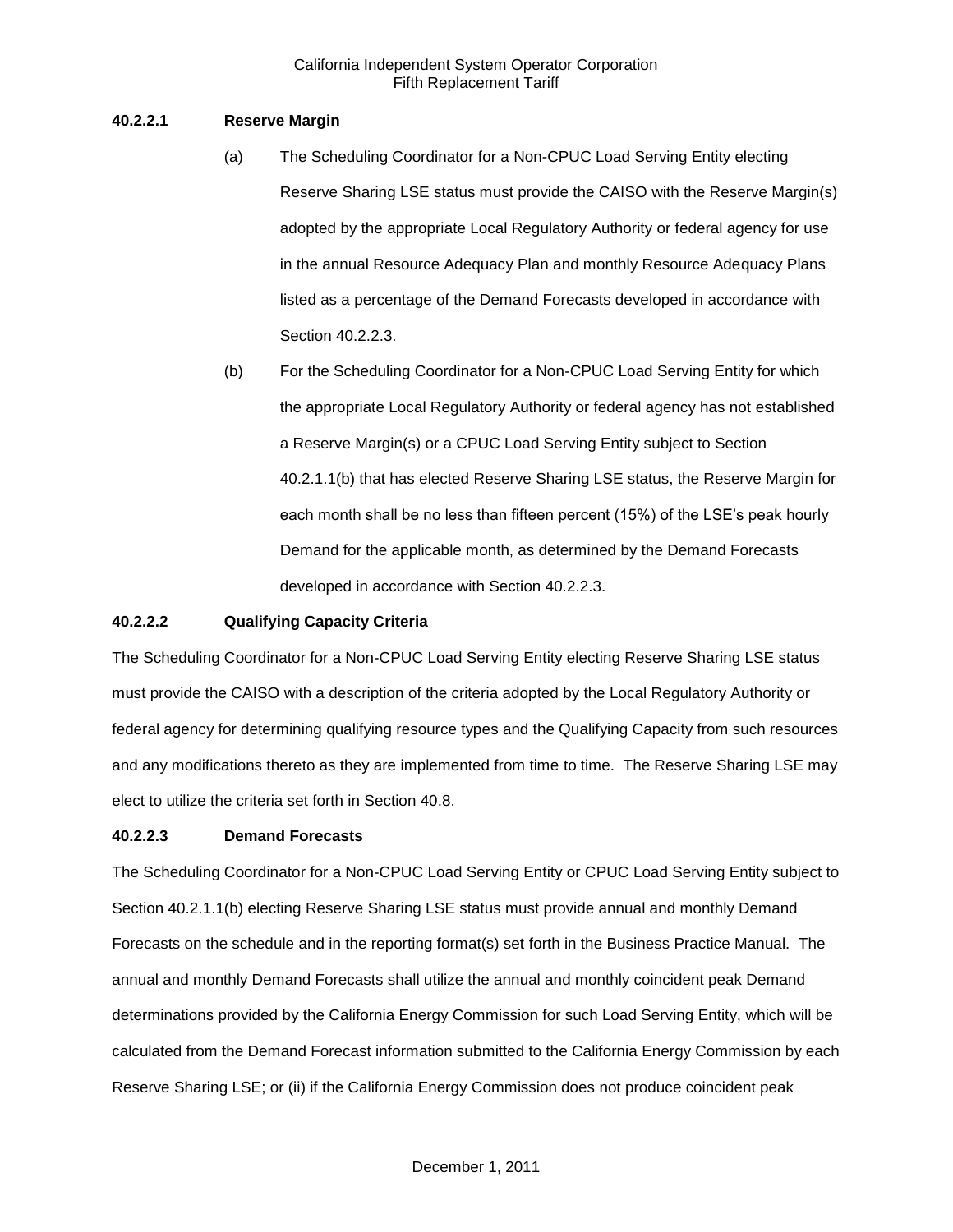Demand Forecasts for the Load Serving Entity, the annual and monthly coincident peak Demand Forecasts produced by the CAISO for such Load Serving Entity in accordance with its Business Practice Manual. Scheduling Coordinators must provide data and information, as may be requested by the CAISO, necessary to develop or support the Demand Forecasts required by this Section.

## **40.2.2.4 Annual and Monthly Resource Adequacy Plans**

The Scheduling Coordinator for a Non-CPUC Load Serving Entity or a CPUC Load Serving Entity subject to Section 40.2.1.1(b) electing Reserve Sharing LSE status must provide annual and monthly Resource Adequacy Plans for such Load Serving Entity, on a schedule and in the reporting format(s) set forth in the Business Practice Manual. The annual Resource Adequacy Plan must, at a minimum, set forth the Local Capacity Area Resources, if any, procured by the Load Serving Entity as described in Section 40.3. The monthly Resource Adequacy Plan should identify all resources, including Local Capacity Area Resources, the Load Serving Entity will rely upon to satisfy the applicable month's peak hour Demand of the Load Serving Entity as determined by the Demand Forecasts developed in accordance with Section 40.2.2.3 and applicable Reserve Margin. Resource Adequacy Plans must utilize the Net Qualifying Capacity requirements of Section 40.4.

### **40.2.3 Modified Reserve Sharing LSEs**

### **40.2.3.1 Reserve Margin**

- (a) The Scheduling Coordinator for a Load Serving Entity electing Modified Reserve Sharing LSE status must provide the CAISO with the Reserve Margin(s) adopted by the CPUC, Local Regulatory Authority, or federal agency, as appropriate, for use in the annual Resource Adequacy Plan and monthly Resource Adequacy Plans listed as a percentage of the Demand Forecasts developed in accordance with Section 40.2.3.3.
- (b) For the Scheduling Coordinator for a Load Serving Entity electing Modified Reserve Sharing LSE status for which the CPUC, Local Regulatory Authority, or federal agency, as appropriate, has not established a Reserve Margin, the Reserve Margin shall be no less than fifteen percent (15%) of the applicable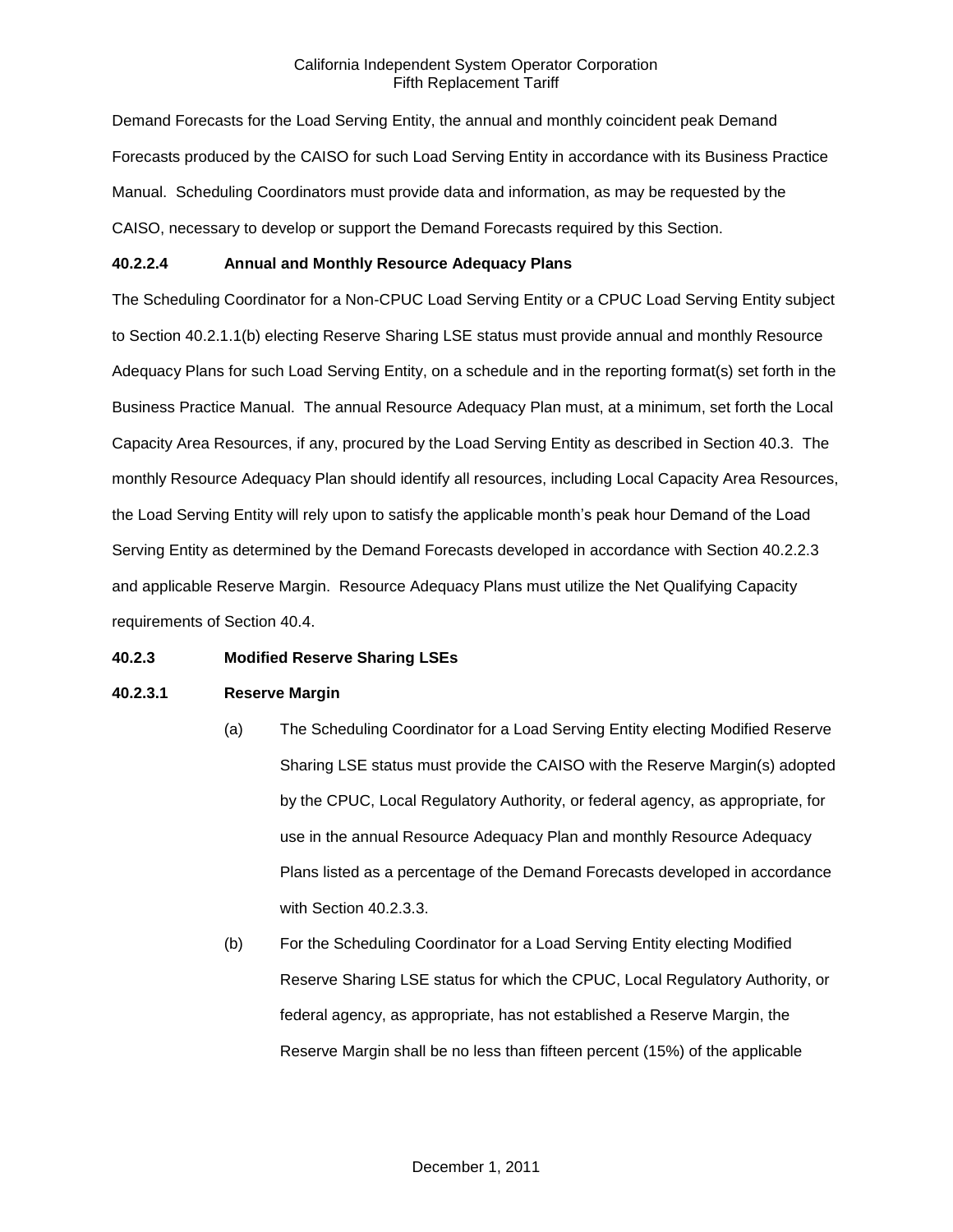month's peak hour Demand of the Load Serving Entity, as determined by the Demand Forecasts developed in accordance with Section 40.2.3.3.

### **40.2.3.2 Qualifying Capacity**

The Scheduling Coordinator for a Load Serving Entity electing Modified Reserve Sharing LSE status must provide the CAISO with a description of the criteria for determining qualifying resource types and the Qualifying Capacity from such resources and any modifications thereto as they are implemented from time to time. The Modified Reserve Sharing LSE may elect to utilize the criteria set forth in Section 40.8.

#### **40.2.3.3 Demand Forecasts**

- (a) The Scheduling Coordinator for a Load Serving Entity electing Modified Reserve Sharing LSE status must provide annual and monthly Demand Forecasts on the schedule and in the reporting format(s) set forth in the Business Practice Manual. The annual and monthly Demand Forecasts shall utilize the annual and monthly coincident peak Demand determinations provided by the California Energy Commission for such Load Serving Entity, which will be calculated from Demand Forecast data submitted to the California Energy Commission by each Modified Reserve Sharing LSE; or (ii) if the California Energy Commission does not produce coincident peak Demand Forecasts for the Load Serving Entity, the annual and monthly coincident peak Demand Forecasts produced by the CAISO for such Load Serving Entity in accordance with its Business Practice Manual. Scheduling Coordinators must provide data and information, as may be requested by the CAISO, to develop or support the Demand Forecast required by this Section 40.2.3.3(b).
- (b) The Scheduling Coordinator for a Load Serving Entity electing Modified Reserve Sharing LSE status must submit, on the schedule and in the reporting format set forth in the Business Practice Manual, hourly Demand Forecasts for each Trading Hour of the next Trading Day for each Modified Reserve Sharing LSE represented. The Scheduling Coordinator for a Load Serving Entity electing Modified Reserve Sharing LSE status must provide data or supporting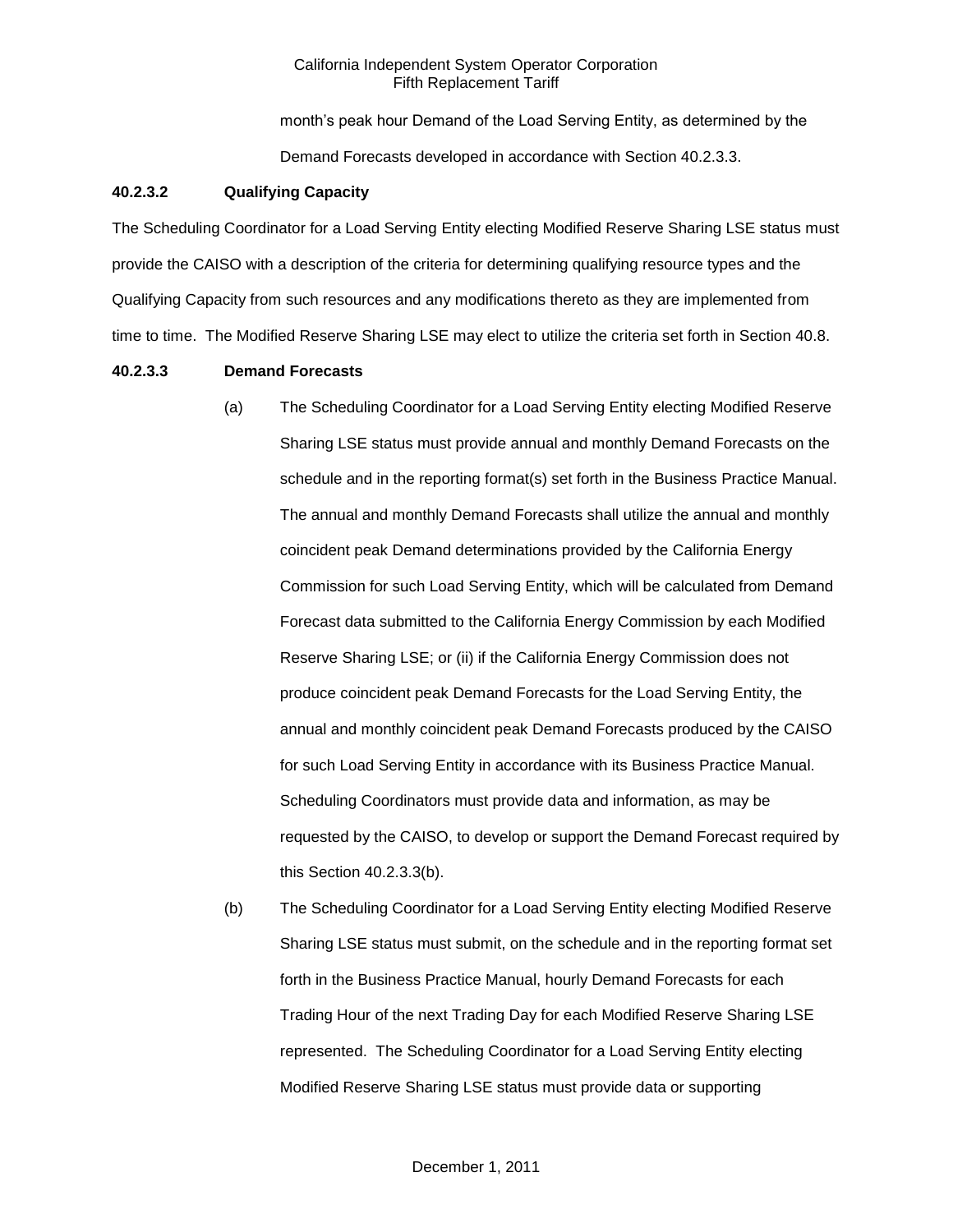information, as requested by the CAISO, for the Demand Forecasts required by this Section 40.2.3.3(b) for each Modified Reserve Sharing LSE served by the Scheduling Coordinator and a description of the criteria upon which the Demand Forecast was developed, and any modifications thereto as they are implemented from time to time.

# **40.2.3.4 Annual and Monthly Resource Adequacy Plans**

The Scheduling Coordinator for a Load Serving Entity electing Modified Reserve Sharing LSE status must provide annual and monthly Resource Adequacy Plans, on a schedule and in the reporting format(s) set forth in the Business Practice Manual, for each Modified Reserve Sharing LSE served by the Scheduling Coordinator. The annual Resource Adequacy Plan must, at a minimum, set forth the Local Capacity Area Resources, if any, procured by the Modified Reserve Sharing LSE as described in Section 40.3. The monthly Resource Adequacy Plan must identify the resources the Modified Reserve Sharing LSE will rely upon to satisfy its forecasted monthly Demand and Reserve Margin as set forth in Section 40.2.3.1, for the relevant reporting period and must utilize the Net Qualifying Capacity requirements of Section 40.4.

### **40.2.4 Load Following MSS**

A Scheduling Coordinator for a Load following MSS must provide an annual Resource Adequacy Plan that sets forth, at a minimum, the Local Capacity Area Resources, if any, procured by the Load following MSS as described in Section 40.3. The annual Resource Adequacy Plan shall utilize the annual coincident peak Demand determination provided by the California Energy Commission for such Load following MSS using Demand Forecast data submitted to the California Energy Commission by the Load following MSS, or, if the California Energy Commission does not produce coincident peak Demand Forecasts for the Load following MSS, the annual coincident peak Demand Forecast produced by the CAISO for such Load following MSS in accordance with its Business Practice Manual using Demand Forecast data submitted to the CAISO by the Load following MSS. The Local Capacity Area Resources identified by the annual Resource Adequacy Plan submitted by the Load following MSS shall be subject to the Availability Standards, Non-Availability Charge, and Availability Incentive Payment specified in Section 40.9.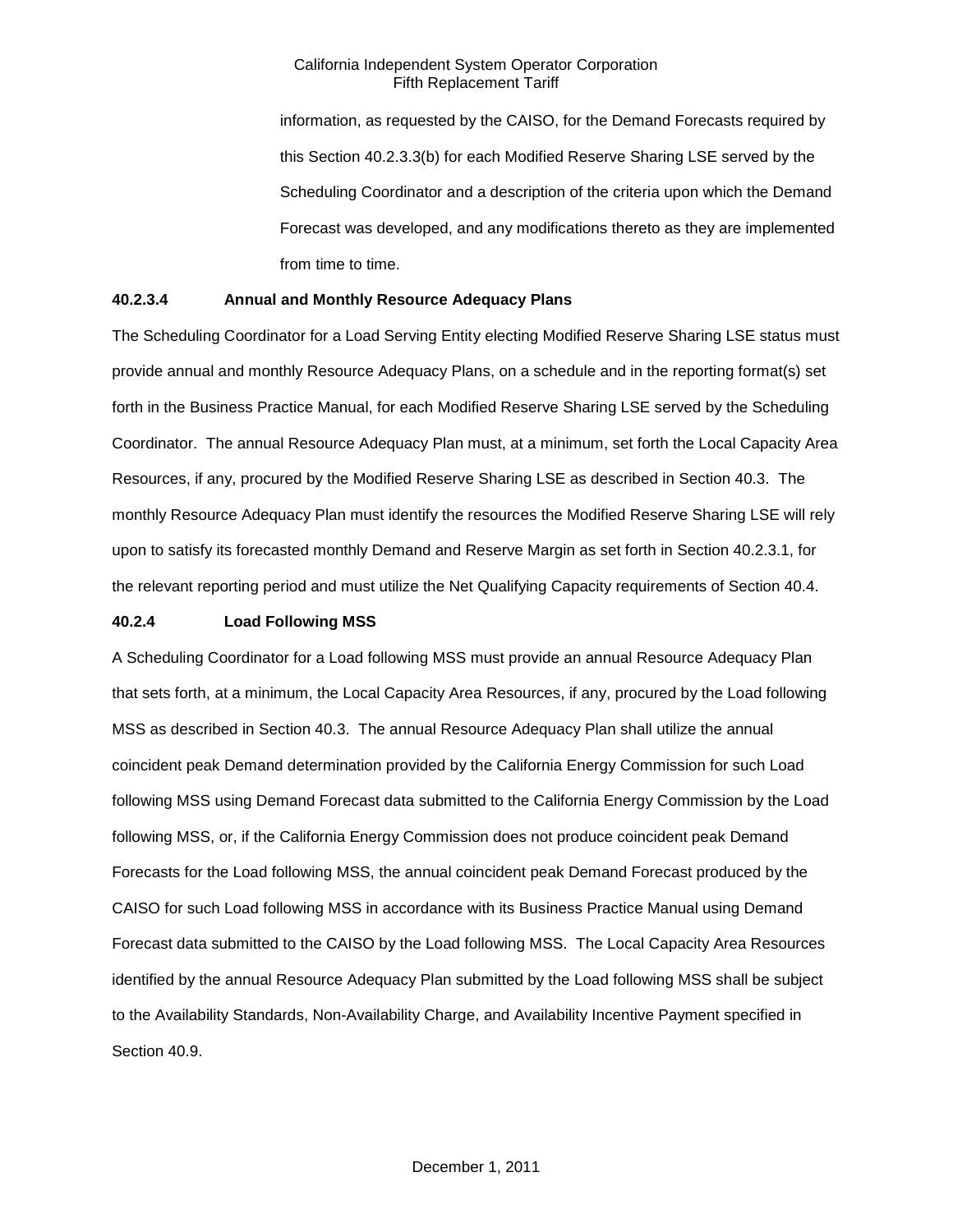# **40.3 Local Capacity Area Resource Requirements For SCs For LSEs**

## **40.3.1 Local Capacity Technical Study**

On an annual basis, pursuant to the schedule set forth in the Business Practice Manual, the CAISO will, perform, and publish on the CAISO Website the Local Capacity Technical Study. The Local Capacity Technical Study shall identify Local Capacity Areas, determine the minimum amount of Local Capacity Area Resources in MW that must be available to the CAISO within each identified Local Capacity Area, and identify the Generating Units within each identified Local Capacity Area. The CAISO shall collaborate with the CPUC, Local Regulatory Authorities within the CAISO Balancing Authority Area, federal agencies, and Market Participants to ensure that the Local Capacity Technical Study is performed in accordance with this Section 40.3 and to establish for inclusion in the Business Practice Manual other parameters and assumptions applicable to the Local Capacity Technical Study and a schedule that provides for: (i) reasonable time for review of a draft Local Capacity Technical Study, (ii) reasonable time for Participating TOs to propose operating solutions, and (iii) release of the final Local Capacity Technical Study no later than 120 days prior to the date annual Resource Adequacy Plans must be submitted under this Section 40.

### **40.3.1.1 Local Capacity Technical Study Criteria**

The Local Capacity Technical Study will determine the minimum amount of Local Capacity Area Resources needed to address the Contingencies identified in Section 40.3.1.2. In performing the Local Capacity Technical Study, the CAISO will apply those methods for resolving Contingencies considered appropriate for the performance level that corresponds to a particular studied Contingency, as provided in NERC Reliability Standards TPL-001-0, TPL-002-0, TPL-003-0, and TPL-004-0, as augmented by CAISO Reliability Criteria in accordance with the Transmission Control Agreement and Section 24.2.1. The CAISO Reliability Criteria shall include:

> (1) Time Allowed for Manual Readjustment: This is the amount of time required for the Operator to take all actions necessary to prepare the system for the next Contingency. This time should not be less than thirty (30) minutes.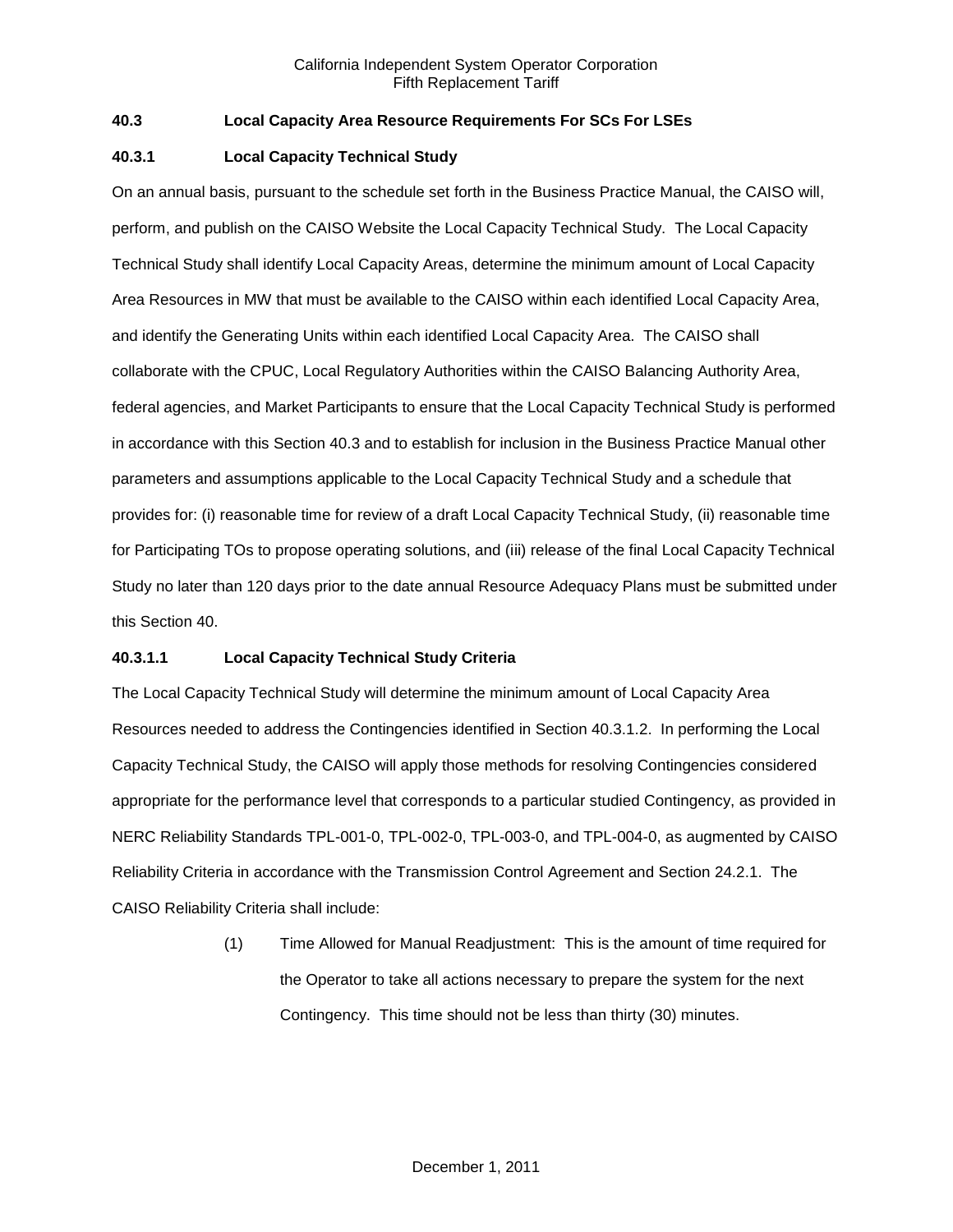(2) No voltage collapse or dynamic instability shall be allowed for a Contingency in

Category D – extreme event (any B1-4 system readjusted (Common Mode) L-2),

as listed in Section 40.3.1.2.

# **40.3.1.2 Local Capacity Technical Study Contingencies.**

| The Local Capacity Technical Study shall assess the following |
|---------------------------------------------------------------|
| Contingencies:                                                |
| <b>Contingency Component(s)</b>                               |
| <b>NERC/WECC Performance Level A - No Contingencies</b>       |
| NERC/WECC Performance Level B - Loss of a single element      |
| 1. Generator (G-1)                                            |
| 2. Transmission Circuit (L-1)                                 |
| 3. Transformer (T-1)                                          |
| 4. Single Pole (dc) Line                                      |
| 5. G-1 system readjusted L-1                                  |
| NERC/WECC Performance Level C - Loss of two or more elements  |
| 3. L-1 system readjusted G-1                                  |
| 3. G-1 system readjusted T-1 or T-1 system readjusted G-1     |
| 3. L-1 system readjusted T-1 or T-1 system readjusted L-1     |
| 3. G-1 system readjusted G-1                                  |
| 3. L-1 system readjusted L-1                                  |
| 4. Bipolar (dc) Line                                          |
| 5. Two circuits (Common Mode) L-2                             |
| WECC-S3. Two generators (Common Mode) G-2                     |
| D - Extreme event - loss of two or more elements              |
| Any B1-4 system readjusted (Common Mode) L-2                  |
|                                                               |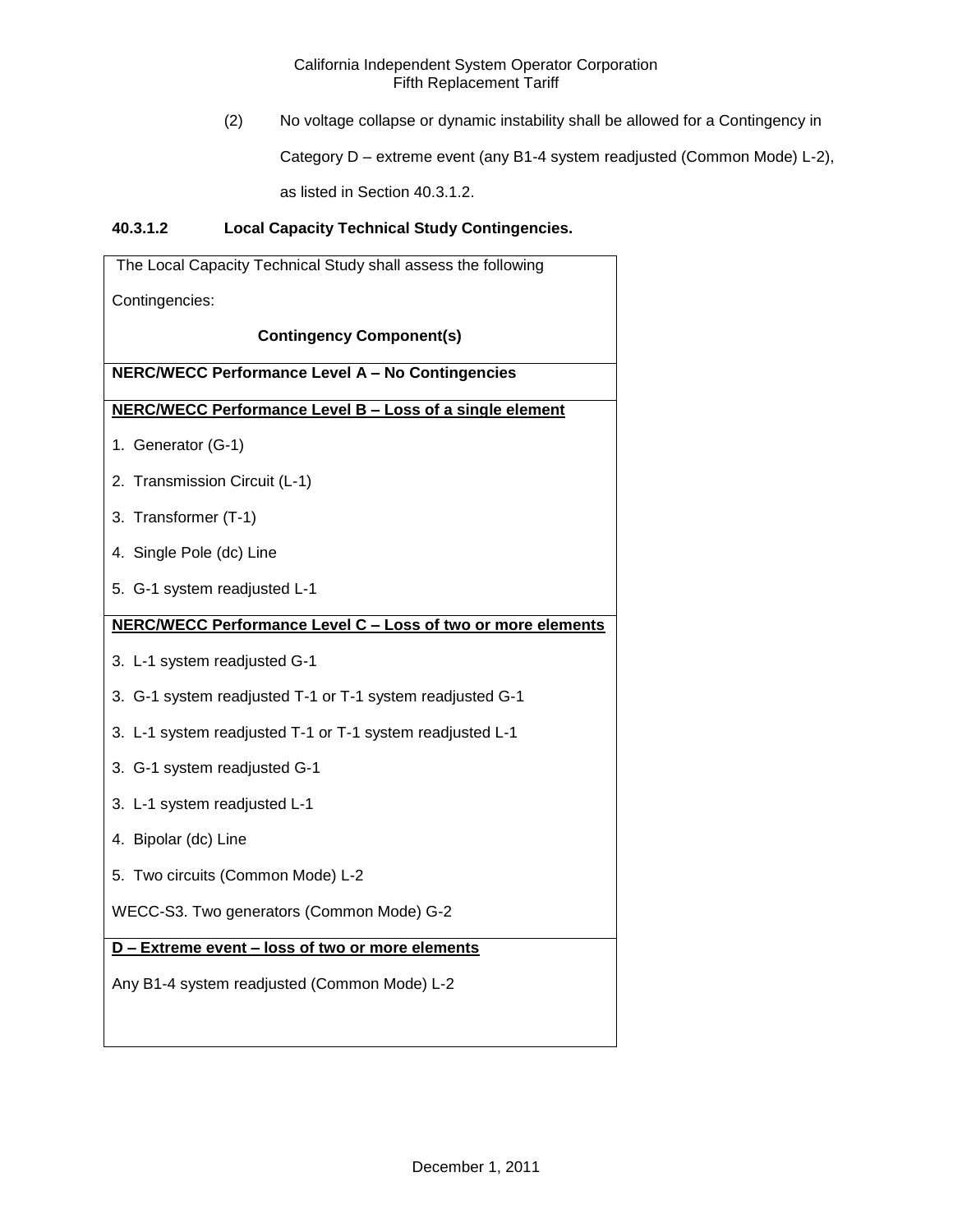# **40.3.2 Allocation Of Local Capacity Area Resource Obligations**

The CAISO will allocate responsibility for Local Capacity Area Resources to Scheduling Coordinators for Load Serving Entities in the following sequential manner:

- (a) The responsibility for the aggregate Local Capacity Area Resources required for all Local Capacity Areas within each TAC Area as determined by the Local Capacity Technical Study will be allocated to all Scheduling Coordinators for Load Serving Entities that serve Load in the TAC Area in accordance with the Load Serving Entity's proportionate share of the LSE's TAC Area Load at the time of the CAISO's annual coincident peak Demand set forth in the annual peak Demand Forecast for the next Resource Adequacy Compliance Year as determined by the California Energy Commission. Expressed as a formula, the allocation of Local Area Capacity Resource obligations will be as follows: (∑ Local Capacity Area MW in TAC Area from the Local Capacity Technical Study) \* (LSE Demand in TAC Area at CAISO annual coincident peak Demand)/(Total TAC Area Demand at the time of CAISO annual coincident peak Demand). This will result in a MW responsibility for each Load Serving Entity for each TAC Area in which the LSE serves Load. The LSE may meet its MW responsibility, as assigned under this Section, for each TAC Area in which the LSE serves Load by procurement of that MW quantity in any Local Capacity Area in the TAC Area.
- (b) For Scheduling Coordinators for Non-CPUC Load Serving Entities, the Local Capacity Area Resource obligation will be allocated based on Section 40.3.2(a) above.
- (c) For Scheduling Coordinators for CPUC Load Serving Entities, the CAISO will allocate the Local Capacity Area Resource obligation based on an allocation methodology, if any, adopted by the CPUC. However, if the allocation methodology adopted by the CPUC does not fully allocate the total sum of each CPUC Load Serving Entity's proportionate share calculated under Section 40.3.2(a), the CAISO will allocate the difference to all Scheduling Coordinators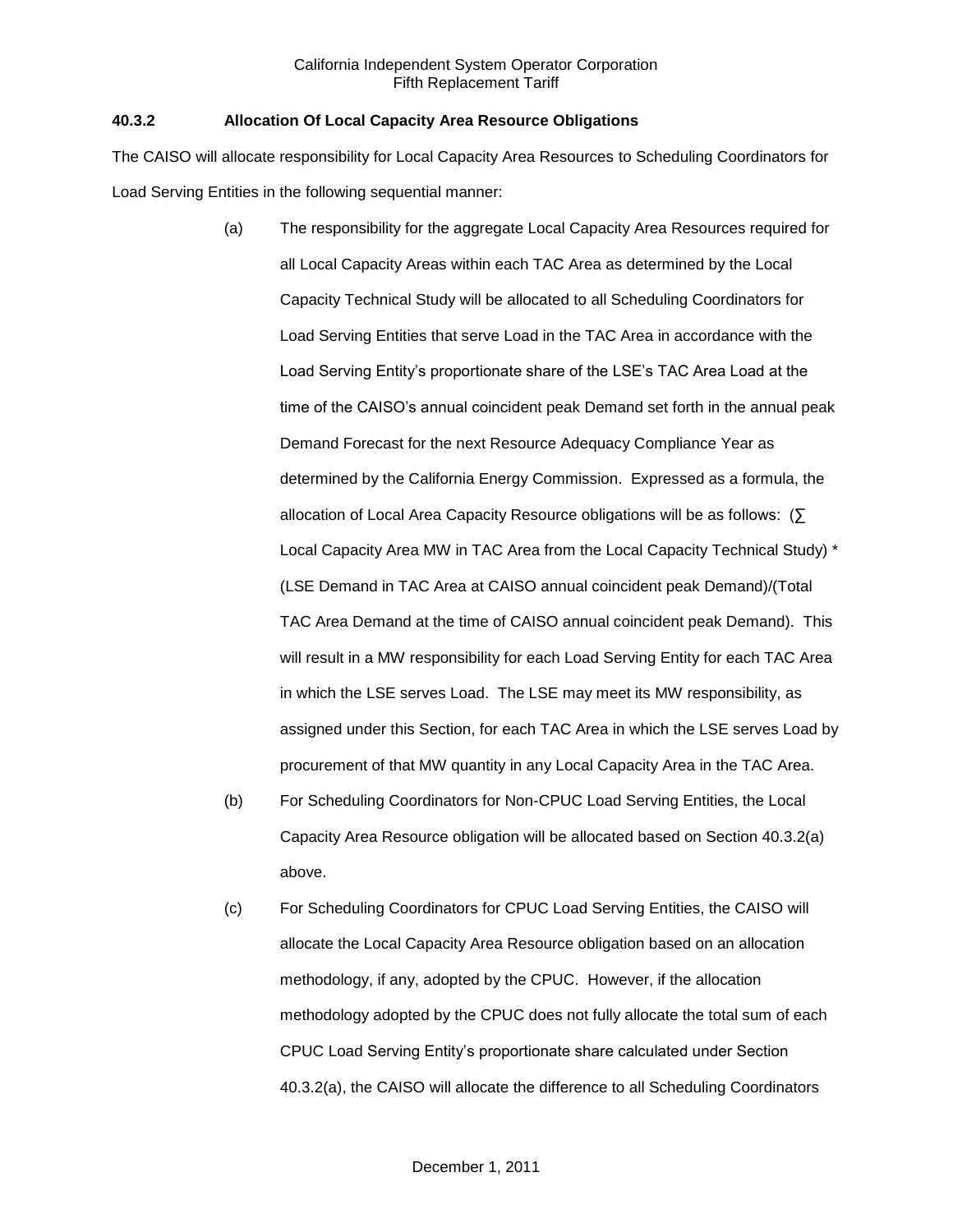for CPUC Load Serving Entities in accordance with their proportionate share calculated under 40.3.2(a). If the CPUC does not adopt an allocation methodology, the CAISO will allocate Local Capacity Area Resources to Scheduling Coordinators for CPUC Load Serving Entities based on Section 40.3.2(a).

Once the CAISO has allocated the total responsibility for Local Capacity Area Resources, the CAISO will inform the Scheduling Coordinator for each LSE of the LSE's specific allocated responsibility for Local Capacity Area Resources in each TAC Area in which the LSE serves Load.

# **40.3.3 Procurement Of Local Capacity Area Resources By LSEs**

Nothing in this Section 40 obligates any Scheduling Coordinator to demonstrate on behalf of a Load Serving Entity that the Load Serving Entity has procured Local Capacity Area Resources to satisfy capacity requirements for each Local Capacity Area identified in the technical study. Scheduling Coordinators for Load Serving Entities may aggregate responsibilities for procurement of Local Capacity Area Resources. If a Load Serving Entity has procured Local Capacity Area Resources that satisfy generation capacity requirements for Local Capacity Areas, the Scheduling Coordinator for such Load Serving Entity shall include this information in its annual and monthly Resource Adequacy Plan(s).

### **40.3.4 [NOT USED]**

### **40.4 General Requirements On Resource Adequacy Resources**

### **40.4.1 Eligible Resources And Determination Of Qualifying Capacity**

The CAISO shall use the criteria provided by the CPUC or Local Regulatory Authority to determine and verify, if necessary, the Qualifying Capacity of all Resource Adequacy Resources; however, to the extent a resource is listed by one or more Scheduling Coordinators in their Resource Adequacy Plans, which apply the criteria of more than one Local Regulatory Authority that leads to conflicting Qualifying Capacity values for that resource, the CAISO will accept the methodology that results in the highest Qualifying Capacity value. Only if the CPUC, Local Regulatory Authority, or federal agency has not established any Qualifying Capacity criteria, or chooses to rely on the criteria in this CAISO Tariff, will the provisions of Section 40.8 apply.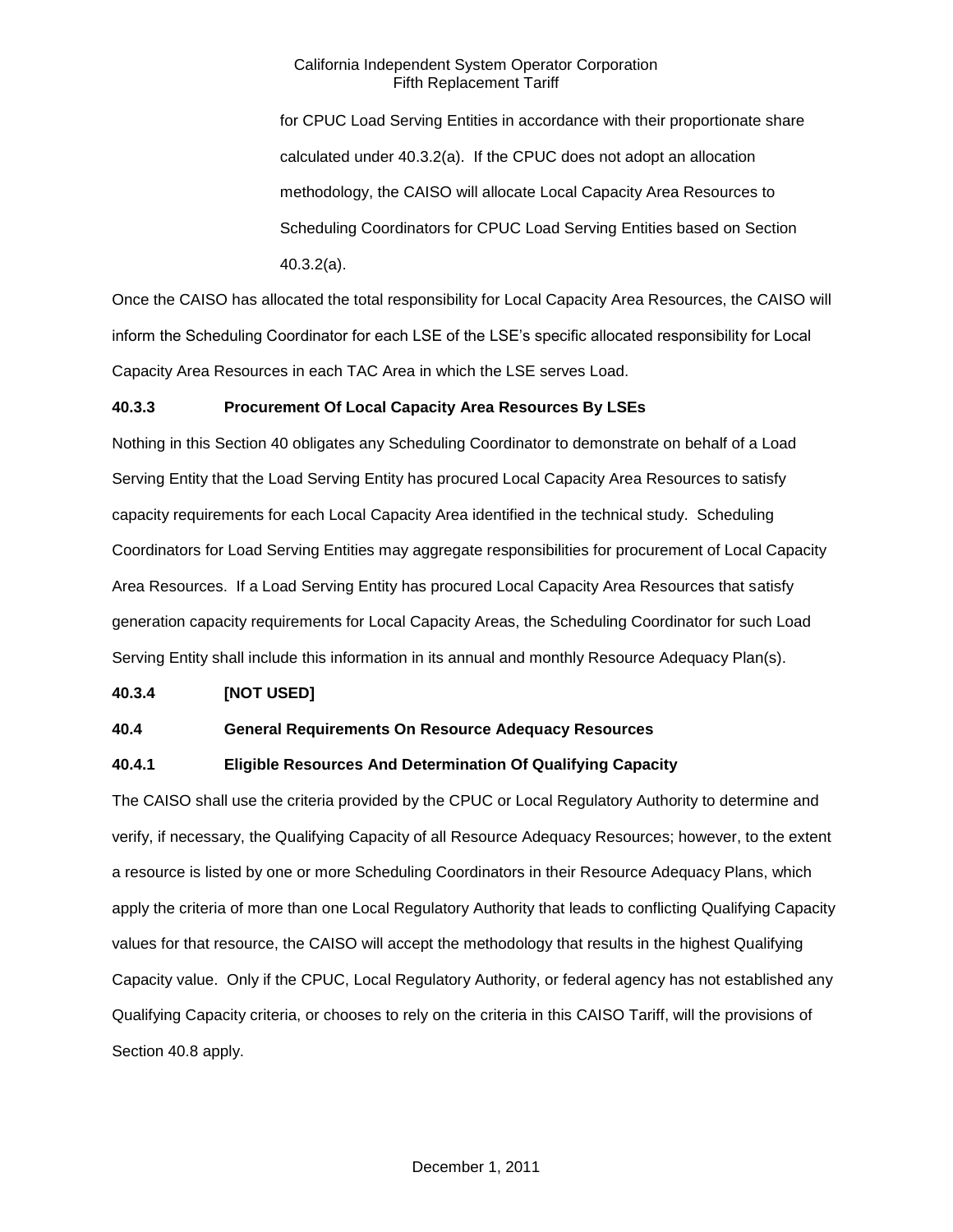# **40.4.2 Net Qualifying Capacity Report**

The CAISO shall produce an annual report posted to the CAISO Website on the schedule set forth in the Business Practice Manual that sets forth the Net Qualifying Capacity of all Participating Generators. All other Resource Adequacy Resources may be included in the annual report under Section 40.4.2 upon their request. The Net Qualifying Capacity of any resource included in the annual report, once posted to the CAISO Website, shall not be reduced by the CAISO for the next Resource Adequacy Compliance Year. Any change proposed to be made to a Net Qualifying Capacity value for a resource included in a prior annual report shall be explained, and any test results or analyses underlying the change provided, to the Scheduling Coordinator within ten (10) days of the CAISO's determination that a change to the resource's Net Qualifying Capacity is appropriate, which also must be at least fifteen (15) days prior to the posting on the CAISO Website of the annual report. Any disputes as to the CAISO's determination regarding Net Qualifying Capacity shall be subject to the CAISO ADR Procedures.

# **40.4.3 General Qualifications For Supplying Net Qualifying Capacity**

Resource Adequacy Resources included in a Resource Adequacy Plan submitted by a Scheduling Coordinator on behalf of a Load Serving Entity serving Load in the CAISO Balancing Authority Area must:

- (1) Be available for testing by the CAISO to validate Qualifying Capacity, which can be no less than a resource's PMin even if the resource's contractual Resource Adequacy Capacity is less than its PMin, and determine Net Qualifying Capacity for the next Resource Adequacy Compliance Year;
- (2) Provide any information requested by the CAISO to apply the performance criteria to be adopted by the CAISO pursuant to Section 40.4.5;
- (3) Submit Bids into the CAISO Markets as required by this CAISO Tariff;
- (4) Be in compliance, as of the date that the CAISO performs any testing or otherwise determines Net Qualifying Capacity for the next Resource Adequacy Compliance Year, with the criteria for Qualifying Capacity established by the CPUC, relevant Local Regulatory Authority, or federal agency and provided to the CAISO; and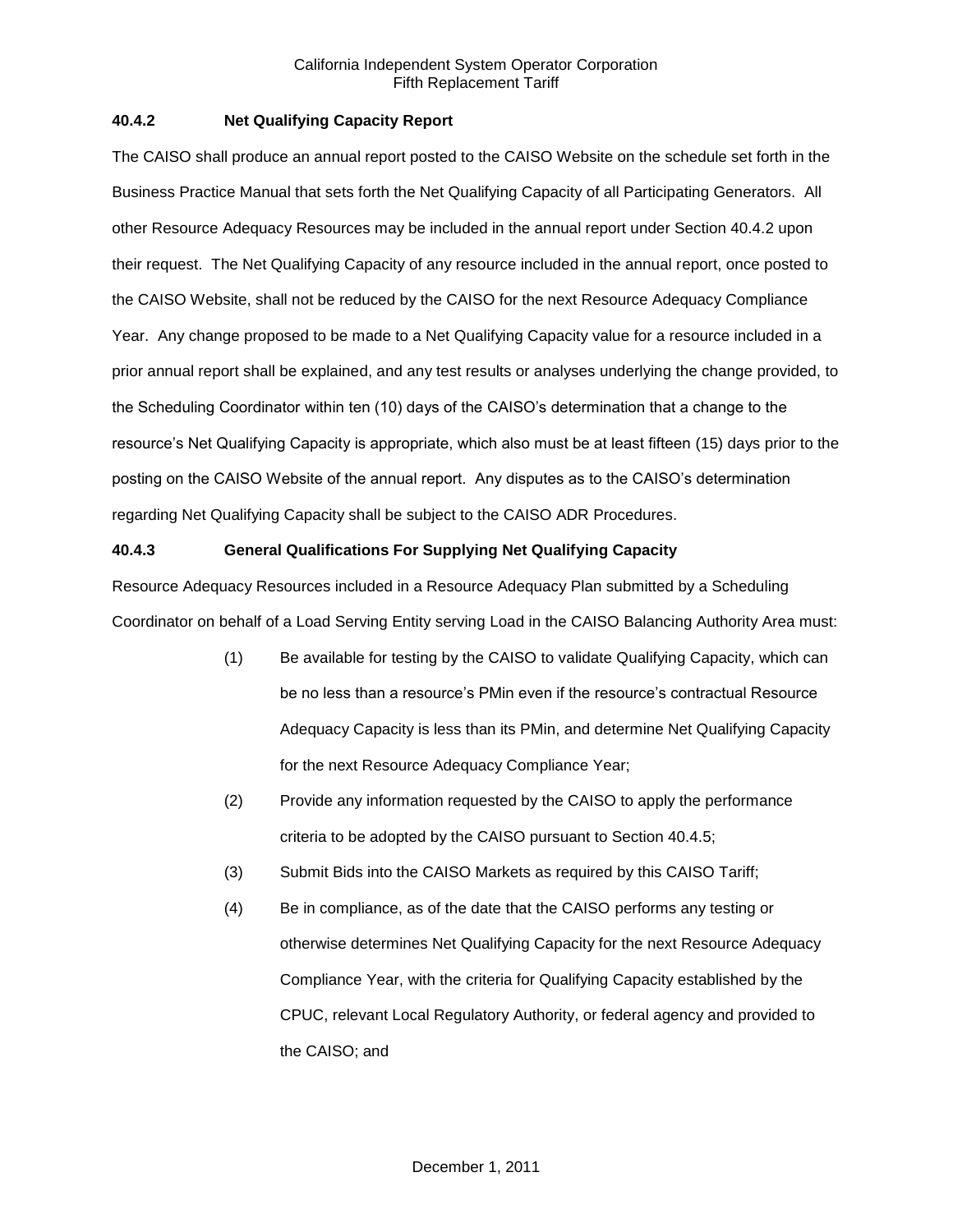- (5) Be subject to Sanctions for non-performance as specified in the CAISO Tariff; and
- (6) For a resource with contractual Resource Adequacy Capacity less than PMin, make the PMin available to the CAISO for commitment or dispatch at PMin, subject to Section 11.8 provisions for Bid Cost Recovery, so that the resource's Resource Adequacy Capacity can be utilized as required by this CAISO Tariff.

# **40.4.4 Reductions For Testing**

In accordance with the procedures specified in the Business Practice Manual, the Generating Unit of a Participating Generator or other Generating Units, System Units or Loads of Participating Loads or Proxy Demand Resources included in a Resource Adequacy Plan submitted by a Scheduling Coordinator on behalf of a Load Serving Entity can have its Qualifying Capacity reduced, for purposes of the Net Qualifying Capacity annual report under Section 40.4.2 for the next Resource Adequacy Compliance Year, if a CAISO testing program determines that it is not capable of supplying the full Qualifying Capacity amount.

### **40.4.5 Reductions For Performance Criteria**

No later than 12 months after the effective date of this Section 40, the CAISO will issue a report outlining a proposal with respect to performance criteria for Resource Adequacy Resources. The CAISO will collaborate with the CPUC and other Local Regulatory Authorities to develop the performance criteria to be submitted to FERC. The Scheduling Coordinator for a Resource Adequacy Resource shall provide or make available to the CAISO, subject to the confidentiality provisions of this CAISO Tariff, all documentation requested by the CAISO to determine, develop or implement the performance criteria, including, but not limited to, NERC Generating Availability Data System data.

### **40.4.6 Reductions For Deliverability**

### **40.4.6.1 Deliverability Within the CAISO Balancing Authority Area**

In order to determine Net Qualifying Capacity from Resource Adequacy Resources subject to this Section 40.4, the CAISO will determine that a Resource Adequacy Resource is available to serve the aggregate of Load by means of a deliverability study. Documentation explaining the CAISO's deliverability analysis will be posted on the CAISO Website. The deliverability study will be performed annually and shall focus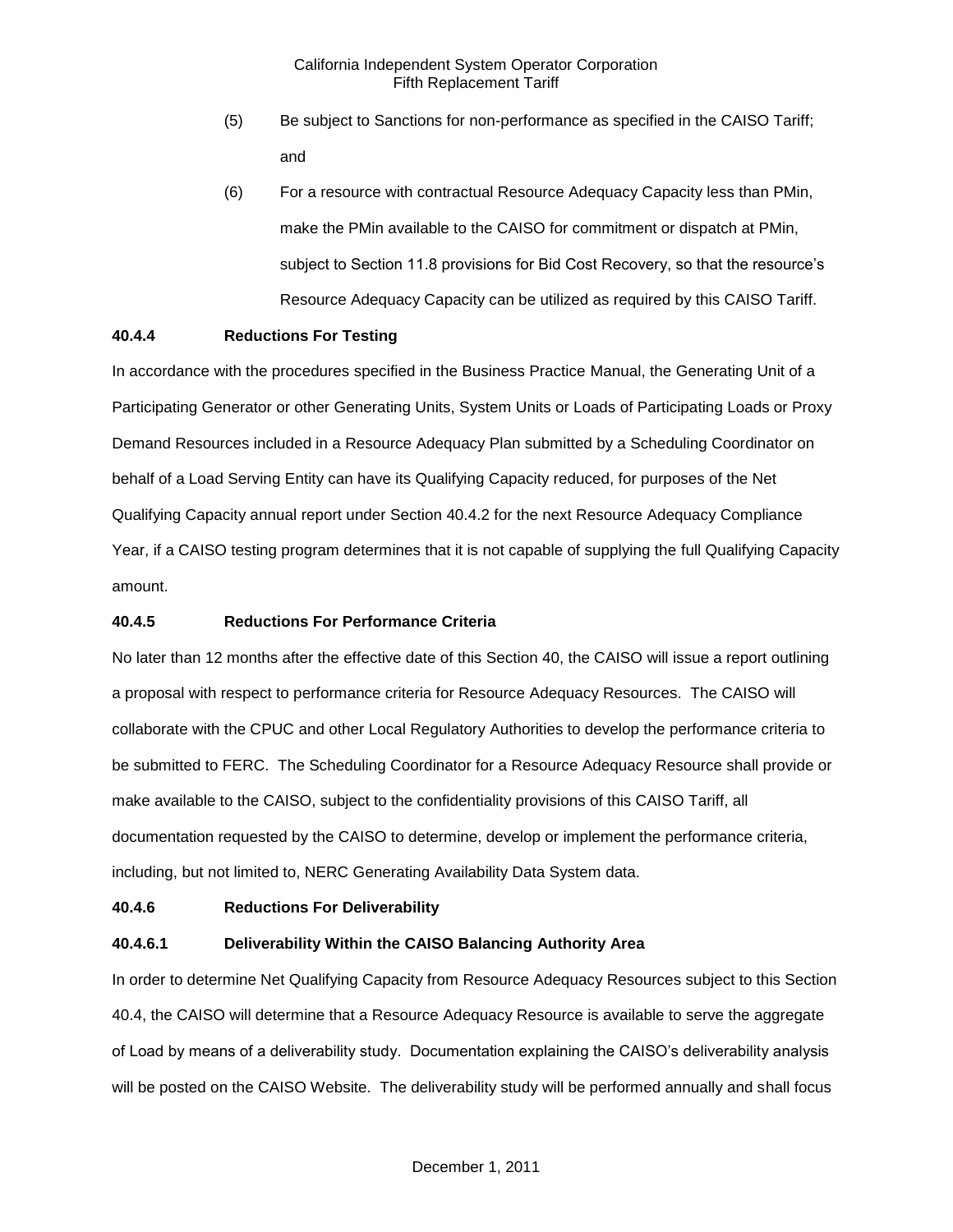on peak Demand conditions. The results of the deliverability study shall be incorporated into the Net Qualifying Capacity annual report under Section 40.4.2 and will be effective for the next Resource Adequacy Compliance Year. To the extent the deliverability study shows that the Qualifying Capacity is not deliverable to the aggregate of Demand under the conditions studied, the Qualifying Capacity of the Resource Adequacy Resource will be reduced on a MW basis for the capacity that is undeliverable. Resources will be electrically grouped in a manner consistent with the CAISO Deliverability Assessment methodology posted on the CAISO Website. For Resource Adequacy Resources in the same electrical group which have identified deliverability constraints, the Qualifying Capacity of the Resource Adequacy Resources that obtained Full Capacity Deliverability Status or partial deliverability through Section 8.2 of Appendix Y to this CAISO Tariff will be reduced prior to reducing the Qualifying Capacity of those resources which were originally provided Full Capacity Deliverability Status pursuant to inclusion in an Interconnection Study Cycle under Appendix Y to this CAISO Tariff.

#### **40.4.6.2 Deliverability of Imports**

#### **40.4.6.2.1 Available Import Capability Assignment Process**

For Resource Adequacy Plans covering any period after December 31, 2007, total Available Import Capability will be assigned on an annual basis for a one-year term to Load Serving Entities serving Load in the CAISO Balancing Authority Area and other Market Participants through their respective Scheduling Coordinators, as described by the following sequence of steps. However, should the CPUC modify by decision its compliance period from January to December of the calendar year to May through April of the calendar year, the CAISO shall extend the effectiveness of the assignment for Resource Adequacy Compliance Year 2008 through April 2009.

Step 1: Determination of Maximum Import Capability on Interties into the CAISO Balancing Authority Area: The CAISO shall establish the Maximum Import Capability for each Intertie into the CAISO Balancing Authority Area, and will post those values on the CAISO Website in accordance with the schedule and process set forth in the Business Practice Manual.

Step 2: Determination of Available Import Capability by Accounting for Existing Contracts and Transmission Ownership Rights Held by Out-of- Balancing Authority Area LSEs: For each Intertie, the Available Import Capability will be determined by subtracting from the Maximum Import Capability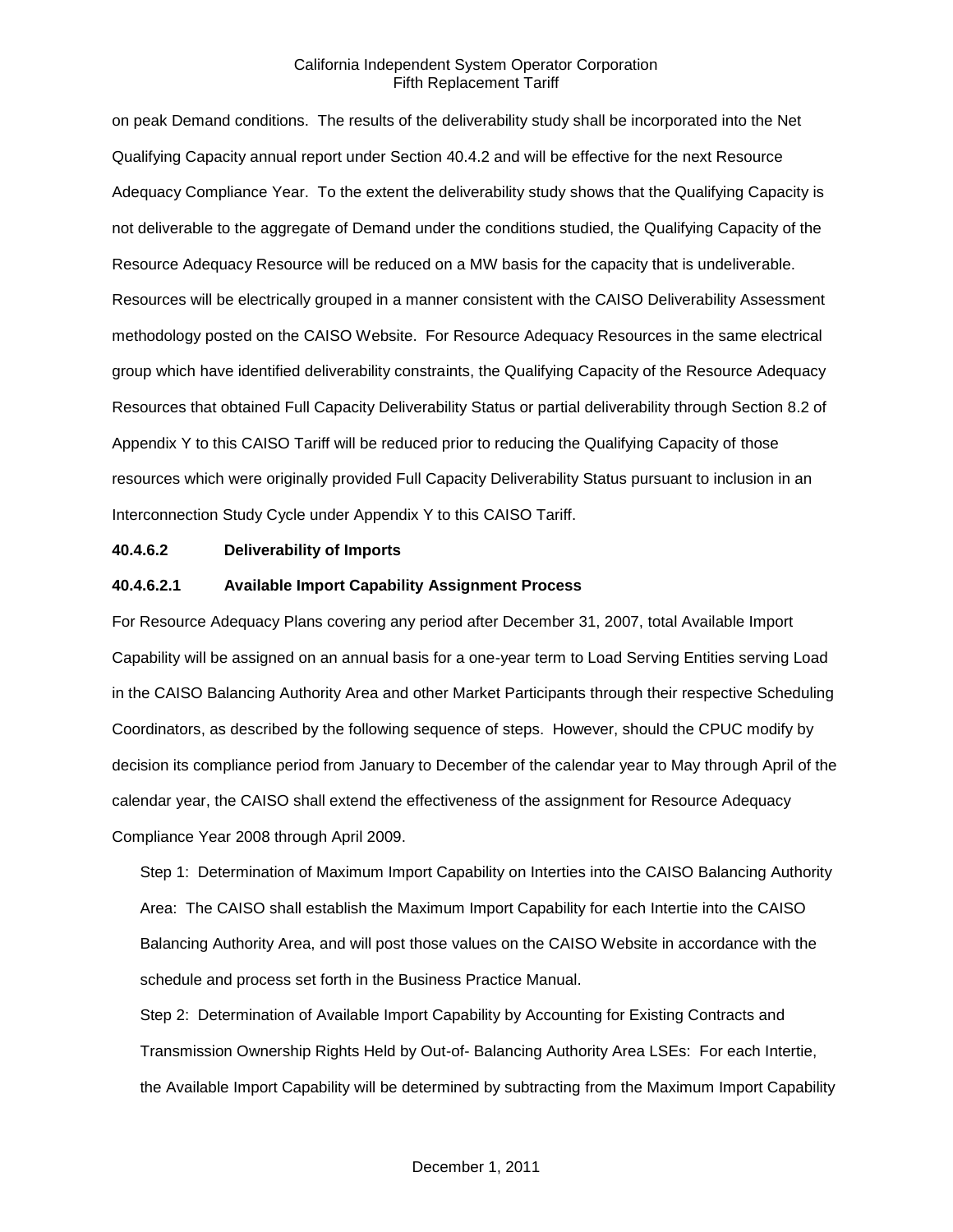established in Step 1 for each Intertie the import capability on each Intertie associated with (i) Existing Contracts and (ii) Transmission Ownership Rights held by load serving entities that do not serve Load within the CAISO Balancing Authority Area. The remaining sum of all Intertie Available Import Capability is the Total Import Capability. Total Import Capability shall be used to determine the Load Share Quantity for each Load Serving Entity that serves Load within the CAISO Balancing Authority Area.

Step 3: Determination of Existing Contract Import Capability by Accounting for Existing Contracts and Transmission Ownership Rights Held by CAISO Balancing Authority Area LSEs: From the Available Import Capability remaining on each Intertie after Step 2 above, Existing Contracts and Transmission Ownership Rights held by Load Serving Entities that serve Load within the CAISO Balancing Authority Area shall be reserved for the holders of such commitments and will not be subject to reduction under any subsequent steps in this Section. The import capability reserved pursuant to this Step 3 is the Existing Contract Import Capability.

Step 4: Assignment of Pre-RA Import Commitments: From the Available Import Capability remaining on each Intertie after reserving Existing Contract Import Capability under Step 3 above, the CAISO will assign to Load Serving Entities serving Load within the CAISO Balancing Authority Area Pre-RA Import Commitment Capability on a particular Intertie based on Pre-RA Import Commitments in effect (where a supplier has an obligation to deliver the Energy or make the capacity available) at any time during the Resource Adequacy Compliance Year for which the Available Import Capability assignment is being performed. The Pre-RA Import Commitment will be assigned to the Intertie selected by the Load Serving Entity during the Resource Adequacy Compliance Year 2007 import capability assignment process, which was required to be based on the Intertie upon which the Energy or capacity from the Pre-RA Import Commitment had been primarily scheduled or, for a Pre-RA Import Commitment without a scheduling history at the time of the Resource Adequacy Compliance Year 2007 import capability assignment process, the primary Intertie upon which the Energy or capacity was anticipated to be scheduled. To the extent a Pre-RA Import Commitment was not presented during the Resource Adequacy Compliance Year 2007 import capability assignment process, the Load Serving Entity shall select the Intertie upon which the Pre-RA Import Commitment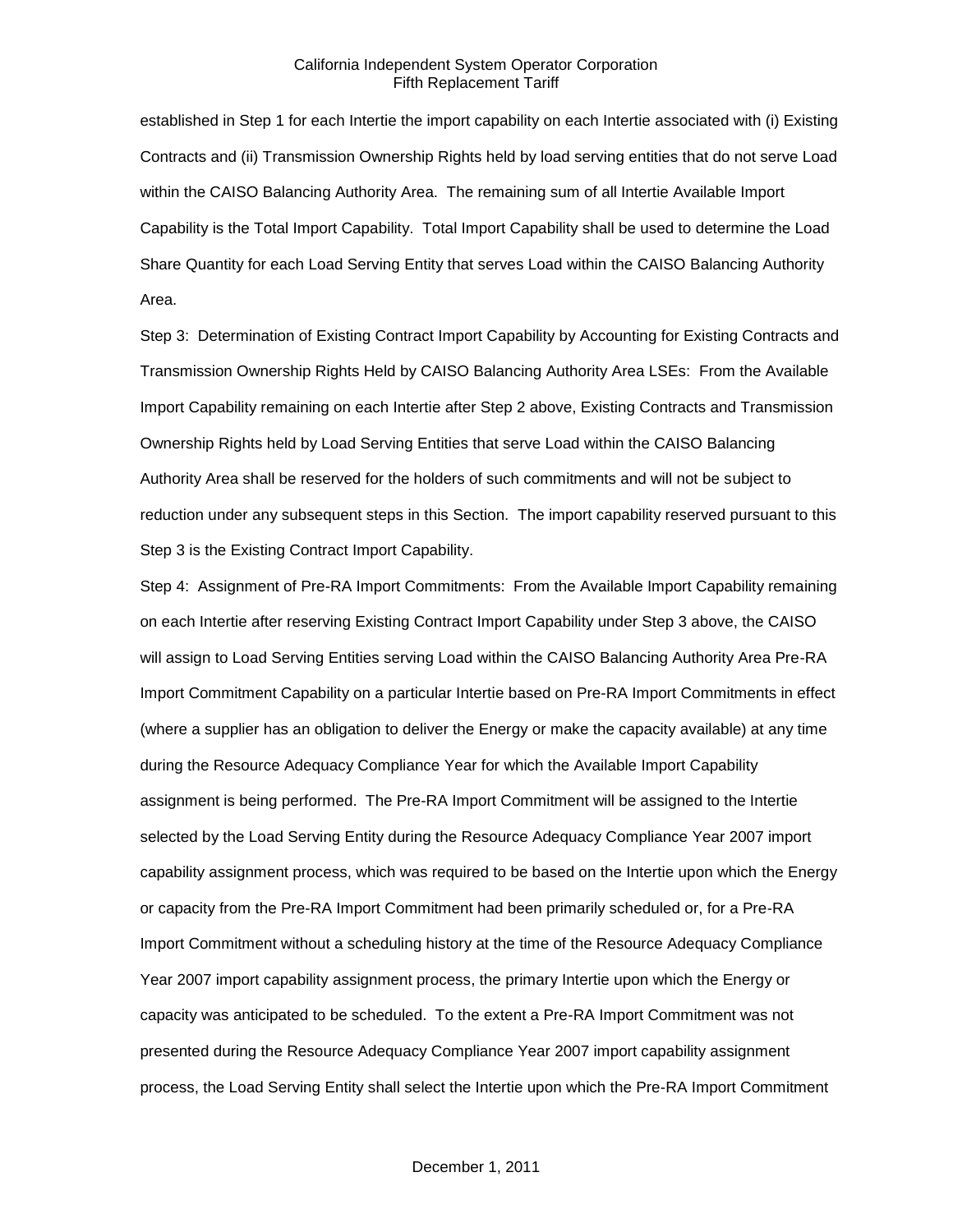is primarily anticipated to be scheduled during the term of the Pre-RA Import Commitment and that selection shall be utilized in future annual Available Import Capability assignment processes. If a Pre-RA Import Commitment submitted on behalf of a LSE with Existing Contract Import Capability is assigned under this Section to the same Intertie on which the LSE holds Existing Contract Import Capability, the Pre-RA Import Commitment will be assumed to deliver over the Existing Contract Import Capability until exhausted, unless the LSE can demonstrate otherwise.

To the extent a particular Intertie becomes over requested with Pre-RA Import Commitments due to either Pre-RA Import Commitments not included in the Resource Adequacy Compliance Year 2007 import capability assignment process or changes in system conditions that decrease the Maximum Import Capability of the Intertie, such that the MW represented in all Pre-RA Import Commitments utilizing the Intertie exceed the Intertie's Available Import Capability in excess of that reserved for Existing Contracts and Transmission Ownership Rights under Steps 2 and 3, the Pre-RA Import Commitments will be assigned Pre-RA Import Commitment Capability, based on the Import Capability Load Share Ratio of each Load Serving Entity submitting Pre-RA Import Commitments on the particular Intertie. To the extent this initial assignment of Pre-RA Import Commitment Capability has not fully assigned the Available Import Capability of the particular over requested Intertie, the remaining Available Import Capability on the over requested Intertie will be assigned until fully exhausted based on the Import Capability Load Share Ratio of each Load Serving Entity whose submitted Pre-RA Import Commitment has not been fully satisfied by the previous Import Capability Load Share Ratio assignment iteration. The Available Import Capability assigned pursuant to this Step 4 is the Pre-RA Import Commitment Capability.

Step 5: Assignment of Remaining Import Capability Limited by Load Share Quantity: The Total Import Capability remaining after Step 4 will be assigned only to Load Serving Entities serving Load within the CAISO Balancing Authority Area that have not received Existing Contract Import Capability and Pre-RA Import Commitment Capability under Steps 3 and 4, that exceed the Load Serving Entity's Load Share Quantity. Only the MW quantity of any Pre-RA Import Commitment Capability assigned to Existing Contract Import Capability under Step 4 that exceeds the Existing Contract Import Capability on the particular Intertie will be counted for purposes of this Step 5. This Total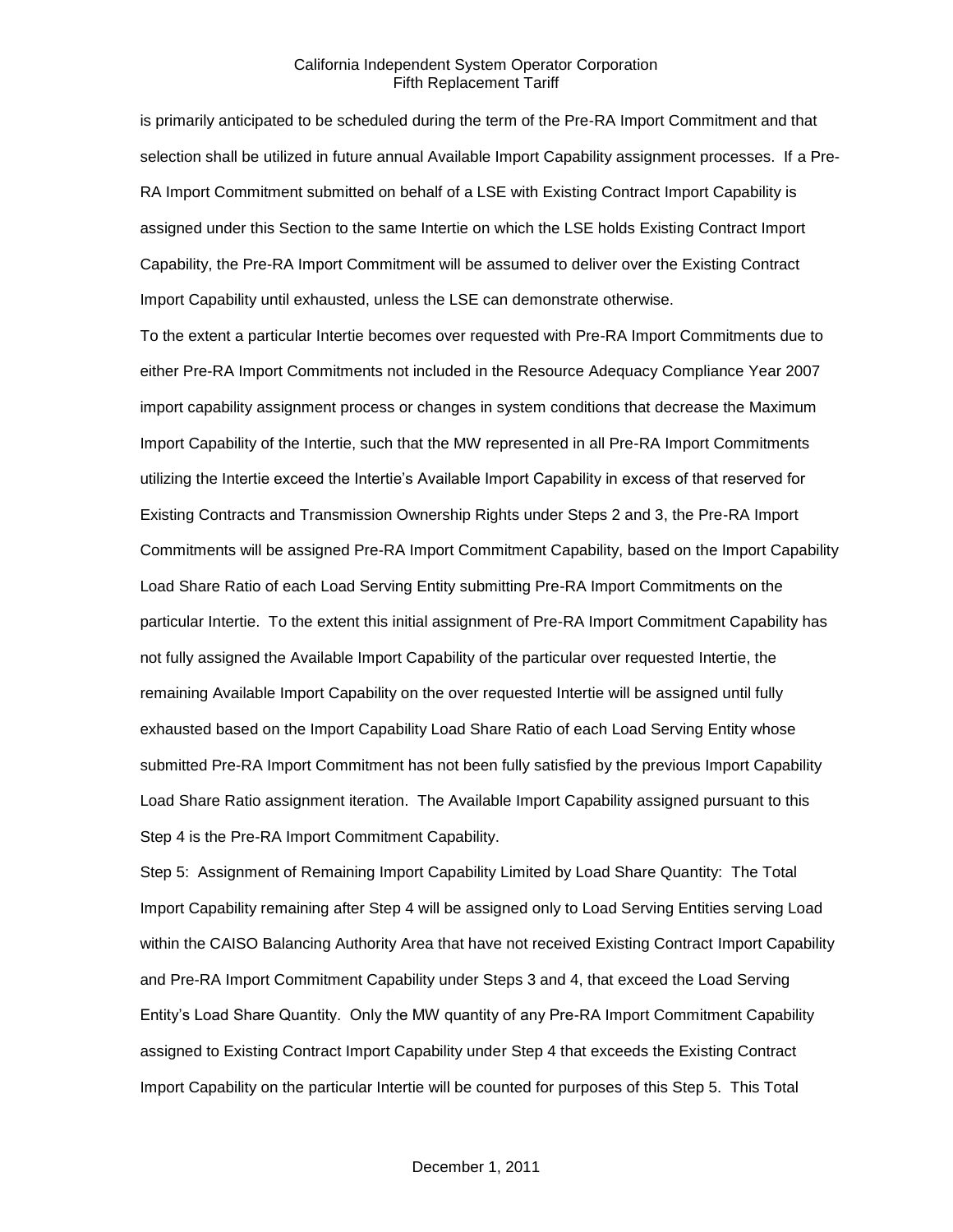Import Capability will be assigned until fully exhausted to those Load Serving Entities eligible to receive an assignment under this Step based on each Load Serving Entity's Import Capability Load Share Ratio up to, but not in excess of, its Load Share Quantity. The quantity of Total Import Capability assigned to the Load Serving Entity under this Step is the Load Serving Entity's Remaining Import Capability. This Step 5 does not assign Remaining Import Capability on a specific Intertie. Step 6: CAISO Posting of Assigned and Unassigned Capability: Following the completion of Step 5, the CAISO will post to the CAISO Website, in accordance with the schedule set forth in the Business Practice Manual the following information:

- (a) The Total Import Capability;
- (b) The quantity in MW of Existing Contracts and Transmission Ownership Rights assigned to each Intertie, distinguishing between Existing Contracts and Transmission Ownership Rights held by Load Serving Entities within the CAISO Balancing Authority Area and those held by load serving entities outside the CAISO Balancing Authority Area;
- (c) The aggregate quantity in MW, and identity of the holders, of Pre-RA Import Commitments assigned to each Intertie; and
- (d) The aggregate quantity in MW of Available Import Capability after Step 4, the identity of the Interties with Available Import Capability, and the MW quantity of Available Import Capability on each such Intertie.

Step 7: CAISO Notification of LSE Assignment Information: Following the completion of Step 5, in accordance with the schedule set forth in the Business Practice Manual, the CAISO will notify the Scheduling Coordinator for each Load Serving Entity of:

- (a) The Load Serving Entity's Import Capability Load Share;
- (b) The Load Serving Entity's Load Share Quantity; and
- (c) The amount of, and Intertie on which, the Load Serving Entity's Existing Contract Import Capability and Pre-RA Import Commitment Capability, as applicable, has been assigned; and
- (d) The Load Serving Entity's Remaining Import Capability.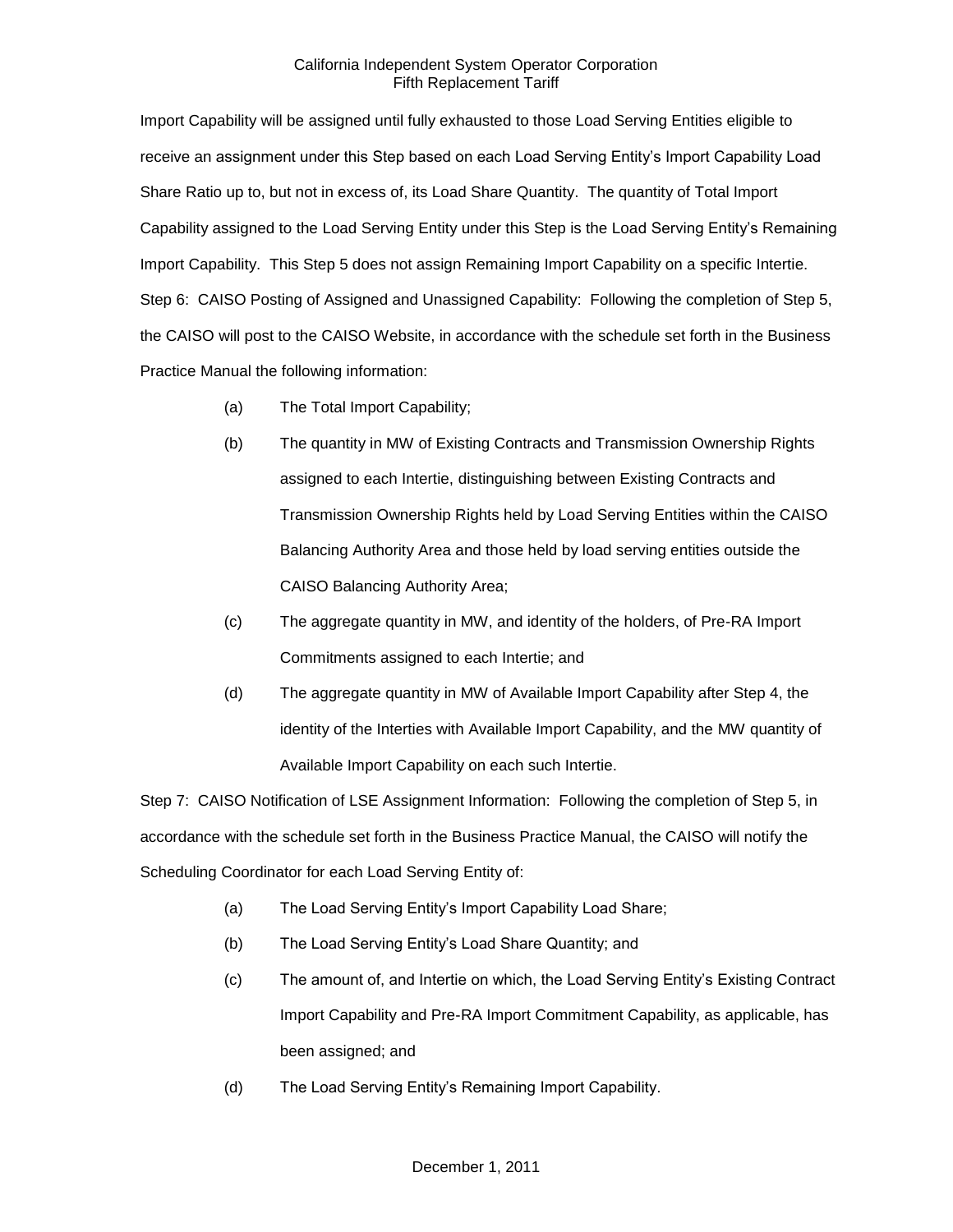Step 8: Transfer of Import Capability: In accordance with the schedule set forth in the Business Practice Manual, a Load Serving Entity shall be allowed to transfer some or all of its Remaining Import Capability to any other Load Serving Entity or Market Participant. The CAISO will accept transfers among LSEs and Market Participants only to the extent such transfers are reported to the CAISO, in accordance with the schedule set forth in the Business Practice Manual and through the CAISO's Import Capability Transfer Registration Process, by the entity receiving the Remaining Import Capability who must set forth (1) the name of the counter-parties, (2) the MW quantity, (3) term of transfer, and (4) price on a per MW basis. The CAISO will post to the CAISO Website by August 8, 2007 for Resource Adequacy Compliance Year 2008 and for subsequent Resource Adequacy Compliance Years in accordance with the schedule set forth in the Business Practice Manual the information on transfers of Remaining Import Capability received under this Step 8.

Step 9: Initial Scheduling Coordinator Request to Assign Remaining Import Capability by Intertie: In accordance with the schedule set forth in the Business Practice Manual, the Scheduling Coordinator for each Load Serving Entity or Market Participant shall notify the CAISO of its request to assign its post-trading Remaining Import Capability on a MW basis per available Intertie. Total requests for assignment of Remaining Import Capability by a Scheduling Coordinator cannot exceed the sum of the post-traded Remaining Import Capability of its Load Serving Entities. The CAISO will honor the requests to the extent an Intertie has not been over requested. If an Intertie is over requested, the requests for Remaining Import Capability on that Intertie will be assigned based on each Load Serving Entity's Import Capability Load Share Ratio in the same manner as set forth in Step 4. A Market Participant without an Import Capability Load Share will be assigned the Import Capability Load Share equal to the average Import Capability Load Share of those Load Serving Entities from which it received transfers of Remaining Import Capability.

Step 10: CAISO Notification of Initial Remaining Import Capability Assignments and Unassigned Capability: In accordance with the schedule set forth in the Business Practice Manual, the CAISO will: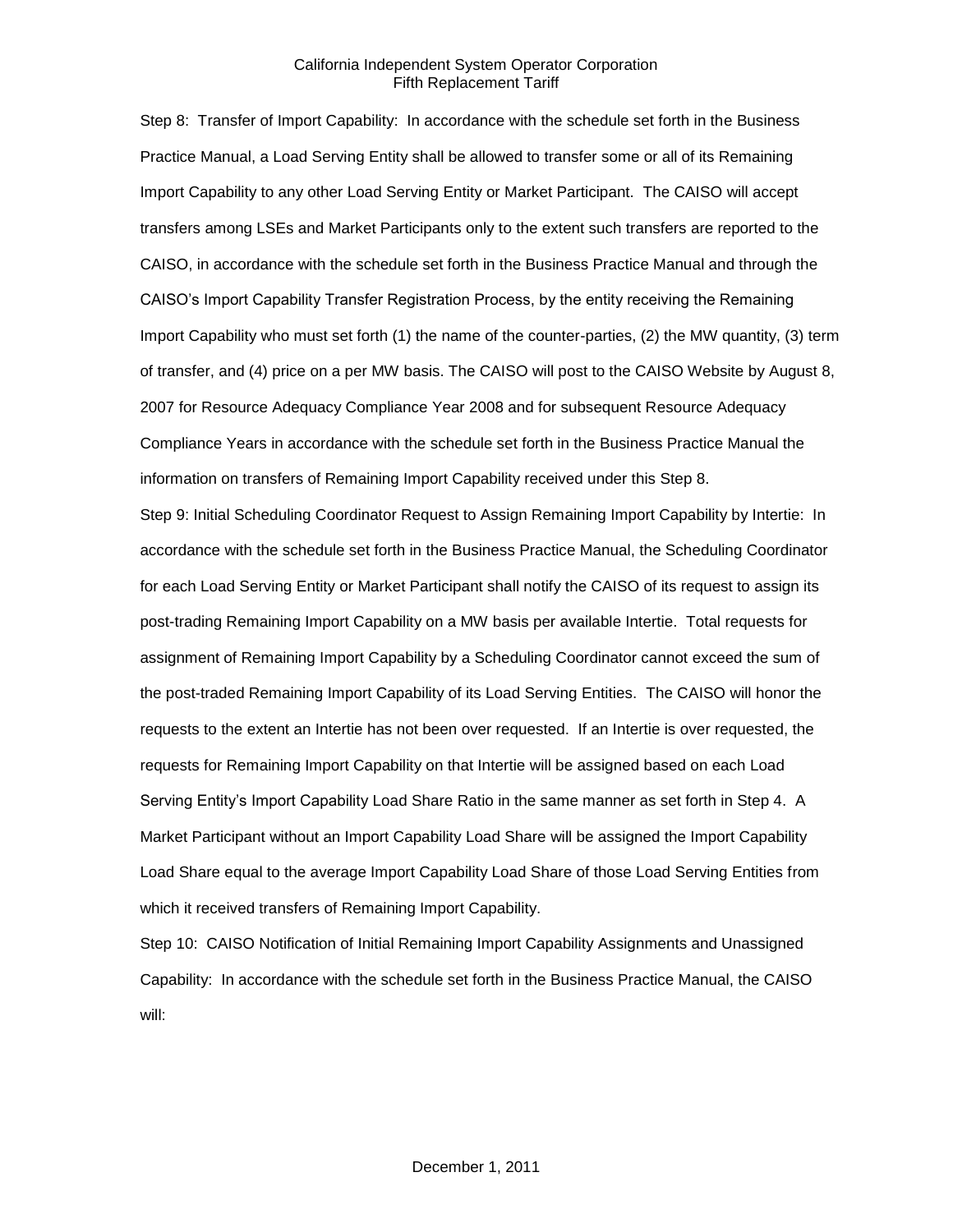- (a) Notify the Scheduling Coordinator for each Load Serving Entity or Market Participant of the Load Serving Entity or Market Participant's accepted request(s) for assigning Remaining Import Capability under Step 9; and
- (b) Publish on the CAISO Website aggregate unassigned Available Import Capability, if any, the identity of the Interties with unassigned Available Import Capability, and the MW quantity of Available Import Capability, on each such Intertie.

Step 11: Secondary Scheduling Coordinator Request to Assign Remaining Import Capability by Intertie: To the extent Remaining Import Capability remains unassigned as disclosed by Step 10, in accordance with the schedule set forth in the Business Practice Manual, Scheduling Coordinators for Load Serving Entities or Market Participants shall notify the CAISO of their requests to assign any remaining Remaining Import Capability on a MW per available Intertie basis. The CAISO will honor the requests to the extent an Intertie has not been over requested. If an Intertie is over requested, the requests on that Intertie will be assigned based on each Load Serving Entity or Market Participant's Import Capability Load Share Ratio, as used in Steps 4 and 9. Step 12: Notification of Secondary Remaining Import Capability Assignments and Unassigned Capability: In accordance with the schedule set forth in the Business Practice Manual, the CAISO will:

- (a) Notify the Scheduling Coordinator for each Load Serving Entity or Market Participant of the Load Serving Entity or Market Participant's accepted request(s) for assigning Remaining Import Capability under Step 11; and
- (b) Publish on the CAISO Website unassigned aggregate Available Import Capability, if any, the identity of the Interties with Available Remaining Import Capability, and the MW quantity of Availability Import Capability on each such Intertie.

Step 13: Requests for Balance of Year Unassigned Available Import Capability: To the extent total Available Import Capability remains unassigned as disclosed by Step 12, Scheduling Coordinators for Load Serving Entities or Market Participants may notify the CAISO at any time, except as limited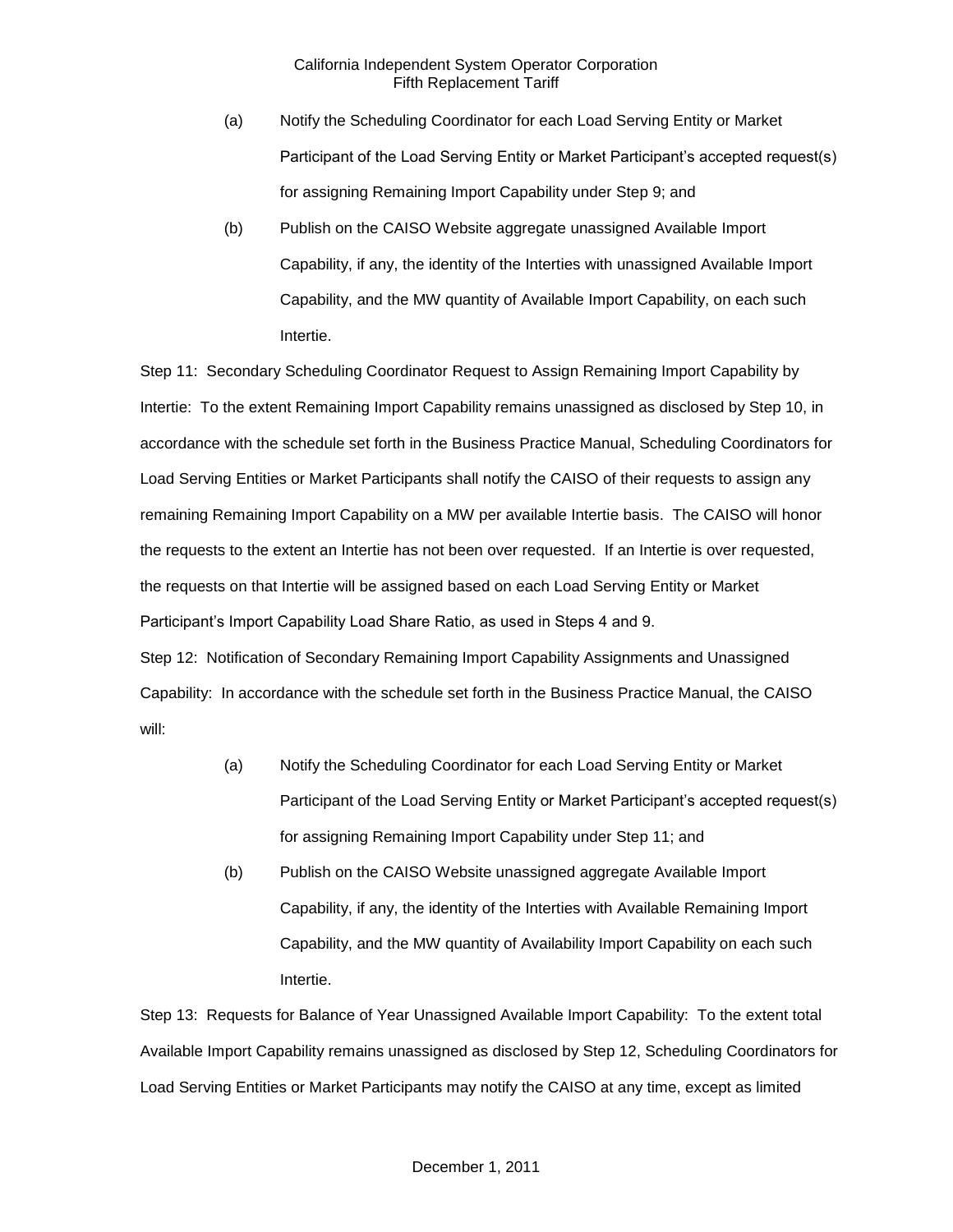herein, of a request for unassigned Available Import Capability on a specific Intertie on a per MW basis. Each request must include the identity of Load Serving Entity or Market Participant on whose behalf the request is made. The CAISO will accept only two (2) requests per calendar week from any Scheduling Coordinator on behalf of a single Load Serving Entity or other Market Participant. The CAISO will honor requests in priority of the time requests from Scheduling Coordinators were received until the Intertie is fully assigned and without regard to any Load Serving Entity's Load Share Quantity. Any honored request shall be for the remainder of the Resource Adequacy Compliance Year; however, any notification by the CAISO of acceptance of the request in accordance with this Section after the 20th calendar day of any month shall not be permitted to be included in the Load Serving Entity's Resource Adequacy Plan submitted in the same month as the acceptance. The CAISO shall provide an electronic means, either through the Import Capability Transfer Registration Process or otherwise, of notifying the Scheduling Coordinator of the time the request was deemed received by the CAISO and, within seven (7) days of receipt of the request, whether the request was honored. If honored, it shall be the responsibility of the Scheduling Coordinator and its Load Serving Entity to notify the CPUC or applicable Local Regulatory Authority of the acceptance of the request for unassigned Available Import Capability. If the request is not honored because the Intertie requested was fully assigned, the request will be deemed rejected and the Scheduling Coordinator, if it still seeks to obtain unassigned Available Import Capability, will be required to submit a new request for unassigned Available Import Capability on a different Intertie. The CAISO will update on its website the list of unassigned Available Import Capability by Intertie in accordance with the schedule set forth in the Business Practice Manual.

This multi-step process for assignment of Total Import Capability does not guarantee or result in any actual transmission service being assigned and is only used for determining the import capability that can be credited towards satisfying the Reserve Margin of a Load Serving Entity under this Section 40. Upon the request of the CAISO, Scheduling Coordinators must provide the CAISO with information on Pre-RA Import Commitments and any transfers or sales of assigned Total Import Capability.

#### **40.4.6.2.2 Bilateral Import Capability Transfers and Registration Process**

**40.4.6.2.2.1 Eligibility Registration for Bilaterial Import Capability Transfers**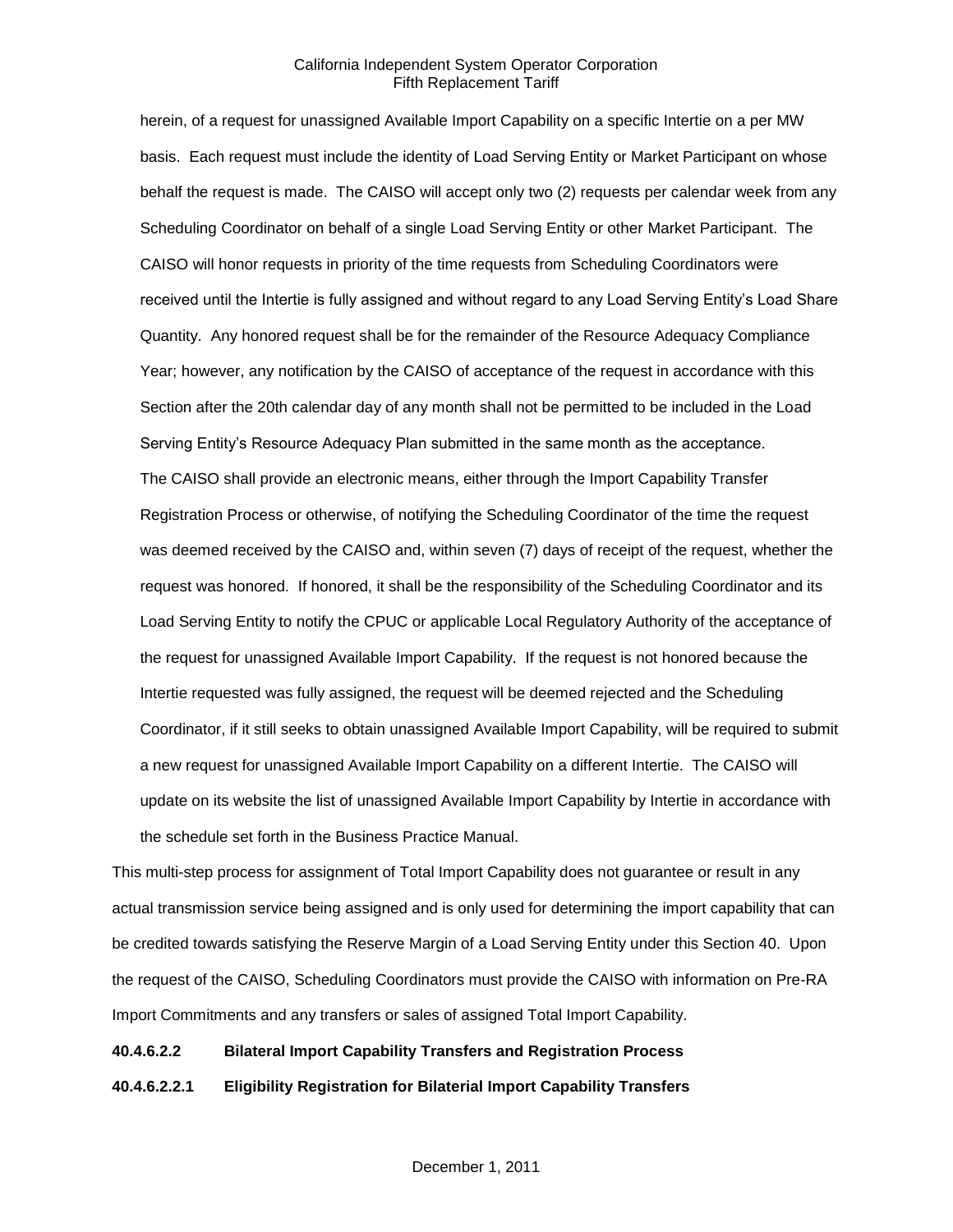To be eligible to engage in any bilateral assignment, sale, or other transfer of Remaining Import Capability under Step 8 of Section 40.4.6.2.1 or Section 40.4.6.2.2.2 or Existing Contract Import Capability, and Pre-RA Import Commitment Capability under Section 40.6.2.2.2, a Load Serving Entity or other Market Participant must provide the CAISO through the Import Capability Transfer Registration Process the following information:

- (a) Name of the Load Serving Entity or Market Participant
- (b) E-mail contact information

The CAISO will post to the CAISO Website the information received under this Section on a monthly basis in accordance with the schedule set forth in the Business Practice Manual. Any assignment, sale, or other transfer of Existing Contract Import Capability, Pre-RA Import Commitment Capability, or Remaining Import Capability may only be made by or to a Load Serving Entity or Market Participant whose information received under this Section has been posted to the CAISO Website prior to the date of the assignment, sale, or other transfer of the Existing Contract Import Capability, Pre-RA Import Commitment Capability, or Remaining Import Capability. It shall be the exclusive responsibility of the Scheduling Coordinator for the Load Serving Entity or Market Participant to ensure that the information posted to the CAISO Website under this Section is accurate and up to date.

# **40.4.6.2.2.2 Reporting Process for Bilateral Import Capability Transfers**

This Section shall apply to all transfers of Existing Contract Import Capability, Pre-RA Import Commitment Capability, or Remaining Import Capability other than that provided for in Step 8 of Section 40.4.6.2.1. Any Load Serving Entity or other Market Participant that has obtained Existing Contract Import Capability, Pre-RA Import Commitment Capability, or Remaining Import Capability may assign, sell, or otherwise transfer such Existing Contract Import Capability, Pre-RA Import Commitment Capability, or Remaining Import Capability in MW increments. The import capability subject to each transfer shall remain on the Intertie assigned pursuant to Section 40.4.6.2.1.

The Scheduling Coordinator for the Load Serving Entity or Market Participant receiving the transferred Existing Contract Import Capability, Pre-RA Import Commitment Capability, or Remaining Import Capability must report the transfer to the CAISO through the CAISO's Import Capability Transfer Registration Process by providing the following information: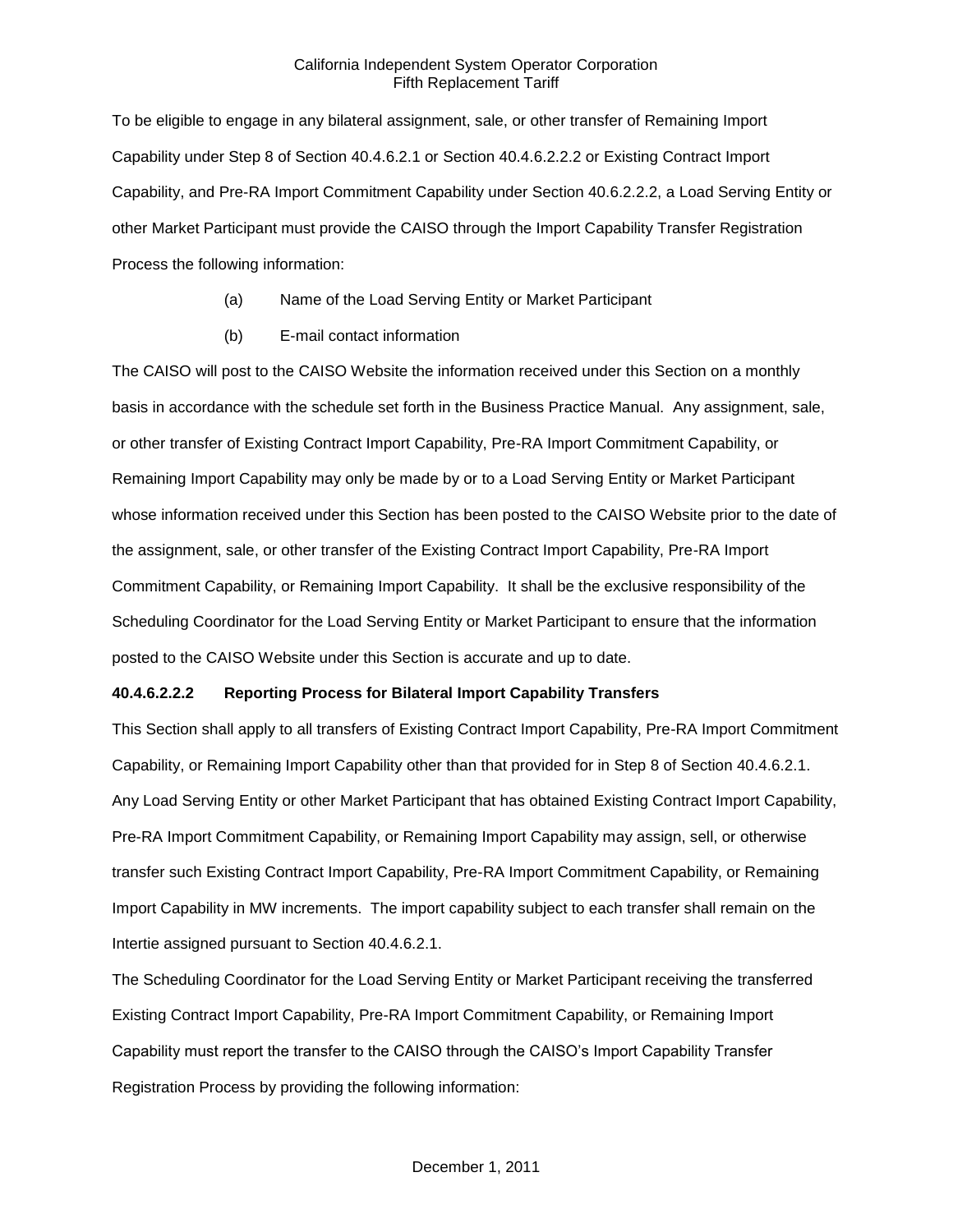- (a) Identity of the counter-party(ies);
- (b) The MW quantity;
- (c) The Intertie on which the Existing Contract Import Capability, Pre-RA Import Commitment Capability, or Remaining Import Capability was assigned;
- (d) Term of the transfer;
- (e) Price on a per MW basis; and
- (f) Whether the import capability assignment being transferred is Existing Contract Import Capability, Pre-RA Import Commitment Capability, or Remaining Import Capability.

The CAISO will promptly post to the CAISO Website the information on transfers received under this Section except for the information received pursuant to subpart (f) of this Section. On a quarterly basis, the CAISO shall also report to FERC the transfer information received under this Section and Step 8 of Section 40.4.6.2.1. Transfer information received in accordance with this Section after the 20th calendar day of any month shall not be permitted to be included in the Load Serving Entity's Resource Adequacy Plan submitted in the same month as the transfer submission.

# **40.4.6.2.2.3 Other Import Capability Information Postings**

The CAISO will post to the CAISO Website on a monthly basis in accordance with the schedule set forth in the Business Practice Manual, for each Intertie, the holder and that holder's quantity in MW of import capability assigned on the particular Intertie as of the reporting date.

The CAISO will also post to the CAISO Website following submission of the annual Resource Adequacy Plans under Sections 40.2.1.1, 40.2.2.4, 40.2.3.4, and 40.2.4, for each Intertie, by a "yes" or "no" designation, whether each holder of import capability assigned on the particular Intertie has fully included the assigned import capability in the holder's annual Resource Adequacy Plans.

# **40.4.7 Submission Of Supply Plans**

# **40.4.7.1 Schedule for Submission of Supply Plans**

Scheduling Coordinators representing Resource Adequacy Resources supplying Resource Adequacy Capacity shall provide the CAISO with annual and monthly Supply Plans, on the schedule set forth in the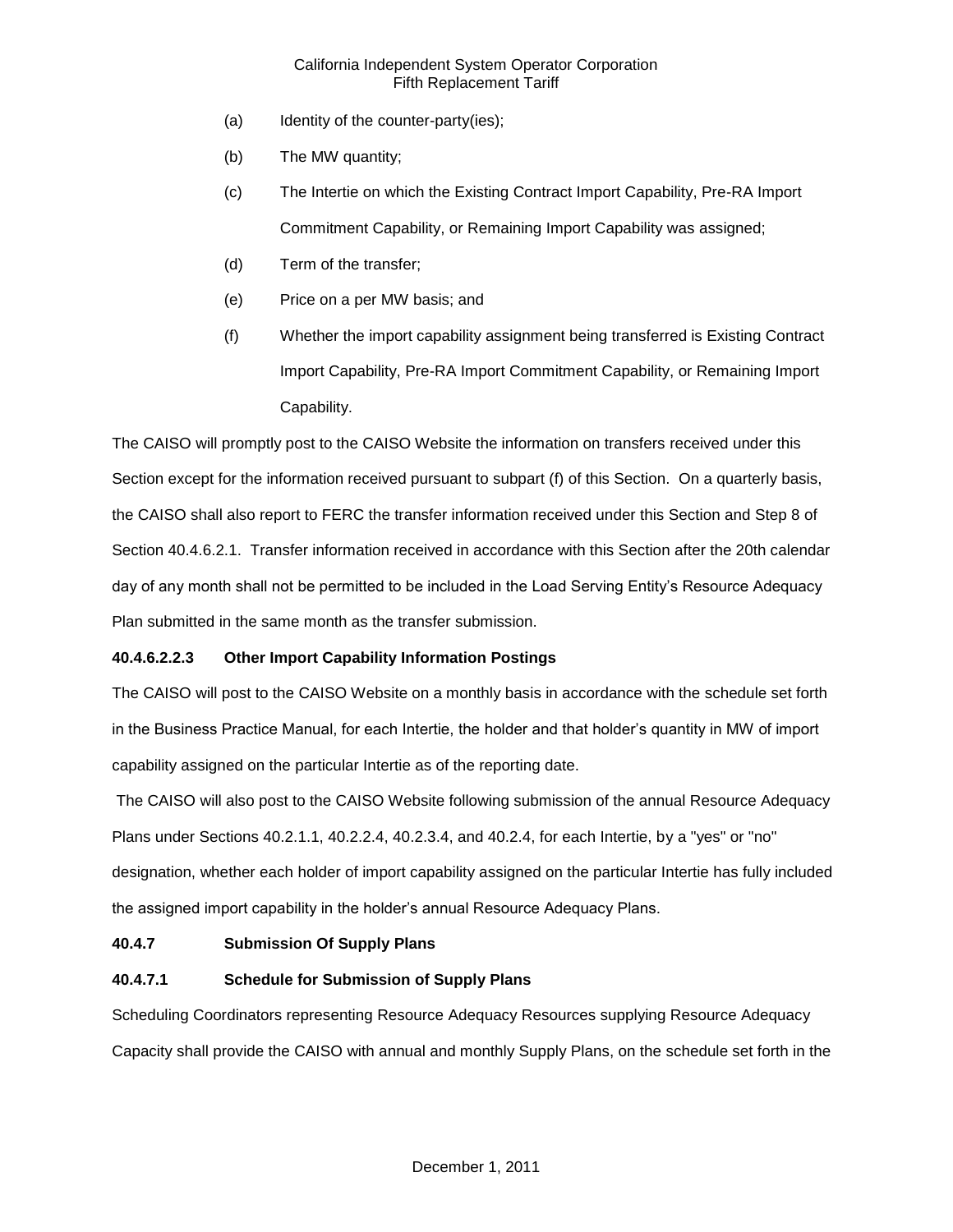Business Practice Manual verifying their agreement to provide Resource Adequacy Capacity during the next Resource Adequacy Compliance Year or relevant month, as applicable.

# **40.4.7.2 Form of Supply Plans**

The Supply Plan must be in the form of the template provided on the CAISO Website, which shall include an affirmative representation by the Scheduling Coordinator submitting the Supply Plan that the CAISO is entitled to rely on the accuracy of the information provided in the Supply Plan to perform those functions set forth in this Section 40.

# **40.4.7.3 Validation of Supply Plans**

The CAISO shall be entitled to take reasonable measures to validate the accuracy of the information submitted in Supply Plans under this Section. Supply Plan validation measures may include the following:

> (a) The CAISO may compare a Resource Adequacy Resource's Resource Adequacy Capacity against the Resource Adequacy Resource's Net Qualifying Capacity, if applicable. To the extent the Resource Adequacy Capacity of a Resource Adequacy Resource included in a Supply Plan is greater than the Resource Adequacy Resource's Net Qualifying Capacity, the CAISO will notify the respective Scheduling Coordinators for the Resource Adequacy Resource and each Load Serving Entity that has included the Resource Adequacy Resource in its Resource Adequacy Plan that the Resource Adequacy Capacity from the Resource Adequacy Resource shall be reduced to the Resource Adequacy Resource's Net Qualifying Capacity and that it will be considered a mismatch under Section 40.7. If the CAISO is not advised as to how the reduction in Resource Adequacy Capacity to conform with the Resource Adequacy Resource's Net Qualifying Capacity shall be allocated among each Load Serving Entity that included the Resource Adequacy Resource on its Resource Adequacy Plan, the CAISO will apply a pro rata reduction based on the Supply Plan.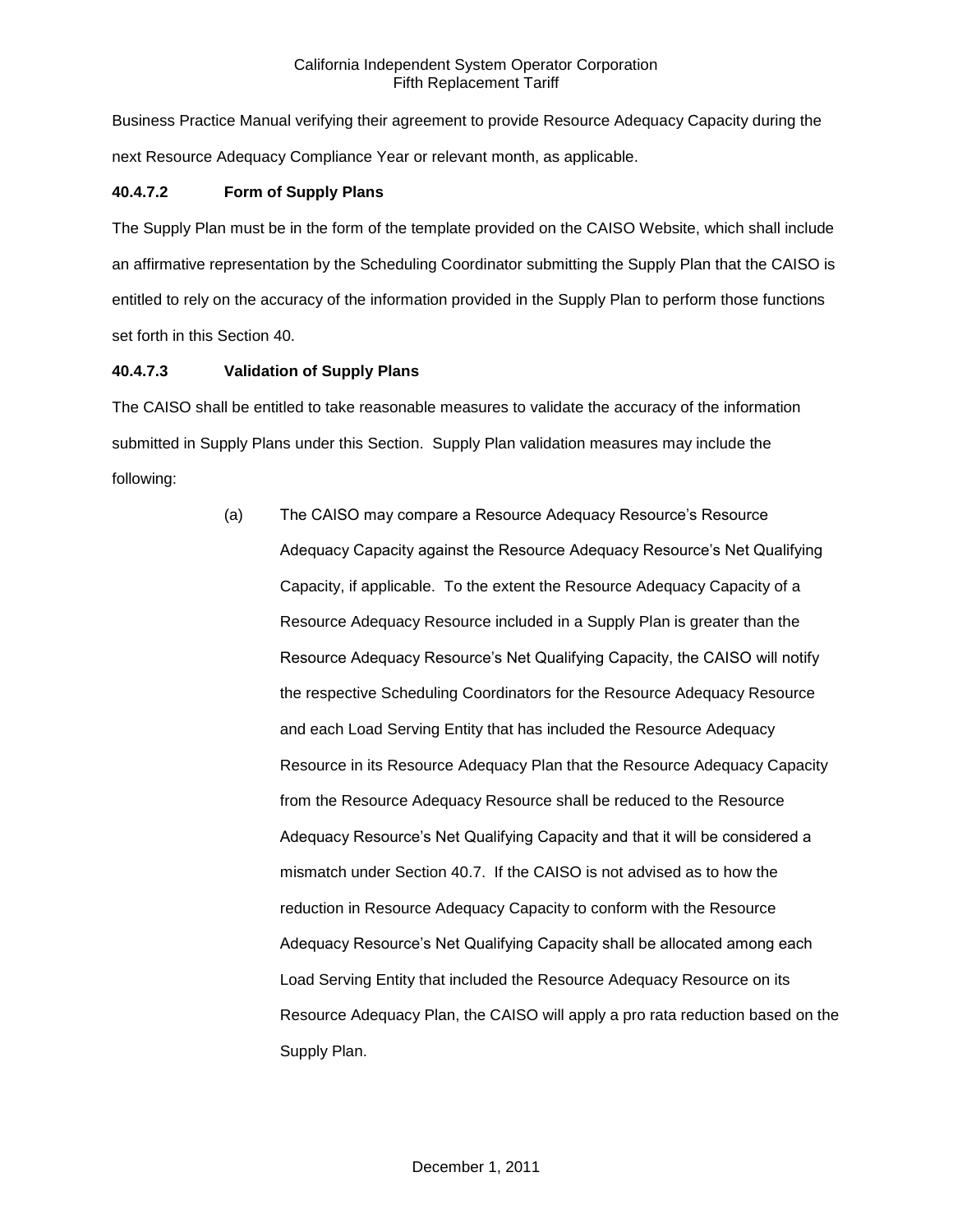(b) Other errors or inaccuracies identified by the CAISO in a Supply Plan shall be treated as a mismatch under Section 40.7.

Disputes regarding the CAISO's determination of Net Qualifying Capacity shall be subject to Section 40.5.2. The provisions of this Section shall not affect a Resource Adequacy Resource's Net Qualifying Capacity posted by the CAISO under Section 40.5.2.

## **40.5 Requirements Applying To Modified Reserve Sharing LSEs Only**

# **40.5.1 Day Ahead Scheduling And Bidding Requirements**

- (1) Scheduling Coordinators on behalf of Modified Reserve Sharing LSEs serving Load within the CAISO Balancing Authority Area for whom they submit Demand Bids shall submit into the IFM Bids or Self-Schedules for Demand equal to one hundred (100) percent and for Supply equal to one hundred and fifteen (115) percent of the hourly Demand Forecasts for each Modified Reserve Sharing LSE it represents for each Trading Hour for the next Trading Day. Subject to Section 40.5.5, the resources included in a Self-Schedule or a Bid in each Trading Hour to satisfy one hundred and fifteen percent (115%) of the Modified Reserve Sharing LSE's hourly Demand Forecasts will be deemed Resource Adequacy Resources and (a) shall be comprised of those resources listed in the Modified Reserve Sharing LSE's monthly Resource Adequacy Plan and (b) shall include all Local Capacity Area Resources listed in the Modified Reserve Sharing LSE's annual Resource Adequacy Plan, if any, except to the extent the Local Capacity Area Resources, if any, are unavailable due to any Outages or reductions in capacity reported to the CAISO in accordance with this CAISO Tariff.
	- (i) Local Capacity Area Resources physically capable of operating must submit: (a) Economic Bids for Energy and/or Self-Schedules for all their Resource Adequacy Capacity and (b) Economic Bids for Ancillary Services and/or a Submission to Self-Provide Ancillary Services for all of their Resource Adequacy Capacity that is certified to provide Ancillary Services. For Local Resource Adequacy Capacity that is certified to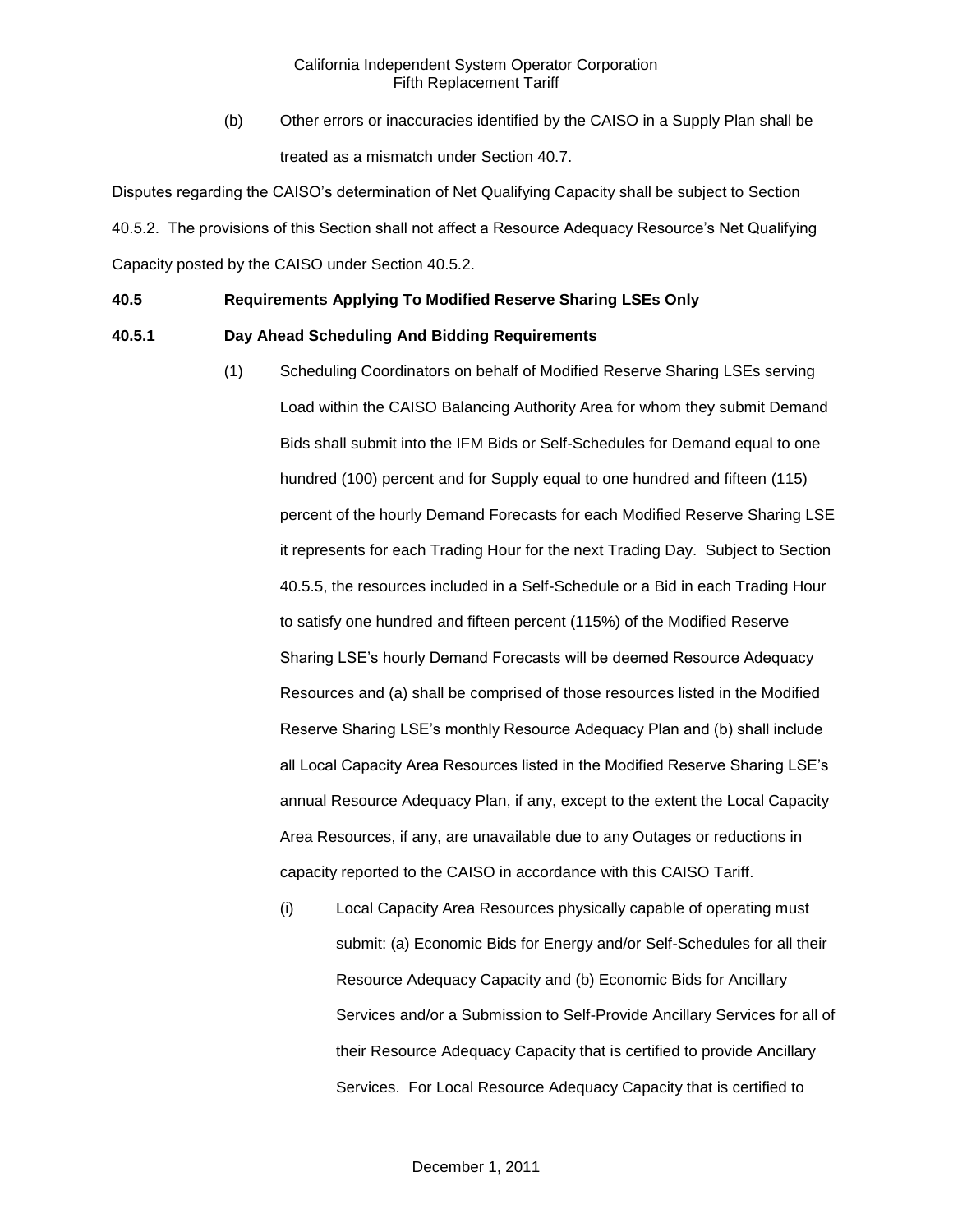provide Ancillary Services and is not covered by a Submission to Self-Provide Ancillary Services, the resource must submit Economic Bids for each Ancillary Service for which the resource is certified. For Resource Adequacy Capacity subject to this requirement for which no Economic Energy Bid or Self-Schedule has been submitted, the CAISO shall insert a Generated Bid in accordance with Section 40.6.8. For Resource Adequacy Capacity subject to this requirement for which no Economic Bids for Ancillary Services or Submissions to Self-Provide Ancillary Services have been submitted, the CAISO shall insert a Generated Bid in accordance with Section 40.6.8 for each Ancillary Service the resource is certified to provide. However, to the extent the Generating Unit providing Local Capacity Area Resource capacity constitutes a Use-Limited Resource under Section 40.6.4, the provisions of Section 40.6.4 will apply.

- (ii) Resource Adequacy Resource must participate in the RUC to the extent that the resource has available Resource Adequacy Capacity that was offered into the IFM and is not reflected in an IFM Schedule. Resource Adequacy Capacity participating in RUC will be optimized using zero dollar (\$0/MW-hour) RUC Availability Bid.
- (iii) Capacity from Resource Adequacy Resources selected in RUC will not be eligible to receive a RUC Availability Payment.
- (iv) Through the IFM co-optimization process, the CAISO will utilize available Local Capacity Area Resource Adequacy Capacity to provide Energy or Ancillary Services in the most efficient manner to clear the Energy market, manage congestion and procure required Ancillary Services. In so doing the IFM will honor submitted Energy Self-Schedules of the Local Capacity Area Resource Adequacy Capacity of the Modified Reserve Sharing LSE unless the CAISO is unable to satisfy one hundred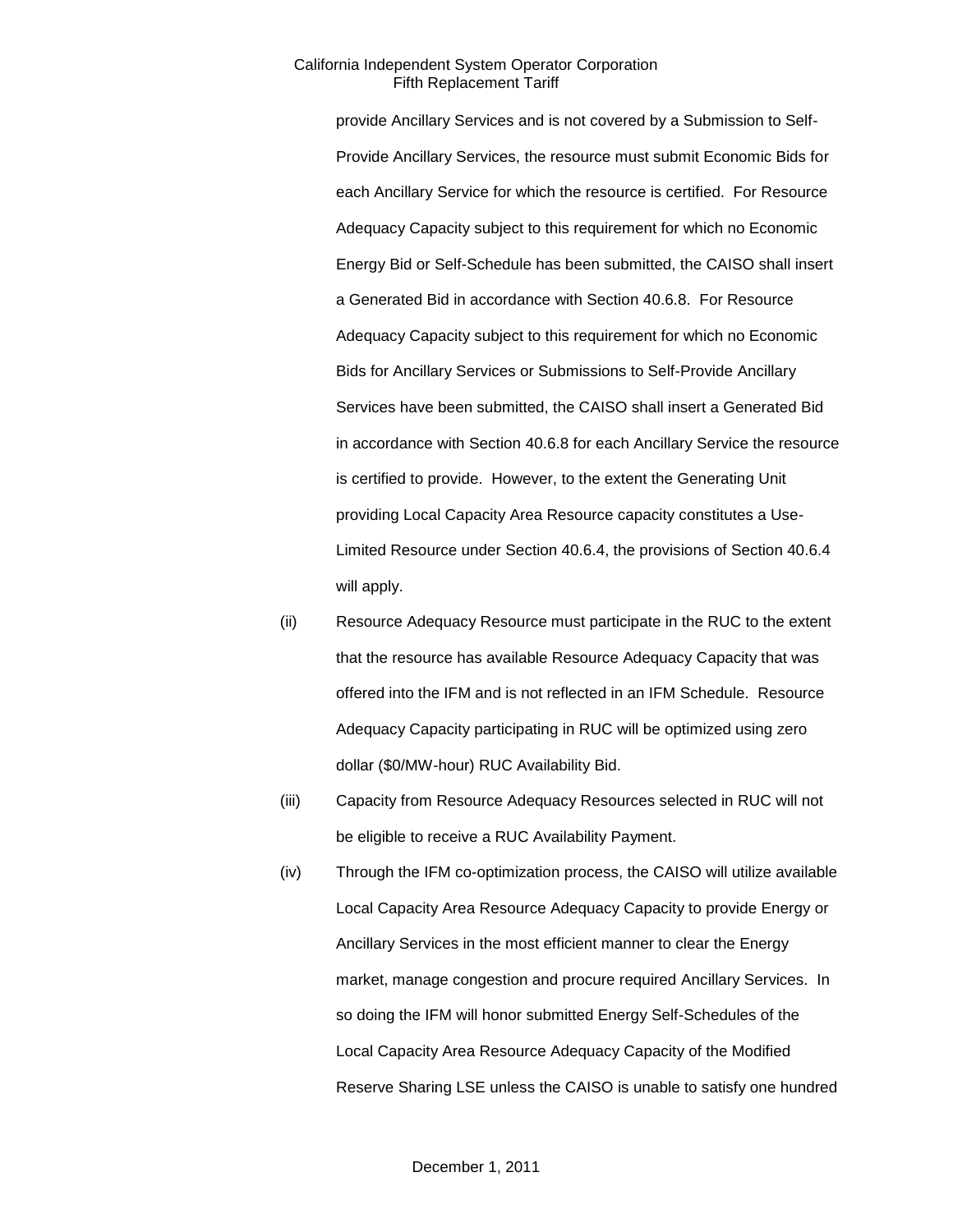(100) percent of the Ancillary Services requirements. In such cases the CAISO may curtail all or a portion of a submitted Energy Self-Schedule to allow Ancillary Service-certified Local Capacity Area Resource Adequacy Capacity to be used to meet the Ancillary Service requirements. The CAISO will not curtail for the purpose of meeting Ancillary Service requirements a Self-Schedule of a resource internal to a Metered Subsystem that was submitted by the Scheduling Coordinator for that Metered Subsystem. If the IFM reduces the Energy Self-Schedule of Resource Adequacy Capacity to provide an Ancillary Service, the Ancillary Service Marginal Price for that Ancillary Service will be calculated in accordance with Section 27.1.2 using the Ancillary Service Bids submitted by the Scheduling Coordinator for the Resource Adequacy Resource or inserted by the CAISO pursuant to this Section 40.5.1, and using the resource's Generated Energy Bid to determine the Resource Adequacy Resource's opportunity cost of Energy. If the Scheduling Coordinator for the Modified Reserve Sharing LSE's Resource Adequacy Resource believes that the opportunity cost of Energy based on the Resource Adequacy Resource's Generated Energy Bid is insufficient to compensate for the resource's actual opportunity cost, the Scheduling Coordinator may submit evidence justifying the increased amount to the CAISO and to the FERC no later than seven (7) days after the end of the month in which the submitted Energy Self-Schedule was reduced by the CAISO to provide an Ancillary Service. The CAISO will treat such information as confidential and will apply the procedures in Section 20.4 of this CAISO Tariff with regard to requests for disclosure of such information. The CAISO shall pay the higher opportunity costs after those amounts have been approved by FERC.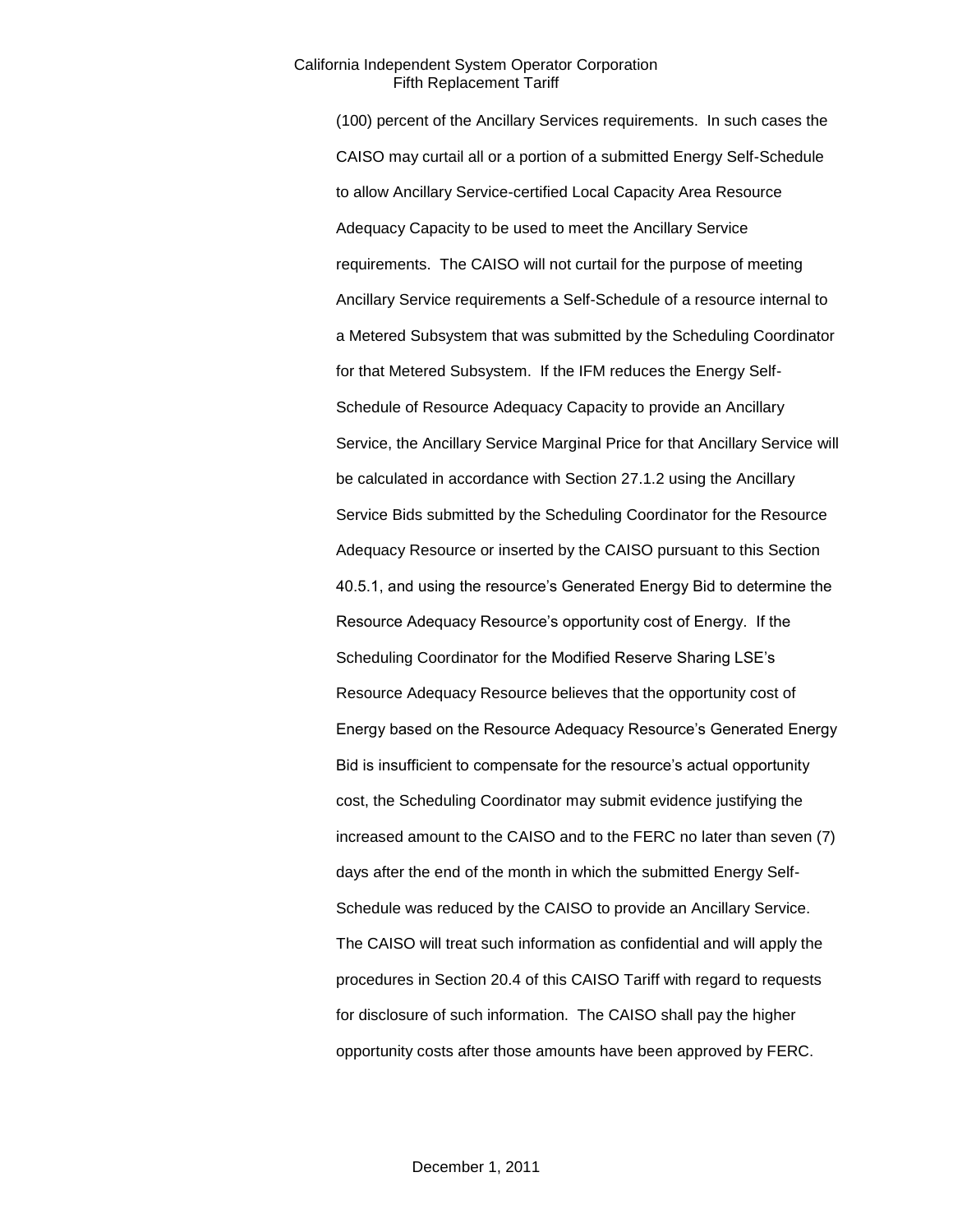- (2) Resource Adequacy Resources of Modified Reserve Sharing LSEs that do not clear in the IFM or are not committed in RUC shall have no further offer requirements in HASP or Real-Time, except under System Emergencies as provided in this CAISO Tariff.
- (3) Resource Adequacy Resources committed by the CAISO must maintain that commitment through Real-Time. In the event of a Forced Outage on a Resource Adequacy Resource committed in the Day-Ahead Market to provide Energy, the Scheduling Coordinator for the Modified Reserve Sharing LSE will have up to the next HASP bidding opportunity, plus one hour, to replace the lesser of: (i) the committed resource suffering the Forced Outage, (ii) the quantity of Energy committed in the Day-Ahead Market, or (iii) one hundred and seven (107) percent of the hourly forecast Demand.

### **40.5.2 Demand Forecast Accuracy**

On a monthly basis, the CAISO will review Meter Data to evaluate the accuracy or quality of the hourly Day-Ahead Demand Forecasts submitted by the Scheduling Coordinator on behalf of Modified Reserve Sharing LSEs. If the CAISO determines, based on its review, that one or more Demand Forecasts materially under-forecasts the Demand of the Modified Reserve Sharing LSEs for whom the Scheduling Coordinator schedules, after accounting for weather adjustments, the CAISO will notify the Scheduling Coordinator of the deficiency and will cooperate with the Scheduling Coordinator and Modified Reserve Sharing LSE(s) to revise its Demand Forecast protocols or criteria. If the material deficiency affects ten (10) hourly Demand Forecasts over a minimum of two (2) non-consecutive Business Days within a month, the CAISO may: (i) inform State of California authorities including, but not necessarily limited to, the California Legislature, and identify the Modified Reserve Sharing LSE(s) represented by the Scheduling Coordinator and (ii) assign to the Scheduling Coordinator responsibility for all tier 1 RUC charges as specified in Section 11.8.6.5 to address the uncertainty caused by the Scheduling Coordinator's deficient hourly Demand Forecasts until the deficiency is addressed.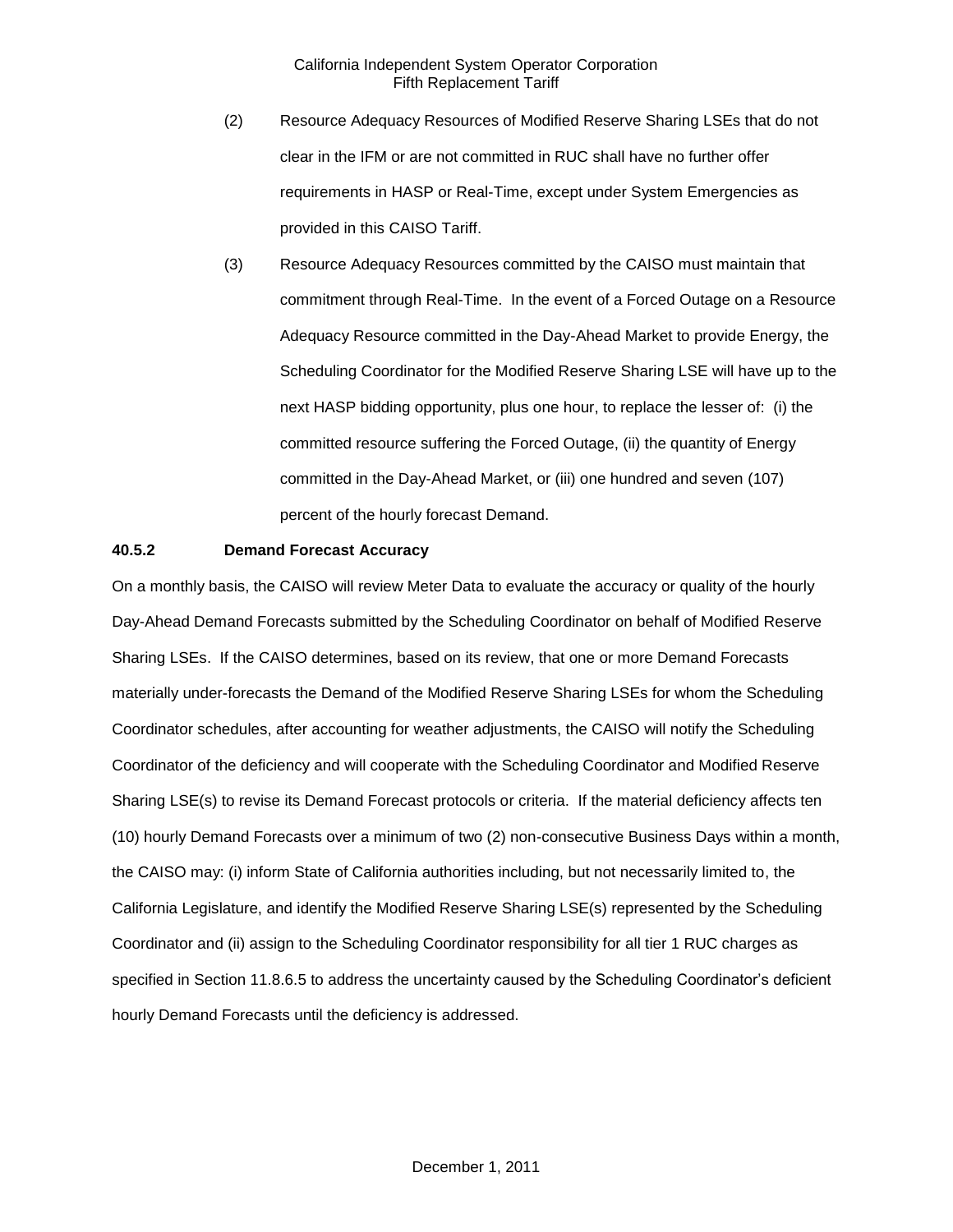# **40.5.3 Requirement To Make Resources Available In System Emergency**

Scheduling Coordinators for Modified Reserve Sharing LSEs that are MSS Operators shall make resources available to the CAISO during a System Emergency in accordance with the provisions of their Metered Subsystem Agreement. Scheduling Coordinators for all other Modified Reserve Sharing LSEs shall make available to the CAISO upon a warning or emergency notice of an actual or imminent System Emergency all resources that have not submitted a Self-Schedule or Economic Bid in the IFM that were listed in the Modified Reserve Sharing LSE's monthly Resource Adequacy Plan that are physically capable of operating without violation of any applicable law.

### **40.5.4 Consequence Of Failure To Meet Scheduling Obligation**

- (1) If the Scheduling Coordinator for the Modified Reserve Sharing LSE fails to submit a Self-Schedule or submit Bids equal to 115% of its hourly Demand Forecasts for each Trading Hour for the next Trading Day in the IFM and RUC, the Scheduling Coordinator will be charged a capacity surcharge of three times the price of the relevant Day-Ahead Hourly LAP LMP in the amount of the shortfall. To the extent the Scheduling Coordinator for the Modified Reserve Sharing LSE schedules imports on one or more Scheduling Points in an aggregate megawatt amount greater than its aggregate import deliverability allocation under Section 40.4.6.2, the quantity of megawatts in excess of its import deliverability allocation will not count toward satisfying the Modified Reserve Sharing LSE's scheduling obligation, unless it clears the Day-Ahead Market.
- (2) If the Scheduling Coordinator for the Modified Reserve Sharing LSE cannot fulfill its obligations under Section 40.5.1(3), the Scheduling Coordinator for the Modified Reserve Sharing LSE will be charged a capacity surcharge of two times the average of the six (6) Settlement Interval LAP prices for the hour in the amount of the shortfall. Energy scheduled in the HASP will not net against, or be used as a credit to correct, any failure to fulfill the Day-Ahead IFM hourly scheduling and RUC obligation in Section 40.5.1(1).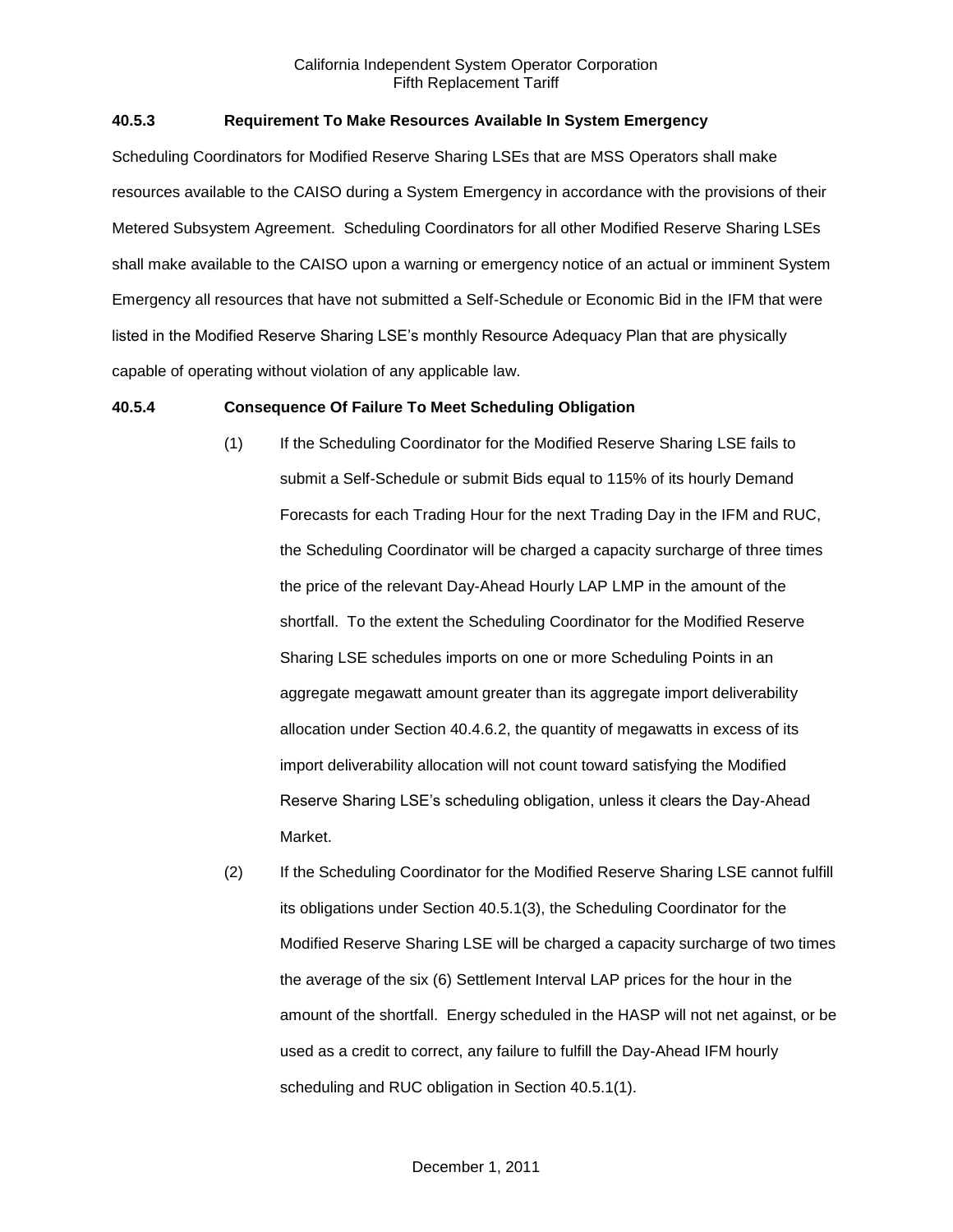(3) Any Energy surcharge received by the CAISO pursuant to this Section 40.5.4 shall be allocated to Scheduling Coordinators representing other Load Serving Entities in proportion to each such Scheduling Coordinator's Measured Demand during the relevant Trading Hour(s) to the aggregate CAISO Measured Demand during the relevant Trading Hour(s).

# **40.5.5 Substitution Of Resources**

Subject to the provisions of this Section 40.5, the Scheduling Coordinator for a Modified Reserve Sharing LSE may substitute for its Resource Adequacy Resources listed in its monthly Resource Adequacy Plan provided:

- (1) Substitutions must occur no later than the close of the IFM; and
- (2) Resources eligible for substitution are either imports or capacity from non-Resource Adequacy Resources or Resource Adequacy Resources with additional available capacity defined as Net Qualifying Capacity in excess of previously sold Resource Adequacy Capacity; however a Local Capacity Area Resource may be substituted only with capacity from non-Resource Adequacy Resources located in the same Local Capacity Area.

# **40.6 Requirements For SCs And Resources For Reserve Sharing LSEs**

This Section 40.6 does not apply to Resource Adequacy Resources of Load following MSSs and those entities that participate in the Modified Reserve Sharing LSE program under Section 40.5. Scheduling Coordinators supplying Resource Adequacy Capacity shall make the Resource Adequacy Capacity listed in the Scheduling Coordinator's monthly Supply Plans under Section 40.4.7 available to the CAISO each hour of each day of the reporting month in accordance with this Section 40.6.

### **40.6.1 Day-Ahead Availability**

Scheduling Coordinators supplying Resource Adequacy Capacity shall make the Resource Adequacy Capacity, except for that subject to Section 40.6.4, available Day-Ahead to the CAISO as follows:

> (1) Resource Adequacy Resources physically capable of operating must submit: (a) Economic Bids for Energy and/or Self-Schedules for all their Resource Adequacy Capacity and (b) Economic Bids for Ancillary Services and/or a Submission to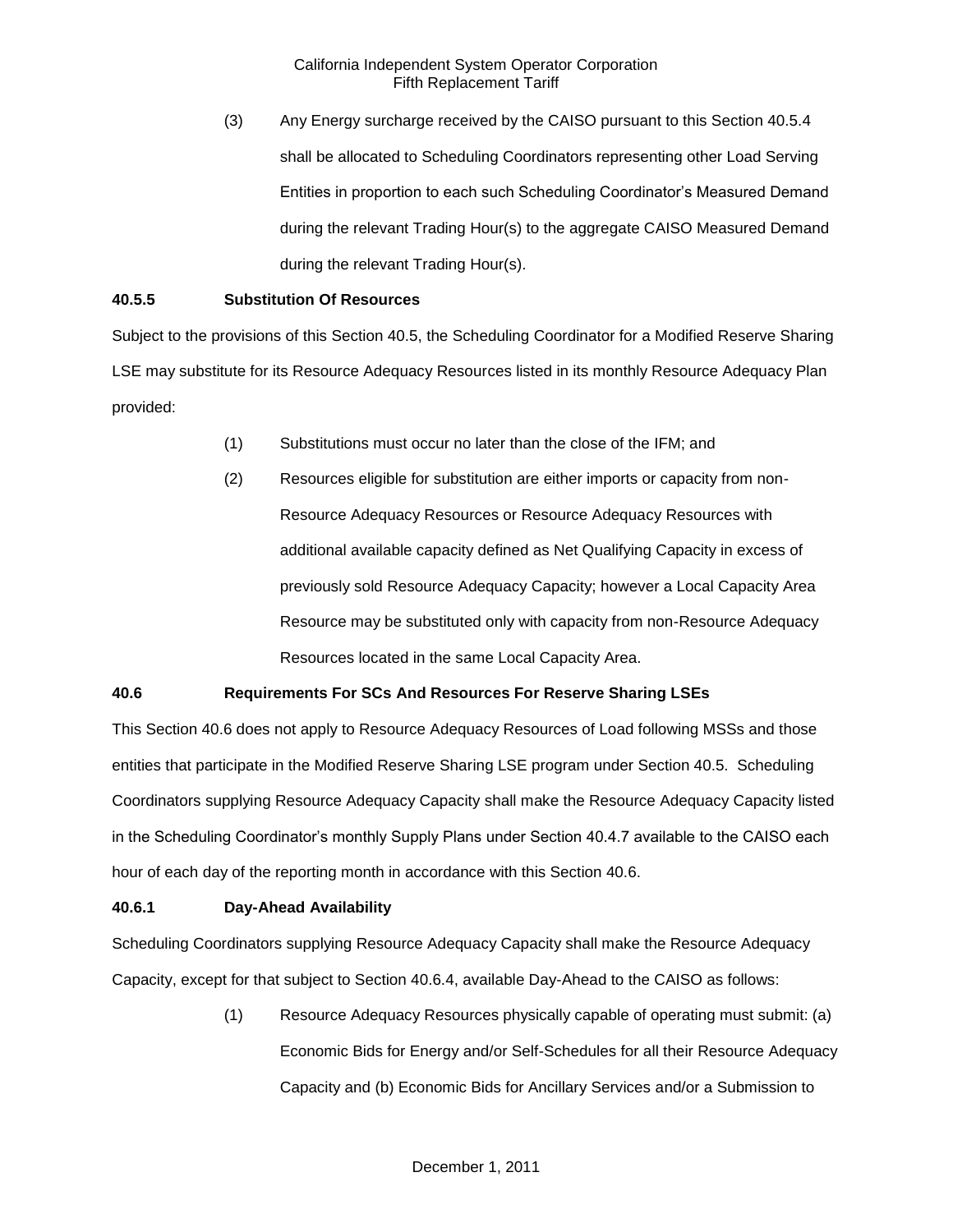Self-Provide Ancillary Services in the IFM for all of their Resource Adequacy Capacity that is certified to provide Ancillary Services. For Resource Adequacy Capacity that is certified to provide Ancillary Services and is not covered by a Submission to Self-Provide Ancillary Services, the resource must submit Economic Bids for each Ancillary Service for which the resource is certified. For Resource Adequacy Capacity subject to this requirement for which no Economic Energy Bid or Self-Schedule has been submitted, the CAISO shall insert a Generated Bid in accordance with Section 40.6.8. For Resource Adequacy Capacity subject to this requirement for which no Economic Bids for Ancillary Services or Submissions to Self-Provide Ancillary Services have been submitted, the CAISO shall insert a Generated Bid in accordance with Section 40.6.8 for each Ancillary Service the resource is certified to provide.

- (2) Resource Adequacy Resources that are Extremely Long-Start Resources must make themselves available to the CAISO by complying with the Extremely Long-Start Commitment Process under Section 31.7 or otherwise committing the ELS Resource upon instruction from the CAISO, if physically capable. Once the ELS Resource is committed by the CAISO, it is subject to the provisions of this Section 40.6.1 regarding Day-Ahead Availability and Section 40.6.2 regarding Real-Time Availability for the Trading Days for which it was committed.
- (3) Resource Adequacy Resources must be available except for limitations specified in the Master File, legal or regulatory prohibitions or as otherwise required by this CAISO Tariff or by Good Utility Practice.
- (4) Through the IFM co-optimization process, the CAISO will utilize available Resource Adequacy Capacity to provide Energy or Ancillary Services in the most efficient manner to clear the Energy market, manage congestion and procure required Ancillary Services. In so doing, the IFM will honor submitted Energy Self-Schedules of Resource Adequacy Capacity unless the CAISO is unable to satisfy one hundred percent (100%) of the Ancillary Services requirements. In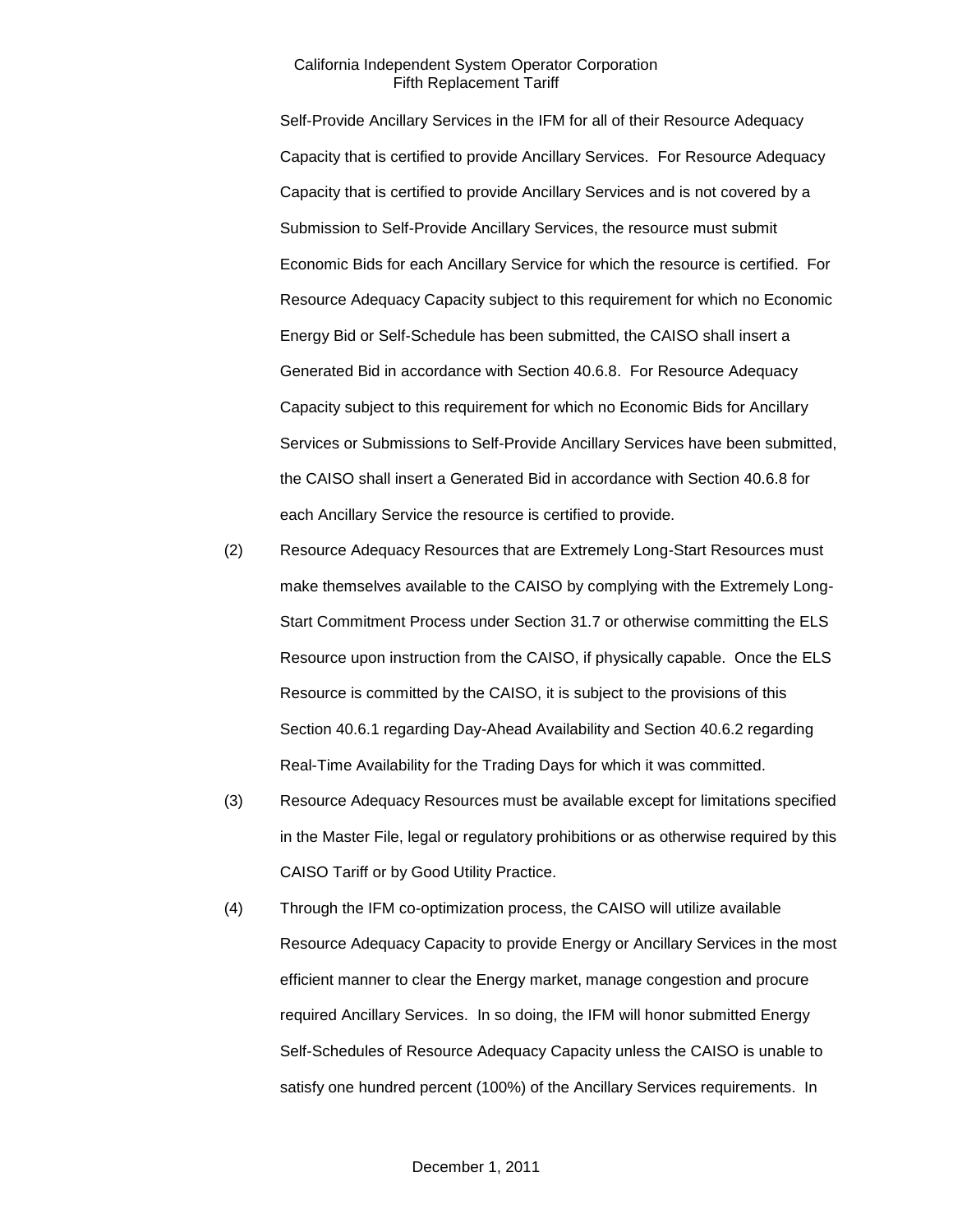such cases, the CAISO may curtail all or a portion of a submitted Energy Self-Schedule to allow Ancillary Service-certified Resource Adequacy Capacity to be used to meet the Ancillary Service requirements. The CAISO will not curtail for the purpose of meeting Ancillary Service requirements a Self-Schedule of a resource internal to a Metered Subsystem that was submitted by the Scheduling Coordinator for that Metered Subsystem. If the IFM reduces the Energy Self-Schedule of Resource Adequacy Capacity to provide an Ancillary Service, the Ancillary Service Marginal Price for that Ancillary Service will be calculated in accordance with Section 27.1.2 using the Ancillary Service Bids submitted by the Scheduling Coordinator for the Resource Adequacy Resource or inserted by the CAISO pursuant to this Section 40.6.1, and using the resource's Generated Energy Bid to determine the Resource Adequacy Resource's opportunity cost of Energy. If the Scheduling Coordinator for the Resource Adequacy Resource believes that the opportunity cost of Energy based on the Resource Adequacy Resource's Generated Energy Bid is insufficient to compensate for the resource's actual opportunity cost, the Scheduling Coordinator may submit evidence justifying the increased amount to the CAISO and to the FERC no later than seven (7) days after the end of the month in which the submitted Energy Self-Schedule was reduced by the CAISO to provide an Ancillary Service. The CAISO will treat such information as confidential and will apply the procedures in Section 20.4 of this CAISO Tariff with regard to requests for disclosure of such information. The CAISO shall pay any higher opportunity costs approved by FERC.

(5) A Resource Adequacy Resources must participate in the RUC to the extent that the resource has available Resource Adequacy Capacity that is not reflected in an IFM Schedule. Resource Adequacy Capacity participating in RUC will be optimized using a zero dollar (\$0/MW-hour) RUC Availability Bid.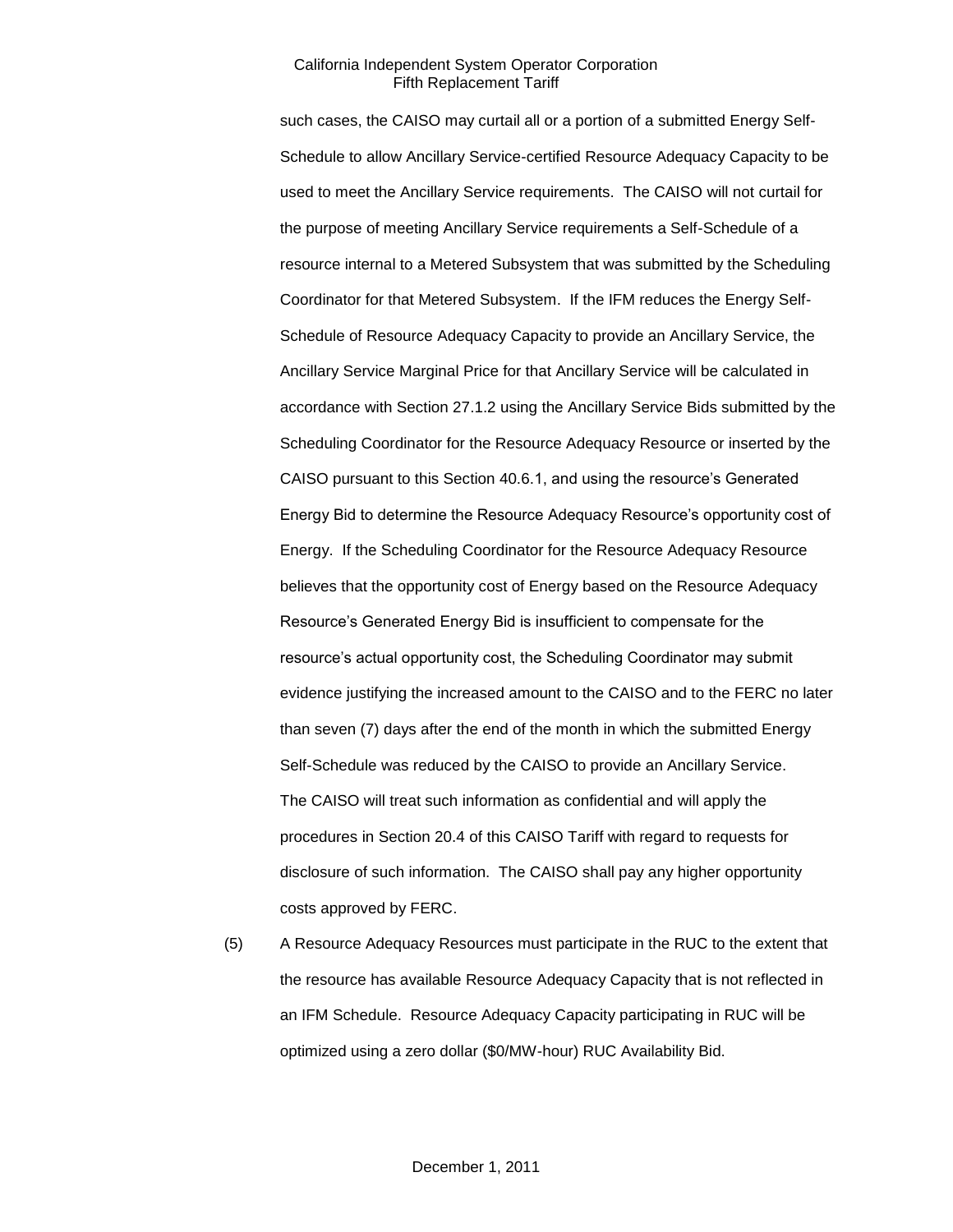(6) Capacity from Resource Adequacy Resources selected in RUC will not be eligible to receive a RUC Availability Payment.

#### **40.6.2 Real-Time Availability**

Resource Adequacy Resources that have received an IFM Schedule for Energy or Ancillary Services or a RUC Schedule for all or part of their Resource Adequacy Capacity must remain available to the CAISO through Real-Time for Trading Hours for which they receive an IFM or RUC Schedule, including any Resource Adequacy Capacity of such resources that is not included in an IFM Schedule or RUC Schedule, except for Resource Adequacy Capacity that is subject to Section 40.6.4.

Short Start Units or Long Start Units that are Resource Adequacy Resources that do not have an IFM Schedule or a RUC Schedule for any of their Resource Adequacy Capacity for a given Trading Hour may be required to be available to the CAISO through Real-Time as specified in Sections 40.6.3 and 40.6.7. Resource Adequacy Resources with Resource Adequacy Capacity that is required to be available to the CAISO through Real-Time and does not have an IFM Schedule or a RUC Schedule for a given Trading Hour must submit to the RTM for that Trading hour: (a) Energy Bids and Self-Schedules for the full amount of the available Resource Adequacy Capacity, including capacity for which it has submitted Ancillary Services Bids or Submissions to Self-Provide Ancillary Services; and (b) Ancillary Services Bids and Submissions to Self-Provide Ancillary Services for the full amount of the available Ancillary Servicecertified Resource Adequacy Capacity and for each Ancillary Service for which the resource is certified, including capacity for which it has submitted Energy Bids and Self-Schedules. The CAISO will insert Generated Bids in accordance with Section 40.6.8 for any Resource Adequacy Capacity subject to the above requirements for which the resource has failed to submit the appropriate bids to the RTM. The CAISO will honor submitted Energy Self-Schedules of Resource Adequacy Capacity unless the CAISO is unable to satisfy one hundred (100) percent of its Ancillary Services requirements. In such cases, the CAISO may curtail all or a portion of a submitted Energy Self-Schedule to allow Ancillary Service-certified Resource Adequacy Capacity to be used to meet the Ancillary Service requirements, as long as such curtailment does not lead to a real-time shortfall in energy supply. If the CAISO reduces a submitted Real-Time Energy Self-Schedule for Resource Adequacy Capacity when that capacity is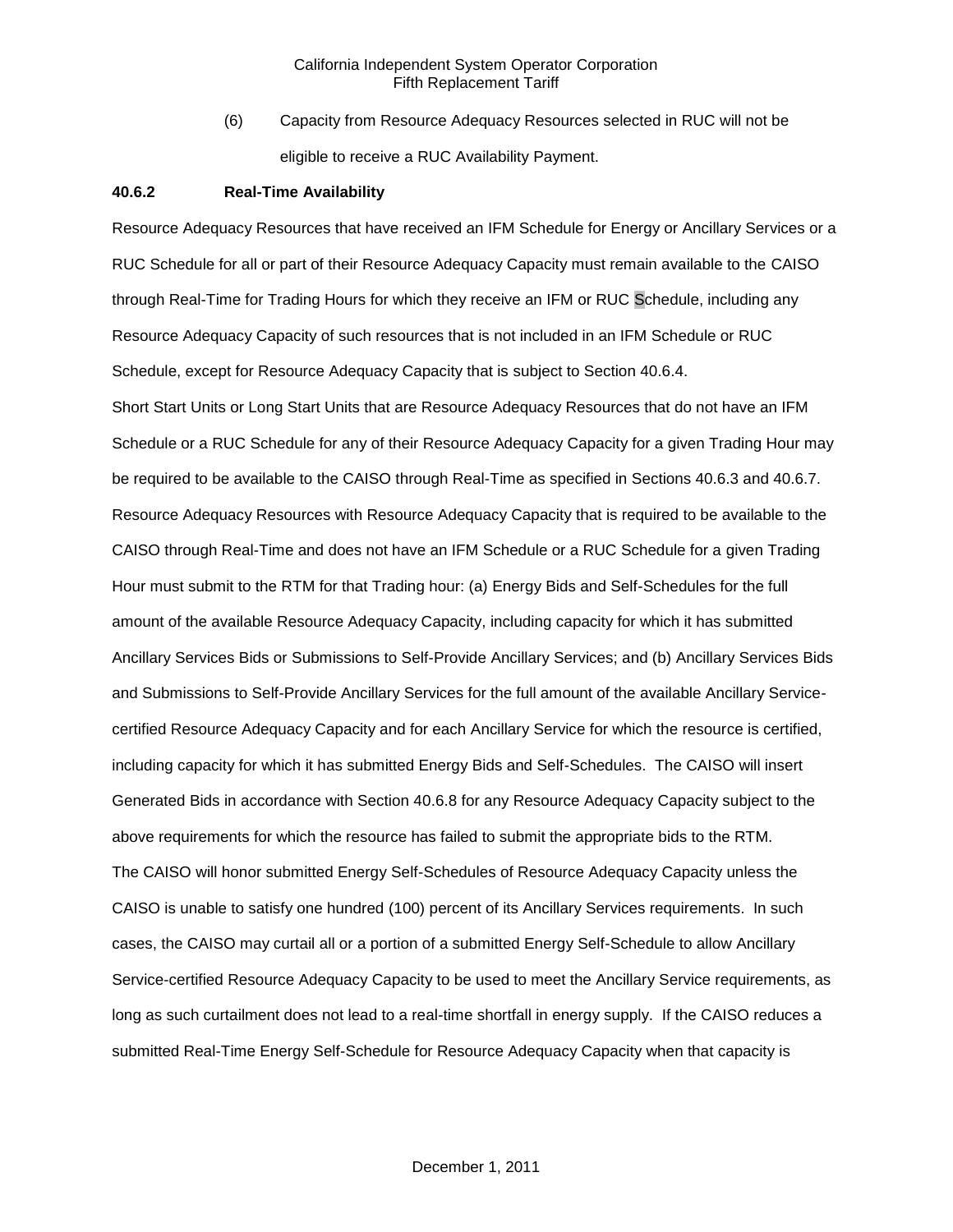needed to meet an Ancillary Services requirement, the Ancillary Service Marginal Price for that capacity will be calculated in accordance with Sections 27.1.2 and 40.6.1.

# **40.6.3 Additional Availability Requirements For Short Start Units**

A Short Start Unit that is a Resource Adequacy Resource and that does not have an IFM Schedule or a RUC Schedule for any of its capacity for a given Trading Hour is required to participate in the Real Time Market in accordance with Section 40.6.2. Such a resource that is also a Use-Limited Resource subject to Section 40.6.4 is required, consistent with their applicable use plan, to submit Economic Bids or Self Schedules for Resource Adequacy Capacity into the Real Time Market.

The CAISO may waive these availability obligations for a Short Start Unit that does not have an IFM Schedule or a RUC Schedule based on the procedure to be published on the CAISO Website.

# **40.6.4 Use-Limited Resources Additional Availability Requirements**

# **40.6.4.1 Registration of Use-Limited Resources**

Hydroelectric Generating Units, Proxy Demand Resources, and Participating Load, including Pumping Load, are deemed to be Use-Limited Resources for purposes of this Section 40 and are not required to submit the application described in this Section 40.6.4.1. Scheduling Coordinators for other Use-Limited Resources, must provide the CAISO an application in the form specified on the CAISO Website requesting registration of a specifically identified resource as a Use-Limited Resource. This application shall include specific operating data and supporting documentation including, but not limited to:

- (1) a detailed explanation of why the resource is subject to operating limitations;
- (2) historical data to show attainable MWhs for each 24-hour period during the preceding year, including, as applicable, environmental restrictions for NOx, SOx, or other factors; and
- (3) further data or other information as may be requested by the CAISO to understand the operating characteristics of the unit.

Within five (5) Business Days after receipt of the application, the CAISO will respond to the Scheduling Coordinator as to whether or not the CAISO agrees that the facility is eligible to be a Use-Limited Resource. If the CAISO determines the facility is not a Use-Limited Resource, the Scheduling Coordinator may challenge that determination in accordance with the CAISO ADR Procedures.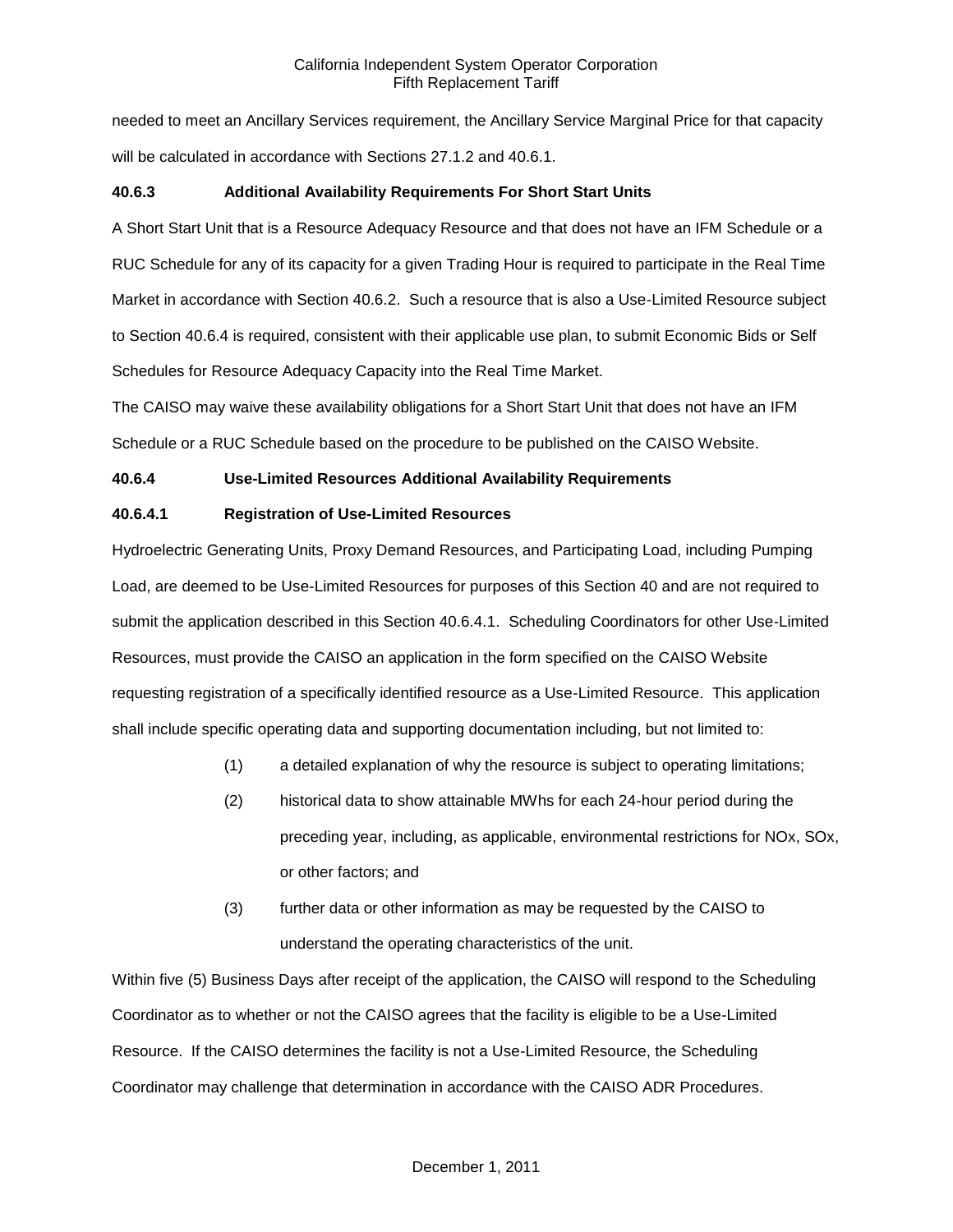### **40.6.4.2 Use Plan**

The Scheduling Coordinator shall provide for the following Resource Adequacy Compliance Year a proposed annual use plan for each Use-Limited Resource that is a Resource Adequacy Resource. The proposed annual use plan will delineate on a month-by-month basis the total MWhs of Generation, total run hours, expected daily supply capability (if greater than four hours) and the daily Energy limit, operating constraints, and the timeframe for each constraint. The CAISO will have an opportunity to discuss the proposed annual use plan with the Scheduling Coordinator and suggest potential revisions to meet reliability needs of the system. The Scheduling Coordinator shall then submit its final annual use plan. Scheduling Coordinators for Use-Limited Resources must submit the proposed and final annual use plans in accordance with the schedule set forth in the Business Practice Manual. The Scheduling Coordinator will be able to update the projections made in the annual use plan in the monthly Resource Adequacy Plans. Hydroelectric Generating Units and Pumping Load will be able to update use plans intra-monthly as necessary to reflect evolving hydrological and meteorological conditions. The annual use plan must reflect the potential operation of the Use-Limited Resource at a level no less than the minimum criteria set forth by the Local Regulatory Authority for qualification of the resource.

#### **40.6.4.3 Bidding Requirements on Use-Limited Resources**

### **40.6.4.3.1 Non-Hydro and Dispatchable Use-Limited Resources**

Use-Limited Resources, other than those subject to the provisions of 40.6.4.3.2, must submit a Supply Bid or Self-Schedule for their Resource Adequacy Capacity in the Day-Ahead Market whenever the Use-Limited Resources are physically capable of operating in accordance with their operating criteria, including environmental or other regulatory requirements. Use-Limited Resources will also provide a daily Energy limit as part of their Day-Ahead Market offer to enable the CAISO to schedule them for the period in which they are capable of providing the Energy. To the extent that the daily Energy limit has been reached through Self-Schedules, no further action will be taken by the CAISO, unless rescheduling of the Energy is necessary for System Reliability. Use-Limited Resources will attempt to reschedule the Energy in recognition of the System Reliability concern, to the extent that the change is possible without violating a Use-Limited Resource's operating criteria.

### **40.6.4.3.2 Hydro and Non-Dispatchable Use-Limited Resources**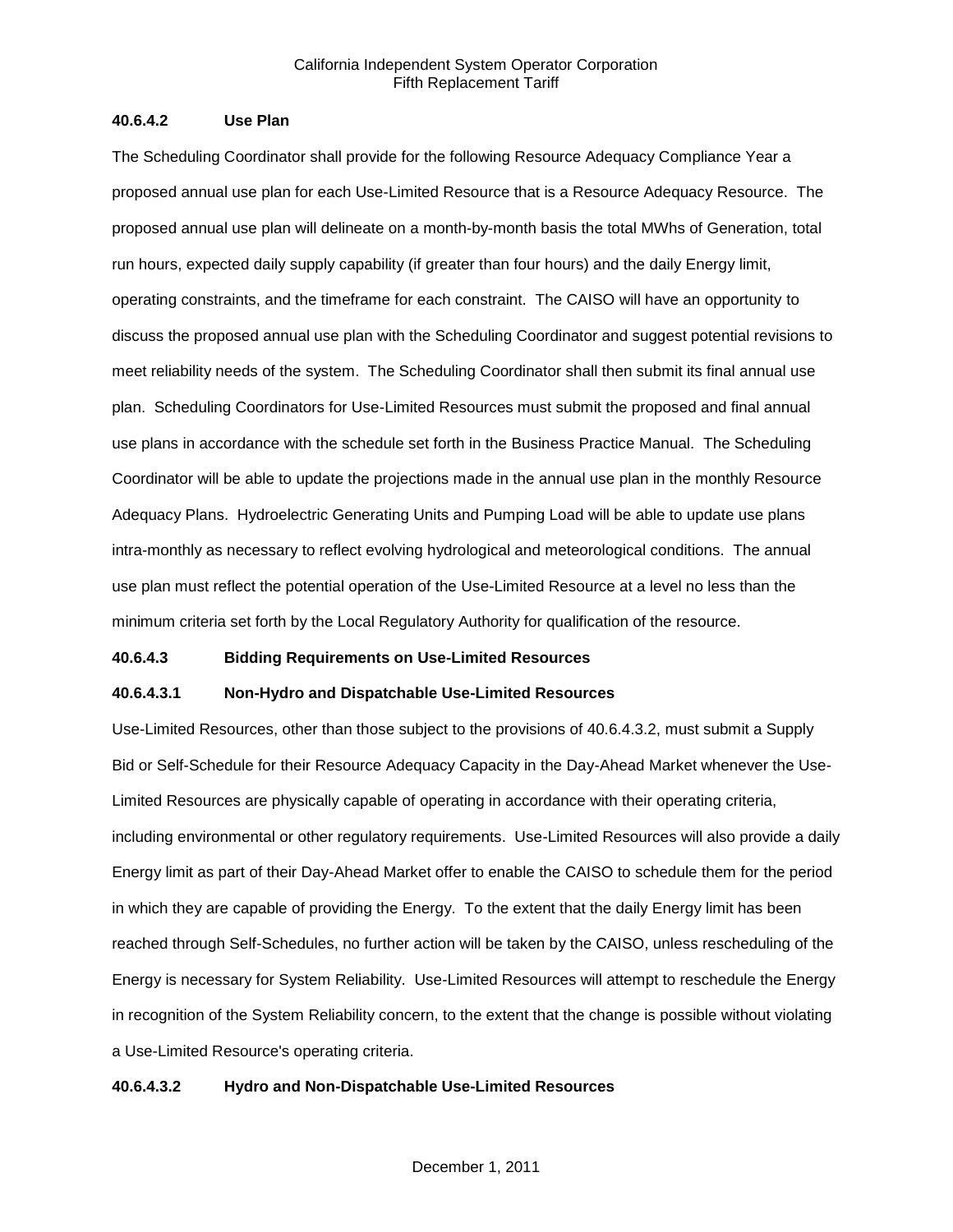Hydroelectric Generating Units, Pumping Load, and Non-Dispatchable Use-Limited Resources shall submit Self-Schedules or Bids in the Day-Ahead Market for their expected available Energy or their expected as-available Energy, as applicable, in the Day-Ahead Market and HASP. Such resources shall also revise their Self-Schedules or submit additional Bids in HASP based on the most current information available regarding expected Energy deliveries. Hydroelectric Generating Units, Pumping Load, and Non-Dispatchable Use-Limited Resources will not be subject to commitment in the RUC process. The CAISO will retain discretion as to whether a particular resource should be considered a Non-Dispatchable Use-Limited Resource, and this decision will be made in accordance with the provisions of Section 40.6.4.1.

### **40.6.4.3.3 Availability of Use-Limited Resources During System Emergencies**

All Use-Limited Resources remain subject to Section 7.7.2.3 regarding System Emergencies to the extent the Use-Limited Resource is owned or controlled by a Participating Generator.

### **40.6.4.3.4 Availability of Intermittent Resources**

Any Eligible Intermittent Resource that provides Resource Adequacy Capacity may, but is not required to, submit Bids in the Day-Ahead Market.

### **40.6.5 Additional Availability Requirements For System Resources**

In the IFM, the multi-hour block constraints of a System Resource, other than a System Resource capable of submitting a Dynamic Schedule or a Resource-Specific System Resource, are honored in the optimization. Such a resource that is also a Resource Adequacy Resource must be capable of hourly scheduling by the CAISO in RUC if it is not fully scheduled in the IFM. If such a Resource Adequacy Resource is scheduled in the RUC, the CAISO will schedule the resource in the HASP for each hour of the resource's RUC schedule without regard to the multi-hour block constraint that was submitted to the IFM. For an existing System Resource that provides Resource Adequacy Capacity through a call-option that expires prior to the close of the IFM, such a System Resource listed on a Resource Adequacy Plan must be reported to the CAISO for consideration in the Extremely Long-Start Commitment Process.

# **40.6.5.1 Additional Availability Requirements for Dynamic and Non-Dynamic Resource-Specific System Resources**

A Dynamic or Non-Dynamic Resource-Specific System Resource that supplies Resource Adequacy Capacity, and is not otherwise a Use-Limited Resource under Section 40.6.4, will be subject to the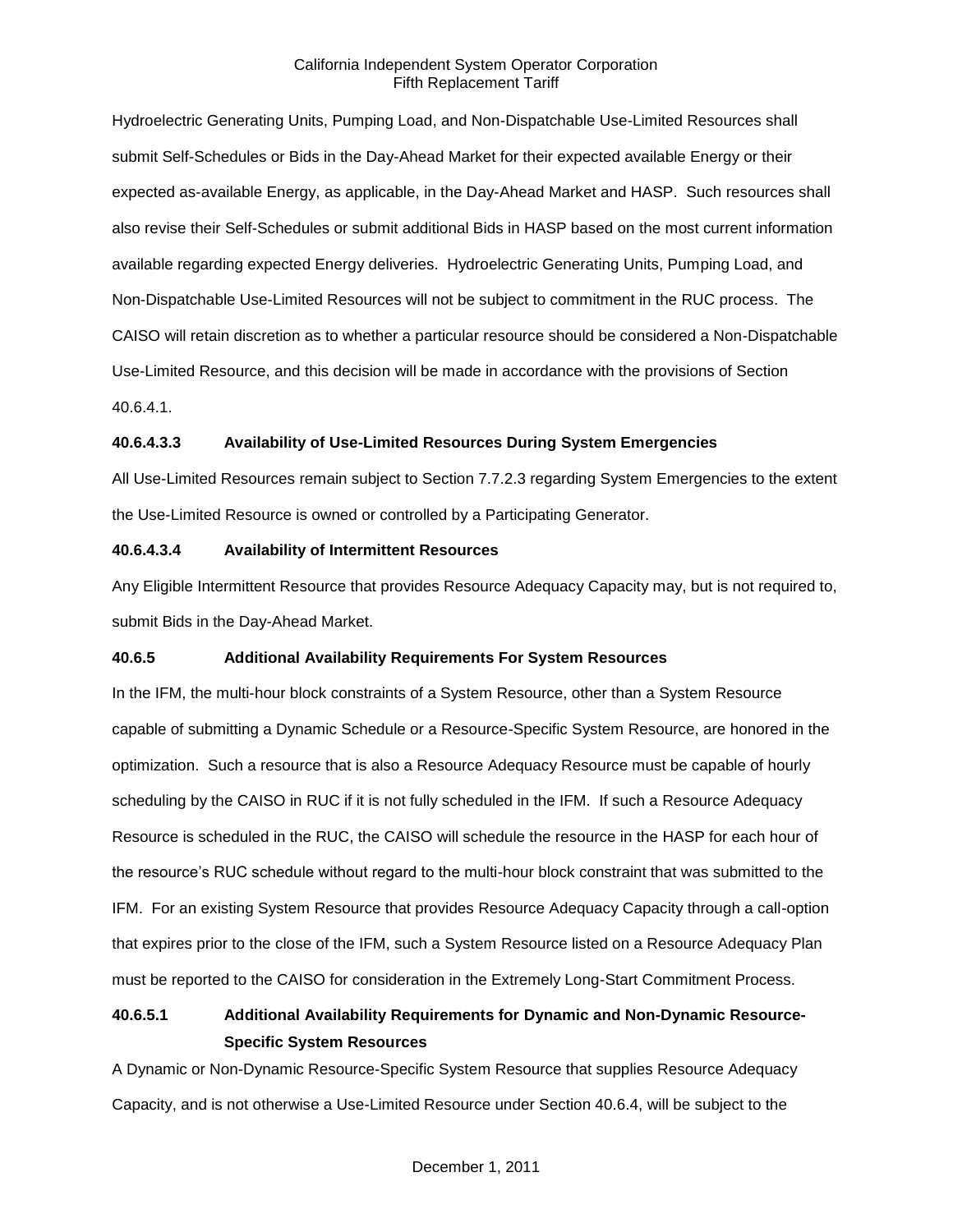requirements of Sections 40.6.1, 40.6.2 and either Section 40.6.3 as a Short Start Unit or Section 40.6.7 as a Long Start Unit based upon the Dynamic Resource-Specific System Resource's registered physical operating characteristics.

# **40.6.5.2 Dynamic Non-Resource-Specific System Resources**

A Dynamic non-Resource-Specific System Resource that provides Resource Adequacy Capacity will be subject to the provisions of 40.6.1 and 40.6.2.

# **40.6.6 Requirements For Partial Resource Adequacy Resources**

Only that output of a Partial Resource Adequacy Resource that is designated by a Scheduling Coordinator as Resource Adequacy Capacity in its monthly or annual Supply Plan shall have an availability obligation to the CAISO. Exports being supported by non-Resource Adequacy Capacity from a Partial Resource Adequacy Resource that becomes unavailable or unusable shall be considered as an export of non-Resource Adequacy Capacity based on the pro-rata allocation of derated capacity of the Partial Resource Adequacy Resource as follows:

- (a) Resource Adequacy Capacity [(Resource Adequacy Capacity/PMax Capacity of Resource Adequacy Resource) x MW Derate or Outage]; or
- (b) [1- (Resource Adequacy Capacity/PMax Capacity of Resource Adequacy Resource)] x De-rated PMax].

# **40.6.7 Release Of Long Start Units**

Long Start Units not committed in the Day-Ahead Market will be released from any further obligation to submit Self-Schedules or Bids for the relevant Operating Day. Scheduling Coordinators for Long Start Units are not precluded from self-committing the unit after the Day-Ahead Market and submitting a Self-Schedule for Wheeling-Out in the HASP, unless precluded by terms of their contracts.

# **40.6.8 Use Of Generated Bids**

Prior to completion of the Day-Ahead Market, the CAISO will determine if Resource Adequacy Capacity subject to the requirements of Sections 40.5.1 or 40.6.1 and for which the CAISO has not received notification of an Outage has not been reflected in a Bid and will insert a Generated Bid for such capacity into the CAISO Day-Ahead Market. Prior to running the Real-Time Market, the CAISO will determine if Resource Adequacy Capacity subject to the requirements of Section 40.6.2 and for which the CAISO has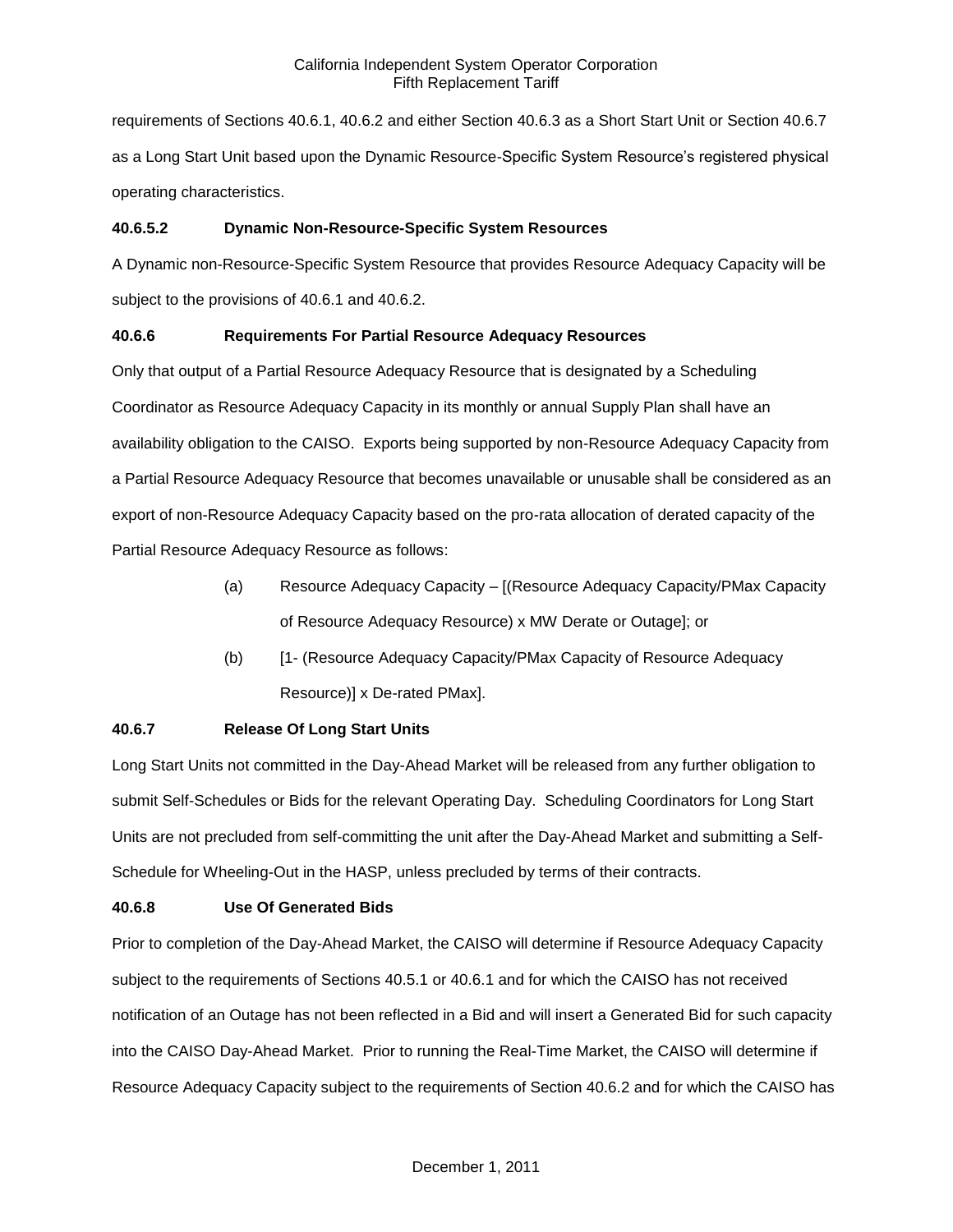not received notification of an Outage has not been reflected in a Bid and will insert a Generated Bid for such capacity into the Real-Time Market. If a Scheduling Coordinator for an RA Resource submits a partial bid for the resource's RA Capacity, the CAISO will insert a Generated Bid only for the remaining RA Capacity. In addition, the CAISO will determine if all dispatchable Resource Adequacy Capacity from Short Start Units, not otherwise selected in the IFM or RUC, is reflected in a Bid into the Real-Time Market and will insert a Generated Bid for any remaining dispatchable Resource Adequacy Capacity for which the CAISO has not received notification of an Outage. A Generated Bid for Energy will be calculated as provided in the Business Practice Manuals. A Generated Bid for Ancillary Services will equal zero dollars (\$0/MW-hour). Notwithstanding any of the provisions of Section 40.6.8 set forth above, the CAISO will not insert any Bid in the Real-Time Market required under this Section 40 for a Resource Adequacy Resource that is a Use-Limited Resource unless the resource submits an Energy Bid and fails to submit an Ancillary Service Bid.

### **40.6.9 Grandfathered Firm Liquidated Damages Contracts Requirements**

Resource Adequacy Capacity represented by a Firm Liquidated Damages Contract and relied upon by a Scheduling Coordinator in a monthly or annual Resource Adequacy Plan shall be submitted as a Self-Schedule or Bid in the Day-Ahead IFM to the extent such scheduling right exists under the Firm Liquidated Damages Contract.

### **40.6.10 Exports Of Energy From Resource Adequacy Capacity**

Resource Adequacy Capacity may be utilized to serve an Export Bid. An Export Bid may be submitted into the CAISO Markets and be cleared by the Energy being provided by Resource Adequacy Capacity.

### **40.6.11 Curtailment Of Exports In Emergency Situations**

At its sole discretion, the CAISO may curtail exports from Resource Adequacy Capacity to prevent or alleviate a System Emergency. An Export Bid or a Self-Schedule to provide exports included in a binding Schedule accepted in the IFM or HASP will not be distinguished from a Demand Bid or Self-Schedule to serve Load within the CAISO Balancing Authority Area included in a binding Schedule accepted in the IFM or HASP for purposes of curtailment under this Section, except as consistent with Good Utility Practice.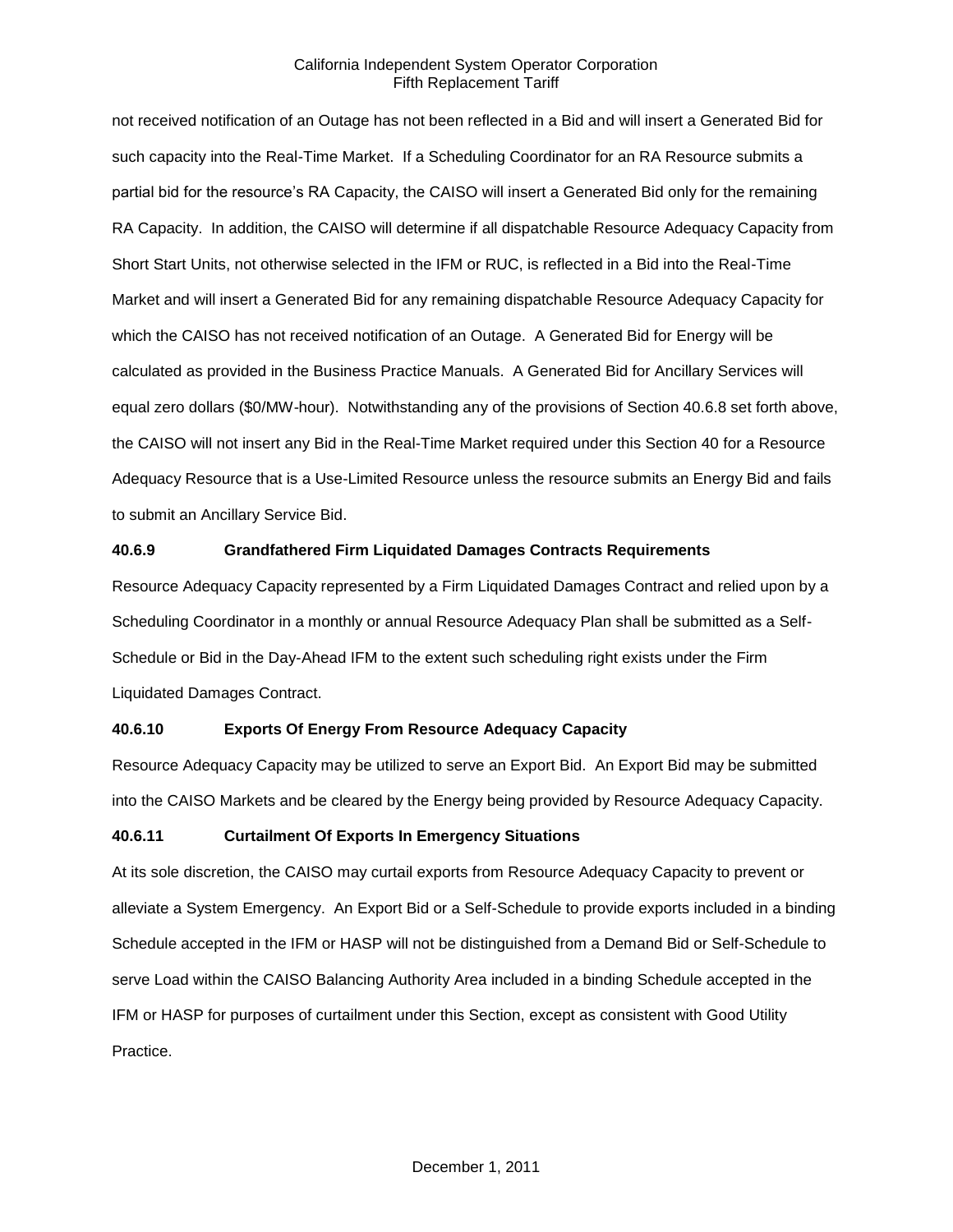# **40.6.12 Participating Loads and Proxy Demand Resources**

Participating Loads or Proxy Demand Resources that are included in a Resource Adequacy Plan and Supply Plan, if the Scheduling Coordinator for the Participating Loads or Proxy Demand Resources is not the same as that for the Load Serving Entity, will be administered by the CAISO in accordance with the terms and conditions established by the CPUC or the Local Regulatory Authority.

# **40.7 Compliance**

The CAISO will evaluate whether each annual and monthly Resource Adequacy Plan submitted by a Scheduling Coordinator on behalf of a Load Serving Entity demonstrates Resource Adequacy Capacity sufficient to satisfy the Load Serving Entity's (i) allocated responsibility for Local Capacity Area Resources under Section 40.3.2 and (ii) applicable Demand and Reserve Margin requirements. If the CAISO determines that a Resource Adequacy Plan does not demonstrate Local Capacity Area Resources sufficient to meet its allocated responsibility under Section 40.3.2, compliance with applicable Demand and Reserve Margin requirements, or compliance with any other resource adequacy requirement in this Section 40 or adopted by the CPUC, Local Regulatory Authority, or federal agency, as applicable, the CAISO will notify the relevant Scheduling Coordinator, CPUC, Local Regulatory Authority, or federal agency with jurisdiction over the relevant Load Serving Entity, or in the case of a mismatch between Resource Adequacy Plan(s) and Supply Plan(s), the relevant Scheduling Coordinators, in an attempt to resolve any deficiency in accordance with the procedures set forth in the Business Practice Manual. The notification will include the reasons the CAISO believes a deficiency exists. If the deficiency relates to the demonstration of Local Capacity Area Resources in a Load Serving Entity's annual Resource Adequacy Plan, and the CAISO does not provide a written notice of resolution of the deficiency as set forth in the Business Practice Manual, the Scheduling Coordinator for the Load Serving Entity may demonstrate that the identified deficiency is cured by submitting a revised annual Resource Adequacy Plan within thirty (30) days of the beginning of the Resource Adequacy Compliance Year. For all other identified deficiencies, at least ten (10) days prior the effective month of the relevant Resource Adequacy Plan, the Scheduling Coordinator for the Load Serving Entity shall (i) demonstrate that the identified deficiency is cured by submitting a revised Resource Adequacy Plan or (ii) advise the CAISO that the CPUC, Local Regulatory Authority, or federal agency, as appropriate, has determined that no deficiency exists. In the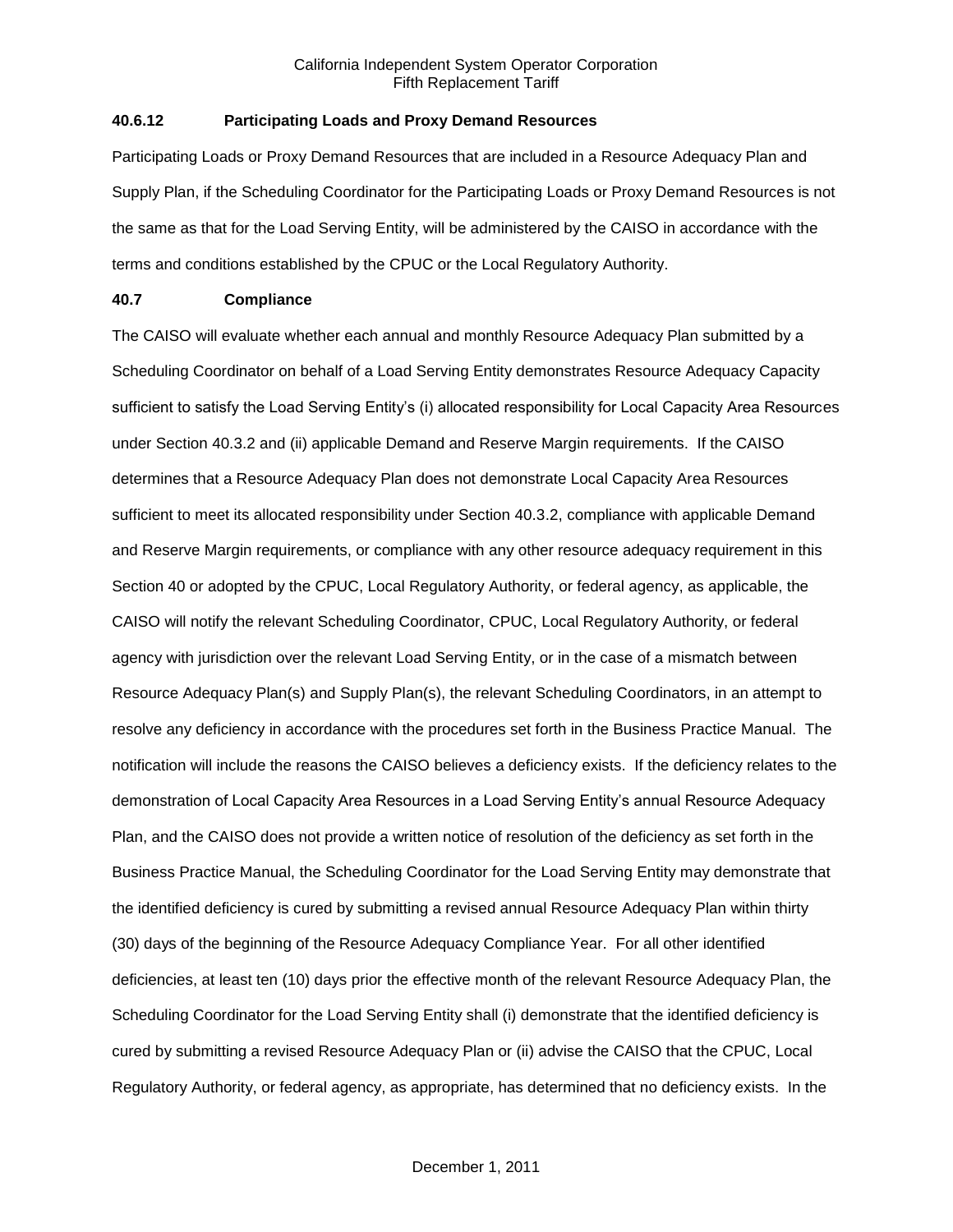case of a mismatch between Resource Adequacy Plan(s) and Supply Plan(s), if resolved, the relevant Scheduling Coordinator(s) must provide the CAISO with revised Resource Adequacy Plan(s) or Supply Plans, as applicable, at least ten (10) days prior to the effective month. If the CAISO is not advised that the deficiency or mismatch is resolved at least ten (10) days prior to the effective month, the CAISO will use the information contained in the Supply Plan to set the obligations of Resource Adequacy Resources under this Section 40 and/or to assign any costs incurred under this Section 40 and Section 43.

### **40.7.1 Other Compliance Issues**

Scheduling Coordinators representing Generating Units, System Units or System Resources supplying Resource Adequacy Capacity that fail to provide the CAISO with an annual or monthly Supply Plan, as applicable, as set forth in Section 40.7, shall be subject to Section 37.6.1. Further, Scheduling Coordinators representing Generating Units, System Units or System Resources supplying Resource Adequacy Capacity that fail to provide the CAISO with information required for the CAISO to determine Net Qualifying Capacity shall not be eligible for inclusion in the Net Qualifying Capacity annual report under Section 40.4.2 for the next Resource Adequacy Compliance Year and shall be subject to any applicable Sanctions under Section 37.6.1.

### **40.7.2 Penalties For Non-Compliance**

The failure of a Resource Adequacy Resource or Resource Adequacy Capacity to be available to the CAISO in accordance with the requirements of this Section 40 and the failure to operate a Resource Adequacy Resource by placing it online or in a manner consistent with a submitted Bid or Generated Bid shall be subject to the applicable Sanctions set forth in Section 37.2.4. However, any failure of the Resource Adequacy Resource to satisfy any obligations prescribed under this Section 40 during a Resource Adequacy Compliance Year for which Resource Adequacy Capacity has been committed to a Load Serving Entity shall not limit in any way, except as otherwise established under Section 40.4.5 or requirements of the CPUC, Local Regulatory Authority, or federal agency, as applicable, the ability of the Load Serving Entity to whom the Resource Adequacy Capacity has been committed to use such Resource Adequacy Capacity for purposes of satisfying the resource adequacy requirements of the CPUC, Local Regulatory Authority, or federal agency, as applicable. In addition, a Reserve Sharing LSE shall not be subject to any sanctions, penalties, or other compensatory obligations under this Section 40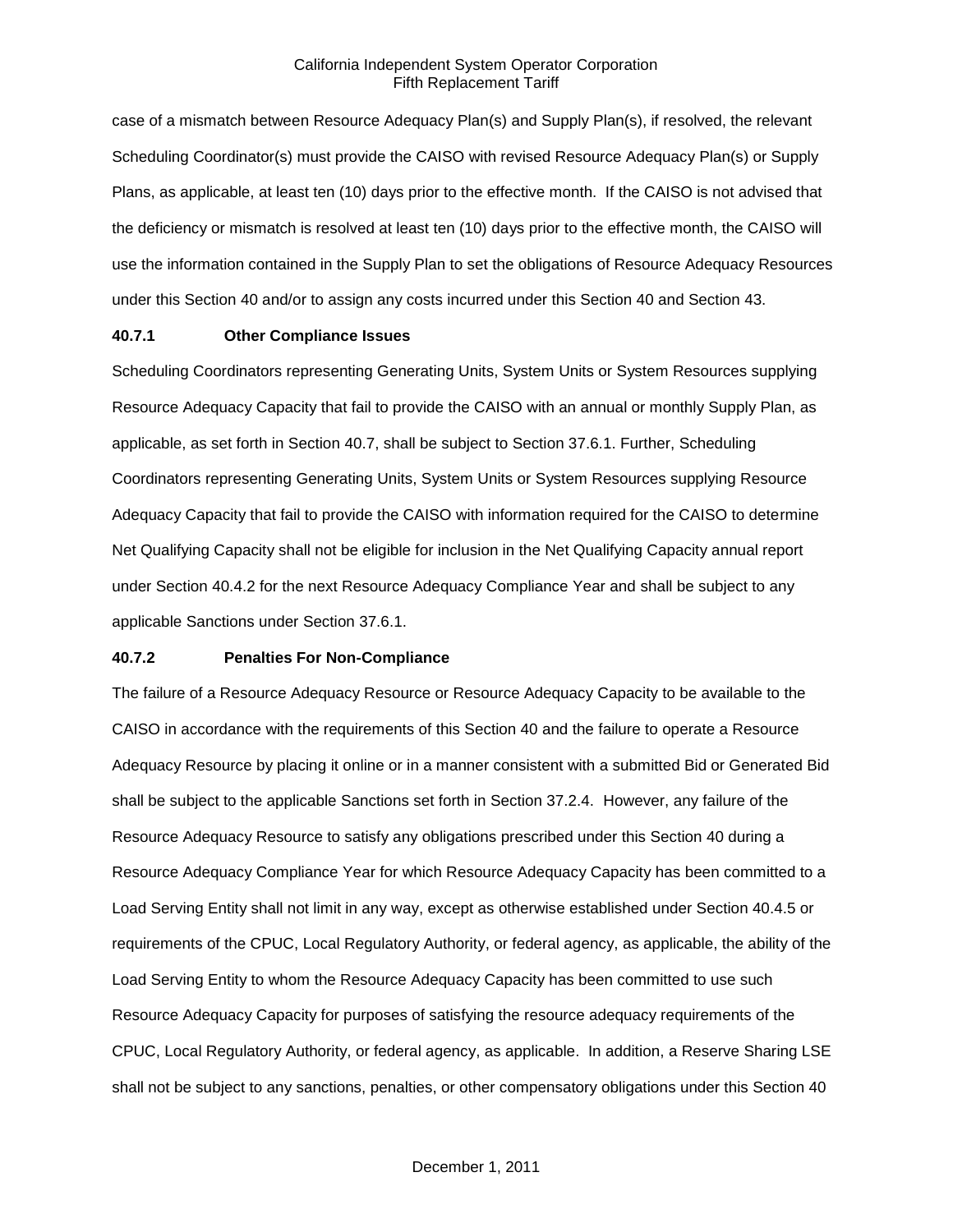on account of a Resource Adequacy Resource's satisfaction or failure to satisfy its obligations under this Section 40.

# **40.8 CAISO Default Qualifying Capacity Criteria**

# **40.8.1 Applicability**

The criteria in this Section 40.8 shall apply only: (i) where the CPUC or Local Regulatory Authority has not established and provided to the CAISO criteria to determine the types of resources that may be eligible to provide Qualifying Capacity and for calculating Qualifying Capacity for such eligible resource types and (ii) until the CAISO has been notified in writing by the CPUC of its intent to overturn, reject or fundamentally modify the capacity-based framework in CPUC Decisions 04-01-050 (Jan. 10, 2004), 04- 10-035 (Oct. 28, 2004), and 05-10-042 (Oct. 31, 2005). The types of resources specified in this Section 40.8.1 will be eligible to provide Qualifying Capacity to the extent they meet the criteria for each type of resource set forth in this Section 40.8.1.

# **40.8.1.2 Nuclear and Thermal**

Nuclear and thermal Generating Units, other than Qualifying Facilities with effective contracts under the Public Utility Regulatory Policies Act addressed in Section 40.8.1.8 below, must be a Participating Generator or a System Unit. The Qualifying Capacity of nuclear and thermal units, other than Qualifying Facilities addressed in Section 40.8.1.8, will be based on net dependable capacity defined by NERC Generating Availability Data System information.

### **40.8.1.3 Hydro**

Hydroelectric Generating Units, other than Qualifying Facilities with contracts under the Public Utility Regulatory Policies Act, must be either Participating Generators or System Units. The Qualifying Capacity of a pond or Pumped-Storage Hydro Unit, other than a QF, will be determined based on net dependable capacity defined by NERC GADS minus variable head derate based on an average dry year reservoir level. The Qualifying Capacity of a pond or Pumped-Storage Hydro Unit that is a QF will be determined based on historic performance during the hours of noon to 6:00 p.m., using a three-year rolling average.

The Qualifying Capacity of all run-of-river hydro units, including Qualifying Facilities, will be based on net dependable capacity defined by NERC GADS minus an average dry year conveyance flow, stream flow,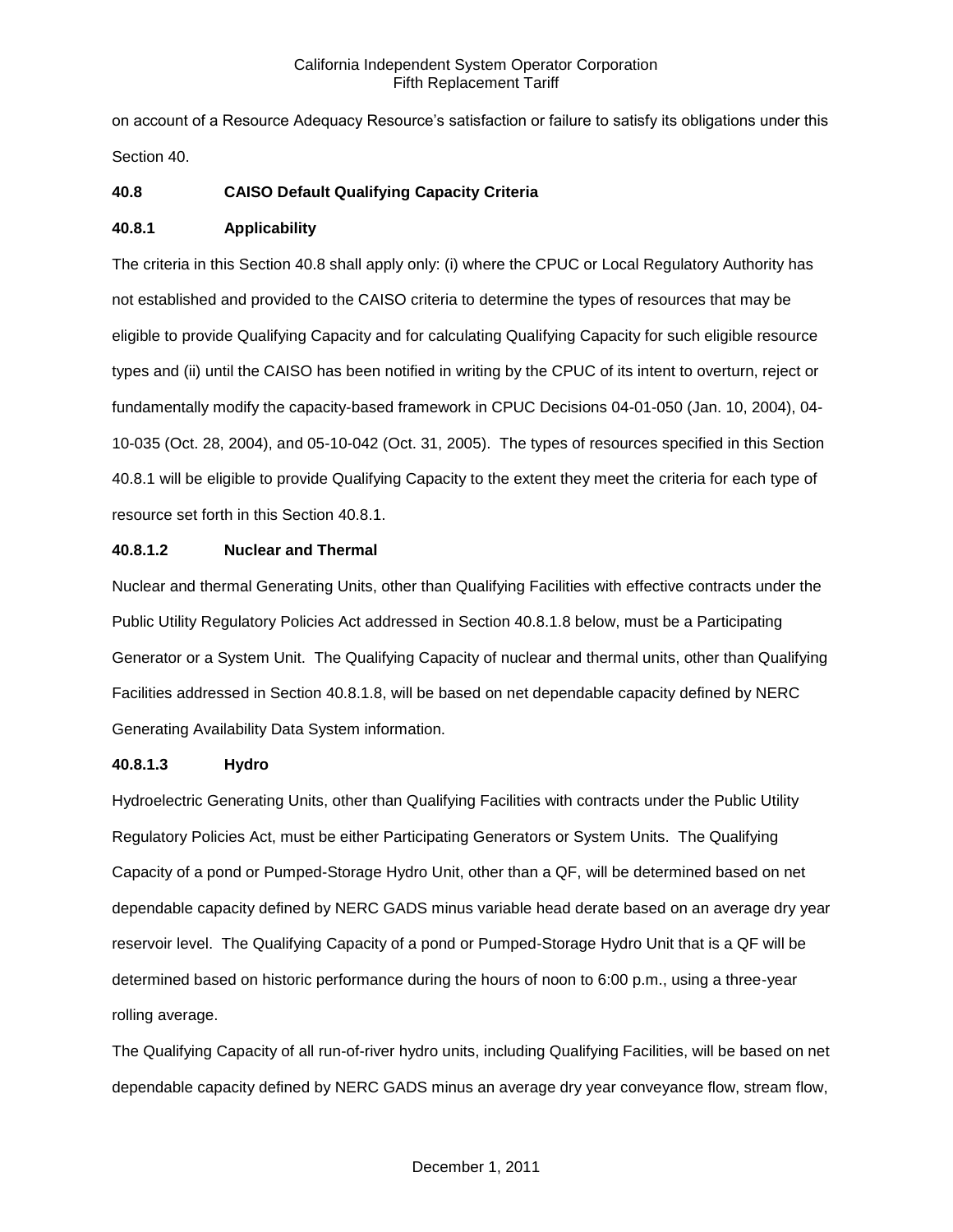or canal head derate. As used in this section, average dry year reflects a one-in-five year dry hydro scenario (for example, using the 4th driest year from the last 20 years on record).

### **40.8.1.4 Unit-Specific Contracts**

Unit-specific contracts with Participating Generators or System Units will qualify as Resource Adequacy Capacity subject to the verification that the total MW quantity of all contracts from a specific unit do not exceed the total Net Qualifying Capacity (MW) consistent with the Net Qualifying Capacity determination for that unit.

### **40.8.1.5 Contracts with Liquidated Damage Provisions**

Firm Energy contracts with liquidated damages provisions, as generally reflected in Service Schedule C of the Western Systems Power Pool Agreement or the Firm LD product of the Edison Electric Institute pro forma agreement, or any other similar firm Energy contract that does not require the seller to source the Energy from a particular unit, and specifies a delivery point internal to the CAISO Balancing Authority Area entered into before October 27, 2005 shall be eligible to count as Qualifying Capacity until the end of 2008. A Scheduling Coordinator, however, cannot have more than twenty-five percent (25%) of its portfolio of Qualifying Capacity met by contracts with liquidated damage provisions for 2008.

### **40.8.1.6 Wind and Solar**

As used in this Section, wind units are those wind generating Units without backup sources of Generation and solar units are those solar generating Units without backup sources of Generation. Wind and solar units, other than Qualifying Facilities with effective contracts under the Public Utility Regulatory Policies Act, must be Participating Intermittent Resources or subject to availability provisions of Section 40.6.4.3.4.

The Qualifying Capacity of all wind or solar units, including Qualifying Facilities, for each month will be based on their monthly historic performance during that same month during the hours of noon to 6:00 p.m., using a three-year rolling average. For wind or solar units with less than three years operating history, all months for which there is no historic performance data will utilize the monthly average production factor of all units (wind or solar, as applicable) within the TAC Area, or other production data from another area determined by the CAISO to be appropriate if the unit is not within a TAC Area, in which the generating unit is located.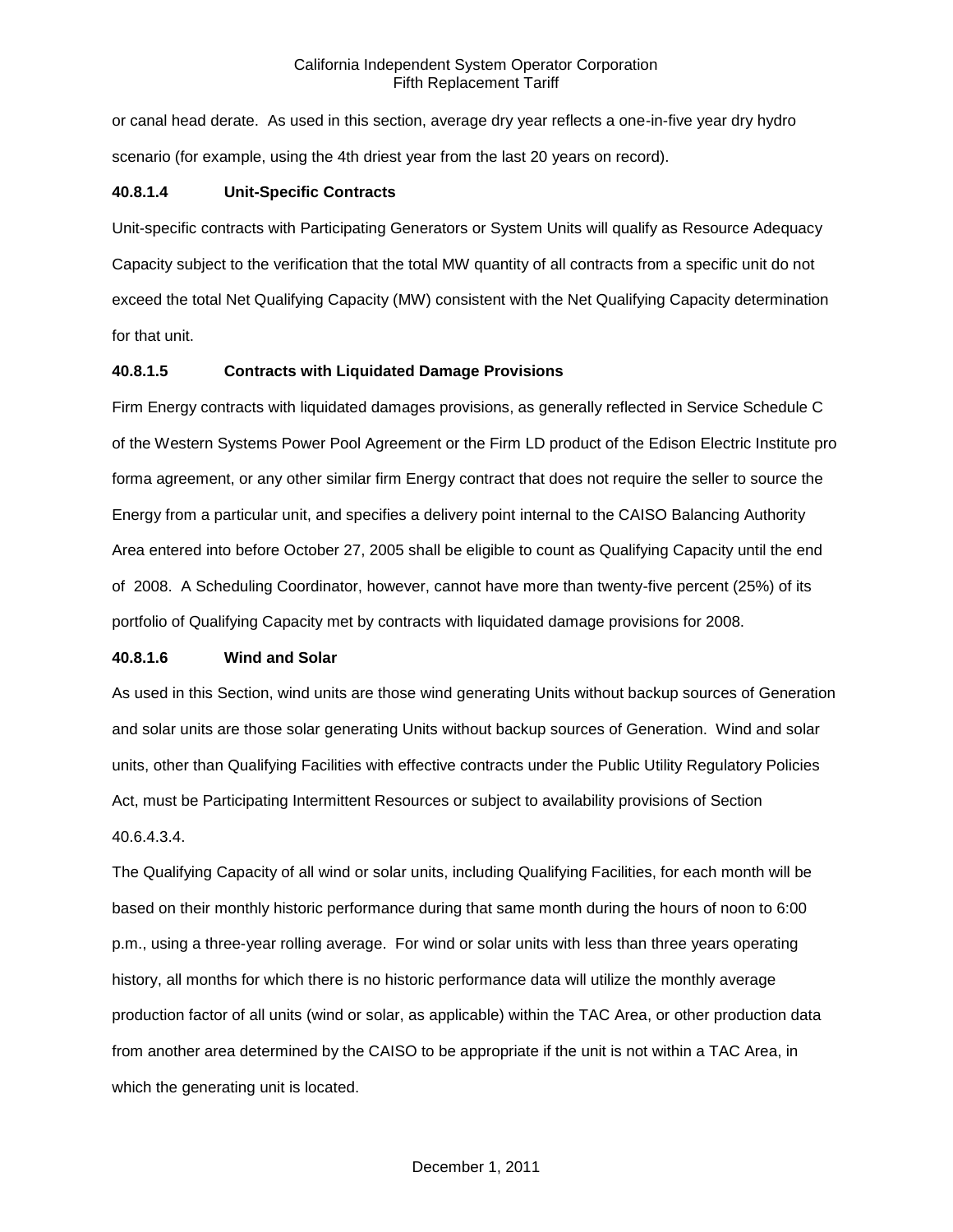# **40.8.1.7 Geothermal**

Geothermal Generating Units, other than Qualifying Facilities addressed in Section 40.8.1.8, must be Participating Generators or System Units. The Qualifying Capacity of geothermal units, other than Qualifying Facilities addressed in Section 40.8.1.8, will be based on NERC GADS net dependable capacity minus a derate for steam field degradation.

# **40.8.1.8 Treatment of Qualifying Capacity for Qualifying Facilities**

Qualifying Facilities must be subject to an effective Participating Generator Agreement or QF Participating Generator Agreement or must be System Units, unless they have a PURPA contract. Except for hydro, wind, and solar Qualifying Facilities addressed pursuant to Sections 40.8.1.3 and 40.8.1.6, the Qualifying Capacity of Qualifying Facilities under PURPA contracts, will be based on historic monthly Generation output during the hours of noon to 6:00 p.m. (net of Self-provided Load) during a three-year rolling average.

# **40.8.1.9 Participating Loads**

The Qualifying Capacity of Participating Loads shall be the average reduction in Demand over a threeyear period on a per Dispatch basis or, if the Load does not have three years of performance history, based on comparable evaluation data using similar programs. Loads of Participating Loads must be available at least 48 hours, and if the Loads can only be dispatched for a maximum of two hours per event, then only 0.89 percent of a Scheduling Coordinator's portfolio may be made up of such Loads.

# **40.8.1.10 Jointly-Owned Facilities**

A jointly-owned facility must be either a Participating Generator or a System Unit. The Qualifying Capacity for the entire facility will be determined based on the type of resource as described elsewhere in this Section 40.8.1. In addition, the Scheduling Coordinator must provide the CAISO with a demonstration of its entitlement to the output of the jointly-owned facility's Qualified Capacity and an explanation of how that entitlement may change if the facility's output is restricted.

# **40.8.1.11 Facilities under Construction**

The Qualifying Capacity for facilities under construction will be determined based on the type of resource as described elsewhere in this Section 40.8. In addition, the facility must have been in commercial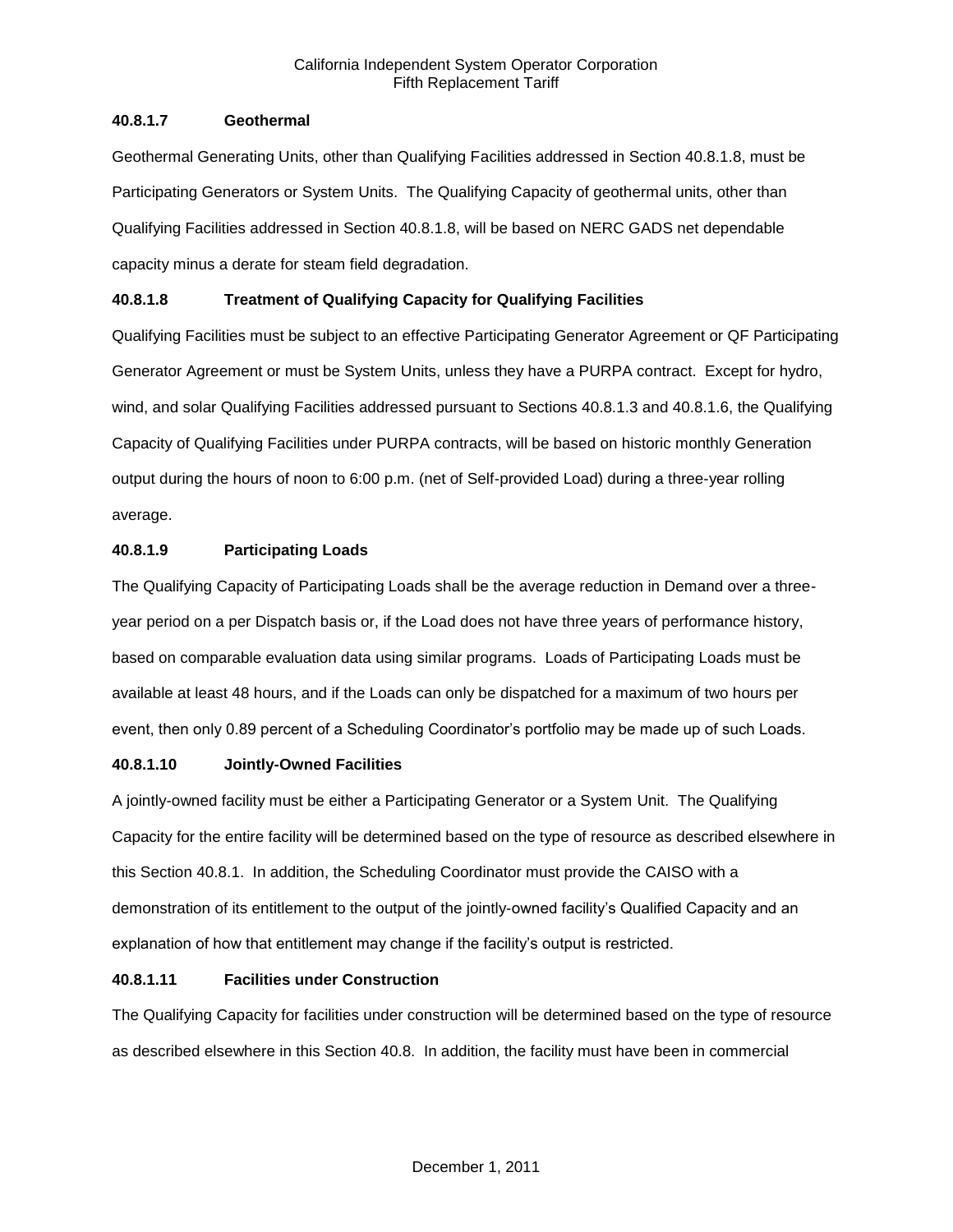operation for no less than one month to be eligible to be included as a Resource Adequacy Resource in a Scheduling Coordinator's monthly Resource Adequacy Plan.

### **40.8.1.12 System Resources and Pseudo-Ties**

# **40.8.1.12.1 Dynamic System Resources and Pseudo-Ties**

Dynamic System Resources and Pseudo-Ties of Generating Units to the CAISO Balancing Authority Area shall be treated similar to resources within the CAISO Balancing Authority Area, except with respect to the deliverability screen under Section 40.4.6.1 and with respect to the limitation on the Qualifying Capacity of wind and solar resources set forth in Section 40.8.1.6. However, eligibility as a Resource Adequacy Resource is contingent upon a showing by the Scheduling Coordinator that the Dynamic System Resource or Pseudo-Tie of a Generating Unit to the CAISO Balancing Authority Area has secured transmission through any intervening Balancing Authority Areas for the Operating Hours that cannot be curtailed for economic reasons or bumped by higher priority transmission and that the Load Serving Entity for which the Scheduling Coordinator is submitting Demand Bids has an allocation of import capacity at the import Scheduling Point under Section 40.4.6.2 that is not less than the Resource Adequacy Capacity provided by the Dynamic System Resource or Pseudo-Tie of a Generating Unit to the CAISO Balancing Authority Area.

# **40.8.1.12.2 Non-Dynamic System Resources**

For Non-Dynamic System Resources, the Scheduling Coordinator must demonstrate that the Load Serving Entity for which the Scheduling Coordinator is scheduling Demand has an allocation of import capacity at the import Scheduling Point under Section 40.4.6.2 that is not less than the Resource Adequacy Capacity from the Non-Dynamic System Resource. The Scheduling Coordinator must also demonstrate that the Non-Dynamic System Resource is covered by Operating Reserves, unless unit contingent, in the sending Balancing Authority Area. Eligibility as Resource Adequacy Capacity is contingent upon a showing by the Scheduling Coordinator of the System Resource that it has secured transmission through any intervening Balancing Authority Areas for the Operating Hours that cannot be curtailed for economic reasons or bumped by higher priority transmission. With respect to Non-Dynamic System Resources, any inter-temporal constraints, such as multi-hour run blocks, must be explicitly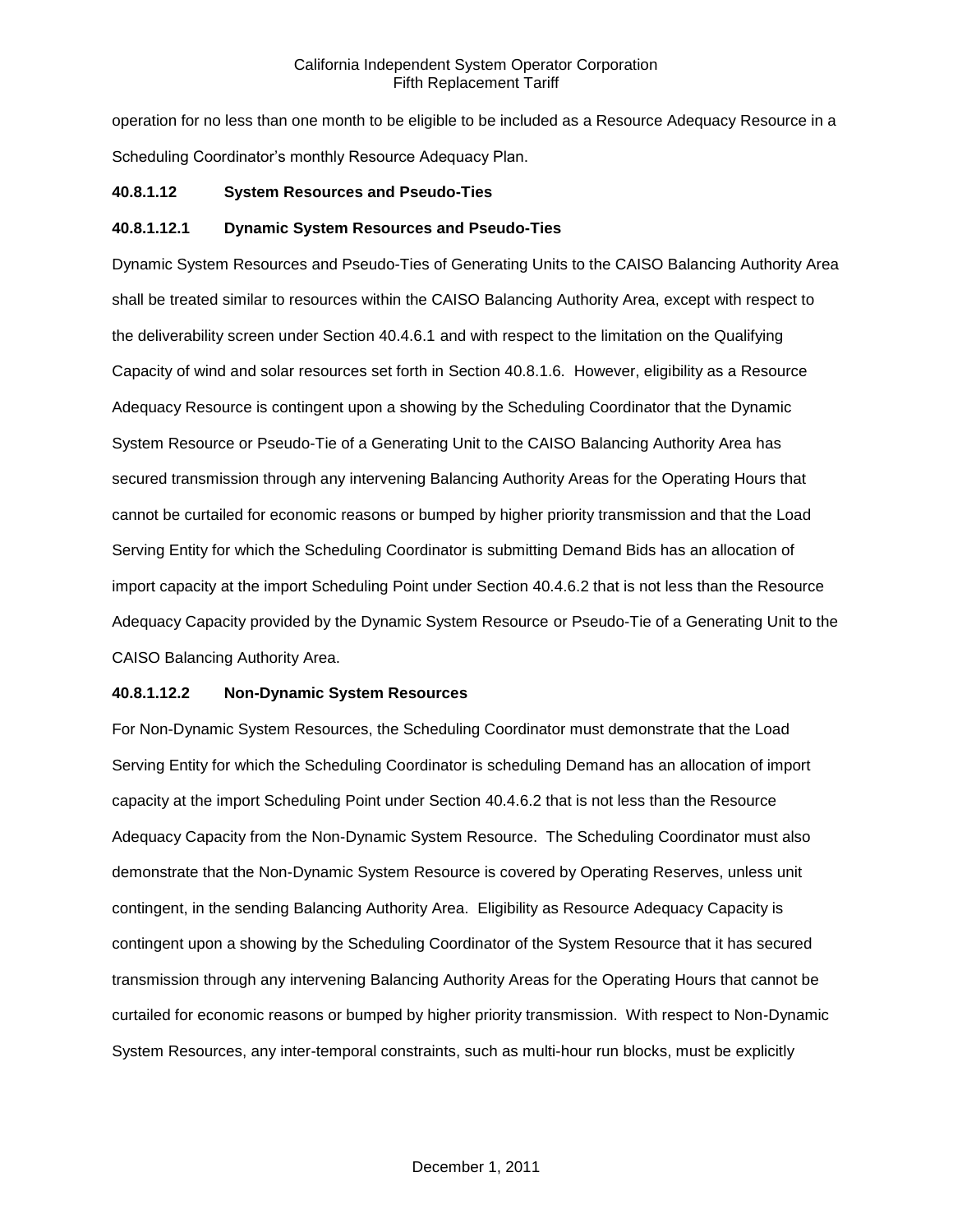identified in the monthly Resource Adequacy Plan, and no constraints may be imposed beyond those explicitly stated in the plan.

# **40.8.1.13 Proxy Demand Resources**

The Qualifying Capacity of a Proxy Demand Resource, for each month, will be based on the resource's average monthly historic demand reduction performance during that same month during the Availability Assessment Hours, as described in Section 40.9.3, using a three-year rolling average. For a Proxy Demand Resource with fewer than three years of performance history, for all months for which there is no historic data, the CAISO will utilize a monthly megawatt value as certified and reported to the CAISO by the Demand Response Provider; otherwise, where available, the CAISO will use the average of historic demand reduction performance data available, by month, for a Proxy Demand Resource. Proxy Demand Resources must be available at least four (4) hours per month in which they are eligible to provide RA Capacity and must be dispatchable for a minimum of thirty (30) minutes per event within each of those months.

### **40.9. Availability Standards And Payment; Non-Availability Charges**

### **40.9.1 General**

Except for the exemptions specified in Section 40.9.2, the CAISO will track the availability of Resource Adequacy Capacity during the Availability Assessment Hours of each month, as specified in Section 40.9.3, in order to determine the amount of Resource Adequacy Capacity that was available to the CAISO. Each non-exempt Resource Adequacy Resource will be subject to the Availability Standards determined in accordance with either Section 40.9.4 or 40.9.7, whichever is applicable, for each month during each Resource Adequacy Compliance Year, starting with the 2010 Resource Adequacy Compliance Year. Scheduling Coordinators for Resource Adequacy Resources will be subject to Non-Availability Charges or Availability Incentive Payments as specified in either Section 40.9.4 or Section 40.9.7, whichever is applicable. MW values or percentages used by the CAISO in this Section 40.9 will be calculated to no less than two decimal places.

### **40.9.2 Exemptions**

The following exemptions apply to the CAISO's Availability Standards program of this Section 40.9: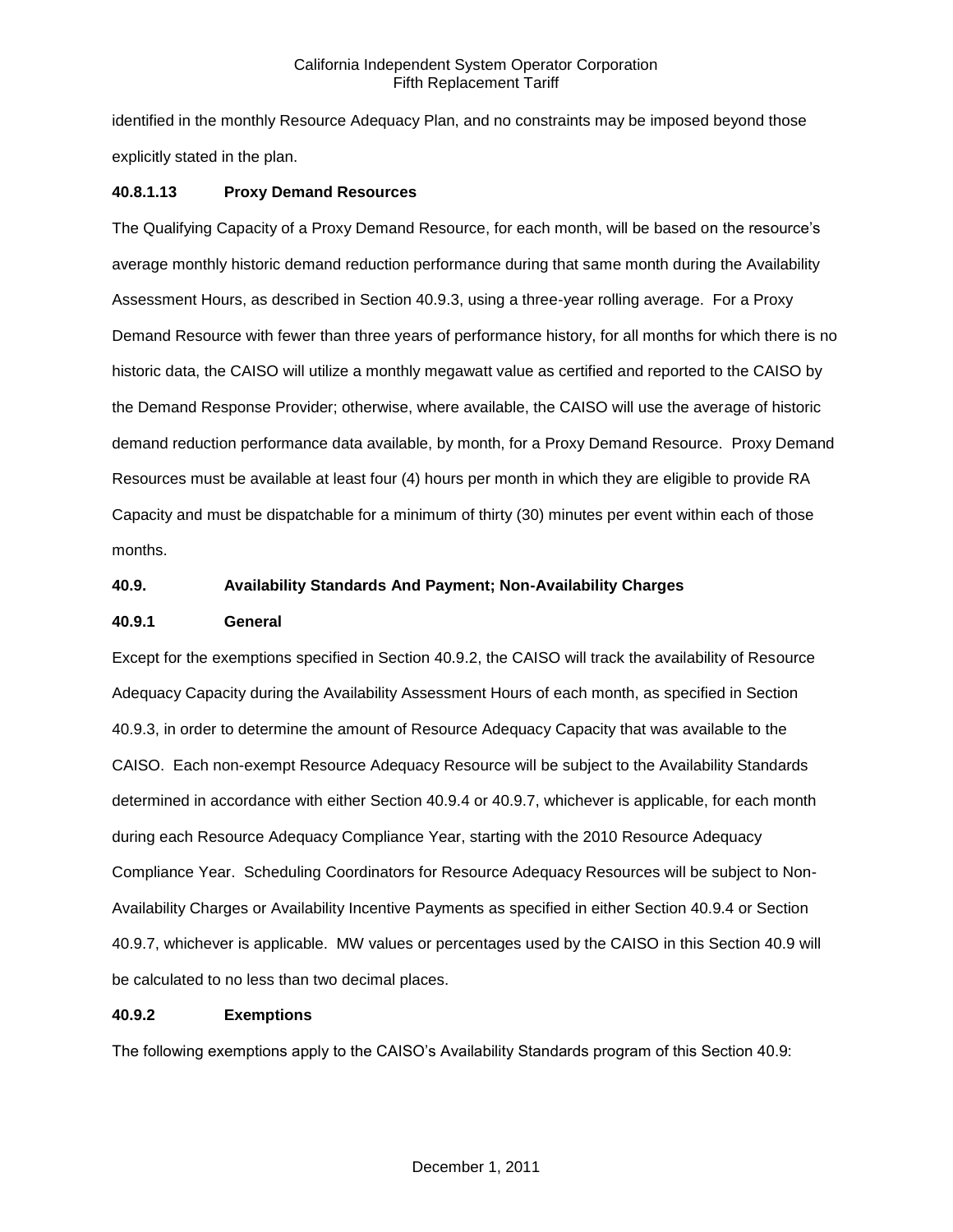- (1) Resources with a Pmax less than one (1.0) MW will not be used to determine Availability Standards, will not be subject to Non-Availability Charges or Availability Incentive Payments, and will not be subject to the additional Outage reporting requirements of this Section 40.9.
- (2) Capacity under a resource specific power supply contract that existed prior to June 28, 2009 and Resource Adequacy Capacity that was procured under a contract that was either executed or submitted to the applicable Local Regulatory Authority for approval prior to June 28, 2009, and is associated with specific Generating Units or System Resources, will not be subject to Non-Availability Charges or Availability Incentive Payments. Such contracted Resource Adequacy Capacity, except for non Resource-Specific System Resources, will be included in the development of Availability Standards and will be subject to any Outage reporting requirements necessary for this purpose. The exemption will apply only for the initial term of the contract and to the MW capacity quantity and Resource Adequacy Resources specified in the contract prior to June 28, 2009. The exemption shall terminate upon the conclusion of the initial contract term. Exempt contracts may be re-assigned or undergo novation on or after June 28, 2009, but the exemption shall not apply for any extended contract term, increased capacity quantity or additional resource(s) beyond those specified in the contract prior to June 28, 2009. Scheduling Coordinators for Resource Adequacy Resources subject to these contracts will be required to certify the start date of the contract, the expiration date, the Resource ID(s), and the amount of Resource Adequacy Capacity associated with each Resource ID included in the contract. For Resource Adequacy Resources whose Qualifying Capacity value is determined by historical output, the capacity under a resource specific power supply contract or Resource Adequacy Capacity that was procured under a contract that was either executed or submitted to the applicable Local Regulatory Authority for approval that meets the requirements in this subsection (2) will not be subject to Non-Availability Charges or Availability Incentive Payments, except that the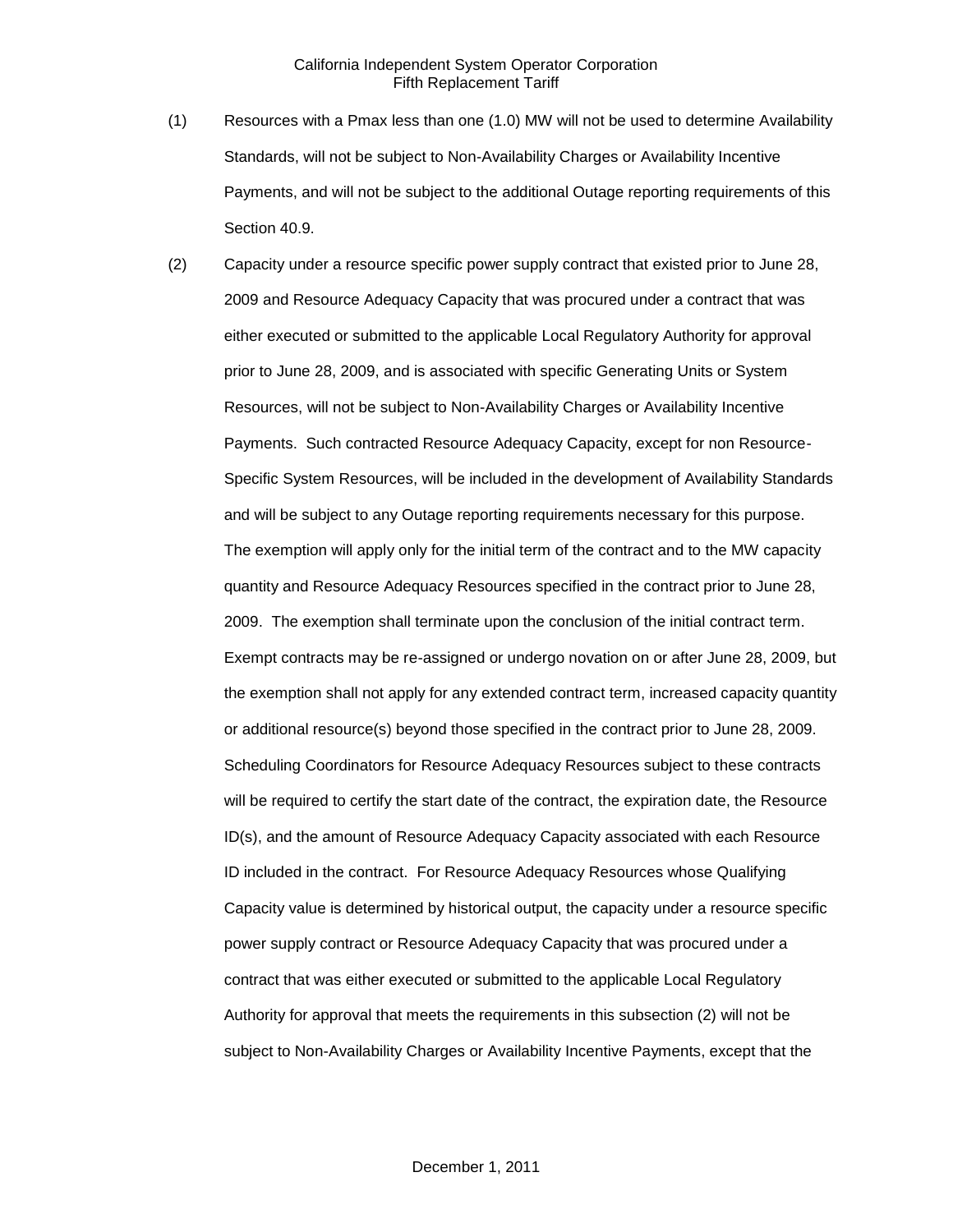deadline date for either type of contract shall be August 22, 2010 instead of June 28, 2009.

(3) For a contract entered into prior to June 28, 2009 that provides for the amount of Resource Adequacy Capacity to increase during the original term of the contract, based on a ratio of the Resource Adequacy Resource's output or due to an addition of capacity, the exemption provided in subsection (2) of this Section 40.9.2 will apply to the additional capacity allowed under the contract; provided that the capacity increase (i) is expressly contained in the provisions of the contract, (ii) occurs during the primary term of the contract; and (iii) does not result from contract extensions or other amendments to the original terms and conditions of the contract. Scheduling Coordinators for Resource Adequacy Resources subject to contracts that provide for such capacity increases or additions must include in their certification, in addition to the requirements of subsection (2) of this Section 40.9.2, (i) the citation to any contract provisions that might entitle them to increased exempt Resource Adequacy Capacity from the contracted resources during the primary term of the contract; (ii) the amount of additional capacity to which they might be entitled; and (iii) the actual effective date of the capacity increase. If the actual amount of capacity and/or the actual effective date of the capacity increase is not known at the time of the initial certification, the Scheduling Coordinator shall provide a supplemental certification(s) when this information becomes known. For Resource Adequacy Resources whose Qualifying Capacity value is determined by historical output the exemption provided in subsection (2) of this Section 40.9.2 will apply to an increase in the capacity under a resource specific power supply contract or Resource Adequacy Capacity that was procured under a contract that was either executed or submitted to the applicable Local Regulatory Authority for approval that meets the requirements in this subsection (3), except that the deadline date for either type of contract to be exempt shall be August 22, 2010 instead of June 28, 2009.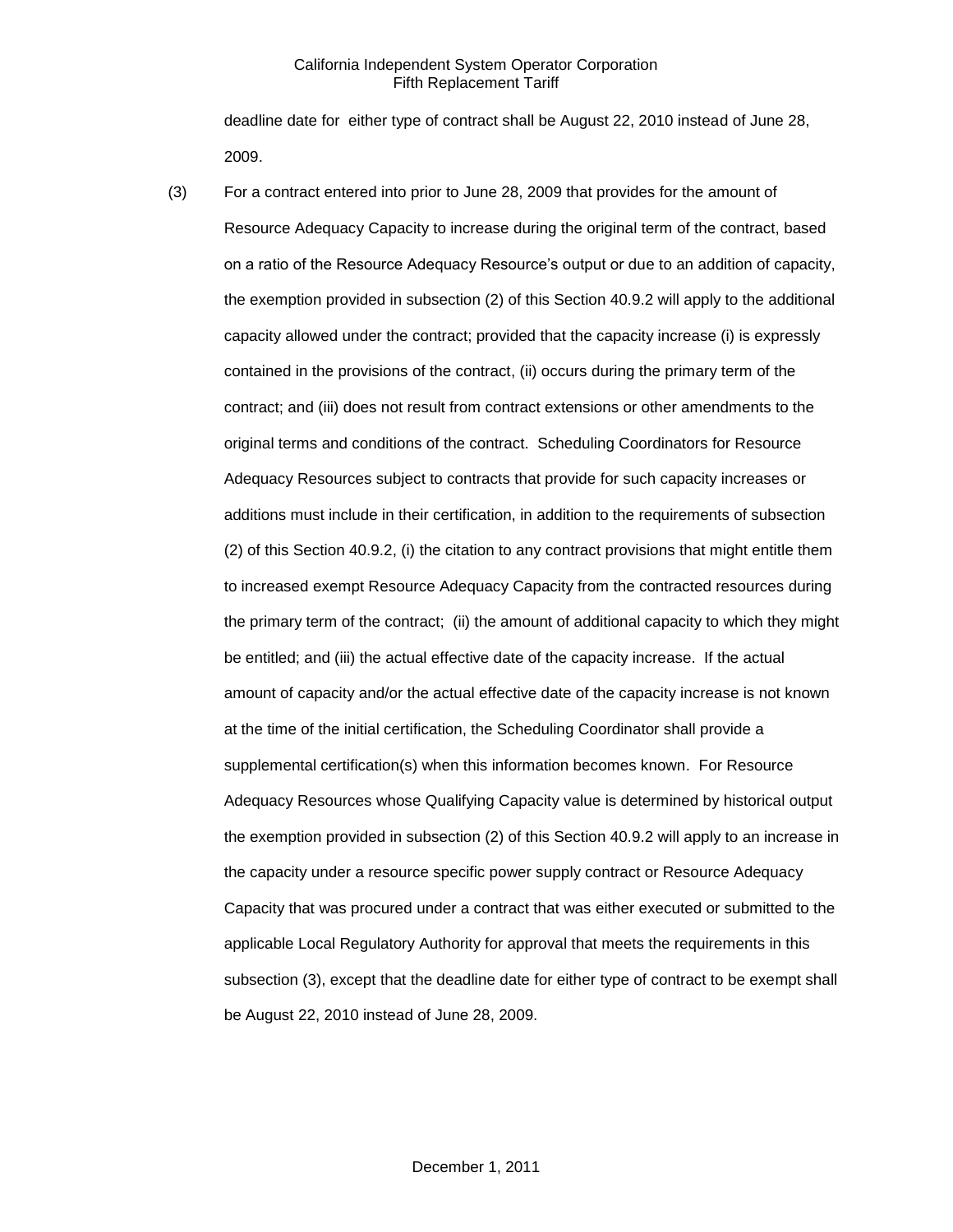- (4) Demand response resources will not be used to determine Availability Standards, will not be subject to Non-Availability Charges or Availability Incentive Payments, and will not be subject to the additional Outage reporting requirements of this Section 40.9.
- (5) Resource Adequacy Capacity provided through contracts for Energy from non-specified resources delivered within the CAISO Balancing Authority Area will not be used to determine Availability Standards, will not be subject to Non-Availability Charges or Availability Incentive Payments, and will not be subject to the additional Outage reporting requirements of this Section 40.9; and
- (6) Resource Adequacy Resources of a Modified Reserve Sharing LSE or a Load following MSS will be used to determine the Availability Standards and will be subject to any Outage reporting requirements necessary for this purpose. Non-Local Capacity Area Resource Adequacy Resources of a Modified Reserve Sharing LSE or a Load following MSS will not be subject to Non-Availability Charges or Availability Incentive Payments, but those entities shall remain responsible for any other applicable deficiency payments under this CAISO Tariff or the applicable MSS Agreement. (7) Scheduling Coordinators for Qualifying Facilities that are Resource Adequacy Resources shall be exempt from the Outage reporting requirements of Section 40.9 if the resource provides Resource Adequacy Capacity under an existing agreement for Regulatory Must-Take Generation that is exempt from the application of Non-Availability Charges and Availability Incentive Payments pursuant to Section 40.9.2(2) or 40.9.2(3). This exemption from the Outage reporting requirements of Section 40.9 shall end for each resource when its contract terminates or it is no longer eligible for exemption under Section 40.9.2(2) or 40.9.2(3), or if requested by the Scheduling Coordinator for the resource, whichever is earlier.
- (8) Scheduling Coordinators for Qualifying Facilities that are Resource Adequacy Resources shall be exempt from the Outage reporting requirements of Section 40.9, and will not be subject to Non-Availability Charges or Availability Incentive Payments, if the resource provides Resource Adequacy Capacity pursuant to an existing agreement for Regulatory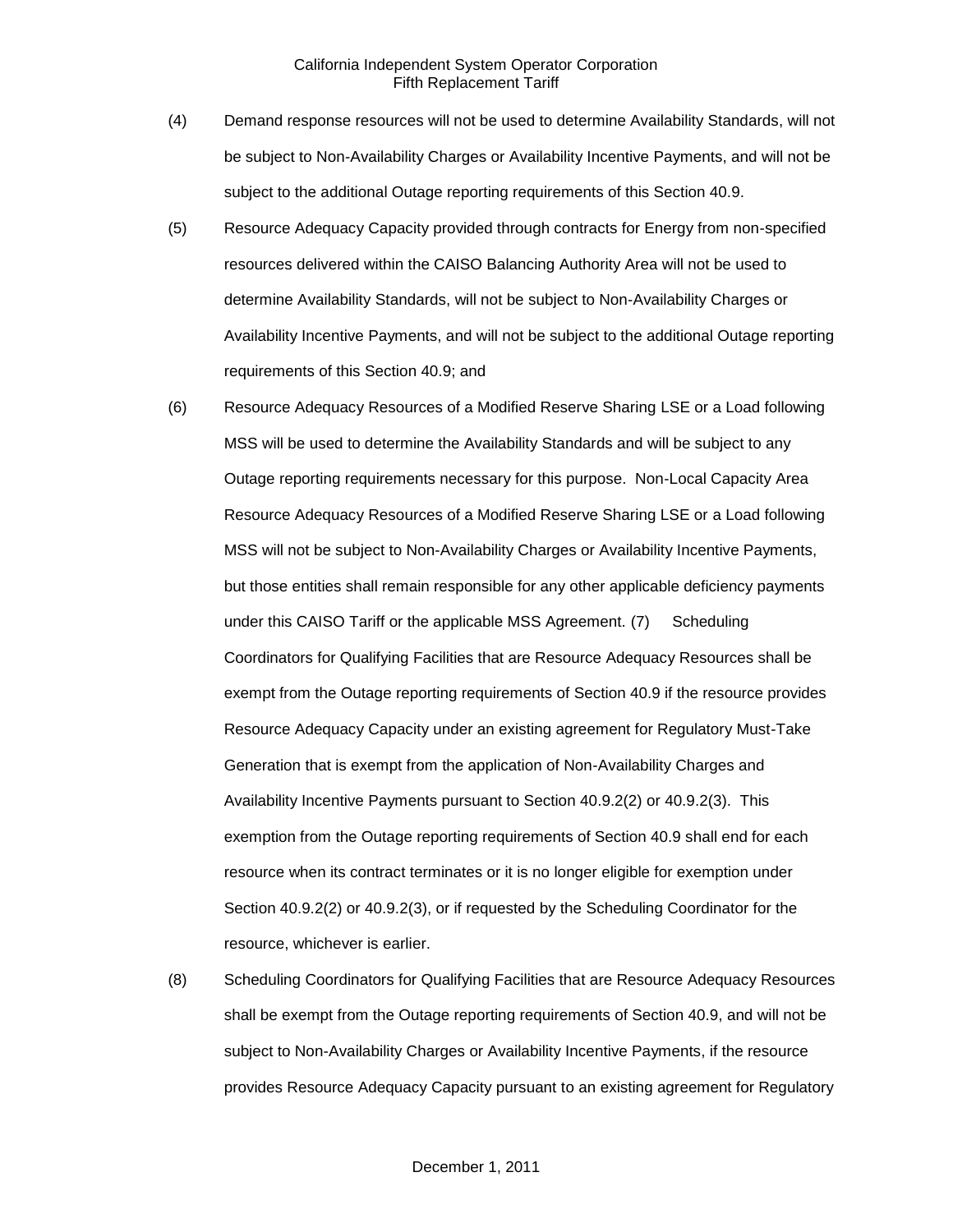Must-Take Generation that was executed prior to the August 22, 2010 deadline for exemption under Section 40.9.2(2), and remains in effect pursuant to California Public Utilities Commission Decision 07-09-040 that extended the term of expiring contracts until such time as the new contracts resulting from that decision are available. This exemption from the Outage reporting requirements of Section 40.9, and the Availability Incentive Payments and Non-Availability Charges, shall end for each resource when its contract terminates or if requested by the Scheduling Coordinator for the resource, whichever is earlier.

Exclusions from the Availability Standards and Outage reporting requirements established in this Section 40.9 are for this Section 40.9 alone and do not affect any other obligation arising under the CAISO Tariff.

### **40.9.3 Availability Assessment Hours**

The CAISO shall establish Availability Assessment Hours applicable for each month of each Resource Adequacy Compliance Year, which shall be applied starting with Resource Adequacy Compliance Year 2010, in order to assess the extent to which each Resource Adequacy Resource has met the Availability Standards of this Section 40.9. The Availability Assessment Hours shall be a pre-defined set of hours in each month corresponding to the operating periods when high demand conditions typically occur and when the availability of Resource Adequacy Capacity is most critical to maintaining system reliability. The Availability Assessment Hours shall be comprised of five consecutive hours of each non-weekend, nonfederal holiday day. The five hour period will vary by season as necessary such that, based on historical actual load data, the coincident peak load hour typically falls within the five-hour range each day during the month. The CAISO shall annually determine the five hour range for the Availability Assessment Hours for each month of the next Resource Adequacy Compliance year prior to the start of each Resource Adequacy Compliance Year and shall specify them in the Business Practice Manual.

### **40.9.4 Availability Determinations**

This Section 40.9.4 addresses availability assessment for all Resource Adequacy Capacity, including the Resource Adequacy Capacity of Resource-Specific System Resources, subject to the Section 40.9 Availability Standards program; however, this Section 40.9.4 does not apply to Resource Adequacy Capacity provided by non-Resource-Specific System Resources which are addressed in Section 40.9.7.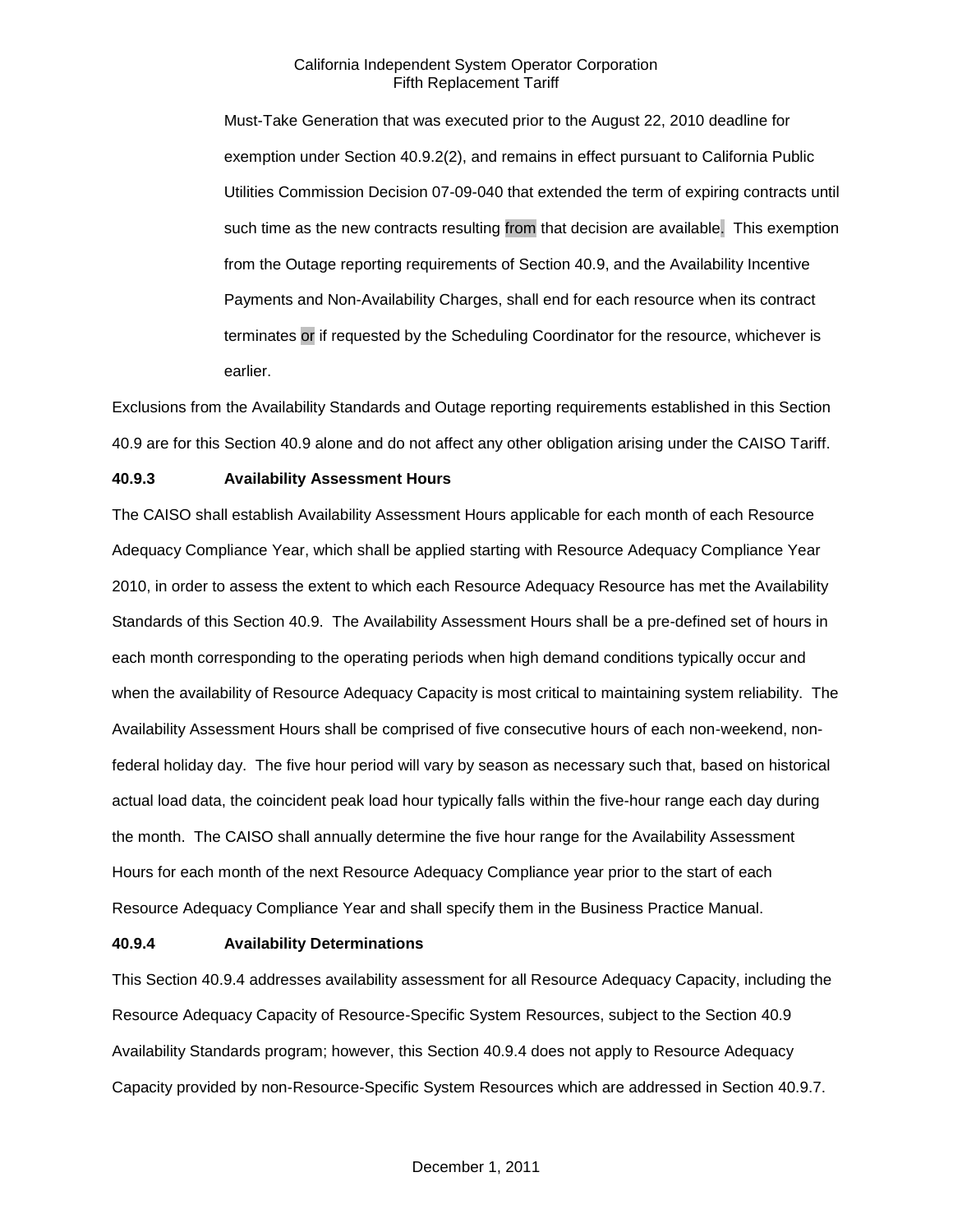### **40.9.4.1 Availability Standard**

The CAISO shall calculate and publish the monthly Availability Standards for Resource Adequacy Compliance Year 2010 no later than forty five (45) days after a FERC order approving this section and by July 1 prior to each Resource Adequacy Compliance Year thereafter. For Resource Adequacy Compliance Year 2010, the monthly Availability Standards applicable to Resource Adequacy Resources subject to this Section 40.9.4 will be based on the historical availability of Resource Adequacy Resources during the Availability Assessment Hours of the corresponding months during the period from June 2006 through December 2008. For subsequent years, the monthly Availability Standards will be based on historical availability for the Availability Assessment Hours over the previous three years. Each monthly Availability Standard will be calculated as the sum of the available Resource Adequacy Capacity of the included Resource Adequacy Resources across all the Availability Assessment Hours of the month, divided by the sum of the designated Resource Adequacy Capacity for the same set of hours and resources, and multiplied by 100 to obtain a number between zero (0) and one hundred percent (100%). For the purpose of determining the available Resource Adequacy Capacity in each month, the CAISO will use the Outage information reported in SLIC and, when available, the Outage reports submitted pursuant to Section 40.9.5. To ensure consistency between the calculation of the monthly Availability Standard and the calculation of each resource's monthly availability, the data utilized for both calculations will be in accordance with the provisions of Sections 40.9.4.2. All Resource Adequacy Resources except for the following will be included in the calculation of the Availability Standards:

- (1) Resource Adequacy Resources exempted in Section 40.9.2;
- (2) Non-Resource-Specific System Resources;
- (3) Resources between one (1) MW and ten (10) MW subject to the reporting requirements of Section 40.9.5, until such time that the CAISO has received the outage reports and can begin to utilize the data; and
- (4) Use-Limited Resources for Compliance Year 2010 and 2011.

### **40.9.4.2 Availability Calculation for a Resource Adequacy Resource**

The CAISO will calculate the monthly availability for each Resource Adequacy Resource subject to this Section 40.9.4 as follows: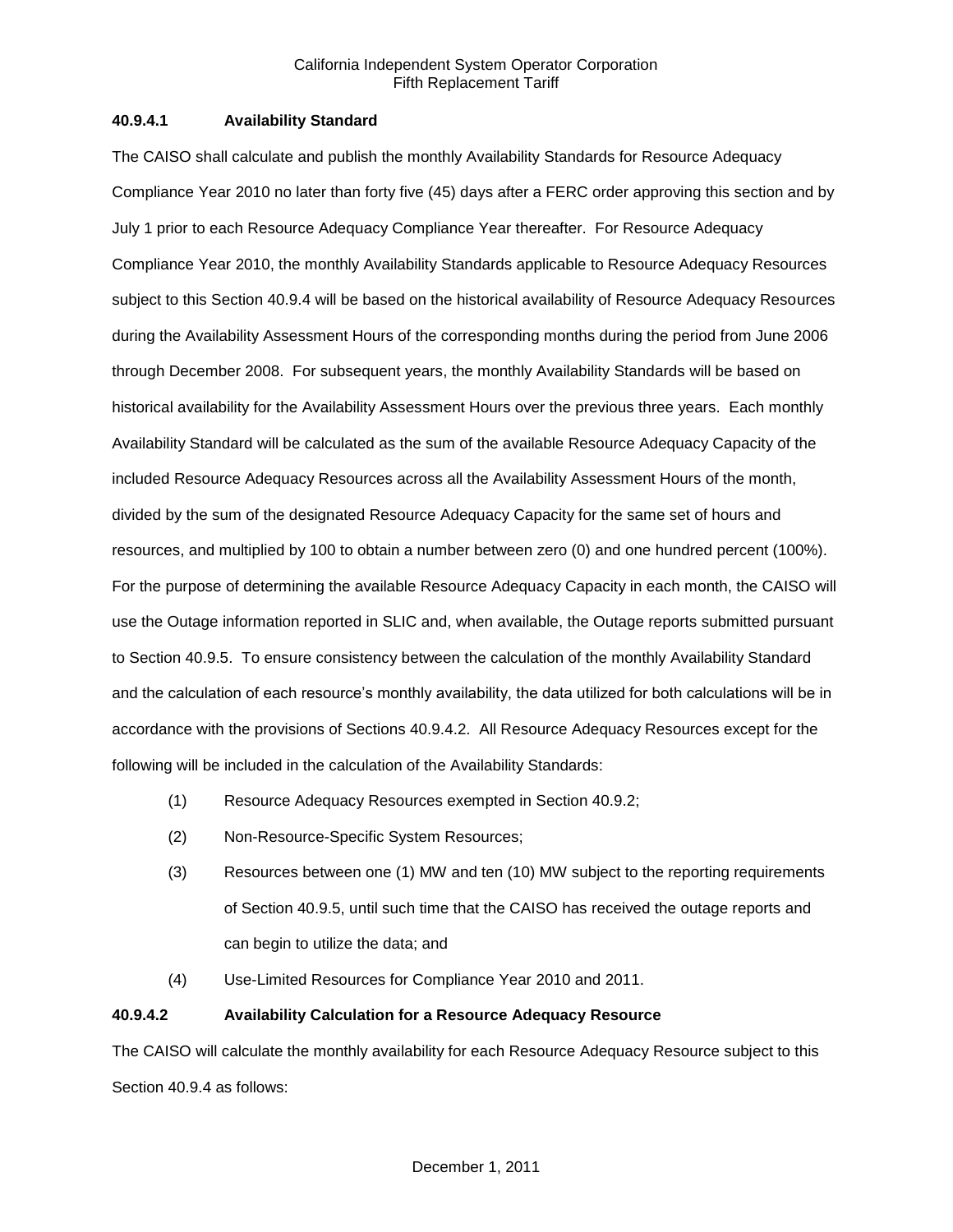The sum of the hourly available Resource Adequacy Capacity of the resource over all Availability Assessment Hours of the month, divided by the sum of the hourly Resource Adequacy Capacity of the resource as designated in the Supply Plan for the resource for those hours, and multiplied by 100 to obtain a number between zero percent (0%) and one hundred percent (100%).

- 1. A Resource Adequacy Resource will be determined to be less than one hundred percent (100%) available in a given month if it has any Forced Outages or temperature-related ambient de-rates that impact the availability of its designated Resource Adequacy Capacity during the Availability Assessment Hours of that month.
- 2. For Resource Adequacy Resources whose Qualifying Capacity value is determined by historical output, its hourly available Resource Adequacy Capacity for each Availability Assessment Hour will be determined from three components: the total actual amount of Energy the resource delivered during that hour; Resource Adequacy Capacity of the resource as designated in its Supply Plan; and the resource's Net Qualifying Capacity as reduced for that hour by the same percentage by which any Forced Outages or temperature-related ambient de-rates reduced the resource's capacity from its PMax capacity. If the total actual amount of Energy delivered by the resource in an Availability Assessment Hour is greater than or equal to the amount of Resource Adequacy Capacity designated in the Supply Plan, the hourly available Resource Adequacy Capacity for the hour will equal the resource's Resource Adequacy Capacity as designated in its Supply Plan. If the total actual amount of Energy delivered by the resource in an Availability Assessment Hour is less than the amount of Resource Adequacy Capacity designated in the Supply Plan, the available Resource Adequacy Capacity of the resource for that hour will be the higher of the total actual Energy the resource delivered in that hour or the resource's Net Qualifying Capacity as reduced for that hour by the same percentage by which any Forced Outages or temperature-related ambient de-rates reduced the resource's capacity from its PMax capacity. The Resource Adequacy Capacity for each resource will be determined in accordance with the following formula: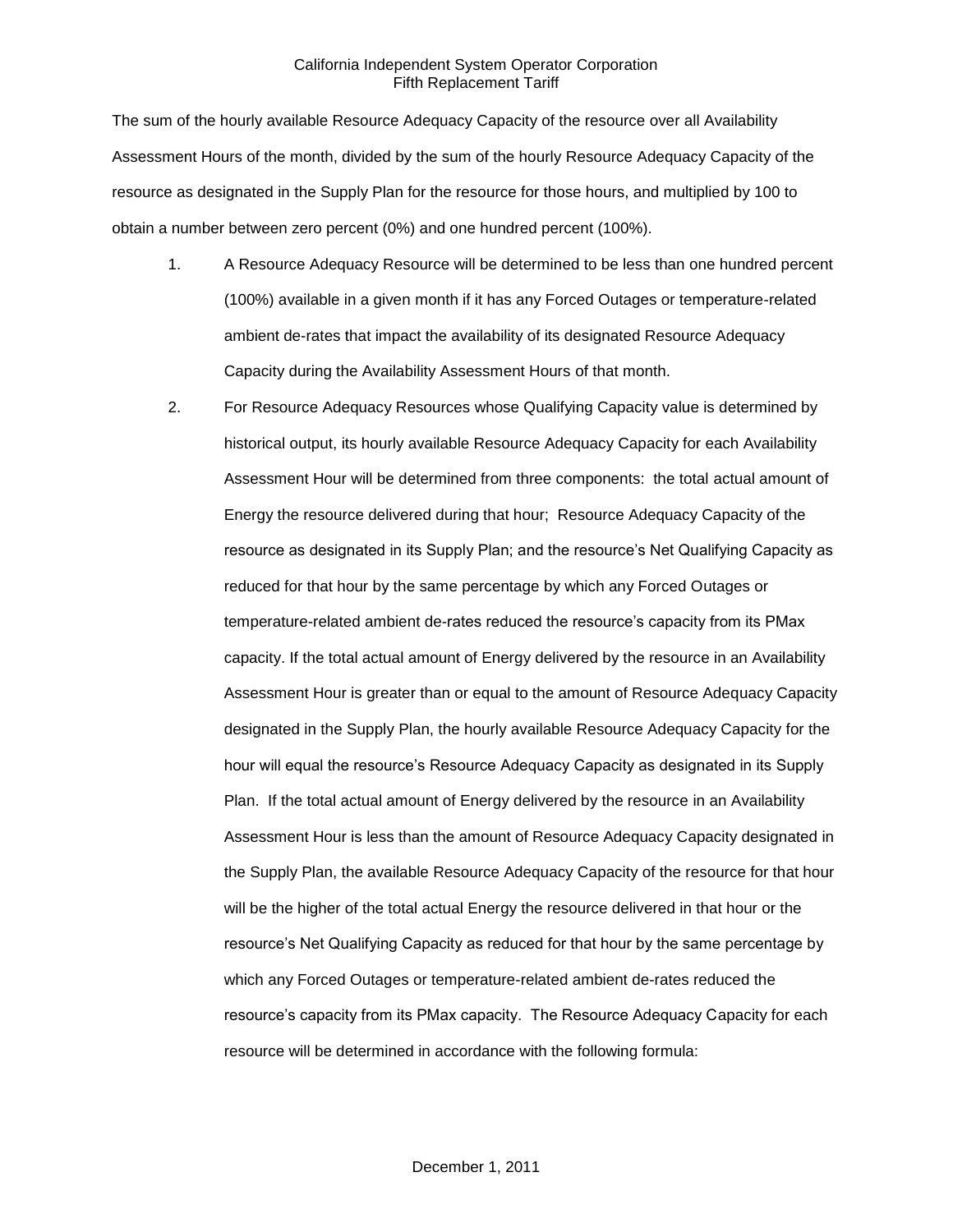Hourly Available Resource Adequacy Capacity = Min (RA Capacity, Max (Actual Energy, Proportional Derated Capacity))

Where:

RA Capacity = Resource Adequacy Capacity designated in the Supply Plan Actual Energy = Total actual Energy delivered by the resource in the Availability Assessment Hour

Proportional Derated Capacity = Resource's Net Qualifying Capacity as reduced for that hour by the same percentage by which any Forced Outages or temperature-related ambient de-rates reduced the resource's capacity from its PMax capacity

If the SC for the Resource Adequacy Resource requests to convert from a Forced Outage to a Maintenance Outage in accordance with Section 9.3.3, the SC must terminate the existing Forced Outage and submit a new request for a Maintenance Outage. In the event the CAISO rejects the request to convert from a Forced Outage to a Maintenance Outage due to reliability criteria, the Outage will not be converted and the Forced Outage will continue. Outages properly submitted for temperature-related ambient derates for a Use Limited Resource will be counted against its availability only until such time as the Use Limited Resource reaches its energy limit constraint, at which time such Outages or derates will no longer count against the availability of the Use Limited Resource for the relevant month. The start and end times used in calculating the availability of each resource each month will be the Outage time reported in the SLIC system or through the alternative reporting process of Section 40.9.5 for

resources not included in the SLIC system.

# **40.9.4.2.1 Substitute Capacity**

A Scheduling Coordinator may substitute capacity that is not Resource Adequacy Capacity for its Resource Adequacy Capacity that is on a Forced Outage or de-rate in order to mitigate the impact of the Forced Outage or de-rate on its availability calculation. Such substitution will be accepted by the CAISO in accordance with the following procedures.

(1) For Local Capacity Area Resources. A Scheduling Coordinator providing Resource Adequacy Capacity to satisfy a Local Capacity Area requirement may pre-qualify alternate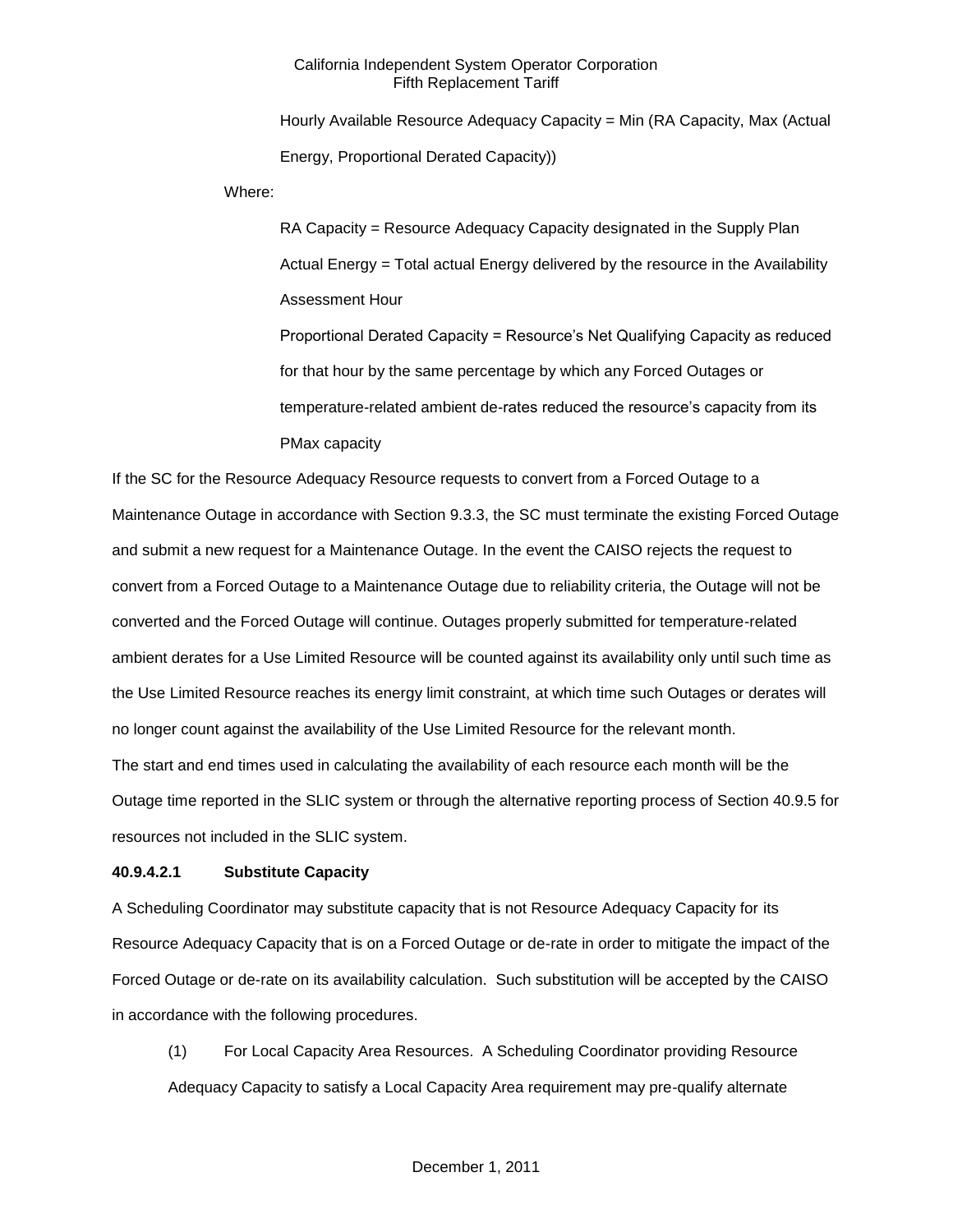resources by providing a prequalification request in accordance with the form and schedule specified in the Business Practice Manual. If the alternate resource is located at the same bus as the Resource Adequacy Resource it would replace and has similar operational characteristics, the CAISO will approve the pre-qualification request as a substitute resource for use in the subsequent Resource Adequacy Compliance Year. Additionally, when a Local Capacity Area Resource Adequacy Resource subsequently has a Forced Outage or de-rate, the Scheduling Coordinator may, prior to the close of IFM, request to substitute a non-pre-qualified resource. The CAISO will grant the request if the alternate resource is (i) located at the same bus and meets the CAISO's operational needs, or (ii) if not located at the same bus, is located in the same Local Capacity Area, and which meets the CAISO's effectiveness and operational needs, including size of resource, as determined by the CAISO in its reasonable discretion.

(2) Non-Local Capacity Area Resources (Resource Adequacy Resources designated to meet system requirements). If a Resource Adequacy Resource that is not also a Local Capacity Area Resource has an outage that would count against its availability, the Scheduling Coordinator for that resource may, prior to the close of the IFM, request to substitute a non-Resource Adequacy Resource to be used in the place of the original resource. A Scheduling Coordinator for a non-Resource Specific System Resource that has an outage that would count against its availability may, prior to the close of the IFM, request to substitute a non-Resource Adequacy Resource that is internal to the CAISO Balancing Area Authority (which does not include a Pseudo-Tie of a Generating Unit to the CAISO Balancing Authority Area) to be used in the place of the original resource. The CAISO shall approve the request if the substitute resource provides the same MW quantity of deliverable capacity as the original Resource Adequacy Resource.

### **40.9.4.2.2 Accounting for De-Rates**

In accounting for a de-rate of a unit that has not committed one hundred percent (100%) of its Net Qualified Capacity in its Monthly Supply Plan, the CAISO will follow the following principles:

(1) Any de-rate will be applied first to any non Resource Adequacy Capacity of the resource; and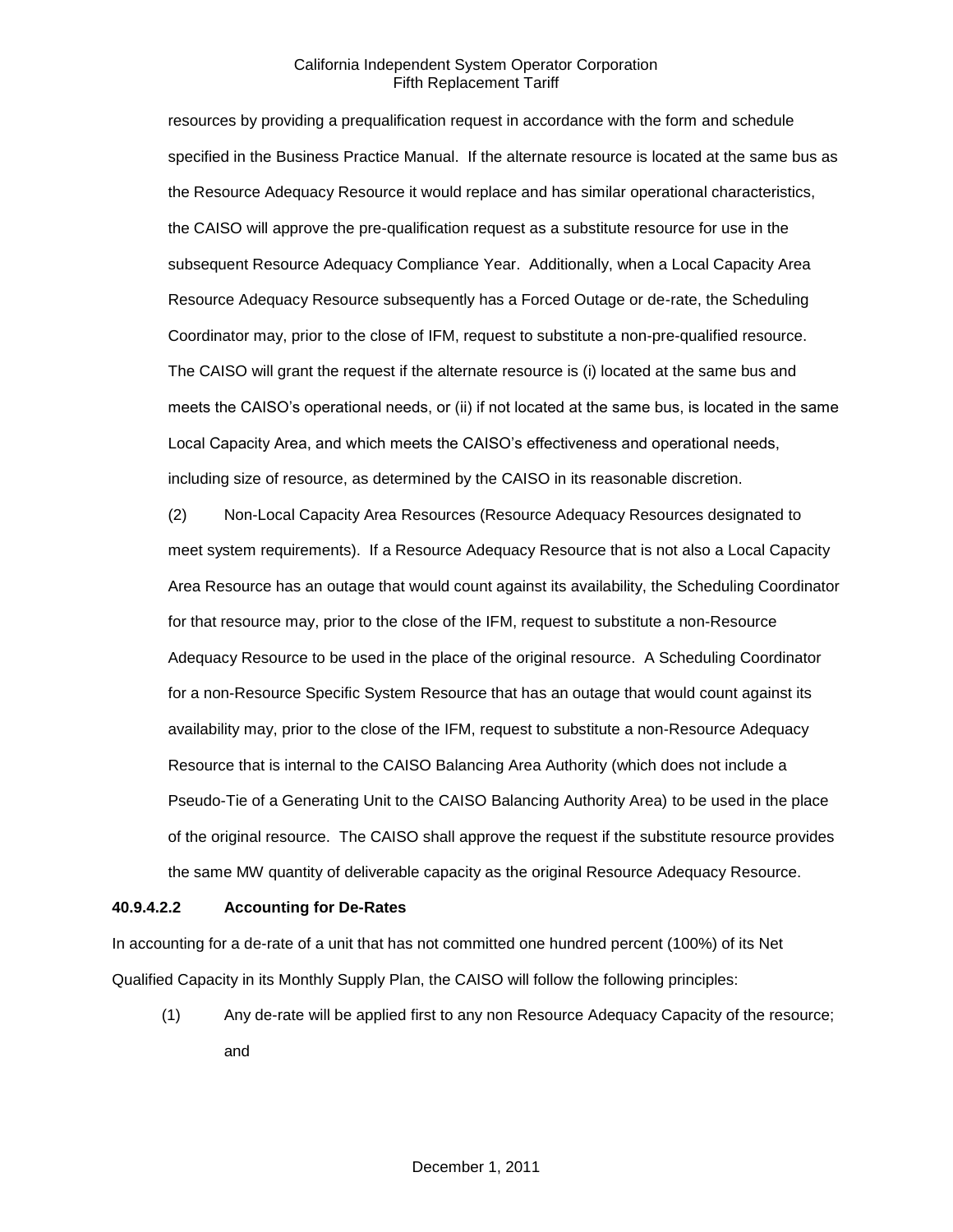(2) Any de-rate to Resource Adequacy Capacity will be applied pro-rata to any contract capacity exempt under Section 40.9.2(2) and any non-exempt Resource Adequacy Capacity commitment from that resource.

### **40.9.5 Outage Reporting**

Scheduling Coordinators for Generating Units or Resource-Specific System Resources that are also Resource Adequacy Resources with a maximum output capability of one (1) MW or more, but which do not meet the requirement to provide information on Forced Outages in accordance with Section 9.3.10, shall provide equivalent availability-related information in the form and on the schedule specified in the Business Practice Manuals. This information shall identify all Forced Outages, non-ambient de-rates, and temperature-related ambient de-rates that have occurred over the previous calendar month and shall contain all relevant details needed to enable the CAISO to perform the availability calculation for the resource in accordance with Section 40.9.4, including: the start and end times of any Outages or derates, the MW availability in all Availability Assessment Hours, and the causes of any Forced Outages or de-rates. Scheduling Coordinators for Resource Adequacy Resources whose maximum output capability is ten (10) MW or more shall report Outage-related information in accordance with the reporting obligations in Section 9.3.10.

### **40.9.6 Non-Availability Charges And Availability Incentive Payments**

A Resource Adequacy Resource that is subject to the availability assessment in accordance with Section 40.9.4 and whose monthly availability calculation under Section 40.9.4.2 is more than two and a half percent (2.5%) below the monthly Availability Standard will be subject to a Non-Availability Charge for the month. A Resource Adequacy Resource subject to Section 40.9.4 whose availability calculation under Section 40.9.4.2 is more than two and a half percent (2.5%) above the monthly Availability Standard will be eligible for an Availability Incentive Payment for the month. For Resources whose Qualifying Capacity is determined by their historical output, the CAISO will calculate but not apply through the settlements process the Non-Availability Charges or Availability Incentive Payments to Trading Days within the three months of January, February, and March 2011.

### **40.9.6.1 Determination of Resource Adequacy Capacity Subject to Non-Availability Charge**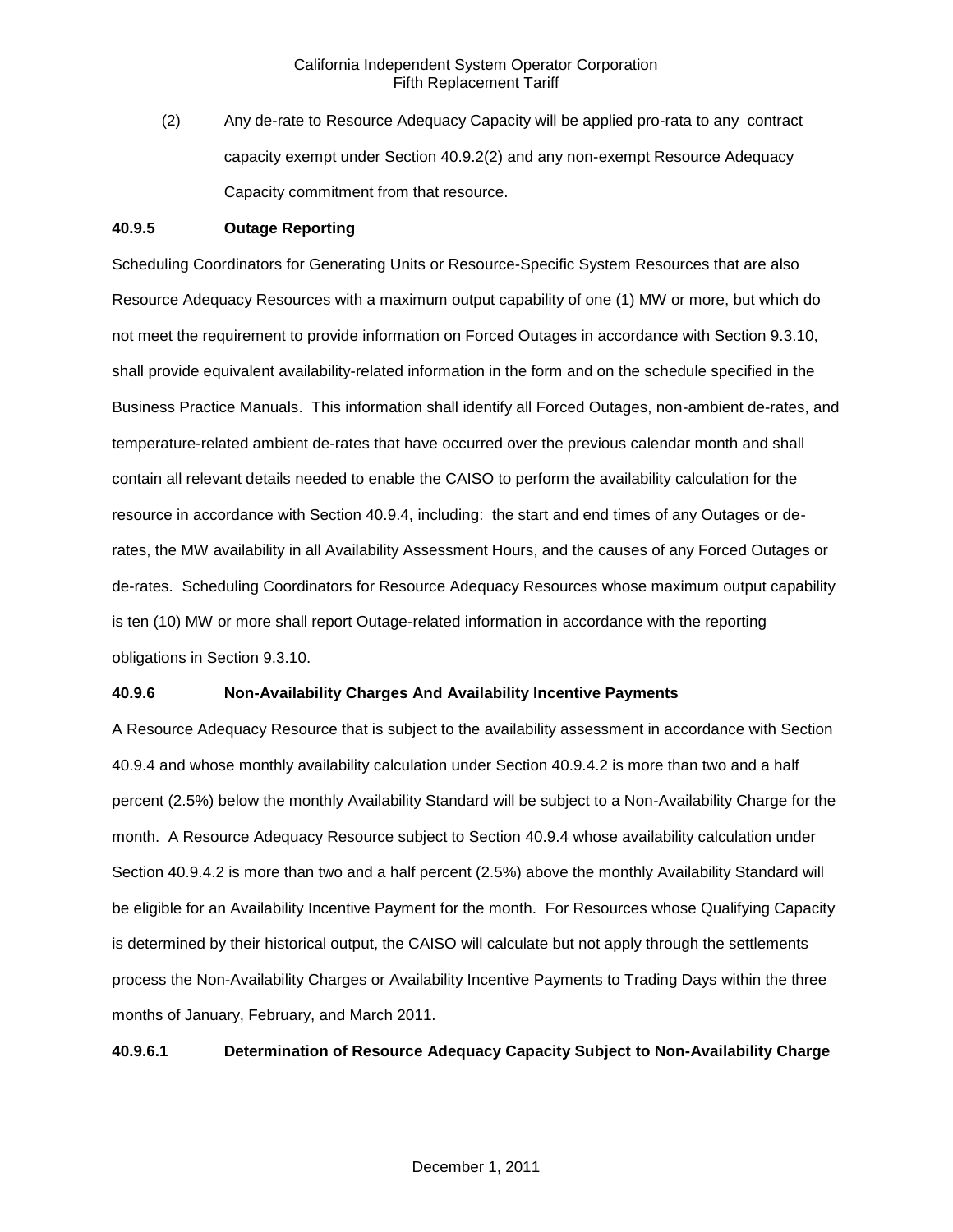The amount of Resource Adequacy Capacity of a Resource Adequacy Resource subject to the Non-Availability Charge will be determined as follows:

(1) A Resource Adequacy Resource with actual availability calculated in accordance with Section 40.9.4.2 that is less than the Availability Standard minus the tolerance band of two and a half percent (2.5%) for a given month will have the Non-Availability Charge assessed to that portion of its non-exempt Resource Adequacy Capacity determined in accordance with the following formula:

 $P = RA<sup>*</sup>(S - .025) - X$ 

Where:

- $P =$  The RA Resource's RA Capacity subject to Non-Availability Charge
- $S =$  Monthly Availability Standard as a fraction, so that  $0 < S < 1.0$
- RA = The RA Resource's RA Capacity (MW) {as designated in its Supply Plan, less any exempt capacity}
- $X =$  The {mean of the} RA Resource's {hourly available RC Capacity over all Availability Assessment Hours of the month (MW).}
- (2) No Non-Availability Charge will be applied when a Resource Adequacy Resource's actual availability, calculated in accordance with Section 40.9.4.2 for a given month, is equal to or greater than the Availability Standard less two and a half percent (2.5%).
- (3) Any Forced Outage, non-ambient de-rate, or temperature-related ambient de-rates of a resource that the CAISO has accepted as a substitute for a Resource Adequacy Resource in accordance with Section 40.9.4.2.1 will be applied in calculating the availability of the Resource Adequacy Resource for which it is substituting.

# **40.9.6.2 Determination of the Non-Availability Charge**

The per-MW Non-Availability Charge rate will be the Monthly CPM Capacity Payment price as specified in Schedule 6 of Appendix F of this CAISO Tariff. The Non-Availability Charge for a Resource Adequacy Resource shall be determined by multiplying the resource's capacity subject to the Non-Availability Charge calculated in accordance with Section 40.9.6.1 by the Non-Availability Charge rate.

# **40.9.6.3 Availability Incentive Payment**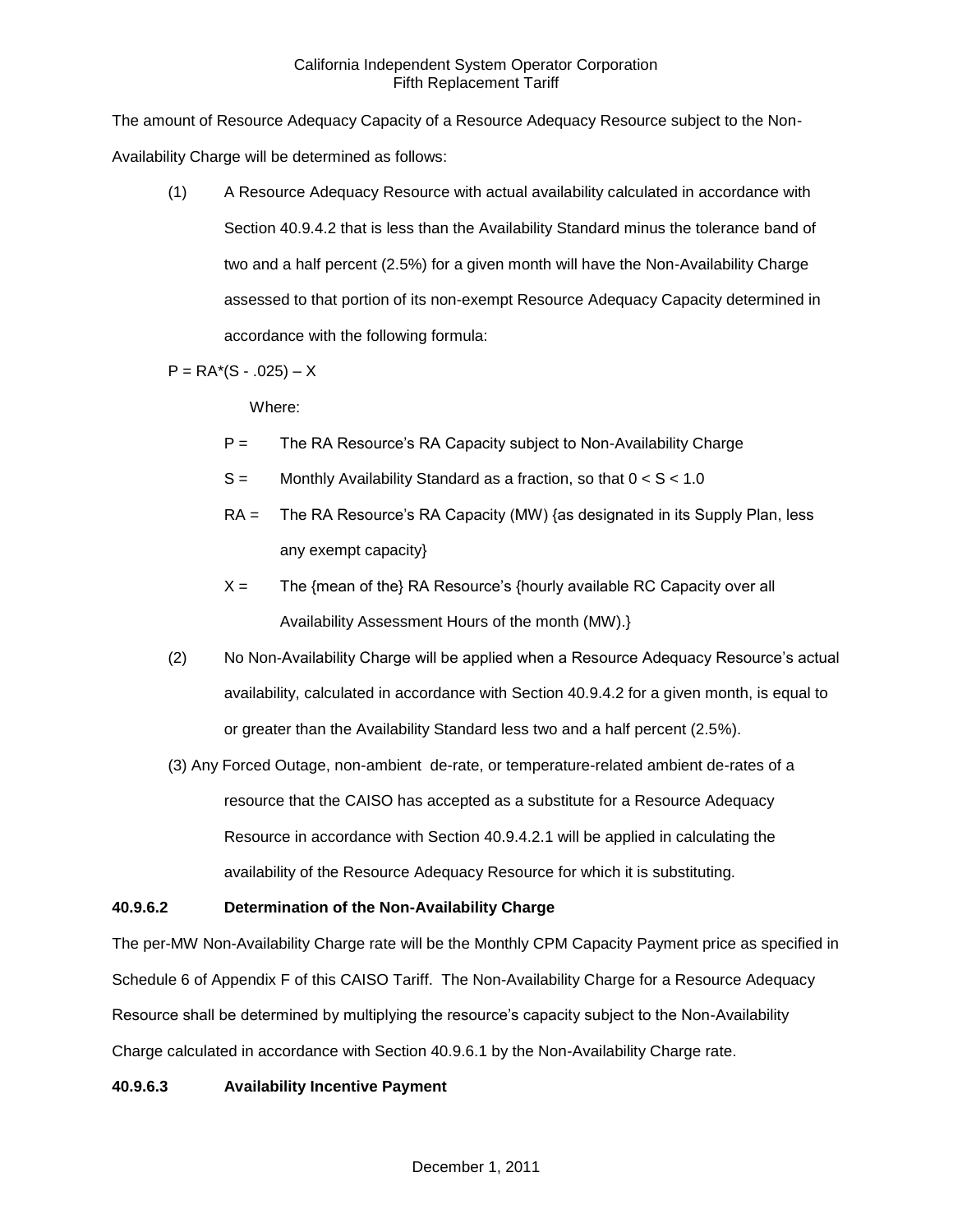Scheduling Coordinators for Resource Adequacy Resources that achieve monthly availability that is more than two and a half percent (2.5%) above the monthly Availability Standard are eligible to receive the monthly Availability Incentive Payment. This payment will be funded entirely through the monthly Non-Availability Charges assessed for the same month. For each resource eligible for the Availability Incentive Payment, its eligible capacity will be that portion of its designated Resource Adequacy Capacity equal to its actual availability calculated in accordance with Section 40.9.4.2 minus the Availability Standard percent minus two and a half percent (2.5%). The monthly Availability Incentive Payment rate will equal the total Non-Availability Charges assessed for the month divided by the total Resource Adequacy Capacity eligible to receive the Availability Incentive Payment that month, provided that the Availability Incentive Payment rate shall not exceed three times the Non-Availability Charge rate. The Availability Incentive Payment the CAISO shall pay to each eligible resource will equal the product of its eligible capacity and the Availability Incentive Payment rate. Any remaining Non-Availability Charge funds that are not distributed to eligible Resource Adequacy Resources will be credited against the Real-Time neutrality charge to metered CAISO Demand for that Trade.

### **40.9.6.4 Monthly Settlement**

The CAISO shall calculate and settle Non-Availability Charges and Availability Incentive Payments on a Trade Month basis so that all Non-Availability Charges collected for a Trade Month are allocated in accordance with Section 40.9.6.3 for that same Trade Month.

### **40.9.7 Assessment For Non Resource-Specific System Resources**

Non-Resource-Specific System Resources that provide Resource Adequacy Capacity will comprise a distinct category for purposes of the CAISO's Availability Standards program. This category will utilize the same Availability Standard determined for other Resource Adequacy Resources in accordance with Section 40.9.4.1, but will have its own availability calculations, as well as a separate account for settling Non-Availability Charges and Availability Incentive Payments.

# **40.9.7.1 Availability Standard for Non-Resource-Specific System Resources Providing Resource Adequacy Capacity**

The monthly Availability Standard for a non-Resource-Specific System Resource will be the Availability Standard determined in accordance with Section 40.9.4.1 to be provided in the form of Economic Bids or Self-Schedules at the resource's designated Scheduling Point submitted to the IFM for all Availability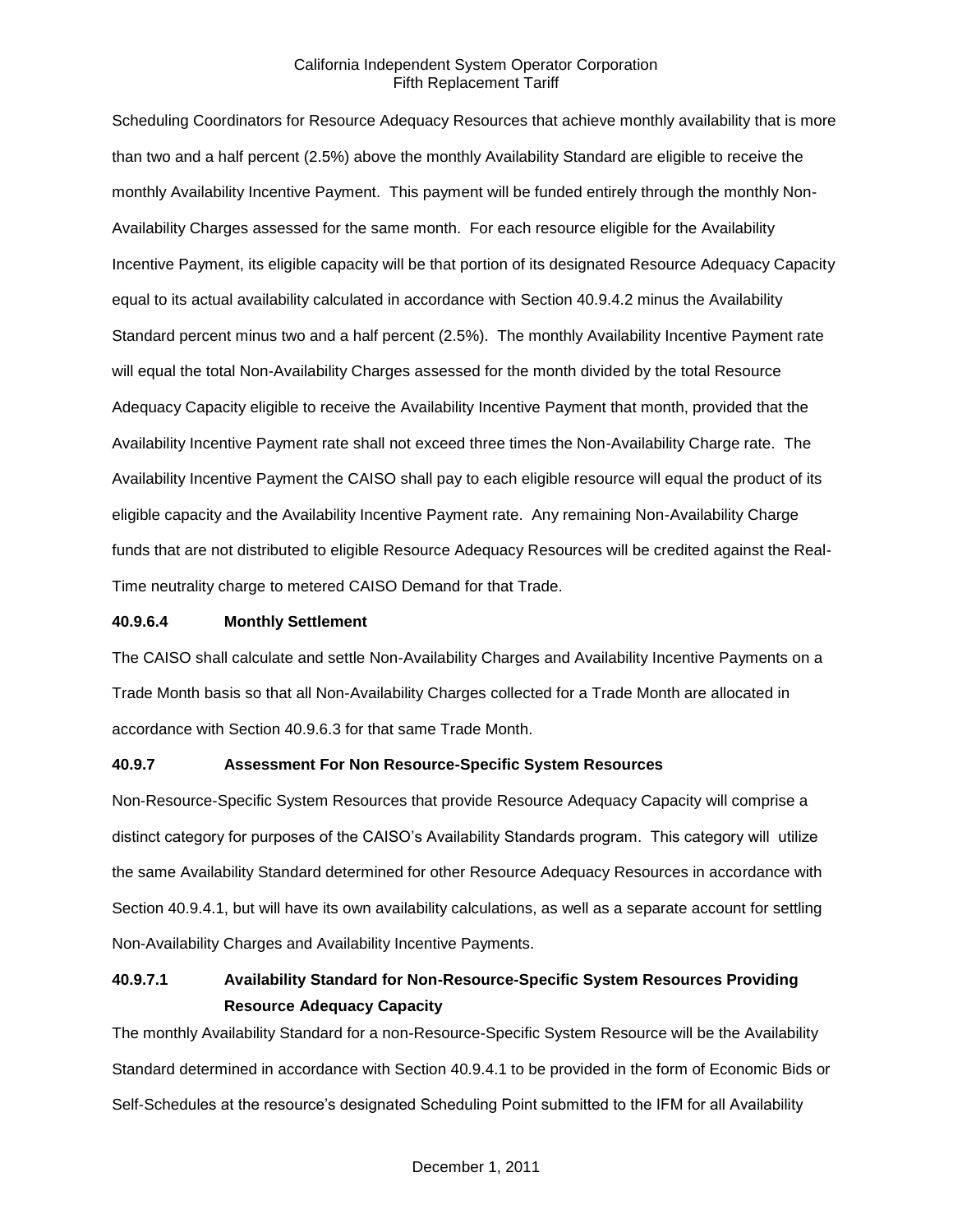Assessment Hours. The Availability Standard applicable to a non-Resource Specific System Resource shall not include any hours in which the resource was prohibited by Section 30.8 from bidding across an out-of-service transmission path at its designated Scheduling Point. A non-Resource Specific System Resource providing Resource Adequacy Capacity whose monthly availability calculation under Section 40.9.7.2 is more than two and a half percent (2.5%) below the monthly Availability Standard will be subject to a Non-Availability Charge for the month. A non-Resource Specific System Resource providing Resource Adequacy Capacity whose monthly availability calculation under Section 40.9.7.2 is more than two and a half percent (2.5%) above the monthly Availability Standard will be eligible for Availability Incentive Payments. Non-Resource-Specific System Resources will not be included in the calculation of the Availability Standards for other Resource Adequacy Resources as determined in Section 40.9.4.

# **40.9.7.2 Availability Calculation for Non-Resource-Specific System Resources Providing Resource Adequacy Capacity**

The availability of Resource Adequacy Capacity provided by a non-Resource-Specific System Resource will be measured by its hourly offers of Economic Bids or Self-Schedules to provide Energy or, if certified to provide Ancillary Services, Bids for or submissions to Self-Provide Ancillary Service capacity into the CAISO Day-Ahead Market in accordance with the requirements of Section 40.6, for all of the Availability Assessment Hours. Specifically, the resource's availability will be calculated as the sum of the MW-hours reflected in the resource's submitted Day-Ahead Economic Bids and Self-Schedules over all Availability Assessment Hours, divided by the sum of the resource's designated non-exempt Resource Adequacy Capacity for all Availability Assessment Hours, times one hundred (100) to obtain a number between zero (0) and one hundred percent (100%). The Scheduling Coordinator for Resource Adequacy Capacity provided by non-Resource-Specific System Resources is expected to secure sufficient transmission rights to deliver the Resource Adequacy Capacity to its designated CAISO Scheduling Point. If in any given Availability Assessment Hour, the CAISO does not fully accept the Economic Bids or Self-Schedules submitted by the Scheduling Coordinator for the Resource Adequacy Capacity provided by non-Resource-Specific System Resources, the Scheduling Coordinator for that resource shall be deemed to have met its availability obligation for that hour. In determining monthly availability of a non-Resource Specific System Resource under Section 40.9.7.2, any hours in which the resource was prohibited by Section 30.8 from bidding across an out-of-service transmission path at its designated Scheduling Point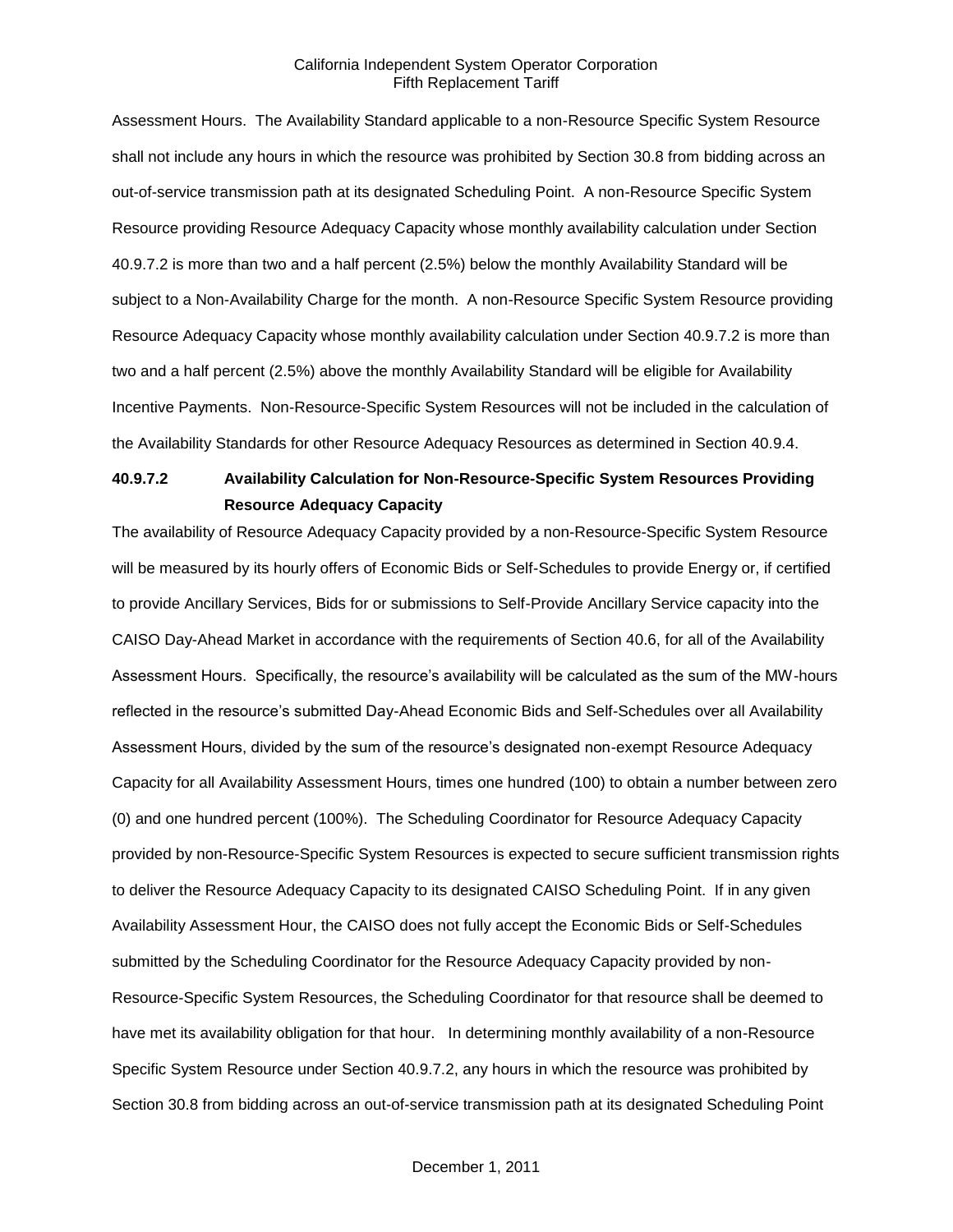will be excluded from the calculation. Scheduling Coordinators for non-Resource Specific System Resources must submit a monthly report of such hours occurring under Section 30.8, in the format and manner described in the Business Practice Manual for Reliability Requirements.

# **40.9.7.3 Determination of Non-Availability Charges and Availability Incentive Payments for Non-Resource-Specific System Resources Providing Resource Adequacy Capacity**

A Non-Resource-Specific System Resource that provides Resource Adequacy Capacity and whose actual availability calculated in accordance with Section 40.9.7.2 is less than the Availability Standard defined in Section 40.9.7.1 minus the tolerance band of two and one-half percent (2.5%) for a given month shall be assessed a Non-Availability Charge. This charge for such a resource shall apply to that portion of the resource's designated non-exempt Resource Adequacy Capacity equal to one hundred percent (100%) minus the ratio of its actual availability calculated in accordance with Section 40.9.7.2 to the Availability Standard minus two and one-half percent (2.5%). The Non-Availability Charge will then equal the resource's applicable capacity that is subject to Non-Availability Charges multiplied by the a Non-Availability Charge rate equal to the Monthly CPM Capacity Payment price as specified in Schedule 6 of Appendix F of this CAISO Tariff.

Funds collected for Non-Availability Charges pursuant to this Section 40.9.7.3 in a Trade Month will be used to provide Availability Incentive Payments to non-Resource-Specific System Resources providing Resource Adequacy Capacity that exceed the Availability Standard established in Section 40.9.7.1 plus the tolerance band of two and one-half percent (2.5%) for that same Trade Month. The funds will be distributed to each such resource in proportion to the resource's share of the total non-exempt Resource Adequacy Capacity provided by non-Resource-Specific System Resources that are eligible for Availability Incentive Payments or the month.

Any Availability Incentive Payment to a non-resource specific System Resource providing Resource Adequacy Capacity under this Section 40.9.7 3 will be capped at three times the Non-Availability Charge rate multiplied by the amount of the resource's non-exempt Resource Adequacy Capacity. Any remaining monthly surplus of Non-Availability Charges from non-Resource-Specific System Resources providing Resource Adequacy Capacity in a Trade Month will be credited against the Real-Time neutrality charge for that Trade Month in accordance with Section 11.5.2.3. Only revenues received from the assessment of Non-Availability Charges to non-Resource-Specific System Resources providing Resource Adequacy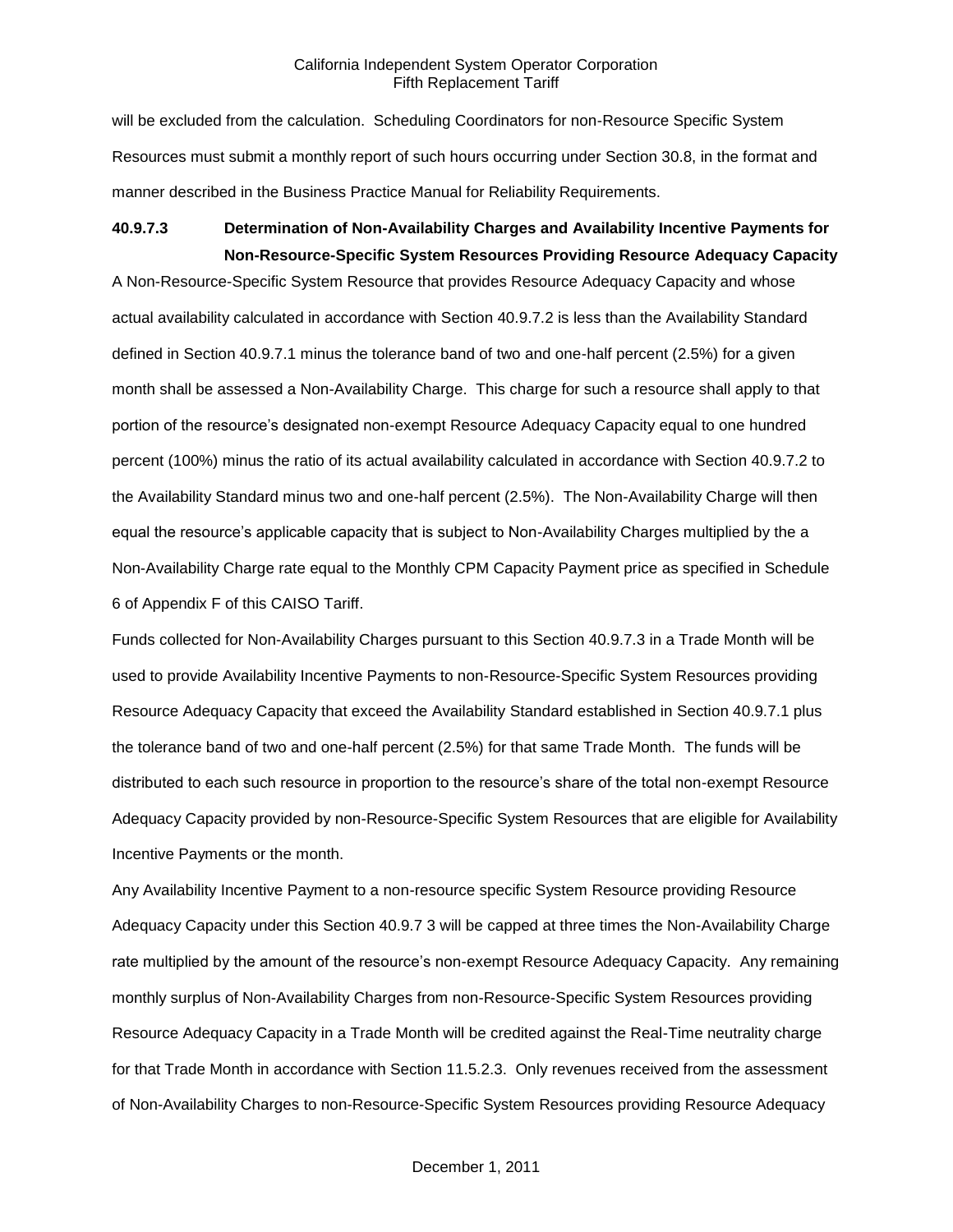Capacity will be used to fund Availability Incentive Payments for non-Resource-Specific System Resources providing Resource Adequacy Capacity.

# **40.9.8 Reporting**

By July 1 of each year, the CAISO will provide an informational report that will be posted on the CAISO Website and include the following information: (1) the Availability Standard value for each month of the year and (2) information on the average actual availability each month of Resource Adequacy Resources, the total amount of Non-Availability Charges assessed and the total amount of Availability Incentive Payments made.

# **41. Procurement Of RMR Generation**

# **41.1 Procurement Of Reliability Must-Run Generation By The CAISO**

A Reliability Must-Run Contract is a contract entered into by the CAISO with a Generator which operates a Generating Unit giving the CAISO the right to call on the Generator to generate Energy and, only as provided in this Section 41.1, or as needed for Black Start or Voltage Support required to meet local reliability needs, or to procure Ancillary Services from Potrero power plant to meet operating criteria associated with the San Francisco local reliability area, to provide Ancillary Services from the Generating Units as and when this is required to ensure that the reliability of the CAISO Controlled Grid is maintained.

### **41.2 Designation Of Generating Unit As Reliability Must-Run Unit**

The CAISO will, subject to any existing power purchase contracts of a Generating Unit, have the right at any time based upon CAISO Controlled Grid technical analyses and studies to designate a Generating Unit as a Reliability Must-Run Unit. A Generating Unit so designated shall then be obligated to provide the CAISO with its proposed rates for Reliability Must-Run Generation for negotiation with the CAISO. Such rates shall be authorized by FERC or the Local Regulatory Authority, whichever authority is applicable.

### **41.3 Reliability Studies And Determination Of RMR Unit Status**

In addition to the Local Capacity Technical Study under 40.3.1, the CAISO may perform additional technical studies, as necessary, to ensure compliance with Reliability Criteria. The CAISO will then determine which Generating Units it requires to continue to be Reliability Must-Run Units, which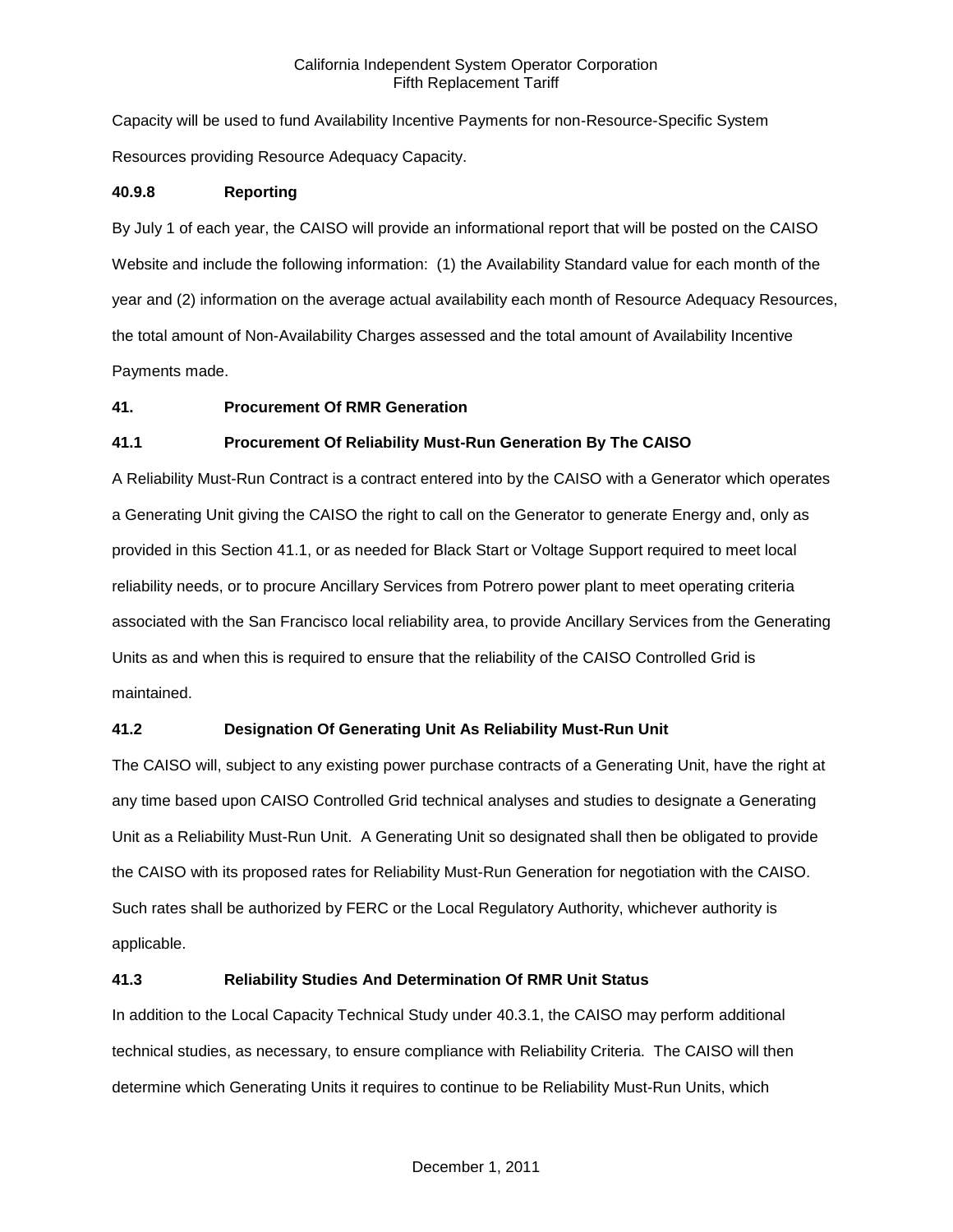Generating Units it no longer requires to be Reliability Must-Run Units and which Generating Units it requires to become the subject of a Reliability Must-Run Contract which had not previously been so contracted to the CAISO. None of the Generating Units owned by Local Publicly Owned Electric Utilities are planned to be designated as Reliability Must-Run Units by the CAISO as of the CAISO Operations Date but are expected to be operated in such a way as to maintain the safe and reliable operation of the interconnected transmission system comprising the CAISO Balancing Authority Area. However, in the future, Local Publicly Owned Electric Utilities may contract with the CAISO to provide Reliability Must-Run Generation.

### **41.4 Reliability Must-Run Contracts**

A pro forma of the Reliability Must-Run Contract is attached as Appendix G. From the CAISO Operations Date all Reliability Must-Run Units will be placed under the "As Called" conditions, but the parties may, pursuant only to the terms of the Reliability Must-Run Contract, transfer any such unit to one of the alternative forms of conditions under specific circumstances. The CAISO will review the terms of the applicable forms of agreement applying to each Reliability Must-Run Unit to ensure that the CAISO will procure Reliability Must-Run Generation from the cheapest available sources and to maintain System Reliability. The CAISO shall give notice to terminate Reliability Must-Run Contracts that are no longer necessary or can be replaced by less expensive and/or more competitive sources for maintaining the reliability of the CAISO Controlled Grid.

### **41.5 RMR Dispatch**

### **41.5.1 Day-Ahead And HASP RMR Dispatch**

RMR Dispatches will be determined in accordance with the RMR Contract, the MPM-RRD process addressed in Sections 31 and 33 and through manual RMR Dispatch Notices to meet Applicable Reliability Criteria.

The CAISO will notify Scheduling Coordinators for RMR Units of the amount and time of Energy requirements from specific RMR Units in the Trading Day prior to or at the same time as the Day-Ahead Schedules and AS and RUC Awards are published, to the extent that the CAISO is aware of such requirements, through an RMR Dispatch Notice or flagged RMR Dispatch in the IFM Day-Ahead Schedule. The CAISO may also issue RMR Dispatch Notices after Market Close of the DAM and through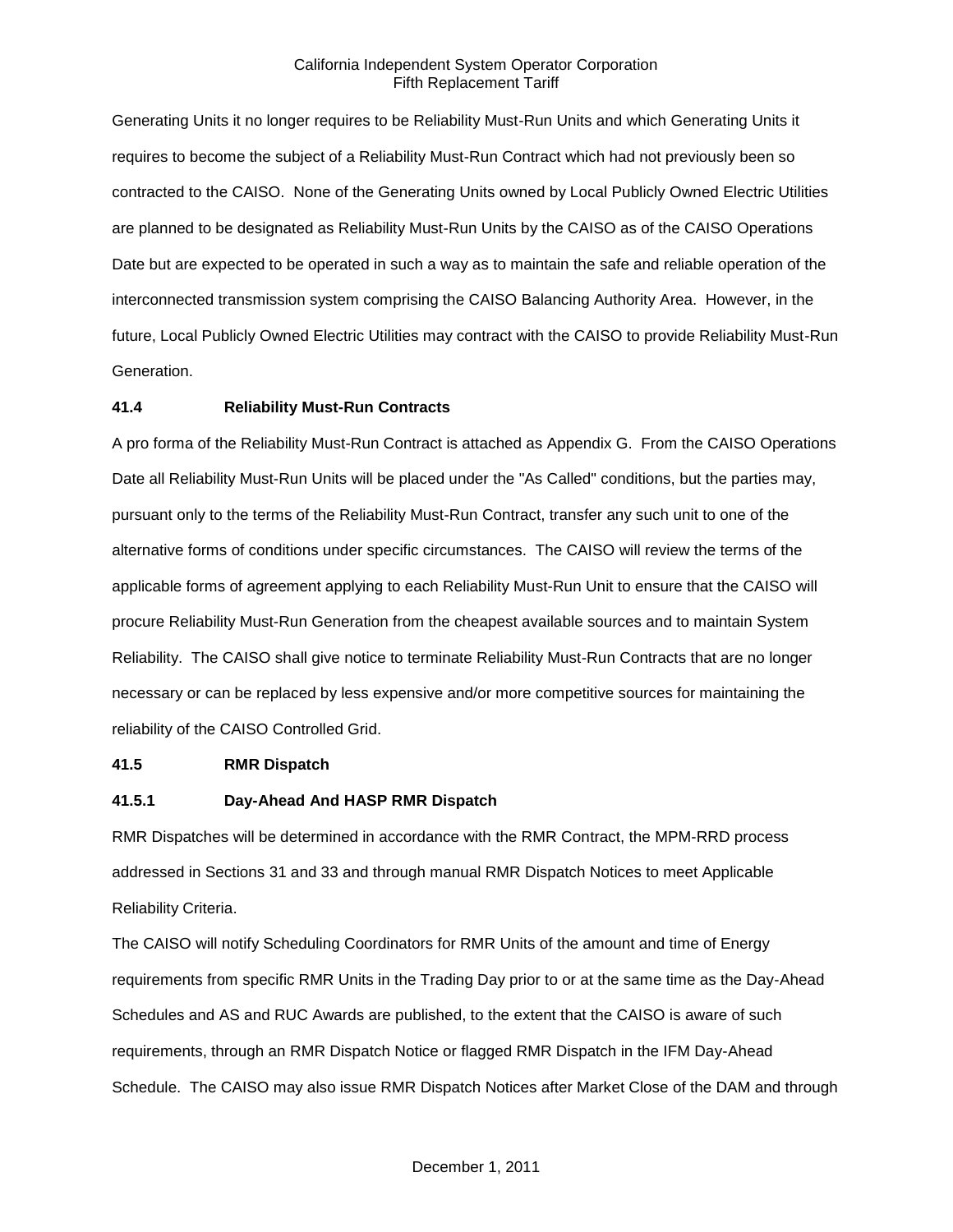Dispatch Instructions flagged as RMR Dispatches in the Real-Time Market. The Energy to be delivered for each Trading Hour pursuant to the RMR Dispatch Notice an RMR Dispatch in the IFM or Real-Time shall be referred to as the RMR Energy. Scheduling Coordinators may submit Bids in the DAM or the HASP for RMR Units operating under Condition 1 of the RMR Contract in accordance with the bidding rules applicable to non-RMR Units. A Bid submitted in the DAM or the HASP for a Condition 1 RMR Unit shall be deemed to be a notice of intent to substitute a market transaction for the amount of MWh specified in each Bid for each Trading Hour pursuant to Section 5.2 of the RMR Contract. In the event the CAISO issues an RMR Dispatch Notice or an RMR Dispatch in the IFM or Real-Time Market for any Trading Hour, any MWh quantities cleared through the Competitive Constraints Run of the MPM-RRD shall be considered as a market transaction in accordance with the RMR Contract. RMR Units operating as Condition 2 RMR Units may not submit Bids until and unless the CAISO issues an RMR Dispatch Notice or issues an RMR Dispatch in the IFM, in which case a Condition 2 RMR Unit shall submit Bids in accordance with the RMR Contract in the next available market for the Trading Hours specified in the RMR Dispatch Notice or Day-Ahead Schedule.

### **41.5.2 RMR Payments**

RMR Units operating as Condition 1 RMR Units or Condition 2 RMR Units that receive an RMR Dispatch Notice will be paid in accordance with the RMR Contract.

### **41.5.3 RMR Units And Ancillary Services Requirements**

The CAISO may call upon RMR Units in any amounts that the CAISO has determined is necessary at any time after the issuance of Day-Ahead Schedules for the Trading Day if: (i) the CAISO determines that it requires more of an Ancillary Service than it has been able to procure, except that the CAISO shall not be required to accept Ancillary Services Bids that exceed the price caps specified in Section 39 or any other FERC-imposed price caps; and (ii) the CAISO has notified Scheduling Coordinators of the circumstances existing in this Section 41.5.3, and after such notice, the CAISO determines that a bid insufficiency condition in accordance with the RMR Contract exists in the HASP and the CAISO requires more of an Ancillary Service. The CAISO must provide the notice specified in sub paragraph (ii) of this Section 41.5.3 as soon as possible after the CAISO determines that additional Ancillary Services are needed for which Bids are not available. The CAISO may only determine that a Bid insufficiency exists after the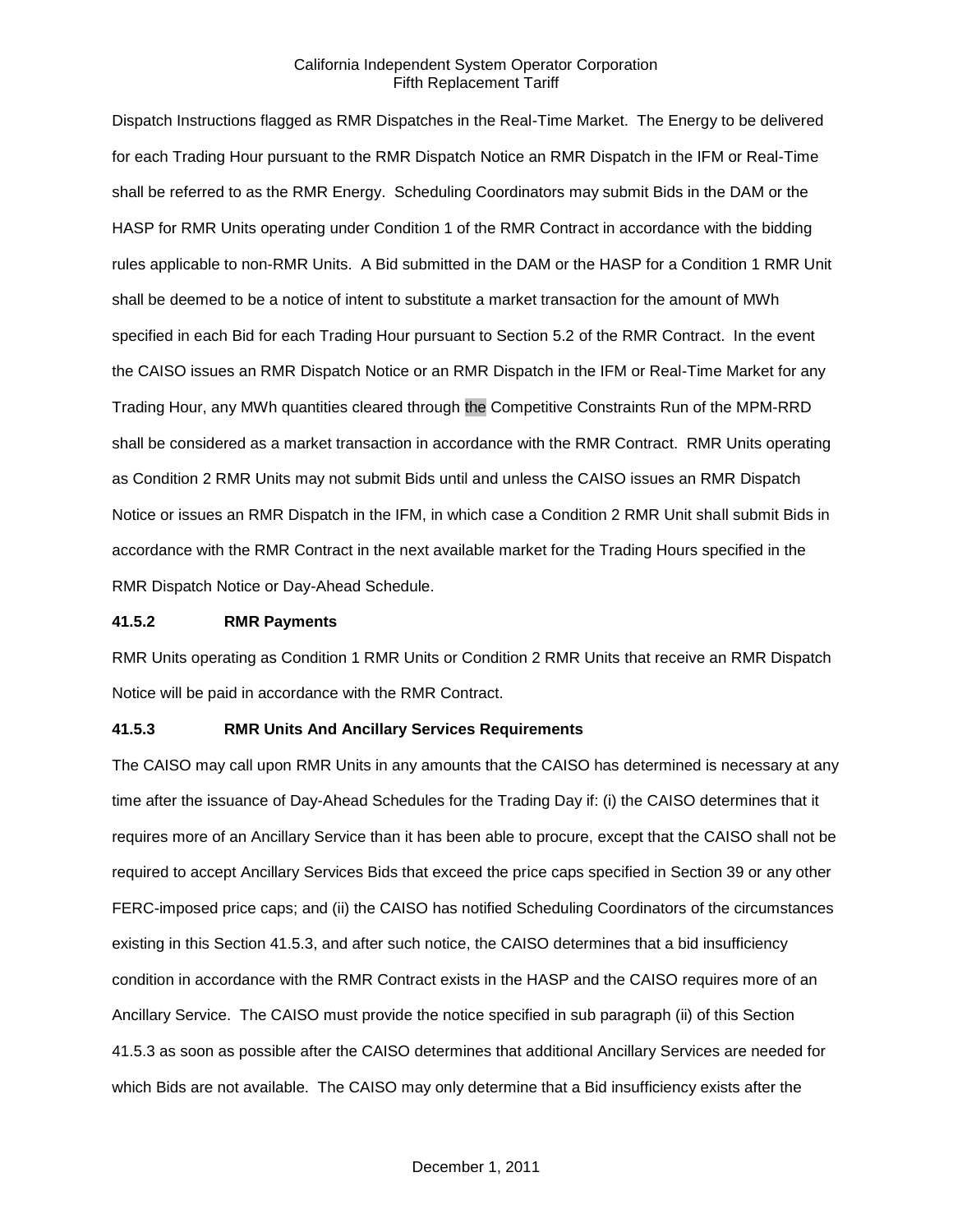Market Close of the HASP, unless an earlier determination is required in order to accommodate the RMR Unit's operating constraints. For the purposes of this Section 41.5.3, a Bid insufficiency exists in HASP if, and only if: (i) Bids in the HASP for the particular Ancillary Service that can be used to satisfy that particular Ancillary Services requirement that remain after first procuring the megawatts of the Ancillary Service that the CAISO had notified Scheduling Coordinators it would procure in the HASP ("remaining Ancillary Services requirement") represent, in the aggregate, less than two times such remaining Ancillary Services requirement; or (ii) there are less than two unaffiliated bidders to provide such remaining Ancillary Services requirement. If the CAISO determines that a Bid insufficiency condition exists as described in this Section 41.5.3, the CAISO may nonetheless accept available Bids if it determines in its sole discretion that the prices specified in the Bids and the Energy Bid Curves created by the Bids indicate that the Scheduling Coordinators were not attempting to exercise market power.

### **41.6 Reliability Must-Run Charge**

The CAISO shall prepare and send to each Responsible Utility in accordance with Section 11.13, a CAISO Invoice as provided in the RMR Contract in respect of those costs incurred under each Reliability Must-Run Contract that are payable to the CAISO by such Responsible Utility or payable by the CAISO to such Responsible Utility pursuant to Section 41.7. The CAISO Invoices as provided in the RMR Contract shall reflect all reductions or credits required or allowed under or arising from the Reliability Must-Run Contract or under this Section 41.6. The CAISO Invoice as provided in the RMR Contract shall separately show the amounts due for services from each RMR Owner. Each Responsible Utility shall pay the amount due under each CAISO Invoice as provided in the RMR Contract by the due date specified in the CAISO Invoice as provided in the RMR Contract, in default of which interest shall become payable at the interest rate provided in the Reliability Must-Run Contract from the due date until the date on which the amount is paid in full. For each Reliability Must-Run Contract, the CAISO shall establish two segregated commercial bank accounts under the Facility Trust Account referred to in Section 11.13.2.1 and Article 9 of the Reliability Must-Run Contract. One commercial bank account, the RMR Owner Facility Trust Account, shall be held in trust by the CAISO for the RMR Owner. The other commercial bank account, the Responsible Utility Facility Trust Account, shall be held in trust by the CAISO for the Responsible Utility. Payments received by the CAISO from the Responsible Utility in connection with the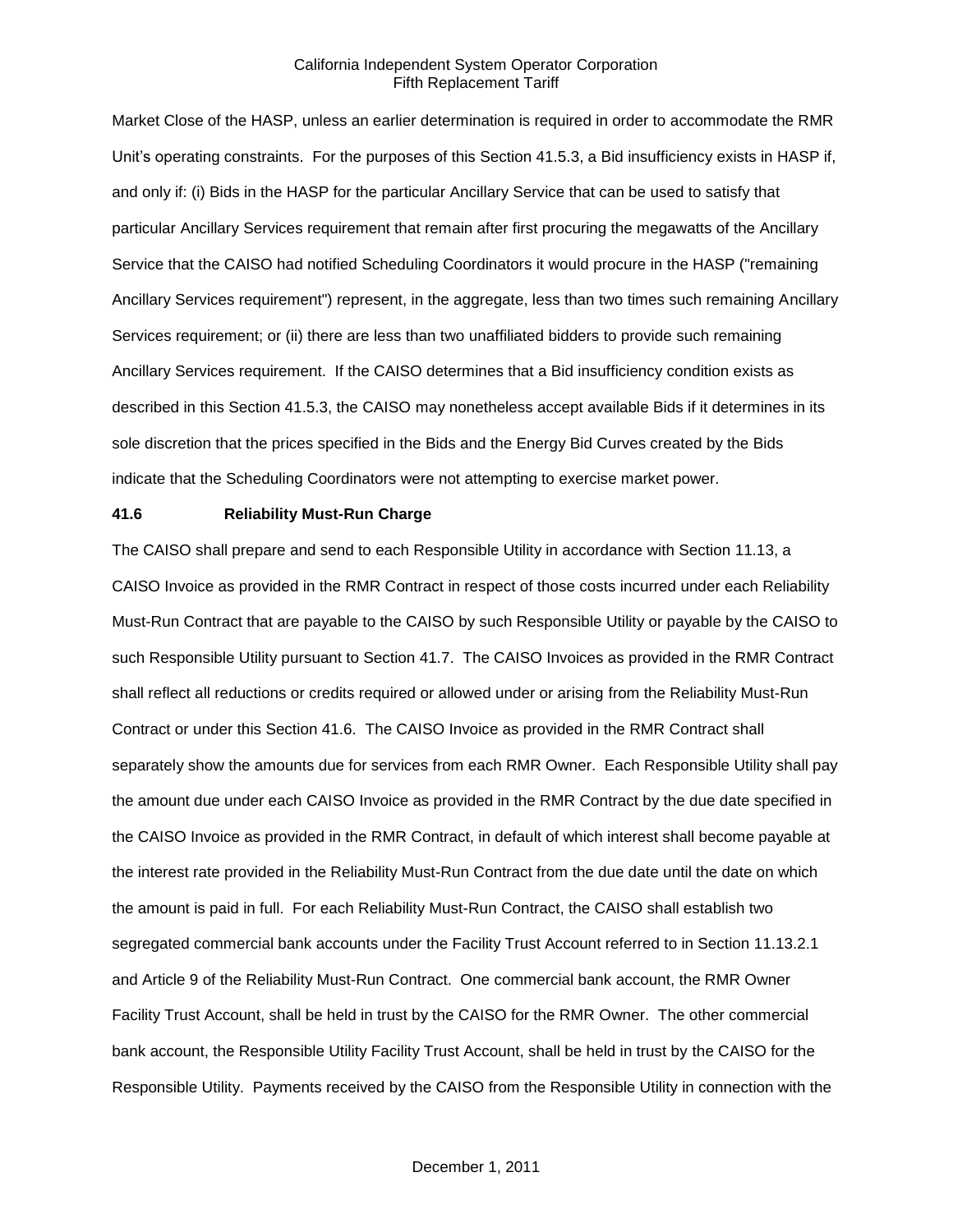Reliability Must-Run Contract, including payments following termination of the Reliability Must-Run Contract, will be deposited into the RMR Owner Facility Trust Account and payments from the CAISO to the RMR Owner will be withdrawn from such account, in accordance with this Section 41.6, Article 9 of the Reliability Must-Run Contract and Section 11.13. Any payments received by the CAISO from the RMR Owner in connection with the Reliability Must-Run Contract will be deposited into the Responsible Utility Facility Trust Account. Any payments due to the Responsible Utility of funds received from the RMR Owner in connection with the Reliability Must-Run Contract will be withdrawn from the Responsible Utility Facility Trust Account, in accordance with this Section 41.6, Section 11.13, and Article 9 of the Reliability Must-Run Contract. Neither the RMR Owner Facility Trust Account nor the Responsible Utility Facility Trust Account shall have other funds commingled in it at any time. The CAISO shall not modify this Section or Section 11.13 as it applies to procedures for the billing, invoicing and payment of charges under Reliability Must-Run Contracts without the Responsible Utility's consent, provided, however, that no such consent shall be required with respect to any change in the method by which costs incurred by the CAISO under RMR Contracts are allocated to or among Responsible Utilities.

### **41.6.1 No Offsets To Responsible Utility's CAISO Invoice Payments**

Except where the Responsible Utility is also the RMR Owner, the Responsible Utility's payment of the CAISO Invoice as provided in the RMR Contract shall be made without offset, recoupment or deduction of any kind whatsoever. Notwithstanding the foregoing, if the CAISO fails to deduct an amount required to be deducted under Section 41.6.2, the Responsible Utility may deduct such amount from payment otherwise due under such CAISO Invoice as provided in the RMR Contract.

### **41.6.2 Refunds Of Disputed Amounts On RMR Invoices**

If the Responsible Utility disputes a CAISO Invoice as provided in the RMR Contract, Revised Estimated RMR Invoice, or Revised Adjusted RMR Invoice, or Final Invoice, it shall pay the CAISO Invoice as provided in the RMR Contract but may pay under protest and reserve its right to seek a refund, with interest, from the CAISO. If resolution of the dispute results in an amount paid by the Responsible Utility under protest being due from the CAISO to the Responsible Utility and from the RMR Owner to the CAISO, and such amount was paid to the RMR Owner by the CAISO, then such amount, with interest at the interest rate specified in the applicable Reliability Must-Run Contract from the date of payment until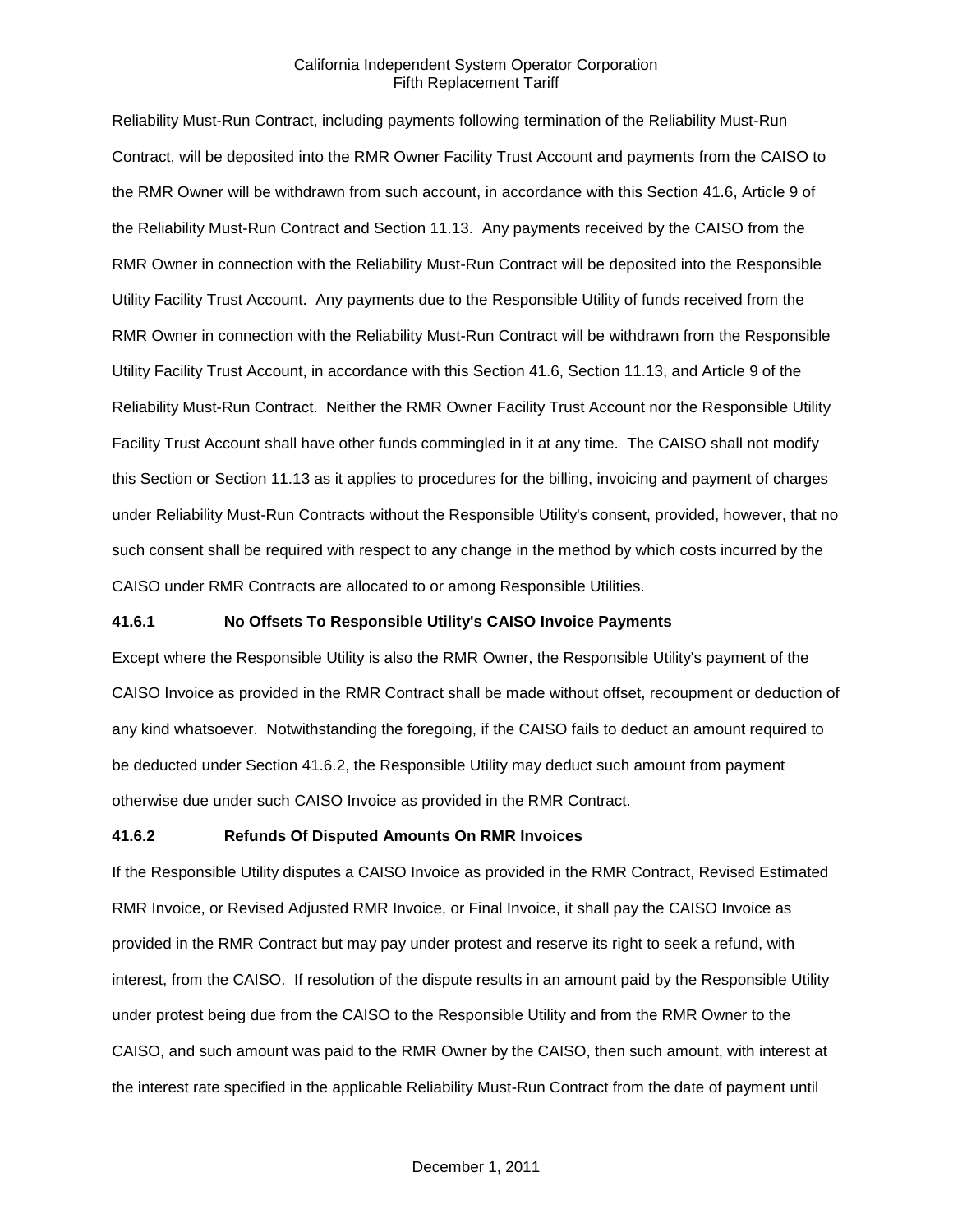the date on which the amount is repaid in full, shall be refunded by the RMR Owner to the CAISO and from the CAISO to the Responsible Utility, pursuant to Article 9 of the Reliability Must-Run Contract and Section 11.13, by the RMR Owner's inclusion of such refund amount in the appropriate invoice. If the RMR Owner does not include such refund amount (including interest) in the appropriate invoice, then such refund amount shall be deducted by the CAISO from the next succeeding amounts otherwise due from the Responsible Utility to the CAISO and from the next succeeding amounts otherwise due from the CAISO to the RMR Owner with respect to the applicable Reliability Must-Run Contract or, if such RMR Contract has terminated, such amount shall be refunded by the CAISO to the Responsible Utility; provided, however, that if and to the extent that such resolution is based on an error or breach or default of the RMR Owner's obligations to the CAISO under the Reliability Must-Run Contract, then such refund obligation shall extend only to amounts actually collected by the CAISO from the RMR Owner as a result of such resolution. If resolution of the dispute requires the CAISO, but not the RMR Owner, to pay the Responsible Utility, then such award shall be recovered from any applicable insurance proceeds, provided that to the extent sufficient funds are not recoverable through insurance, the amount of the award (whether determined through settlement, or the CAISO ADR Procedures or otherwise) shall be collected by the CAISO pursuant to Section 13.5, and in any event, the award shall be paid by the CAISO to the Responsible Utility pursuant to Section 13.5.

### **41.6.3 Time-Frame For Responsible Utility To Dispute RMR Invoices**

If the Responsible Utility disputes a CAISO Invoice as provided in the RMR Contract, a Revised Estimated RMR Invoice, a Revised Adjusted RMR Invoice, or a Final Invoice, or part thereof, based in whole or in part on an alleged error by the RMR Owner or breach or default of the RMR Owner's obligations to the CAISO under the Reliability Must-Run Contract, the Responsible Utility shall notify the CAISO of such dispute within twelve (12) months of its receipt of the applicable Revised Adjusted RMR Invoice or Final Invoice from the CAISO, except that the Responsible Utility may also dispute a Revised Estimated RMR Invoice, Revised Adjusted RMR Invoice, or Final Invoice for the reasons set forth above in this Section 41.6.3, within sixty (60) days from the issuance of a final report with respect to an audit of the RMR Owner's books and accounts allowed by a Reliability Must-Run Contract.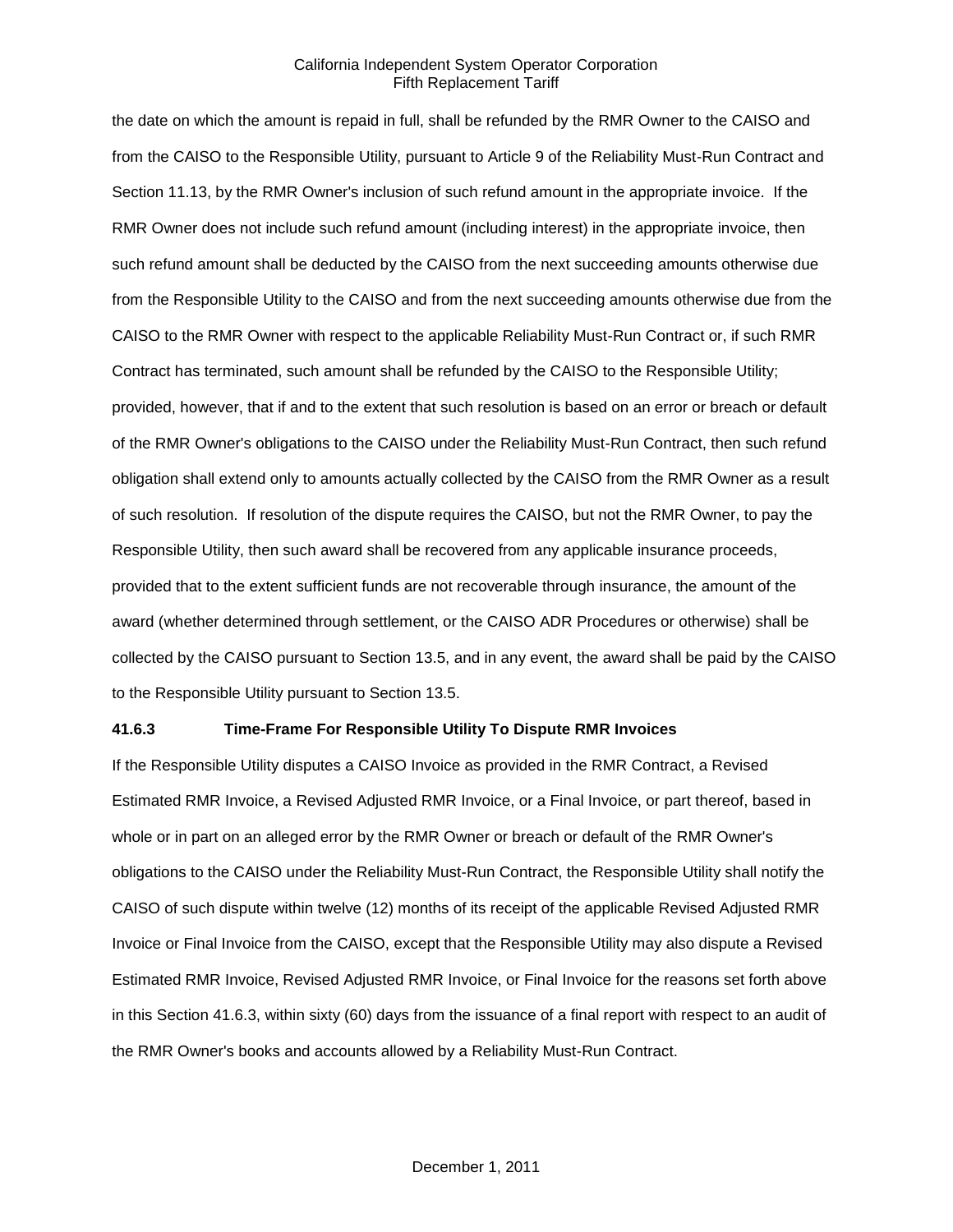## **41.6.4 Disputes After Operational Compliance Review**

If the Responsible Utility disputes a CAISO Invoice as provided in the RMR Contract, a Revised Estimated RMR Invoice, a Revised Adjusted RMR Invoice, or a Final Invoice, based in whole or in part on an alleged error by the CAISO or breach or default of the CAISO's obligations to the Responsible Utility, the Responsible Utility shall notify the CAISO of such dispute prior to the later to occur of: (i) the date twelve (12) months following the date on which the CAISO submitted such invoice to the Responsible Utility for payment or (ii) the date sixty (60) days following the date on which a final report is issued in connection with an operational compliance review, pursuant to Section 22.1.2.2, of the CAISO's performance of its obligations to Responsible Utilities under this Section 41.6.4 conducted by an independent third party selected by the CAISO Governing Board and covering the period to which such alleged dispute relates. The CAISO or any Responsible Utility shall have the right to request, but not to require, that the CAISO Governing Board arrange for such an operational compliance review at any time.

### **41.6.5 Invoice Disputes Subject To RMR Contract Resolution Process**

Notwithstanding Section 13, any Responsible Utility dispute relating to a CAISO Invoice as provided in the RMR Contract, a Revised Estimated RMR Invoice, a Revised Adjusted RMR Invoice, a Final Invoice, or a RMR Charge, RMR Payment or RMR Refund shall be resolved through the dispute resolution process specified in the relevant RMR Contract. If the Responsible Utility fails to notify the CAISO of any dispute as provided above, it shall be deemed to have validated the invoice and waived its right to dispute such invoice.

### **41.6.6 RMR Owner's Rights As A Third Party Beneficiary**

The RMR Owner shall, to the extent set forth herein, be a third party beneficiary of, and have all rights that the CAISO has under the CAISO Tariff, at law, in equity or otherwise, to enforce the Responsible Utility's obligation to pay all sums invoiced to it in the CAISO Invoices as provided in the RMR Contract but not paid by the Responsible Utility, to the extent that, as a result of the Responsible Utility's failure to pay, the CAISO does not pay the RMR Owner on a timely basis amounts due under the Reliability Must-Run Contract. The RMR Owner's rights as a third party beneficiary shall be no greater than the CAISO's rights and shall be subject to the dispute resolution process specified in the relevant RMR Contract. Either the CAISO or the RMR Owner (but not both) will be entitled to enforce any claim arising from an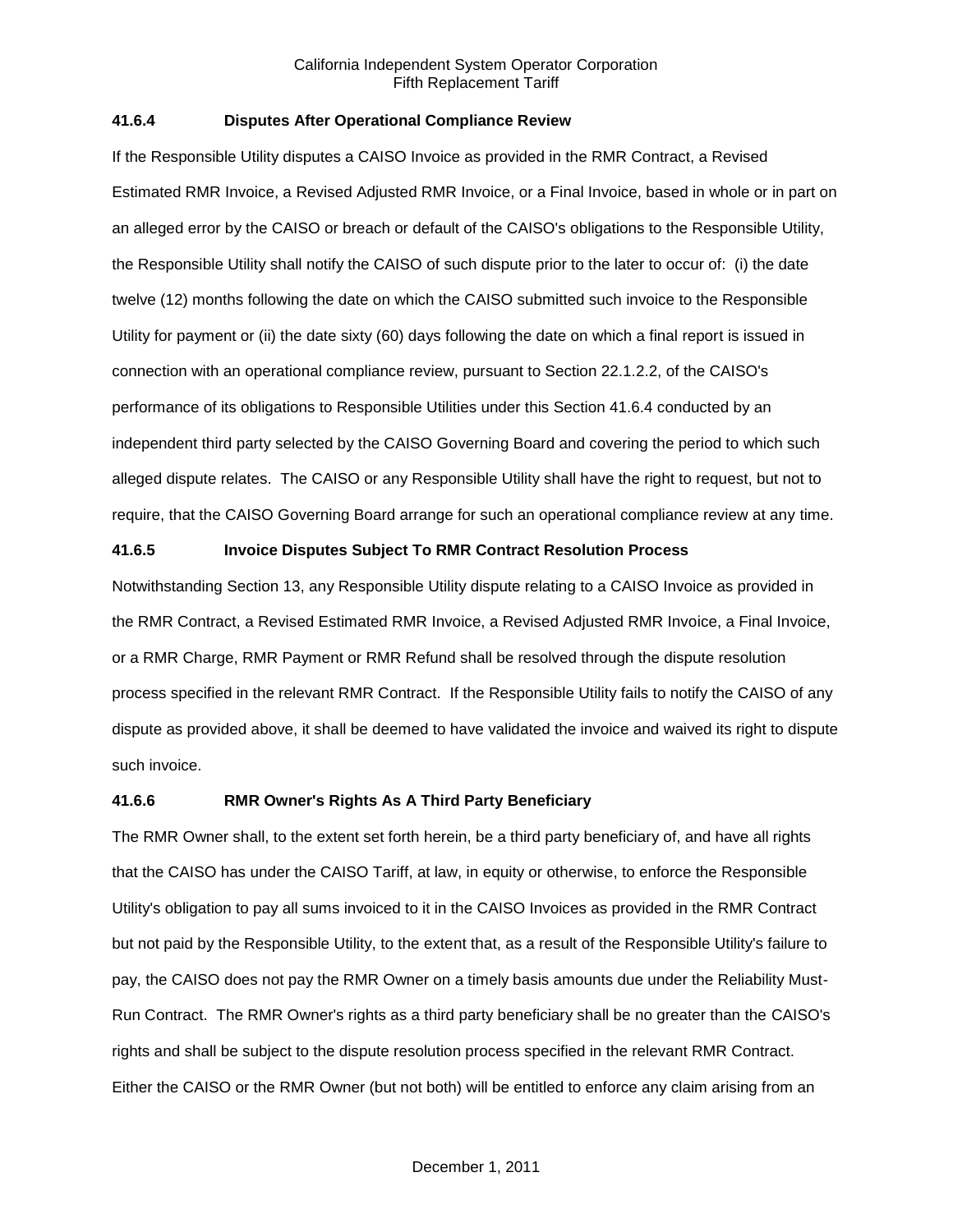unpaid CAISO Invoice as provided in the RMR Contract, and only one party will be a "disputing party" under the dispute resolution process specified in the relevant RMR Contract with respect to such claim so that the Responsible Utility will not be subject to duplicative claims or recoveries. The RMR Owner shall have the right to control the disposition of claims against the Responsible Utility for non-payments that result in payment defaults by the CAISO under a Reliability Must-Run Contract. To that end, in the event of non-payment by the Responsible Utility of amounts due under the CAISO Invoice as provided in the RMR Contract, the CAISO will not take any action to enforce its rights against the Responsible Utility unless the CAISO is requested to do so by the RMR Owner. The CAISO shall cooperate with the RMR Owner in a timely manner as necessary or appropriate to most fully effectuate the RMR Owner's rights related to such enforcement, including using its best efforts to enforce the Responsible Utility's payment obligations if, as, to the extent, and within the time frame, requested by the RMR Owner. The CAISO shall intervene and participate where procedurally necessary to the assertion of a claim by the RMR Owner.

### **41.7 Responsibility For Reliability Must-Run Charge**

Except as otherwise provided in Section 41.8 , the costs incurred by the CAISO under each Reliability Must-Run Contract shall be payable to the CAISO by the Responsible Utility in whose PTO Service Territory the Reliability Must-Run Units covered by such Reliability Must-Run Contract are located or, where a Reliability Must-Run Unit is located outside the PTO Service Territory of any Responsible Utility, by the Responsible Utility or Responsible Utilities whose PTO Service Territories are contiguous to the Service Area in which the Generating Unit is located, in proportion to the benefits that each such Responsible Utility receives, as determined by the CAISO. Where costs incurred by the CAISO under a Reliability Must-Run Contract are allocated among two or more Responsible Utilities pursuant to this section, the CAISO will file the allocation under Section 205 of the Federal Power Act.

### **41.8 Responsibility For RMR Charges Associated With SONGS**

If the CAISO procures Reliability Must-Run Generation from the San Onofre Nuclear Generation Station Units 2 or 3, it shall determine prior to the operation of such facilities as Reliability Must-Run Generation the appropriate allocation of associated charges, if any, among Responsible Utilities. The allocation of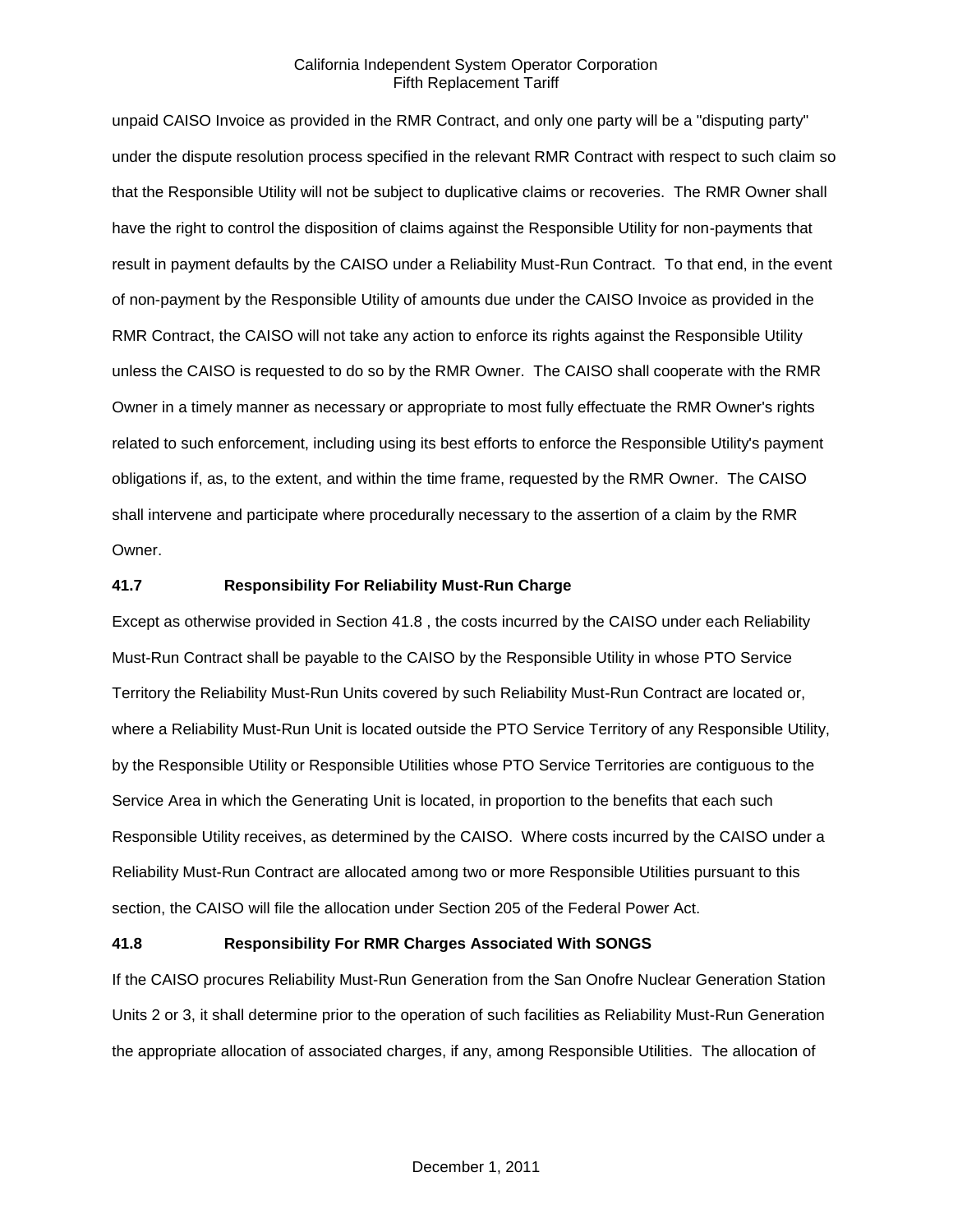such charges shall be based on the reliability benefits that the CAISO reasonably identifies through studies and analysis as accruing to the respective Service Areas of the Responsible Utilities.

# **41.9 Exceptional Dispatch Of Condition 2 RMR Units**

The CAISO may Dispatch an RMR Unit that has currently selected Condition 2 of its RMR Contract to provide Energy through an Exceptional Dispatch under this CAISO Tariff for reasons other than as prescribed in the RMR Contract under the following conditions:

> (1) The CAISO projects that it will require Energy from the Condition 2 RMR Unit to (a) meet forecast Demand and operating reserve requirements or (b) manage Congestion and no other Generating Unit that is available is capable of meeting the identified requirement;

# **41.9.1 Notification Required Before Condition 2 RMR Unit Dispatch**

Before dispatching a Condition 2 RMR Unit in accordance with this Section, the CAISO must notify Market Participants of (a) the situation for which the CAISO is contemplating dispatching a Condition 2 RMR Unit in accordance with this Section, and (b) the date and time the CAISO requires the Condition 2 RMR Unit so dispatched to be operating. The CAISO shall provide such notice as far in advance as practical and prior to directing the Condition 2 RMR Unit to Start-Up

Notwithstanding anything to the contrary in the applicable RMR Contract, all MWh, Start-Ups and service hours provided by a Generating Unit that has currently selected Condition 2 of its RMR Contract pursuant to this Section 41.9.1 through an Exceptional Dispatch outside of the RMR Contract shall not be used to determine future "Annual Service Limits" as defined in the RMR Contract. Payment for Dispatches pursuant to this Section 41.9.1 is governed by Section 11.

# **42. Adequacy Of Facilities To Meet Operating & Planning Reserve**

# **42.1 Generation Planning Reserve Criteria**

Generation planning reserve criteria shall be met as follows:

**42.1.1.** On an annual basis, the CAISO shall prepare a forecast of weekly Generation capacity and weekly peak Demand on the CAISO Controlled Grid. This forecast shall cover a period of twelve months and be posted on the CAISO Website and the CAISO may make the forecast available in other forms at the CAISO's option.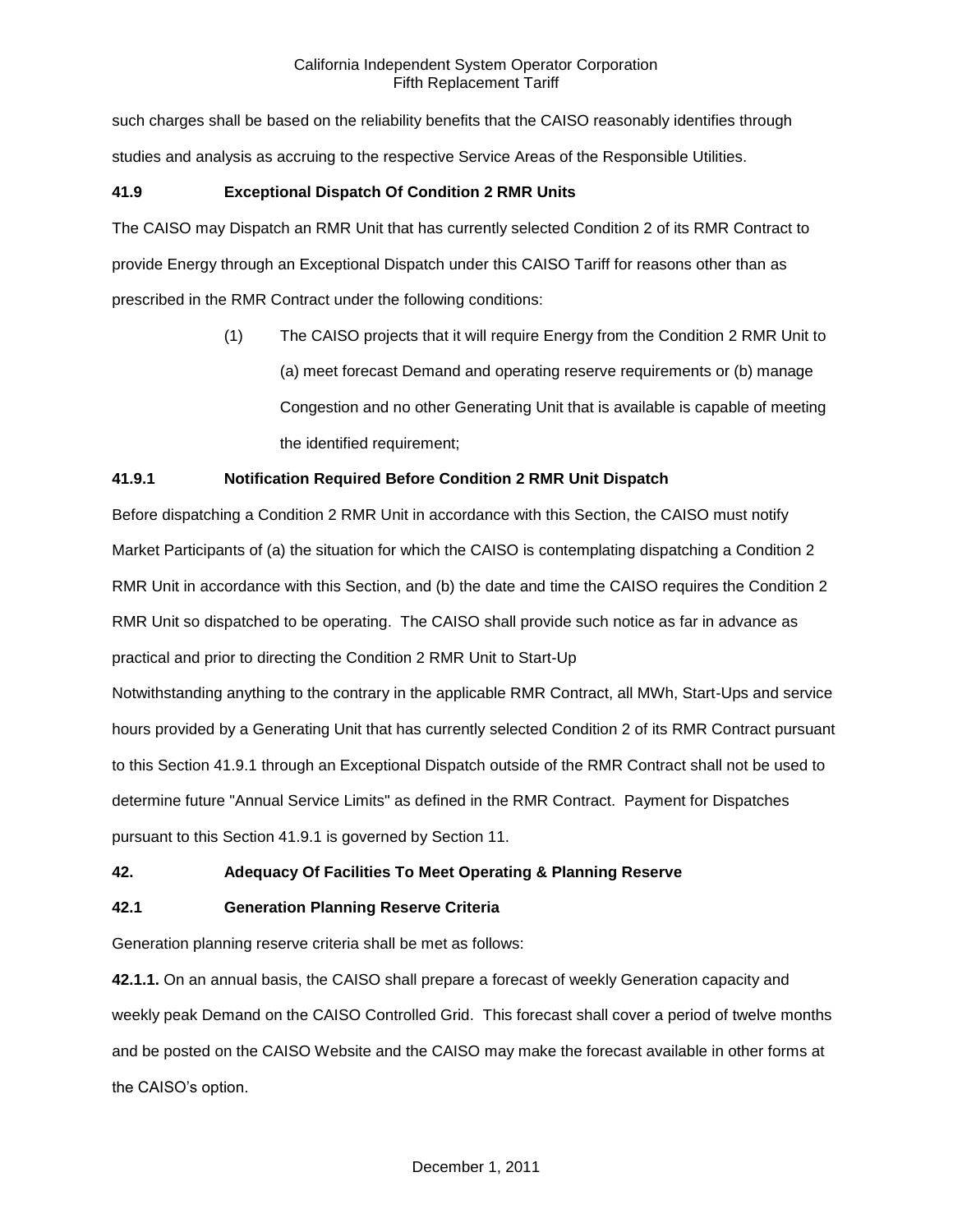# **42.1.2 Applicable Reliability Criteria Met In Peak Demand**

If the forecast shows that the Applicable Reliability Criteria can be met during peak Demand periods, then the CAISO shall take no further action

# **42.1.3 Applicable Reliability Criteria Not Met In Peak Demand**

If the forecast shows that the Applicable Reliability Criteria cannot be met during peak Demand periods, then the CAISO shall facilitate the development of market mechanisms to bring the CAISO Controlled Grid during peak periods into compliance with the Applicable Reliability Criteria (or such more stringent criteria as the CAISO may impose). The CAISO shall solicit Bids in the form of Ancillary Services, shortterm Generation supply contracts of up to one (1) year with Generators, and Load curtailment contracts giving the CAISO the right to reduce the Demands of those parties that win the contracts when there is insufficient Generation capacity to satisfy those Demands in addition to all other Demands. The Load curtailment contracts shall provide that the CAISO's curtailment rights can only be exercised after all available Generation capacity has been fully utilized unless the exercise of such rights would allow the CAISO to satisfy the Applicable Reliability Criteria at lower cost, and the curtailment rights shall not be exercised to stabilize or otherwise influence prices for power in the Energy markets.

# **42.1.4 Lowest Cost Bids Satisfying Applicable Reliability Criteria**

If Ancillary Services, short-term Generation supply contracts, or Load curtailment contracts are required to meet Applicable Reliability Criteria, the CAISO shall select the Bids that permit the satisfaction of those Applicable Reliability Criteria at the lowest cost.

# **42.1.5 CAISO To Take Necessary Steps To Ensure Criteria Compliance**

Notwithstanding the foregoing, if the CAISO concludes that it may be unable to comply with the Applicable Reliability Criteria, the CAISO shall, acting in accordance with Good Utility Practice, take such steps as it considers to be necessary to ensure compliance, including the negotiation of contracts through processes other than competitive solicitations. These steps can include the negotiation of contracts for Generation or Ancillary Services on a Real-Time basis.

# **42.1.6 Long Term Forecast For Information Purposes**

The CAISO may, in addition to the required annual forecast, publish a forecast of the peak Demands and Generation resources for two or more additional years. This forecast would be for information purposes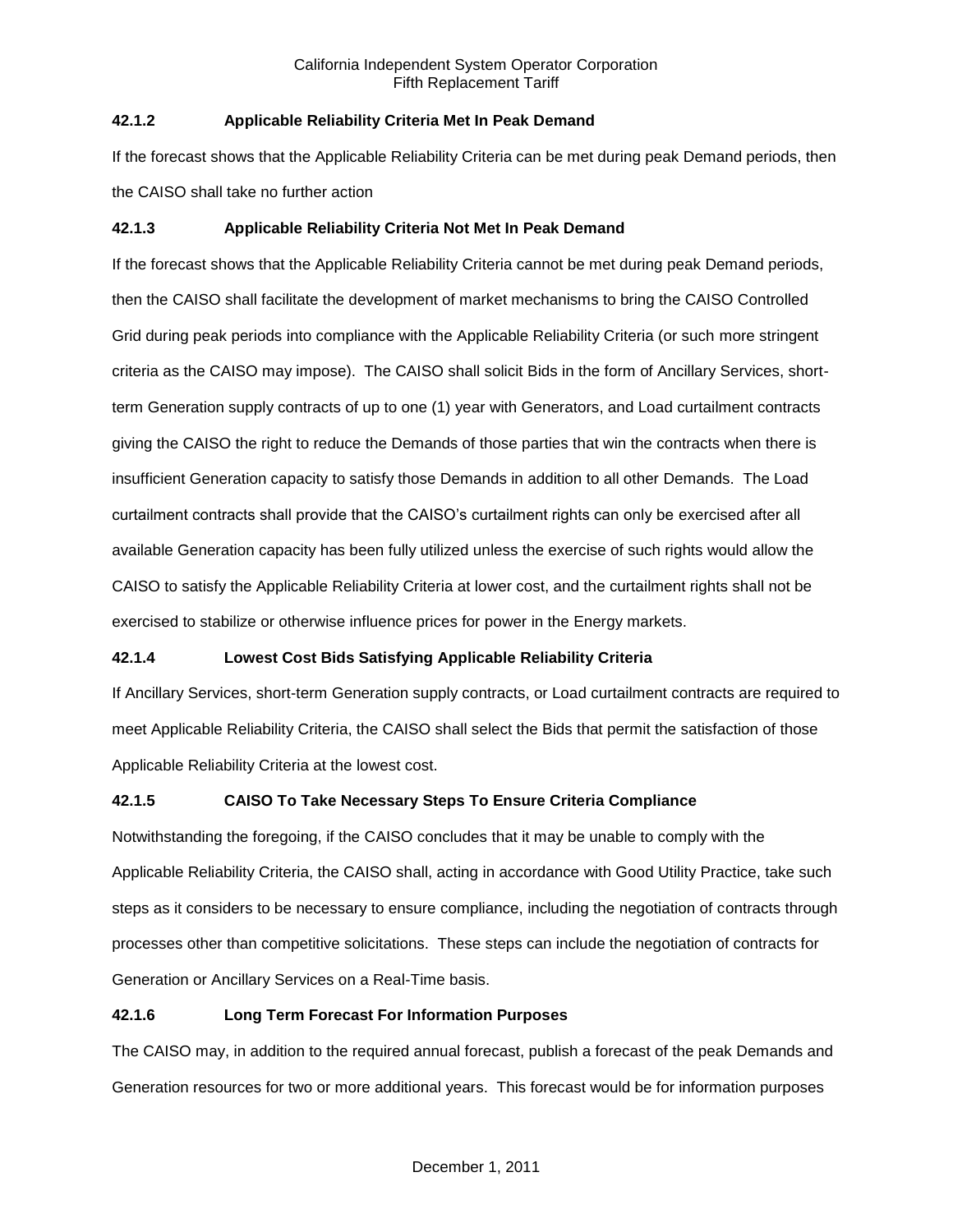to allow Market Participants to take appropriate steps to satisfy the Applicable Reliability Criteria, and would not be used by the CAISO to determine whether additional resources are necessary.

# **42.1.7 Reliance On Market Forces To Maximum Possible Extent**

In fulfilling its requirement to ensure that the applicable Generation planning reserve criteria are satisfied, the CAISO shall rely to the maximum extent possible on market forces.

# **42.1.8 Allocation Of Costs Incurred By CAISO In Trading Hour To SCs**

Except where and to the extent costs incurred by the CAISO for any contract entered into under Section 42.1.5 are recovered from Scheduling Coordinators pursuant to Sections 11.5.8, 11.10 or 42.1.9, all costs incurred by the CAISO in any Trading Hour shall be charged to each Scheduling Coordinator pro rata based upon the same proportion as the Scheduling Coordinator's Measured Demand bears to the total Measured Demand served in that hour.

# **42.1.9 Costs For Difference In Schedules And Real-Time Deviations**

Costs incurred by the CAISO pursuant to any contract entered into under this Section for resources to meet any portion of the anticipated difference between forward Schedules and the Real-Time deviations from those Schedules shall be charged to each Scheduling Coordinator pro rata based upon the same proportion as the Scheduling Coordinator's obligation for RUC Availability Payments.

# **43. Capacity Procurement Mechanism**

# **43.1 Interim Capacity Procurement Mechanism**

The ICPM as well as changes made to other Sections to implement the ICPM shall expire at midnight on the last day of the twenty-fourth month following the effective date of this Section and shall be replaced with the CPM. ICPM designations in existence on the date the CPM becomes effective shall, as of that date, be subject to the CPM, including the provisions concerning compensation, cost allocation and Settlement, until such time as the ICPM resources have been finally compensated for their services rendered under the ICPM prior to the termination of the ICPM, and the CAISO has finally allocated and recovered the costs associated with such ICPM compensation.

# **43.1.2 Capacity Procurement Mechanism Designation**

The CAISO shall have the authority to designate Eligible Capacity to provide CPM Capacity services under the CPM to address the following circumstances, as discussed in greater detail in Section 43: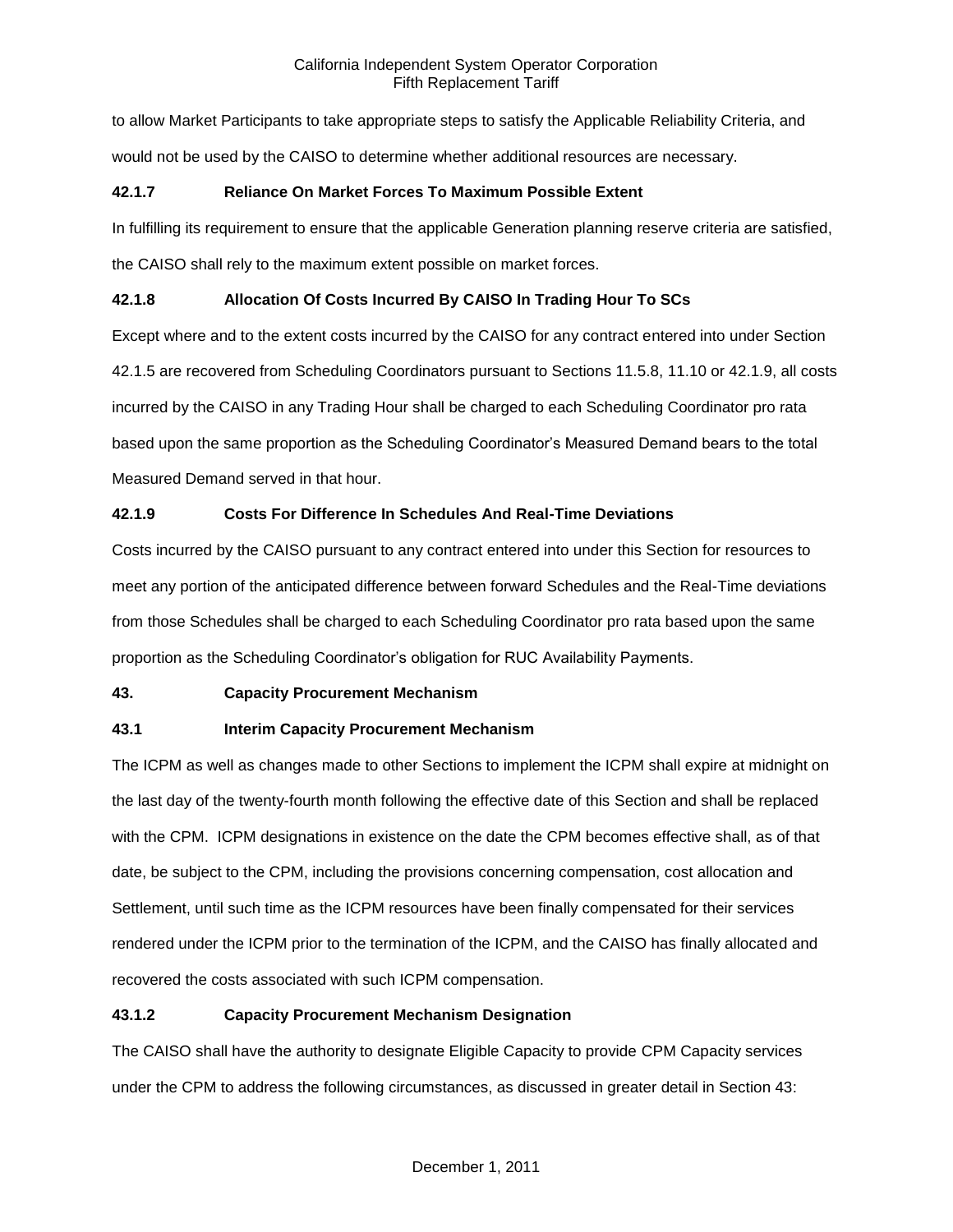- 1. Insufficient Local Capacity Area Resources in an annual or monthly Resource Adequacy Plan;
- 2. Collective deficiency in Local Capacity Area Resources;
- 3. Insufficient Resource Adequacy Resources in an LSE's annual or monthly Resource Adequacy Plan;
- 4. A CPM Significant Event;
- 5. A reliability or operational need for an Exceptional Dispatch CPM; and
- 6. Capacity at risk of retirement within the current RA Compliance Year that will be needed for reliability by the end of the calendar year following the current RA Compliance Year.

# **43.2.1 SC Failure To Show Sufficient Local Capacity Area Resources**

# **43.2.1.1 Annual Resource Adequacy Plan**

Where a Scheduling Coordinator fails to demonstrate in an annual Resource Adequacy Plan, submitted separately for each represented LSE, procurement of each LSE's share of Local Capacity Area Resources, as determined in Section 40.3.2 for each month of the following Resource Adequacy Compliance Year, the CAISO shall have the authority to designate CPM Capacity; provided, however, that the CAISO shall not designate CPM Capacity under this Section 43.2.1.1 until after the Scheduling Coordinator has had the opportunity to cure the deficiency set forth in Section 40.7. The CAISO's authority to designate CPM Capacity under this Section 43.2.1.1 is to ensure that each Local Capacity Area in a TAC Area in which the LSE serves Load has Local Capacity Area Resources in the amounts and locations necessary to comply with the Local Capacity Technical Study criteria provided in Section 40.3.1.1, after assessing the effectiveness of Generating Units under RMR Contracts, if any, and all Resource Adequacy Resources reflected in all submitted annual Resource Adequacy Plans and any supplements thereto, as may be permitted by the CPUC, Local Regulatory Authority, or federal agency and provided to the CAISO in accordance with Section 40.7, whether or not such Generating Units under RMR Contracts and Resource Adequacy Resources are located in the applicable Local Capacity Area.

# **43.2.1.2 Monthly Resource Adequacy Plan**

Where a Scheduling Coordinator fails to demonstrate in a monthly Resource Adequacy Plan, submitted separately for each represented LSE, procurement of each LSE's share of Local Capacity Area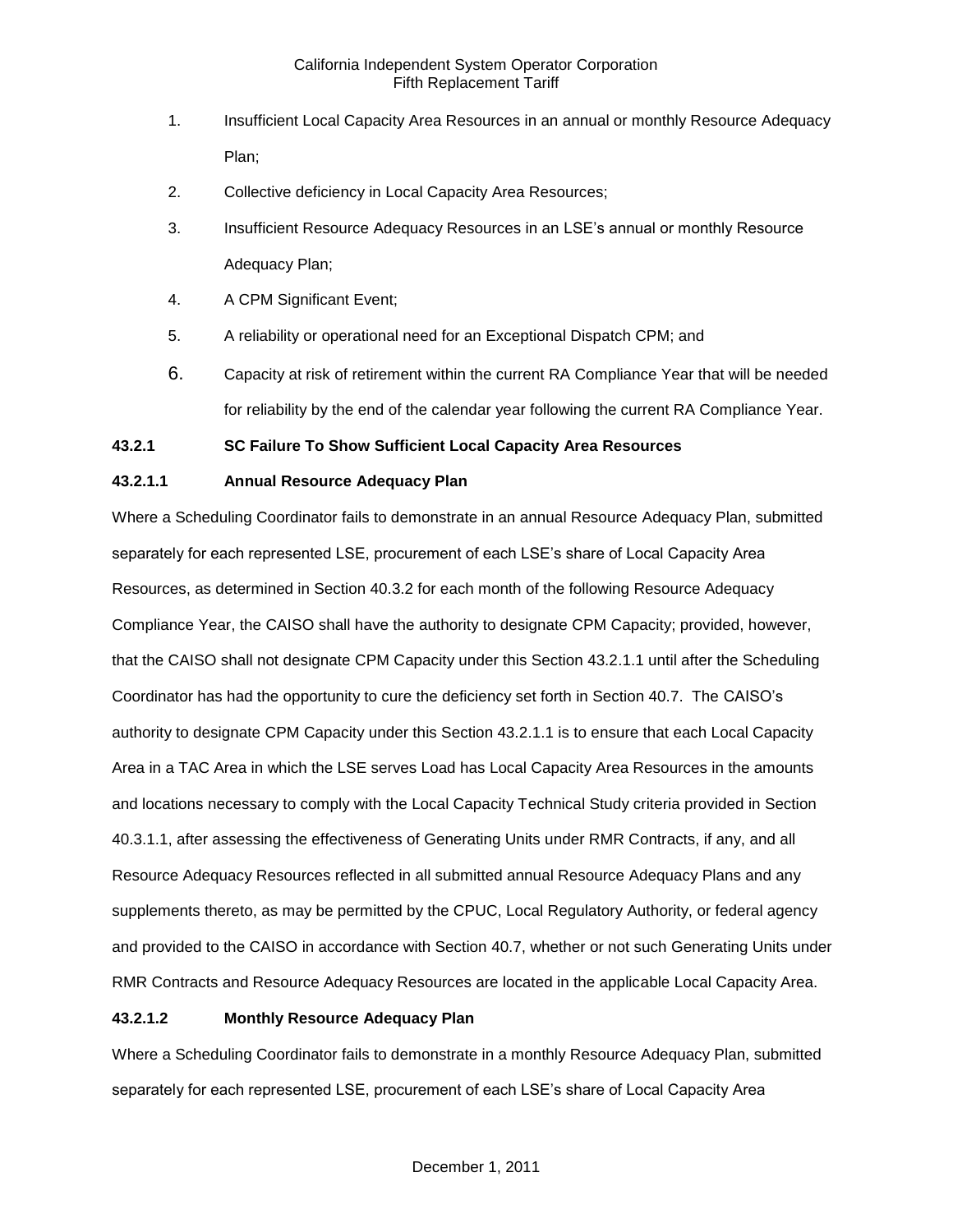Resources, as determined in Section 40.3.2 for the reported month, the CAISO shall have the authority to designate CPM Capacity; provided, however, that the CAISO shall not designate CPM Capacity under this Section 43.2.1.2 until after the Scheduling Coordinator has had the opportunity to cure the deficiency as set forth in Section 40.7. The CAISO's authority to designate CPM Capacity under this Section 43.2.1.1 is to ensure that each Local Capacity Area in a TAC Area in which the LSE serves Load has Local Capacity Area Resources in the amounts and locations necessary to comply with the Local Capacity Technical Study criteria provided in Section 40.3.1.1, after assessing the effectiveness of Generating Units under RMR Contracts, if any, and all Resource Adequacy Resources reflected in all submitted annual and monthly Resource Adequacy Plans and any supplements thereto, as may be permitted by the CPUC, Local Regulatory Authority, or federal agency and provided to the CAISO in accordance with Section 40.7, whether or not such Generating Units under RMR Contracts and Resource Adequacy Resources are located in the applicable Local Capacity Area.

### **43.2.2 Collective Deficiency In Local Capacity Area Resources**

The CAISO shall have the authority to designate CPM Capacity where the Local Capacity Area Resources specified in the annual Resource Adequacy Plans of all applicable Scheduling Coordinators, after the opportunity to cure under Section 43.2.2.1 has been exhausted, fail to ensure compliance in one or more Local Capacity Areas with the Local Capacity Technical Study criteria provided in Section 40.3.1.1, regardless of whether such resources satisfy, for the deficient Local Capacity Area, the minimum amount of Local Capacity Area Resources identified in the Local Capacity Technical Study, and after assessing the effectiveness of Generating Units under RMR Contracts, if any, and all Resource Adequacy Resources reflected in all submitted annual Resource Adequacy Plans, whether or not such Generating Units under RMR Contracts and Resource Adequacy Resources are located in the applicable Local Capacity Area. The CAISO may, pursuant to this Section 43.2.2, designate CPM Capacity in an amount and location sufficient to ensure compliance with the Reliability Criteria applied in the Local Capacity Technical Study.

# **43.2.2.1 LSE Opportunity to Resolve Collective Deficiency in Local Capacity Area Resources**

Where the CAISO determines that a need for CPM Capacity exists under Section 43.2.2, but prior to any designation of CPM Capacity, the CAISO shall issue a Market Notice identifying the deficient Local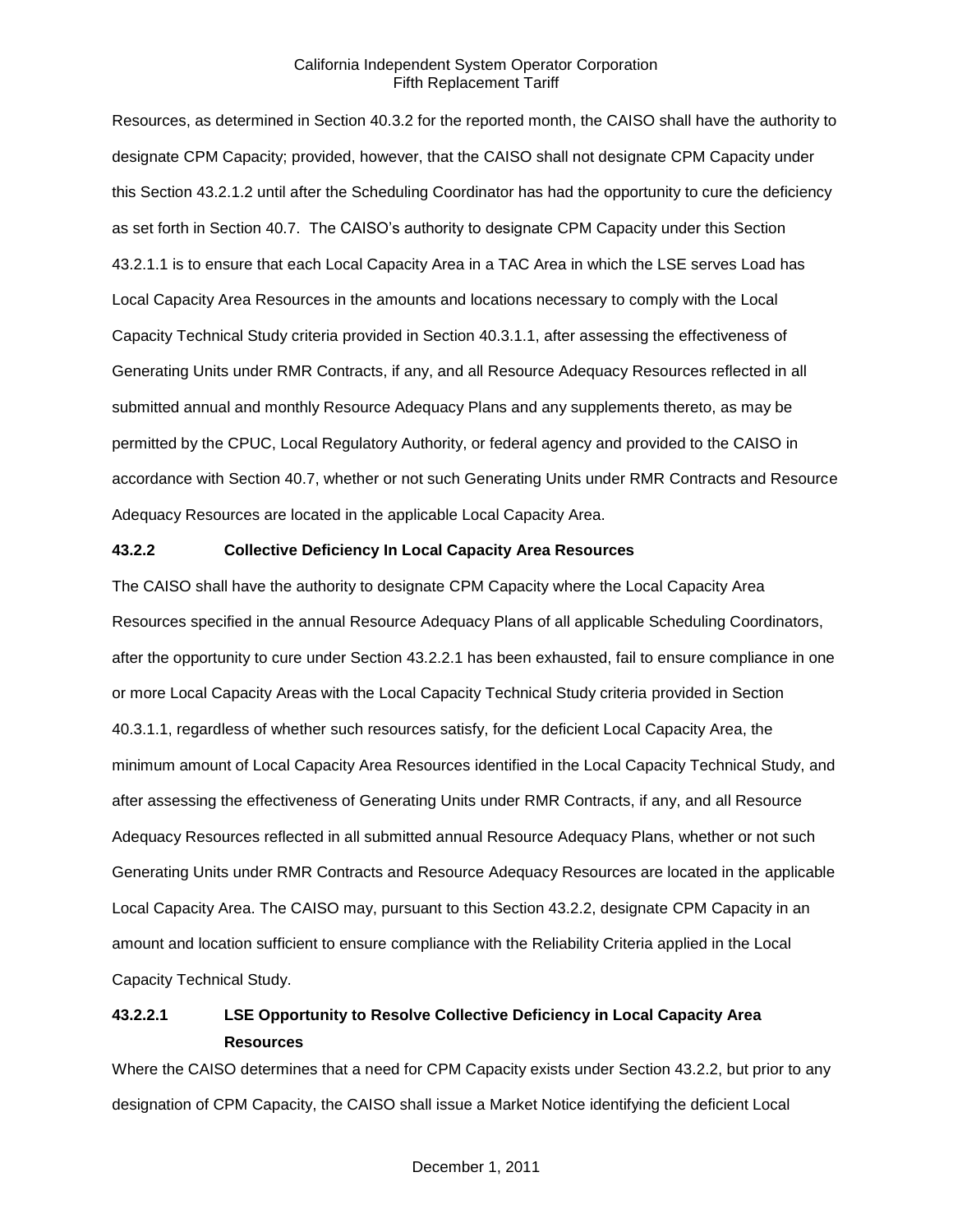Capacity Area and the quantity of capacity that would permit the deficient Local Capacity Area to comply with the Local Capacity Technical Study criteria provided in Section 40.3.1.1 and, where only specific resources are effective to resolve the Reliability Criteria deficiency, the CAISO shall provide the identity of such resources. Any Scheduling Coordinator may submit a revised annual Resource Adequacy Plan within thirty (30) days of the beginning of the Resource Adequacy Compliance Year demonstrating procurement of additional Local Capacity Area Resources consistent with the Market Notice issued under this Section.

Any Scheduling Coordinator that provides such additional Local Capacity Area Resources consistent with the Market Notice under this Section shall have its share of any CPM procurement costs under Section 43.7.3 reduced on a proportionate basis. If the full quantity of capacity is not reported to the CAISO under revised annual Resource Adequacy Plans in accordance with this Section, the CAISO may designate CPM Capacity sufficient to alleviate the deficiency.

# **43.2.3 SC Failure To Show Sufficient Resource Adequacy Resources**

The CAISO shall have the authority to designate CPM Capacity where a Scheduling Coordinator fails to demonstrate in an annual or monthly Resource Adequacy Plan, submitted separately for each represented LSE, procurement of sufficient Resource Adequacy Resources to comply with each LSE's annual and monthly Demand and Reserve Margin requirements under Section 40; provided that the CAISO shall not designate CPM Capacity under this Section 43.2.3 until after the Scheduling Coordinator has had the opportunity to cure the deficiency as set forth in Section 40.7; provide further that the CAISO shall not designate CPM Capacity under this Section 42.2.3 unless there is an overall net deficiency in meeting the total annual or monthly Demand and Reserve Margin requirements, whichever is applicable, after taking into account all LSE demonstrations in their applicable or monthly Resource Adequacy Plans.

# **43.2.4 CPM Significant Events**

The CAISO may designate CPM Capacity to provide service on a prospective basis following an CPM Significant Event, to the extent necessary to maintain compliance with Reliability Criteria and taking into account the expected duration of the CPM Significant Event.

### **43.2.5 Exceptional Dispatch ICPM**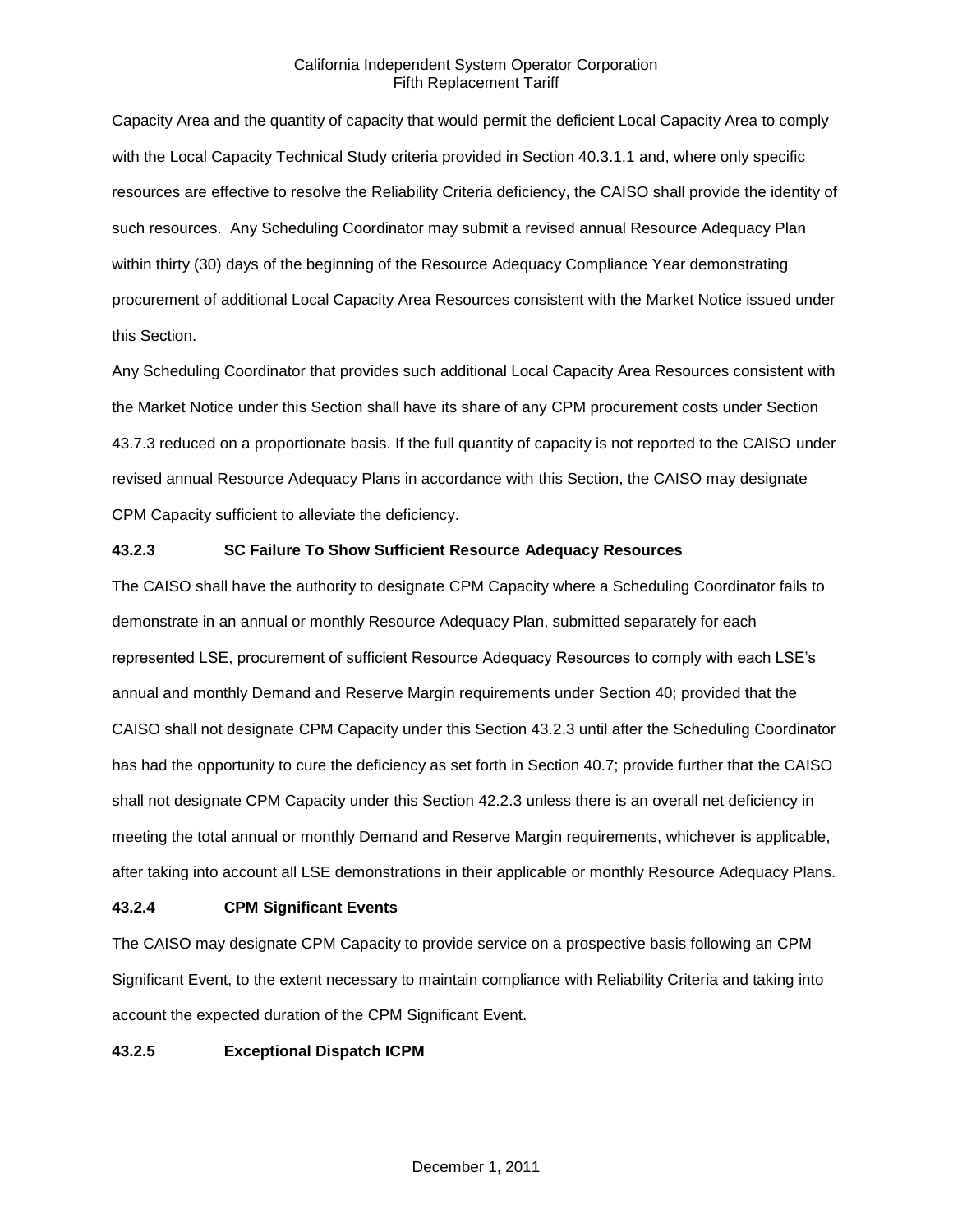Except as provided in Section 43.1.5.1, the CAISO shall designate as CPM Capacity to provide service on a prospective basis the capacity of a resource that responds to an Exceptional Dispatch if the Exceptional Dispatch is issued pursuant to Section 34.9.1, subsections (6), (9) or (10) of Section 34.9.2, or Section 34.9.3, unless the Exceptional Dispatch directs the curtailment or shut down of the resource. **43.2.5.1** Limitation on Eligibility for Exceptional Dispatch CPM Designation

The following capacity is not eligible to receive an Exceptional Dispatch CPM designation under Section 43.1.5.1:

- (1) RA Capacity, RMR Capacity, and CPM Capacity; and
- (2) Capacity of a resource that is eligible to receive supplemental revenues under Section 39.10.3 during any month for which the resource has notified the CAISO under Section 39.10.3 that it chooses to receive supplemental revenues in lieu of an Exceptional Dispatch CPM designation

# **43.2.5.2 Quantity of Capacity included in an Exceptional Dispatch CPM Designation**

**43.2.5.2.1 Exceptional Dispatch Commitments of Non RA, Non RMR and Non CPM Resources**

If a resource does not have any self-schedule, market-based commitment, or RA, RMR or CPM Capacity and receives an Exceptional Dispatch ICPM designation under Section 43.2.5 following an Exceptional Dispatch eligible for an ICPM designation, the CAISO shall designate as ICPM Capacity the greater of the resource's PMin or the amount of capacity specified by the Exceptional Dispatch.

# **43.2.5.2.2 Exceptional Dispatch of Partial RA, Partial CPM Unit, or Market Committed Resource**

If a resource is a Partial Resource Adequacy Resource, has an CPM designation of less than its entire capacity, has a Self Schedule or has a market based commitment, or has already received an Exceptional Dispatch ICPM designation under Section 43.2.5, the CAISO shall designate as ICPM Capacity the amount by which the Exceptional Dispatch exceeded the greater of –

- (1) the capacity that the resources must make available to the CAISO as the result of an RA Capacity or CPM Capacity obligation; if any; and
- (2) the sum of any Self-Schedule and any market-based commitment or dispatch of the resource.

#### **43.2.5.2.3 Subsequent Exceptional Dispatch**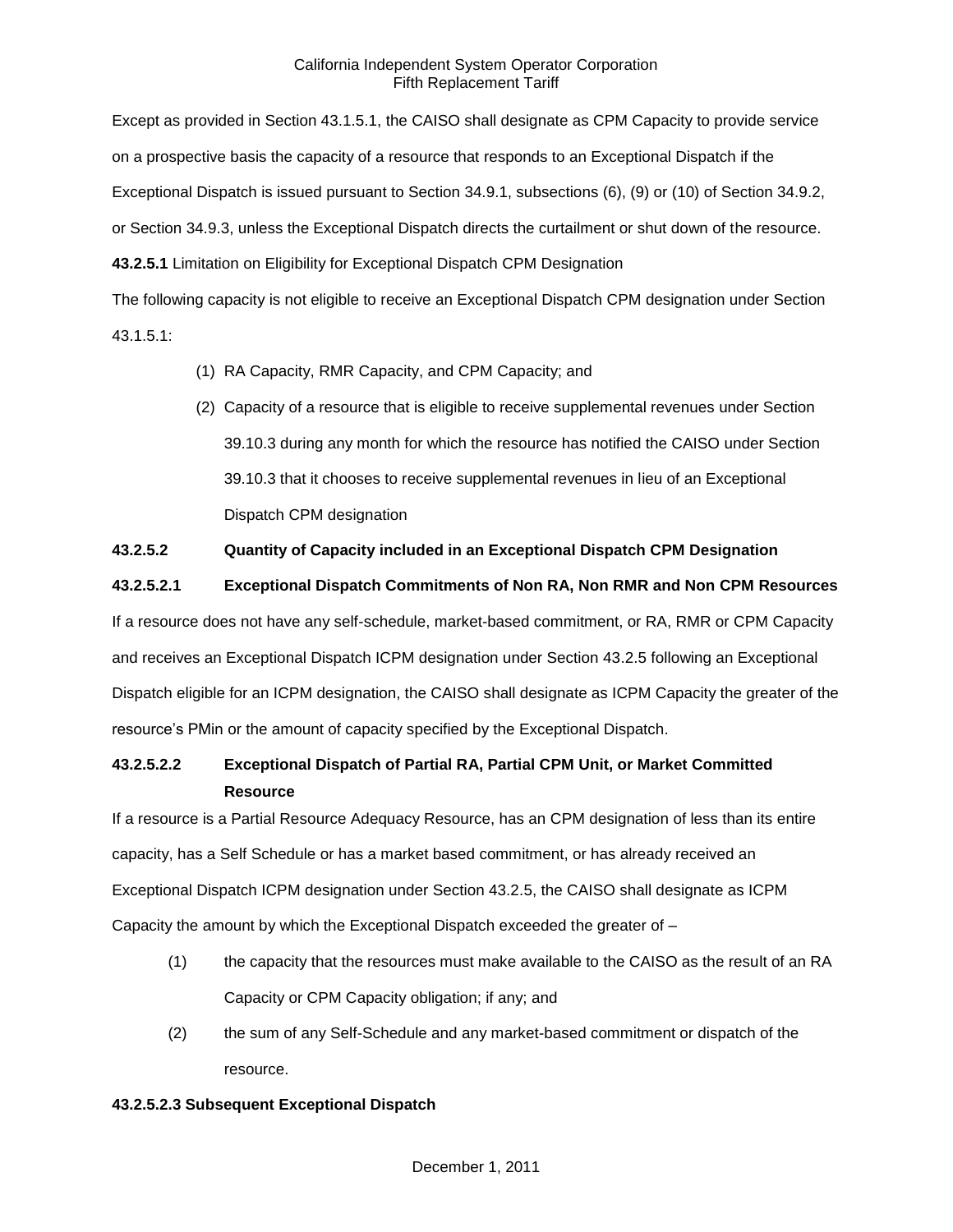If the CAISO, during the term of a resource's Exceptional Dispatch CPM designation, issues an Exceptional Dispatch to the resource that requires Energy in excess of the sum of the resource's CPM Capacity and RA Capacity, the CAISO will increase the capacity designated as Exceptional Dispatch CPM Capacity by the amount equal to the difference between the Exceptional Dispatch and the sum of the resource's CPM Capacity or RA Capacity. The increase will be effective for the remainder of the term of the Exceptional Dispatch CPM Designation and retroactively to the beginning of the 30 day term or the first day of the month in which the increase occurs, whichever is later. Any incremental Exceptional Dispatch issued within any 30-day CPM term does not result in a new 30-day term.

#### **43.2.5.2.4 Change in RA, RMR or CPM Status**

If a resource has an RA, RMR or CPM Capacity obligation that pre-existed the resource's Exceptional Dispatch CPM designation and, during the term of the resource's Exceptional Dispatch CPM designation, the amount of the resource's RA, RMR or CPM Capacity is reduced, the CAISO will increase the CPM designation by the amount, if any, necessary to ensure that the sum of Exceptional Dispatch CPM designation quantity and any remaining RA Capacity is not less than PMin. If capacity that receives an Exceptional Dispatch ICPM designation becomes RA Capacity or receives a monthly CPM designation or Significant Event designation or receives an RMR Contract as of a certain date, then the Exceptional Dispatch CPM designation shall be reduced by the amount of the new RA Capacity, CPM Significant Event designation, or RMR Contract from that date through the rest of the 30-day term.

#### **43.2.6 Capacity At Risk Of Retirement Needed For Reliability**

The CAISO shall have the authority to designate CPM Capacity to keep a resource in operation that is at risk of retirement during the current RA Compliance Year and that will be needed for reliability by the end of the calendar year following the current RA Compliance Year. The CAISO may issue this risk of retirement CPM designation in the event that all of the following requirements apply:

- (1) the resource was not contracted as RA Capacity nor listed as RA Capacity in any LSE's annual Resource Adequacy Plan during the current RA Compliance Year;
- (2) the CAISO did not identify any deficiency, individual or collective, in an LSE's annual Resource Adequacy Plan for the current RA Compliance Year that resulted in a CPM designation for the resource in the current RA Compliance Year;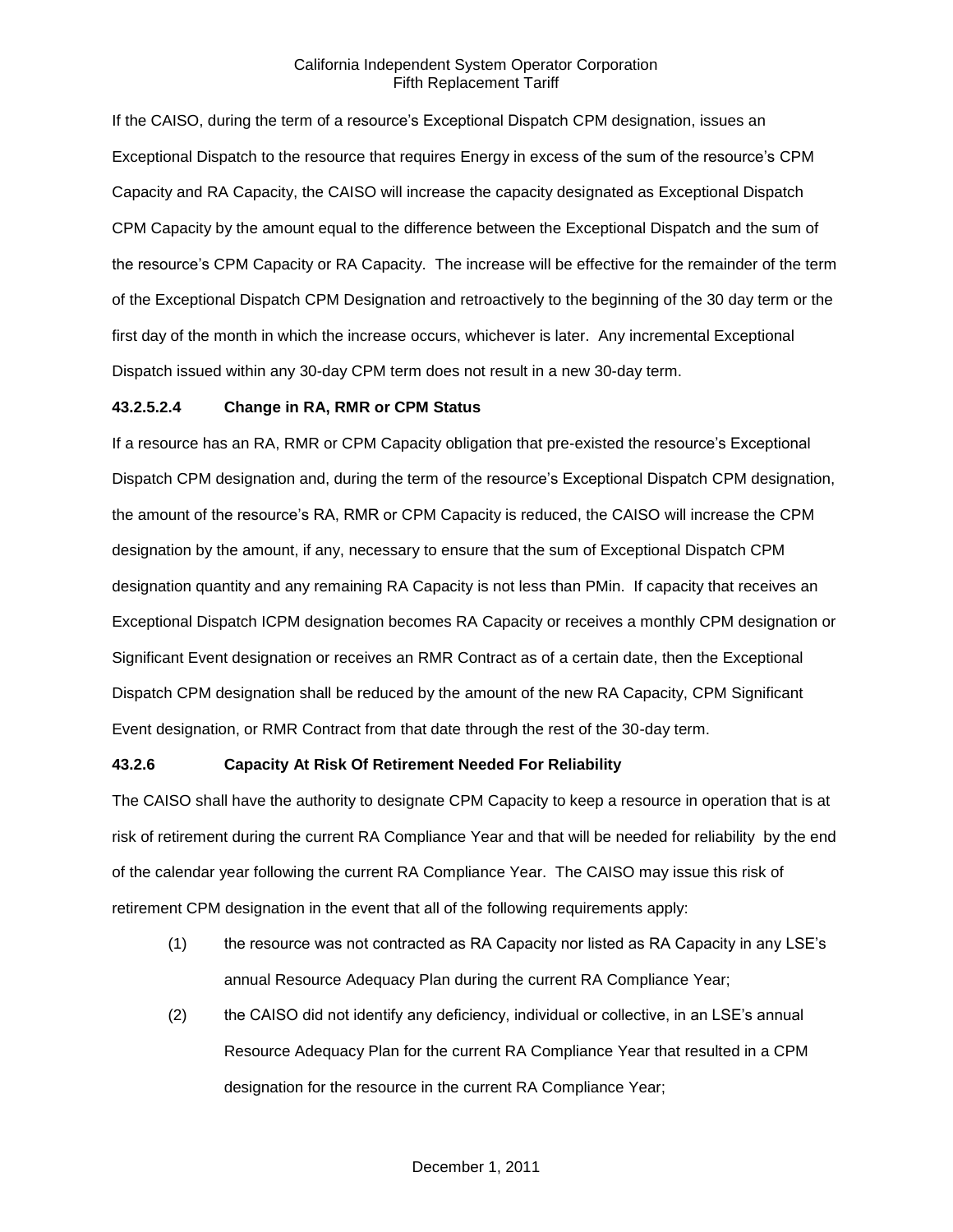- (3) CAISO technical assessments project that the resource will be needed for reliability purposes, either for its locational or operational characteristics, by the end of the calendar year following the current RA Compliance Year;
- (4) no new generation is projected by the ISO to be in operation by the start of the subsequent RA Compliance Year that will meet the identified reliability need; and
- (5) the resource owner submits to the CAISO and DMM, at least 180 days prior to terminating the resource's PGA or removing the resource from PGA Schedule 1, a request for a CPM designation under this Section 43.2.6 and the affidavit of an executive officer of the company who has the legal authority to bind such entity, with the supporting financial information and documentation discussed in the BPM for Reliability Requirements, that attests that it will be uneconomic for the resource to remain in service in the current RA Compliance Year and that the decision to retire is definite unless CPM procurement occurs;

If the CAISO determines that all of the requirements have been met, prior to issuing the CPM designation, the CAISO shall prepare a report that explains the basis and need for the CPM designation. The CAISO shall post the report on the CAISO's Website and allow an opportunity of no less than seven (7) days for stakeholders to review and submit comments on the report and no less than thirty (30) days for an LSE to procure Capacity from the resource. If an LSE does not, within that period, procure sufficient RA Capacity to keep the resource in operation during the current RA Compliance Year, the CAISO may issue the risk of retirement CPM designation; provided that the CAISO determines that the designation is necessary and that all other available procurement measures have failed to procure the resources needed for reliable operation. The ISO will not issue CPM designations in order to circumvent existing procurement mechanisms that could adequately resolve reliability needs.

#### **43.3 Terms Of CPM Designation**

# **43.3.1 SC Annual Plan Failure To Show Local Capacity Area Resources**

CPM Capacity designated under Section 43.2.2.1 shall have a minimum commitment term of one (1) month and a maximum commitment term of one (1) year, based on the period(s) of overall shortage as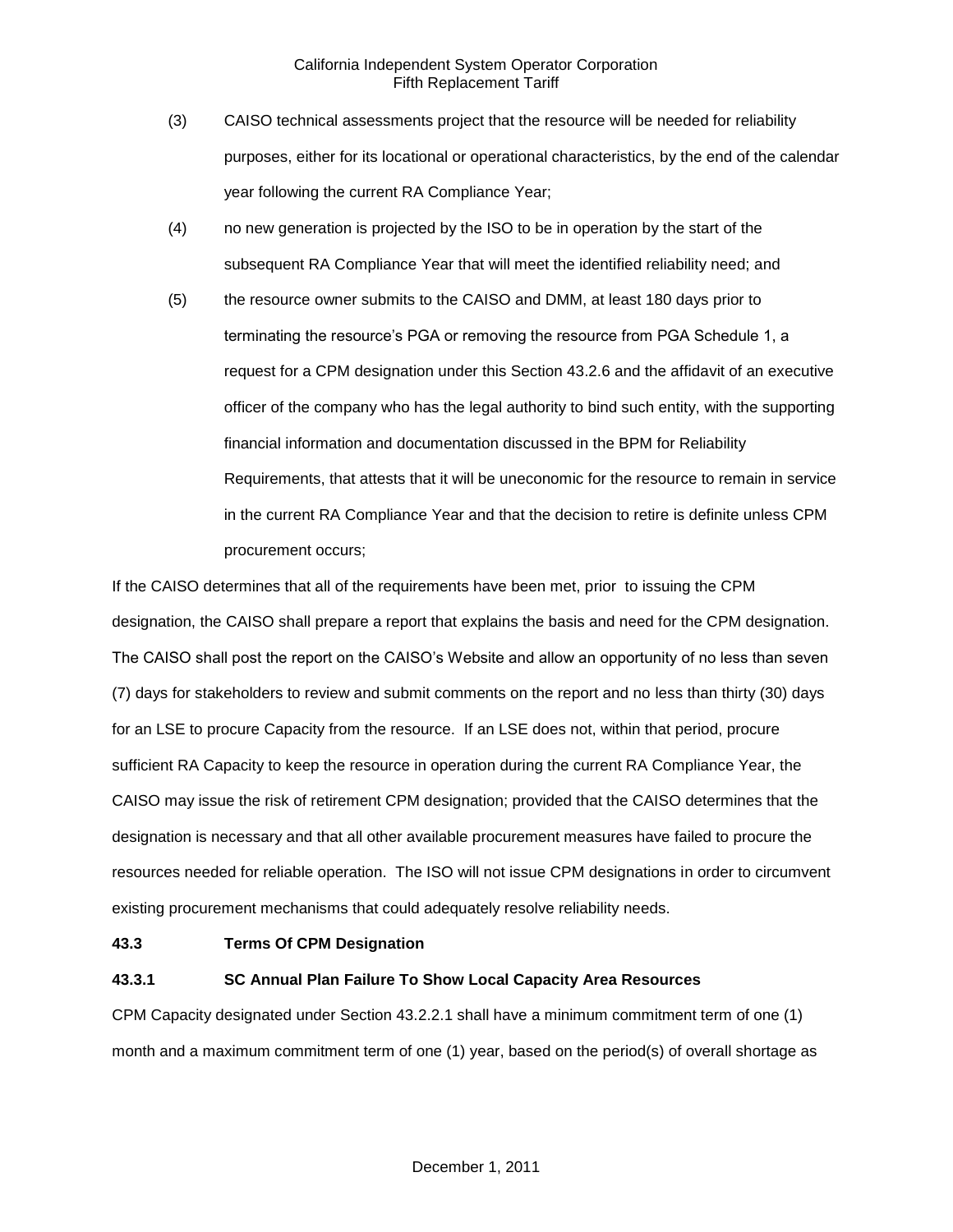reflected in the annual Resource Adequacy Plans that have been submitted. The term of the designation may not extend into a subsequent Resource Adequacy Compliance Year.

# **43.3.2 SC Month Plan Failure To Show Local Capacity Area Resources**

CPM Capacity designated under Section 43.2.1.2 shall have a minimum commitment term of one (1)

month. The term of the designation may not extend into a subsequent Resource Adequacy Compliance Year.

# **43.3.3 Annual Plan Collective LCA Resouces Insufficient**

CPM Capacity designated under Section 43.2.2 shall have a minimum commitment term of one (1) month and a maximum commitment term of one year, based on the period(s) of overall shortage as reflected in the annual Resource Adequacy Plans that have been submitted. The term of the designation may not extend into a subsequent Resource Adequacy Compliance Year.

# **43.3.4 SC Failure To Show Sufficient Resource Adequacy Resources**

CPM Capacity designated under Section 43.2.3 shall: (a) have a minimum commitment term of one (1) month and a maximum commitment term equal to the maximum annual procurement period established by the Local Reliability Authority based on the period of the deficiency reflected in the annual Resource Adequacy Plan or (b) have a commitment term of one (1) month if the deficiency is in the monthly Resource Adequacy Plan. The term of the designation may not extend into a subsequent Resource Adequacy Compliance Year.

# **43.3.5 Term – CPM Significant Event**

CPM Capacity designated under Section 43.1.4 shall have an initial term of thirty (30) days. If the CAISO determines that the CPM Significant Event is likely to extend beyond the thirty (30) day period, the CAISO shall extend the designation for another sixty (60) days. During this additional sixty (60) day period, the CAISO will provide Market Participants with an opportunity to provide alternative solutions to meet the CAISO's operational and reliability needs in response to the CPM Significant Event, rather than rely on the CAISO's designation of capacity under the CPM. The CAISO shall consider and implement, if acceptable to the CAISO in accordance with Good Utility Practice, such alternative solutions provided by Market Participants in a timely manner. If Market Participants do not submit any alternatives to the designation of CPM capacity that are fully effective in addressing the deficiencies in Reliability Criteria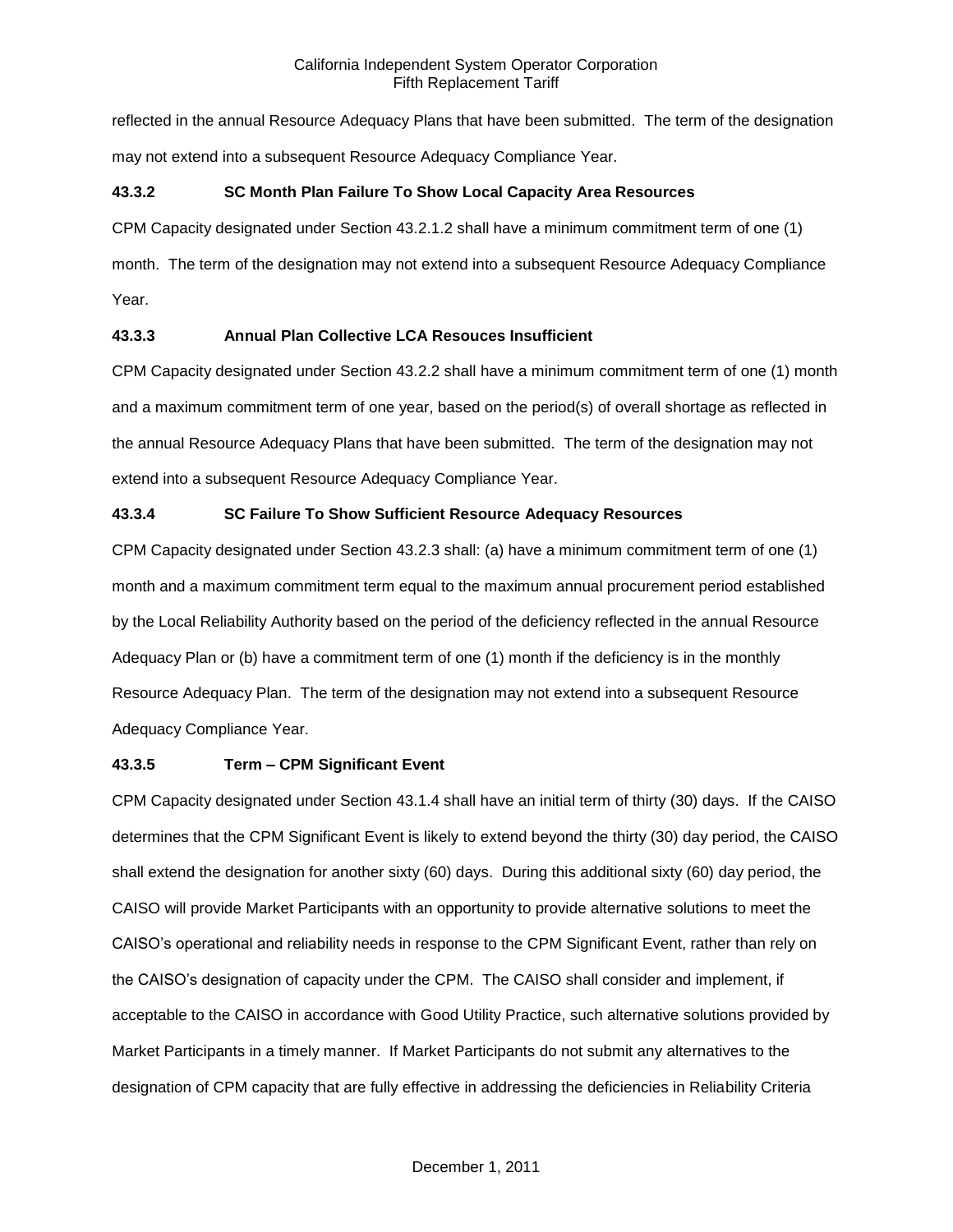resulting from CPM Significant Event, the CAISO shall extend the term of the designation under Section 43.1.4 for the expected duration of the CPM Significant Event.

If the solutions offered by Market Participants are only partially effective in addressing the CAISO's operational and reliability needs resulting from the CPM Significant Event, the CAISO shall extend the designation under Section 43.1.4 for the expected duration of the CPM Significant Event, but only as to the amount of CPM Capacity necessary to satisfy the CAISO's operational and reliability needs after taking into account the effective capacity provided by the alternative solution. If there is a reasonable alternative solution that fully resolves the CAISO's operational and reliability needs, the CAISO will not extend the designation under Section 43.2.4.

# **43.3.6 Term – Exceptional Dispatch CPM**

Exceptional Dispatch CPM Capacity designated under Section 43.2.5 shall have a term of thirty (30) days. If the CAISO determines that the circumstances that led to the Exceptional Dispatch are likely to extend beyond the initial thirty (30) day period, the CAISO shall issue an Exceptional Dispatch CPM or other CPM designation for an additional thirty (30) days.

# **43.3.7 Term - Capacity At Risk Of Retirement Needed For Reliability**

A CPM designation for Capacity at risk of retirement under Section 43.2.6 shall have a minimum commitment term of one (1) month and a maximum commitment term of one (1) year, based on the number of months for which the capacity is to be procured within the current RA Compliance Year, The term of the designation may not extend into a subsequent Resource Adequacy Compliance Year. The CAISO shall rescind the CPM designation for any month during which the resource is under contract with an LSE to provide RA Capacity.

# **43.4 Selection Of Eligible Capacity Under The ICPM**

In accordance with Good Utility Practice, the CAISO shall make designations of Eligible Capacity as CPM Capacity under Section 43.1 by applying the following criteria in the order listed:

- (1) the effectiveness of the Eligible Capacity at meeting the designation criteria specified in Section 43.2;
- (2) the capacity costs associated with the Eligible Capacity;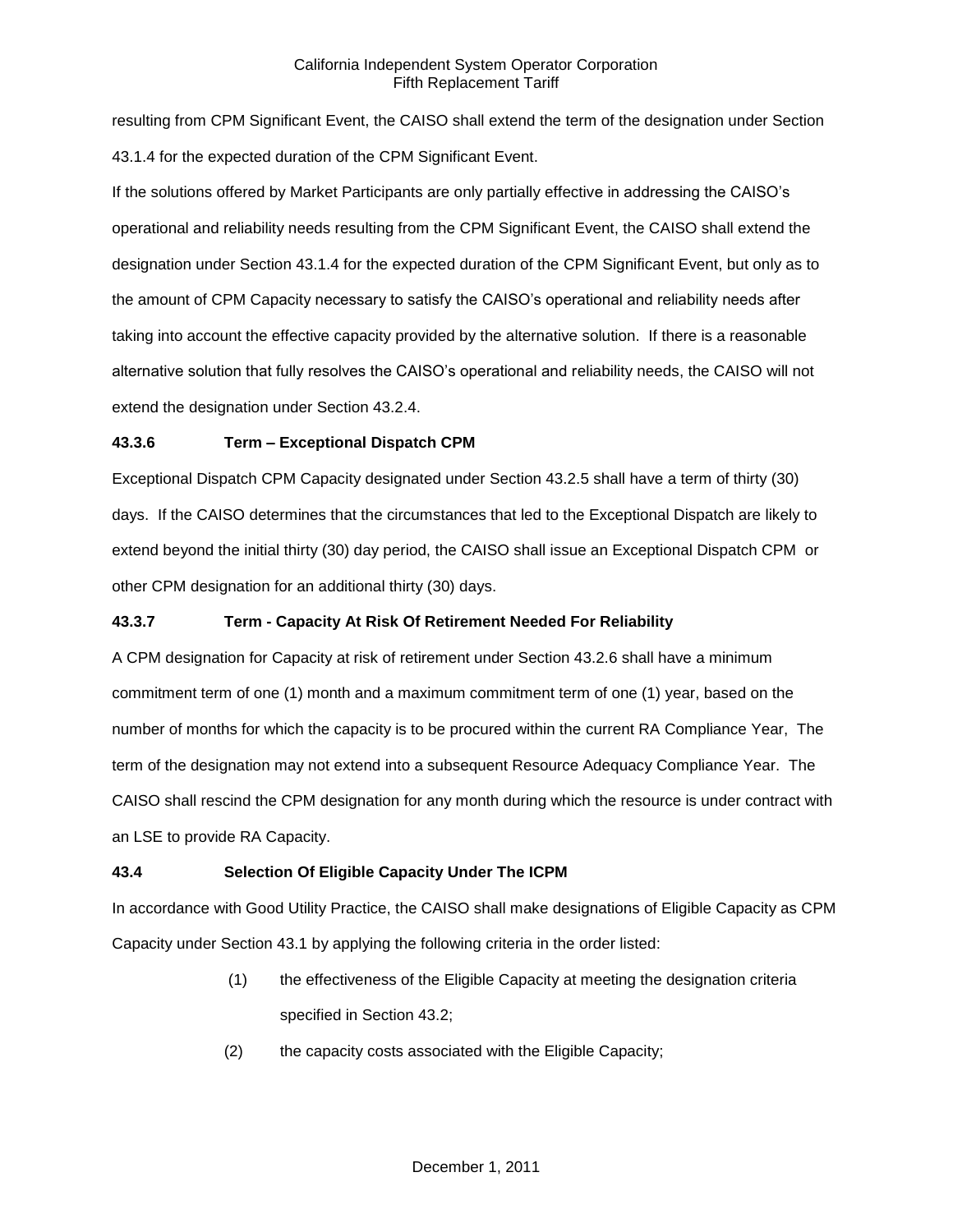- (3) the quantity of a resource's available Eligible Capacity, based on a resource's PMin, relative to the remaining amount of capacity needed;
- (4) the operating characteristics of the resource, such as dispatchability, Ramp Rate, and load-following capability;
- (5) whether the resource is subject to restrictions as a Use-Limited Resource; and
- (6) for designations under Section 43.2.3, the effectiveness of the Eligible Capacity in meeting local and/or zonal constraints or other CAISO system needs.

In applying these selection criteria, the goal of the CAISO is to designate lower cost resources that will be effective in meeting the reliability needs underlying the CPM designations. In making this determination, the CAISO will apply the first criterion to identify the effective Eligible Capacity by considering the effectiveness of the resources at meeting the designation criteria for the type of CPM to be issued and at resolving the underlying reliability need, The CAISO will apply the second criterion by considering the cost of the effective Eligible Capacity. The CAISO will endeavor to designate a resource at the CPM Capacity price determined in accordance with Section 43.6.1 before selecting a resource with a higher unit-specific CPM Capacity price specified under Section 43.6.2. The CAISO will endeavor to designate resources that have specified a capacity price before designating resources that have not specified a CPM Capacity price under Section 43.6.2.1. The CAISO will apply the third criterion by considering the quantity of a resource's Eligible Capacity. The CAISO will endeavor to select a resource that has a PMin at or below the capacity that is needed to meet the reliability need before selecting a resource that has a PMin that would result in over-procurement. The CAISO will apply the fourth criterion by considering specific operating characteristics of a resource, such as dispatchability, ramp rate, and load-following capability to the extent that such characteristics are an important factor in resolving the reliability need. The CAISO will apply the fifth criterion by considering whether a resource is use-limited and whether that status may restrict its ability to be available to the CAISO in the Day-Ahead Market and Real-Time Market throughout the period for which it is being procured. To the extent that use-limited resources are capable of performing the required service for the duration of the CPM designation, the CAISO will not unduly discriminate in favor of non-Use Limited resources when applying the selection criteria. The ISO will apply the sixth criterion by considering the effectiveness of the Eligible Capacity to meet local and/or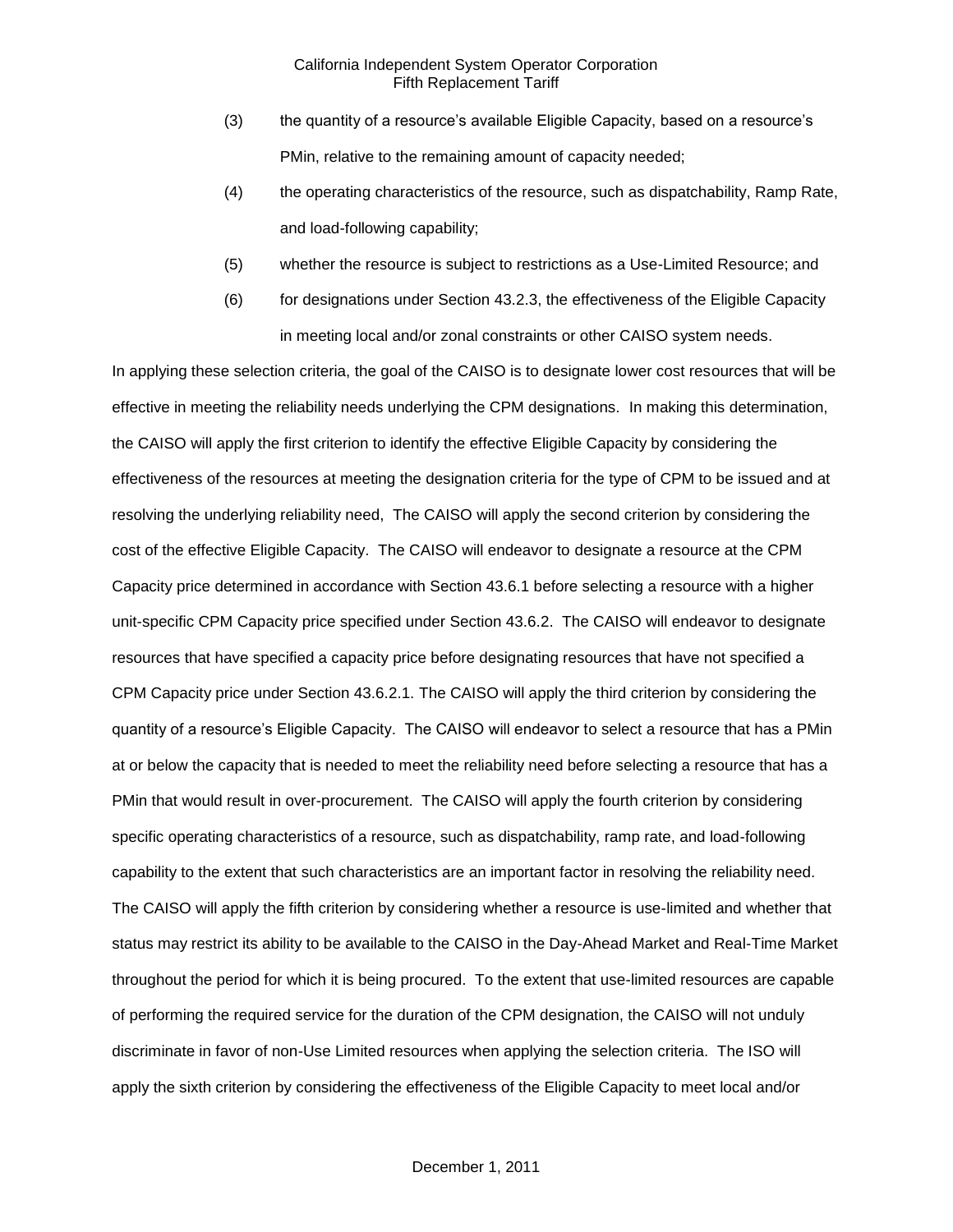zonal constraints or other CAISO system needs for CPM designations under 43.2.3. If after applying these criteria, two or more resources that are eligible for designation equally satisfy these criteria, the CAISO shall utilize a random selection method to determine the designation between those resources. While the CAISO does not have to designate the full capability of a resource, the CAISO may designate under the CPM an amount of CPM Capacity from a resource that exceeds the amount of capacity identified to ensure compliance with the Reliability Criteria set forth in Section 40.3 due to the PMin or other operational requirements/limits of a resource that has available capacity to provide CPM service. The CAISO shall not designate the capacity of a resource for an amount of capacity that is less than the resource's PMin.

#### **43.5 Obligations Of A Resource Designated Under The CPM**

### **43.5.1 Availability Obligations**

Capacity from resources designated under the CPM shall be subject to all of the availability, dispatch, testing, reporting, verification and any other applicable requirements imposed under Section 40.6 on Resource Adequacy Resources identified in Resource Adequacy Plans. In accordance with those requirements, CPM Capacity designated under the CPM shall meet the Day-Ahead availability requirements specified in Section 40.6.1 and the Real-Time availability requirements of Section 40.6.2. Also in accordance with those requirements, Generating Units designated under the CPM that meet the definition of Short Start Units shall have the obligation to meet the additional availability requirements of Section 40.6.3, and Generating Units designated under the CPM that meet the definition of Long Start Units will have the rights and obligations specified in Section 40.6.7.1.

If the CAISO has not received an Economic Bid or a Self-Schedule for CPM Capacity, the CAISO shall utilize a Generated Bid in accordance with the procedures specified in Section 40.6.8.

In addition to Energy Bids, resources designated under the CPM shall submit Ancillary Service Bids for their CPM Capacity to the extent that the resource is certified to provide the Ancillary Service.

### **43.5.2 Obligation To Provide Capacity And Termination**

The decision to accept an CPM designation shall be voluntary for the Scheduling Coordinator for any resource. If the Scheduling Coordinator for a resource accepts an CPM designation, it shall be obligated to perform for the full quantity and full period of the designation with respect to the amount of CPM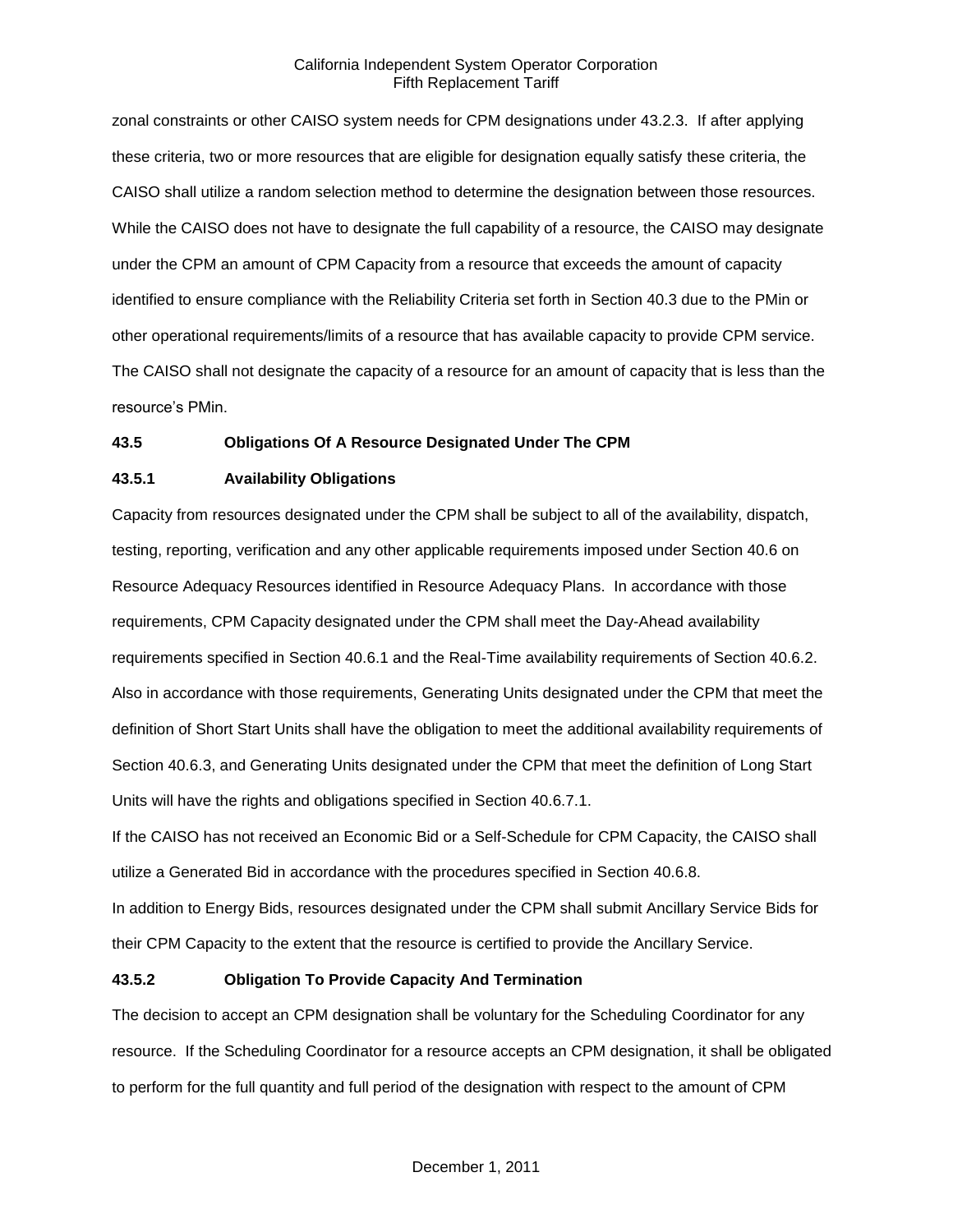Capacity for which it has accepted an CPM designation. If a Participating Generator's or Participating Load's Eligible Capacity is designated under the CPM after the Participating Generator or Participating Load has filed notice to terminate its Participating Generator Agreement, QF PGA, Pseudo-Tie Participating Generator Agreement, or Participating Load Agreement or withdraw the Eligible Capacity from its Participating Generator Agreement, QF PGA, Pseudo-Tie Participating Generator Agreement, or Participating Load Agreement, and the Scheduling Coordinator for the resource agrees to provide service under the CPM, then the Scheduling Coordinator shall enter into a new Participating Generator Agreement, QF PGA, Pseudo-Tie Participating Generator Agreement, or Participating Load Agreement, as applicable, with the CAISO.

#### **43.6 Reports**

The CAISO shall publish the following reports and notices.

# **43.6.1 ICPM Designation Market Notice**

The CAISO shall issue a Market Notice within two (2) Business Days of an CPM designation under Sections 43.2.1 through 43.2.6. CPM designations as a result of Exceptional Dispatches shall be subject to the reporting requirement set forth in Section 34.9.4. The Market Notice shall include a preliminary description of what caused the CPM designation, the name of the resource(s) procured, the preliminary expected duration of the CPM designation, the initial designation period, and an indication that a designation report is being prepared in accordance with Section 43.5.2.

# **43.6.2 Designation Of A Resource Under The ICPM**

The CAISO shall post a designation report to the CAISO Website and provide a Market Notice of the availability of the report within the earlier of thirty (30) days of procuring a resource under Sections 43.2.1 through 43.2.6 or ten (10) days after the end of the month. The designation report shall include the following information:

- (1) A description of the reason for the designation (LSE procurement shortfall, Local Capacity Area Resource effectiveness deficiency, or CPM Significant Event), and an explanation of why it was necessary for the CAISO to utilize the CPM authority);
- (2) The following information would be reported for all backstop designations: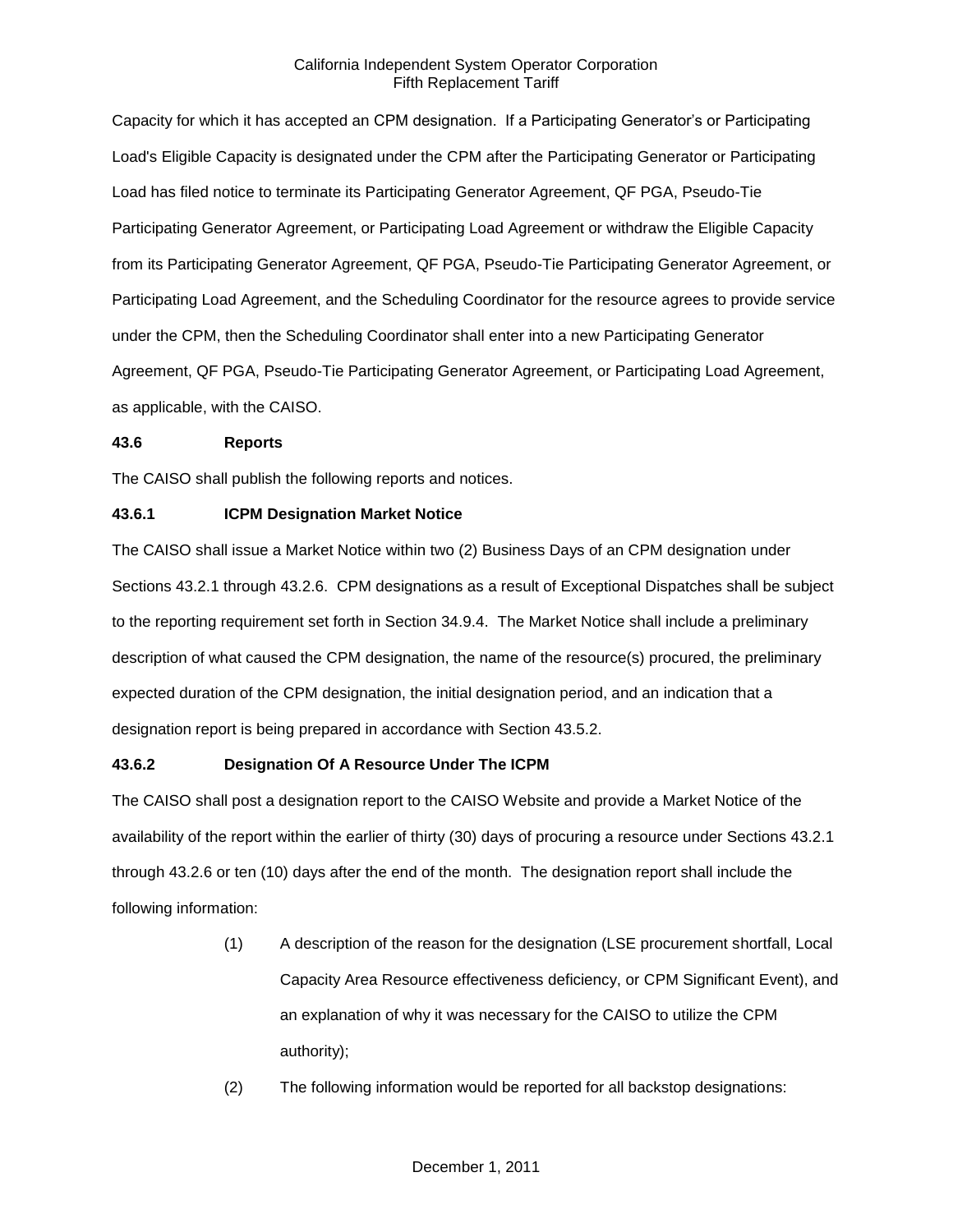- (a) the resource name;
- (b) the amount of CPM Capacity designated (MW),
- (c) an explanation of why that amount of CPM Capacity was designated,
- (d) the date CPM Capacity was designated,
- (e) the duration of the designation; and
- (f) the price for the CPM procurement; and
- (3) If the reason for the designation is an CPM Significant Event, the CAISO will also include:
	- (a) a discussion of the event or events that have occurred, why the CAISO has procured CPM Capacity, and how much has been procured;
	- (b) an assessment of the expected duration of the CPM Significant Event;
	- (c) the duration of the initial designation (thirty (30) days); and
	- (d) a statement as to whether the initial designation has been extended (such that the backstop procurement is now for more than thirty (30) days), and, if it has been extended, the length of the extension.

#### **43.6.3 Non-Market And Repeated Market Commitment Of Non-RA Capacity**

Within ten (10) calendar days after the end of each month, the CAISO shall post a report to the CAISO Website that identifies for the prior month:

- (1) Any non-market commitments of non-Resource Adequacy Capacity; and
- (2) All market commitments of non-Resource Adequacy Capacity.

The CAISO will provide a Market Notice of the availability of this report. The report will not include commitments of RMR Generation capacity, Resource Adequacy Capacity or designated CPM Capacity. The report shall include the following information:

- (a) the name of the resource;
- (b) the IOU Service Area and Local Capacity Area (if applicable);
- (c) the maximum capacity committed in response to the event (MW);
- (d) how capacity was procured (for example, by RUC or Exceptional Dispatch);
- (e) the reason capacity was committed; and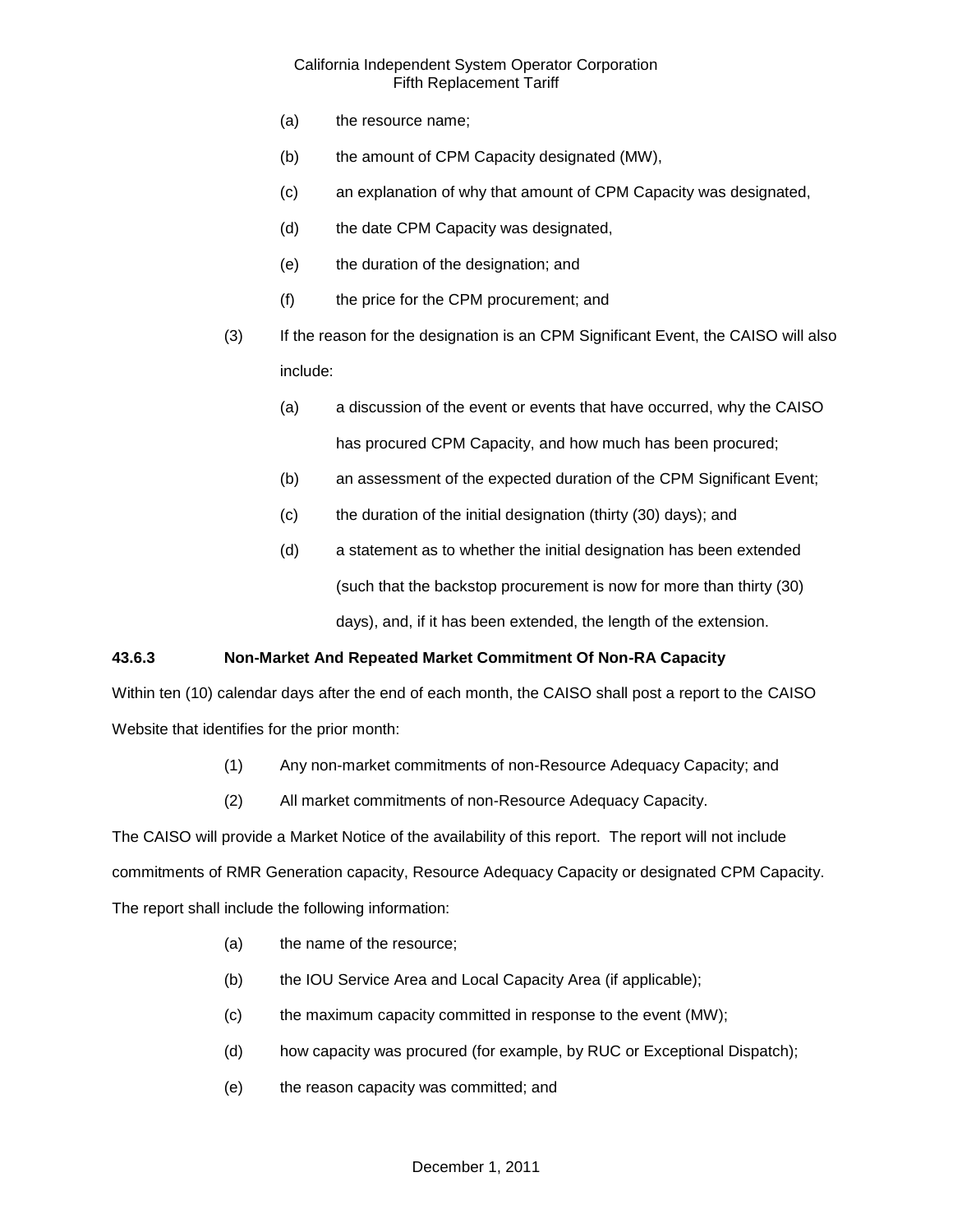(f) information as to whether or not all Resource Adequacy Resources and previously-designated CPM Capacity were used first and, if not, why they were not.

### **43.6.4 Board Of Governors Report**

The CAISO will include in the operations report provided to the CAISO Governing Board at each board meeting a summary of CPM costs.

# **43.7 Payments To Resources Designated Under The ICPM**

Scheduling Coordinators for Eligible Capacity may submit to the CAISO an intention to be paid a monthly CPM Capacity Payment under Section 43.7.1 or Section 43.7.2. Scheduling Coordinators for Eligible Capacity will be able to change their selections annually within thirty (30) days of a CAISO Market Notice seeking such payment preferences. To the extent a Scheduling Coordinator for Eligible Capacity does not submit a selection to be compensated in accordance with Section 43.7.1, the Scheduling Coordinator shall be deemed to have selected to be paid on a resource-specific basis pursuant to Section 43.7.2, for purposes of the CAISO's ICPM designation determinations.

### **43.7.1 Monthly CPM Capacity Payment**

Scheduling Coordinators representing resources receiving payment under this Section 43.6.1 shall receive a monthly CPM Capacity Payment for each month of CPM designation equal to the product of the amount of their CPM Capacity, the relevant CPM Availability Factor for Forced Outages, as determined in accordance with Appendix F, Schedule 6, a monthly shaping factor as set forth in Appendix F, Schedule 6, a fixed CPM Capacity price of \$55/kW-year and the CPM Availability Percentage for Maintenance Outages, so that the formula for determining the monthly CPM Capacity Payment would be as follows:

> (CPM Capacity MW) x (CPM Availability Factor for Forced Outages) x (1/12 monthly shaping factor) x (\$55/kW-year) x CPM Availability Percentage for Maintenance Outages.

The CPM Availability Percentage for Maintenance Outages is equal to the ratio of: (1) the sum of the CPM Capacity MW for each hour of the month across all hours of the month, where the actual capacity MW available to the CAISO, if less than the CPM Capacity MW, shall be substituted for CPM Capacity MW for each hour the resource is not available due to a Maintenance Outage or non-temperature-related ambient de-rates to (2) the product of CPM Capacity MW and the total hours in the month.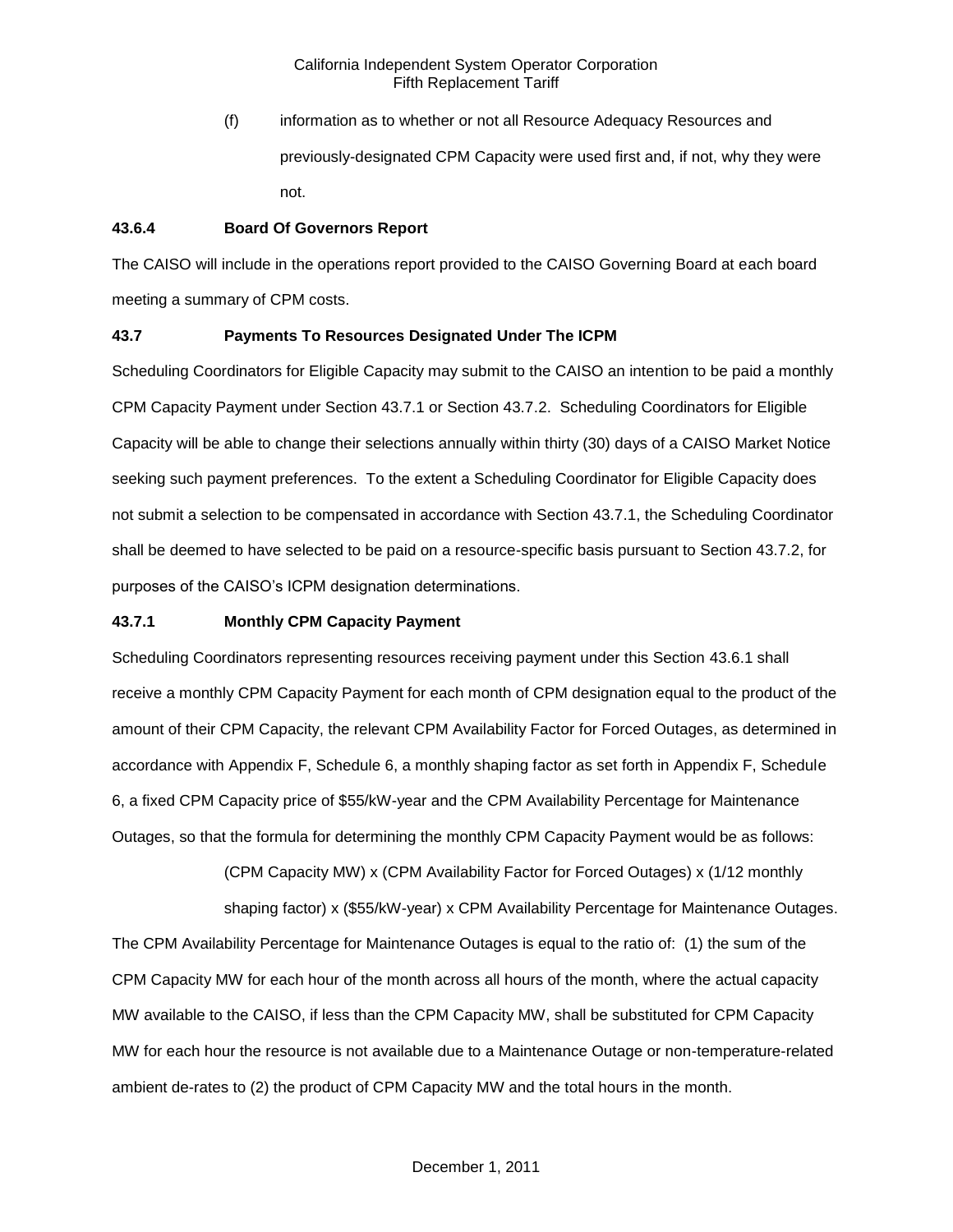The foregoing formula shall apply to all ICPM Capacity receiving monthly ICPM Capacity Payments under this Section 43.6.1 except for ICPM Capacity designated to respond to an ICPM Significant Event or an Exceptional Dispatch ICPM, in which case the monthly ICPM Capacity Payment shall be based proportionately on the actual number of days the resource was designated as ICPM Capacity during the month to the total number of days in the month.

The foregoing formula shall apply to all CPM Capacity receiving monthly CPM Capacity Payments under this Section 43.7.1 except for CPM Capacity designated to respond to an CPM Significant Event or an Exceptional Dispatch CPM, in which case the monthly CPM Capacity Payment shall be based proportionately on the actual number of days the resource was designated as CPM Capacity during the month to the total number of days in the month.

For purposes of CPM designations, except for designations for CPM Significant Events and Exceptional Dispatch CPM, the CPM Availability Factor for Forced Outages shall be calculated as the ratio of: (1) the sum of the CPM Capacity MW for each hour of the month across all hours of the month, where the actual capacity MW available to the CAISO, if less than the CPM Capacity MW, shall be substituted for CPM Capacity MW for each hour the resource is not available due to a Forced Outage or temperature-related ambient de-rate, to (2) the product of CPM Capacity MW and the total hours in the month. For purposes of CPM designations for CPM Significant Events and Exceptional Dispatch CPM, the CPM Availability Factor for Forced Outages shall be calculated as the ratio of: (1) the sum of the CPM Capacity MW for each hour across all hours of the month or part of the month for which a unit is designated, whichever is applicable, where the actual capacity MW available to the CAISO, if less than the CPM Capacity MW, shall be substituted for CPM Capacity MW for each hour the resource is not available due to a Forced Outage or temperature-related ambient de-rate, to (2) the product of CPM Capacity MW and the total hours in the month or part of the month for which a unit is designated, whichever is applicable.

### **43.7.2 Resource-Specific CPM Capacity Payment**

If a Scheduling Coordinator for Eligible Capacity believes that the \$55/kW-year CPM Capacity price under Section 43.7.1 will not compensate a resource for its going forward costs, as calculated in accordance with the formula provided in Section 43.7.2.2, the Scheduling Coordinator may annually in accordance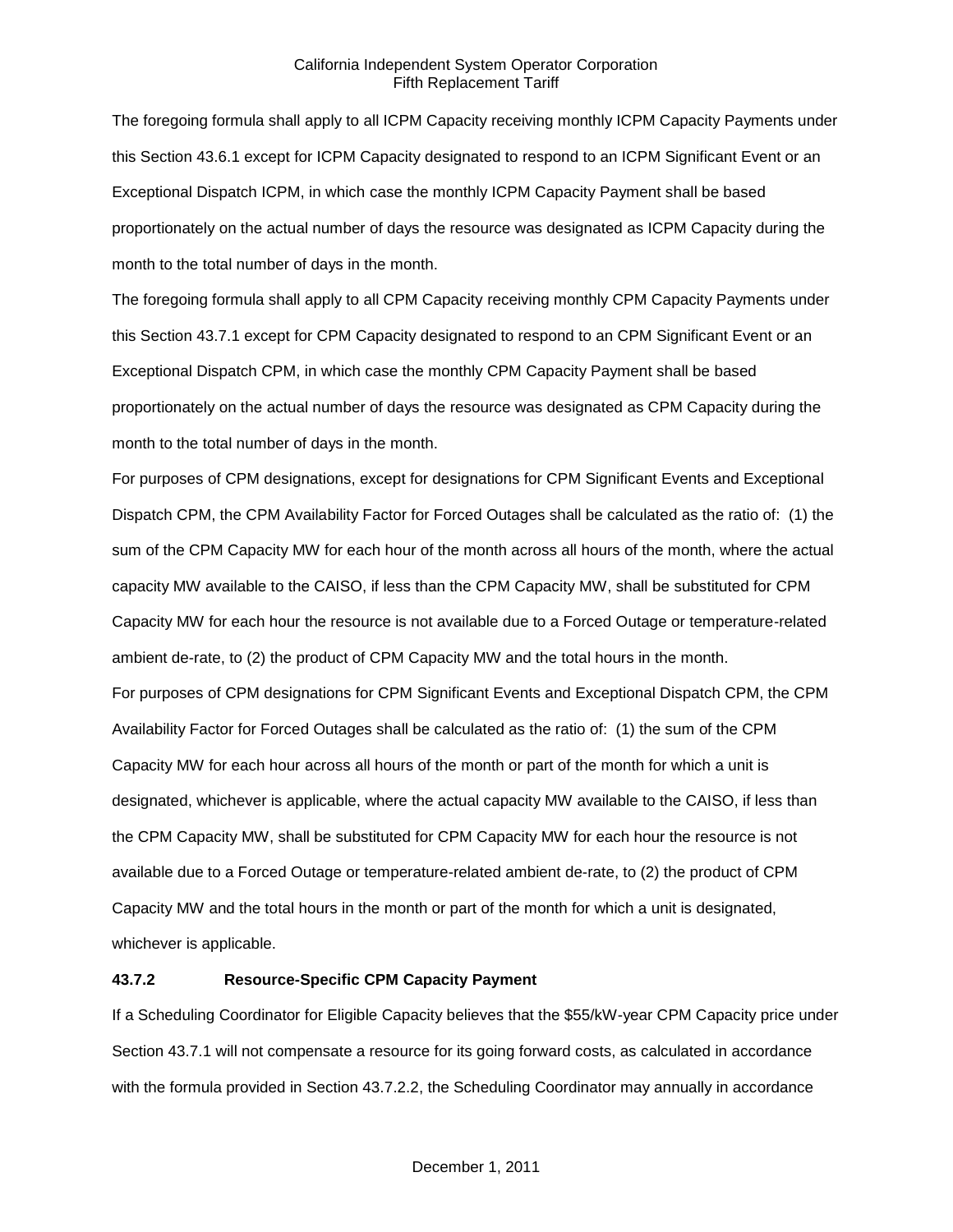with Section 43.7, inform the CAISO of what proposed higher CPM Capacity price would compensate the resource for its going forward costs and which the Scheduling Coordinator is willing to have the CAISO use for purposes of the CPM designation process ("going forward cost offer price").

# **43.7.2.1 Failure to Submit Going Forward Cost Offer Price**

A Scheduling Coordinator for a resource is not required to submit a specific going forward cost offer price for such resource under the process provided for in Section 43.6; however, except for an Exceptional Dispatch CPM designation, a Scheduling Coordinator that has not previously identified the going forward cost offer price for a resource must notify the CAISO of what that price is before any CAISO designation of that resource's capacity as CPM Capacity can become effective. In the case of an Exceptional Dispatch CPM designation on behalf of a resource that has not selected the supplemental revenues option, the CPM designation shall become effective notwithstanding the resource's failure to select compensation pursuant to Section 43.7.1 or to identify a going forward cost offer price pursuant to Section 43.7.2. In such a case, the CAISO shall use the compensation under Section 43.7.1 for both dispatch and compensation for the 30-day term. In the case of a Scheduling Coordinator that has not previously identified the going forward cost offer price for a resource, the cap on supplemental revenues under Section 39.10.4 will be calculated using the monthly capacity payment under Section 43.7.1.

#### **43.7.2.1.1 Determination of Capacity Price**

If the CAISO designates a resource that has proposed an CPM Capacity price above \$55/kW-year, and the sales from the resource are under the jurisdiction of the FERC, the Scheduling Coordinator for the resource shall make a limited resource-specific filing before the FERC to determine the just and reasonable capacity price for the going forward costs for the resource to be used in applying the CAISO's FERC jurisdictional monthly CPM Capacity Payment formula. If the sales from the resource are not under the jurisdiction of the FERC, the Scheduling Coordinator for the resource shall make a non-jurisdictional filing with the FERC to determine the just and reasonable capacity price for the going forward costs for the resource to be used in applying the CAISO's FERC-jurisdictional monthly CPM Capacity Payment formula.

#### **43.7.2.2 Going Forward Cost**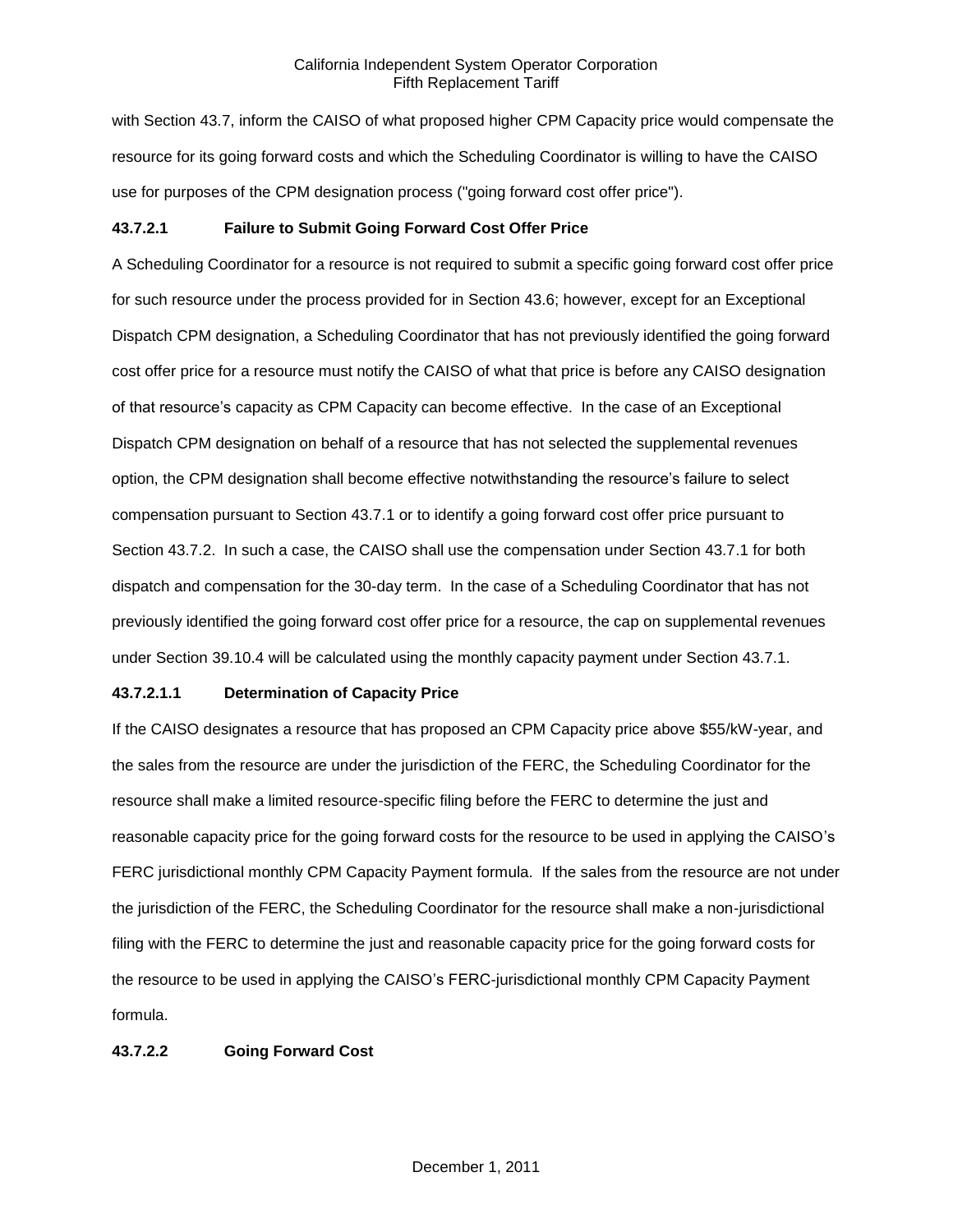In making the cost justification filing with FERC for an CPM Capacity price above \$55/kW-year, the Scheduling Coordinator for the resource may not propose -- and shall not get paid --an amount higher than the going forward cost offer price that it had previously proposed to the CAISO as its going forward cost offer price under Section 43.7 or this Section 43.7.2, either prior to or at the time of CPM designation. Going forward costs for any resource-specific filing under this Section shall be calculated based on the following formula:

(fixed operation & maintenance costs, plus ad valorem taxes, plus administrative & general costs, plus ten percent (10%) of the foregoing amounts),

provided such costs shall be converted to a fixed \$/kW-year amount.

#### **43.7.2.3 Resource-Specific Monthly CPM Capacity Payment**

Scheduling Coordinators representing resources receiving payment under Section 43.7.2 shall receive a monthly CPM Capacity Payment for each month of CPM designation equal to the product of the amount of their CPM Capacity, the relevant CPM Availability Factor for Forced Outages as determined in accordance with Appendix F, Schedule 6, a monthly shaping factor as set forth in Appendix F, Schedule 6, the resource-specific CPM Capacity price, as determined by FERC and the CPM Availability Percentage for Maintenance Outages, in accordance with the following formula:

> (CPM Capacity MW) x (CPM Availability Factor for Forced Outages) x (1/12 monthly shaping factor) x (the resource-specific CPM Capacity price as determined by FERC) x CPM Availability Percentage for Maintenance Outages.

The CPM Availability Percentage for Maintenance Outages is equal to the ratio of: (1) the sum of the CPM Capacity MW for each hour of the month across all hours of the month, where the actual capacity MW available to the CAISO, if less than the CPM Capacity MW, shall be substituted for CPM Capacity MW for each hour the resource is not available due to a Maintenance Outage or non-temperature-related ambient de-rate to (2) the product of CPM Capacity MW and the total hours in the month. The foregoing formula shall apply to all CPM Capacity receiving monthly CPM Capacity Payments under Section 43.7.2 except for CPM Capacity designated to respond to an CPM Significant Event or Exceptional Dispatch CPM, in which case the monthly CPM Capacity Payment shall be based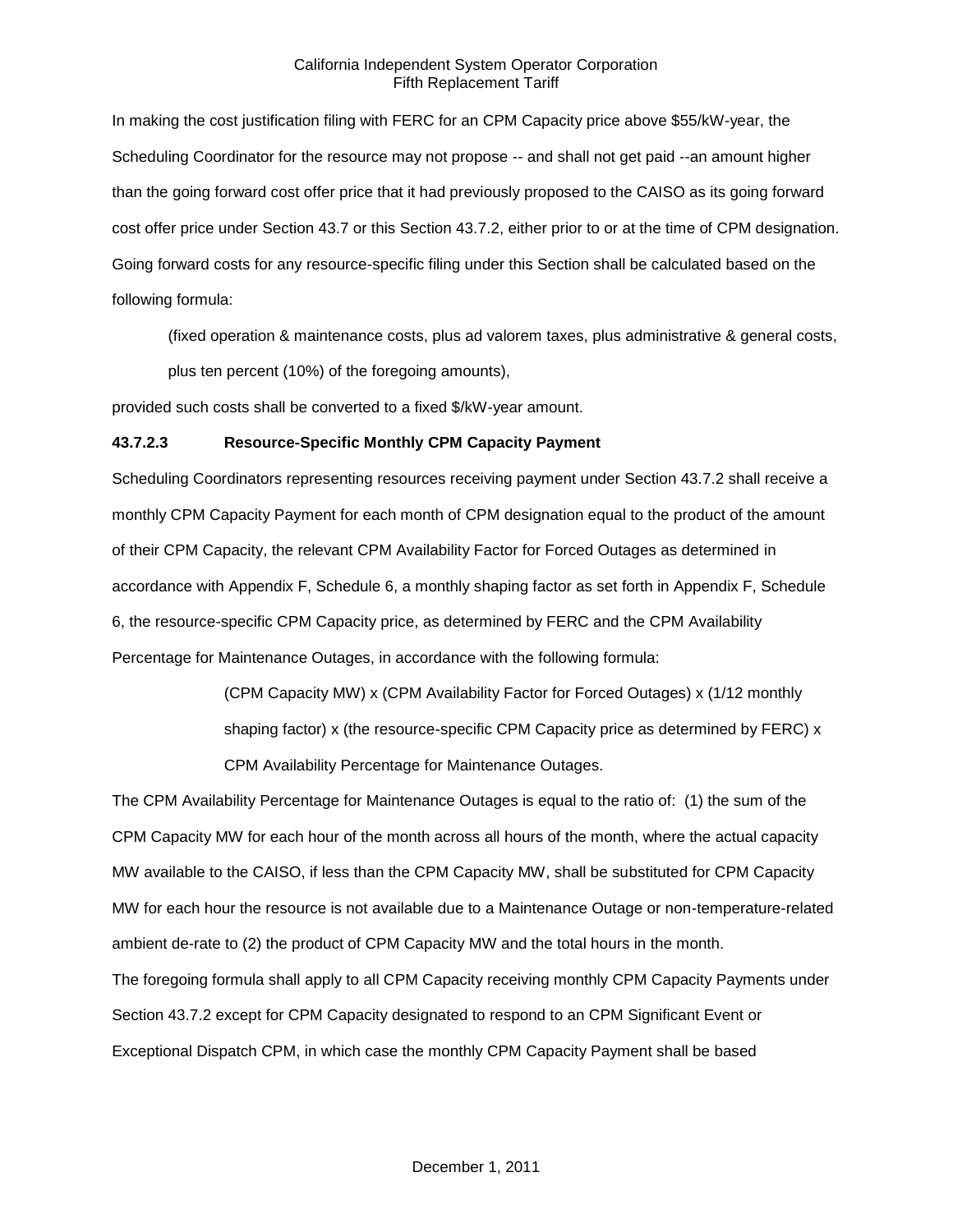proportionately on the actual number of days the resource was designated as CPM Capacity during the month and available to the CAISO to the total number of days in the month.

Prior to the determination by FERC of the resource-specific going forward costs for CPM Capacity designated and paid pursuant to Section 43.7.2, the CAISO shall proceed as follows. For the period between the CAISO's designation and the FERC's determination, the CAISO shall utilize the \$55/kW-year rate for purposes of the resource-specific monthly CPM Capacity Payment for financial Settlement. This amount shall be subject to surcharge based on the outcome of the FERC proceeding so that the resource will receive any higher actual resource-specific payment as determined by FERC for the full period of the CPM designation. Once approved by FERC, the CAISO shall apply the higher of \$55/kW-year or the resource-specific CPM Capacity price as determined by the FERC.

For purposes of CPM designations, except for designations for CPM Significant Events, the CPM Availability Factor for Forced Outages shall be calculated as the ratio of: (1) the sum of the CPM Capacity MW for each hour of the month across all hours of the month, where the actual capacity MW available to the CAISO, if less than the CPM Capacity MW, shall be substituted for CPM Capacity MW for each hour the resource is not available due to a Forced Outage or temperature-related ambient de-rates, to (2) the product of CPM Capacity MW and the total hours in the month.

For purposes of CPM designations for CPM Significant Events, the CPM Availability Factor for Forced Outages shall be calculated as the ratio of: (1) the sum of the CPM Capacity MW for each hour across all hours of the month or part of the month for which a unit is designated, whichever is applicable, where the actual capacity MW available to the CAISO, if less than the CPM Capacity MW, shall be substituted for CPM Capacity MW for each hour the resource is not available and is not on an authorized Outage, to (2) the product of CPM Capacity MW and the total hours in the month or part of the month for which a unit is designated, whichever is applicable.

For purposes of this Section 43.7.2, an authorized Outage shall be limited to a CAISO Approved Maintenance Outage.

#### **43.7.3 Market Payments**

In addition to the CPM Capacity Payment identified in Section 43.7, CPM resources shall be entitled to retain any revenues received as a result of their selection in the CAISO Markets, provided, however, that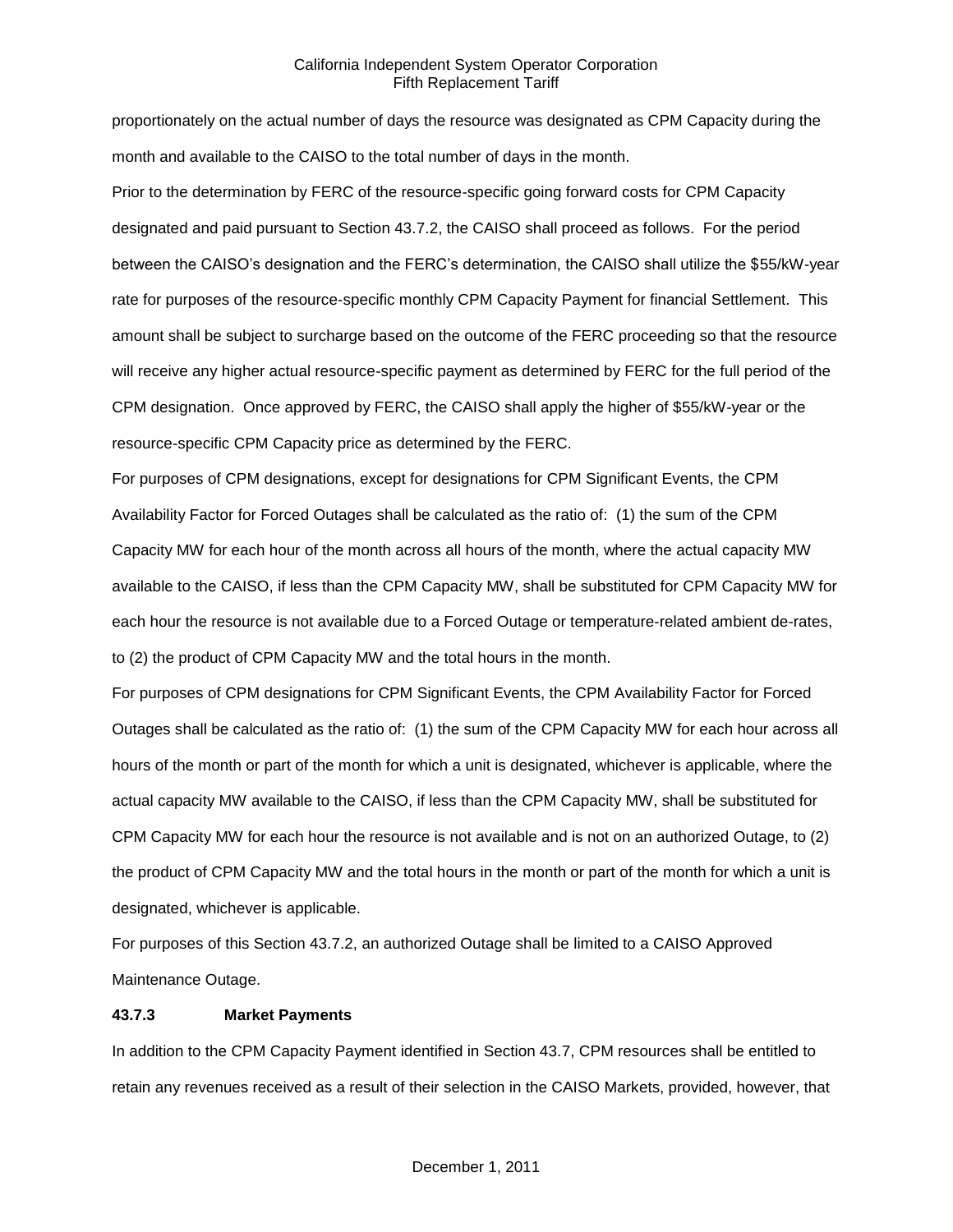CPM resources are required to participate in the RUC process will be optimized using a zero (\$0) dollar RUC Availability Bid and are not eligible to receive compensation through the RUC process.

# **43.8 Allocation Of ICPM Capacity Payment Costs**

For each month, the CAISO shall allocate the costs of CPM Capacity Payments made pursuant to Section 43.6 as follows:

# **43.8.1 LSE Shortage Of Local Capacity Area Resources In Annual Plan**

If the CAISO makes CPM designations under Section 43.2.1.1 to address a shortage resulting from the failure of a Scheduling Coordinator for an LSE to identify sufficient Local Capacity Area Resources to meet its applicable Local Capacity Area capacity requirements in its annual Resource Adequacy Plan, then the CAISO shall allocate the total costs of the CPM Capacity Payments for such CPM designations (for the full term of those CPM designations) pro rata to each Scheduling Coordinator for an LSE based on the ratio of its Local Capacity Area Resource Deficiency to the sum of the deficiency of Local Capacity Area Resources in the deficient Local Capacity Area(s) within a TAC Area. The Local Capacity Resource Area Deficiency under this Section shall be computed on a monthly basis and the CPM Capacity Payments allocated based on deficiencies during the month(s) covered by the CPM designation(s).

# **43.8.2 LSE Shortage Of Local Capacity Area Resources In Month Plan**

If the CAISO makes CPM designations under Section 43.2.1.2 to address a shortage resulting from the failure of a Scheduling Coordinator for an LSE to identify sufficient Local Capacity Area Resources to meet its applicable Local Capacity Area capacity requirements in its monthly Resource Adequacy Plan, then the CAISO shall allocate the total costs of the CPM Capacity Payments for such CPM designations (for the full term of those CPM designations) pro rata to each Scheduling Coordinator for an LSE based on the ratio of its Local Capacity Area Resource Deficiency to the sum of the deficiency of Local Capacity Area Resources in the deficient Local Capacity Area(s) within a TAC Area.

#### **43.8.3 Collective Deficiency In Local Capacity Area Resources**

If the CAISO makes designations under Section 43.1.2 the CAISO shall allocate the costs of such designations to all Scheduling Coordinators for LSEs serving Load in the TAC Area(s) in which the deficient Local Capacity Area was located. The allocation will be based on the Scheduling Coordinators' proportionate share of Load in such TAC Area(s) as determined in accordance with Section 40.3.2,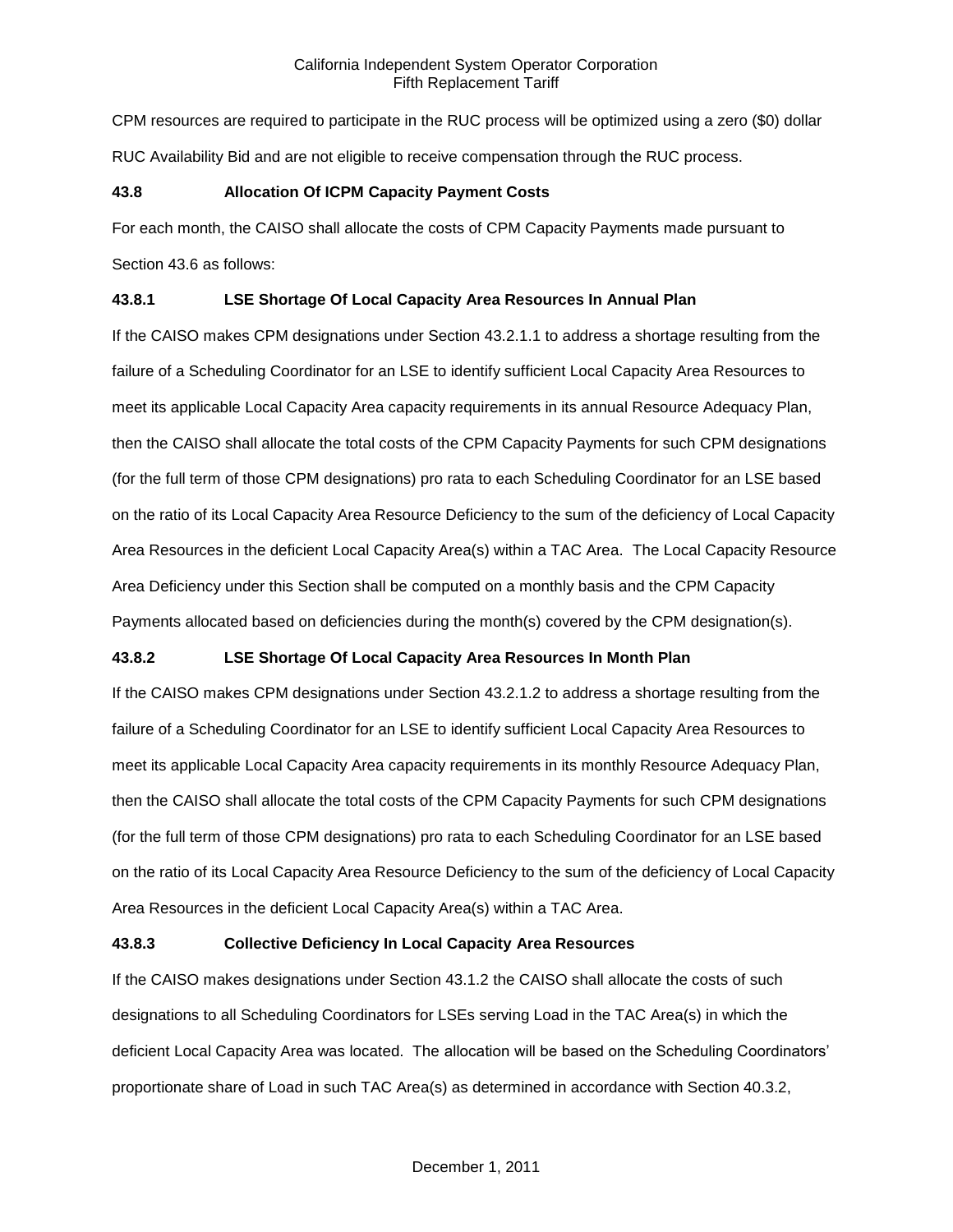excluding Scheduling Coordinators for LSEs that procured additional capacity in accordance with Section 43.2.1.2 on a proportionate basis, to the extent of their additional procurement.

# **43.8.4 LSE Shortage Of Demand Or Reserve Margin Requirement In Plan**

If the CAISO makes CPM designations under Section 43.1.3, then the CAISO will allocate the total costs of the CPM Capacity Payments for such ICPM designations (for the full term of those CPM designations) pro rata to each LSE based on the proportion of its deficiency to the aggregate deficiency.

# **43.8.5 Allocation Of CPM Significant Event Costs**

If the CAISO makes any CPM Significant Event designations under Section 43.2.4, the CAISO shall allocate the costs of such designations to all Scheduling Coordinators for LSEs that serve Load in the TAC Area(s) in which the CPM Significant Event caused or threatened to cause a failure to meet Reliability Criteria based on the percentage of actual Load of each LSE represented by the Scheduling Coordinator in the TAC Area(s) to total Load in the TAC Area(s) as recorded in the CAISO Settlement system for the actual days during any Settlement month period over which the designation has occurred.

# **43.8.6 Allocation Of Exceptional Dispatch CPMs**

If the CAISO makes any Exceptional Dispatch ICPM designations under Section 43.2.5, the CAISO shall allocate the costs of such designations to all Scheduling Coordinators for LSEs that serve Load in the TAC Area(s) in which the need for the Exceptional Dispatch CPM arose based on the percentage of actual Load of each LSE represented by the Scheduling Coordinator in the TAC Area(s) to total Load in the TAC Area(s) as recorded in the CAISO Settlement system for the actual days during any Settlement month period over which the designation has occurred.

#### **43.8.7 Allocation of CPM Costs For Resources At Risk of Retirement**

If the CAISO makes any CPM designations under Section 43.2.6 for resources at risk of retirement needed for reliability, the CAISO shall allocate the costs of such designations to all Scheduling Coordinators for LSEs that serve Load in the TAC Area(s) in which the need for the CPM designation arose based on the percentage of actual Load of each LSE represented by the Scheduling Coordinator in the TAC Area(s) to total Load in the TAC Area(s) as recorded in the CAISO Settlement system for the actual days during any Settlement month period over which the designation has occurred.

# **43.9 Crediting Of CPM Capacity**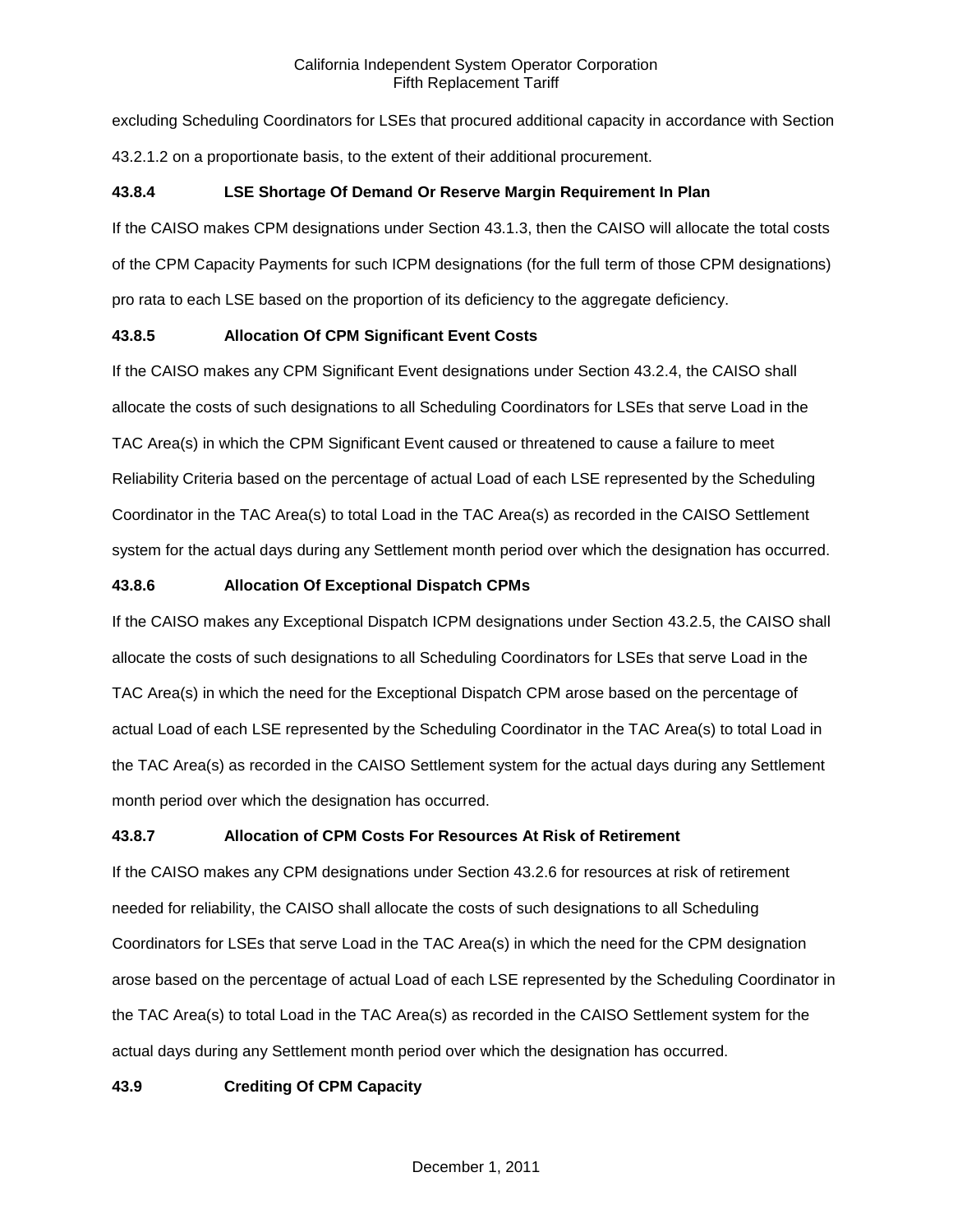The CAISO shall credit CPM designations to the resource adequacy obligations of Scheduling Coordinators for Load Serving Entities as follows:

- (a) To the extent the cost of CPM designation under Section 43.2.1.1 is allocated to a Scheduling Coordinator on behalf of a LSE under Section 43.8.1, the CAISO shall provide the Scheduling Coordinator on behalf of the LSE, for the term of the designation, credit towards (1) the LSE's Local Capacity Area Resource obligation under Section 40.3.2 in an amount equal to the LSE's pro rata share of the CPM Capacity designated under Section 43.2.1.1 and (2) the LSE's Demand and Reserve Margin requirements determined under Section 40 in an amount equal to the LSE's pro rata share of the CPM Capacity designated under Section 43.2.1.1.
- (b) To the extent the cost of CAISO designation under Section 43.2.2 is allocated to a Scheduling Coordinator on behalf of a LSE under Section 43.8.3, the CAISO shall provide the Scheduling Coordinator on behalf of the LSE, for the term of the designation, credit towards the LSE's Demand and Reserve Margin requirements determined under Section 40 in an amount equal to the LSE's pro rata share of the CPM Capacity designated under Section 43.2.2.
- (c) To the extent the cost of CPM designation under Section 43.2.3 is allocated to a Scheduling Coordinator on behalf of a LSE under Section 43.8.4, and the designation is for greater than one month under Section 43.3.4, the CAISO shall provide the Scheduling Coordinator on behalf of the LSE, for the term of the designation, credit towards the LSE's Demand and Reserve Margin requirements determined under Section 40 in an amount equal to the LSE's pro rata share of the CPM Capacity designated under Section 43.2.3.
- (d) To the extent the cost of CPM designation under Section 43.2.6 is allocated to a Scheduling Coordinator on behalf of a LSE under Section 43.8.7, and the designation is for greater than one month under Section 43.3.7, the CAISO shall provide the Scheduling Coordinator on behalf of the LSE, for the term of the